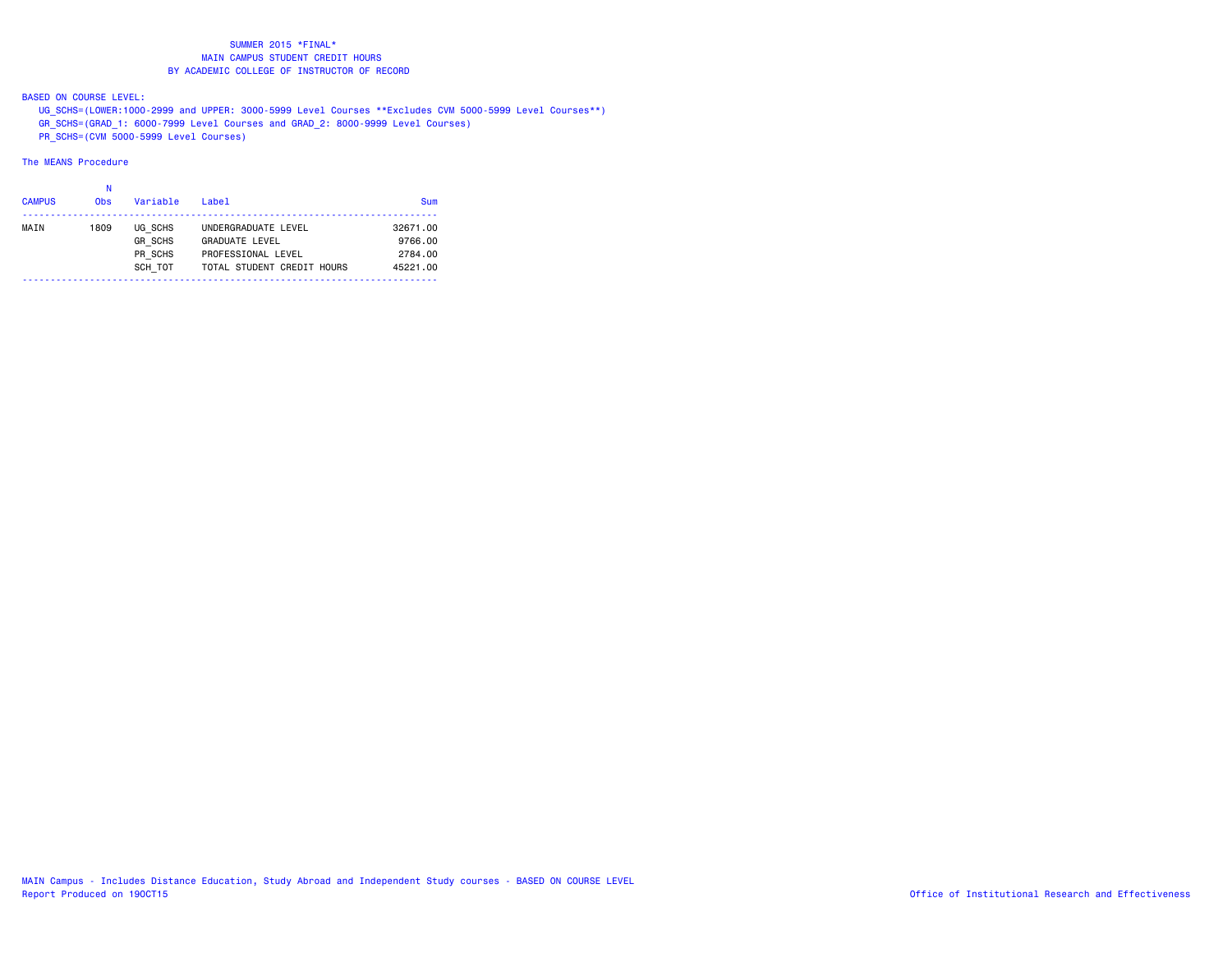### BASED ON COURSE LEVEL:

UG\_SCHS=(LOWER:1000-2999 and UPPER: 3000-5999 Level Courses \*\*Excludes CVM 5000-5999 Level Courses\*\*)

- GR\_SCHS=(GRAD\_1: 6000-7999 Level Courses and GRAD\_2: 8000-9999 Level Courses)
- PR\_SCHS=(CVM 5000-5999 Level Courses)

# The MEANS Procedure

| N<br><b>Obs</b> | Variable | Label                      | <b>Sum</b>                                                     |
|-----------------|----------|----------------------------|----------------------------------------------------------------|
| 1491            | UG SCHS  | UNDERGRADUATE LEVEL        | 25146.00                                                       |
|                 |          | <b>GRADUATE LEVEL</b>      | 6616,00                                                        |
|                 |          | PROFESSIONAL LEVEL         | 2772.00                                                        |
|                 |          | TOTAL STUDENT CREDIT HOURS | 34534.00                                                       |
| 274             | UG SCHS  | UNDERGRADUATE LEVEL        | 5877.00                                                        |
|                 | GR SCHS  | <b>GRADUATE LEVEL</b>      | 3111.00                                                        |
|                 |          | PROFESSIONAL LEVEL         | 0.00                                                           |
|                 |          | TOTAL STUDENT CREDIT HOURS | 8988.00                                                        |
| 44              | UG SCHS  | UNDERGRADUATE LEVEL        | 1648,00                                                        |
|                 | GR SCHS  | <b>GRADUATE LEVEL</b>      | 39,00                                                          |
|                 |          | PROFESSIONAL LEVEL         | 12.00                                                          |
|                 | SCH TOT  | TOTAL STUDENT CREDIT HOURS | 1699.00                                                        |
|                 |          |                            | GR SCHS<br>PR SCHS<br>SCH TOT<br>PR SCHS<br>SCH TOT<br>PR SCHS |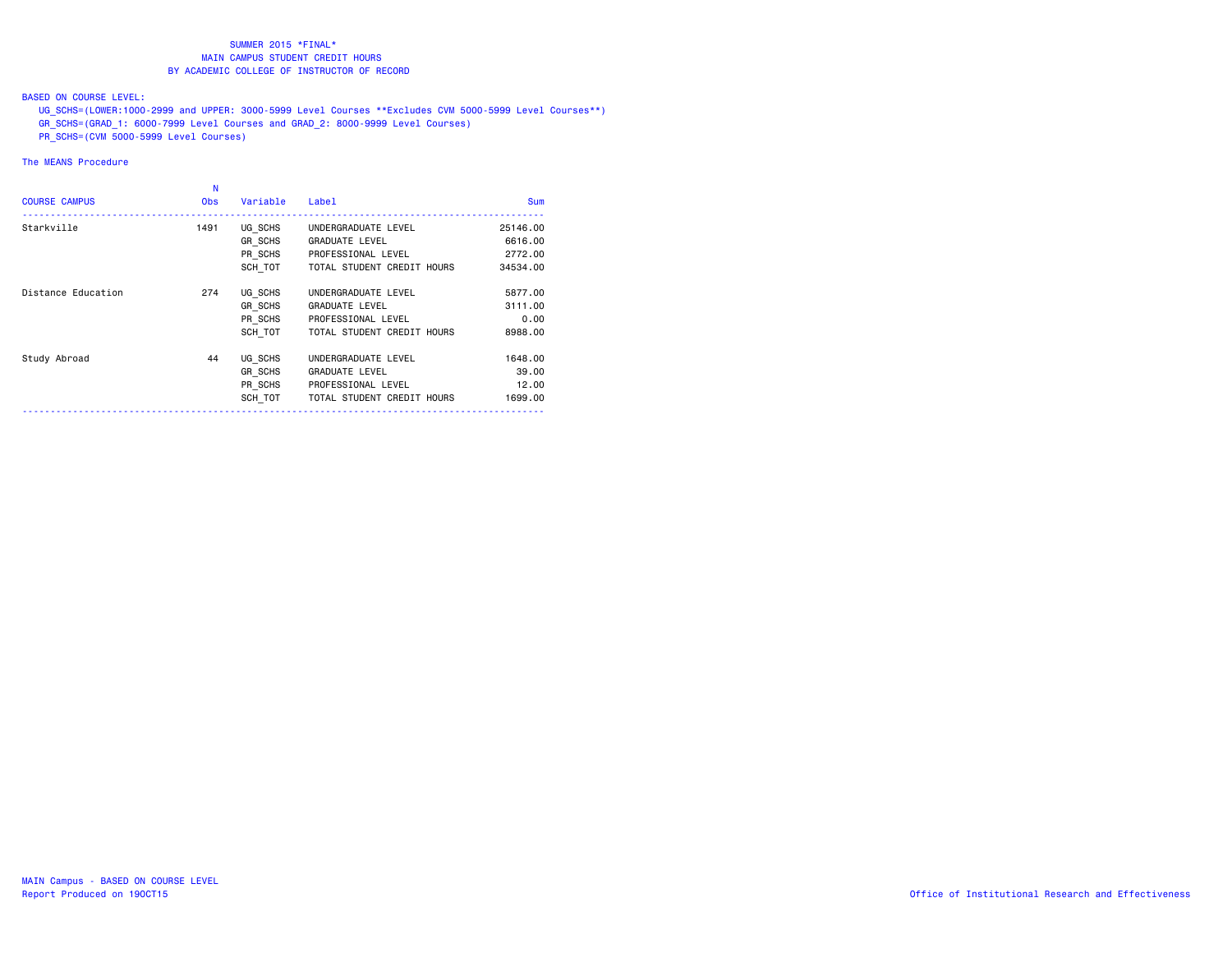### BASED ON COURSE LEVEL:

 UG\_SCHS=(LOWER:1000-2999 and UPPER: 3000-5999 Level Courses \*\*Excludes CVM 5000-5999 Level Courses\*\*) GR\_SCHS=(GRAD\_1: 6000-7999 Level Courses and GRAD\_2: 8000-9999 Level Courses)

PR\_SCHS=(CVM 5000-5999 Level Courses)

## The MEANS Procedure

| <b>ACADEMIC COLLEGE</b>     | N<br><b>Obs</b> | Variable | Label                      | <b>Sum</b> |
|-----------------------------|-----------------|----------|----------------------------|------------|
| Agriculture & Life Sciences | 248             | UG_SCHS  | UNDERGRADUATE LEVEL        | 1425.00    |
|                             |                 | GR SCHS  | GRADUATE LEVEL             | 1404.00    |
|                             |                 | PR SCHS  | PROFESSIONAL LEVEL         | 0.00       |
|                             |                 | SCH TOT  | TOTAL STUDENT CREDIT HOURS | 2829.00    |
| Architecture, Art & Design  | 33              | UG SCHS  | UNDERGRADUATE LEVEL        | 930.00     |
|                             |                 | GR SCHS  | <b>GRADUATE LEVEL</b>      | 6.00       |
|                             |                 | PR SCHS  | PROFESSIONAL LEVEL         | 0.00       |
|                             |                 | SCH TOT  | TOTAL STUDENT CREDIT HOURS | 936.00     |
| Arts & Sciences             | 627             | UG_SCHS  | UNDERGRADUATE LEVEL        | 16216.11   |
|                             |                 | GR SCHS  | <b>GRADUATE LEVEL</b>      | 1960.50    |
|                             |                 | PR SCHS  | PROFESSIONAL LEVEL         | 0.00       |
|                             |                 | SCH TOT  | TOTAL STUDENT CREDIT HOURS | 18176.61   |
| Business                    | 117             | UG SCHS  | UNDERGRADUATE LEVEL        | 4114.00    |
|                             |                 | GR SCHS  | GRADUATE LEVEL             | 1082.00    |
|                             |                 | PR SCHS  | PROFESSIONAL LEVEL         | 0.00       |
|                             |                 | SCH TOT  | TOTAL STUDENT CREDIT HOURS | 5196.00    |
| Education                   | 352             | UG SCHS  | UNDERGRADUATE LEVEL        | 6722.00    |
|                             |                 | GR SCHS  | GRADUATE LEVEL             | 3028.00    |
|                             |                 | PR SCHS  | PROFESSIONAL LEVEL         | 0.00       |
|                             |                 | SCH TOT  | TOTAL STUDENT CREDIT HOURS | 9750.00    |
| Engineering                 | 249             | UG SCHS  | UNDERGRADUATE LEVEL        | 2641.00    |
|                             |                 | GR_SCHS  | GRADUATE LEVEL             | 1346.50    |
|                             |                 | PR SCHS  | PROFESSIONAL LEVEL         | 0.00       |
|                             |                 | SCH TOT  | TOTAL STUDENT CREDIT HOURS | 3987.50    |
| Forest Resources            | 86              | UG SCHS  | UNDERGRADUATE LEVEL        | 435.00     |
|                             |                 | GR SCHS  | <b>GRADUATE LEVEL</b>      | 642.00     |
|                             |                 | PR_SCHS  | PROFESSIONAL LEVEL         | 0.00       |
|                             |                 | SCH TOT  | TOTAL STUDENT CREDIT HOURS | 1077.00    |
| Veterinary Medicine         | 95              | UG_SCHS  | UNDERGRADUATE LEVEL        | 144.00     |
|                             |                 | GR SCHS  | <b>GRADUATE LEVEL</b>      | 297,00     |
|                             |                 | PR SCHS  | PROFESSIONAL LEVEL         | 2784.00    |
|                             |                 | SCH TOT  | TOTAL STUDENT CREDIT HOURS | 3225.00    |
| Academic Affairs            | $\overline{2}$  | UG SCHS  | UNDERGRADUATE LEVEL        | 43.89      |
|                             |                 | GR SCHS  | GRADUATE LEVEL             | 0.00       |
|                             |                 | PR SCHS  | PROFESSIONAL LEVEL         | 0.00       |
|                             |                 | SCH_TOT  | TOTAL STUDENT CREDIT HOURS | 43.89      |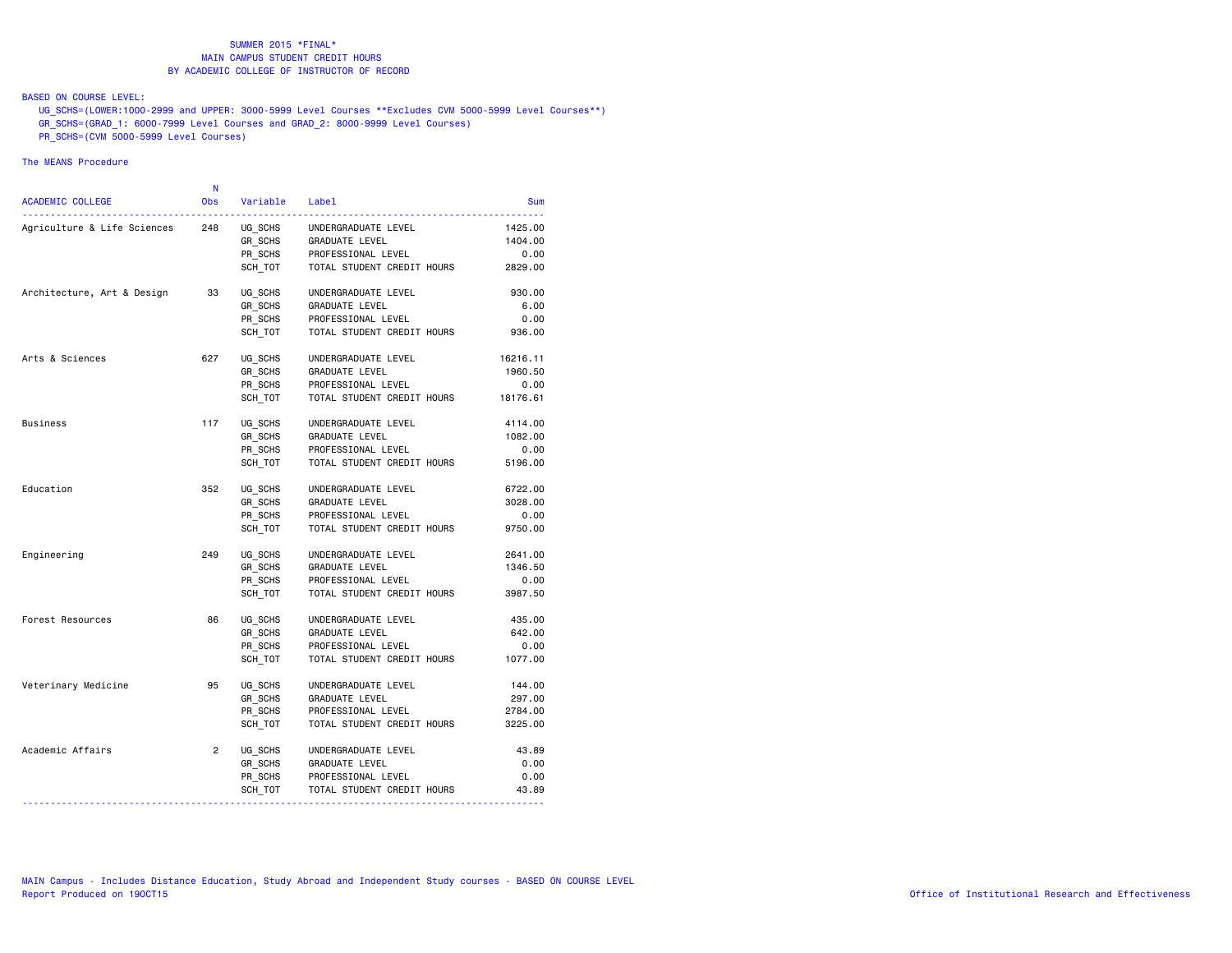#### BASED ON COURSE LEVEL:

- UG\_SCHS=(LOWER:1000-2999 and UPPER: 3000-5999 Level Courses \*\*Excludes CVM 5000-5999 Level Courses\*\*)
- GR\_SCHS=(GRAD\_1: 6000-7999 Level Courses and GRAD\_2: 8000-9999 Level Courses)
- PR\_SCHS=(CVM 5000-5999 Level Courses)

|                                                               | <b>UNDERGRADUATE</b> | <b>GRADUATE</b> | PROFESSIONAL |              |
|---------------------------------------------------------------|----------------------|-----------------|--------------|--------------|
| ACADEMIC DEPARTMENT                                           | <b>LEVEL</b>         | <b>LEVEL</b>    | <b>LEVEL</b> | <b>TOTAL</b> |
|                                                               |                      |                 |              |              |
| Ag & Bio Engineering                                          | 0.00                 | 83.00           | 0.00         | 83.00        |
| Agricultural Economics                                        | 14.00                | 61.00           | 0.00         | 75.00        |
| Animal Dairy Science                                          | 100.00               | 51.00           | 0.00         | 151.00       |
| Biochemistry, Molecular Biology, Entomology & Plant Pathology | 87.00                | 295,00          | 0.00         | 382,00       |
| Food Science, Nutrition & Health Promotion                    | 117.00               | 313.00          | 0.00         | 430.00       |
| Landscape Architecture                                        | 80.00                | 26.00           | 0.00         | 106.00       |
| Plant & Soil Sciences                                         | 42.00                | 279.00          | 0.00         | 321,00       |
| Poultry Science                                               | 42.00                | 64.00           | 0.00         | 106.00       |
| School of Human Sciences                                      | 943.00               | 232.00          | 0.00         | 1175.00      |
|                                                               |                      |                 |              |              |
|                                                               | 1425.00              | 1404.00         | 0.00         | 2829.00      |
|                                                               |                      |                 |              |              |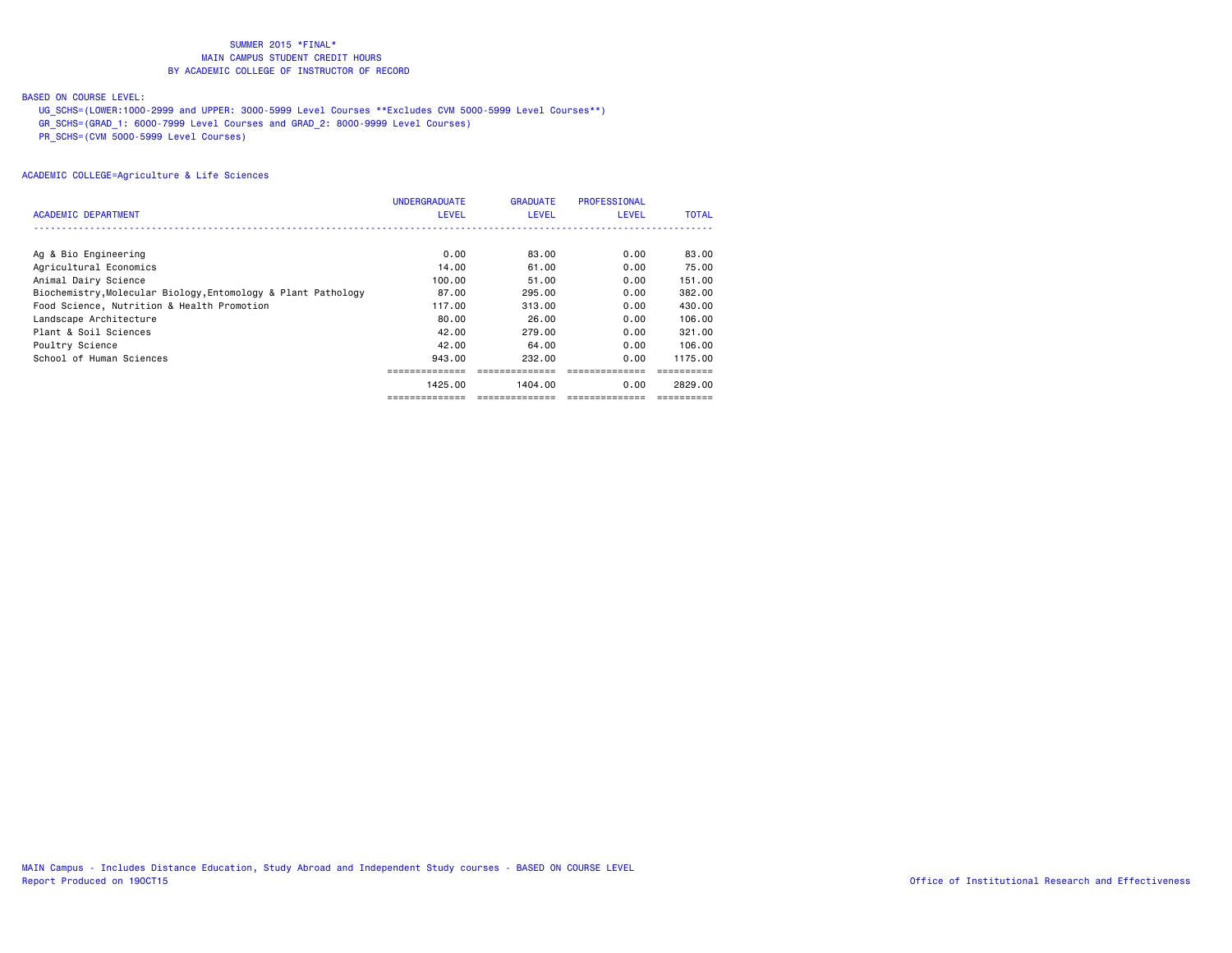#### BASED ON COURSE LEVEL:

UG\_SCHS=(LOWER:1000-2999 and UPPER: 3000-5999 Level Courses \*\*Excludes CVM 5000-5999 Level Courses\*\*)

GR\_SCHS=(GRAD\_1: 6000-7999 Level Courses and GRAD\_2: 8000-9999 Level Courses)

PR\_SCHS=(CVM 5000-5999 Level Courses)

|                               | <b>UNDERGRADUATE</b> | <b>GRADUATE</b> | <b>PROFESSIONAL</b> |              |
|-------------------------------|----------------------|-----------------|---------------------|--------------|
| <b>ACADEMIC DEPARTMENT</b>    | <b>LEVEL</b>         | <b>LEVEL</b>    | <b>LEVEL</b>        | <b>TOTAL</b> |
|                               |                      |                 |                     |              |
| Art AAD                       | 339,00               | 0.00            | 0.00                | 339,00       |
| Building Construction Science | 72.00                | 0.00            | 0.00                | 72.00        |
| Interior Design               | 144,00               | 0.00            | 0.00                | 144.00       |
| School of Architecture        | 375.00               | 6.00            | 0.00                | 381.00       |
|                               |                      |                 |                     |              |
|                               | 930,00               | 6.00            | 0.00                | 936,00       |
|                               |                      |                 |                     |              |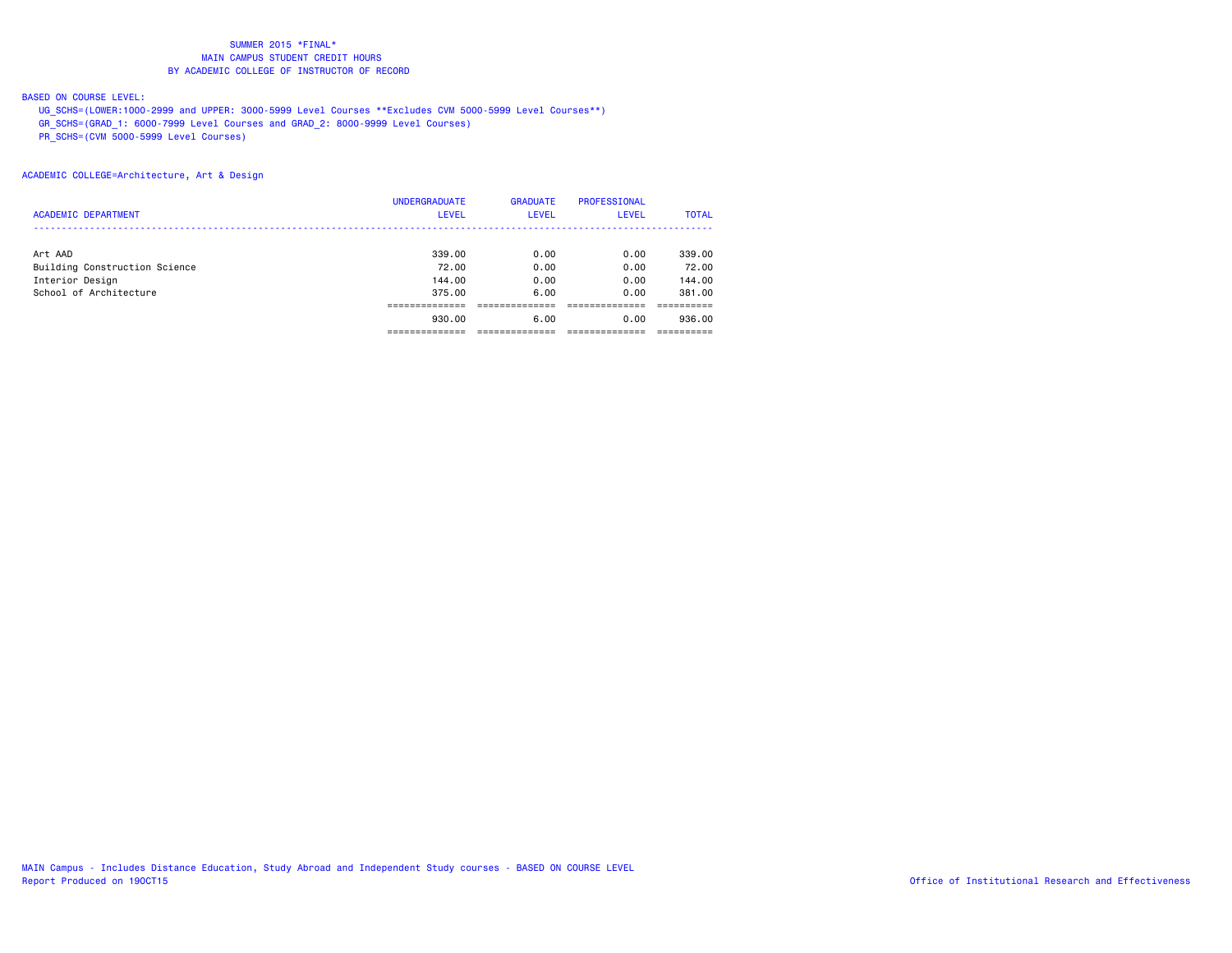#### BASED ON COURSE LEVEL:

UG\_SCHS=(LOWER:1000-2999 and UPPER: 3000-5999 Level Courses \*\*Excludes CVM 5000-5999 Level Courses\*\*)

GR\_SCHS=(GRAD\_1: 6000-7999 Level Courses and GRAD\_2: 8000-9999 Level Courses)

PR\_SCHS=(CVM 5000-5999 Level Courses)

#### ACADEMIC COLLEGE=Arts & Sciences

|                                            | <b>UNDERGRADUATE</b> | <b>GRADUATE</b> | <b>PROFESSIONAL</b> |              |
|--------------------------------------------|----------------------|-----------------|---------------------|--------------|
| <b>ACADEMIC DEPARTMENT</b>                 | <b>LEVEL</b>         | <b>LEVEL</b>    | <b>LEVEL</b>        | <b>TOTAL</b> |
|                                            |                      |                 |                     |              |
| Anthropology & Middle Eastern Cultures     | 78.00                | 17.00           | 0.00                | 95.00        |
| Biological Sciences                        | 1218,00              | 181.00          | 0.00                | 1399.00      |
| Chemistry                                  | 1105.00              | 271,00          | 0.00                | 1376.00      |
| Classical & Modern Languages & Literatures | 1377.00              | 6.00            | 0.00                | 1383.00      |
| Communication                              | 1871.00              | 75.00           | 0.00                | 1946.00      |
| English                                    | 1046.22              | 42.00           | 0.00                | 1088.22      |
| Geosciences                                | 1897.00              | 801.00          | 0.00                | 2698.00      |
| History                                    | 387.00               | 24.00           | 0.00                | 411.00       |
| Mathematics & Statistics                   | 2845.89              | 125.50          | 0.00                | 2971.39      |
| Philosophy & Religion                      | 867.00               | 0.00            | 0.00                | 867.00       |
| Physics & Astronomy                        | 850.00               | 19,00           | 0.00                | 869,00       |
| Political Science & Public Administration  | 904.00               | 172.00          | 0.00                | 1076.00      |
| Psychology                                 | 971,00               | 128,00          | 0.00                | 1099.00      |
| Sociology                                  | 799.00               | 99.00           | 0.00                | 898,00       |
|                                            |                      |                 |                     |              |
|                                            | 16216.11             | 1960.50         | 0.00                | 18176.61     |
|                                            | ==============       | --------------- | ---------------     |              |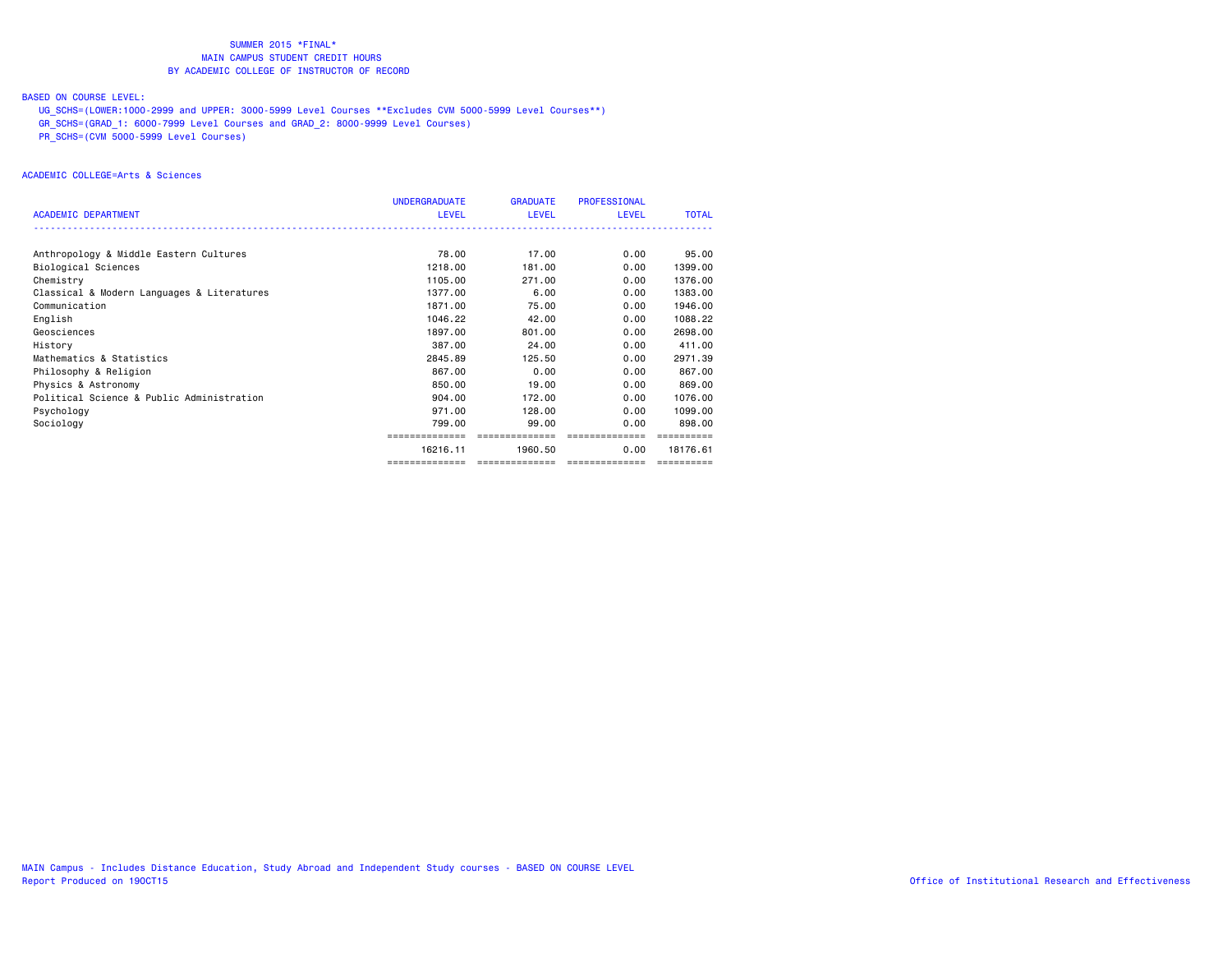### BASED ON COURSE LEVEL:

- UG\_SCHS=(LOWER:1000-2999 and UPPER: 3000-5999 Level Courses \*\*Excludes CVM 5000-5999 Level Courses\*\*)
- GR\_SCHS=(GRAD\_1: 6000-7999 Level Courses and GRAD\_2: 8000-9999 Level Courses)
- PR\_SCHS=(CVM 5000-5999 Level Courses)

#### ACADEMIC COLLEGE=Business

|                                                 | <b>UNDERGRADUATE</b> | <b>GRADUATE</b> | PROFESSIONAL |              |
|-------------------------------------------------|----------------------|-----------------|--------------|--------------|
| <b>ACADEMIC DEPARTMENT</b>                      | LEVEL                | <b>LEVEL</b>    | <b>LEVEL</b> | <b>TOTAL</b> |
|                                                 |                      |                 |              |              |
| Finance & Economics                             | 1472.00              | 226.00          | 0.00         | 1698.00      |
| Management & Information Systems                | 752.00               | 348.00          | 0.00         | 1100.00      |
| Marketing, Quantitative Analysis & Business Law | 822.00               | 258.00          | 0.00         | 1080.00      |
| School of Accountancy                           | 1068.00              | 250.00          | 0.00         | 1318.00      |
|                                                 |                      |                 |              |              |
|                                                 | 4114.00              | 1082.00         | 0.00         | 5196.00      |
|                                                 |                      |                 |              |              |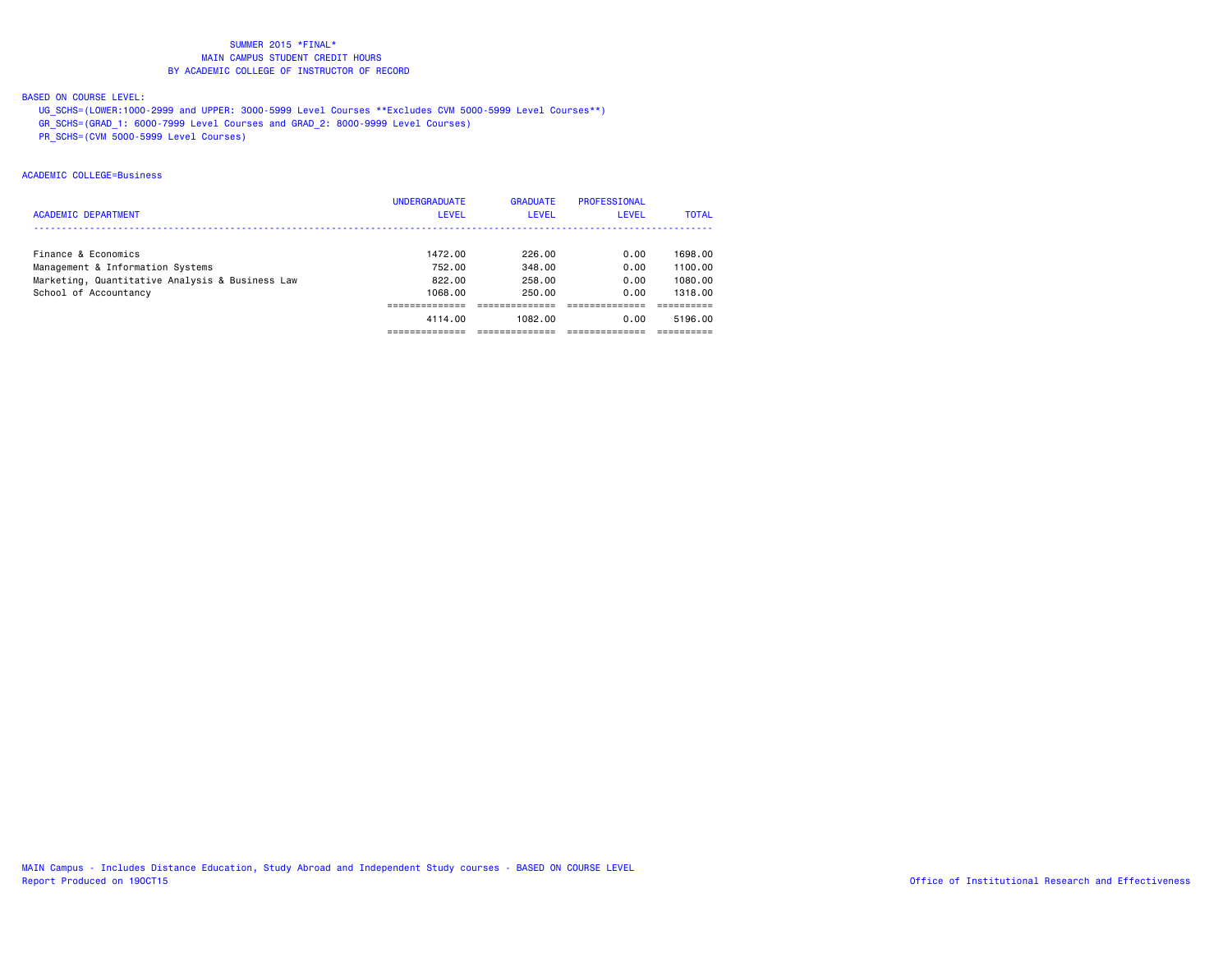### BASED ON COURSE LEVEL:

- UG\_SCHS=(LOWER:1000-2999 and UPPER: 3000-5999 Level Courses \*\*Excludes CVM 5000-5999 Level Courses\*\*)
- GR\_SCHS=(GRAD\_1: 6000-7999 Level Courses and GRAD\_2: 8000-9999 Level Courses)
- PR\_SCHS=(CVM 5000-5999 Level Courses)

#### ACADEMIC COLLEGE=Education

|                                               | <b>UNDERGRADUATE</b> | <b>GRADUATE</b> | PROFESSIONAL |              |
|-----------------------------------------------|----------------------|-----------------|--------------|--------------|
| <b>ACADEMIC DEPARTMENT</b>                    | <b>LEVEL</b>         | <b>LEVEL</b>    | <b>LEVEL</b> | <b>TOTAL</b> |
|                                               |                      |                 |              |              |
| Counseling & Educational Psychology           | 1887.00              | 975.00          | 0.00         | 2862.00      |
| Curriculum, Instruction & Special Education   | 765.00               | 955,00          | 0.00         | 1720.00      |
| Instructional Systems & Workforce Development | 1242.00              | 363,00          | 0.00         | 1605.00      |
| Kinesiology                                   | 2258.00              | 161.00          | 0.00         | 2419.00      |
| Leadership and Foundations                    | 364.00               | 574.00          | 0.00         | 938,00       |
| Music                                         | 206.00               | 0.00            | 0.00         | 206.00       |
|                                               |                      |                 |              |              |
|                                               | 6722.00              | 3028.00         | 0.00         | 9750.00      |
|                                               |                      |                 |              |              |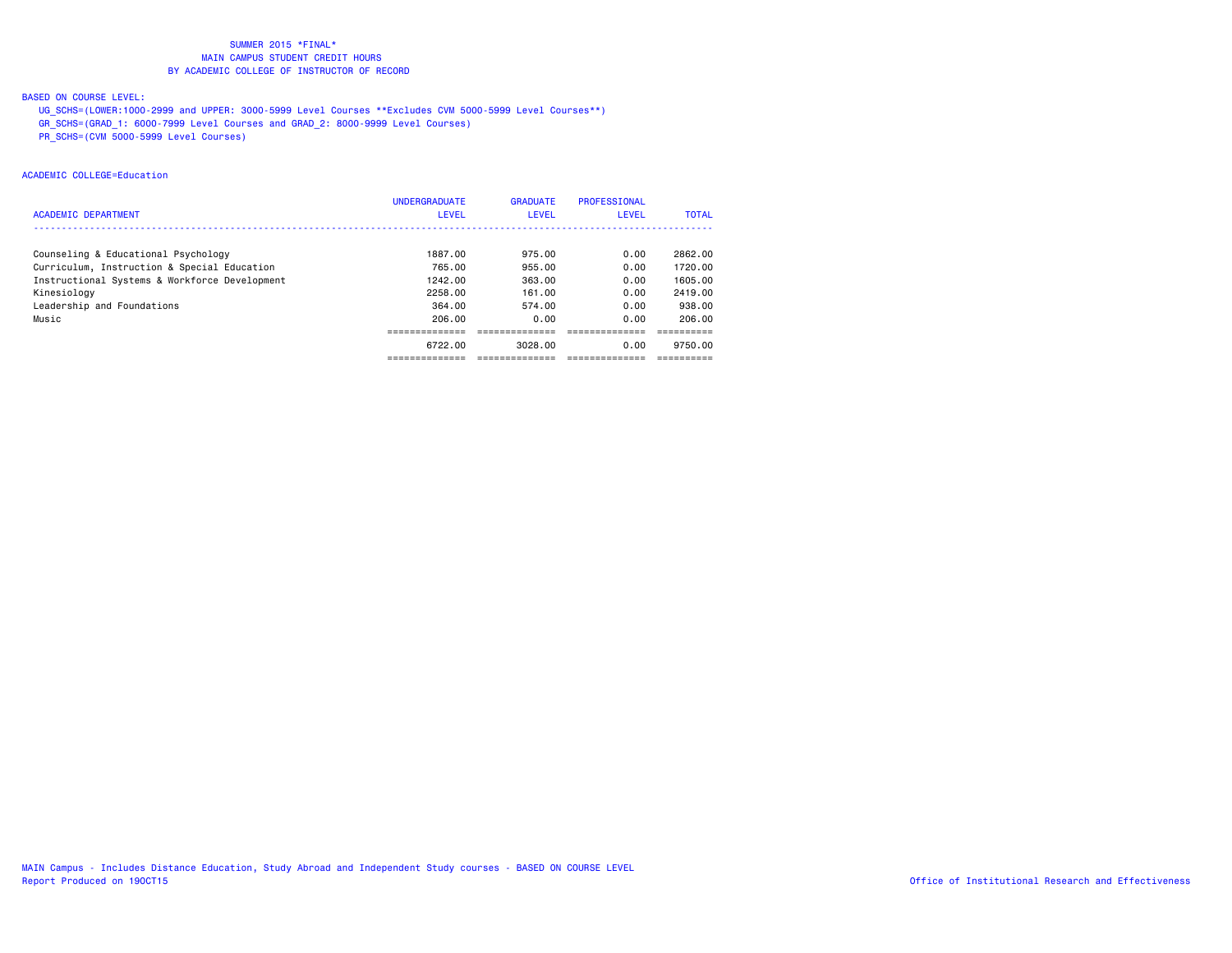### BASED ON COURSE LEVEL:

UG\_SCHS=(LOWER:1000-2999 and UPPER: 3000-5999 Level Courses \*\*Excludes CVM 5000-5999 Level Courses\*\*)

GR\_SCHS=(GRAD\_1: 6000-7999 Level Courses and GRAD\_2: 8000-9999 Level Courses)

PR\_SCHS=(CVM 5000-5999 Level Courses)

#### ACADEMIC COLLEGE=Engineering

|                                   | <b>UNDERGRADUATE</b> | <b>GRADUATE</b> | <b>PROFESSIONAL</b> |              |
|-----------------------------------|----------------------|-----------------|---------------------|--------------|
| ACADEMIC DEPARTMENT               | <b>LEVEL</b>         | <b>LEVEL</b>    | LEVEL               | <b>TOTAL</b> |
|                                   |                      |                 |                     |              |
| Aerospace Engineering             | 585.00               | 124.00          | 0.00                | 709.00       |
| Ag & Bio Engineering              | 0.00                 | 77.00           | 0.00                | 77.00        |
| Civil & Environmental Engineering | 106.00               | 132.00          | 0.00                | 238.00       |
| Computer Science & Engineering    | 259.00               | 170.00          | 0.00                | 429,00       |
| Electrical & Computer Engineering | 312,00               | 232.00          | 0.00                | 544.00       |
| Industrial & Systems Engineering  | 517.00               | 174.50          | 0.00                | 691.50       |
| Mechanical Engineering            | 546.00               | 367.00          | 0.00                | 913.00       |
| School of Chemical Engineering    | 316.00               | 70.00           | 0.00                | 386.00       |
|                                   |                      |                 |                     |              |
|                                   | 2641.00              | 1346.50         | 0.00                | 3987.50      |
|                                   |                      |                 |                     |              |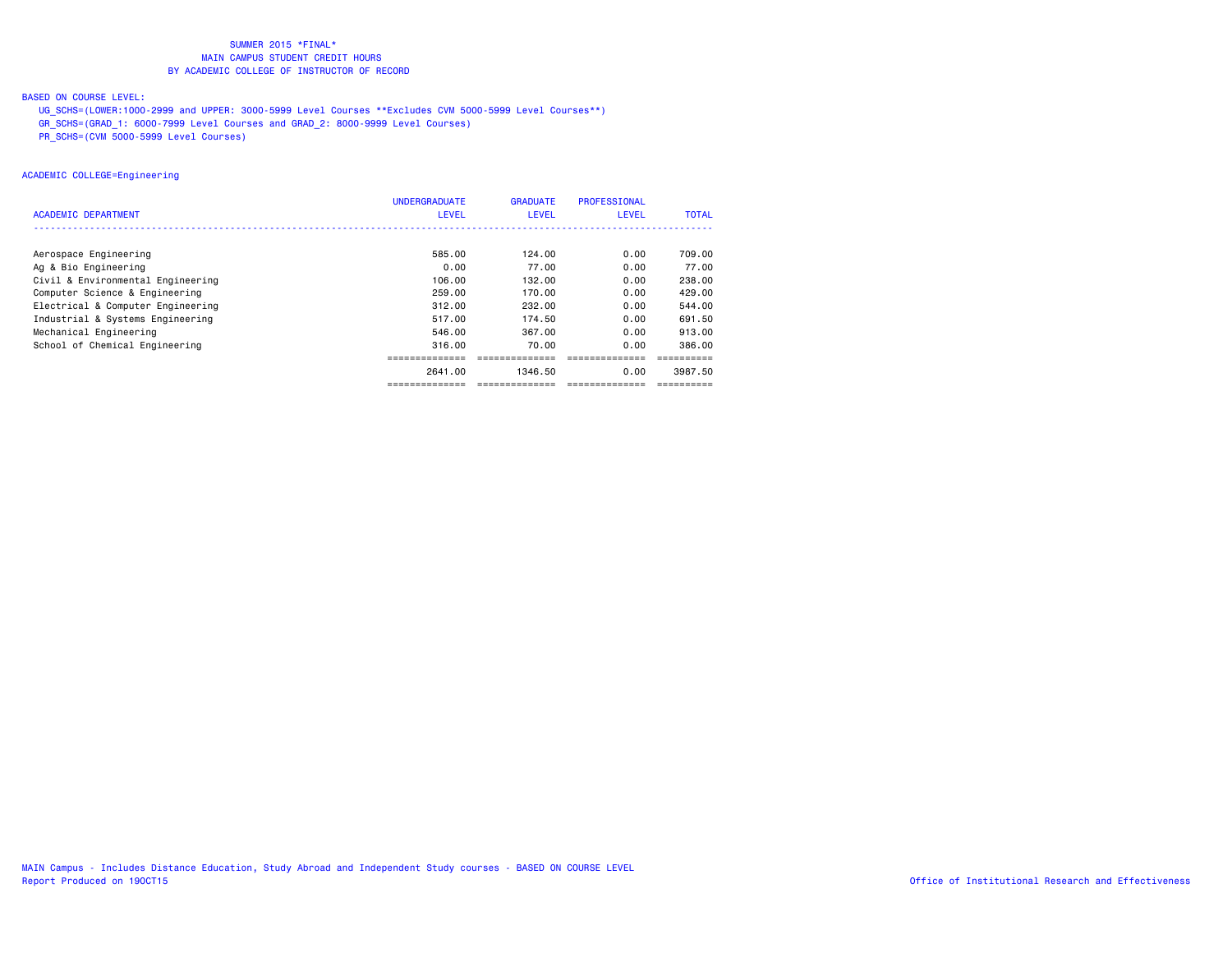#### BASED ON COURSE LEVEL:

- UG\_SCHS=(LOWER:1000-2999 and UPPER: 3000-5999 Level Courses \*\*Excludes CVM 5000-5999 Level Courses\*\*)
- GR\_SCHS=(GRAD\_1: 6000-7999 Level Courses and GRAD\_2: 8000-9999 Level Courses)
- PR\_SCHS=(CVM 5000-5999 Level Courses)

#### ACADEMIC COLLEGE=Forest Resources

|                                   | <b>UNDERGRADUATE</b> | <b>GRADUATE</b> | PROFESSIONAL |              |
|-----------------------------------|----------------------|-----------------|--------------|--------------|
| <b>ACADEMIC DEPARTMENT</b>        | <b>LEVEL</b>         | <b>LEVEL</b>    | LEVEL        | <b>TOTAL</b> |
|                                   |                      |                 |              |              |
| Forestry                          | 372.00               | 179.00          | 0.00         | 551.00       |
| Sustainable Bioproducts           | 0.00                 | 202.00          | 0.00         | 202.00       |
| Wildlife, Fisheries & Aquaculture | 63.00                | 261.00          | 0.00         | 324.00       |
|                                   |                      |                 |              |              |
|                                   | 435,00               | 642.00          | 0.00         | 1077.00      |
|                                   |                      |                 |              |              |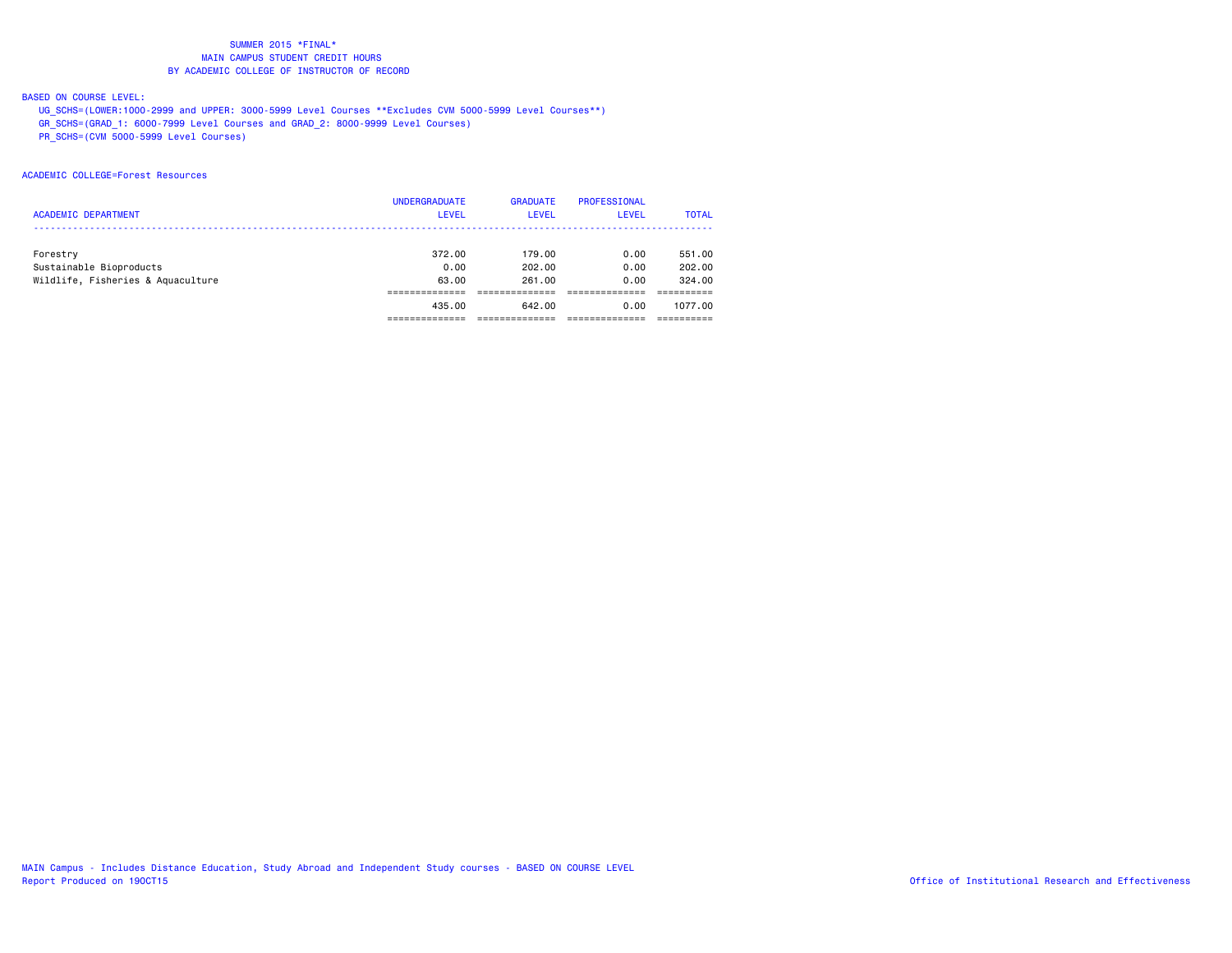#### BASED ON COURSE LEVEL:

- UG\_SCHS=(LOWER:1000-2999 and UPPER: 3000-5999 Level Courses \*\*Excludes CVM 5000-5999 Level Courses\*\*)
- GR\_SCHS=(GRAD\_1: 6000-7999 Level Courses and GRAD\_2: 8000-9999 Level Courses)
- PR\_SCHS=(CVM 5000-5999 Level Courses)

#### ACADEMIC COLLEGE=Veterinary Medicine

| <b>ACADEMIC DEPARTMENT</b>                           | <b>UNDERGRADUATE</b><br><b>LEVEL</b> | <b>GRADUATE</b><br><b>LEVEL</b> | PROFESSIONAL<br>LEVEL | <b>TOTAL</b>     |
|------------------------------------------------------|--------------------------------------|---------------------------------|-----------------------|------------------|
| Veterinary Medical Technology<br>Veterinary Medicine | 11.20<br>132,80                      | 0.00<br>297.00                  | 0.00<br>2784.00       | 11.20<br>3213.80 |
|                                                      | 144.00                               | 297.00                          | 2784.00               | 3225.00          |
|                                                      |                                      |                                 |                       |                  |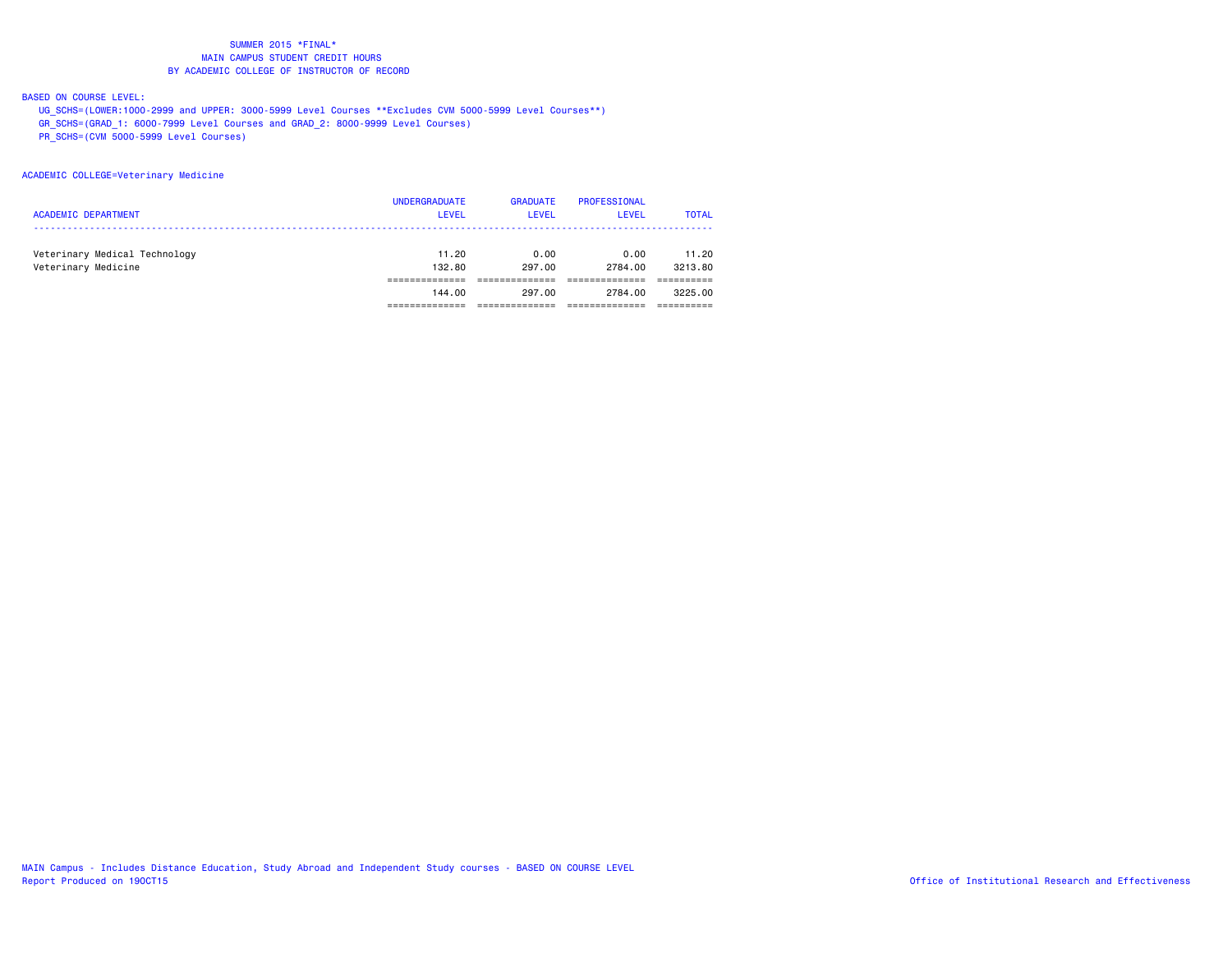#### BASED ON COURSE LEVEL:

- UG\_SCHS=(LOWER:1000-2999 and UPPER: 3000-5999 Level Courses \*\*Excludes CVM 5000-5999 Level Courses\*\*)
- GR\_SCHS=(GRAD\_1: 6000-7999 Level Courses and GRAD\_2: 8000-9999 Level Courses)
- PR\_SCHS=(CVM 5000-5999 Level Courses)

#### ACADEMIC COLLEGE=Academic Affairs

|                            | <b>UNDERGRADUATE</b> | <b>GRADUATE</b> | PROFESSIONAL |              |
|----------------------------|----------------------|-----------------|--------------|--------------|
| <b>ACADEMIC DEPARTMENT</b> | <b>LEVEL</b>         | <b>LEVEL</b>    | <b>LEVEL</b> | <b>TOTAL</b> |
|                            |                      |                 |              |              |
| Provost Office             | 43.89                | 0.00            | 0.00         | 43.89        |
|                            |                      |                 |              |              |
|                            | 43.89                | 0.00            | 0.00         | 43.89        |
|                            |                      |                 |              |              |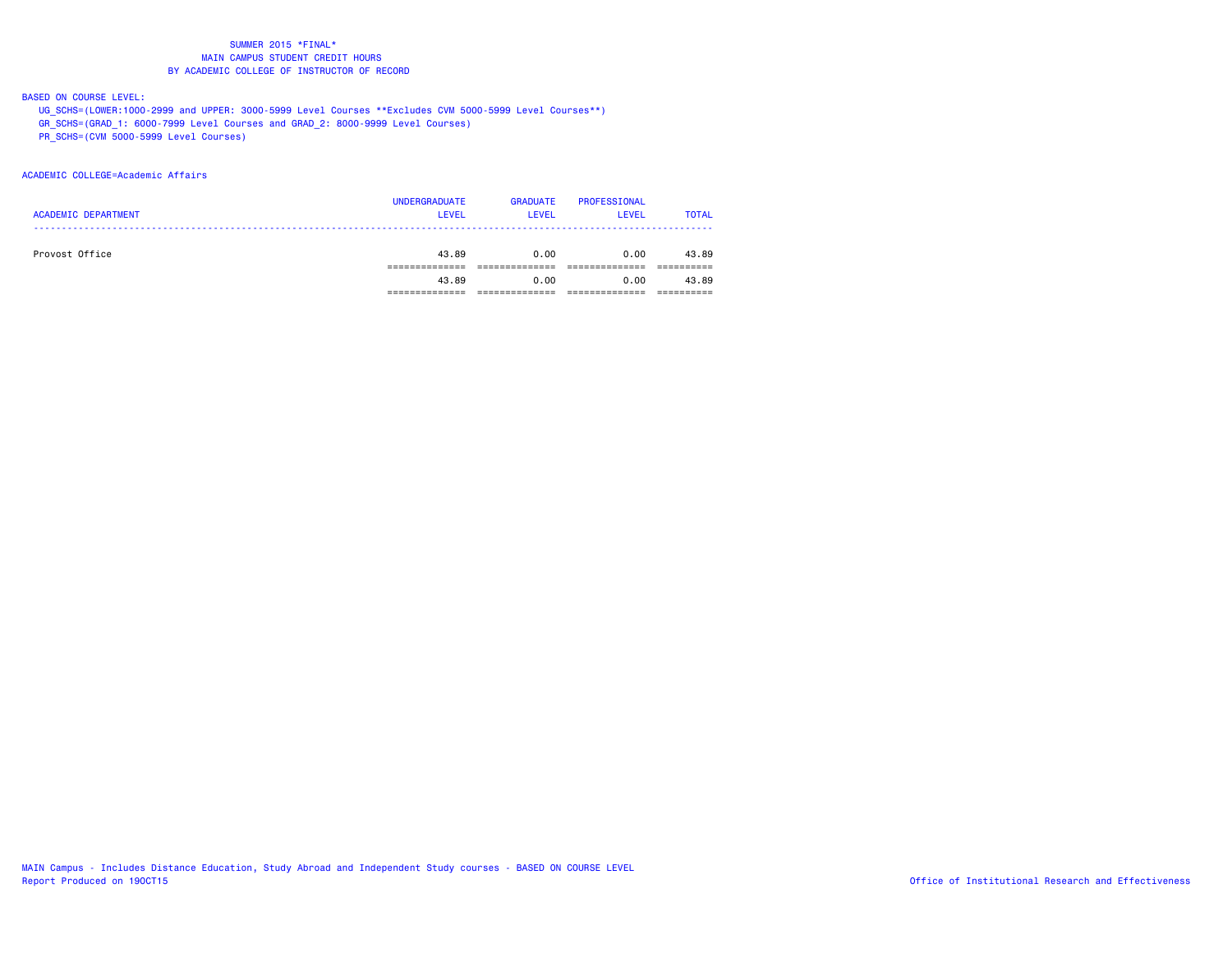| <b>ACADEMIC DEPARTMENT</b>                                    | Instructor Name    | Rank                              | <b>Tenure</b><br><b>Status</b> | <b>Course</b><br>Cip# | <b>CRN</b> | Course #              | Sec     | Crs | Type Title                | Inst<br>Per | <b>UG</b><br><b>SCHS</b>                                                                                                                                                                                                                                                                                                                                                                                                                                                                                                                                     | <b>GR</b><br><b>SCHS</b> | <b>PR</b><br><b>SCHS</b> | Total<br><b>SCHS</b>               |
|---------------------------------------------------------------|--------------------|-----------------------------------|--------------------------------|-----------------------|------------|-----------------------|---------|-----|---------------------------|-------------|--------------------------------------------------------------------------------------------------------------------------------------------------------------------------------------------------------------------------------------------------------------------------------------------------------------------------------------------------------------------------------------------------------------------------------------------------------------------------------------------------------------------------------------------------------------|--------------------------|--------------------------|------------------------------------|
| Ag & Bio Engineering                                          | Linhoss, Anna      | Assistant Professor Ten Track     |                                | 140301                | 22466      | ABE 9000              | $104$ D |     | Research / Diss           | 1.00        | 0.00<br>.                                                                                                                                                                                                                                                                                                                                                                                                                                                                                                                                                    | 6.00<br>--------         | 0.00<br>---------        | 6.00<br>$- - -$<br>.               |
|                                                               |                    |                                   |                                |                       |            |                       |         |     |                           |             | 0.00                                                                                                                                                                                                                                                                                                                                                                                                                                                                                                                                                         | 6.00                     | 0.00                     | 6.00                               |
|                                                               | Paz, Joel          | Associate Professor Tenured       |                                | 140301                | 22468      | ABE 9000              | 106 D   |     | Research / Diss           | 1.00        | 0.00                                                                                                                                                                                                                                                                                                                                                                                                                                                                                                                                                         | 22.00                    | 0.00                     | 22.00                              |
|                                                               |                    |                                   |                                |                       | 22479      | ABE 8000 110 D        |         |     | Research / Thesis         | 1.00        | 0.00                                                                                                                                                                                                                                                                                                                                                                                                                                                                                                                                                         | 9.00                     | 0.00                     | 9.00                               |
|                                                               |                    |                                   |                                |                       | 23464      | ABE 7000 51 I         |         |     | Directed Indiv Study 1.00 |             | 0.00<br>$\cdots$                                                                                                                                                                                                                                                                                                                                                                                                                                                                                                                                             | 3.00                     | 0.00                     | 3.00                               |
|                                                               |                    |                                   |                                |                       |            |                       |         |     |                           |             | 0.00                                                                                                                                                                                                                                                                                                                                                                                                                                                                                                                                                         | 34.00                    | 0.00                     | 34.00                              |
|                                                               | Purswell, Joseph   | 99                                | Not Applicable                 |                       |            | 140301 22977 ABE 9000 | 108 D   |     | Research / Diss           | 1.00        | 0.00                                                                                                                                                                                                                                                                                                                                                                                                                                                                                                                                                         | 6.00                     | 0.00                     | 6.00                               |
|                                                               |                    |                                   |                                |                       |            |                       |         |     |                           |             | .<br>0.00                                                                                                                                                                                                                                                                                                                                                                                                                                                                                                                                                    | 6.00                     | .<br>0.00                | 6.00                               |
|                                                               | Simpson, Chartrisa | Assistant Professor Ten Track     |                                | 140301                | 22470      | ABE 8000              | 101 D   |     | Research / Thesis         | 1.00        | 0.00                                                                                                                                                                                                                                                                                                                                                                                                                                                                                                                                                         | 12.00                    | 0.00                     | 12.00                              |
|                                                               |                    |                                   |                                |                       |            | 23162 ABE 8000        | 10      | D   | Research / Thesis         | 1.00        | 0.00<br>--------                                                                                                                                                                                                                                                                                                                                                                                                                                                                                                                                             | 3.00                     | 0.00                     | 3.00                               |
|                                                               |                    |                                   |                                |                       |            |                       |         |     |                           |             | 0.00                                                                                                                                                                                                                                                                                                                                                                                                                                                                                                                                                         | 15.00                    | 0.00                     | 15.00                              |
|                                                               | Ward, Jason        | Extension Assist Pr Non-Ten Track |                                | 140301                | 23214      | ARE 9000              | 13      | D   | Research / Diss           | 1.00        | 0.00                                                                                                                                                                                                                                                                                                                                                                                                                                                                                                                                                         | 6.00                     | 0.00                     | 6.00                               |
|                                                               |                    |                                   |                                |                       | 23408      | ABE 7000              | $101$ I |     | Directed Indiv Study 1.00 |             | 0.00<br>$\frac{1}{2} \frac{1}{2} \frac{1}{2} \frac{1}{2} \frac{1}{2} \frac{1}{2} \frac{1}{2} \frac{1}{2} \frac{1}{2} \frac{1}{2} \frac{1}{2} \frac{1}{2} \frac{1}{2} \frac{1}{2} \frac{1}{2} \frac{1}{2} \frac{1}{2} \frac{1}{2} \frac{1}{2} \frac{1}{2} \frac{1}{2} \frac{1}{2} \frac{1}{2} \frac{1}{2} \frac{1}{2} \frac{1}{2} \frac{1}{2} \frac{1}{2} \frac{1}{2} \frac{1}{2} \frac{1}{2} \frac{$<br>$\frac{1}{2} \left( \frac{1}{2} \right) \left( \frac{1}{2} \right) \left( \frac{1}{2} \right) \left( \frac{1}{2} \right) \left( \frac{1}{2} \right)$ | 1.00                     | 0.00<br>-----            | 1.00<br>$- - -$<br>.               |
|                                                               |                    |                                   |                                |                       |            |                       |         |     |                           |             | 0.00                                                                                                                                                                                                                                                                                                                                                                                                                                                                                                                                                         | 7.00                     | 0.00                     | 7.00                               |
|                                                               | Yu, Fei            | Associate Professor Tenured       |                                | 140301                |            | 22982 ABE 9000 113 D  |         |     | Research / Diss           | 1.00        | 0.00                                                                                                                                                                                                                                                                                                                                                                                                                                                                                                                                                         | 15.00                    | 0.00                     | 15.00                              |
|                                                               |                    |                                   |                                |                       |            |                       |         |     |                           |             | $\frac{1}{2} \left( \frac{1}{2} \right) \left( \frac{1}{2} \right) \left( \frac{1}{2} \right) \left( \frac{1}{2} \right) \left( \frac{1}{2} \right)$<br>0.00                                                                                                                                                                                                                                                                                                                                                                                                 | 15.00                    | 0.00                     | 15.00                              |
|                                                               |                    |                                   |                                |                       |            |                       |         |     |                           |             | ========                                                                                                                                                                                                                                                                                                                                                                                                                                                                                                                                                     | eeeeeee                  | eeeeee                   | ==========                         |
| Ag & Bio Engineering<br>------------------------------------- |                    |                                   |                                |                       |            |                       |         |     |                           |             | 0.00<br>========                                                                                                                                                                                                                                                                                                                                                                                                                                                                                                                                             | 83.00                    | 0.00                     | 83,00<br>scorere corerer concerere |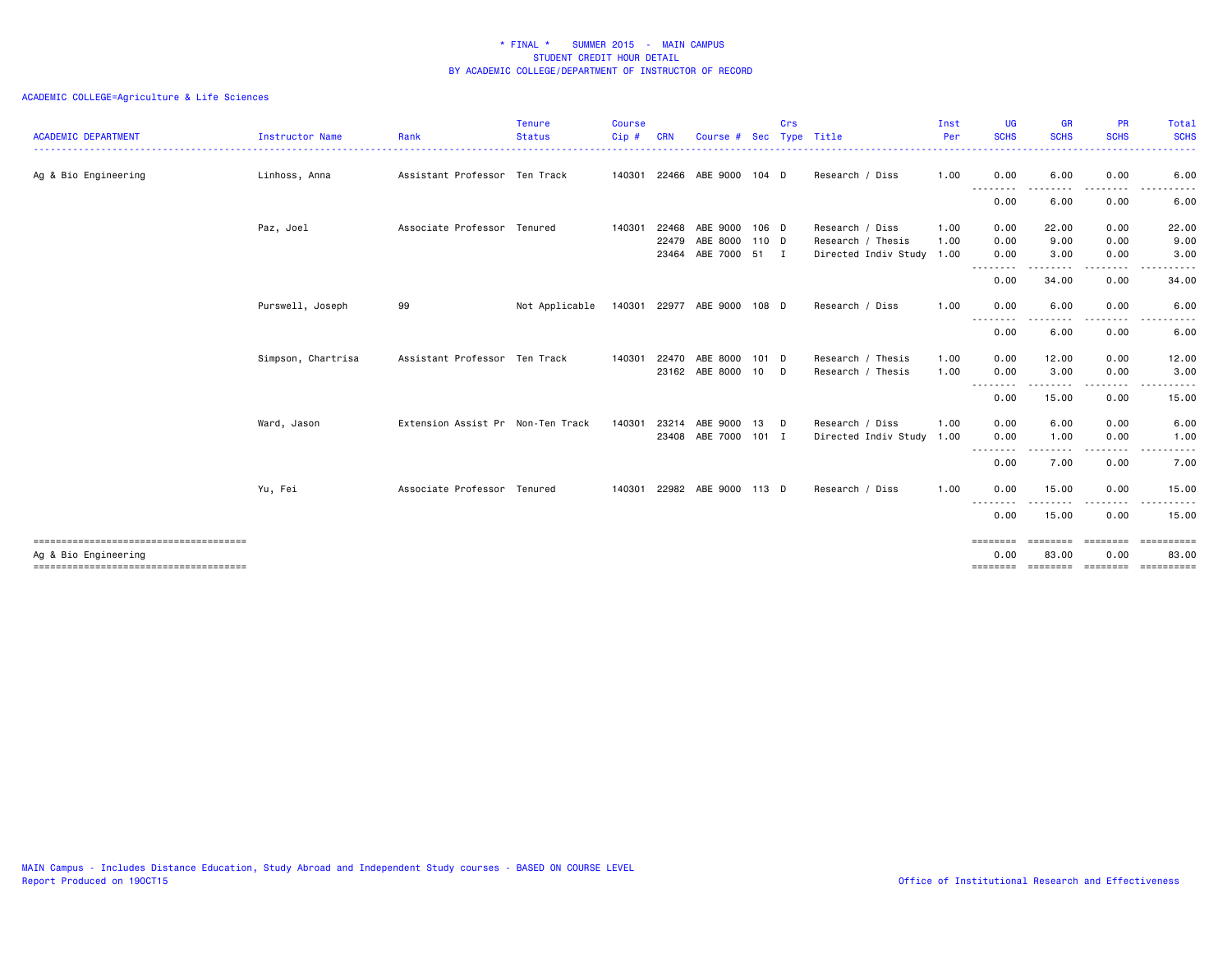| <b>ACADEMIC DEPARTMENT</b>            | Instructor Name  | Rank                          | <b>Tenure</b><br><b>Status</b> | Course<br>Cip# | <b>CRN</b> | Course #              | Sec     | Crs         | Type Title                | Inst<br>Per | <b>UG</b><br><b>SCHS</b>                                                                                                          | <b>GR</b><br><b>SCHS</b> | <b>PR</b><br><b>SCHS</b>                                                                                                          | <b>Total</b><br><b>SCHS</b>                                                                                                       |
|---------------------------------------|------------------|-------------------------------|--------------------------------|----------------|------------|-----------------------|---------|-------------|---------------------------|-------------|-----------------------------------------------------------------------------------------------------------------------------------|--------------------------|-----------------------------------------------------------------------------------------------------------------------------------|-----------------------------------------------------------------------------------------------------------------------------------|
|                                       |                  |                               |                                |                |            |                       |         |             |                           |             |                                                                                                                                   |                          |                                                                                                                                   | -----                                                                                                                             |
| Agricultural Economics                | Barnett, Barry   | Professor                     | Tenured                        |                |            | 010103 22362 AEC 8000 | 101 D   |             | Research / Thesis         | 1.00        | 0.00                                                                                                                              | 1.00                     | 0.00                                                                                                                              | 1.00                                                                                                                              |
|                                       |                  |                               |                                |                |            |                       |         |             |                           |             | .<br>0.00                                                                                                                         | 1.00                     | 0.00                                                                                                                              | 1.00                                                                                                                              |
|                                       | Coatney, Kalyn   | Associate Professor Tenured   |                                | 010103         |            | 22363 AEC 8000 102 D  |         |             | Research / Thesis         | 1.00        | 0.00<br>.                                                                                                                         | 9.00                     | 0.00                                                                                                                              | 9.00                                                                                                                              |
|                                       |                  |                               |                                |                |            |                       |         |             |                           |             | 0.00                                                                                                                              | 9.00                     | 0.00                                                                                                                              | 9.00                                                                                                                              |
|                                       | Harri, Ardian    | Associate Professor Tenured   |                                | 010103         | 22364      | AEC 8000              | 103 D   |             | Research / Thesis         | 1.00        | 0.00                                                                                                                              | 9.00                     | 0.00                                                                                                                              | 9.00                                                                                                                              |
|                                       |                  |                               |                                | 450602         |            | 20036 AEC 8843        | 001 C   |             | Survey Design & Exp       | 0.66        | 0.00                                                                                                                              | 9.90                     | 0.00                                                                                                                              | 9.90                                                                                                                              |
|                                       |                  |                               |                                |                |            |                       |         |             |                           |             | $\frac{1}{2} \left( \frac{1}{2} \right) \left( \frac{1}{2} \right) \left( \frac{1}{2} \right) \left( \frac{1}{2} \right)$<br>0.00 | 18.90                    | $\frac{1}{2} \left( \frac{1}{2} \right) \left( \frac{1}{2} \right) \left( \frac{1}{2} \right) \left( \frac{1}{2} \right)$<br>0.00 | 18.90                                                                                                                             |
|                                       | Interis, Matthew | Assistant Professor Ten Track |                                | 010103         | 22365      | AEC 8000              | 104 D   |             | Research / Thesis         | 1.00        | 0.00                                                                                                                              | 6.00                     | 0.00                                                                                                                              | 6.00                                                                                                                              |
|                                       |                  | Associate Professor Tenured   |                                | 450602         |            | 20036 AEC 8843        | 001 C   |             | Survey Design & Exp       | 0.34        | 0.00                                                                                                                              | 5.10                     | 0.00                                                                                                                              | 5.10                                                                                                                              |
|                                       |                  |                               |                                |                |            |                       |         |             |                           |             | .<br>0.00                                                                                                                         | .<br>11.10               | .<br>0.00                                                                                                                         | .<br>11.10                                                                                                                        |
|                                       | Little, Randall  | Professor                     | Tenured                        | 010101         | 20031      | AEC 4530              | 01      | E           | Internship AEC-AGBM       | 1.00        | 9.00                                                                                                                              | 0.00                     | 0.00                                                                                                                              | 9.00                                                                                                                              |
|                                       |                  |                               |                                |                | 20032      | AEC 4530 51           |         | E           | Internship AEC-AGBM       | 1.00        | 1.00                                                                                                                              | 0.00                     | 0.00                                                                                                                              | 1.00                                                                                                                              |
|                                       |                  |                               |                                |                | 20034      | AEC 6530 51           |         | E           | Internship AEC-AGBM       | 1.00        | 0.00                                                                                                                              | 3.00                     | 0.00                                                                                                                              | 3.00                                                                                                                              |
|                                       |                  |                               |                                | 010103         | 23323      | AEC 4000 51           |         | $\mathbf I$ | Directed Indiv Study 1.00 |             | 3.00                                                                                                                              | 0.00                     | 0.00                                                                                                                              | 3.00                                                                                                                              |
|                                       |                  |                               |                                | 521003         |            | 20545 EXL 1191 51     |         | E           | Leadership Internshi 1.00 |             | 1.00<br>--------                                                                                                                  | 0.00<br>.                | 0.00<br>.                                                                                                                         | 1.00                                                                                                                              |
|                                       |                  |                               |                                |                |            |                       |         |             |                           |             | 14.00                                                                                                                             | 3.00                     | 0.00                                                                                                                              | 17.00                                                                                                                             |
|                                       | Petrolia, Daniel | Associate Professor Tenured   |                                | 010103         |            | 22366 AEC 8000        | 105 D   |             | Research / Thesis         | 1.00        | 0.00<br>.                                                                                                                         | 9.00                     | 0.00<br>$\sim$ $\sim$ $\sim$ $\sim$                                                                                               | 9.00<br>$\frac{1}{2} \left( \frac{1}{2} \right) \left( \frac{1}{2} \right) \left( \frac{1}{2} \right) \left( \frac{1}{2} \right)$ |
|                                       |                  |                               |                                |                |            |                       |         |             |                           |             | 0.00                                                                                                                              | 9.00                     | 0.00                                                                                                                              | 9.00                                                                                                                              |
|                                       | Tack, Jesse      | Associate Professor Tenured   |                                | 010103         |            | 22367 AEC 8000        | $106$ D |             | Research / Thesis         | 1.00        | 0.00<br>----                                                                                                                      | 9.00                     | 0.00                                                                                                                              | 9.00                                                                                                                              |
|                                       |                  |                               |                                |                |            |                       |         |             |                           |             | 0.00                                                                                                                              | 9.00                     | 0.00                                                                                                                              | 9.00                                                                                                                              |
| Agricultural Economics                |                  |                               |                                |                |            |                       |         |             |                           |             | ========<br>14.00                                                                                                                 | ========<br>61.00        | ========<br>0.00                                                                                                                  | essessess<br>75.00                                                                                                                |
| ------------------------------------- |                  |                               |                                |                |            |                       |         |             |                           |             |                                                                                                                                   |                          |                                                                                                                                   | -------- ------- ------- ---------                                                                                                |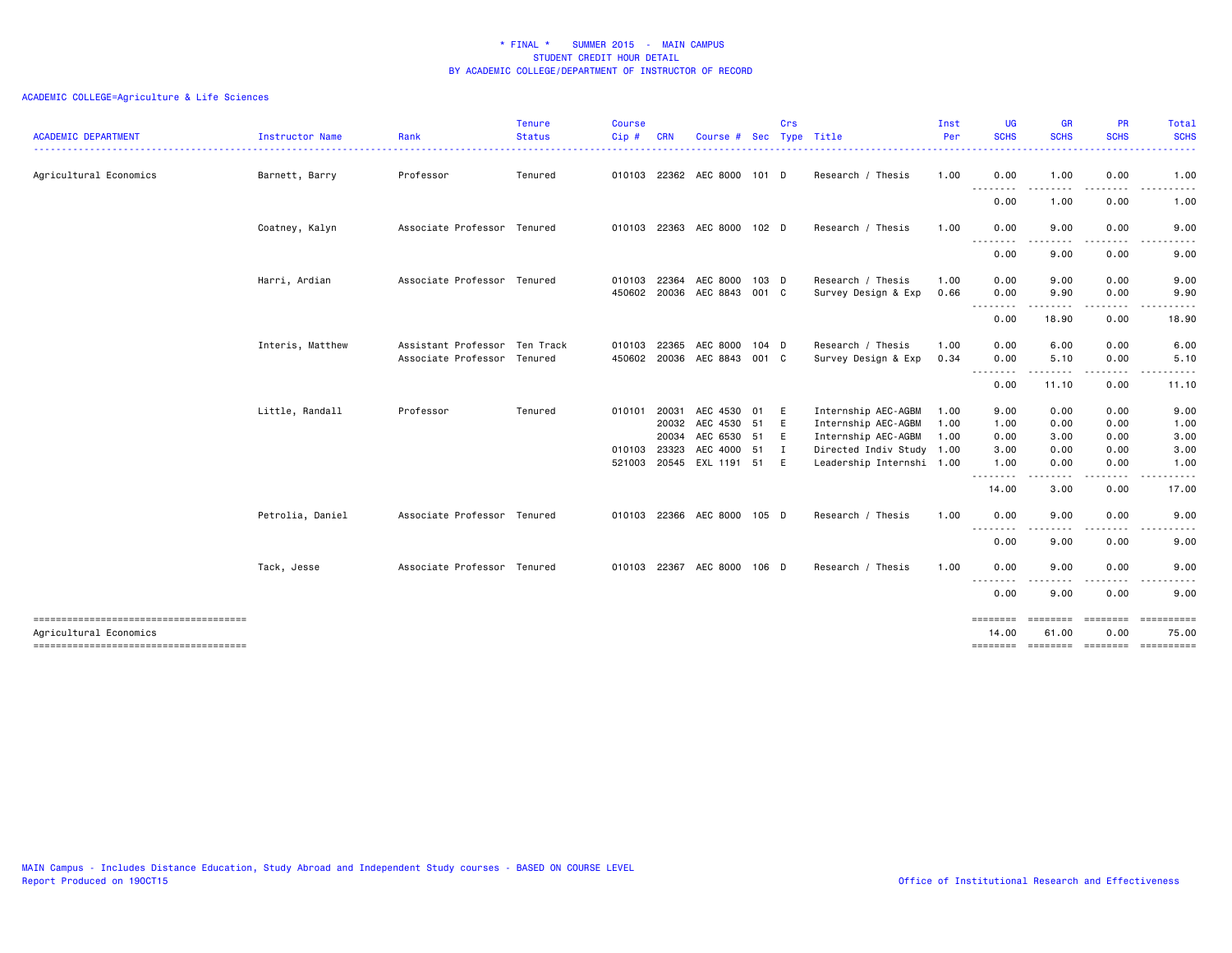| <b>ACADEMIC DEPARTMENT</b> | Instructor Name  | Rank                              | <b>Tenure</b><br><b>Status</b> | <b>Course</b><br>Cip# | <b>CRN</b>     | Course # Sec                |                | Crs | Type Title                              | Inst<br>Per  | <b>UG</b><br><b>SCHS</b>     | <b>GR</b><br><b>SCHS</b> | PR<br><b>SCHS</b>                                                                                                                 | Total<br><b>SCHS</b>                                                                                                                                                                    |
|----------------------------|------------------|-----------------------------------|--------------------------------|-----------------------|----------------|-----------------------------|----------------|-----|-----------------------------------------|--------------|------------------------------|--------------------------|-----------------------------------------------------------------------------------------------------------------------------------|-----------------------------------------------------------------------------------------------------------------------------------------------------------------------------------------|
| Animal Dairy Science       | Dinh, Thu        | Assistant Professor Ten Track     |                                | 010901                | 22416<br>22434 | ADS 8000<br>ADS 9000        | 104 D<br>103 D |     | Research/Thesis<br>Research/Diss        | 1.00<br>1.00 | 0.00<br>0.00                 | 6.00<br>3.00             | 0.00<br>0.00                                                                                                                      | 6.00<br>3.00                                                                                                                                                                            |
|                            |                  |                                   |                                |                       |                |                             |                |     |                                         |              | .<br>0.00                    | .<br>9.00                | .<br>0.00                                                                                                                         | $\frac{1}{2} \left( \frac{1}{2} \right) \left( \frac{1}{2} \right) \left( \frac{1}{2} \right) \left( \frac{1}{2} \right) \left( \frac{1}{2} \right)$<br>9.00                            |
|                            | Graves, Jessica  | Instructor                        | Non-Ten Track                  |                       |                | 010101 21768 ADS 4420 101 E |                |     | ADS Internship                          | 1.00         | 52.00<br>.                   | 0.00<br>.                | 0.00<br>.                                                                                                                         | 52.00<br>.                                                                                                                                                                              |
|                            |                  |                                   |                                |                       |                |                             |                |     |                                         |              | 52.00                        | 0.00                     | 0.00                                                                                                                              | 52.00                                                                                                                                                                                   |
|                            | Karisch, Brandi  | Extension Assist Pr Non-Ten Track |                                |                       |                | 010901 22417 ADS 8000 105 D |                |     | Research/Thesis                         | 1.00         | 0.00<br>$\sim$ $\sim$ $\sim$ | 2.00                     | 0.00                                                                                                                              | 2.00                                                                                                                                                                                    |
|                            |                  |                                   |                                |                       |                |                             |                |     |                                         |              | 0.00                         | 2.00                     | 0.00                                                                                                                              | 2.00                                                                                                                                                                                    |
|                            | Larson, Jamie    | Associate Professor Tenured       |                                |                       |                | 260707 22844 PHY 9000 102 D |                |     | Research / Diss                         | 1.00         | 0.00<br><u>.</u>             | 6.00<br>.                | 0.00<br>.                                                                                                                         | 6.00<br><u>.</u>                                                                                                                                                                        |
|                            |                  |                                   |                                |                       |                |                             |                |     |                                         |              | 0.00                         | 6.00                     | 0.00                                                                                                                              | 6.00                                                                                                                                                                                    |
|                            | Lemley, Caleb    | Assistant Professor Ten Track     |                                | 010901                |                | 22436 ADS 9000 105 D        |                |     | Research/Diss                           | 1.00         | 0.00<br>.                    | 6.00<br>.                | 0.00<br>.                                                                                                                         | 6.00<br>.                                                                                                                                                                               |
|                            |                  |                                   |                                |                       |                |                             |                |     |                                         |              | 0.00                         | 6.00                     | 0.00                                                                                                                              | 6.00                                                                                                                                                                                    |
|                            | Liao, Shengfa    | Assistant Professor Ten Track     |                                | 010901                | 22420<br>22437 | ADS 8000<br>ADS 9000        | 108 D<br>106 D |     | Research/Thesis<br>Research/Diss        | 1.00<br>1.00 | 0.00<br>0.00                 | 3.00<br>3.00             | 0.00<br>0.00                                                                                                                      | 3.00<br>3.00                                                                                                                                                                            |
|                            |                  |                                   |                                |                       |                | 010904 21771 ADS 8473 01 C  |                |     | Micro-Nutrient Nutri 1.00               |              | 0.00<br>.                    | 6.00                     | 0.00<br>.                                                                                                                         | 6.00<br>.                                                                                                                                                                               |
|                            |                  |                                   |                                |                       |                |                             |                |     |                                         |              | 0.00                         | 12.00                    | 0.00                                                                                                                              | 12.00                                                                                                                                                                                   |
|                            | Memili, Erdogan  | Associate Professor Tenured       |                                | 010901                |                | 22438 ADS 9000 107 D        |                |     | Research/Diss                           | 1.00         | 0.00<br>.                    | 1.00<br>-----            | 0.00<br>$\frac{1}{2} \left( \frac{1}{2} \right) \left( \frac{1}{2} \right) \left( \frac{1}{2} \right) \left( \frac{1}{2} \right)$ | 1.00<br>$- - - - -$                                                                                                                                                                     |
|                            |                  |                                   |                                |                       |                |                             |                |     |                                         |              | 0.00                         | 1.00                     | 0.00                                                                                                                              | 1.00                                                                                                                                                                                    |
|                            | Nicodemus, Molly | Associate Professor Tenured       |                                | 010507 21769          | 010302 21770   | ADS 3221<br>ADS 3223        | 101 L<br>101 B |     | Prac. In Horse Care<br>Horse Management | 1.00<br>1.00 | 12.00<br>33.00               | 0.00<br>0.00             | 0.00<br>0.00                                                                                                                      | 12.00<br>33.00                                                                                                                                                                          |
|                            |                  |                                   |                                |                       | 010901 23296   | ADS 9000                    | 01             | D   | Research/Diss                           | 1.00         | 0.00                         | 3.00                     | 0.00                                                                                                                              | 3.00                                                                                                                                                                                    |
|                            |                  |                                   |                                |                       |                | 23297 ADS 9000 51 D         |                |     | Research/Diss                           | 1.00         | 0.00<br>.                    | 3.00<br>د د د د          | 0.00<br>$\sim$ $\sim$ $\sim$                                                                                                      | 3.00<br>.                                                                                                                                                                               |
|                            |                  |                                   |                                |                       |                |                             |                |     |                                         |              | 45.00                        | 6.00                     | 0.00                                                                                                                              | 51.00                                                                                                                                                                                   |
|                            | Rivera, J.       | Extension Assist Pr Non-Ten Track |                                |                       |                | 010999 23071 ADS 4440 101 E |                |     | Research Exp Pract                      | 1.00         | 3.00<br><b></b>              | 0.00<br>.                | 0.00<br>$- - - -$                                                                                                                 | 3.00<br>.                                                                                                                                                                               |
|                            |                  |                                   |                                |                       |                |                             |                |     |                                         |              | 3.00                         | 0.00                     | 0.00                                                                                                                              | 3.00                                                                                                                                                                                    |
|                            | Rude, Brian      | Professor                         | Tenured                        |                       |                | 010901 22426 ADS 8000 114 D |                |     | Research/Thesis                         | 1.00         | 0.00<br><u>.</u> .<br>- - -  | 6.00                     | 0.00                                                                                                                              | 6.00                                                                                                                                                                                    |
|                            |                  |                                   |                                |                       |                |                             |                |     |                                         |              | 0.00                         | 6.00                     | 0.00                                                                                                                              | 6.00                                                                                                                                                                                    |
|                            | Ward, Stephanie  | Associate Professor Tenured       |                                |                       |                | 010901 22430 ADS 8000 118 D |                |     | Research/Thesis                         | 1.00         | 0.00<br>.                    | 3.00<br>-----            | 0.00<br>.                                                                                                                         | 3.00<br>$\frac{1}{2} \left( \frac{1}{2} \right) \left( \frac{1}{2} \right) \left( \frac{1}{2} \right) \left( \frac{1}{2} \right) \left( \frac{1}{2} \right) \left( \frac{1}{2} \right)$ |
|                            |                  |                                   |                                |                       |                |                             |                |     |                                         |              | 0.00                         | 3.00                     | 0.00                                                                                                                              | 3.00                                                                                                                                                                                    |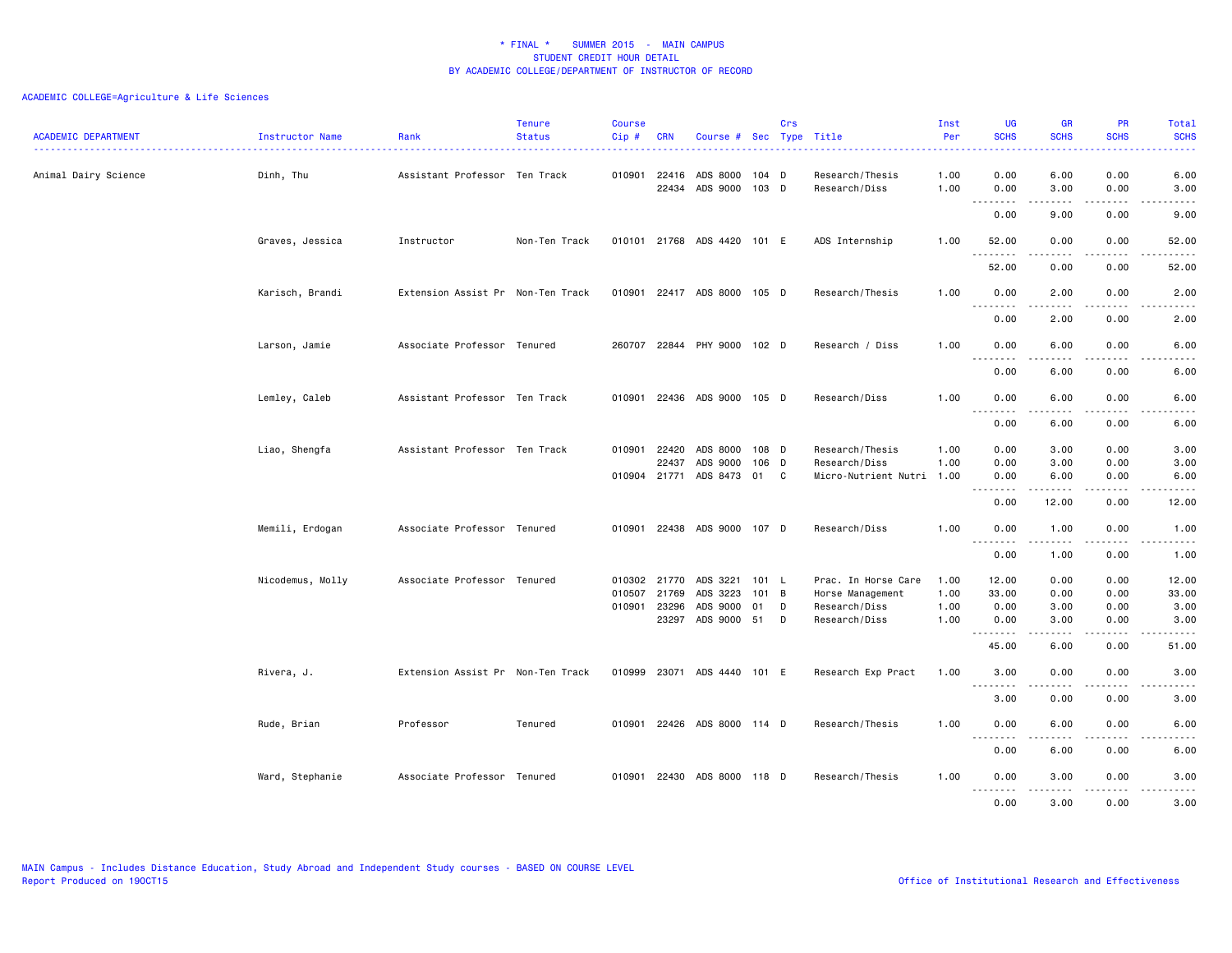### ACADEMIC COLLEGE=Agriculture & Life Sciences

|                     |                |      | Tenur         |                    |                         |             |  | Total       |
|---------------------|----------------|------|---------------|--------------------|-------------------------|-------------|--|-------------|
| ACADEMIC DEPARTMENT | Instructor Nam | Rank | <b>Status</b> | <b>CRN</b><br>Cip# | Course # Sec Type Title | <b>SCHS</b> |  | <b>SCHS</b> |
|                     |                |      |               |                    |                         |             |  |             |

====================================== ======== ======== ======== ==========

 Animal Dairy Science 100.00 51.00 0.00 151.00 ====================================== ======== ======== ======== ==========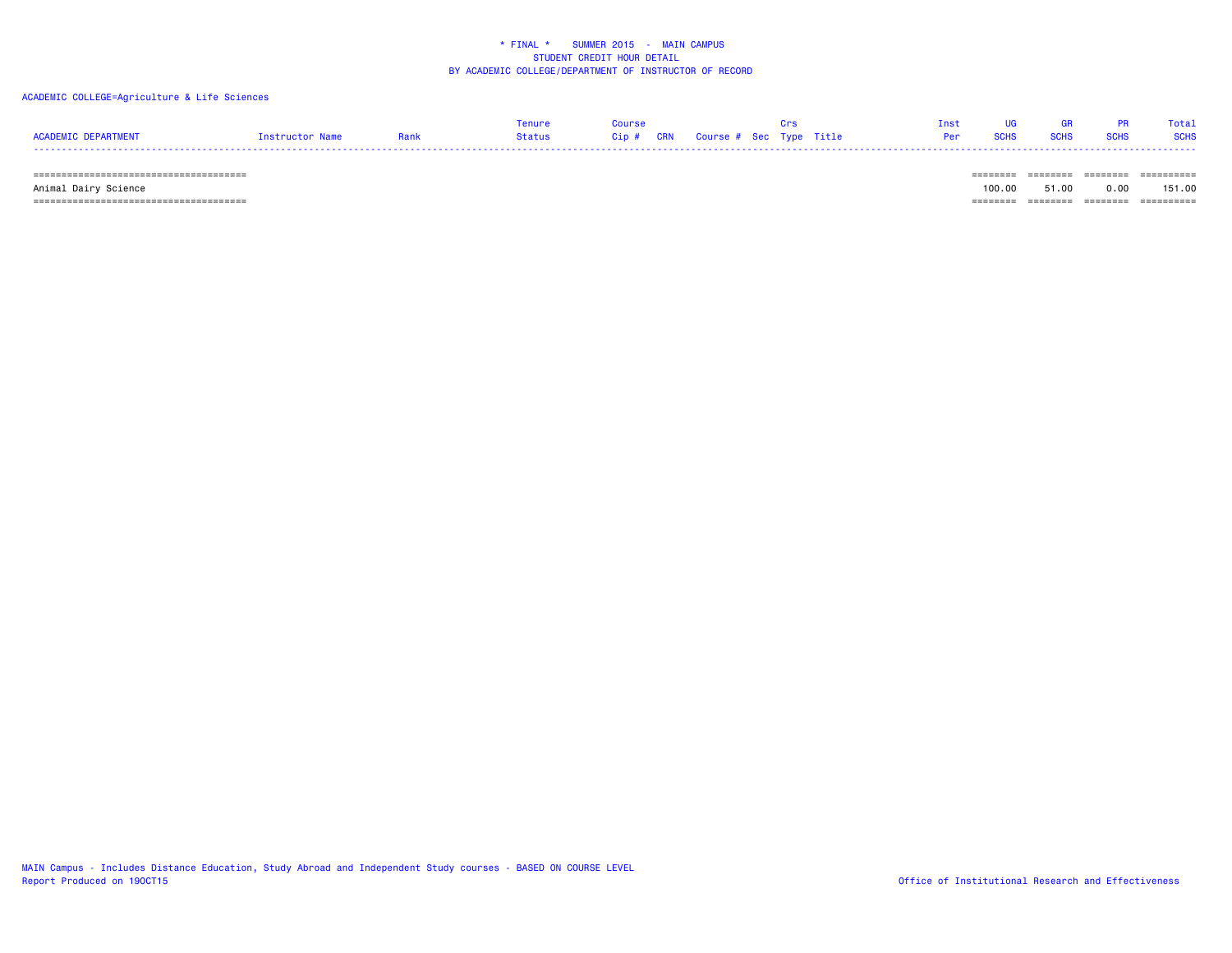# ACADEMIC COLLEGE=Agriculture & Life Sciences

| <b>ACADEMIC DEPARTMENT</b>                             | Instructor Name      | Rank                              | <b>Tenure</b><br><b>Status</b> | <b>Course</b><br>Cip# | <b>CRN</b>   | Course # Sec Type Title                     |                | Crs |                                                                   | Inst<br>Per  | UG<br><b>SCHS</b>                                                                                                                                                                                               | <b>GR</b><br><b>SCHS</b> | <b>PR</b><br><b>SCHS</b>                                                                                                          | Total<br><b>SCHS</b>                                                                                                                                          |
|--------------------------------------------------------|----------------------|-----------------------------------|--------------------------------|-----------------------|--------------|---------------------------------------------|----------------|-----|-------------------------------------------------------------------|--------------|-----------------------------------------------------------------------------------------------------------------------------------------------------------------------------------------------------------------|--------------------------|-----------------------------------------------------------------------------------------------------------------------------------|---------------------------------------------------------------------------------------------------------------------------------------------------------------|
| Biochemistry, Molecular Biology, Entomol Allen, Thomas |                      | Extension Assoc Pro Non-Ten Track |                                |                       |              | 260702 22672 EPP 8000 102 D                 |                |     | Research / Thesis                                                 | 1.00         | 0.00<br>.                                                                                                                                                                                                       | 12.00<br>المتمام المتعاد | 0.00<br>د د د د                                                                                                                   | 12.00<br>.                                                                                                                                                    |
|                                                        |                      |                                   |                                |                       |              |                                             |                |     |                                                                   |              | 0.00                                                                                                                                                                                                            | 12.00                    | 0.00                                                                                                                              | 12.00                                                                                                                                                         |
|                                                        | Baird, Richard       | Professor                         | Tenured                        |                       |              | 260305 22315 EPP 8173 001 L                 |                |     | Clinical Plant Path                                               | 1.00         | 0.00<br>. <b>.</b>                                                                                                                                                                                              | 3.00<br>-----            | 0.00                                                                                                                              | 3.00                                                                                                                                                          |
|                                                        |                      |                                   |                                |                       |              |                                             |                |     |                                                                   |              | 0.00                                                                                                                                                                                                            | 3.00                     | 0.00                                                                                                                              | 3.00                                                                                                                                                          |
|                                                        | Brown Johnson, Ashli | Associate Professor Tenured       |                                |                       |              | 260202 23509 BCH 8000 51 D                  |                |     | Research / Thesis                                                 | 1.00         | 0.00<br>.                                                                                                                                                                                                       | 1.00                     | 0.00<br>$\frac{1}{2}$                                                                                                             | 1.00                                                                                                                                                          |
|                                                        |                      |                                   |                                |                       |              |                                             |                |     |                                                                   |              | 0.00                                                                                                                                                                                                            | 1.00                     | 0.00                                                                                                                              | 1.00                                                                                                                                                          |
|                                                        | Brown, Richard       | Professor                         | Tenured                        |                       |              | 260702 22676 EPP 8000 106 D                 |                |     | Research / Thesis                                                 | 1.00         | 0.00<br>$\sim$ $\sim$ $\sim$<br>$\sim$ $\sim$ $\sim$ $\sim$                                                                                                                                                     | 6.00<br>.                | 0.00                                                                                                                              | 6.00                                                                                                                                                          |
|                                                        |                      |                                   |                                |                       |              |                                             |                |     |                                                                   |              | 0.00                                                                                                                                                                                                            | 6.00                     | 0.00                                                                                                                              | 6.00                                                                                                                                                          |
|                                                        | Catchot, Angus       | Extension Professor Non-Ten Track |                                | 260702 22678          | 22703        | EPP 8000<br>EPP 9000<br>23483 EPP 7000 51 I | 108 D<br>106 D |     | Research / Thesis<br>Research / Diss<br>Directed Indiv Study 1.00 | 1.00<br>1.00 | 0.00<br>0.00<br>0.00                                                                                                                                                                                            | 42.00<br>28.00<br>2.00   | 0.00<br>0.00<br>0.00                                                                                                              | 42.00<br>28.00<br>2.00                                                                                                                                        |
|                                                        |                      |                                   |                                |                       |              |                                             |                |     |                                                                   |              | $  -$<br>0.00                                                                                                                                                                                                   | 72.00                    | 0.00                                                                                                                              | 72.00                                                                                                                                                         |
|                                                        | Edwards, Kristine    | Research Assist Pro Non-Ten Track |                                | 260505                | 20087        | BIO 3303 01                                 |                | C   | Parasitology                                                      | 1.00         | 60.00                                                                                                                                                                                                           | 0.00                     | 0.00                                                                                                                              | 60.00                                                                                                                                                         |
|                                                        |                      |                                   |                                |                       |              | 21898 BIO 3303 02                           |                | K   | Parasitology                                                      | 1.00         | 0.00                                                                                                                                                                                                            | 0.00                     | 0.00                                                                                                                              | 0.00                                                                                                                                                          |
|                                                        |                      |                                   |                                |                       |              |                                             |                |     |                                                                   |              | 1.1.1.1.1.1.1<br>60.00                                                                                                                                                                                          | .<br>0.00                | $\frac{1}{2} \left( \frac{1}{2} \right) \left( \frac{1}{2} \right) \left( \frac{1}{2} \right) \left( \frac{1}{2} \right)$<br>0.00 | $\begin{array}{cccccccccccccc} \bullet & \bullet & \bullet & \bullet & \bullet & \bullet & \bullet \end{array}$<br>60.00                                      |
|                                                        | Farnell, Yuhua       | Assistant Professor Ten Track     |                                |                       |              | 260702 22679 EPP 8000 109 D                 |                |     | Research / Thesis                                                 | 1.00         | 0.00<br><u>.</u>                                                                                                                                                                                                | 6.00<br>.                | 0.00<br>$- - - -$                                                                                                                 | 6.00<br>.                                                                                                                                                     |
|                                                        |                      |                                   |                                |                       |              |                                             |                |     |                                                                   |              | 0.00                                                                                                                                                                                                            | 6.00                     | 0.00                                                                                                                              | 6.00                                                                                                                                                          |
|                                                        | Goddard, Jerome      | Extension Professor Non-Ten Track |                                |                       |              | 260702 22706 EPP 9000 109 D                 |                |     | Research / Diss                                                   | 1.00         | 0.00                                                                                                                                                                                                            | 7.00                     | 0.00                                                                                                                              | 7.00                                                                                                                                                          |
|                                                        |                      |                                   |                                |                       |              |                                             |                |     |                                                                   |              | .<br>0.00                                                                                                                                                                                                       | .<br>7.00                | $\frac{1}{2} \left( \frac{1}{2} \right) \left( \frac{1}{2} \right) \left( \frac{1}{2} \right) \left( \frac{1}{2} \right)$<br>0.00 | .<br>7.00                                                                                                                                                     |
|                                                        | Harris, Jeffrey      | Extension Assist Pr Non-Ten Track |                                |                       |              | 260702 22681 EPP 8000 111 D                 |                |     | Research / Thesis                                                 | 1.00         | 0.00                                                                                                                                                                                                            | 9.00                     | 0.00                                                                                                                              | 9.00                                                                                                                                                          |
|                                                        |                      |                                   |                                |                       |              |                                             |                |     |                                                                   |              | $- - -$<br><b></b><br>0.00                                                                                                                                                                                      | $- - - - -$<br>9.00      | $\frac{1}{2}$<br>0.00                                                                                                             | .<br>9.00                                                                                                                                                     |
|                                                        | Hoffmann, Federico   | Assistant Professor Ten Track     |                                |                       | 260202 23284 | <b>BCH 9000</b>                             | 102 D          |     | Research/Diss                                                     | 1.00         | 0.00                                                                                                                                                                                                            | 12.00                    | 0.00                                                                                                                              | 12.00                                                                                                                                                         |
|                                                        |                      |                                   |                                |                       |              | 260702 22708 EPP 9000 111 D                 |                |     | Research / Diss                                                   | 1.00         | 0.00                                                                                                                                                                                                            | 6.00                     | 0.00                                                                                                                              | 6.00                                                                                                                                                          |
|                                                        |                      |                                   |                                |                       |              |                                             |                |     |                                                                   |              | $\frac{1}{2} \left( \frac{1}{2} \right) \left( \frac{1}{2} \right) \left( \frac{1}{2} \right) \left( \frac{1}{2} \right) \left( \frac{1}{2} \right) \left( \frac{1}{2} \right)$<br>$\sim$ $\sim$ $\sim$<br>0.00 | المتمام المتعاد<br>18.00 | لأعاجب<br>0.00                                                                                                                    | $\frac{1}{2} \left( \frac{1}{2} \right) \left( \frac{1}{2} \right) \left( \frac{1}{2} \right) \left( \frac{1}{2} \right) \left( \frac{1}{2} \right)$<br>18.00 |
|                                                        | Krishnan, Natraj     | Assistant Professor Ten Track     |                                |                       |              | 260702 22683 EPP 8000 113 D                 |                |     | Research / Thesis                                                 | 1.00         | 0.00                                                                                                                                                                                                            | 6.00                     | 0.00                                                                                                                              | 6.00                                                                                                                                                          |
|                                                        |                      |                                   |                                |                       |              |                                             |                |     |                                                                   |              | 0.00                                                                                                                                                                                                            | -----<br>6.00            | 0.00                                                                                                                              | .<br>6.00                                                                                                                                                     |
|                                                        | Lawrence, Gary       | Associate Professor Tenured       |                                |                       | 260702 22684 | EPP 8000 114 D<br>22710 EPP 9000 113 D      |                |     | Research / Thesis<br>Research / Diss                              | 1.00<br>1.00 | 0.00<br>0.00                                                                                                                                                                                                    | 6.00<br>6.00             | 0.00<br>0.00                                                                                                                      | 6.00<br>6.00                                                                                                                                                  |

MAIN Campus - Includes Distance Education, Study Abroad and Independent Study courses - BASED ON COURSE LEVEL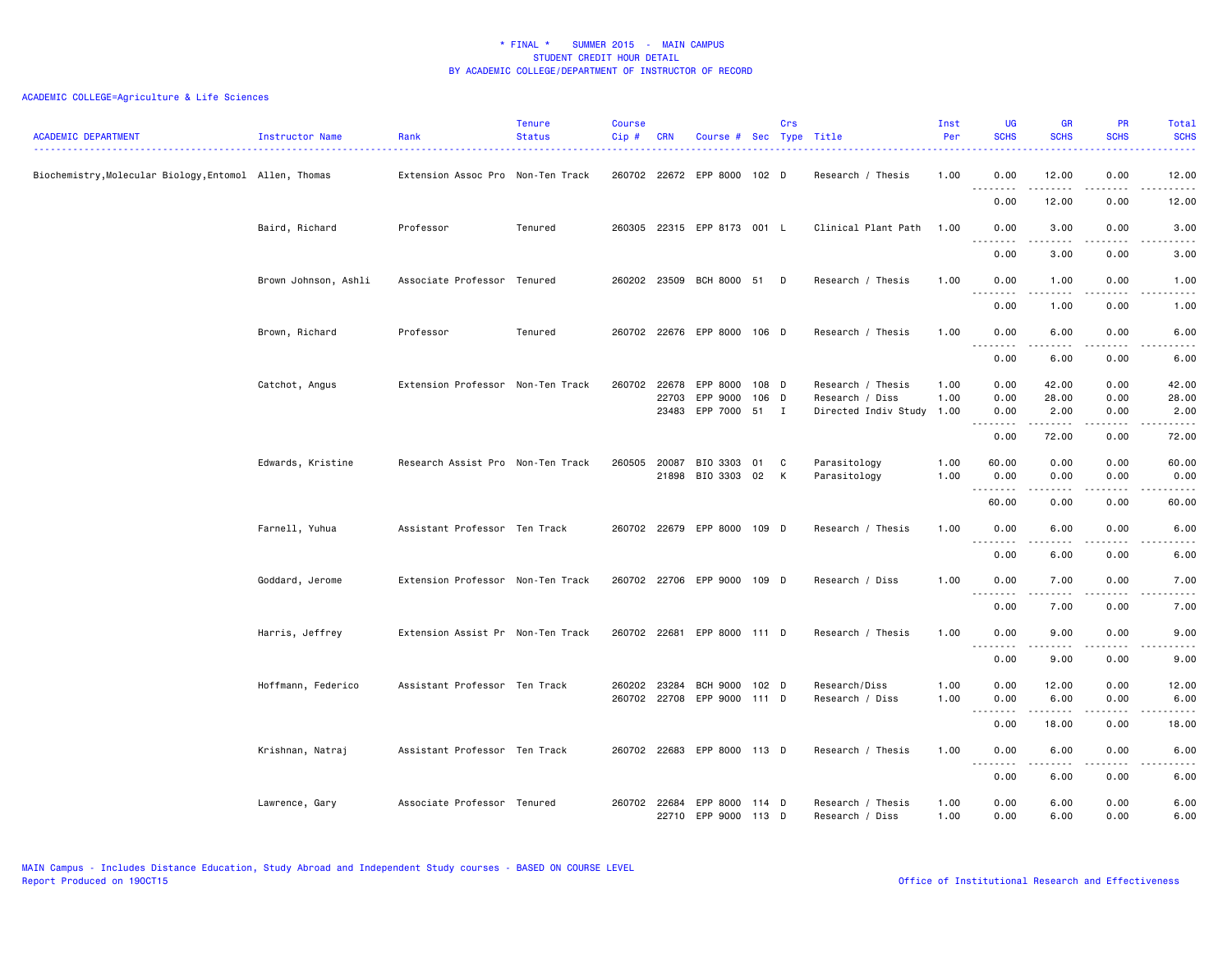| <b>ACADEMIC DEPARTMENT</b>                         | Instructor Name        | Rank                              | <b>Tenure</b><br><b>Status</b> | <b>Course</b><br>Cip# | <b>CRN</b>     | Course # Sec Type Title                 |               | Crs |                                                  | Inst<br>Per  | <b>UG</b><br><b>SCHS</b>                                    | <b>GR</b><br><b>SCHS</b>                                                                                                | PR<br><b>SCHS</b> | Total<br><b>SCHS</b>                                                                              |
|----------------------------------------------------|------------------------|-----------------------------------|--------------------------------|-----------------------|----------------|-----------------------------------------|---------------|-----|--------------------------------------------------|--------------|-------------------------------------------------------------|-------------------------------------------------------------------------------------------------------------------------|-------------------|---------------------------------------------------------------------------------------------------|
|                                                    |                        |                                   |                                |                       |                |                                         |               |     |                                                  |              | .                                                           | .                                                                                                                       |                   | $\mathbf{1} \cdot \mathbf{1} \cdot \mathbf{1} \cdot \mathbf{1} \cdot \mathbf{1} \cdot \mathbf{1}$ |
|                                                    |                        |                                   |                                |                       |                |                                         |               |     |                                                  |              | 0.00                                                        | 12.00                                                                                                                   | 0.00              | 12.00                                                                                             |
| Biochemistry, Molecular Biology, Entomol Li, Jiaxu |                        | Associate Professor Tenured       |                                |                       |                | 260202 23299 BCH 9000 103 D             |               |     | Research/Diss                                    | 1.00         | 0.00<br>$\sim$ $\sim$ $\sim$<br>$\sim$ $\sim$ $\sim$ $\sim$ | 7.00<br>$\sim$ $\sim$ $\sim$ $\sim$                                                                                     | 0.00              | 7.00                                                                                              |
|                                                    |                        |                                   |                                |                       |                |                                         |               |     |                                                  |              | 0.00                                                        | 7.00                                                                                                                    | 0.00              | 7.00                                                                                              |
|                                                    | Lu, Shien              | Associate Professor Tenured       |                                | 260702 22686          |                | EPP 8000 116 D<br>22712 EPP 9000        | 115 D         |     | Research / Thesis<br>Research / Diss             | 1.00<br>1.00 | 0.00<br>0.00                                                | 6.00<br>6.00                                                                                                            | 0.00<br>0.00      | 6.00<br>6.00                                                                                      |
|                                                    |                        |                                   |                                |                       |                |                                         |               |     |                                                  |              |                                                             |                                                                                                                         |                   |                                                                                                   |
|                                                    |                        |                                   |                                |                       |                |                                         |               |     |                                                  |              | 0.00                                                        | 12.00                                                                                                                   | 0.00              | 12.00                                                                                             |
|                                                    | Ma, Din-Pow            | Professor                         | Tenured                        | 260202 23367          |                | BCH 8000<br>260702 22713 EPP 9000 116 D | $103$ D       |     | Research / Thesis<br>Research / Diss             | 1.00<br>1.00 | 0.00<br>0.00                                                | 6.00<br>6.00                                                                                                            | 0.00<br>0.00      | 6.00<br>6.00                                                                                      |
|                                                    |                        |                                   |                                |                       |                |                                         |               |     |                                                  |              | .                                                           | ------                                                                                                                  | .                 |                                                                                                   |
|                                                    |                        |                                   |                                |                       |                |                                         |               |     |                                                  |              | 0.00                                                        | 12.00                                                                                                                   | 0.00              | 12.00                                                                                             |
|                                                    | Musser, Fred           | Associate Professor Tenured       |                                |                       |                | 011102 21036 PSS 3423 103 E             |               |     | Agronomy Internship                              | 1.00         | 12.00<br>. <b>.</b>                                         | 0.00<br>الدامات ب                                                                                                       | 0.00<br>.         | 12.00                                                                                             |
|                                                    |                        |                                   |                                |                       |                |                                         |               |     |                                                  |              | 12.00                                                       | 0.00                                                                                                                    | 0.00              | 12.00                                                                                             |
|                                                    | Peng, Zhaohua          | Professor                         | Tenured                        |                       |                | 260702 22716 EPP 9000 119 D             |               |     | Research / Diss                                  | 1.00         | 0.00                                                        | 6.00                                                                                                                    | 0.00              | 6.00                                                                                              |
|                                                    |                        |                                   |                                |                       |                |                                         |               |     |                                                  |              | 0.00                                                        | 6.00                                                                                                                    | 0.00              | 6.00                                                                                              |
|                                                    | Riggins, John          | Assistant Professor Ten Track     |                                | 260702 22717          |                | EPP 9000                                | 120 D         |     | Research / Diss                                  | 1.00         | 0.00                                                        | 6.00                                                                                                                    | 0.00              | 6.00                                                                                              |
|                                                    |                        | Associate Professor Tenured       |                                | 260702 22691          |                | EPP 8000 121 D                          |               |     | Research / Thesis                                | 1.00         | 0.00<br>$\cdots$<br>-----                                   | 6.00<br>$\begin{array}{cccccccccccccc} \bullet & \bullet & \bullet & \bullet & \bullet & \bullet & \bullet \end{array}$ | 0.00<br>.         | 6.00                                                                                              |
|                                                    |                        |                                   |                                |                       |                |                                         |               |     |                                                  |              | 0.00                                                        | 12.00                                                                                                                   | 0.00              | 12.00                                                                                             |
|                                                    | Sabanadzovic, Sead     | Professor                         | Tenured                        |                       |                | 260702 22692 EPP 8000 122 D             |               |     | Research / Thesis                                | 1.00         | 0.00<br>.                                                   | 6.00<br>.                                                                                                               | 0.00              | 6.00                                                                                              |
|                                                    |                        |                                   |                                |                       |                |                                         |               |     |                                                  |              | 0.00                                                        | 6.00                                                                                                                    | 0.00              | 6.00                                                                                              |
|                                                    | Sparks, Darrell        | Assistant Professor Ten Track     |                                | 260202                | 23070          | <b>BCH 9000</b>                         | 101 D         |     | Research/Diss                                    | 1.00         | 0.00                                                        | 18.00                                                                                                                   | 0.00              | 18.00                                                                                             |
|                                                    |                        |                                   |                                |                       |                | 260707 22850 PHY 9000 108 D             |               |     | Research / Diss                                  | 1.00         | 0.00<br>$\sim$ $\sim$                                       | 6.00                                                                                                                    | 0.00              | 6.00                                                                                              |
|                                                    |                        |                                   |                                |                       |                |                                         |               |     |                                                  |              | 0.00                                                        | 24.00                                                                                                                   | 0.00              | 24.00                                                                                             |
|                                                    | Tomaso-Peterson, Maria | Research Assoc Prof Non-Ten Track |                                |                       |                | 260702 22546 EPP 8000 101 D             |               |     | Research / Thesis                                | 1.00         | 0.00<br>.                                                   | 13.00<br>.                                                                                                              | 0.00<br>.         | 13.00<br>.                                                                                        |
|                                                    |                        |                                   |                                |                       |                |                                         |               |     |                                                  |              | 0.00                                                        | 13.00                                                                                                                   | 0.00              | 13.00                                                                                             |
|                                                    | Willard, Scott         | Professor                         | Tenured                        | 260707                | 22842          | PHY 8000 110 D                          |               |     | Research / Thesis                                | 1.00         | 0.00                                                        | 5.00                                                                                                                    | 0.00              | 5.00                                                                                              |
|                                                    |                        |                                   |                                |                       | 22852          | PHY 9000                                | 110 D         |     | Research / Diss                                  | 1.00         | 0.00                                                        | 13.00                                                                                                                   | 0.00              | 13.00                                                                                             |
|                                                    |                        |                                   |                                |                       | 22877<br>23477 | PHY 7000<br>PHY 8811                    | $101$ I<br>51 | s   | Directed Indiv Study 1.00<br>Animal Phys Seminar | 1.00         | 0.00<br>0.00                                                | 1.00<br>1.00                                                                                                            | 0.00<br>0.00      | 1.00<br>1.00                                                                                      |
|                                                    |                        |                                   |                                |                       | 23478          | PHY 8841 51                             |               | S   | Animal Phys Seminar                              | 1.00         | 0.00                                                        | 1.00                                                                                                                    | 0.00              | 1.00                                                                                              |
|                                                    |                        |                                   |                                |                       |                |                                         |               |     |                                                  |              | $\sim$ $\sim$<br>0.00                                       | 21.00                                                                                                                   | 0.00              | 21.00                                                                                             |
|                                                    | Willeford, Kenneth     | Professor                         | Tenured                        |                       |                | 260202 22920 BCH 8000 101 D             |               |     | Research / Thesis                                | 1.00         | 0.00                                                        | 18.00                                                                                                                   | 0.00              | 18.00                                                                                             |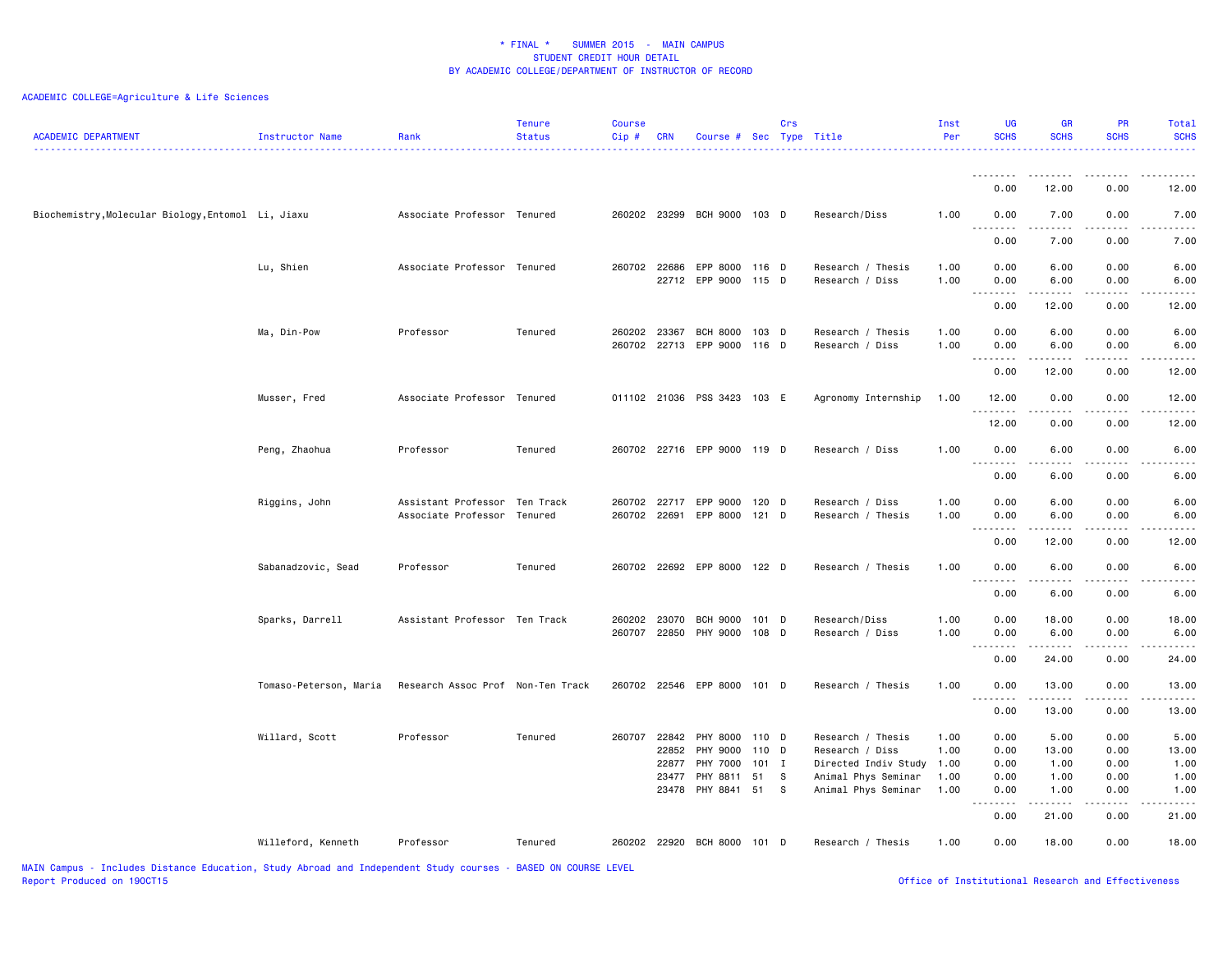| <b>ACADEMIC DEPARTMENT</b>                                  | Instructor Name | Rank      | Tenure<br>Status | Course<br>Cip#   | <b>CRN</b>     | Course # Sec Type Title                               | Crs |                                                                         | Inst<br>Per | UG<br><b>SCHS</b>              | <b>GR</b><br><b>SCHS</b>      | <b>PR</b><br><b>SCHS</b>     | <b>Total</b><br><b>SCHS</b>                    |
|-------------------------------------------------------------|-----------------|-----------|------------------|------------------|----------------|-------------------------------------------------------|-----|-------------------------------------------------------------------------|-------------|--------------------------------|-------------------------------|------------------------------|------------------------------------------------|
| Biochemistry, Molecular Biology, Entomol Willeford, Kenneth |                 | Professor | Tenured          | 260202<br>260802 | 23520<br>20075 | BCH 9000 51 D<br>BCH 4113 01 C<br>20076 BCH 6113 01 C |     | Research/Diss<br>Essentials Mol Genet 1.00<br>Essentials Mol Genet 1.00 | 1.00        | 0.00<br>15.00<br>0.00<br>15.00 | 6.00<br>0.00<br>6.00<br>30.00 | 0.00<br>0.00<br>0.00<br>0.00 | 6.00<br>15.00<br>6.00<br>. <b>.</b> .<br>45.00 |
|                                                             |                 |           |                  |                  |                |                                                       |     |                                                                         |             | $=$ = = = = = = =              | ========                      | ========                     | =========                                      |
| Biochemistry, Molecular Biology, Entomol                    |                 |           |                  |                  |                |                                                       |     |                                                                         |             | 87.00                          | 295.00                        | 0.00                         | 382.00                                         |
| ===============================                             |                 |           |                  |                  |                |                                                       |     |                                                                         |             |                                |                               |                              |                                                |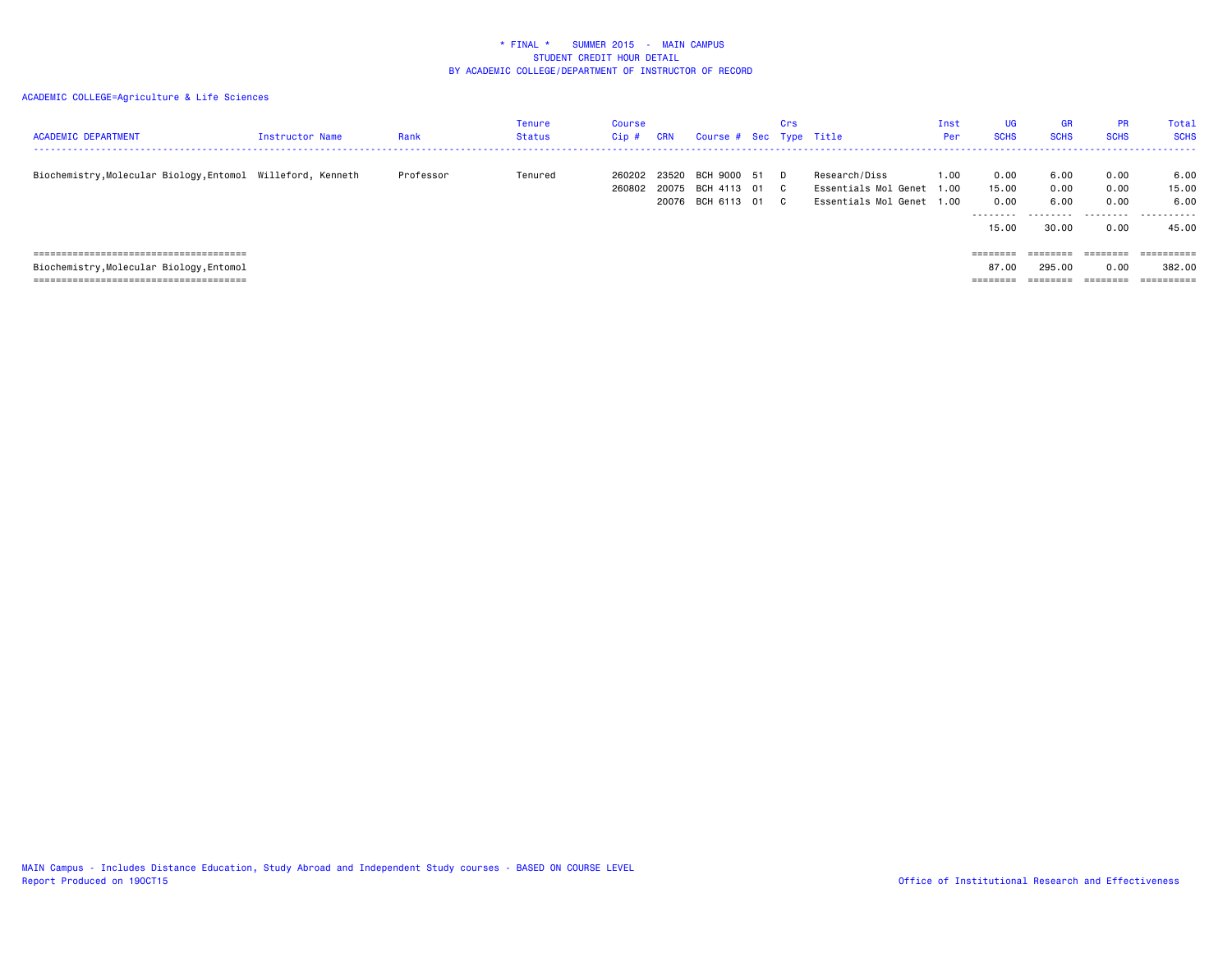| <b>ACADEMIC DEPARTMENT</b>                          | Instructor Name  | Rank                              | <b>Tenure</b><br><b>Status</b> | <b>Course</b><br>Cip# | <b>CRN</b>                     | Course # Sec Type Title                             |                              | Crs    |                                                                   | Inst<br>Per          | <b>UG</b><br><b>SCHS</b>                                                                                                                                                                                                                                                                                                                                                                                                                                                                               | <b>GR</b><br><b>SCHS</b> | <b>PR</b><br><b>SCHS</b>            | Total<br><b>SCHS</b>                                                                                                                                                 |
|-----------------------------------------------------|------------------|-----------------------------------|--------------------------------|-----------------------|--------------------------------|-----------------------------------------------------|------------------------------|--------|-------------------------------------------------------------------|----------------------|--------------------------------------------------------------------------------------------------------------------------------------------------------------------------------------------------------------------------------------------------------------------------------------------------------------------------------------------------------------------------------------------------------------------------------------------------------------------------------------------------------|--------------------------|-------------------------------------|----------------------------------------------------------------------------------------------------------------------------------------------------------------------|
| Food Science, Nutrition & Health Promo Byrd, Sylvia |                  | Professor                         | Tenured                        | 190599                | 21956<br>21992                 | FNH 8000<br><b>FNH 9000</b>                         | 101 D<br>$101$ D             |        | Research/Thesis<br>Research/Diss                                  | 1.00<br>1.00         | 0.00<br>0.00                                                                                                                                                                                                                                                                                                                                                                                                                                                                                           | 12.00<br>6.00            | 0.00<br>0.00                        | 12.00<br>6.00                                                                                                                                                        |
|                                                     |                  |                                   |                                |                       |                                |                                                     |                              |        |                                                                   |                      | 0.00                                                                                                                                                                                                                                                                                                                                                                                                                                                                                                   | .<br>18.00               | .<br>0.00                           | .<br>18.00                                                                                                                                                           |
|                                                     | Chang, Kow-Ching | Professor                         | Tenured                        |                       | 190599 21957<br>22002<br>22011 | <b>FNH 8000</b><br><b>FNH 9000</b><br>FNH 9000      | 102 <sub>D</sub><br>02<br>52 | D<br>D | Research/Thesis<br>Research/Diss<br>Research/Diss                 | 1.00<br>1.00<br>1.00 | 0.00<br>0.00<br>0.00                                                                                                                                                                                                                                                                                                                                                                                                                                                                                   | 8.00<br>3.00<br>3.00     | 0.00<br>0.00<br>0.00                | 8.00<br>3.00<br>3.00                                                                                                                                                 |
|                                                     |                  |                                   |                                |                       |                                |                                                     |                              |        |                                                                   |                      | .<br>0.00                                                                                                                                                                                                                                                                                                                                                                                                                                                                                              | .<br>14.00               | .<br>0.00                           | .<br>14.00                                                                                                                                                           |
|                                                     | Cheng, Wen-Hsing | Associate Professor Ten Track     |                                |                       | 190599 21958                   | <b>FNH 8000</b><br>21994 FNH 9000                   | 103 D<br>103 D               |        | Research/Thesis<br>Research/Diss                                  | 1.00<br>1.00         | 0.00<br>0.00                                                                                                                                                                                                                                                                                                                                                                                                                                                                                           | 12.00<br>6.00            | 0.00<br>0.00                        | 12.00<br>6.00                                                                                                                                                        |
|                                                     |                  |                                   |                                |                       |                                |                                                     |                              |        |                                                                   |                      | 0.00                                                                                                                                                                                                                                                                                                                                                                                                                                                                                                   | .<br>18.00               | .<br>0.00                           | .<br>18.00                                                                                                                                                           |
|                                                     | Cord, Christine  | Lecturer                          | Non-Ten Track                  |                       | 010401 22732                   | FNH 8423<br>22779 ADS 8423 51                       | 51                           | C<br>C | Meat Science<br>Meat Science                                      | 1.00<br>1.00         | 0.00<br>0.00<br>$\sim$ $\sim$ $\sim$<br>$\frac{1}{2} \left( \frac{1}{2} \right) \left( \frac{1}{2} \right) \left( \frac{1}{2} \right) \left( \frac{1}{2} \right) \left( \frac{1}{2} \right)$                                                                                                                                                                                                                                                                                                           | 12.00<br>12.00<br>.      | 0.00<br>0.00<br>.                   | 12.00<br>12.00<br>.                                                                                                                                                  |
|                                                     |                  |                                   |                                |                       |                                |                                                     |                              |        |                                                                   |                      | 0.00                                                                                                                                                                                                                                                                                                                                                                                                                                                                                                   | 24.00                    | 0.00                                | 24.00                                                                                                                                                                |
|                                                     | Haque, Zahur     | Professor                         | Tenured                        | 190599                | 21995<br>22004                 | <b>FNH 9000</b><br><b>FNH 9000</b>                  | $104$ D<br>04                | D      | Research/Diss<br>Research/Diss                                    | 1.00<br>1.00         | 0.00<br>0.00                                                                                                                                                                                                                                                                                                                                                                                                                                                                                           | 12.00<br>3.00            | 0.00<br>0.00                        | 12.00<br>3.00                                                                                                                                                        |
|                                                     |                  |                                   |                                |                       | 22013                          | <b>FNH 9000</b><br>23018 FNH 7000 101 I             | 54                           | D      | Research/Diss<br>Directed Indiv Study                             | 1.00<br>1.00         | 0.00<br>0.00<br>.                                                                                                                                                                                                                                                                                                                                                                                                                                                                                      | 3.00<br>3.00             | 0.00<br>0.00<br>. <u>. .</u>        | 3.00<br>3.00<br>$\frac{1}{2} \left( \frac{1}{2} \right) \left( \frac{1}{2} \right) \left( \frac{1}{2} \right) \left( \frac{1}{2} \right) \left( \frac{1}{2} \right)$ |
|                                                     |                  |                                   |                                |                       |                                |                                                     |                              |        |                                                                   |                      | 0.00                                                                                                                                                                                                                                                                                                                                                                                                                                                                                                   | 21.00                    | 0.00                                | 21.00                                                                                                                                                                |
|                                                     | Hunt, Barry      | Professor                         | Tenured                        |                       |                                | 512207 21918 FNH 8193 551 C                         |                              |        | Problems in Health E 1.00                                         |                      | 0.00<br>$\sim$ $\sim$ $\sim$<br>.                                                                                                                                                                                                                                                                                                                                                                                                                                                                      | 42.00                    | 0.00<br>$\sim$ $\sim$ $\sim$ $\sim$ | 42.00<br>$\frac{1}{2} \left( \frac{1}{2} \right) \left( \frac{1}{2} \right) \left( \frac{1}{2} \right) \left( \frac{1}{2} \right) \left( \frac{1}{2} \right)$        |
|                                                     |                  |                                   |                                |                       |                                |                                                     |                              |        |                                                                   |                      | 0.00                                                                                                                                                                                                                                                                                                                                                                                                                                                                                                   | 42.00                    | 0.00                                | 42.00                                                                                                                                                                |
|                                                     | Kim, Tae Jo      | Research Assist Pro Non-Ten Track |                                | 190501                |                                | 23334 FNH 4000 101 I<br>190599 21961 FNH 8000 106 D |                              |        | Directed Indiv Study 1.00<br>Research/Thesis                      | 1.00                 | 3.00<br>0.00<br>$\begin{array}{cccccccccc} \multicolumn{2}{c}{} & \multicolumn{2}{c}{} & \multicolumn{2}{c}{} & \multicolumn{2}{c}{} & \multicolumn{2}{c}{} & \multicolumn{2}{c}{} & \multicolumn{2}{c}{} & \multicolumn{2}{c}{} & \multicolumn{2}{c}{} & \multicolumn{2}{c}{} & \multicolumn{2}{c}{} & \multicolumn{2}{c}{} & \multicolumn{2}{c}{} & \multicolumn{2}{c}{} & \multicolumn{2}{c}{} & \multicolumn{2}{c}{} & \multicolumn{2}{c}{} & \multicolumn{2}{c}{} & \multicolumn{2}{c}{} & \mult$ | 0.00<br>6.00<br>.        | 0.00<br>0.00<br>.                   | 3.00<br>6.00<br>.                                                                                                                                                    |
|                                                     |                  |                                   |                                |                       |                                |                                                     |                              |        |                                                                   |                      | 3.00                                                                                                                                                                                                                                                                                                                                                                                                                                                                                                   | 6.00                     | 0.00                                | 9.00                                                                                                                                                                 |
|                                                     | Matich, June     | Instructor                        | Non-Ten Track                  |                       | 190504 20643                   | FNH 2293<br>20704 HS 2293                           | 001 C<br>001 C               |        | Indiv & Family Nutri 1.00<br>Indiv & Family Nutri 1.00            |                      | 21.00<br>6.00<br>.                                                                                                                                                                                                                                                                                                                                                                                                                                                                                     | 0.00<br>0.00             | 0.00<br>0.00                        | 21.00<br>6.00<br>$\frac{1}{2}$                                                                                                                                       |
|                                                     |                  |                                   |                                |                       |                                |                                                     |                              |        |                                                                   |                      | 27.00                                                                                                                                                                                                                                                                                                                                                                                                                                                                                                  | 0.00                     | 0.00                                | 27.00                                                                                                                                                                |
|                                                     | Oliver, Brittney | Assistant Professor Ten Track     |                                | 190599                | 22541<br>512207 21322          | <b>FNH 7000</b><br>FNH 8653<br>21323 FNH 8653       | 501 I<br>501 C<br>502 C      |        | Directed Indiv Study 1.00<br>Imp Eval Hp Prog<br>Imp Eval Hp Prog | 1.00<br>1.00         | 0.00<br>0.00<br>0.00                                                                                                                                                                                                                                                                                                                                                                                                                                                                                   | 1.00<br>51.00<br>21.00   | 0.00<br>0.00<br>0.00                | 1.00<br>51.00<br>21.00                                                                                                                                               |
|                                                     |                  |                                   |                                |                       |                                |                                                     |                              |        |                                                                   |                      | $\sim$ $\sim$ $\sim$<br>0.00                                                                                                                                                                                                                                                                                                                                                                                                                                                                           | -----<br>73.00           | 0.00                                | .<br>73.00                                                                                                                                                           |
|                                                     | Pylate, Leah     | 98                                | Not Applicable                 |                       |                                | 512207 21915 FNH 3163 501 C                         |                              |        | Basic Principle Heal 1.00                                         |                      | 60.00<br>.                                                                                                                                                                                                                                                                                                                                                                                                                                                                                             | 0.00<br>المتمام المتعاد  | 0.00<br>.                           | 60.00<br>.                                                                                                                                                           |
|                                                     |                  |                                   |                                |                       |                                |                                                     |                              |        |                                                                   |                      | 60.00                                                                                                                                                                                                                                                                                                                                                                                                                                                                                                  | 0.00                     | 0.00                                | 60.00                                                                                                                                                                |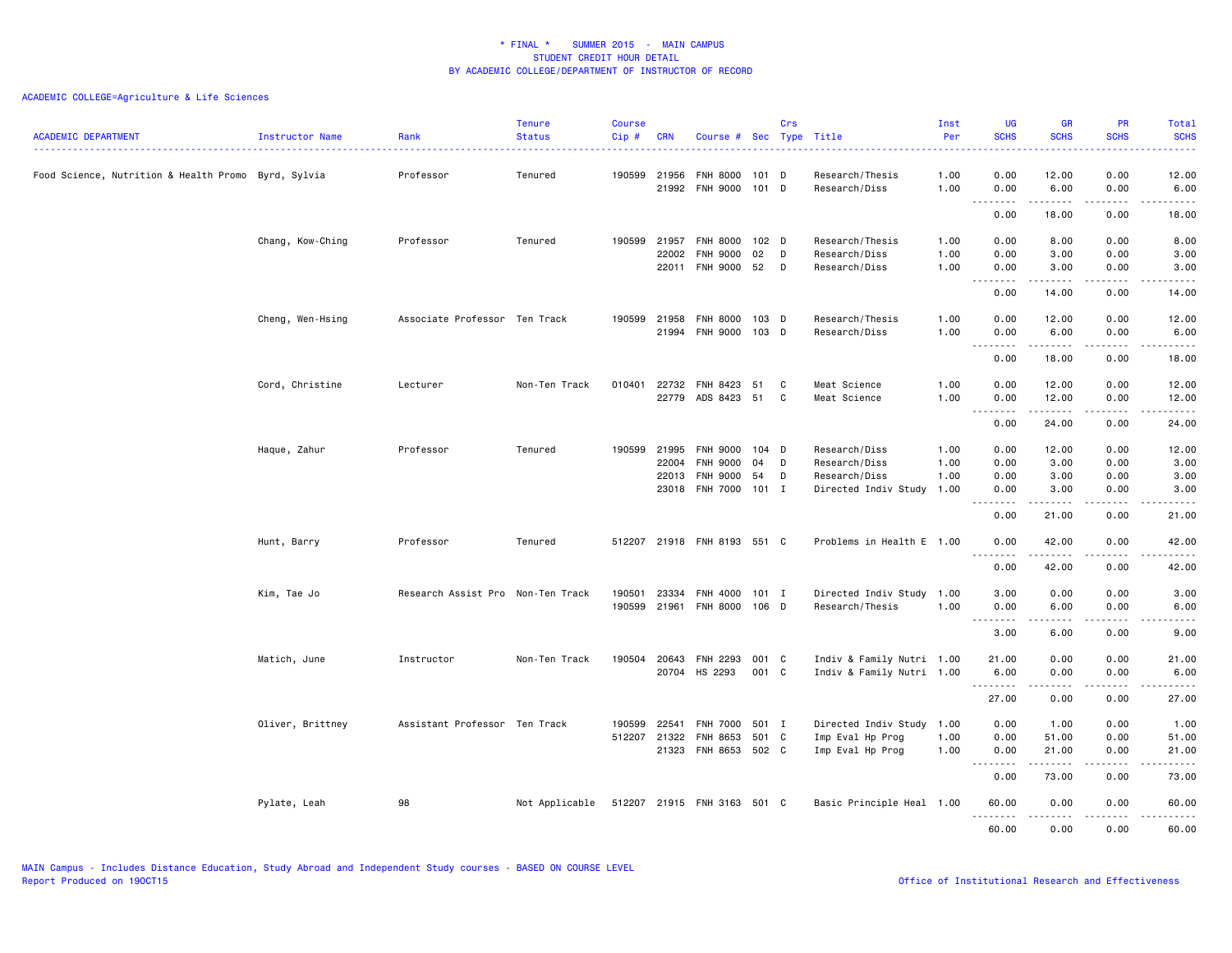| <b>ACADEMIC DEPARTMENT</b>                             | Instructor Name    | Rank                              | <b>Tenure</b><br><b>Status</b> | <b>Course</b><br>Cip# | <b>CRN</b> | Course #             | <b>Sec</b> | Crs | Type Title                | Inst<br>Per | <b>UG</b><br><b>SCHS</b>                                                                                                          | <b>GR</b><br><b>SCHS</b> | <b>PR</b><br><b>SCHS</b>                                                                                                          | Total<br><b>SCHS</b> |
|--------------------------------------------------------|--------------------|-----------------------------------|--------------------------------|-----------------------|------------|----------------------|------------|-----|---------------------------|-------------|-----------------------------------------------------------------------------------------------------------------------------------|--------------------------|-----------------------------------------------------------------------------------------------------------------------------------|----------------------|
|                                                        |                    |                                   |                                |                       |            |                      |            |     |                           |             |                                                                                                                                   |                          |                                                                                                                                   |                      |
| Food Science, Nutrition & Health Promo Schilling, Mark |                    | Professor                         | Tenured                        | 190501                | 23510      | <b>FNH 4480</b>      | 51         | E   | Food Science Interns      | 1.00        | 3.00                                                                                                                              | 0.00                     | 0.00                                                                                                                              | 3.00                 |
|                                                        |                    |                                   |                                | 190599                | 21964      | <b>FNH 8000</b>      | 109 D      |     | Research/Thesis           | 1.00        | 0.00                                                                                                                              | 7.00                     | 0.00                                                                                                                              | 7.00                 |
|                                                        |                    |                                   |                                |                       | 21976      | <b>FNH 8000</b>      | 09         | D   | Research/Thesis           | 1.00        | 0.00                                                                                                                              | 3.00                     | 0.00                                                                                                                              | 3.00                 |
|                                                        |                    |                                   |                                |                       | 21998      | FNH 9000 107 D       |            |     | Research/Diss             | 1.00        | 0.00<br>$\frac{1}{2} \left( \frac{1}{2} \right) \left( \frac{1}{2} \right) \left( \frac{1}{2} \right) \left( \frac{1}{2} \right)$ | 16.00                    | 0.00                                                                                                                              | 16.00<br>-----       |
|                                                        |                    |                                   |                                |                       |            |                      |            |     |                           |             | 3.00                                                                                                                              | 26.00                    | 0.00                                                                                                                              | 29.00                |
|                                                        | Silva, Juan        | Professor                         | Tenured                        | 190599                | 21989      | <b>FNH 8000</b>      | 60         | D   | Research/Thesis           | 1.00        | 0.00                                                                                                                              | 1.00                     | 0.00                                                                                                                              | 1.00                 |
|                                                        |                    |                                   |                                |                       | 21999      | FNH 9000 108 D       |            |     | Research/Diss             | 1.00        | 0.00                                                                                                                              | 7.00                     | 0.00                                                                                                                              | 7.00                 |
|                                                        |                    |                                   |                                |                       |            |                      |            |     |                           |             | .<br>0.00                                                                                                                         | 8.00                     | 0.00                                                                                                                              | 8.00                 |
|                                                        | Tidwell, Diane     | Professor                         | Tenured                        | 190599                | 21966      | <b>FNH 8000</b>      | 111 D      |     | Research/Thesis           | 1.00        | 0.00                                                                                                                              | 6.00                     | 0.00                                                                                                                              | 6.00                 |
|                                                        |                    |                                   |                                |                       | 22000      | FNH 9000             | $109$ D    |     | Research/Diss             | 1.00        | 0.00                                                                                                                              | 1.00                     | 0.00                                                                                                                              | 1.00                 |
|                                                        |                    |                                   |                                |                       | 22019      | FNH 9000 60          |            | D   | Research/Diss             | 1.00        | 0.00                                                                                                                              | 14.00                    | 0.00                                                                                                                              | 14.00                |
|                                                        |                    |                                   |                                |                       |            |                      |            |     |                           |             | $\frac{1}{2} \left( \frac{1}{2} \right) \left( \frac{1}{2} \right) \left( \frac{1}{2} \right) \left( \frac{1}{2} \right)$<br>0.00 | 21.00                    | $\frac{1}{2} \left( \frac{1}{2} \right) \left( \frac{1}{2} \right) \left( \frac{1}{2} \right) \left( \frac{1}{2} \right)$<br>0.00 | .<br>21.00           |
|                                                        | Williams, J. Byron | Extension Assoc Pro Non-Ten Track |                                | 190599                | 21979      | <b>FNH 8000</b>      | 12         | D   | Research/Thesis           | 1.00        | 0.00                                                                                                                              | 3.00                     | 0.00                                                                                                                              | 3.00                 |
|                                                        |                    |                                   |                                |                       |            |                      |            |     |                           |             | --------<br>0.00                                                                                                                  | 3.00                     | 0.00                                                                                                                              | 3.00                 |
|                                                        | Williams, Ronald   | Lecturer                          | Non-Ten Track                  | 190501                | 21916      | FNH 4783             | 501 C      |     | Sch Comm Drug Use Pr 1.00 |             | 24.00                                                                                                                             | 0.00                     | 0.00                                                                                                                              | 24.00                |
|                                                        |                    |                                   |                                |                       |            | 21917 FNH 6783 501 C |            |     | Sch Comm Drug Use Pr 1.00 |             | 0.00                                                                                                                              | 39.00                    | 0.00                                                                                                                              | 39.00                |
|                                                        |                    |                                   |                                |                       |            |                      |            |     |                           |             | .<br>24.00                                                                                                                        | 39.00                    | 0.00                                                                                                                              | 63.00                |
| Food Science, Nutrition & Health Promo                 |                    |                                   |                                |                       |            |                      |            |     |                           |             | ========<br>117.00                                                                                                                | 313.00                   | ======<br>0.00                                                                                                                    | ==========<br>430.00 |
|                                                        |                    |                                   |                                |                       |            |                      |            |     |                           |             | ========                                                                                                                          | ========                 | ========                                                                                                                          | ==========           |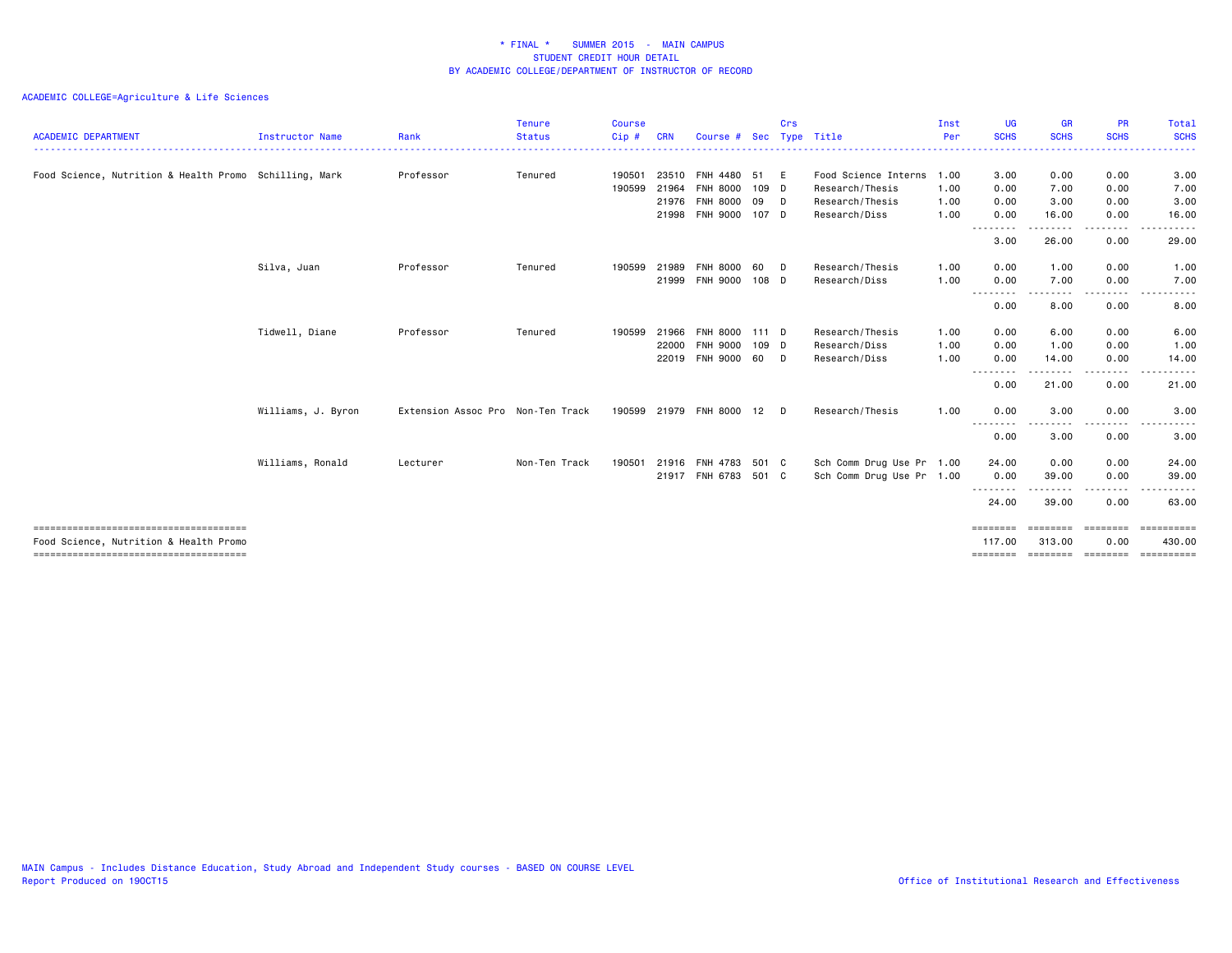| <b>ACADEMIC DEPARTMENT</b><br>. <u>.</u> . | Instructor Name      | Rank                          | <b>Tenure</b><br><b>Status</b> | <b>Course</b><br>Cip# | <b>CRN</b>     | Course #                       | <b>Sec</b>     | Crs    | Type Title                                             | Inst<br>Per  | <b>UG</b><br><b>SCHS</b>    | <b>GR</b><br><b>SCHS</b> | <b>PR</b><br><b>SCHS</b>   | Total<br><b>SCHS</b><br>$\frac{1}{2} \left( \frac{1}{2} \right) \left( \frac{1}{2} \right) \left( \frac{1}{2} \right) \left( \frac{1}{2} \right) \left( \frac{1}{2} \right)$ |
|--------------------------------------------|----------------------|-------------------------------|--------------------------------|-----------------------|----------------|--------------------------------|----------------|--------|--------------------------------------------------------|--------------|-----------------------------|--------------------------|----------------------------|------------------------------------------------------------------------------------------------------------------------------------------------------------------------------|
| Landscape Architecture                     | Brzuszek, Robert     | Professor                     | Tenured                        | 040601                |                | 23318 LA 8000                  | 02             | D      | Research / Thesis                                      | 1.00         | 0.00                        | 4.00                     | 0.00                       | 4.00                                                                                                                                                                         |
|                                            |                      |                               |                                |                       |                |                                |                |        |                                                        |              | .<br>0.00                   | 4.00                     | $\frac{1}{2}$<br>0.00      | 4.00                                                                                                                                                                         |
|                                            | Fulford, Charles     | Associate Professor Tenured   |                                |                       |                | 040601 22727 LA 4653           | 801 A          |        | St Ab Gardens and Ur 1.00                              |              | 12.00                       | 0.00                     | 0.00                       | 12.00                                                                                                                                                                        |
|                                            |                      |                               |                                |                       |                |                                |                |        |                                                        |              | .<br>12.00                  | 0.00                     | 0.00                       | 12.00                                                                                                                                                                        |
|                                            | Gallo, Warren        | Associate Professor Tenured   |                                | 040601                |                | 22893 LA 8000                  | 01             | D      | Research / Thesis                                      | 1.00         | 0.00                        | 3.00                     | 0.00                       | 3.00                                                                                                                                                                         |
|                                            |                      |                               |                                |                       |                |                                |                |        |                                                        |              | <u>--------</u><br>0.00     | 3.00                     | 0.00                       | 3.00                                                                                                                                                                         |
|                                            | Rood, Cynthia        | Lecturer                      | Non-Ten Track                  | 040601                |                | 21390 LA 1803                  | 501 C          |        | Land Arch Appre                                        | 1.00         | 27.00                       | 0.00                     | 0.00                       | 27.00                                                                                                                                                                        |
|                                            |                      |                               |                                |                       |                |                                |                |        |                                                        |              | .<br>27.00                  | .<br>0.00                | .<br>0.00                  | .<br>27.00                                                                                                                                                                   |
|                                            | Schauwecker, Timothy | Associate Professor Tenured   |                                | 010605                |                | 20760 LA 1711<br>20762 LA 2711 | 101 E<br>101 E |        | LC Internship I<br>LC Internship II                    | 1.00<br>1.00 | 10.00<br>6.00               | 0.00<br>0.00             | 0.00<br>0.00               | 10.00<br>6.00                                                                                                                                                                |
|                                            |                      |                               |                                |                       | 20763          | LA 3711                        | 101 E          |        | LC Internship III                                      | 1.00         | 7.00                        | 0.00                     | 0.00                       | 7.00                                                                                                                                                                         |
|                                            |                      |                               |                                | 040601                | 23409<br>23485 | LA 8000<br>LA 8000             | $101$ D<br>51  | D      | Research / Thesis<br>Research / Thesis                 | 1.00<br>1.00 | 0.00<br>0.00                | 6.00<br>1.00             | 0.00<br>0.00               | 6.00<br>1.00                                                                                                                                                                 |
|                                            |                      |                               |                                |                       |                |                                |                |        |                                                        |              | .<br>$\frac{1}{2}$<br>23.00 | .<br>7.00                | .<br>0.00                  | 30.00                                                                                                                                                                        |
|                                            | Summerlin, Peter     | Assistant Professor Ten Track |                                | 040601                | 22314          | LA 4443<br>23112 LA 6443       | 51<br>51       | Q<br>Q | Exterior Design/Buil 1.00<br>Exterior Design/Buil 1.00 |              | 6.00<br>0.00                | 0.00<br>12.00            | 0.00<br>0.00               | 6.00<br>12.00                                                                                                                                                                |
|                                            |                      |                               |                                |                       |                |                                |                |        |                                                        |              | .<br>6.00                   | 12.00                    | 0.00                       | 18.00                                                                                                                                                                        |
|                                            | Walker, Jason        | Associate Professor Tenured   |                                |                       |                | 040601 20761 LA 2652           | 001 Q          |        | LA Precedent Studies 1.00                              |              | 12.00                       | 0.00                     | 0.00                       | 12.00                                                                                                                                                                        |
|                                            |                      |                               |                                |                       |                |                                |                |        |                                                        |              | --------<br>12.00           | . <i>. .</i> .<br>0.00   | . <b>.</b> .<br>0.00       | . <b>.</b> .<br>12.00                                                                                                                                                        |
|                                            |                      |                               |                                |                       |                |                                |                |        |                                                        |              | ========                    |                          | ========                   | ==========                                                                                                                                                                   |
| Landscape Architecture                     |                      |                               |                                |                       |                |                                |                |        |                                                        |              | 80.00<br>========           | 26.00                    | 0.00<br>--------- -------- | 106.00<br><b>CONSESSED</b>                                                                                                                                                   |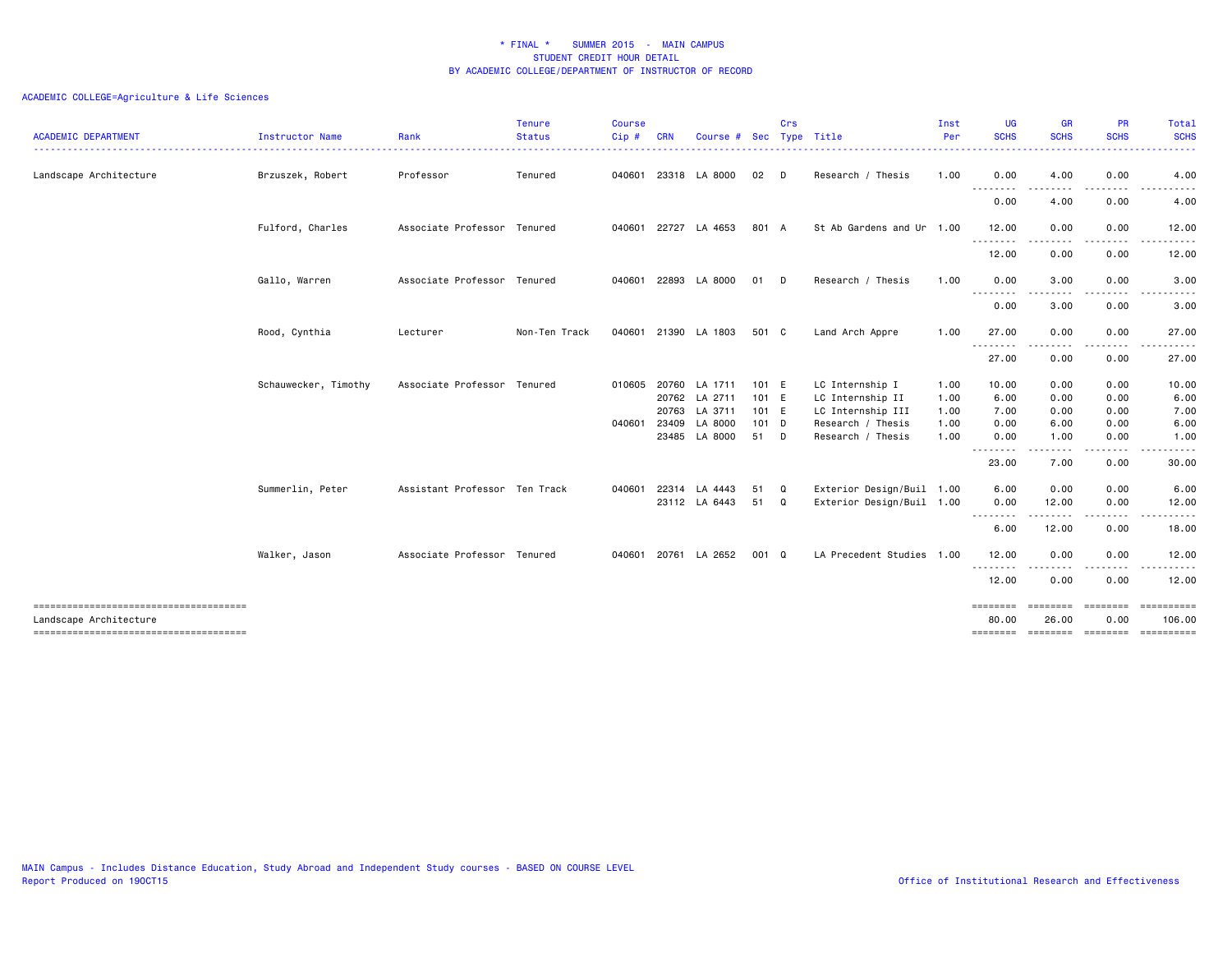| <b>ACADEMIC DEPARTMENT</b> | <b>Instructor Name</b> | Rank                              | <b>Tenure</b><br><b>Status</b> | <b>Course</b><br>Cip# | <b>CRN</b>                     | Course # Sec Type Title                       |                        | Crs |                                                               | Inst<br>Per          | UG<br><b>SCHS</b>                                                                                                                                                                                                                                                                                                                                                                                                                                                                                      | <b>GR</b><br><b>SCHS</b>                                                                                                                                     | PR<br><b>SCHS</b>             | Total<br><b>SCHS</b>                                                                                                                                          |
|----------------------------|------------------------|-----------------------------------|--------------------------------|-----------------------|--------------------------------|-----------------------------------------------|------------------------|-----|---------------------------------------------------------------|----------------------|--------------------------------------------------------------------------------------------------------------------------------------------------------------------------------------------------------------------------------------------------------------------------------------------------------------------------------------------------------------------------------------------------------------------------------------------------------------------------------------------------------|--------------------------------------------------------------------------------------------------------------------------------------------------------------|-------------------------------|---------------------------------------------------------------------------------------------------------------------------------------------------------------|
| Plant & Soil Sciences      | Baldwin, Brian         | Professor                         | Tenured                        |                       | 010304 22086<br>22162          | PSS 8000<br>PSS 8000<br>011102 21035 PSS 3423 | 101 D<br>51<br>102 E   | D   | Research / Thesis<br>Research / Thesis<br>Agronomy Internship | 1.00<br>1.00<br>1.00 | 0.00<br>0.00<br>6.00                                                                                                                                                                                                                                                                                                                                                                                                                                                                                   | 6.00<br>1.00<br>0.00                                                                                                                                         | 0.00<br>0.00<br>0.00          | 6.00<br>1.00<br>6.00                                                                                                                                          |
|                            |                        |                                   |                                |                       |                                |                                               |                        |     |                                                               |                      | $\sim$ $\sim$ $\sim$<br>$\sim$ $\sim$ $\sim$ $\sim$<br>6.00                                                                                                                                                                                                                                                                                                                                                                                                                                            | $\frac{1}{2} \left( \frac{1}{2} \right) \left( \frac{1}{2} \right) \left( \frac{1}{2} \right) \left( \frac{1}{2} \right) \left( \frac{1}{2} \right)$<br>7.00 | .<br>0.00                     | $\frac{1}{2} \left( \frac{1}{2} \right) \left( \frac{1}{2} \right) \left( \frac{1}{2} \right) \left( \frac{1}{2} \right) \left( \frac{1}{2} \right)$<br>13.00 |
|                            | Baldwin, Christian     | Assistant Professor Ten Track     |                                |                       |                                | 010304 22087 PSS 8000 102 D                   |                        |     | Research / Thesis                                             | 1.00                 | 0.00<br>$\sim$ $\sim$ $\sim$<br>-----                                                                                                                                                                                                                                                                                                                                                                                                                                                                  | 12.00                                                                                                                                                        | 0.00<br>.                     | 12.00<br>-----                                                                                                                                                |
|                            |                        |                                   |                                |                       |                                |                                               |                        |     |                                                               |                      | 0.00                                                                                                                                                                                                                                                                                                                                                                                                                                                                                                   | 12.00                                                                                                                                                        | 0.00                          | 12.00                                                                                                                                                         |
|                            | Bi, Guihong            | Research Assoc Prof Non-Ten Track |                                |                       |                                | 011101 22201 PSS 9000 102 D                   |                        |     | Research / Diss                                               | 1.00                 | 0.00                                                                                                                                                                                                                                                                                                                                                                                                                                                                                                   | 12.00<br>.                                                                                                                                                   | 0.00<br>.                     | 12.00<br>.                                                                                                                                                    |
|                            |                        |                                   |                                |                       |                                |                                               |                        |     |                                                               |                      | 0.00                                                                                                                                                                                                                                                                                                                                                                                                                                                                                                   | 12.00                                                                                                                                                        | 0.00                          | 12.00                                                                                                                                                         |
|                            | Blythe, Eugene         | Research Assoc Prof Non-Ten Track |                                | 010304                | 22128                          | PSS 8000<br>22166 PSS 8000                    | 05<br>55 D             | D   | Research / Thesis<br>Research / Thesis                        | 1.00<br>1.00         | 0.00<br>0.00<br>$\sim$ $\sim$ $\sim$<br>$\sim$ $\sim$ $\sim$ $\sim$                                                                                                                                                                                                                                                                                                                                                                                                                                    | 3.00<br>3.00<br>.                                                                                                                                            | 0.00<br>0.00<br>$\frac{1}{2}$ | 3.00<br>3.00<br>.                                                                                                                                             |
|                            |                        |                                   |                                |                       |                                |                                               |                        |     |                                                               |                      | 0.00                                                                                                                                                                                                                                                                                                                                                                                                                                                                                                   | 6.00                                                                                                                                                         | 0.00                          | 6.00                                                                                                                                                          |
|                            | Bond, Jason            | Extension Professor Non-Ten Track |                                |                       | 010304 22091                   | PSS 8000                                      | 106 D                  |     | Research / Thesis                                             | 1.00                 | 0.00<br>د د د د<br>$- - -$                                                                                                                                                                                                                                                                                                                                                                                                                                                                             | 13.00<br>$\frac{1}{2}$                                                                                                                                       | 0.00<br>----                  | 13.00<br>$\frac{1}{2}$                                                                                                                                        |
|                            |                        |                                   |                                |                       |                                |                                               |                        |     |                                                               |                      | 0.00                                                                                                                                                                                                                                                                                                                                                                                                                                                                                                   | 13.00                                                                                                                                                        | 0.00                          | 13.00                                                                                                                                                         |
|                            | Broderick, Shaun       | Extension Assist Pr Non-Ten Track |                                | 010304                | 23398<br>011101 23429          | PSS 7000<br>PSS 4000 501 I                    | 101 I                  |     | Directed Indiv Study 1.00<br>Directed Indiv Study 1.00        |                      | 0.00<br>3.00                                                                                                                                                                                                                                                                                                                                                                                                                                                                                           | 6.00<br>0.00<br>.                                                                                                                                            | 0.00<br>0.00<br>.             | 6.00<br>3.00<br>.                                                                                                                                             |
|                            |                        |                                   |                                |                       |                                |                                               |                        |     |                                                               |                      | 3.00                                                                                                                                                                                                                                                                                                                                                                                                                                                                                                   | 6.00                                                                                                                                                         | 0.00                          | 9.00                                                                                                                                                          |
|                            | Byrd, John             | Extension Professor Non-Ten Track |                                |                       | 010304 22092                   | PSS 8000<br>011101 22202 PSS 9000             | 107 D<br>103 D         |     | Research / Thesis<br>Research / Diss                          | 1.00<br>1.00         | 0.00<br>0.00<br>$\begin{array}{cccccccccccccc} \multicolumn{2}{c}{} & \multicolumn{2}{c}{} & \multicolumn{2}{c}{} & \multicolumn{2}{c}{} & \multicolumn{2}{c}{} & \multicolumn{2}{c}{} & \multicolumn{2}{c}{} & \multicolumn{2}{c}{} & \multicolumn{2}{c}{} & \multicolumn{2}{c}{} & \multicolumn{2}{c}{} & \multicolumn{2}{c}{} & \multicolumn{2}{c}{} & \multicolumn{2}{c}{} & \multicolumn{2}{c}{} & \multicolumn{2}{c}{} & \multicolumn{2}{c}{} & \multicolumn{2}{c}{} & \multicolumn{2}{c}{} & \$ | 7.00<br>6.00<br>المتمامين                                                                                                                                    | 0.00<br>0.00<br>.             | 7.00<br>6.00<br>$\omega$ is $\omega$ in $\omega$                                                                                                              |
|                            |                        |                                   |                                |                       |                                |                                               |                        |     |                                                               |                      | 0.00                                                                                                                                                                                                                                                                                                                                                                                                                                                                                                   | 13.00                                                                                                                                                        | 0.00                          | 13.00                                                                                                                                                         |
|                            | Coker, Christine       | Extension Assoc Pro Non-Ten Track |                                |                       |                                | 011101 22203 PSS 9000                         | 104 D                  |     | Research / Diss                                               | 1.00                 | 0.00<br><b></b>                                                                                                                                                                                                                                                                                                                                                                                                                                                                                        | 6.00                                                                                                                                                         | 0.00                          | 6.00                                                                                                                                                          |
|                            |                        |                                   |                                |                       |                                |                                               |                        |     |                                                               |                      | 0.00                                                                                                                                                                                                                                                                                                                                                                                                                                                                                                   | 6.00                                                                                                                                                         | 0.00                          | 6.00                                                                                                                                                          |
|                            | Cox, Michael           | Professor                         | Tenured                        |                       | 010304 22094                   | PSS 8000<br>011102 21034 PSS 3423             | 109 D<br>101 E         |     | Research / Thesis<br>Agronomy Internship                      | 1.00<br>1.00         | 0.00<br>9.00                                                                                                                                                                                                                                                                                                                                                                                                                                                                                           | 10.00<br>0.00                                                                                                                                                | 0.00<br>0.00                  | 10.00<br>9.00                                                                                                                                                 |
|                            |                        |                                   |                                |                       |                                |                                               |                        |     |                                                               |                      | .<br>9.00                                                                                                                                                                                                                                                                                                                                                                                                                                                                                              | .<br>10.00                                                                                                                                                   | .<br>0.00                     | .<br>19.00                                                                                                                                                    |
|                            | Denny, Geoffrey        | Extension Assist Pr Non-Ten Track |                                |                       |                                | 010304 22095 PSS 8000 110 D                   |                        |     | Research / Thesis                                             | 1.00                 | 0.00<br>. <b>.</b>                                                                                                                                                                                                                                                                                                                                                                                                                                                                                     | 6.00<br>$\sim$ $\sim$ $\sim$ $\sim$                                                                                                                          | 0.00<br>.                     | 6.00<br>-----                                                                                                                                                 |
|                            |                        |                                   |                                |                       |                                |                                               |                        |     |                                                               |                      | 0.00                                                                                                                                                                                                                                                                                                                                                                                                                                                                                                   | 6.00                                                                                                                                                         | 0.00                          | 6.00                                                                                                                                                          |
|                            | Dodds, Darrin          | Extension Assoc Pro Non-Ten Track |                                | 010304                | 22096<br>011101 22205<br>22227 | PSS 8000<br>PSS 9000<br>PSS 9000              | $111$ D<br>106 D<br>06 | D   | Research / Thesis<br>Research / Diss<br>Research / Diss       | 1.00<br>1.00<br>1.00 | 0.00<br>0.00<br>0.00                                                                                                                                                                                                                                                                                                                                                                                                                                                                                   | 6.00<br>6.00<br>3.00                                                                                                                                         | 0.00<br>0.00<br>0.00          | 6.00<br>6.00<br>3.00                                                                                                                                          |
|                            |                        |                                   |                                |                       | 22249                          | PSS 9000                                      | 56                     | D   | Research / Diss                                               | 1.00                 | 0.00                                                                                                                                                                                                                                                                                                                                                                                                                                                                                                   | 3.00                                                                                                                                                         | 0.00                          | 3.00                                                                                                                                                          |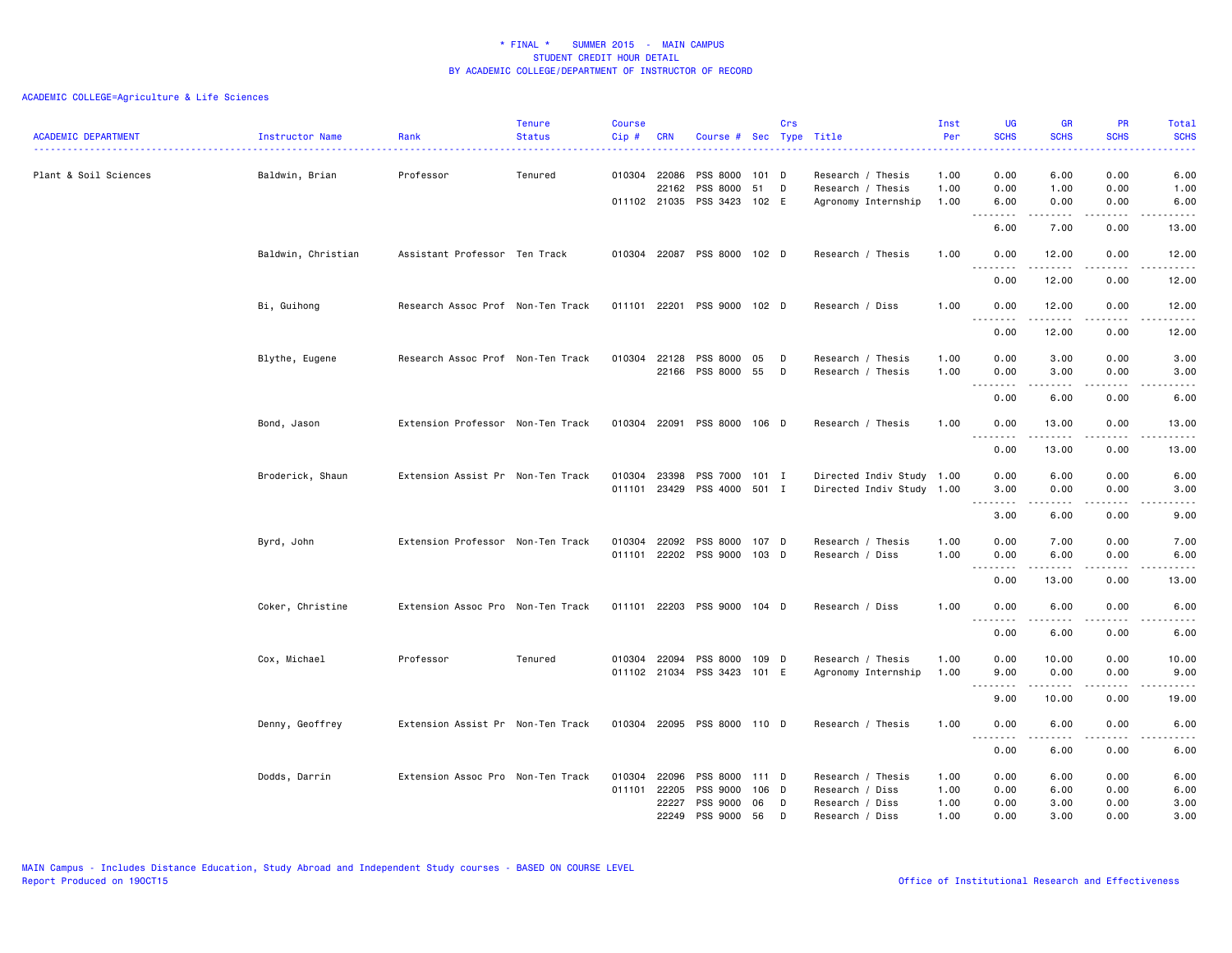## ACADEMIC COLLEGE=Agriculture & Life Sciences

| <b>ACADEMIC DEPARTMENT</b> | <b>Instructor Name</b> | Rank                              | <b>Tenure</b><br><b>Status</b> | <b>Course</b><br>Cip#  | <b>CRN</b>     | Course # Sec Type Title          |                  | Crs |                                                | Inst<br>Per  | <b>UG</b><br><b>SCHS</b>                      | <b>GR</b><br><b>SCHS</b> | <b>PR</b><br><b>SCHS</b>      | Total<br><b>SCHS</b>                                                                                                               |
|----------------------------|------------------------|-----------------------------------|--------------------------------|------------------------|----------------|----------------------------------|------------------|-----|------------------------------------------------|--------------|-----------------------------------------------|--------------------------|-------------------------------|------------------------------------------------------------------------------------------------------------------------------------|
|                            |                        |                                   |                                |                        |                |                                  |                  |     |                                                |              | <u>.</u><br>0.00                              | .<br>18.00               | $   -$<br>0.00                | 18.00                                                                                                                              |
| Plant & Soil Sciences      | Golden, Bobby          | Extension Assist Pr Non-Ten Track |                                |                        |                | 010304 22098 PSS 8000 113 D      |                  |     | Research / Thesis                              | 1.00         | 0.00                                          | 6.00                     | 0.00                          | 6.00                                                                                                                               |
|                            |                        |                                   |                                |                        |                |                                  |                  |     |                                                |              | $\sim$ $\sim$ $\sim$<br>.<br>0.00             | $- - - - -$<br>6.00      | .<br>0.00                     | ----<br>6.00                                                                                                                       |
|                            | Harkess, Richard       | Professor                         | Tenured                        | 010304 22099<br>010601 | 21037          | PSS 8000 114 D<br>PSS 3433       | 101              | - E | Research / Thesis<br>Hort Internship           | 1.00<br>1.00 | 0.00<br>6.00                                  | 6.00<br>0.00             | 0.00<br>0.00                  | 6.00<br>6.00                                                                                                                       |
|                            |                        |                                   |                                | 011101                 | 22207<br>22229 | PSS 9000<br>PSS 9000             | 108 D<br>08      | D   | Research / Diss<br>Research / Diss             | 1.00<br>1.00 | 0.00<br>0.00                                  | 6.00<br>3.00             | 0.00<br>0.00                  | 6.00<br>3.00                                                                                                                       |
|                            |                        |                                   |                                |                        |                |                                  |                  |     |                                                |              | $\sim$ $\sim$ $\sim$<br>$\sim$ $\sim$<br>6.00 | 15.00                    | ----<br>0.00                  | .<br>21.00                                                                                                                         |
|                            | Henry, William         | Associate Professor Ten Track     |                                | 010304 22100           |                | PSS 8000 115 D                   |                  |     | Research / Thesis                              | 1.00         | 0.00<br>$\sim$ $\sim$ $\sim$<br>د د د د       | 12.00<br>.               | 0.00<br>$\sim$ $\sim$ $\sim$  | 12.00<br>المتماما                                                                                                                  |
|                            |                        |                                   |                                |                        |                |                                  |                  |     |                                                |              | 0.00                                          | 12.00                    | 0.00                          | 12.00                                                                                                                              |
|                            | Irby, Jon              | Extension Assist Pr Non-Ten Track |                                | 010304                 | 22101<br>23405 | PSS 8000<br>PSS 7000             | 116 D<br>$102$ I |     | Research / Thesis<br>Directed Indiv Study 1.00 | 1.00         | 0.00<br>0.00<br>$\sim$ $\sim$ $\sim$<br>.     | 1.00<br>3.00<br>.        | 0.00<br>0.00<br>$\frac{1}{2}$ | 1.00<br>3.00<br>.                                                                                                                  |
|                            |                        |                                   |                                |                        |                |                                  |                  |     |                                                |              | 0.00                                          | 4.00                     | 0.00                          | 4.00                                                                                                                               |
|                            | Krutz, Larry           | Extension Assoc Pro Non-Ten Track |                                | 010304 22103<br>011101 | 22210          | PSS 8000<br>PSS 9000 111 D       | 118 D            |     | Research / Thesis<br>Research / Diss           | 1.00<br>1.00 | 0.00<br>0.00                                  | 6.00<br>9.00             | 0.00<br>0.00                  | 6.00<br>9.00                                                                                                                       |
|                            |                        |                                   |                                |                        |                |                                  |                  |     |                                                |              | $\sim$ $\sim$ $\sim$<br>والمحامر<br>0.00      | -----<br>15.00           | .<br>0.00                     | $\frac{1}{2} \left( \frac{1}{2} \right) \left( \frac{1}{2} \right) \left( \frac{1}{2} \right) \left( \frac{1}{2} \right)$<br>15.00 |
|                            | Larson, Erick          | Extension Assoc Pro Non-Ten Track |                                | 010304                 |                | 22105 PSS 8000                   | 120 D            |     | Research / Thesis                              | 1.00         | 0.00<br>.                                     | 6.00<br>.                | 0.00<br>$- - -$               | 6.00<br>.                                                                                                                          |
|                            |                        |                                   |                                |                        |                |                                  |                  |     |                                                |              | 0.00                                          | 6.00                     | 0.00                          | 6.00                                                                                                                               |
|                            | Lemus, Rocky           | Extension Assoc Pro Non-Ten Track |                                | 011101 23089           |                | PSS 9000 72 D                    |                  |     | Research / Diss                                | 1.00         | 0.00<br>$ -$<br>$- - -$<br>0.00               | 6.00<br>6.00             | 0.00<br>0.00                  | 6.00<br>6.00                                                                                                                       |
|                            | McDougald, Lynette     | Instructor                        | Non-Ten Track                  |                        |                | 010608 21033 PSS 3413 101 E      |                  |     | Floristry Internship 1.00                      |              | 12.00                                         | 0.00                     | 0.00                          | 12.00                                                                                                                              |
|                            |                        |                                   |                                |                        |                |                                  |                  |     |                                                |              | .<br>12.00                                    | .<br>0.00                | $- - - -$<br>0.00             | المتماما<br>12.00                                                                                                                  |
|                            | Peterson, Daniel       | Professor                         | Tenured                        | 010304<br>260202 23382 | 22111          | PSS 8000<br><b>BCH 9000</b>      | 126 D<br>106 D   |     | Research / Thesis<br>Research/Diss             | 1.00<br>1.00 | 0.00<br>0.00                                  | 1.00<br>6.00             | 0.00<br>0.00                  | 1.00<br>6.00                                                                                                                       |
|                            |                        |                                   |                                |                        |                |                                  |                  |     |                                                |              | $\sim$ $\sim$ $\sim$<br>$- - -$<br>0.00       | 7.00                     | 0.00                          | 7.00                                                                                                                               |
|                            | Reddy, Kambham         | Research Professor                | Non-Ten Track                  | 010304<br>011101       | 22113          | PSS 8000<br>22215 PSS 9000 116 D | 128 D            |     | Research / Thesis<br>Research / Diss           | 1.00<br>1.00 | 0.00<br>0.00                                  | 12.00<br>24.00           | 0.00<br>0.00                  | 12.00<br>24.00                                                                                                                     |
|                            |                        |                                   |                                |                        |                |                                  |                  |     |                                                |              | .<br>$\sim$ $\sim$ $\sim$<br>0.00             | .<br>36.00               | .<br>0.00                     | .<br>36.00                                                                                                                         |
|                            | Reynolds, Daniel       | Professor                         | Tenured                        | 010304<br>011101       | 22114<br>22216 | PSS 8000<br>PSS 9000             | 129 D<br>117 D   |     | Research / Thesis<br>Research / Diss           | 1.00<br>1.00 | 0.00<br>0.00                                  | 19.00<br>6.00            | 0.00<br>0.00                  | 19.00<br>6.00                                                                                                                      |

MAIN Campus - Includes Distance Education, Study Abroad and Independent Study courses - BASED ON COURSE LEVEL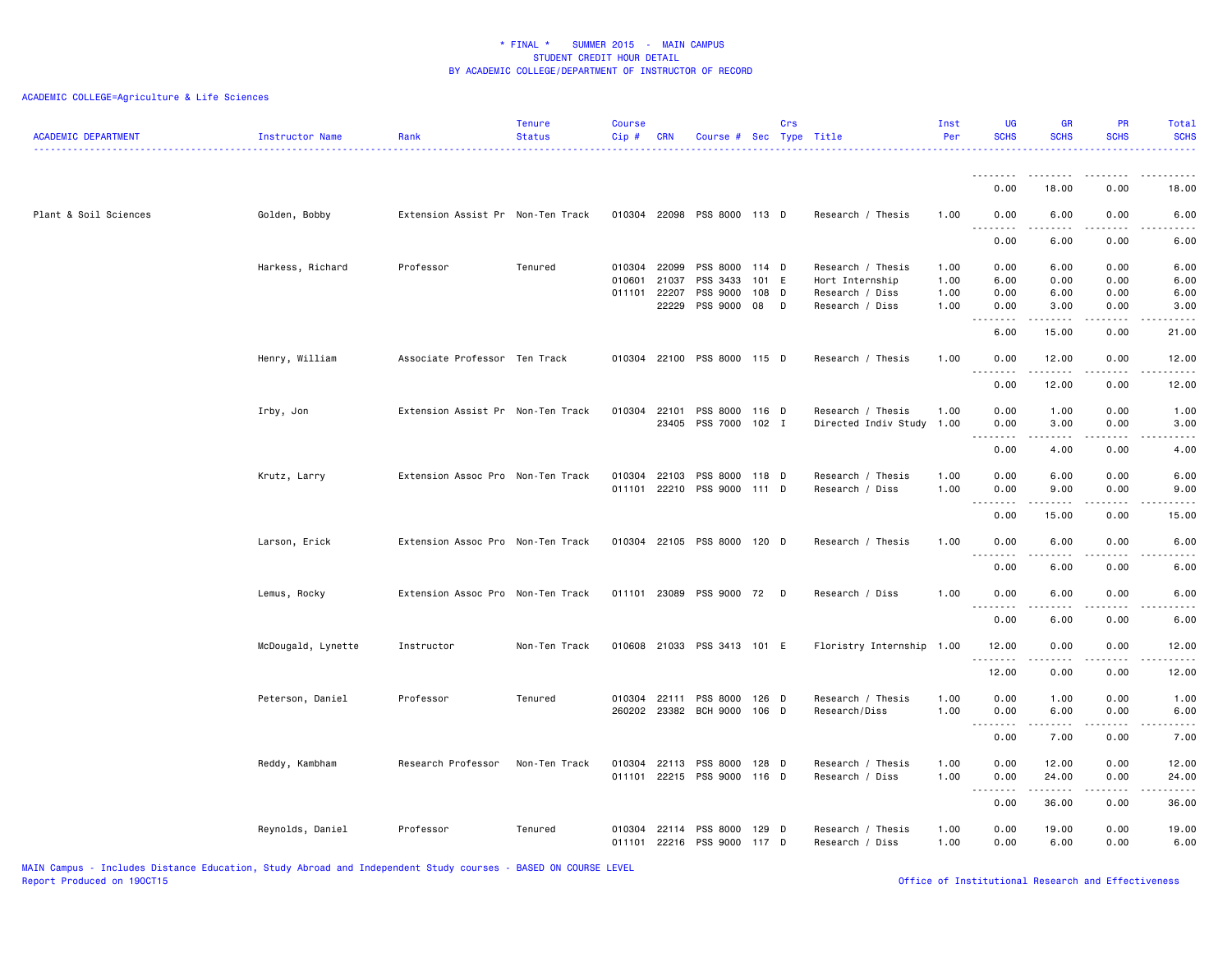| <b>ACADEMIC DEPARTMENT</b>                                     | <b>Instructor Name</b> | Rank                              | <b>Tenure</b><br><b>Status</b> | <b>Course</b><br>Cip# | <b>CRN</b> | Course #                    | <b>Sec</b> | Crs | Type Title          | Inst<br>Per | UG<br><b>SCHS</b>                 | <b>GR</b><br><b>SCHS</b>                                                                                                          | <b>PR</b><br><b>SCHS</b>                                                                                                                                                                                                                                                                                                                     | Total<br><b>SCHS</b><br>.                                                                                               |
|----------------------------------------------------------------|------------------------|-----------------------------------|--------------------------------|-----------------------|------------|-----------------------------|------------|-----|---------------------|-------------|-----------------------------------|-----------------------------------------------------------------------------------------------------------------------------------|----------------------------------------------------------------------------------------------------------------------------------------------------------------------------------------------------------------------------------------------------------------------------------------------------------------------------------------------|-------------------------------------------------------------------------------------------------------------------------|
| Plant & Soil Sciences                                          | Reynolds, Daniel       | Professor                         | Tenured                        | 011101                | 22238      | PSS 9000                    | 17         | D   | Research / Diss     | 1.00        | 0.00                              | 1.00                                                                                                                              | 0.00                                                                                                                                                                                                                                                                                                                                         | 1.00                                                                                                                    |
|                                                                |                        |                                   |                                |                       |            |                             |            |     |                     |             | $\frac{1}{2}$<br><u>.</u><br>0.00 | 26.00                                                                                                                             | 0.00                                                                                                                                                                                                                                                                                                                                         | 26.00                                                                                                                   |
|                                                                | Rushing, Jason         | Extension Assist Pr Non-Ten Track |                                |                       |            | 010304 22115 PSS 8000 130 D |            |     | Research / Thesis   | 1.00        | 0.00                              | 6.00                                                                                                                              | 0.00                                                                                                                                                                                                                                                                                                                                         | 6.00                                                                                                                    |
|                                                                |                        |                                   |                                |                       |            |                             |            |     |                     |             | .<br>0.00                         | 6.00                                                                                                                              | ----<br>0.00                                                                                                                                                                                                                                                                                                                                 | 6.00                                                                                                                    |
|                                                                | Sarver, Jason          | Extension Assist Pr Non-Ten Track |                                | 010304                | 22116      | PSS 8000                    | 131 D      |     | Research / Thesis   | 1.00        | 0.00                              | 6.00                                                                                                                              | 0.00                                                                                                                                                                                                                                                                                                                                         | 6.00                                                                                                                    |
|                                                                |                        |                                   |                                |                       |            |                             |            |     |                     |             | .<br>0.00                         | .<br>6.00                                                                                                                         | $\cdots$<br>0.00                                                                                                                                                                                                                                                                                                                             | $\begin{array}{cccccccccccccc} \bullet & \bullet & \bullet & \bullet & \bullet & \bullet & \bullet \end{array}$<br>6.00 |
|                                                                | Shaw, David            | Professor                         | Tenured                        |                       |            | 011101 22218 PSS 9000 119 D |            |     | Research / Diss     | 1.00        | 0.00                              | 6.00                                                                                                                              | 0.00                                                                                                                                                                                                                                                                                                                                         | 6.00                                                                                                                    |
|                                                                |                        |                                   |                                |                       |            |                             |            |     |                     |             | $ -$<br>- - - -<br>0.00           | 6.00                                                                                                                              | 0.00                                                                                                                                                                                                                                                                                                                                         | 6.00                                                                                                                    |
|                                                                | Stewart, Barry         | Associate Professor Tenured       |                                |                       |            | 010000 22450 GA 4000        | $101$ I    |     | Dis in Agriculture  | 1.00        | 3.00                              | 0.00                                                                                                                              | 0.00                                                                                                                                                                                                                                                                                                                                         | 3.00                                                                                                                    |
|                                                                |                        |                                   |                                |                       |            |                             |            |     |                     |             | --------<br>3.00                  | 0.00                                                                                                                              | 0.00                                                                                                                                                                                                                                                                                                                                         | 3.00                                                                                                                    |
|                                                                | Varco, Jac             | Professor                         | Tenured                        | 010304                | 22120      | PSS 8000                    | 135 D      |     | Research / Thesis   | 1.00        | 0.00                              | 9.00                                                                                                                              | 0.00                                                                                                                                                                                                                                                                                                                                         | 9.00                                                                                                                    |
|                                                                |                        |                                   |                                | 011101                |            | 22219 PSS 9000              | $120$ D    |     | Research / Diss     | 1.00        | 0.00                              | 1.00                                                                                                                              | 0.00                                                                                                                                                                                                                                                                                                                                         | 1.00                                                                                                                    |
|                                                                |                        |                                   |                                |                       |            |                             |            |     |                     |             | .<br>0.00                         | --------<br>10.00                                                                                                                 | $\frac{1}{2} \left( \begin{array}{ccc} 1 & 0 & 0 & 0 \\ 0 & 0 & 0 & 0 \\ 0 & 0 & 0 & 0 \\ 0 & 0 & 0 & 0 \\ 0 & 0 & 0 & 0 \\ 0 & 0 & 0 & 0 \\ 0 & 0 & 0 & 0 \\ 0 & 0 & 0 & 0 \\ 0 & 0 & 0 & 0 \\ 0 & 0 & 0 & 0 \\ 0 & 0 & 0 & 0 & 0 \\ 0 & 0 & 0 & 0 & 0 \\ 0 & 0 & 0 & 0 & 0 \\ 0 & 0 & 0 & 0 & 0 \\ 0 & 0 & 0 & 0 & 0 \\ 0 & 0 & 0$<br>0.00 | .<br>10.00                                                                                                              |
|                                                                | Wallace, Teddy         | Associate Professor Tenured       |                                | 010304                | 22121      | PSS 8000                    | 136 D      |     | Research / Thesis   | 1.00        | 0.00                              | 2.00                                                                                                                              | 0.00                                                                                                                                                                                                                                                                                                                                         | 2.00                                                                                                                    |
|                                                                |                        |                                   |                                |                       |            | 011102 23143 PSS 3423       | 104 E      |     | Agronomy Internship | 1.00        | 3.00<br>.                         | 0.00                                                                                                                              | 0.00                                                                                                                                                                                                                                                                                                                                         | 3.00                                                                                                                    |
|                                                                |                        |                                   |                                |                       |            |                             |            |     |                     |             | 3.00                              | 2.00                                                                                                                              | 0.00                                                                                                                                                                                                                                                                                                                                         | 5.00                                                                                                                    |
|                                                                | Williams, W. Paul      | 99                                | Not Applicable                 |                       |            | 011101 23096 PSS 9000       | 123 D      |     | Research / Diss     | 1.00        | 0.00                              | 7.00                                                                                                                              | 0.00                                                                                                                                                                                                                                                                                                                                         | 7.00                                                                                                                    |
|                                                                |                        |                                   |                                |                       |            |                             |            |     |                     |             | --------<br>0.00                  | $\frac{1}{2} \left( \frac{1}{2} \right) \left( \frac{1}{2} \right) \left( \frac{1}{2} \right) \left( \frac{1}{2} \right)$<br>7.00 | .<br>0.00                                                                                                                                                                                                                                                                                                                                    | . <b>.</b> .<br>7.00                                                                                                    |
| -------------------------------------<br>Plant & Soil Sciences |                        |                                   |                                |                       |            |                             |            |     |                     |             | ========<br>42.00                 | ========<br>279.00                                                                                                                | ========<br>0.00                                                                                                                                                                                                                                                                                                                             | 321.00                                                                                                                  |
|                                                                |                        |                                   |                                |                       |            |                             |            |     |                     |             | --------                          |                                                                                                                                   | --------- -------                                                                                                                                                                                                                                                                                                                            | ==========                                                                                                              |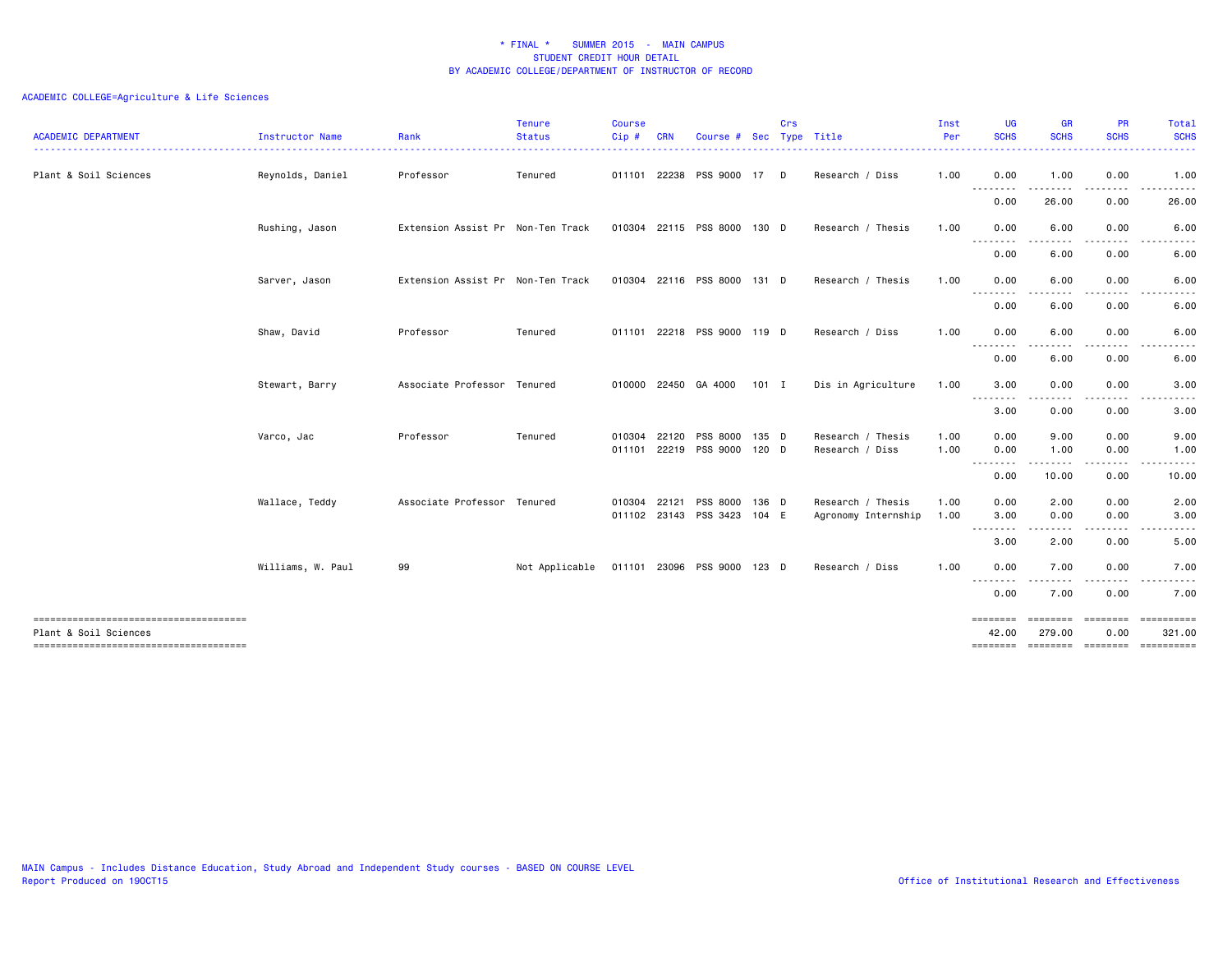| <b>ACADEMIC DEPARTMENT</b>            | Instructor Name | Rank                              | <b>Tenure</b><br><b>Status</b> | <b>Course</b><br>Cip# | <b>CRN</b> | Course #      | <b>Sec</b>   | Crs          | Type Title                | Inst<br>Per | <b>UG</b><br><b>SCHS</b> | <b>GR</b><br><b>SCHS</b> | <b>PR</b><br><b>SCHS</b> | Total<br><b>SCHS</b>                  |
|---------------------------------------|-----------------|-----------------------------------|--------------------------------|-----------------------|------------|---------------|--------------|--------------|---------------------------|-------------|--------------------------|--------------------------|--------------------------|---------------------------------------|
|                                       |                 |                                   |                                |                       |            |               |              |              |                           |             |                          |                          |                          |                                       |
| Poultry Science                       | Kiess, Aaron    | Associate Professor Tenured       |                                | 010907                | 22866      | PO 9000       | 103 D        |              | Research / Diss           | 1.00        | 0.00                     | 6.00                     | 0.00                     | 6.00                                  |
|                                       |                 |                                   |                                |                       |            |               |              |              |                           |             | .<br>0.00                | 6.00                     | 0.00                     | 6.00                                  |
|                                       | Peebles, Edgar  | Professor                         | Tenured                        | 010907                | 22496      | P0 7000       | $01 \quad I$ |              | Directed Indiv Study 1.00 |             | 0.00                     | 1.00                     | 0.00                     | 1.00                                  |
|                                       |                 |                                   |                                |                       | 22860      | PO 8000       | 105 D        |              | Research / Thesis         | 1.00        | 0.00                     | 5.00                     | 0.00                     | 5.00                                  |
|                                       |                 |                                   |                                |                       |            | 22868 PO 9000 | 105 D        |              | Research / Diss           | 1.00        | 0.00<br>.                | 4.00                     | 0.00<br>.                | 4.00                                  |
|                                       |                 |                                   |                                |                       |            |               |              |              |                           |             | 0.00                     | 10.00                    | 0.00                     | 10.00                                 |
|                                       | Sharma, Chander | Assistant Professor Ten Track     |                                | 010907                | 22516      | P0 4990       | 01           | B            | Special Topic In PO       | 1.00        | 9.00                     | 0.00                     | 0.00                     | 9.00                                  |
|                                       |                 |                                   |                                |                       | 22731      | PO 6990       | 01           | B            | Special Topic In PO       | 1.00        | 0.00                     | 6.00                     | 0.00                     | 6.00                                  |
|                                       |                 |                                   |                                |                       | 22861      | P0 8000       | 106 D        |              | Research / Thesis         | 1.00        | 0.00                     | 3.00                     | 0.00                     | 3.00                                  |
|                                       |                 |                                   |                                |                       | 22869      | PO 9000       | 106 D        |              | Research / Diss           | 1.00        | 0.00<br>.                | 6.00                     | 0.00                     | 6.00                                  |
|                                       |                 |                                   |                                |                       |            |               |              |              |                           |             | 9.00                     | 15.00                    | 0.00                     | 24.00                                 |
|                                       | Wamsley, Kelley | Assistant Professor Ten Track     |                                | 010907                | 22862      | PO 8000       | 107 D        |              | Research / Thesis         | 1.00        | 0.00                     | 7.00                     | 0.00                     | 7.00                                  |
|                                       |                 |                                   |                                |                       |            | 22872 PO 7000 | 02           | $\mathbf{I}$ | Directed Indiv Study 1.00 |             | 0.00<br>.                | 2.00<br>.                | 0.00<br>.                | 2.00<br>$\frac{1}{2}$                 |
|                                       |                 |                                   |                                |                       |            |               |              |              |                           |             | 0.00                     | 9.00                     | 0.00                     | 9.00                                  |
|                                       | Wells, Jessica  | Extension Instructo Non-Ten Track |                                | 010907                | 21020      | PO 3353       | 101 E        |              | Poultry Prod Interns 1.00 |             | 18.00                    | 0.00                     | 0.00                     | 18.00                                 |
|                                       |                 |                                   |                                |                       | 21021      | PO 3363       | 101 E        |              | Poultry Processing I 1.00 |             | 15.00                    | 0.00                     | 0.00                     | 15.00<br>$\cdots$                     |
|                                       |                 |                                   |                                |                       |            |               |              |              |                           |             | --------<br>33.00        | 0.00                     | .<br>0.00                | 33.00                                 |
|                                       | Zhai, Wei       | Assistant Professor Ten Track     |                                | 010907                | 21629      | PO 8443       | 51           | C            | Avian Nutrition           | 1.00        | 0.00                     | 18.00                    | 0.00                     | 18.00                                 |
|                                       |                 |                                   |                                |                       |            | 22871 PO 9000 | 108 D        |              | Research / Diss           | 1.00        | 0.00                     | 6.00                     | 0.00                     | 6.00                                  |
|                                       |                 |                                   |                                |                       |            |               |              |              |                           |             | $- - -$<br>.<br>0.00     | ------<br>24.00          | . <b>.</b><br>0.00       | . <b>.</b><br>24.00                   |
| Poultry Science                       |                 |                                   |                                |                       |            |               |              |              |                           |             | ========<br>42.00        | <b>EEEEEEE</b><br>64.00  | ========<br>0.00         | -----------<br>106.00                 |
| ------------------------------------- |                 |                                   |                                |                       |            |               |              |              |                           |             |                          |                          |                          | ======== ======== ======== ========== |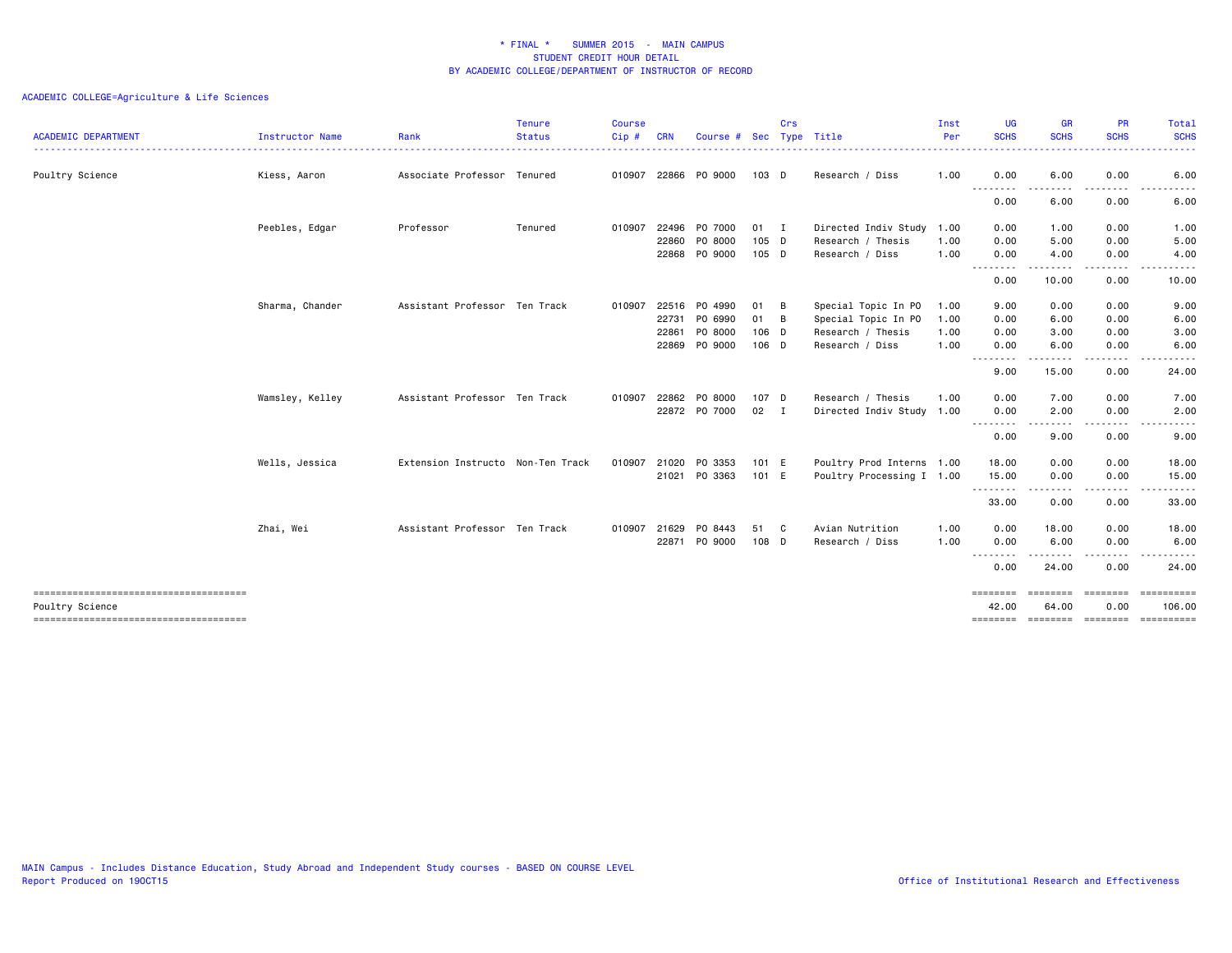| <b>ACADEMIC DEPARTMENT</b> | Instructor Name     | Rank                              | <b>Tenure</b><br><b>Status</b> | <b>Course</b><br>Cip# | <b>CRN</b>   | Course # Sec Type Title |                  | Crs          |                           | Inst<br>Per | <b>UG</b><br><b>SCHS</b> | <b>GR</b><br><b>SCHS</b>                                                                                                                                     | <b>PR</b><br><b>SCHS</b>     | Total<br><b>SCHS</b>                                                                                                                                          |
|----------------------------|---------------------|-----------------------------------|--------------------------------|-----------------------|--------------|-------------------------|------------------|--------------|---------------------------|-------------|--------------------------|--------------------------------------------------------------------------------------------------------------------------------------------------------------|------------------------------|---------------------------------------------------------------------------------------------------------------------------------------------------------------|
| School of Human Sciences   | Boutwell, Angela    | Lecturer                          | Non-Ten Track                  |                       |              | 190708 21380 HS 3803    | 501 B            |              | Creat & Play Young C 1.00 |             | 39.00                    | 0.00<br>-----                                                                                                                                                | 0.00<br>.                    | 39.00<br>.                                                                                                                                                    |
|                            |                     |                                   |                                |                       |              |                         |                  |              |                           |             | 39.00                    | 0.00                                                                                                                                                         | 0.00                         | 39.00                                                                                                                                                         |
|                            | Downey, Laura       | Extension Assist Pr Non-Ten Track |                                | 190701                | 23056        | HS 8000                 | $104$ D          |              | Research/Thesis           | 1.00        | 0.00                     | 3.00                                                                                                                                                         | 0.00                         | 3.00                                                                                                                                                          |
|                            |                     | Extension Assoc Pro               | Non-Ten Track                  |                       |              | 131301 22449 AIS 9000   | 105 D            |              | Research/Diss             | 1.00        | 0.00                     | 7.00<br>.                                                                                                                                                    | 0.00<br>.                    | 7.00<br>بالأبالات                                                                                                                                             |
|                            |                     |                                   |                                |                       |              |                         |                  |              |                           |             | 0.00                     | 10.00                                                                                                                                                        | 0.00                         | 10.00                                                                                                                                                         |
|                            | Elmore-Staton, Lori | Assistant Professor Ten Track     |                                |                       | 190101 21873 | HS 4710                 | 502 A            |              | Study Tour                | 0.50        | 10.50                    | 0.00                                                                                                                                                         | 0.00                         | 10.50                                                                                                                                                         |
|                            |                     |                                   |                                |                       | 22666        | <b>HS 7000</b>          | $102$ I          |              | Directed Indiv Study 1.00 |             | 0.00                     | 1.00                                                                                                                                                         | 0.00                         | 1.00                                                                                                                                                          |
|                            |                     |                                   |                                |                       | 22667        | HS 7000                 | 103 I            |              | Directed Indiv Study 1.00 |             | 0.00                     | 1.00                                                                                                                                                         | 0.00                         | 1.00                                                                                                                                                          |
|                            |                     |                                   |                                |                       | 23476        | <b>HS 7000</b>          | 51               | $\mathbf{I}$ | Directed Indiv Study 1.00 |             | 0.00                     | 3.00                                                                                                                                                         | 0.00                         | 3.00                                                                                                                                                          |
|                            |                     |                                   |                                |                       | 190701 22593 | HS 9000                 | 102 D            |              | Research/Dissertatio 1.00 |             | 0.00                     | 9.00                                                                                                                                                         | 0.00                         | 9.00                                                                                                                                                          |
|                            |                     |                                   |                                | 190704 21381          |              | HS 4803                 | 501 C            |              | Parenting                 | 1.00        | 69.00                    | 0.00                                                                                                                                                         | 0.00                         | 69.00                                                                                                                                                         |
|                            |                     |                                   |                                | 190706                | 21382        | HS 6803                 | 501 C            |              | Parenting                 | 1.00        | 0.00                     | 9.00                                                                                                                                                         | 0.00                         | 9.00                                                                                                                                                          |
|                            |                     |                                   |                                |                       |              | 199999 21874 HS 6710    | 502 A            |              | Study Tour                | 0.50        | 0.00<br>.                | 3.00<br>$\omega$ is a set of                                                                                                                                 | 0.00<br>.                    | 3.00<br>.                                                                                                                                                     |
|                            |                     |                                   |                                |                       |              |                         |                  |              |                           |             | 79.50                    | 26.00                                                                                                                                                        | 0.00                         | 105.50                                                                                                                                                        |
|                            | Fason, Angel        | Instructor                        | Non-Ten Track                  |                       | 010101 20708 | HS 4750                 | 102 E            |              | Internship                | 1.00        | 48.00                    | 0.00                                                                                                                                                         | 0.00                         | 48.00                                                                                                                                                         |
|                            |                     |                                   |                                | 190101                | 23264        | HS 4000                 | $103$ I          |              | Directed Indiv Study 1.00 |             | 1.00                     | 0.00                                                                                                                                                         | 0.00                         | 1.00                                                                                                                                                          |
|                            |                     |                                   |                                |                       | 190701 20707 | HS 4740                 | 101 E            |              | PreK-K Teacher Cand       | 1.00        | 60.00                    | 0.00                                                                                                                                                         | 0.00                         | 60.00                                                                                                                                                         |
|                            |                     |                                   |                                |                       | 20709        | HS 4760                 | 101 E            |              | Child Studies Intern 1.00 |             | 12.00<br>.               | 0.00<br>$\frac{1}{2} \left( \frac{1}{2} \right) \left( \frac{1}{2} \right) \left( \frac{1}{2} \right) \left( \frac{1}{2} \right) \left( \frac{1}{2} \right)$ | 0.00<br>.                    | 12.00<br>.                                                                                                                                                    |
|                            |                     |                                   |                                |                       |              |                         |                  |              |                           |             | 121.00                   | 0.00                                                                                                                                                         | 0.00                         | 121.00                                                                                                                                                        |
|                            | Freeman, Charles    | Assistant Professor Ten Track     |                                |                       |              | 190101 21519 HS 4710    | 851 A            |              | Study Tour                | 0.50        | 30.00                    | 0.00                                                                                                                                                         | 0.00                         | 30.00                                                                                                                                                         |
|                            |                     |                                   |                                |                       |              | 199999 21875 HS 6710    | 851 A            |              | Study Tour                | 0.50        | 0.00<br>.                | 1.50                                                                                                                                                         | 0.00<br>$\sim$ $\sim$ $\sim$ | 1.50                                                                                                                                                          |
|                            |                     |                                   |                                |                       |              |                         |                  |              |                           |             | 30.00                    | .<br>1.50                                                                                                                                                    | 0.00                         | $\frac{1}{2} \left( \frac{1}{2} \right) \left( \frac{1}{2} \right) \left( \frac{1}{2} \right) \left( \frac{1}{2} \right) \left( \frac{1}{2} \right)$<br>31.50 |
|                            | Hock, Gaea          | Assistant Professor Ten Track     |                                |                       |              | 010801 21775 AIS 4403   | 01               | C            | Dev of Youth Program 1.00 |             | 27.00                    | 0.00                                                                                                                                                         | 0.00                         | 27.00                                                                                                                                                         |
|                            |                     |                                   |                                |                       | 22518        | AIS 3013                | 101 E            |              | Field Experience in       | 1.00        | 9.00                     | 0.00                                                                                                                                                         | 0.00                         | 9.00                                                                                                                                                          |
|                            |                     |                                   |                                |                       | 23076        | AIS 8100                | 102 I            |              | Creative Component A 1.00 |             | 0.00                     | 3.00                                                                                                                                                         | 0.00                         | 3.00                                                                                                                                                          |
|                            |                     |                                   |                                |                       | 131301 20038 | AIS 3500                | 101              | E            | Internship                | 1.00        | 54.00                    | 0.00                                                                                                                                                         | 0.00                         | 54.00                                                                                                                                                         |
|                            |                     |                                   |                                |                       | 21772        | AIS 3500                | 102 E            |              | Internship                | 1.00        | 33.00                    | 0.00                                                                                                                                                         | 0.00                         | 33.00                                                                                                                                                         |
|                            |                     |                                   |                                |                       | 21776        | AIS 6403                | 01               | C            | Dev of Youth Program 1.00 |             | 0.00                     | 9.00                                                                                                                                                         | 0.00                         | 9.00                                                                                                                                                          |
|                            |                     |                                   |                                |                       | 22368        | AIS 9000                | 102 <sub>D</sub> |              | Research/Diss             | 1.00        | 0.00                     | 5.00                                                                                                                                                         | 0.00                         | 5.00                                                                                                                                                          |
|                            |                     |                                   |                                |                       | 23062        | AIS 4000                | $101$ I          |              | Directed Indiv Study 1.00 |             | 1.00                     | 0.00                                                                                                                                                         | 0.00                         | 1.00                                                                                                                                                          |
|                            |                     |                                   |                                |                       | 23496        | AIS 8000                | 52               | D            | Research/Thesis           | 1.00        | 0.00                     | 3.00                                                                                                                                                         | 0.00                         | 3.00                                                                                                                                                          |
|                            |                     |                                   |                                |                       |              | 231303 21774 AIS 3203   | 01               | C            | Prof Writing ANR Hum 1.00 |             | 45.00<br>.               | 0.00<br>$\frac{1}{2} \left( \frac{1}{2} \right) \left( \frac{1}{2} \right) \left( \frac{1}{2} \right) \left( \frac{1}{2} \right) \left( \frac{1}{2} \right)$ | 0.00<br>.                    | 45.00<br>.                                                                                                                                                    |
|                            |                     |                                   |                                |                       |              |                         |                  |              |                           |             | 169.00                   | 20.00                                                                                                                                                        | 0.00                         | 189.00                                                                                                                                                        |
|                            | Kobia, Caroline     | Assistant Professor Ten Track     |                                |                       | 190901 20710 | HS 4763                 | 101 E            |              | ATM Internship            | 1.00        | 99.00                    | 0.00                                                                                                                                                         | 0.00                         | 99.00                                                                                                                                                         |
|                            |                     | Instructor                        | Non-Ten Track                  |                       | 190101 21519 | HS 4710                 | 851 A            |              | Study Tour                | 0.50        | 30.00                    | 0.00                                                                                                                                                         | 0.00                         | 30.00                                                                                                                                                         |
|                            |                     |                                   |                                |                       | 21872        | HS 4710                 | 501 A            |              | Study Tour                | 1.00        | 57.00                    | 0.00                                                                                                                                                         | 0.00                         | 57.00                                                                                                                                                         |
|                            |                     |                                   |                                |                       |              | 199999 21875 HS 6710    | 851 A            |              | Study Tour                | 0.50        | 0.00<br>.                | 1.50<br>.                                                                                                                                                    | 0.00<br>.                    | 1.50                                                                                                                                                          |
|                            |                     |                                   |                                |                       |              |                         |                  |              |                           |             | 186.00                   | 1.50                                                                                                                                                         | 0.00                         | 187.50                                                                                                                                                        |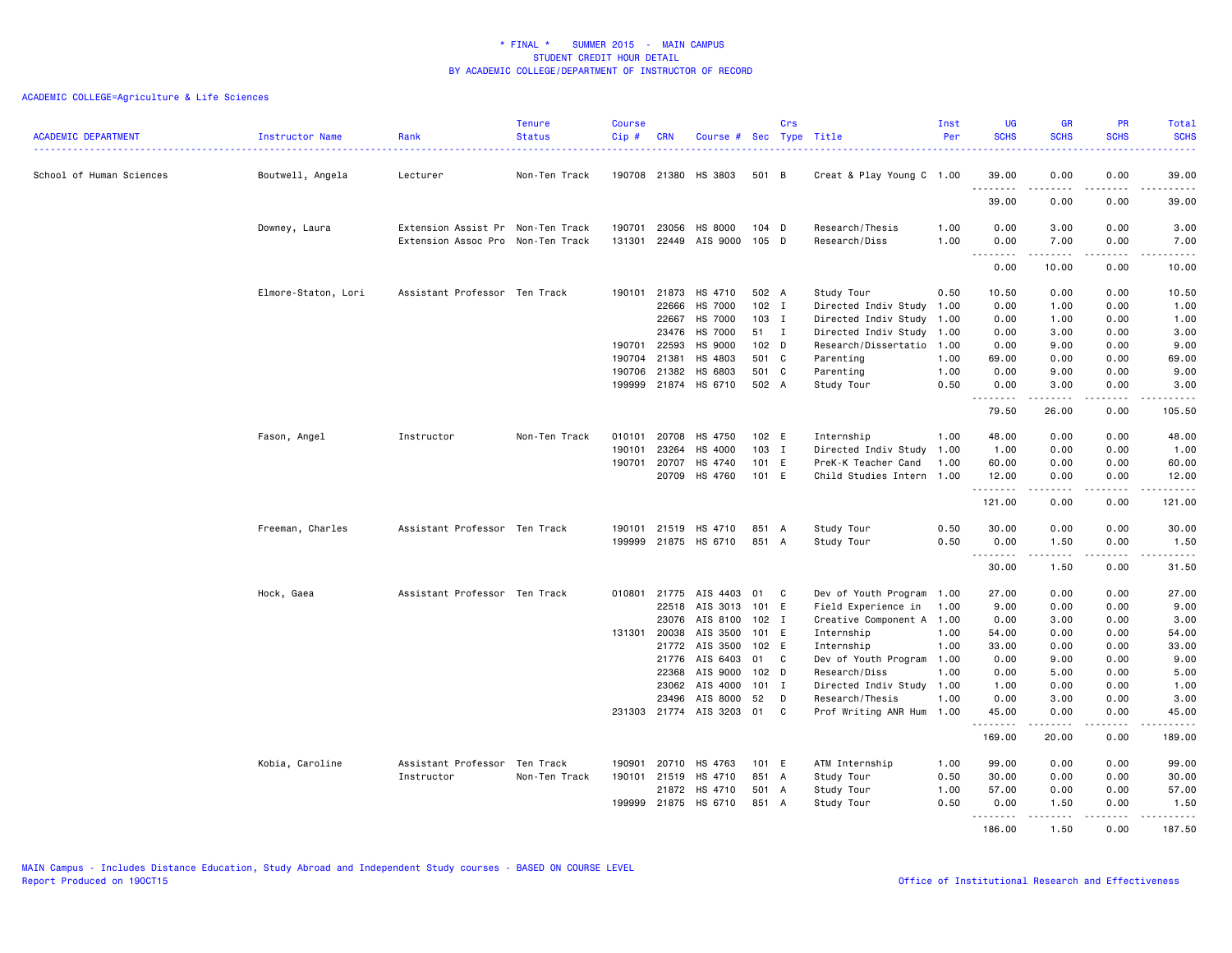| <b>ACADEMIC DEPARTMENT</b> | Instructor Name | Rank                          | <b>Tenure</b><br><b>Status</b> | Course<br>Cip# | <b>CRN</b>   | Course # Sec Type Title |         | Crs          |                            | Inst<br>Per | UG<br><b>SCHS</b> | <b>GR</b><br><b>SCHS</b> | <b>PR</b><br><b>SCHS</b>     | Total<br><b>SCHS</b> |
|----------------------------|-----------------|-------------------------------|--------------------------------|----------------|--------------|-------------------------|---------|--------------|----------------------------|-------------|-------------------|--------------------------|------------------------------|----------------------|
| School of Human Sciences   | Lemons, Laura   | Assistant Professor Ten Track |                                | 010000         | 23500        | GA 4000                 | 51      | $\mathbf{I}$ | Dis in Agriculture         | 1.00        | 4.00              | 0.00                     | 0.00                         | 4.00                 |
|                            |                 |                               |                                | 131301         | 22401        | AIS 8000                | 101 D   |              | Research/Thesis            | 1.00        | 0.00              | 3.00                     | 0.00                         | 3.00                 |
|                            |                 |                               |                                |                |              | 22402 AIS 9000          | 104 D   |              | Research/Diss              | 1.00        | 0.00              | 6.00                     | 0.00                         | 6.00                 |
|                            |                 |                               |                                |                |              |                         |         |              |                            |             | .<br>4.00         | .<br>9.00                | .<br>0.00                    | $    -$<br>13.00     |
|                            | Miller, Phyllis | Professor                     | Tenured                        | 151303         | 20706        | HS 4733                 | 001 B   |              | Computr-Aided Design       | 1.00        | 18.00             | 0.00                     | 0.00                         | 18.00                |
|                            |                 |                               |                                | 190901         | 20711        | HS 4763                 | 102 E   |              | ATM Internship             | 1.00        | 42.00             | 0.00                     | 0.00                         | 42.00                |
|                            |                 |                               |                                |                |              |                         |         |              |                            |             | .<br>60.00        | .<br>0.00                | $\frac{1}{2}$<br>0.00        | .<br>60.00           |
|                            | Newman, Michael | Professor                     | Tenured                        | 131301         |              | 22369 AIS 9000          | 103 D   |              | Research/Diss              | 1.00        | 0.00<br>.         | 12.00<br>.               | 0.00<br>$\sim$ $\sim$ $\sim$ | 12.00<br>.           |
|                            |                 |                               |                                |                |              |                         |         |              |                            |             | 0.00              | 12.00                    | 0.00                         | 12.00                |
|                            | Parker, Julie   | Assistant Professor Ten Track |                                | 190101         | 21873        | HS 4710                 | 502 A   |              | Study Tour                 | 0.50        | 10.50             | 0.00                     | 0.00                         | 10.50                |
|                            |                 |                               |                                |                | 23102        | HS 4000                 | $102$ I |              | Directed Indiv Study       | 1.00        | 1.00              | 0.00                     | 0.00                         | 1.00                 |
|                            |                 |                               |                                | 190701         | 22668        | HS 9000                 | 103 D   |              | Research/Dissertatio       | 1.00        | 0.00              | 3.00                     | 0.00                         | 3.00                 |
|                            |                 |                               |                                |                | 23304        | HS 8000                 | 105 D   |              | Research/Thesis            | 1.00        | 0.00              | 3.00                     | 0.00                         | 3.00                 |
|                            |                 |                               |                                |                | 199999 21874 | HS 6710                 | 502 A   |              | Study Tour                 | 0.50        | 0.00              | 3.00                     | 0.00                         | 3.00                 |
|                            |                 |                               |                                |                | 22331        | HS 8990                 | 01      | C            | Special Topic In HS        | 1.00        | 0.00<br>.         | 21.00<br>.               | 0.00<br>$   -$               | 21.00<br>د د د د د   |
|                            |                 |                               |                                |                |              |                         |         |              |                            |             | 11.50             | 30.00                    | 0.00                         | 41.50                |
|                            | Phillips, Tommy | Assistant Professor Ten Track |                                | 190101         | 22403        | HS 7000                 | $101$ I |              | Directed Indiv Study 1.00  |             | 0.00              | 3.00                     | 0.00                         | 3.00                 |
|                            |                 |                               |                                | 190701         | 20716        | HS 4883                 | 51      | C            | Risk, Resilience & Pr 1.00 |             | 63.00             | 0.00                     | 0.00                         | 63.00                |
|                            |                 |                               |                                |                | 20718        | HS 6883                 | 51      | C            | Risk, Resilience & Pr 1.00 |             | 0.00              | 15.00                    | 0.00                         | 15.00                |
|                            |                 |                               |                                |                | 21777        | HS 3833                 | 01      | C            | Human Dev in Leisure 1.00  |             | 33.00             | 0.00                     | 0.00                         | 33.00                |
|                            |                 |                               |                                |                | 21778        | HS 8853                 | 51      | C            | Current issues in HD 1.00  |             | 0.00              | 24.00                    | 0.00                         | 24.00                |
|                            |                 | Associate Professor Tenured   |                                | 190701         | 20705        | HS 3813                 | 01      | C            | Lifespan Theory            | 1.00        | 69.00<br>.        | 0.00<br>.                | 0.00<br>.                    | 69.00<br>.           |
|                            |                 |                               |                                |                |              |                         |         |              |                            |             | 165.00            | 42.00                    | 0.00                         | 207.00               |
|                            | Settle, Quisto  | Assistant Professor Ten Track |                                | 131301         |              | 23378 AIS 4000 501 I    |         |              | Directed Indiv Study 1.00  |             | 3.00              | 0.00                     | 0.00                         | 3.00                 |
|                            |                 |                               |                                |                |              |                         |         |              |                            |             | <b></b><br>3.00   | . <u>.</u><br>0.00       | $- - - -$<br>0.00            | -----<br>3.00        |
|                            | Swortzel, Kirk  | Professor                     | Tenured                        | 010801         | 22597        | AIS 8100                | 101 I   |              | Creative Component A 1.00  |             | 0.00              | 4.00                     | 0.00                         | 4.00                 |
|                            |                 |                               |                                | 131301         | 20039        | AIS 4113                | 51      | B            | Methods of Teaching        | 1.00        | 27.00             | 0.00                     | 0.00                         | 27.00                |
|                            |                 |                               |                                |                | 20040        | AIS 6113                | 51      | B            | Methods of Teaching        | 1.00        | 0.00              | 3.00                     | 0.00                         | 3.00                 |
|                            |                 |                               |                                |                | 21773        | AIS 8503                | 01      | C            | Pro Pln & Dev AIS          | 1.00        | 0.00              | 33.00                    | 0.00                         | 33.00                |
|                            |                 |                               |                                |                | 22332        | AIS 9000                | $101$ D |              | Research/Diss              | 1.00        | 0.00              | 34.00                    | 0.00                         | 34.00                |
|                            |                 |                               |                                |                |              | 22976 AIS 8000          | 103 D   |              | Research/Thesis            | 1.00        | 0.00              | 3.00                     | 0.00                         | 3.00                 |
|                            |                 |                               |                                |                |              |                         |         |              |                            |             | .<br>27.00        | .<br>77.00               | .<br>0.00                    | .<br>104.00          |
|                            | Wilmoth, Joe    | Associate Professor Tenured   |                                | 190101         | 22409        | HS 4000                 | 101 I   |              | Directed Indiv Study 1.00  |             | 3.00              | 0.00                     | 0.00                         | 3.00                 |
|                            |                 |                               |                                | 190701         | 22333        | HS 9000                 | $101$ D |              | Research/Dissertatio 1.00  |             | 0.00              | 2.00                     | 0.00                         | 2.00                 |
|                            |                 |                               |                                |                | 22334        | HS 8000                 | $101$ D |              | Research/Thesis            | 1.00        | 0.00              | 1.00                     | 0.00                         | 1.00                 |
|                            |                 |                               |                                | 190704         | 20715        | HS 4853                 | 001 C   |              | Family:Human Ecolog        | 1.00        | 45.00             | 0.00                     | 0.00                         | 45.00                |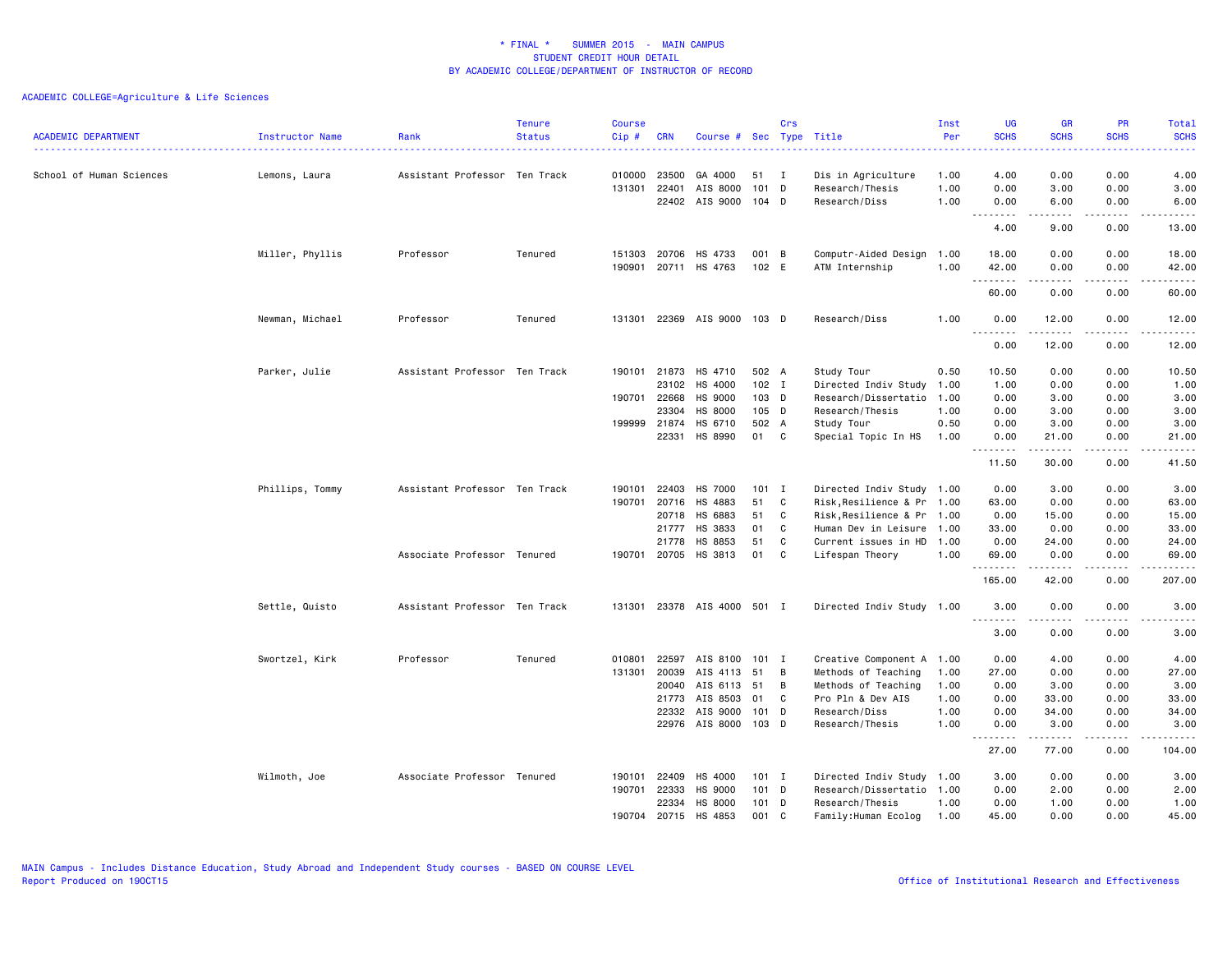| <b>ACADEMIC DEPARTMENT</b> | Instructor Name | Rank | Tenure<br>Status | <b>Course</b><br>Cip# | <b>CRN</b> |  | Crs<br>Course # Sec Type Title | Inst<br>Per | UG<br><b>SCHS</b> | GR<br><b>SCHS</b> | <b>PR</b><br><b>SCHS</b> | Total<br><b>SCHS</b> |
|----------------------------|-----------------|------|------------------|-----------------------|------------|--|--------------------------------|-------------|-------------------|-------------------|--------------------------|----------------------|
|                            |                 |      |                  |                       |            |  |                                |             | 48.00             | 3.00              | 0.00                     | 51.00                |
|                            |                 |      |                  |                       |            |  |                                |             | ========          | ========          | ========                 | ==========           |
| School of Human Sciences   |                 |      |                  |                       |            |  |                                |             | 943.00            | 232.00            | 0.00                     | 1175.00              |
|                            |                 |      |                  |                       |            |  |                                |             | ======            |                   | - ========               | ==========           |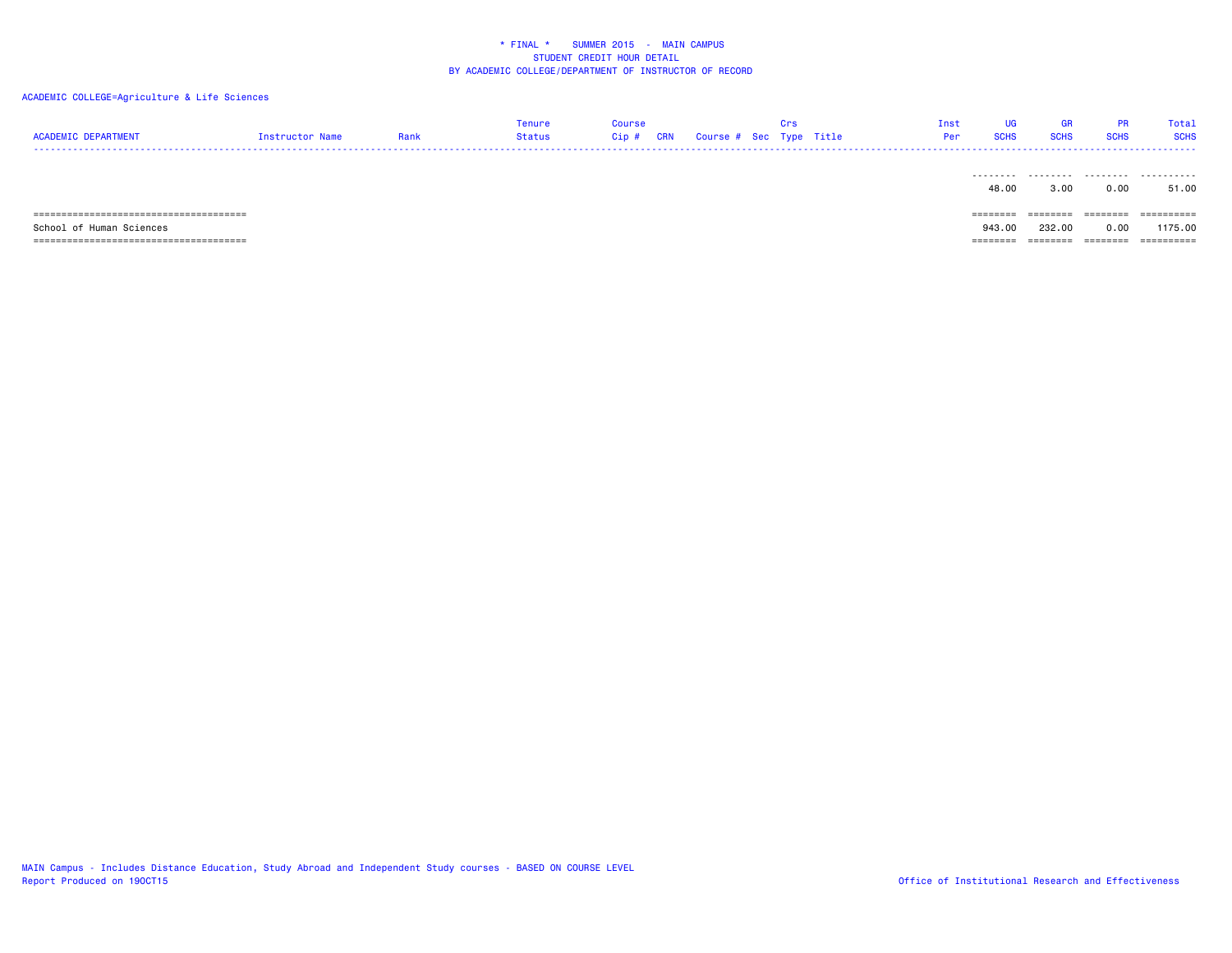| <b>ACADEMIC DEPARTMENT</b> | Instructor Name     | Rank                          | <b>Tenure</b><br><b>Status</b> | <b>Course</b><br>Cip# | <b>CRN</b>     | Course #                             | Sec | <b>Crs</b> | Type Title                                      | Inst<br>Per  | UG<br><b>SCHS</b><br>. | <b>GR</b><br><b>SCHS</b><br>. | <b>PR</b><br><b>SCHS</b><br>. <u>.</u> | Total<br><b>SCHS</b><br>.                                                                |
|----------------------------|---------------------|-------------------------------|--------------------------------|-----------------------|----------------|--------------------------------------|-----|------------|-------------------------------------------------|--------------|------------------------|-------------------------------|----------------------------------------|------------------------------------------------------------------------------------------|
| Art AAD                    | Bostic, Alexander   | Associate Professor Tenured   |                                |                       |                | 500701 22890 ART 4000 01 I           |     |            | Directed Indiv Study 1.00                       |              | 3.00<br>--------       | 0.00<br>.                     | 0.00<br>-----                          | 3.00<br>.                                                                                |
|                            |                     |                               |                                |                       |                |                                      |     |            |                                                 |              | 3.00                   | 0.00                          | 0.00                                   | 3.00                                                                                     |
|                            | Callander, Adrienne | 98                            | Not Applicable                 |                       |                | 500703 21251 ART 1113 501 C          |     |            | Art Appreciation                                | 1.00         | 42.00                  | 0.00                          | 0.00                                   | 42.00                                                                                    |
|                            |                     |                               |                                |                       |                |                                      |     |            |                                                 |              | --------<br>42.00      | 0.00                          | 0.00                                   | 42.00                                                                                    |
|                            | Funderburk, Thomas  | Professor                     | Tenured                        |                       |                | 500708 20068 ART 3053 51 L           |     |            | Watercolor Painting                             | 1.00         | 36.00<br>.             | 0.00<br>-----                 | 0.00<br>.                              | 36.00<br>.                                                                               |
|                            |                     |                               |                                |                       |                |                                      |     |            |                                                 |              | 36.00                  | 0.00                          | 0.00                                   | 36.00                                                                                    |
|                            | Haupt, Jeffrey      | Professor                     | Tenured                        | 500703<br>500705      | 20058<br>20062 | ART 1113 E51 C<br>ART 1213 01        |     | - L        | Art Appreciation<br>Drawing I                   | 1.00<br>1.00 | 48.00<br>24.00         | 0.00<br>0.00                  | 0.00<br>0.00                           | 48.00<br>24.00                                                                           |
|                            |                     |                               |                                |                       |                | 20064 ART 1223 51 L                  |     |            | Drawing II                                      | 1.00         | 27.00<br>.             | 0.00                          | 0.00                                   | 27.00                                                                                    |
|                            |                     |                               |                                |                       |                |                                      |     |            |                                                 |              | 99.00                  | 0.00                          | 0.00                                   | 99.00                                                                                    |
|                            | Hester, Cassie      | Assistant Professor Ten Track |                                |                       |                | 500402 21701 ART 4123 001 Q          |     |            | Screen Printing for                             | 1.00         | 33,00<br>--------      | 0.00                          | 0.00                                   | 33.00                                                                                    |
|                            |                     |                               |                                |                       |                |                                      |     |            |                                                 |              | 33.00                  | 0.00                          | 0.00                                   | 33.00                                                                                    |
|                            | Koch, Zachary       | Lecturer                      | Non-Ten Track                  | 500401                | 20059          | ART 1123 01 L<br>20061 ART 1133 51   |     | - L        | Design I<br>Design II                           | 1.00<br>1.00 | 33.00<br>39.00         | 0.00<br>0.00                  | 0.00<br>0.00                           | 33.00<br>39.00                                                                           |
|                            |                     |                               |                                |                       |                |                                      |     |            |                                                 |              | .<br>72.00             | -----<br>0.00                 | -----<br>0.00                          | .<br>72.00                                                                               |
|                            | Long, Robert        | Professor                     | Tenured                        | 500711 21703          |                | ART 2503 51 L<br>21704 ART 4650 51 L |     |            | Ceramic Art Survey<br>Advanced Studio-Cera 1.00 | 1.00         | 33.00<br>21.00         | 0.00<br>0.00                  | 0.00<br>0.00                           | 33.00<br>21.00                                                                           |
|                            |                     |                               |                                |                       |                |                                      |     |            |                                                 |              | 54.00                  | ----<br>0.00                  | .<br>0.00                              | 54.00                                                                                    |
| Art AAD                    |                     |                               |                                |                       |                |                                      |     |            |                                                 |              | 339.00                 | 0.00                          | 0.00                                   | ======== ======== ======== ==========<br>339.00<br>======== ======== ======== ========== |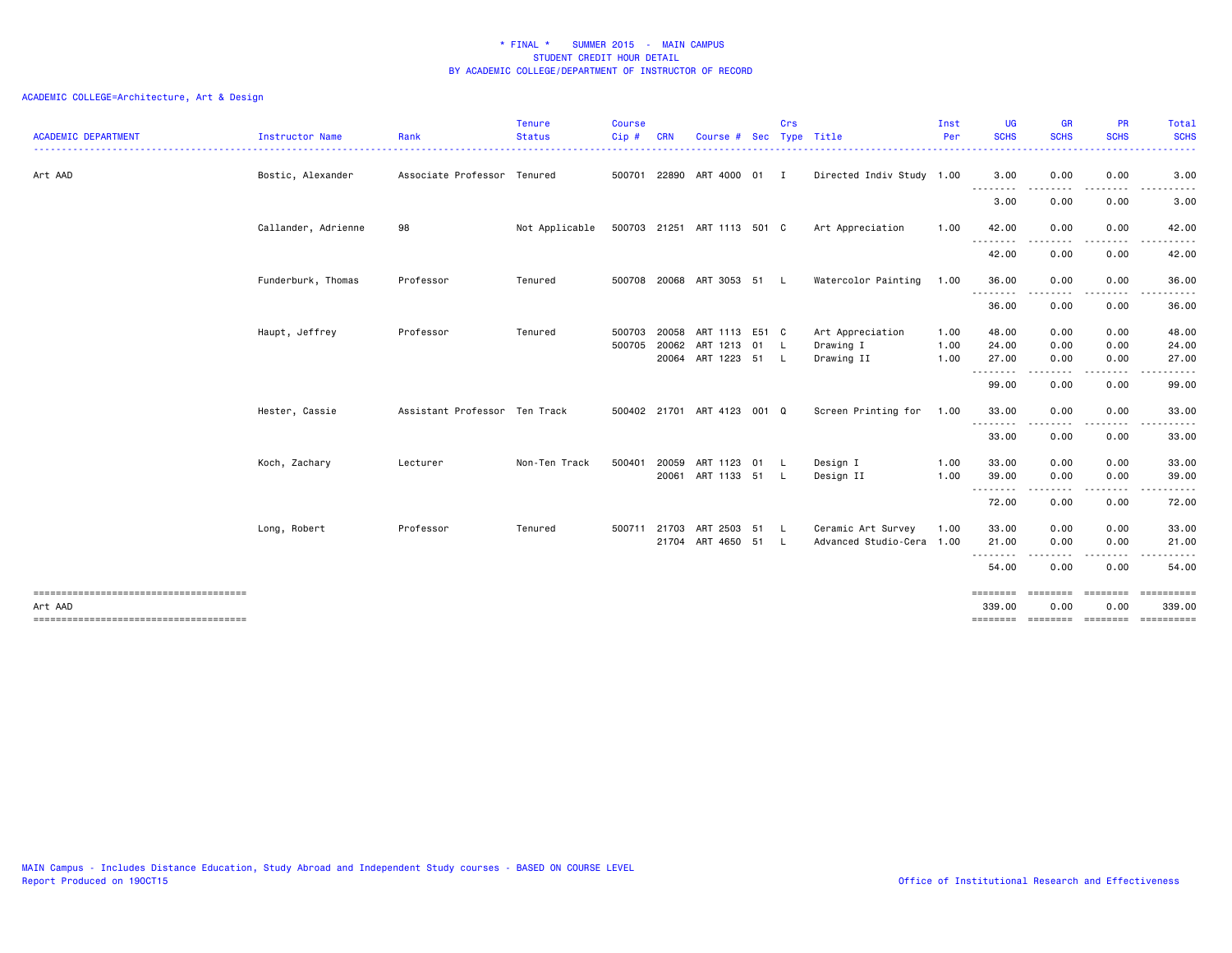| <b>ACADEMIC DEPARTMENT</b>    | Instructor Name | Rank                          | Tenure<br><b>Status</b> | Course<br>Cip# | <b>CRN</b> | Course # Sec Type Title          | Crs                  |                                                   | Inst<br>Per | <b>UG</b><br><b>SCHS</b>             | <b>GR</b><br><b>SCHS</b>  | <b>PR</b><br><b>SCHS</b>  | <b>Total</b><br><b>SCHS</b>  |
|-------------------------------|-----------------|-------------------------------|-------------------------|----------------|------------|----------------------------------|----------------------|---------------------------------------------------|-------------|--------------------------------------|---------------------------|---------------------------|------------------------------|
| Building Construction Science | Leathem, Thomas | Assistant Professor Ten Track |                         | 522001         | 22317      | BCS 1116 01<br>22318 BCS 1126 51 | $\Omega$<br>$\Omega$ | Build Construct Stud 1.00<br>Build Construct Stud | 1.00        | 36.00<br>36.00<br>---------<br>72.00 | 0.00<br>0.00<br>.<br>0.00 | 0.00<br>0.00<br>.<br>0.00 | 36.00<br>36.00<br>.<br>72.00 |
|                               |                 |                               |                         |                |            |                                  |                      |                                                   |             | ========                             | ========                  | ========                  | =========                    |
| Building Construction Science |                 |                               |                         |                |            |                                  |                      |                                                   |             | 72.00                                | 0.00                      | 0.00                      | 72.00                        |
|                               |                 |                               |                         |                |            |                                  |                      |                                                   |             | ========                             | ========                  | ========                  |                              |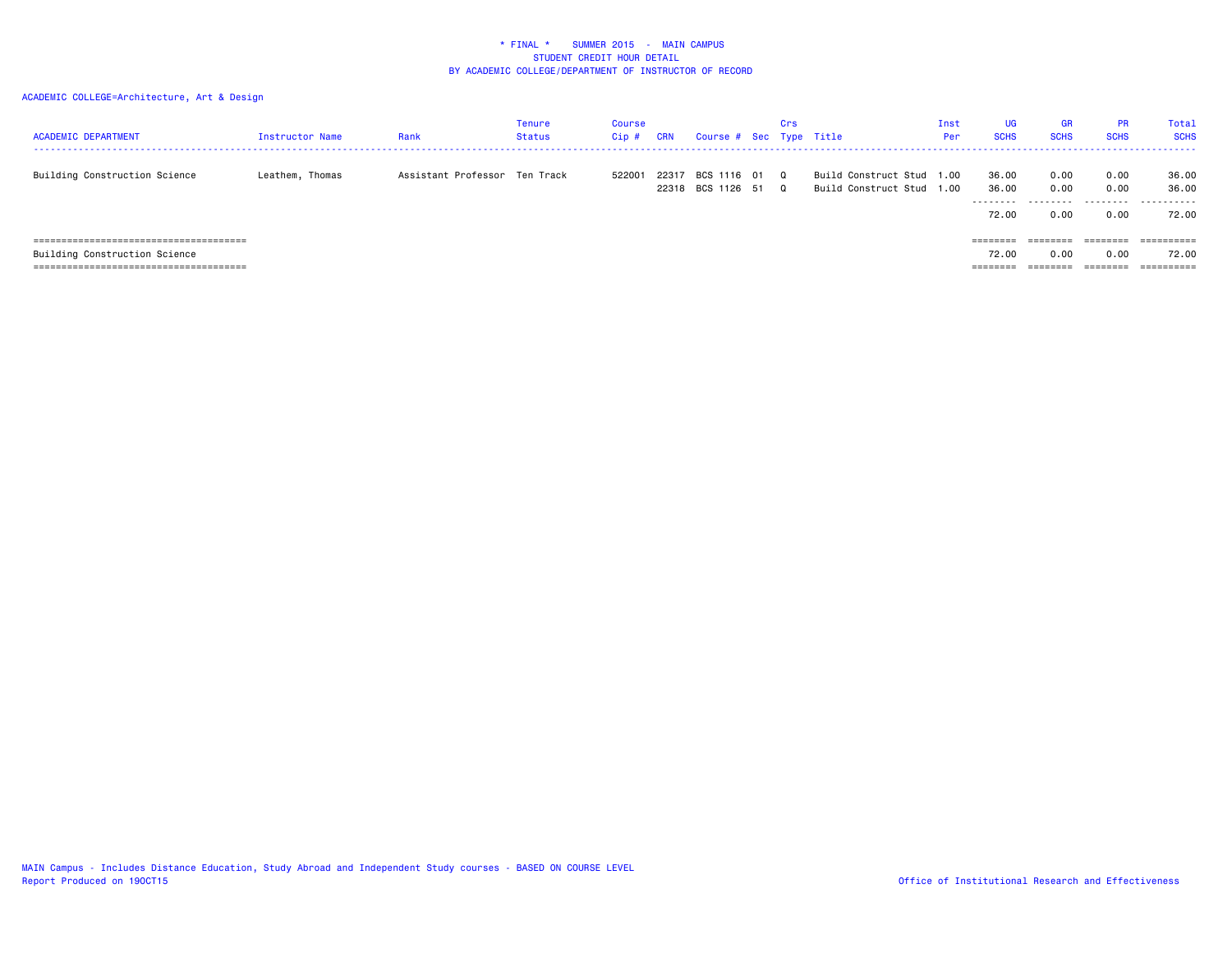| <b>ACADEMIC DEPARTMENT</b> | Instructor Name | Rank                          | <b>Tenure</b><br><b>Status</b> | <b>Course</b><br>Cip# | <b>CRN</b> | Course # Sec Type Title |       | Crs      |                           | Inst<br>Per | <b>UG</b><br><b>SCHS</b> | <b>GR</b><br><b>SCHS</b> | <b>PR</b><br><b>SCHS</b> | Total<br><b>SCHS</b> |
|----------------------------|-----------------|-------------------------------|--------------------------------|-----------------------|------------|-------------------------|-------|----------|---------------------------|-------------|--------------------------|--------------------------|--------------------------|----------------------|
|                            |                 |                               |                                |                       |            |                         |       |          |                           |             |                          |                          |                          |                      |
| Interior Design            | Carroll, Robin  | Instructor                    | Non-Ten Track                  | 500408 20725          |            | ID 3603                 | 001 C |          | Digital Design for I 1.00 |             | 21.00                    | 0.00                     | 0.00                     | 21.00                |
|                            |                 |                               |                                |                       |            |                         |       |          |                           |             | 21.00                    | 0.00                     | --------<br>0.00         | 21.00                |
|                            | Miller, Beth    | Professor                     | Tenured                        | 500408                | 23503      | ID 4753                 | 851 E |          | Interior Design Inte 1.00 |             | 30.00                    | 0.00                     | 0.00                     | 30.00                |
|                            |                 |                               |                                |                       | 23504      | ID 4753                 | 852 E |          | Interior Design Inte 1.00 |             | 27.00                    | 0.00                     | 0.00                     | 27.00                |
|                            |                 |                               |                                | 500410 21697          |            | ID 2203                 | 01 Q  |          | Rendering                 | 1.00        | 21.00                    | 0.00                     | 0.00                     | 21.00                |
|                            |                 |                               |                                |                       |            |                         |       |          |                           |             |                          |                          |                          |                      |
|                            |                 |                               |                                |                       |            |                         |       |          |                           |             | 78.00                    | 0.00                     | 0.00                     | 78.00                |
|                            | Miller, Lyndsey | Assistant Professor Ten Track |                                | 151303 21698          |            | ID 3363                 | 01    | B.       | 3/D & CAD Modeling i 1.00 |             | 21.00                    | 0.00                     | 0.00<br>.                | 21.00                |
|                            |                 |                               |                                |                       |            |                         |       |          |                           |             | 21.00                    | 0.00                     | 0.00                     | 21.00                |
|                            | Riehm, William  | Assistant Professor Ten Track |                                | 500408 21699          |            | ID 2614                 | 51    | <b>B</b> | ID Studio II              | 1.00        | 24.00                    | 0.00                     | 0.00                     | 24.00                |
|                            |                 |                               |                                |                       |            |                         |       |          |                           |             | --------<br>24.00        | 0.00                     | -----<br>0.00            | 24.00                |
|                            |                 |                               |                                |                       |            |                         |       |          |                           |             | $=$ = = = = = = =        | ----                     | ========                 | ==========           |
| Interior Design            |                 |                               |                                |                       |            |                         |       |          |                           |             | 144.00                   | 0.00                     | 0.00                     | 144,00               |
|                            |                 |                               |                                |                       |            |                         |       |          |                           |             |                          |                          |                          | =======              |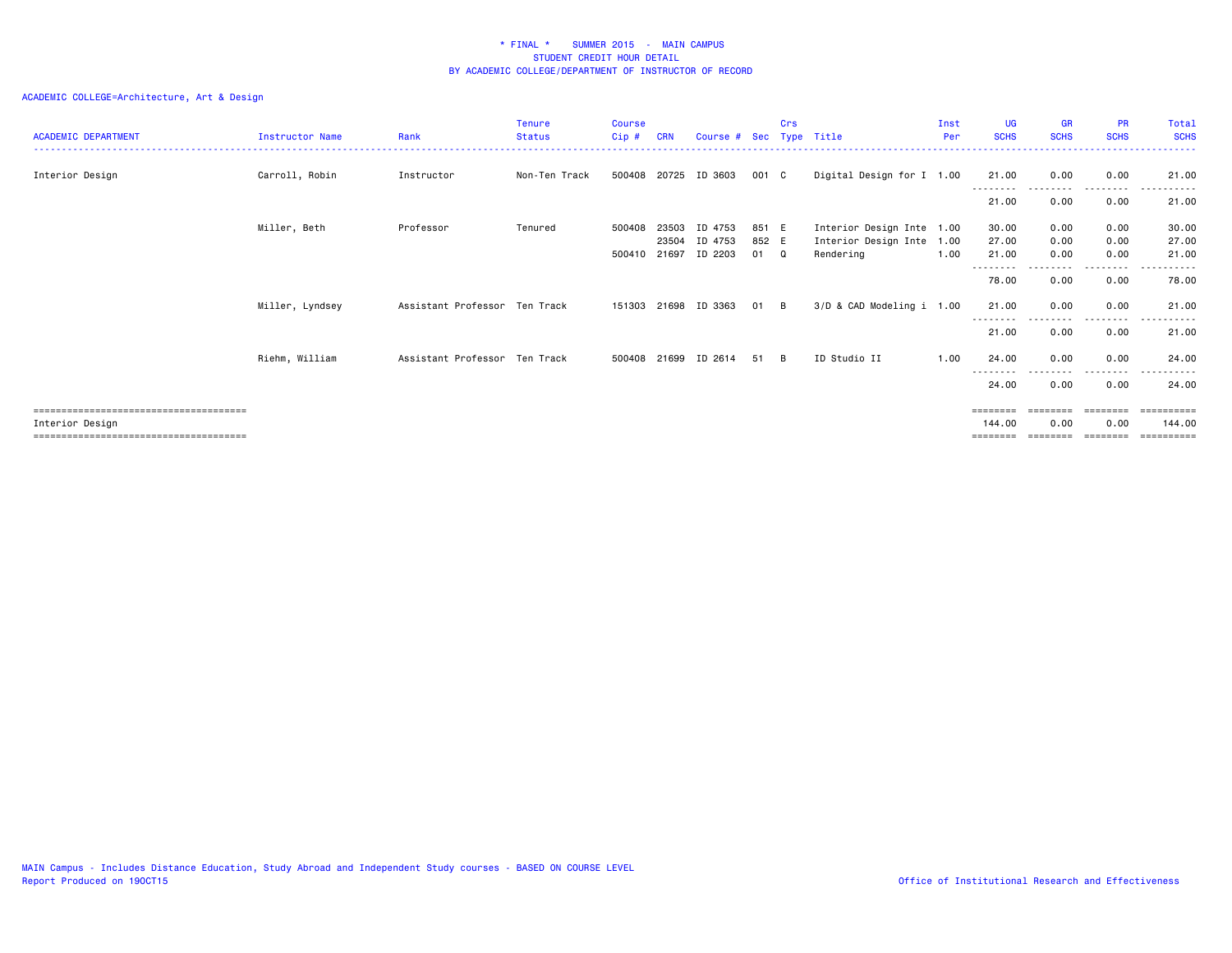| <b>ACADEMIC DEPARTMENT</b>            | Instructor Name | Rank                          | <b>Tenure</b><br><b>Status</b> | <b>Course</b><br>Cip# | <b>CRN</b> | Course #                    | Sec | Crs | Type Title                | Inst<br>Per | UG<br><b>SCHS</b>  | <b>GR</b><br><b>SCHS</b> | <b>PR</b><br><b>SCHS</b> | Total<br><b>SCHS</b>                                                                                                               |
|---------------------------------------|-----------------|-------------------------------|--------------------------------|-----------------------|------------|-----------------------------|-----|-----|---------------------------|-------------|--------------------|--------------------------|--------------------------|------------------------------------------------------------------------------------------------------------------------------------|
| School of Architecture                | Gregory, Alexis | Assistant Professor Ten Track |                                |                       |            | 040201 20052 ARC 3713 01 C  |     |     | Assemblages               | 1.00        | 36.00              | 0.00                     | 0.00                     | $\frac{1}{2} \left( \frac{1}{2} \right) \left( \frac{1}{2} \right) \left( \frac{1}{2} \right) \left( \frac{1}{2} \right)$<br>36.00 |
|                                       |                 |                               |                                |                       |            |                             |     |     |                           |             | .<br>36.00         | . <b>.</b><br>0.00       | .<br>0.00                | .<br>36.00                                                                                                                         |
|                                       | Herrmann, Hans  | Associate Professor Tenured   |                                |                       |            | 040201 20048 ARC 1536 01 B  |     |     | Arch Design I-A           | 1.00        | 42.00              | 0.00                     | 0.00                     | 42.00                                                                                                                              |
|                                       |                 |                               |                                |                       |            |                             |     |     |                           |             | 42.00              | 0.00                     | 0.00                     | 42.00                                                                                                                              |
|                                       | Kemp, Leah      | 98                            | Not Applicable                 |                       |            | 040201 21250 ARC 1013 501 C |     |     | Arch Appreciation         | 1.00        | 6.00               | 0.00                     | 0.00                     | 6.00                                                                                                                               |
|                                       |                 |                               |                                |                       |            |                             |     |     |                           |             | 6.00               | 0.00                     | 0.00                     | 6.00                                                                                                                               |
|                                       | Latham, Angela  | Instructor                    | Non-Ten Track                  |                       |            | 500799 21117 TKI 2413 01 C  |     |     | Hi & Appr Artcrafts       | 1.00        | 33.00              | 0.00                     | 0.00                     | 33.00                                                                                                                              |
|                                       |                 |                               |                                |                       |            | 21118 TKI 2413 51           |     | C   | Hi & Appr Artcrafts       | 1.00        | 27.00              | 0.00                     | 0.00                     | 27.00                                                                                                                              |
|                                       |                 |                               |                                |                       |            | 21119 TKI 2413 52 C         |     |     | Hi & Appr Artcrafts       | 1.00        | 57.00              | 0.00                     | 0.00                     | 57.00                                                                                                                              |
|                                       |                 |                               |                                |                       |            | 21646 TKI 2413 02 C         |     |     | Hi & Appr Artcrafts       | 1.00        | 21.00<br>.         | 0.00<br>.                | 0.00<br>.                | 21.00<br>.                                                                                                                         |
|                                       |                 |                               |                                |                       |            |                             |     |     |                           |             | 138.00             | 0.00                     | 0.00                     | 138.00                                                                                                                             |
|                                       | McGlohn, Emily  | Assistant Professor Ten Track |                                |                       |            | 040201 21706 ARC 3723 01    |     | C.  | Active Bldg Systems       | 1.00        | 36.00<br>--------  | 0.00                     | 0.00                     | 36.00                                                                                                                              |
|                                       |                 |                               |                                |                       |            |                             |     |     |                           |             | 36.00              | 0.00                     | 0.00                     | 36.00                                                                                                                              |
|                                       | Perkes, David   | Professor                     | Tenured                        | 040201                | 20054      | ARC 6833                    | 01  | C   | Public Design III         | 1.00        | 0.00               | 3.00                     | 0.00                     | 3.00                                                                                                                               |
|                                       |                 |                               |                                |                       |            | 20056 ARC 6873 01           |     | B   | Public Practice III       | 1.00        | 0.00               | 3.00                     | 0.00                     | 3.00                                                                                                                               |
|                                       |                 |                               |                                |                       |            |                             |     |     |                           |             | --------<br>0.00   | 6.00                     | -----<br>0.00            | .<br>6.00                                                                                                                          |
|                                       | Tripp, Andrew   | Assistant Professor Ten Track |                                | 040201                | 20050      | ARC 1546 52 B               |     |     | Arch Design I-B           | 1.00        | 48.00              | 0.00                     | 0.00                     | 48.00                                                                                                                              |
|                                       |                 |                               |                                |                       | 21705      | ARC 4313 801 A              |     |     | Architectural Theory 1.00 |             | 33.00              | 0.00                     | 0.00                     | 33.00                                                                                                                              |
|                                       |                 |                               |                                |                       |            | 22316 ARC 3813 801 S        |     |     | Study Abroad Seminar 1.00 |             | 33.00              | 0.00                     | 0.00                     | 33.00                                                                                                                              |
|                                       |                 |                               |                                |                       |            | 23343 ARC 4000 01 I         |     |     | Directed Indiv Study 1.00 |             | 3.00               | 0.00                     | 0.00                     | 3.00                                                                                                                               |
|                                       |                 |                               |                                |                       |            |                             |     |     |                           |             | --------<br>117.00 | .<br>0.00                | .<br>0.00                | .<br>117.00                                                                                                                        |
| ------------------------------------- |                 |                               |                                |                       |            |                             |     |     |                           |             |                    |                          | ========                 |                                                                                                                                    |
| School of Architecture                |                 |                               |                                |                       |            |                             |     |     |                           |             | 375.00             | 6.00                     | 0.00                     | 381.00<br>======== ======== ======== =========                                                                                     |
|                                       |                 |                               |                                |                       |            |                             |     |     |                           |             |                    |                          |                          |                                                                                                                                    |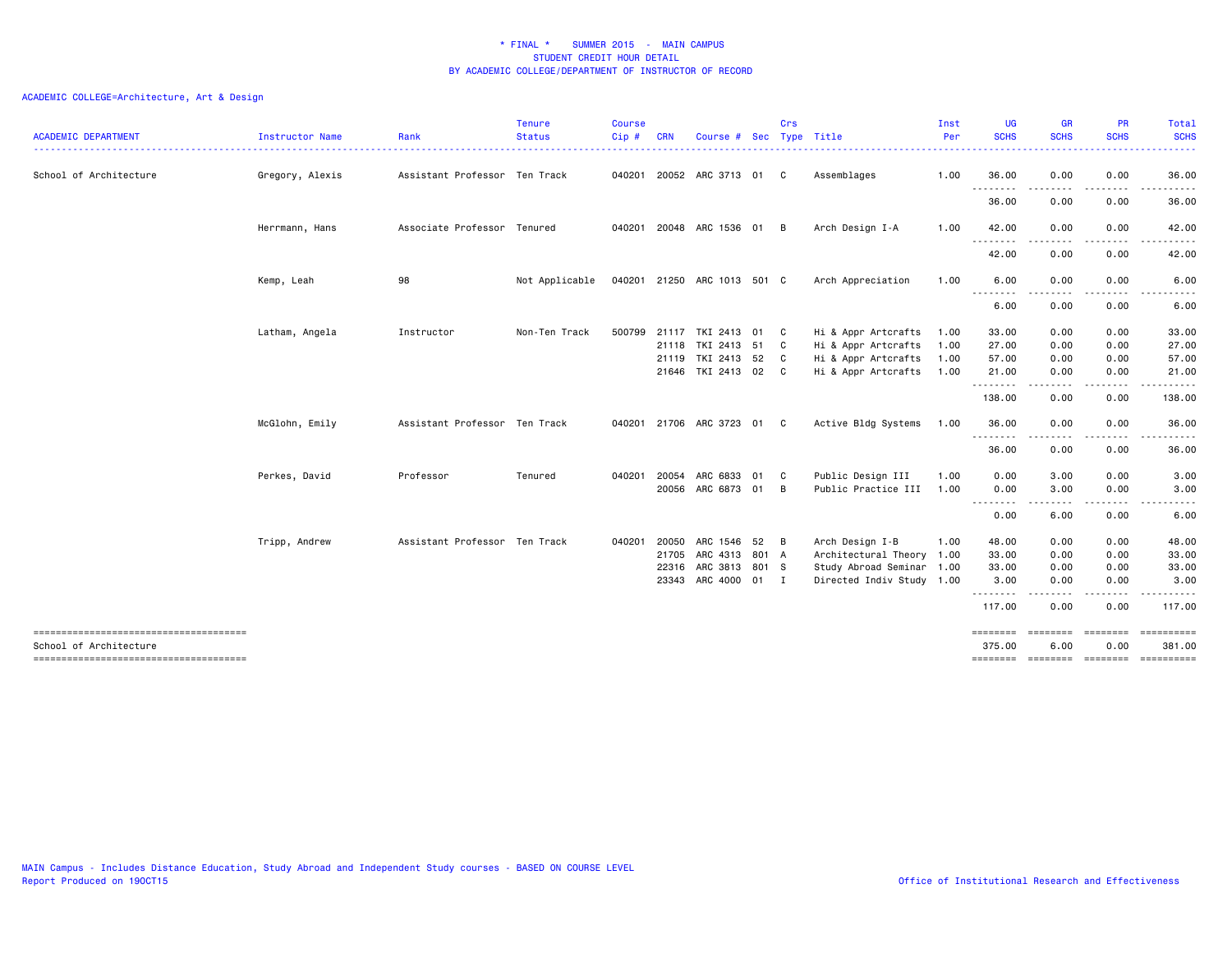#### ACADEMIC COLLEGE=Arts & Sciences

| <b>ACADEMIC DEPARTMENT</b>                            | Instructor Name | Rank                          | <b>Tenure</b><br><b>Status</b> | <b>Course</b><br>Cip# | <b>CRN</b> | Course # Sec Type Title  |                | Crs |                                                        | Inst<br>Per | <b>UG</b><br><b>SCHS</b>      | <b>GR</b><br><b>SCHS</b> | <b>PR</b><br><b>SCHS</b> | Total<br><b>SCHS</b> |
|-------------------------------------------------------|-----------------|-------------------------------|--------------------------------|-----------------------|------------|--------------------------|----------------|-----|--------------------------------------------------------|-------------|-------------------------------|--------------------------|--------------------------|----------------------|
| Anthropology & Middle Eastern Cultures Copeland, Toni |                 | Assistant Professor Ten Track |                                |                       |            | 450201 23415 AN 8000     | 101 D          |     | Thesis Research                                        | 1.00        | 0.00                          | 6.00                     | 0.00                     | 6.00                 |
|                                                       |                 |                               |                                |                       |            |                          |                |     |                                                        |             | --------<br>0.00              | 6.00                     | 0.00                     | .<br>6.00            |
|                                                       | Hardin, James   | Associate Professor Tenured   |                                | 450201                |            | 23349 AN 8215            | 101 E          |     | Internship in Applie 1.00                              |             | 0.00                          | 5.00                     | 0.00                     | 5.00                 |
|                                                       |                 |                               |                                |                       |            |                          |                |     |                                                        |             | 0.00                          | 5.00                     | 0.00                     | 5.00                 |
|                                                       | Miller, Darcy   | Assistant Professor Ten Track |                                | 450201<br>450301      | 23020      | AN 4000<br>21453 AN 2510 | 801 A<br>801 A |     | Directed Indiv Study 1.00<br>Archy Field Meth: Su 1.00 |             | 6.00<br>72.00                 | 0.00<br>0.00             | 0.00<br>0.00             | 6.00<br>72.00        |
|                                                       |                 |                               |                                |                       |            |                          |                |     |                                                        |             | - - - - - - - -<br>78.00      | 0.00                     | 0.00                     | 78.00                |
|                                                       | Peacock, Claude | Professor                     | Tenured                        | 450201                |            | 23495 AN 8000            | 51             | D   | Thesis Research                                        | 1.00        | 0.00                          | 6.00                     | 0.00                     | 6.00                 |
|                                                       |                 |                               |                                |                       |            |                          |                |     |                                                        |             | 0.00                          | 6.00                     | 0.00                     | 6.00                 |
| Anthropology & Middle Eastern Cultures                |                 |                               |                                |                       |            |                          |                |     |                                                        |             | ========<br>78.00<br>======== | 17.00                    | 0.00                     | eeeeeeee<br>95.00    |
|                                                       |                 |                               |                                |                       |            |                          |                |     |                                                        |             | - - - - - - - -<br>--------   |                          |                          |                      |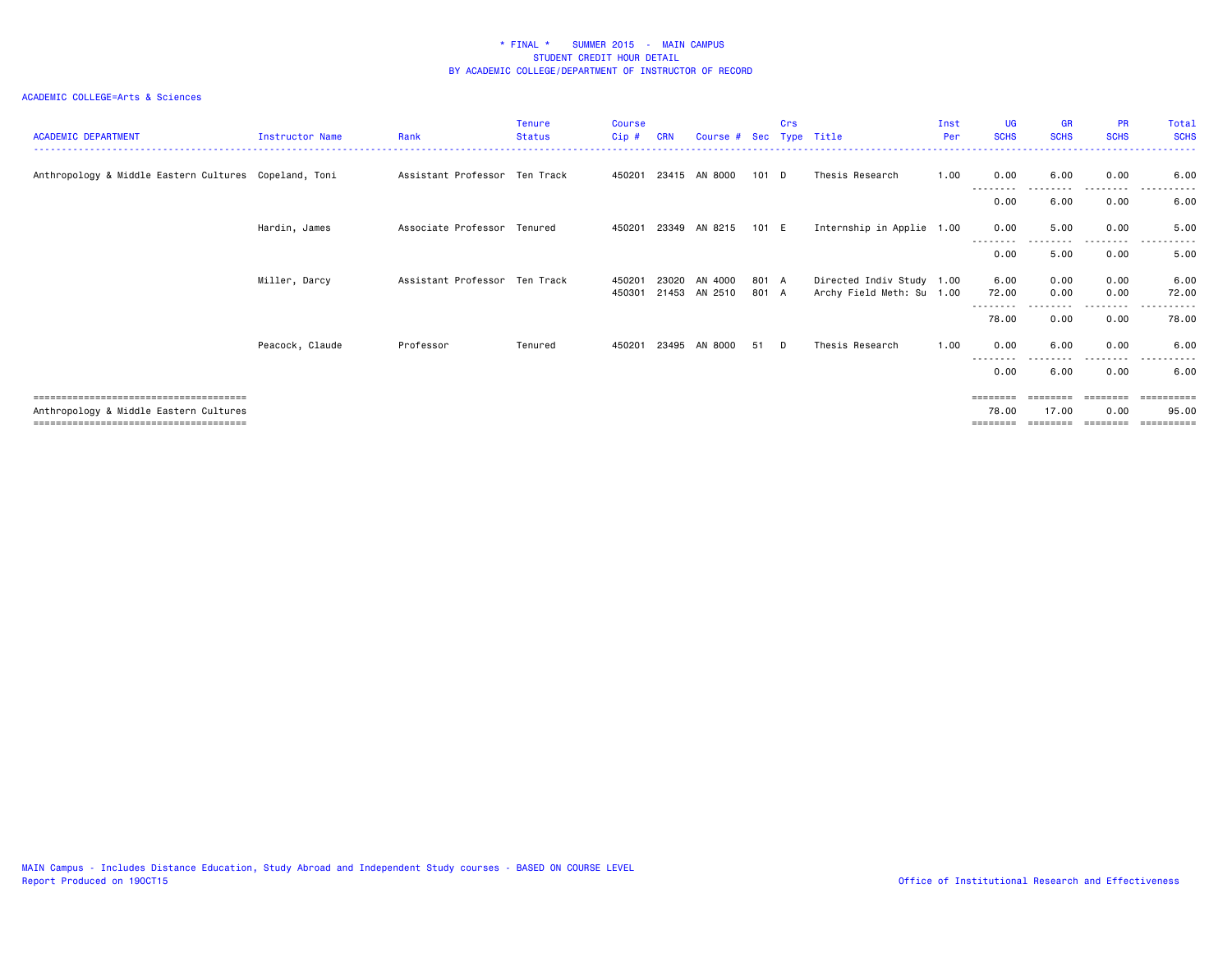#### ACADEMIC COLLEGE=Arts & Sciences

| <b>ACADEMIC DEPARTMENT</b> | Instructor Name   | Rank                          | <b>Tenure</b><br><b>Status</b> | <b>Course</b><br>Cip# | <b>CRN</b>   | Course # Sec Type Title     |       | Crs |                           | Inst<br>Per | <b>UG</b><br><b>SCHS</b>          | <b>GR</b><br><b>SCHS</b> | PR<br><b>SCHS</b> | Total<br><b>SCHS</b> |
|----------------------------|-------------------|-------------------------------|--------------------------------|-----------------------|--------------|-----------------------------|-------|-----|---------------------------|-------------|-----------------------------------|--------------------------|-------------------|----------------------|
| Biological Sciences        | Counterman, Brian | Assistant Professor Ten Track |                                | 269999                |              | 22069 BIO 9000              | 02 D  |     | Research / Diss           | 1.00        | 0.00                              | 3.00                     | 0.00              | 3.00                 |
|                            |                   |                               |                                |                       |              |                             |       |     |                           |             | $\sim$ $\sim$<br>0.00             | ----<br>3.00             | 0.00              | 3.00                 |
|                            | Donaldson, Janet  | Associate Professor Tenured   |                                | 269999                | 21927        | BIO 8000                    | 104 D |     | Research/Thesis           | 1.00        | 0.00                              | 1.00                     | 0.00              | 1.00                 |
|                            |                   |                               |                                |                       | 21943        | BIO 9000                    | 104 D |     | Research / Diss           | 1.00        | 0.00                              | 6.00                     | 0.00              | 6.00                 |
|                            |                   |                               |                                |                       | 22023        | BIO 8000                    | 04    | D   | Research/Thesis           | 1.00        | 0.00                              | 1.00                     | 0.00              | 1.00                 |
|                            |                   |                               |                                |                       | 23436        | BIO 4000                    | 109 I |     | Directed Indiv Study 1.00 |             | 1.00<br><b><i><u></u></i></b>     | 0.00<br>.                | 0.00<br>.         | 1.00<br>.            |
|                            |                   |                               |                                |                       |              |                             |       |     |                           |             | 1.00                              | 8.00                     | 0.00              | 9.00                 |
|                            | Ervin, Gary       | Professor                     | Tenured                        | 269999                | 21929        | BIO 8000                    | 106 D |     | Research/Thesis           | 1.00        | 0.00                              | 6.00                     | 0.00              | 6.00                 |
|                            |                   |                               |                                |                       |              | 21944 BIO 9000              | 105 D |     | Research / Diss           | 1.00        | 0.00<br>$\sim$ $\sim$<br>$- - -$  | 6.00<br>-----            | 0.00              | 6.00                 |
|                            |                   |                               |                                |                       |              |                             |       |     |                           |             | 0.00                              | 12.00                    | 0.00              | 12.00                |
|                            | Gordon, Donna     | Associate Professor Tenured   |                                | 260101                | 21254        | BIO 8183 501 E              |       |     | Capstone in Modern B      | 1.00        | 0.00                              | 72.00                    | 0.00              | 72.00                |
|                            |                   |                               |                                | 269999                |              | 21930 BIO 8000 107 D        |       |     | Research/Thesis           | 1.00        | 0.00<br>.<br>$\sim$ $\sim$ $\sim$ | 1.00<br>.                | 0.00<br>.         | 1.00<br>.            |
|                            |                   |                               |                                |                       |              |                             |       |     |                           |             | 0.00                              | 73.00                    | 0.00              | 73.00                |
|                            | Holder, Thomas    | Instructor                    | Non-Ten Track                  | 260101                | 20084        | BIO 1144                    | 51    | C   | Biology II                | 1.00        | 100.00                            | 0.00                     | 0.00              | 100.00               |
|                            |                   |                               |                                |                       | 21909        | BIO 1144 52                 |       | к   | Biology II                | 1.00        | 0.00                              | 0.00                     | 0.00              | 0.00                 |
|                            |                   |                               |                                |                       | 260701 20088 | BIO 3524 51                 |       | C   | Biol Of Vertebrates       | 1.00        | 96.00                             | 0.00                     | 0.00              | 96.00                |
|                            |                   |                               |                                |                       |              | 21912 BIO 3524 52           |       | К   | Biol Of Vertebrates       | 1.00        | 0.00                              | 0.00<br>----             | 0.00              | 0.00                 |
|                            |                   |                               |                                |                       |              |                             |       |     |                           |             | 196.00                            | 0.00                     | 0.00              | 196.00               |
|                            | Jolley, Rachel    | Lecturer                      | Non-Ten Track                  |                       |              | 261301 21253 BIO 8043 501 C |       |     | Ecology & Environ         | 1.00        | 0.00<br>.                         | 30.00<br>.               | 0.00<br>.         | 30.00<br>.           |
|                            |                   |                               |                                |                       |              |                             |       |     |                           |             | 0.00                              | 30.00                    | 0.00              | 30.00                |
|                            | Jordan, Heather   | Assistant Professor Ten Track |                                | 269999                |              | 23463 BIO 4000 111 I        |       |     | Directed Indiv Study 1.00 |             | 3.00                              | 0.00                     | 0.00              | 3.00                 |
|                            |                   |                               |                                |                       |              |                             |       |     |                           |             | 3.00                              | 0.00                     | 0.00              | 3.00                 |
|                            | Kaplan, Evan      | Instructor                    | Non-Ten Track                  | 260401                |              | 20086 BIO 2103 01 C         |       |     | Cell Biology              | 1.00        | 129.00<br>.                       | 0.00                     | 0.00              | 129.00               |
|                            |                   |                               |                                |                       |              |                             |       |     |                           |             | 129.00                            | 0.00                     | 0.00              | 129.00               |
|                            | Klink, Vincent    | Associate Professor Tenured   |                                | 269999                |              | 21932 BIO 8000              | 109 D |     | Research/Thesis           | 1.00        | 0.00                              | 6.00                     | 0.00              | 6.00                 |
|                            |                   |                               |                                |                       |              |                             |       |     |                           |             | .<br>0.00                         | .<br>6.00                | .<br>0.00         | $- - - -$<br>6.00    |
|                            | McCurdy, Victoria | Instructor                    | Non-Ten Track                  | 260101                | 20082        | BIO 1134                    | E51 C |     | Biology I                 | 1.00        | 144.00                            | 0.00                     | 0.00              | 144.00               |
|                            |                   |                               |                                |                       | 22325        | BIO 1134                    | E52 K |     | Biology I                 | 1.00        | 0.00                              | 0.00                     | 0.00              | 0.00                 |
|                            |                   |                               |                                | 260507                |              | 21913 BIO 4413 51           |       | C   | Immunology                | 1.00        | 96.00<br><b></b>                  | 0.00<br>.                | 0.00<br>.         | 96.00<br>.           |
|                            |                   |                               |                                |                       |              |                             |       |     |                           |             | 240.00                            | 0.00                     | 0.00              | 240.00               |
|                            | Outlaw, Diana     | Assistant Professor Ten Track |                                | 269999                | 21933        | BIO 8000 110 D              |       |     | Research/Thesis           | 1.00        | 0.00                              | 3.00                     | 0.00              | 3.00                 |
|                            |                   |                               |                                |                       | 23344        | BIO 4000                    | 104 I |     | Directed Indiv Study 1.00 |             | 4.00                              | 0.00                     | 0.00              | 4.00                 |

MAIN Campus - Includes Distance Education, Study Abroad and Independent Study courses - BASED ON COURSE LEVEL

Office of Institutional Research and Effectiveness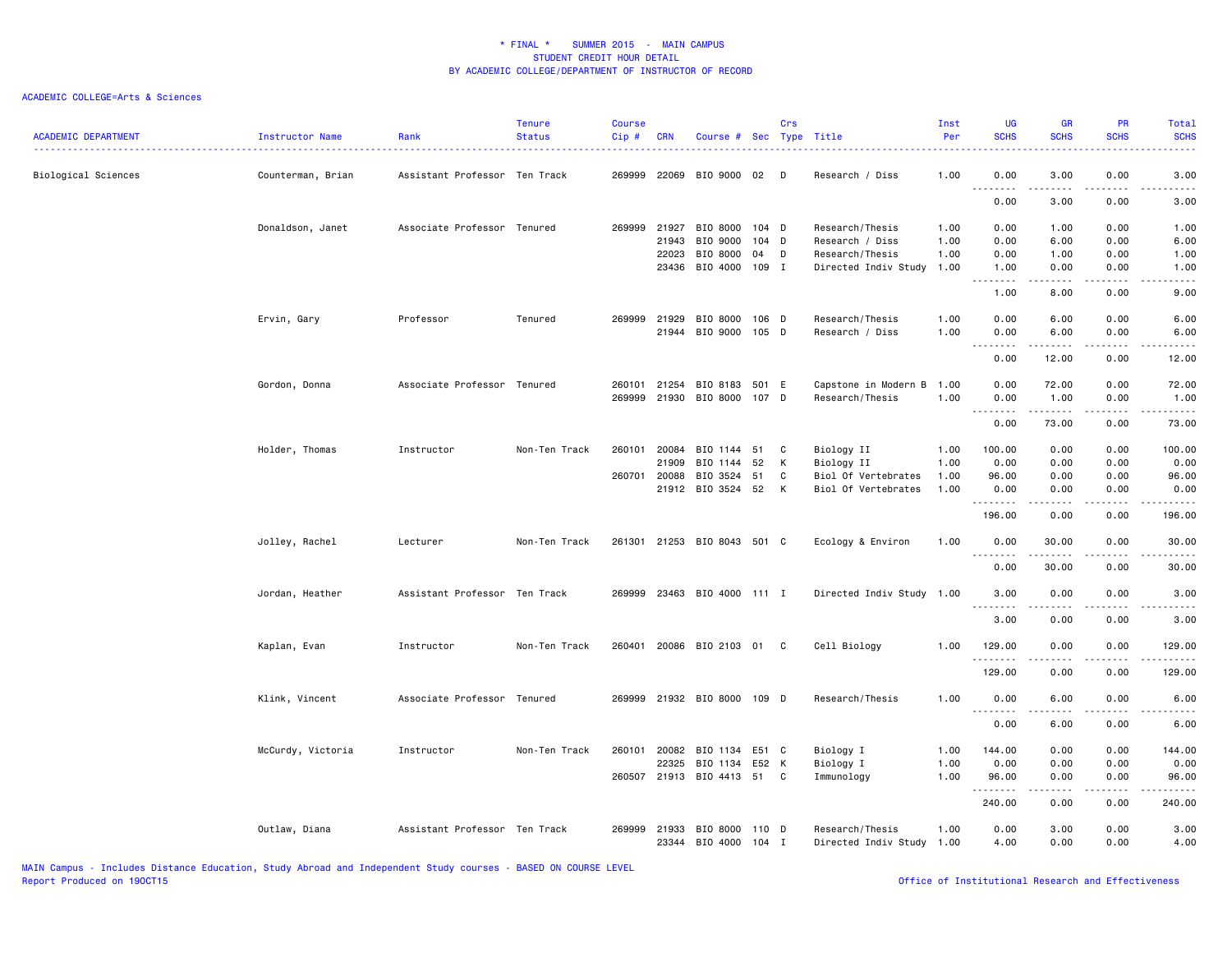#### ACADEMIC COLLEGE=Arts & Sciences

| <b>ACADEMIC DEPARTMENT</b>             | Instructor Name   | Rank                          | <b>Tenure</b><br><b>Status</b> | <b>Course</b><br>Cip# | <b>CRN</b>   | Course #             | Sec   | Crs | Type Title                | Inst<br>Per | <b>UG</b><br><b>SCHS</b>                             | <b>GR</b><br><b>SCHS</b> | <b>PR</b><br><b>SCHS</b> | Total<br><b>SCHS</b>                                                                                                                                         |
|----------------------------------------|-------------------|-------------------------------|--------------------------------|-----------------------|--------------|----------------------|-------|-----|---------------------------|-------------|------------------------------------------------------|--------------------------|--------------------------|--------------------------------------------------------------------------------------------------------------------------------------------------------------|
|                                        |                   |                               |                                |                       |              |                      |       |     |                           |             |                                                      |                          |                          |                                                                                                                                                              |
|                                        |                   |                               |                                |                       |              |                      |       |     |                           |             | 4.00                                                 | 3.00                     | 0.00                     | 7.00                                                                                                                                                         |
| <b>Biological Sciences</b>             | Outlaw, Robert    | Instructor                    | Non-Ten Track                  | 260101                | 20083        | BIO 1134 R01 C       |       |     | Biology I                 | 1.00        | 96.00                                                | 0.00                     | 0.00                     | 96.00                                                                                                                                                        |
|                                        |                   |                               |                                |                       | 21899        | BIO 1134 RO2 K       |       |     | Biology I                 | 1.00        | 0.00<br>.                                            | 0.00<br>المالما ماليا    | 0.00<br>.                | 0.00<br>$\cdots$                                                                                                                                             |
|                                        |                   |                               |                                |                       |              |                      |       |     |                           |             | 96.00                                                | 0.00                     | 0.00                     | 96.00                                                                                                                                                        |
|                                        | Reese, Mary       | Instructor                    | Non-Ten Track                  | 260701                | 21906        | BIO 6503             | 01    | C   | Vertebrate Histology 1.00 |             | 0.00                                                 | 3.00                     | 0.00                     | 3.00                                                                                                                                                         |
|                                        |                   |                               |                                |                       | 21908        | BIO 6503             | 02    | К   | Vertebrate Histology 1.00 |             | 0.00                                                 | 0.00                     | 0.00                     | 0.00                                                                                                                                                         |
|                                        |                   |                               |                                |                       | 269999 23345 | BIO 4000 01          |       | Ι.  | Directed Indiv Study 1.00 |             | 1.00                                                 | 0.00                     | 0.00                     | 1.00                                                                                                                                                         |
|                                        |                   |                               |                                |                       | 23346        | BIO 4000             | 02    | Ι.  | Directed Indiv Study 1.00 |             | 1.00                                                 | 0.00                     | 0.00                     | 1.00                                                                                                                                                         |
|                                        |                   |                               |                                |                       | 23461        | BIO 4000             | 51    | I   | Directed Indiv Study 1.00 |             | 1.00                                                 | 0.00                     | 0.00                     | 1.00                                                                                                                                                         |
|                                        |                   |                               |                                |                       | 511005 20089 | BIO 4100             | 01    | H   | Med Tech Clinicals        | 1.00        | 6.00                                                 | 0.00                     | 0.00                     | 6.00                                                                                                                                                         |
|                                        |                   |                               |                                |                       | 20090        | BIO 4100 101 H       |       |     | Med Tech Clinicals        | 1.00        | 78.00<br>$\omega$ $\omega$ .<br>.                    | 0.00<br>$\frac{1}{2}$    | 0.00<br>$- - - -$        | 78.00                                                                                                                                                        |
|                                        |                   |                               |                                |                       |              |                      |       |     |                           |             | 87.00                                                | 3.00                     | 0.00                     | 90.00                                                                                                                                                        |
|                                        | Reichert, Nancy   | Professor                     | Tenured                        | 261201                | 21252        | BIO 6033             | 501 C |     | Fund Biotechnology        | 1.00        | 0.00                                                 | 36.00                    | 0.00                     | 36.00                                                                                                                                                        |
|                                        |                   |                               |                                | 269999                |              | 21935 BIO 8000 112 D |       |     | Research/Thesis           | 1.00        | 0.00                                                 | 1.00                     | 0.00                     | 1.00                                                                                                                                                         |
|                                        |                   |                               |                                |                       |              |                      |       |     |                           |             | $\sim$ $\sim$ $\sim$<br>$\sim$ $\sim$ $\sim$<br>0.00 | -----<br>37.00           | $   -$<br>0.00           | 37.00                                                                                                                                                        |
|                                        | Stewart, James    | Assistant Professor Ten Track |                                | 260701                | 21897        | BIO 3004             | 02    | K   | Human Anatomy             | 1.00        | 0.00                                                 | 0.00                     | 0.00                     | 0.00                                                                                                                                                         |
|                                        |                   |                               |                                |                       | 21902        | BIO 3004             | 01    | C   | Human Anatomy             | 1.00        | 164.00                                               | 0.00                     | 0.00                     | 164.00                                                                                                                                                       |
|                                        |                   |                               |                                |                       | 21910        | BIO 3014 51          |       | C   | Human Physiology          | 1.00        | 152.00                                               | 0.00                     | 0.00                     | 152.00                                                                                                                                                       |
|                                        |                   |                               |                                |                       | 21911        | BIO 3014 52          |       | K   | Human Physiology          | 1.00        | 0.00                                                 | 0.00                     | 0.00                     | 0.00                                                                                                                                                         |
|                                        |                   |                               |                                | 269999                | 21936        | BIO 8000             | 113 D |     | Research/Thesis           | 1.00        | 0.00                                                 | 1.00                     | 0.00                     | 1.00                                                                                                                                                         |
|                                        |                   |                               |                                |                       | 23420        | BIO 4000             | 03    | Ι.  | Directed Indiv Study      | 1.00        | 4.00                                                 | 0.00                     | 0.00                     | 4.00                                                                                                                                                         |
|                                        |                   |                               |                                |                       |              |                      |       |     |                           |             | 320.00                                               | 1.00                     | 0.00                     | 321.00                                                                                                                                                       |
|                                        | Thornton, Justin  | Assistant Professor Ten Track |                                | 260503                | 21903        | BIO 4443             | 01    | C.  | Bacterial Genetics        | 1.00        | 33.00                                                | 0.00                     | 0.00                     | 33.00                                                                                                                                                        |
|                                        |                   |                               |                                |                       | 21904        | BIO 6443             | 01    | C   | Bacterial Genetics        | 1.00        | 0.00                                                 | 3.00                     | 0.00                     | 3.00                                                                                                                                                         |
|                                        |                   |                               |                                | 269999                | 21937        | BIO 8000 114 D       |       |     | Research/Thesis           | 1.00        | 0.00                                                 | 2.00                     | 0.00                     | 2.00                                                                                                                                                         |
|                                        |                   |                               |                                |                       | 23437        | BIO 4000 110 I       |       |     | Directed Indiv Study 1.00 |             | 1.00<br>.                                            | 0.00<br>المالما ماليا    | 0.00<br>.                | 1.00<br>$\cdots$                                                                                                                                             |
|                                        |                   |                               |                                |                       |              |                      |       |     |                           |             | 34.00                                                | 5.00                     | 0.00                     | 39.00                                                                                                                                                        |
|                                        | Williamson, Emily | Instructor                    | Non-Ten Track                  | 260701                | 21900        | BIO 1123             | 01    | C   | Animal Biology            | 1.00        | 60.00                                                | 0.00                     | 0.00                     | 60.00                                                                                                                                                        |
|                                        |                   |                               |                                |                       | 21901        | BIO 1123             | 02    | к   | Animal Biology            | 1.00        | 0.00                                                 | 0.00                     | 0.00                     | 0.00                                                                                                                                                         |
|                                        |                   |                               |                                |                       | 21905        | BIO 4503             | 01    | C   | Vertebrate Histology      | 1.00        | 48.00                                                | 0.00                     | 0.00                     | 48.00                                                                                                                                                        |
|                                        |                   |                               |                                |                       |              | 21907 BIO 4503 02    |       | K   | Vertebrate Histology      | 1.00        | 0.00<br>--------                                     | 0.00<br>د د د د          | 0.00<br>.                | 0.00<br>$\frac{1}{2} \left( \frac{1}{2} \right) \left( \frac{1}{2} \right) \left( \frac{1}{2} \right) \left( \frac{1}{2} \right) \left( \frac{1}{2} \right)$ |
|                                        |                   |                               |                                |                       |              |                      |       |     |                           |             | 108.00                                               | 0.00                     | 0.00                     | 108.00                                                                                                                                                       |
| Biological Sciences                    |                   |                               |                                |                       |              |                      |       |     |                           |             | ========<br>1218.00                                  | ========<br>181.00       | <b>EBBEBBEB</b><br>0.00  | ==========<br>1399.00                                                                                                                                        |
| -------------------------------------- |                   |                               |                                |                       |              |                      |       |     |                           |             | ========                                             | ========                 | ========                 | ==========                                                                                                                                                   |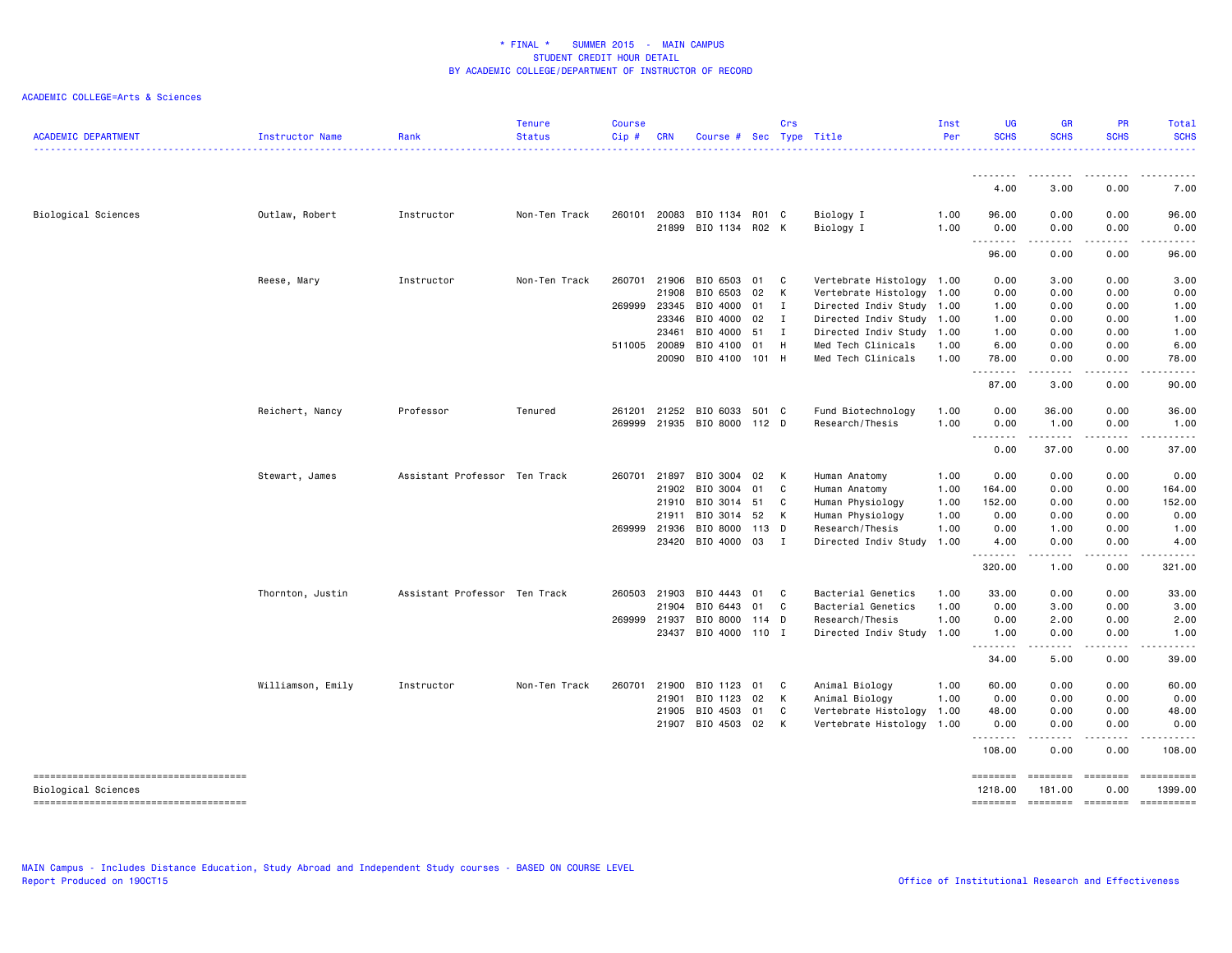| <b>ACADEMIC DEPARTMENT</b> | Instructor Name     | Rank                          | <b>Tenure</b><br><b>Status</b> | <b>Course</b><br>Cip# | <b>CRN</b>   | Course # Sec Type Title |         | Crs          |                           | Inst<br>Per | <b>UG</b><br><b>SCHS</b>   | <b>GR</b><br><b>SCHS</b> | <b>PR</b><br><b>SCHS</b> | Total<br><b>SCHS</b> |
|----------------------------|---------------------|-------------------------------|--------------------------------|-----------------------|--------------|-------------------------|---------|--------------|---------------------------|-------------|----------------------------|--------------------------|--------------------------|----------------------|
| Chemistry                  | Emerson, Joseph     | Assistant Professor Ten Track |                                | 400501                | 20162        | CH 1213                 | 02      | C            | Chemistry I               | 1.00        | 72.00                      | 0.00                     | 0.00                     | 72.00                |
|                            |                     |                               |                                |                       | 20167        | CH 1223                 | 51      | C            | Chemistry II              | 1.00        | 63.00                      | 0.00                     | 0.00                     | 63.00                |
|                            |                     |                               |                                |                       | 22984        | CH 9000                 | $101$ D |              | Research / Diss           | 1.00        | 0.00                       | 19.00                    | 0.00                     | 19.00                |
|                            |                     |                               |                                |                       | 23292        | CH 8000                 | $102$ D |              | Research / Thesis         | 1.00        | 0.00                       | 6.00                     | 0.00                     | 6.00                 |
|                            |                     |                               |                                |                       | 23320        | CH 4000                 | 02      | $\mathbf{I}$ | Directed Indiv Study 1.00 |             | 3.00                       | 0.00                     | 0.00                     | 3.00                 |
|                            |                     |                               |                                |                       | 23321        | CH 4000                 | 53      | $\mathbf{I}$ | Directed Indiv Study 1.00 |             | 3.00                       | 0.00                     | 0.00                     | 3.00                 |
|                            |                     |                               |                                |                       | 23327        | CH 7000                 | $111$ I |              | Directed Indiv Study 1.00 |             | 0.00                       | 6.00                     | 0.00                     | 6.00                 |
|                            |                     |                               |                                |                       | 23328        | CH 7000                 | $112$ I |              | Directed Indiv Study 1.00 |             | 0.00<br>.                  | 6.00                     | 0.00<br>$\cdots$         | 6.00                 |
|                            |                     |                               |                                |                       |              |                         |         |              |                           |             | 141.00                     | 37.00                    | 0.00                     | 178.00               |
|                            | Fitzkee, Nicholas   | Assistant Professor Ten Track |                                | 400501                | 22925        | CH 7000                 | $102$ I |              | Directed Indiv Study 1.00 |             | 0.00                       | 6.00                     | 0.00                     | 6.00                 |
|                            |                     |                               |                                |                       | 22926        | CH 7000                 | 01      | $\mathbf I$  | Directed Indiv Study 1.00 |             | 0.00                       | 3.00                     | 0.00                     | 3.00                 |
|                            |                     |                               |                                |                       | 22927        | CH 7000                 | 02      | $\mathbf{I}$ | Directed Indiv Study 1.00 |             | 0.00                       | 3.00                     | 0.00                     | 3.00                 |
|                            |                     |                               |                                |                       | 22929        | CH 7000                 | 04      | $\mathbf{I}$ | Directed Indiv Study 1.00 |             | 0.00                       | 3.00                     | 0.00                     | 3.00                 |
|                            |                     |                               |                                |                       | 22930        | CH 7000                 | 05      | $\mathbf{I}$ | Directed Indiv Study 1.00 |             | 0.00                       | 3.00                     | 0.00                     | 3.00                 |
|                            |                     |                               |                                |                       | 22931        | CH 7000                 | 51      | $\mathbf I$  | Directed Indiv Study 1.00 |             | 0.00                       | 3.00                     | 0.00                     | 3.00                 |
|                            |                     |                               |                                |                       | 22932        | CH 7000                 | 52      | $\mathbf{I}$ | Directed Indiv Study 1.00 |             | 0.00                       | 3.00                     | 0.00                     | 3.00                 |
|                            |                     |                               |                                |                       | 22933        | CH 7000                 | 53      | $\mathbf{I}$ | Directed Indiv Study 1.00 |             | 0.00                       | 3.00                     | 0.00                     | 3.00                 |
|                            |                     |                               |                                |                       | 22934        | CH 7000                 | 54      | $\mathbf{I}$ | Directed Indiv Study 1.00 |             | 0.00                       | 3.00                     | 0.00                     | 3.00                 |
|                            |                     |                               |                                |                       |              | 22985 CH 9000           | 102 D   |              | Research / Diss           | 1.00        | 0.00<br>.<br>$\frac{1}{2}$ | 12.00<br>.               | 0.00<br>.                | 12.00<br>.           |
|                            |                     |                               |                                |                       |              |                         |         |              |                           |             | 0.00                       | 42.00                    | 0.00                     | 42.00                |
|                            | Foster, Stephen     | Associate Professor Tenured   |                                | 400501                | 22999        | CH 1223                 | 52      | C            | Chemistry II              | 1.00        | 69.00                      | 0.00                     | 0.00                     | 69.00                |
|                            |                     |                               |                                |                       | 23487        | CH 9000                 | 01      | D            | Research / Diss           | 1.00        | 0.00                       | 6.00                     | 0.00                     | 6.00                 |
|                            |                     |                               |                                |                       | 23492        | CH 8000                 | 51      | D            | Research / Thesis         | 1.00        | 0.00<br>.                  | 6.00<br>المتمامين        | 0.00<br>الدامات ب        | 6.00<br>المتمامين    |
|                            |                     |                               |                                |                       |              |                         |         |              |                           |             | 69.00                      | 12.00                    | 0.00                     | 81.00                |
|                            | Hillesheim, Patrick | Instructor                    | Non-Ten Track                  | 400501                | 20159        | CH 1211                 | 01      | L            | Invst In Chemistry I 1.00 |             | 10.00                      | 0.00                     | 0.00                     | 10.00                |
|                            |                     |                               |                                |                       | 20160        | CH 1211                 | 02      | L.           | Invst In Chemistry I 1.00 |             | 10.00                      | 0.00                     | 0.00                     | 10.00                |
|                            |                     |                               |                                |                       | 20161        | CH 1211                 | 03      | L.           | Invst In Chemistry I 1.00 |             | 10.00                      | 0.00                     | 0.00                     | 10.00                |
|                            |                     |                               |                                |                       | 20164        | CH 1221                 | 51      | L.           | Invst Chemistry II        | 1.00        | 11.00                      | 0.00                     | 0.00                     | 11.00                |
|                            |                     |                               |                                |                       | 20165        | CH 1221                 | 52      | L.           | Invst Chemistry II        | 1.00        | 8.00                       | 0.00                     | 0.00                     | 8.00                 |
|                            |                     |                               |                                |                       | 400504 22312 | CH 4513                 | 02      | C            | Organic Chemistry I 1.00  |             | 96.00<br>.                 | 0.00                     | 0.00                     | 96.00                |
|                            |                     |                               |                                |                       |              |                         |         |              |                           |             | 145.00                     | 0.00                     | 0.00                     | 145.00               |
|                            | Lewis, Edwin        | Professor                     | Tenured                        | 400501                | 22598        | CH 4000                 | 01      | I            | Directed Indiv Study 1.00 |             | 3.00                       | 0.00                     | 0.00                     | 3.00                 |
|                            |                     |                               |                                |                       | 22599        | CH 4000                 | 51      | I            | Directed Indiv Study 1.00 |             | 3.00                       | 0.00                     | 0.00                     | 3.00                 |
|                            |                     |                               |                                |                       | 22784        | CH 7000                 | $101$ I |              | Directed Indiv Study 1.00 |             | 0.00                       | 3.00                     | 0.00                     | 3.00                 |
|                            |                     |                               |                                |                       | 22988        | CH 9000                 | 105 D   |              | Research / Diss           | 1.00        | 0.00                       | 9.00                     | 0.00                     | 9.00                 |
|                            |                     |                               |                                |                       | 23077        | CH 7000                 | 103 I   |              | Directed Indiv Study 1.00 |             | 0.00                       | 6.00                     | 0.00                     | 6.00                 |
|                            |                     |                               |                                |                       |              | 23078 CH 7000           | 104 I   |              | Directed Indiv Study 1.00 |             | 0.00                       | 6.00                     | 0.00                     | 6.00                 |
|                            |                     |                               |                                |                       |              |                         |         |              |                           |             | 6.00                       | 24.00                    | 0.00                     | 30.00                |
|                            | Mead, Keith         | Professor                     | Tenured                        | 400501                | 22989        | CH 9000                 | 106 D   |              | Research / Diss           | 1.00        | 0.00                       | 24.00                    | 0.00                     | 24.00                |
|                            |                     |                               |                                |                       | 23287        | CH 7000                 | 109     | $\mathbf{I}$ | Directed Indiv Study 1.00 |             | 0.00                       | 6.00                     | 0.00                     | 6.00                 |
|                            |                     |                               |                                | 400504                | 20181        | CH 4523                 | 52      | C            | Organic Chemistry II 1.00 |             | 117.00                     | 0.00                     | 0.00                     | 117.00               |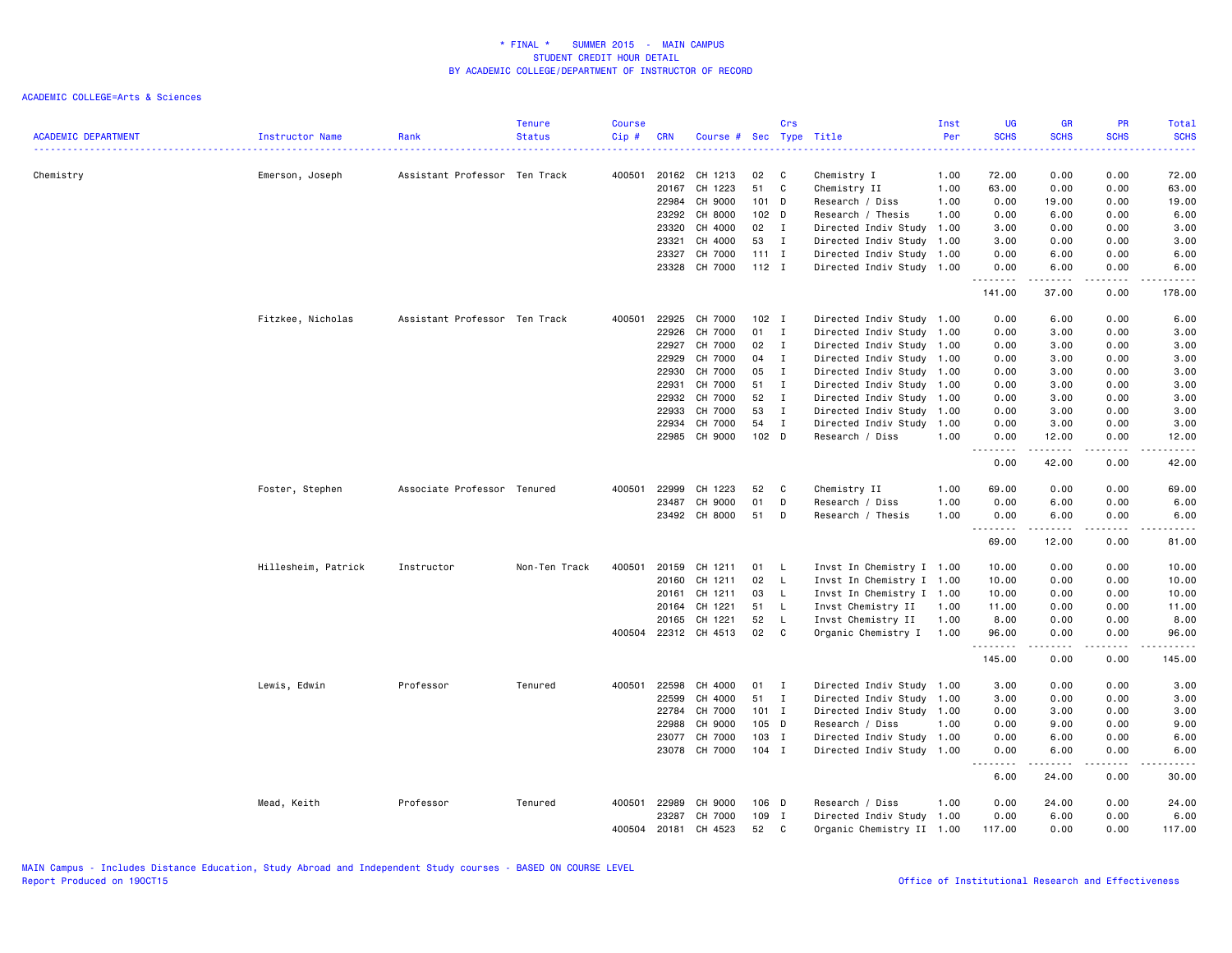### ACADEMIC COLLEGE=Arts & Sciences

| <b>ACADEMIC DEPARTMENT</b> | <b>Instructor Name</b> | Rank                          | <b>Tenure</b><br><b>Status</b> | <b>Course</b><br>Cip# | <b>CRN</b> | Course # Sec Type Title |         | Crs          |                           | Inst<br>Per | <b>UG</b><br><b>SCHS</b>                                                                                                                                     | <b>GR</b><br><b>SCHS</b>                                                                                                                                     | <b>PR</b><br><b>SCHS</b> | Total<br><b>SCHS</b>                                                                                                              |
|----------------------------|------------------------|-------------------------------|--------------------------------|-----------------------|------------|-------------------------|---------|--------------|---------------------------|-------------|--------------------------------------------------------------------------------------------------------------------------------------------------------------|--------------------------------------------------------------------------------------------------------------------------------------------------------------|--------------------------|-----------------------------------------------------------------------------------------------------------------------------------|
|                            |                        |                               |                                |                       |            |                         |         |              |                           |             | 117.00                                                                                                                                                       | 30.00                                                                                                                                                        | 0.00                     | 147.00                                                                                                                            |
|                            |                        |                               |                                |                       |            |                         |         |              |                           |             |                                                                                                                                                              |                                                                                                                                                              |                          |                                                                                                                                   |
| Chemistry                  | Mlsna, Todd            | Associate Professor Ten Track |                                | 400501                | 22991      | CH 9000                 | 108 D   |              | Research / Diss           | 1.00        | 0.00                                                                                                                                                         | 30.00                                                                                                                                                        | 0.00                     | 30.00                                                                                                                             |
|                            |                        |                               |                                |                       | 22998      | CH 1213                 | 01      | C            | Chemistry I               | 1.00        | 45.00                                                                                                                                                        | 0.00                                                                                                                                                         | 0.00                     | 45.00                                                                                                                             |
|                            |                        |                               |                                |                       | 23142      | CH 4000                 | 101     | $\mathbf{I}$ | Directed Indiv Study 1.00 |             | 6.00                                                                                                                                                         | 0.00                                                                                                                                                         | 0.00                     | 6.00                                                                                                                              |
|                            |                        |                               |                                |                       | 23394      | CH 4000                 | $102$ I |              | Directed Indiv Study 1.00 |             | 2.00                                                                                                                                                         | 0.00                                                                                                                                                         | 0.00                     | 2.00                                                                                                                              |
|                            |                        |                               | Tenured                        | 400501                | 20185      | CH 4603                 | 102 L   |              | Undergraduate Resear 1.00 |             | 3.00<br>$\frac{1}{2} \left( \frac{1}{2} \right) \left( \frac{1}{2} \right) \left( \frac{1}{2} \right) \left( \frac{1}{2} \right) \left( \frac{1}{2} \right)$ | 0.00<br>$   -$                                                                                                                                               | 0.00<br>.                | 3.00<br>$\frac{1}{2} \left( \frac{1}{2} \right) \left( \frac{1}{2} \right) \left( \frac{1}{2} \right) \left( \frac{1}{2} \right)$ |
|                            |                        |                               |                                |                       |            |                         |         |              |                           |             | 56.00                                                                                                                                                        | 30.00                                                                                                                                                        | 0.00                     | 86.00                                                                                                                             |
|                            | Rowland, Emily         | Instructor                    | Non-Ten Track                  | 400504                | 20170      | CH 2503                 | 01      | C            | Elem Organic Chem         | 1.00        | 87.00                                                                                                                                                        | 0.00                                                                                                                                                         | 0.00                     | 87.00                                                                                                                             |
|                            |                        |                               |                                |                       | 20175      | CH 4513                 | 01      | C            | Organic Chemistry I       | 1.00        | 99.00                                                                                                                                                        | 0.00                                                                                                                                                         | 0.00                     | 99.00                                                                                                                             |
|                            |                        |                               |                                |                       |            |                         |         |              |                           |             | .                                                                                                                                                            | $\frac{1}{2} \left( \frac{1}{2} \right) \left( \frac{1}{2} \right) \left( \frac{1}{2} \right) \left( \frac{1}{2} \right) \left( \frac{1}{2} \right)$         | .                        | .                                                                                                                                 |
|                            |                        |                               |                                |                       |            |                         |         |              |                           |             | 186.00                                                                                                                                                       | 0.00                                                                                                                                                         | 0.00                     | 186.00                                                                                                                            |
|                            | Smith, Laura           | Instructor                    | Non-Ten Track                  | 400501                | 20156      | CH 1043                 | 01      | C            | Survey of Chemistry       | 1.00        | 135.00                                                                                                                                                       | 0.00                                                                                                                                                         | 0.00                     | 135.00                                                                                                                            |
|                            |                        |                               |                                |                       | 20157      | CH 1051                 | 51      | L            | Experimental Chem         | 1.00        | 10.00                                                                                                                                                        | 0.00                                                                                                                                                         | 0.00                     | 10.00                                                                                                                             |
|                            |                        |                               |                                |                       | 20158      | CH 1053                 | 51      | C            | Survey of Chemistry       | 1.00        | 60.00                                                                                                                                                        | 0.00                                                                                                                                                         | 0.00                     | 60.00                                                                                                                             |
|                            |                        |                               |                                |                       |            | 22814 CH 1051           | 01      | L            | Experimental Chem         | 1.00        | 7.00                                                                                                                                                         | 0.00                                                                                                                                                         | 0.00                     | 7.00                                                                                                                              |
|                            |                        |                               |                                |                       |            |                         |         |              |                           |             | .<br>212.00                                                                                                                                                  | $\frac{1}{2} \left( \frac{1}{2} \right) \left( \frac{1}{2} \right) \left( \frac{1}{2} \right) \left( \frac{1}{2} \right) \left( \frac{1}{2} \right)$<br>0.00 | .<br>0.00                | $- - - - - -$<br>212.00                                                                                                           |
|                            | Stokes, Sean           | Instructor                    | Non-Ten Track                  | 400504                | 20169      | CH 2501                 | 01      | L,           | Elem Org Chem-Lab         | 1.00        | 27.00                                                                                                                                                        | 0.00                                                                                                                                                         | 0.00                     | 27.00                                                                                                                             |
|                            |                        |                               |                                |                       | 20171      | CH 4511                 | 01      | L            | Org Chem Lab I            | 1.00        | 12.00                                                                                                                                                        | 0.00                                                                                                                                                         | 0.00                     | 12.00                                                                                                                             |
|                            |                        |                               |                                |                       | 20172      | CH 4511                 | 02      | L            | Org Chem Lab I            | 1.00        | 12.00                                                                                                                                                        | 0.00                                                                                                                                                         | 0.00                     | 12.00                                                                                                                             |
|                            |                        |                               |                                |                       | 20173      | CH 4511                 | 04      | L.           | Org Chem Lab I            | 1.00        | 10.00                                                                                                                                                        | 0.00                                                                                                                                                         | 0.00                     | 10.00                                                                                                                             |
|                            |                        |                               |                                |                       | 20177      | CH 4521                 | 51      | L            | Org Chem Lab II           | 1.00        | 11.00                                                                                                                                                        | 0.00                                                                                                                                                         | 0.00                     | 11.00                                                                                                                             |
|                            |                        |                               |                                |                       | 20178      | CH 4521                 | 52      | L            | Org Chem Lab II           | 1.00        | 8.00                                                                                                                                                         | 0.00                                                                                                                                                         | 0.00                     | 8.00                                                                                                                              |
|                            |                        |                               |                                |                       | 20179      | CH 4521                 | 54      | L            | Org Chem Lab II           | 1.00        | 9.00                                                                                                                                                         | 0.00                                                                                                                                                         | 0.00                     | 9.00                                                                                                                              |
|                            |                        |                               |                                |                       |            |                         |         |              |                           |             | .<br>89.00                                                                                                                                                   | .<br>0.00                                                                                                                                                    | $- - - -$<br>0.00        | $\omega$ is $\omega$ in .<br>89.00                                                                                                |
|                            | Sygula, Andrzej        | Professor                     | Tenured                        | 400501                | 22992      | CH 9000                 | 109     | D            | Research / Diss           | 1.00        | 0.00                                                                                                                                                         | 12.00                                                                                                                                                        | 0.00                     | 12.00                                                                                                                             |
|                            |                        |                               |                                | 400504                | 22313      | CH 4523                 | 51      | C            | Organic Chemistry II 1.00 |             | 84.00                                                                                                                                                        | 0.00                                                                                                                                                         | 0.00                     | 84.00                                                                                                                             |
|                            |                        |                               |                                |                       |            |                         |         |              |                           |             | <u>.</u>                                                                                                                                                     | .                                                                                                                                                            | .                        | .                                                                                                                                 |
|                            |                        |                               |                                |                       |            |                         |         |              |                           |             | 84.00                                                                                                                                                        | 12.00                                                                                                                                                        | 0.00                     | 96.00                                                                                                                             |
|                            | Webster, Charles       | Associate Professor Tenured   |                                | 400501                | 23279      | CH 7000                 | 105 I   |              | Directed Indiv Study 1.00 |             | 0.00                                                                                                                                                         | 6.00                                                                                                                                                         | 0.00                     | 6.00                                                                                                                              |
|                            |                        |                               |                                |                       | 23280      | CH 7000                 | 106 I   |              | Directed Indiv Study 1.00 |             | 0.00                                                                                                                                                         | 6.00                                                                                                                                                         | 0.00                     | 6.00                                                                                                                              |
|                            |                        |                               |                                |                       | 23281      | CH 7000                 | 107 I   |              | Directed Indiv Study 1.00 |             | 0.00                                                                                                                                                         | 6.00                                                                                                                                                         | 0.00                     | 6.00                                                                                                                              |
|                            |                        |                               |                                |                       | 23282      | CH 7000                 | 108 I   |              | Directed Indiv Study 1.00 |             | 0.00                                                                                                                                                         | 6.00                                                                                                                                                         | 0.00                     | 6.00                                                                                                                              |
|                            |                        |                               |                                |                       |            |                         |         |              |                           |             | .<br>$\sim$ $\sim$ $\sim$<br>0.00                                                                                                                            | .<br>24.00                                                                                                                                                   | .<br>0.00                | .<br>24.00                                                                                                                        |
|                            | Wipf, David            | Professor                     | Tenured                        | 400501                | 22994      | CH 9000                 | 111 D   |              | Research / Diss           | 1.00        | 0.00                                                                                                                                                         | 12.00                                                                                                                                                        | 0.00                     | 12.00                                                                                                                             |
|                            |                        |                               |                                |                       | 23319      | CH 8000                 | 103 D   |              | Research / Thesis         | 1.00        | 0.00                                                                                                                                                         | 6.00                                                                                                                                                         | 0.00                     | 6.00                                                                                                                              |
|                            |                        |                               |                                |                       |            |                         |         |              |                           |             | $\sim$ $\sim$<br>$\frac{1}{2} \left( \frac{1}{2} \right) \left( \frac{1}{2} \right) \left( \frac{1}{2} \right) \left( \frac{1}{2} \right)$                   | .                                                                                                                                                            | د د د د                  | $\frac{1}{2} \left( \frac{1}{2} \right) \left( \frac{1}{2} \right) \left( \frac{1}{2} \right) \left( \frac{1}{2} \right)$         |
|                            |                        |                               |                                |                       |            |                         |         |              |                           |             | 0.00                                                                                                                                                         | 18.00                                                                                                                                                        | 0.00                     | 18.00                                                                                                                             |
|                            | Zhang, Dongmao         | Associate Professor Tenured   |                                | 400501                | 22995      | CH 9000                 | $112$ D |              | Research / Diss           | 1.00        | 0.00                                                                                                                                                         | 24.00                                                                                                                                                        | 0.00                     | 24.00                                                                                                                             |
|                            |                        |                               |                                |                       | 23383      | CH 7000                 | 113 I   |              | Directed Indiv Study 1.00 |             | 0.00                                                                                                                                                         | 6.00                                                                                                                                                         | 0.00                     | 6.00                                                                                                                              |

MAIN Campus - Includes Distance Education, Study Abroad and Independent Study courses - BASED ON COURSE LEVEL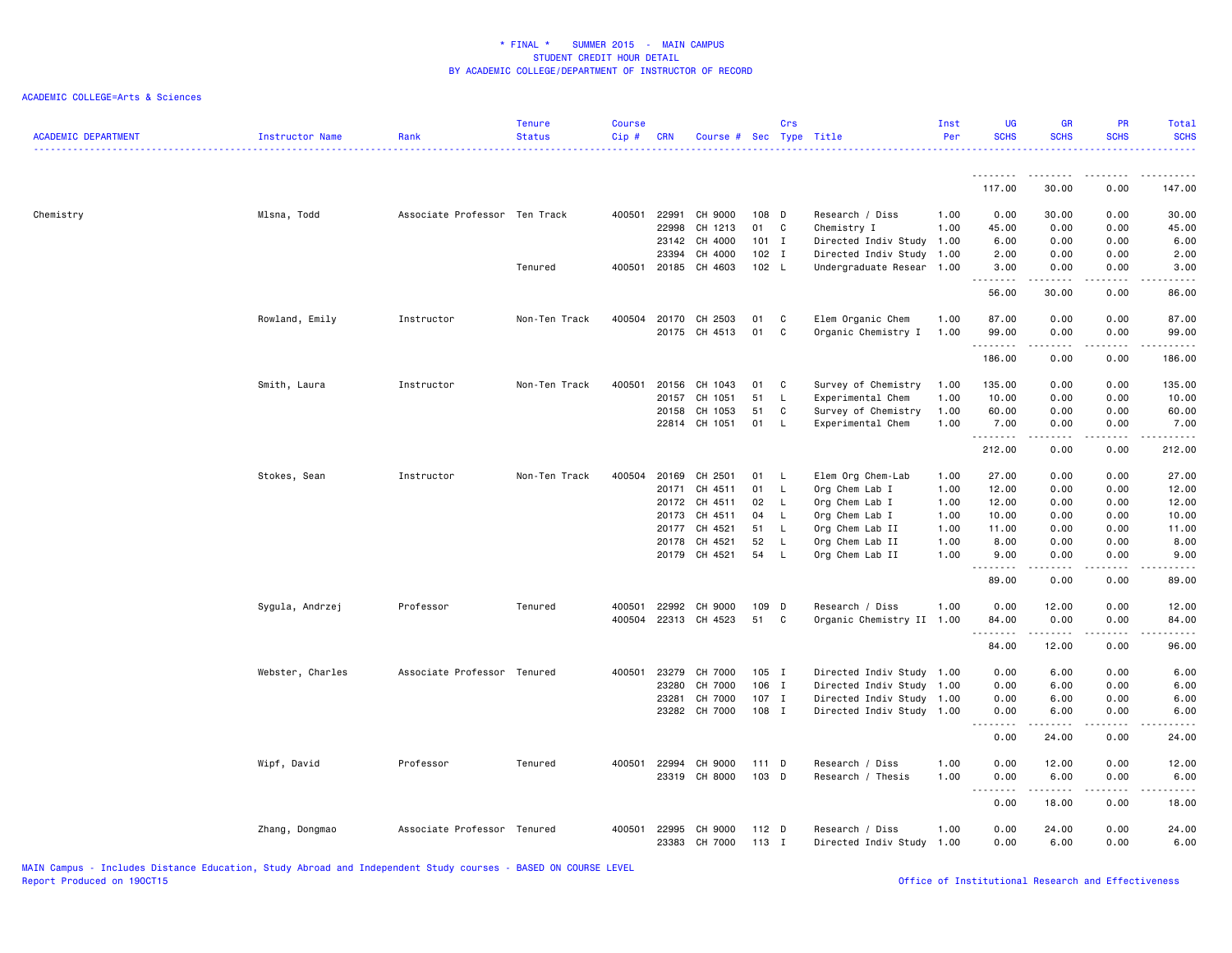| <b>ACADEMIC DEPARTMENT</b> | Instructor Name | Rank                        | <b>Tenure</b><br><b>Status</b> | Course<br>Cip# | CRN | Course # Sec Type Title              |       | Crs |                                                        | Inst<br>Per | UG<br><b>SCHS</b>                | <b>GR</b><br><b>SCHS</b> | <b>PR</b><br><b>SCHS</b>  | Total<br><b>SCHS</b>       |
|----------------------------|-----------------|-----------------------------|--------------------------------|----------------|-----|--------------------------------------|-------|-----|--------------------------------------------------------|-------------|----------------------------------|--------------------------|---------------------------|----------------------------|
| Chemistry                  | Zhang, Dongmao  | Associate Professor Tenured |                                | 400501         |     | 23384 CH 7000<br>23385 CH 7000 115 I | 114 I |     | Directed Indiv Study 1.00<br>Directed Indiv Study 1.00 |             | 0.00<br>0.00<br>--------<br>0.00 | 6.00<br>6.00<br>42.00    | 0.00<br>0.00<br>.<br>0.00 | 6.00<br>6.00<br>.<br>42.00 |
|                            |                 |                             |                                |                |     |                                      |       |     |                                                        |             | ========                         | ========                 | ========                  | $=$ = = = = = = = = $=$    |
| Chemistry                  |                 |                             |                                |                |     |                                      |       |     |                                                        |             | 1105.00                          | 271.00                   | 0.00                      | 1376.00                    |
|                            |                 |                             |                                |                |     |                                      |       |     |                                                        |             | ========                         |                          | =====                     | ==========                 |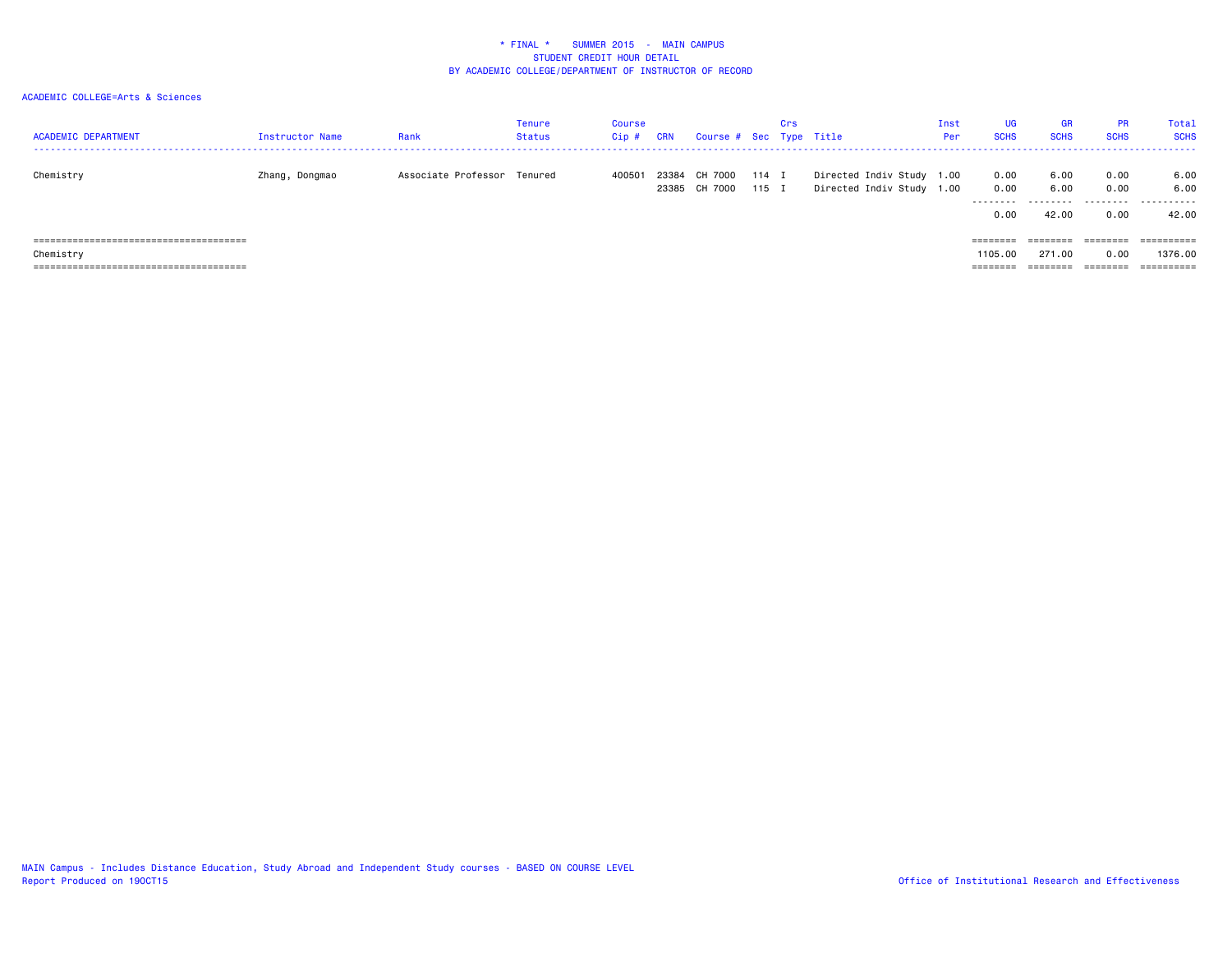| <b>ACADEMIC DEPARTMENT</b>                                 | Instructor Name     | Rank                          | <b>Tenure</b><br><b>Status</b> | <b>Course</b><br>Cip# | <b>CRN</b> | Course # Sec Type Title    |       | Crs |                           | Inst<br>Per | <b>UG</b><br><b>SCHS</b>                     | <b>GR</b><br><b>SCHS</b>                                                                                  | <b>PR</b><br><b>SCHS</b>                                                                                                  | Total<br><b>SCHS</b>      |
|------------------------------------------------------------|---------------------|-------------------------------|--------------------------------|-----------------------|------------|----------------------------|-------|-----|---------------------------|-------------|----------------------------------------------|-----------------------------------------------------------------------------------------------------------|---------------------------------------------------------------------------------------------------------------------------|---------------------------|
| Classical & Modern Languages & Literat Blackbourn, Forrest |                     | Lecturer                      | Non-Ten Track                  | 160901                | 20568      | FLF 2163                   | 01    | C   | Int. French Expressi 0.75 |             | 22.50                                        | 0.00                                                                                                      | 0.00                                                                                                                      | 22.50                     |
|                                                            |                     |                               |                                |                       | 20572      | FLF 3163                   | 01    | C   | Int. French Expressi 0.75 |             | 13.50                                        | 0.00                                                                                                      | 0.00                                                                                                                      | 13.50                     |
|                                                            |                     |                               |                                |                       | 22697      | FLF 3800                   | 851 A |     | Adv. Fr. Study Abroa 0.75 |             | 20.25                                        | 0.00                                                                                                      | 0.00                                                                                                                      | 20.25                     |
|                                                            |                     |                               |                                |                       |            | 22724 FLF 2800 851 A       |       |     | Intm. Fr. Study Abro 0.75 |             | 29.25<br>.                                   | 0.00<br>.                                                                                                 | 0.00<br>.                                                                                                                 | 29.25<br>$- - - -$        |
|                                                            |                     |                               |                                |                       |            |                            |       |     |                           |             | 85.50                                        | 0.00                                                                                                      | 0.00                                                                                                                      | 85.50                     |
|                                                            | Clark, Mark         | Associate Professor Tenured   |                                | 161203                |            | 23048 FLL 4000 101 I       |       |     | Directed Indiv Study 1.00 |             | 3.00<br>$\sim$ $\sim$ $\sim$<br>. <u>.</u> . | 0.00                                                                                                      | 0.00                                                                                                                      | 3.00                      |
|                                                            |                     |                               |                                |                       |            |                            |       |     |                           |             | 3.00                                         | 0.00                                                                                                      | 0.00                                                                                                                      | 3.00                      |
|                                                            | Davisson, Brian     | Assistant Professor Ten Track |                                | 160905                | 20629      | FLS 3413                   | 001 C |     | Intensive Spanish         | 1.00        | 24.00                                        | 0.00                                                                                                      | 0.00                                                                                                                      | 24.00                     |
|                                                            |                     |                               |                                | 169999                | 22307      | <b>FLS 4990</b>            | 801 A |     | Special Topic In FLS 1.00 |             | 42.00                                        | 0.00                                                                                                      | 0.00                                                                                                                      | 42.00                     |
|                                                            |                     |                               |                                | 309999 21526          |            | ISE 4100                   | 898 A |     | Intl Student Exchang 1.00 |             | 150.00                                       | 0.00                                                                                                      | 0.00                                                                                                                      | 150.00                    |
|                                                            |                     |                               |                                |                       | 21527      | ISE 4100 899 A             |       |     | Intl Student Exchang 1.00 |             | 180.00<br>.                                  | 0.00                                                                                                      | 0.00<br>.                                                                                                                 | 180.00<br>.               |
|                                                            |                     |                               |                                |                       |            |                            |       |     |                           |             | 396.00                                       | .<br>0.00                                                                                                 | 0.00                                                                                                                      | 396.00                    |
|                                                            | Debicka, Anna       | Instructor                    | Non-Ten Track                  | 160905                | 22380      | FLS 1113 503 C             |       |     | Spanish I                 | 1.00        | 33.00                                        | 0.00                                                                                                      | 0.00                                                                                                                      | 33.00                     |
|                                                            |                     |                               |                                |                       |            | 22997 FLS 2133 552 C       |       |     | Spanish III               | 1.00        | 36.00<br>.                                   | 0.00<br>.                                                                                                 | 0.00                                                                                                                      | 36.00<br>-----            |
|                                                            |                     |                               |                                |                       |            |                            |       |     |                           |             | 69.00                                        | 0.00                                                                                                      | 0.00                                                                                                                      | 69.00                     |
|                                                            | Franca, Thales      | Grad Teach Assist             | Not Applicable                 | 160901                | 20568      | FLF 2163                   | 01 C  |     | Int. French Expressi 0.25 |             | 7.50                                         | 0.00                                                                                                      | 0.00                                                                                                                      | 7.50                      |
|                                                            |                     |                               |                                |                       | 20572      | FLF 3163                   | 01    | C   | Int. French Expressi 0.25 |             | 4.50                                         | 0.00                                                                                                      | 0.00                                                                                                                      | 4.50                      |
|                                                            |                     |                               |                                |                       | 22697      | FLF 3800                   | 851 A |     | Adv. Fr. Study Abroa 0.25 |             | 6.75                                         | 0.00                                                                                                      | 0.00                                                                                                                      | 6.75                      |
|                                                            |                     |                               |                                |                       |            | 22724 FLF 2800 851 A       |       |     | Intm. Fr. Study Abro 0.25 |             | 9.75<br>.                                    | 0.00<br>.                                                                                                 | 0.00<br>.                                                                                                                 | 9.75<br>$\omega$ is a set |
|                                                            |                     |                               |                                |                       |            |                            |       |     |                           |             | 28.50                                        | 0.00                                                                                                      | 0.00                                                                                                                      | 28.50                     |
|                                                            | Guerra, Victor      | Grad Teach Assist             | Not Applicable                 |                       |            | 160905 20597 FLS 1113 51 C |       |     | Spanish I                 | 0.25        | 12.00                                        | 0.00                                                                                                      | 0.00                                                                                                                      | 12.00                     |
|                                                            |                     |                               |                                |                       |            |                            |       |     |                           |             | 12.00                                        | 0.00                                                                                                      | 0.00                                                                                                                      | 12.00                     |
|                                                            | Harland, Robert     | Associate Professor Tenured   |                                | 160905                |            | 20610 FLS 2133 51 C        |       |     | Spanish III               | 1.00        | 15.00                                        | 0.00                                                                                                      | 0.00                                                                                                                      | 15.00                     |
|                                                            |                     |                               |                                |                       |            |                            |       |     |                           |             | .<br>15.00                                   | .<br>0.00                                                                                                 | .<br>0.00                                                                                                                 | .<br>15.00                |
|                                                            | Kraker, Julia       | Lecturer                      | Non-Ten Track                  | 160905                | 22390      | FLS 1123                   | 551 C |     | Spanish II                | 1.00        | 51.00                                        | 0.00                                                                                                      | 0.00                                                                                                                      | 51.00                     |
|                                                            |                     |                               |                                |                       |            | 22391 FLS 1123 552 C       |       |     | Spanish II                | 1.00        | 48.00                                        | 0.00                                                                                                      | 0.00                                                                                                                      | 48.00                     |
|                                                            |                     |                               |                                |                       |            |                            |       |     |                           |             | .                                            | .                                                                                                         | $\frac{1}{2} \left( \frac{1}{2} \right) \left( \frac{1}{2} \right) \left( \frac{1}{2} \right) \left( \frac{1}{2} \right)$ | .                         |
|                                                            |                     |                               |                                |                       |            |                            |       |     |                           |             | 99.00                                        | 0.00                                                                                                      | 0.00                                                                                                                      | 99.00                     |
|                                                            | Little, Christopher | Lecturer                      | Non-Ten Track                  | 160905                | 20607      | FLS 2133                   | 02    | C   | Spanish III               | 1.00        | 33.00                                        | 0.00                                                                                                      | 0.00                                                                                                                      | 33.00                     |
|                                                            |                     |                               |                                |                       | 22386      | FLS 1123                   | 502 C |     | Spanish II                | 1.00        | 48.00                                        | 0.00                                                                                                      | 0.00                                                                                                                      | 48.00                     |
|                                                            |                     |                               |                                |                       |            | 22392 FLS 2133 551 C       |       |     | Spanish III               | 1.00        | 51.00<br>.                                   | 0.00<br>$\frac{1}{2} \frac{1}{2} \frac{1}{2} \frac{1}{2} \frac{1}{2} \frac{1}{2} \frac{1}{2} \frac{1}{2}$ | 0.00<br>د د د د                                                                                                           | 51.00<br>.                |
|                                                            |                     |                               |                                |                       |            |                            |       |     |                           |             | 132.00                                       | 0.00                                                                                                      | 0.00                                                                                                                      | 132.00                    |
|                                                            | McFadden, Michael   | Lecturer                      | Non-Ten Track                  | 160905                |            | 20597 FLS 1113 51          |       | C   | Spanish I                 | 0.75        | 36.00                                        | 0.00                                                                                                      | 0.00                                                                                                                      | 36.00                     |
|                                                            |                     |                               |                                |                       |            | 22385 FLS 1123 501 C       |       |     | Spanish II                | 1.00        | 69.00                                        | 0.00                                                                                                      | 0.00                                                                                                                      | 69.00                     |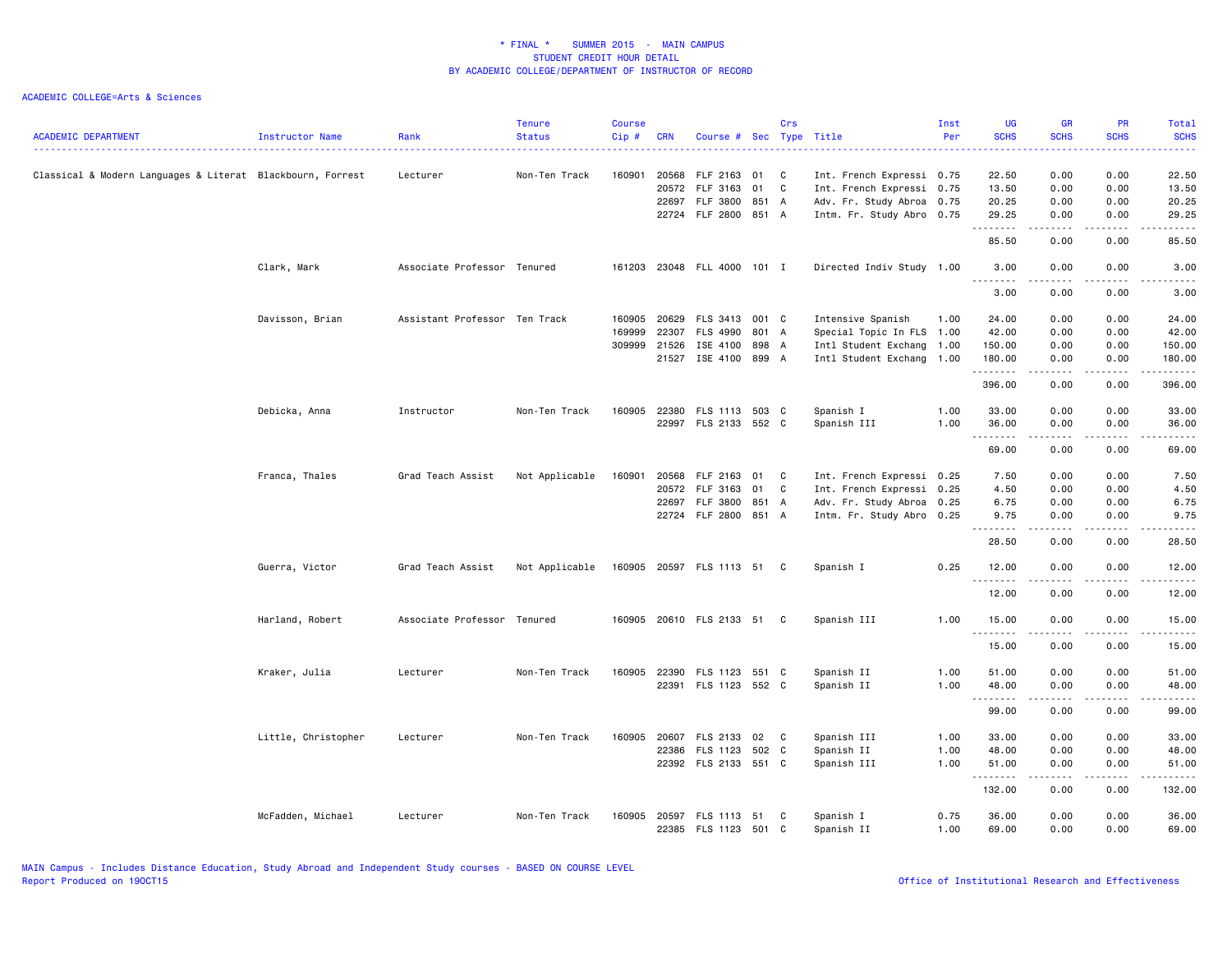| <b>ACADEMIC DEPARTMENT</b>                                                                                                 | Instructor Name    | Rank                              | <b>Tenure</b><br><b>Status</b> | <b>Course</b><br>Cip# | <b>CRN</b> | Course #                                     | Sec            | Crs          | Type Title                                             | Inst<br>Per  | <b>UG</b><br><b>SCHS</b>                                                                                                                                                                                                                                                                                                                                                                                                                                                                        | <b>GR</b><br><b>SCHS</b>                                                                                                          | PR<br><b>SCHS</b>            | Total<br><b>SCHS</b>                                                                                                                                         |
|----------------------------------------------------------------------------------------------------------------------------|--------------------|-----------------------------------|--------------------------------|-----------------------|------------|----------------------------------------------|----------------|--------------|--------------------------------------------------------|--------------|-------------------------------------------------------------------------------------------------------------------------------------------------------------------------------------------------------------------------------------------------------------------------------------------------------------------------------------------------------------------------------------------------------------------------------------------------------------------------------------------------|-----------------------------------------------------------------------------------------------------------------------------------|------------------------------|--------------------------------------------------------------------------------------------------------------------------------------------------------------|
|                                                                                                                            |                    |                                   |                                |                       |            |                                              |                |              |                                                        |              |                                                                                                                                                                                                                                                                                                                                                                                                                                                                                                 |                                                                                                                                   |                              |                                                                                                                                                              |
|                                                                                                                            |                    |                                   |                                |                       |            |                                              |                |              |                                                        |              | 105.00                                                                                                                                                                                                                                                                                                                                                                                                                                                                                          | 0.00                                                                                                                              | 0.00                         | 105.00                                                                                                                                                       |
| Classical & Modern Languages & Literat Moser, Keith                                                                        |                    | Associate Professor Tenured       |                                |                       |            | 160901 23100 FLF 7000 01 I<br>23101 FLF 7000 | 51             | I            | Directed Indiv Study 1.00<br>Directed Indiv Study 1.00 |              | 0.00<br>0.00                                                                                                                                                                                                                                                                                                                                                                                                                                                                                    | 3.00<br>3.00                                                                                                                      | 0.00<br>0.00                 | 3.00<br>3.00                                                                                                                                                 |
|                                                                                                                            |                    |                                   |                                |                       |            |                                              |                |              |                                                        |              | $\begin{array}{cccccccccccccc} \multicolumn{2}{c}{} & \multicolumn{2}{c}{} & \multicolumn{2}{c}{} & \multicolumn{2}{c}{} & \multicolumn{2}{c}{} & \multicolumn{2}{c}{} & \multicolumn{2}{c}{} & \multicolumn{2}{c}{} & \multicolumn{2}{c}{} & \multicolumn{2}{c}{} & \multicolumn{2}{c}{} & \multicolumn{2}{c}{} & \multicolumn{2}{c}{} & \multicolumn{2}{c}{} & \multicolumn{2}{c}{} & \multicolumn{2}{c}{} & \multicolumn{2}{c}{} & \multicolumn{2}{c}{} & \multicolumn{2}{c}{} & \$<br>0.00  | .<br>6.00                                                                                                                         | -----<br>0.00                | $\frac{1}{2} \left( \frac{1}{2} \right) \left( \frac{1}{2} \right) \left( \frac{1}{2} \right) \left( \frac{1}{2} \right) \left( \frac{1}{2} \right)$<br>6.00 |
|                                                                                                                            | Moya, Arleana      | Instructor                        | Non-Ten Track                  | 160905                |            | 22387 FLS 1113 551 C                         |                |              | Spanish I                                              | 1.00         | 72.00                                                                                                                                                                                                                                                                                                                                                                                                                                                                                           | 0.00                                                                                                                              | 0.00                         | 72.00                                                                                                                                                        |
|                                                                                                                            |                    |                                   |                                |                       |            |                                              |                |              |                                                        |              | $\begin{array}{cccccccccccccc} \multicolumn{2}{c}{} & \multicolumn{2}{c}{} & \multicolumn{2}{c}{} & \multicolumn{2}{c}{} & \multicolumn{2}{c}{} & \multicolumn{2}{c}{} & \multicolumn{2}{c}{} & \multicolumn{2}{c}{} & \multicolumn{2}{c}{} & \multicolumn{2}{c}{} & \multicolumn{2}{c}{} & \multicolumn{2}{c}{} & \multicolumn{2}{c}{} & \multicolumn{2}{c}{} & \multicolumn{2}{c}{} & \multicolumn{2}{c}{} & \multicolumn{2}{c}{} & \multicolumn{2}{c}{} & \multicolumn{2}{c}{} & \$<br>72.00 | 0.00                                                                                                                              | 0.00                         | 72.00                                                                                                                                                        |
|                                                                                                                            | Munn, David        | Lecturer                          | Non-Ten Track                  | 160905                | 20595      | FLS 1113<br>23252 FLS 1123 553 C             | 03             | $\mathbf{C}$ | Spanish I<br>Spanish II                                | 0.75<br>1.00 | 24.75<br>45.00                                                                                                                                                                                                                                                                                                                                                                                                                                                                                  | 0.00<br>0.00                                                                                                                      | 0.00<br>0.00                 | 24.75<br>45.00                                                                                                                                               |
|                                                                                                                            |                    |                                   |                                |                       |            |                                              |                |              |                                                        |              | --------<br>69.75                                                                                                                                                                                                                                                                                                                                                                                                                                                                               | $\frac{1}{2} \left( \frac{1}{2} \right) \left( \frac{1}{2} \right) \left( \frac{1}{2} \right) \left( \frac{1}{2} \right)$<br>0.00 | .<br>0.00                    | .<br>69.75                                                                                                                                                   |
|                                                                                                                            | Ricketts, Maria    | Lecturer                          | Non-Ten Track                  |                       |            | 160905 22460 FLS 1113 505 C                  |                |              | Spanish I                                              | 1.00         | 39.00                                                                                                                                                                                                                                                                                                                                                                                                                                                                                           | 0.00                                                                                                                              | 0.00                         | 39.00                                                                                                                                                        |
|                                                                                                                            |                    |                                   |                                |                       |            |                                              |                |              |                                                        |              | 39.00                                                                                                                                                                                                                                                                                                                                                                                                                                                                                           | $\sim$ $\sim$ $\sim$<br>0.00                                                                                                      | .<br>0.00                    | .<br>39.00                                                                                                                                                   |
|                                                                                                                            | Rodriguez, Adriana | Grad Teach Assist                 | Not Applicable                 |                       |            | 160905 20595 FLS 1113 03 C                   |                |              | Spanish I                                              | 0.25         | 8.25                                                                                                                                                                                                                                                                                                                                                                                                                                                                                            | 0.00                                                                                                                              | 0.00                         | 8.25                                                                                                                                                         |
|                                                                                                                            |                    |                                   |                                |                       |            |                                              |                |              |                                                        |              | 8.25                                                                                                                                                                                                                                                                                                                                                                                                                                                                                            | $\frac{1}{2} \left( \frac{1}{2} \right) \left( \frac{1}{2} \right) \left( \frac{1}{2} \right) \left( \frac{1}{2} \right)$<br>0.00 | .<br>0.00                    | $- - - -$<br>8.25                                                                                                                                            |
|                                                                                                                            | Russell, Amie      | Instructor                        | Non-Ten Track                  | 160905                | 22378      | FLS 1113<br>22379 FLS 1113 502 C             | 501 C          |              | Spanish I<br>Spanish I                                 | 1.00<br>1.00 | 48.00<br>45.00                                                                                                                                                                                                                                                                                                                                                                                                                                                                                  | 0.00<br>0.00                                                                                                                      | 0.00<br>0.00                 | 48.00<br>45.00                                                                                                                                               |
|                                                                                                                            |                    |                                   |                                |                       |            |                                              |                |              |                                                        |              | $\frac{1}{2}$<br>.<br>93.00                                                                                                                                                                                                                                                                                                                                                                                                                                                                     | 0.00                                                                                                                              | 0.00                         | 93.00                                                                                                                                                        |
|                                                                                                                            | Simpore, Karim     | Assistant Professor Ten Track     |                                | 160901                | 22383      | FLF 1113<br>22393 FLF 1123                   | 501 C<br>551 C |              | French I<br>French II                                  | 1.00<br>1.00 | 27.00<br>30.00                                                                                                                                                                                                                                                                                                                                                                                                                                                                                  | 0.00<br>0.00                                                                                                                      | 0.00<br>0.00                 | 27.00<br>30.00                                                                                                                                               |
|                                                                                                                            |                    |                                   |                                |                       |            |                                              |                |              |                                                        |              | --------<br>57.00                                                                                                                                                                                                                                                                                                                                                                                                                                                                               | .<br>0.00                                                                                                                         | .<br>0.00                    | .<br>57.00                                                                                                                                                   |
|                                                                                                                            | Vozzo, Rosa        | Instructor                        | Non-Ten Track                  |                       |            | 160905 22382 FLS 2133 501 C                  |                |              | Spanish III                                            | 1.00         | 51.00                                                                                                                                                                                                                                                                                                                                                                                                                                                                                           | 0.00                                                                                                                              | 0.00                         | 51.00                                                                                                                                                        |
|                                                                                                                            |                    |                                   |                                |                       |            |                                              |                |              |                                                        |              | .<br>51.00                                                                                                                                                                                                                                                                                                                                                                                                                                                                                      | .<br>0.00                                                                                                                         | .<br>0.00                    | .<br>51.00                                                                                                                                                   |
|                                                                                                                            | Zelaya, Karina     | Visiting Assist Pro Non-Ten Track |                                |                       |            | 160905 22306 FLS 3143 851 A                  |                |              | Hispanic Civiliza                                      | 1.00         | 42.00                                                                                                                                                                                                                                                                                                                                                                                                                                                                                           | 0.00                                                                                                                              | 0.00                         | 42.00                                                                                                                                                        |
|                                                                                                                            |                    |                                   |                                |                       |            |                                              |                |              |                                                        |              | .<br>42.00                                                                                                                                                                                                                                                                                                                                                                                                                                                                                      | .<br>0.00                                                                                                                         | .<br>0.00                    | .<br>42.00                                                                                                                                                   |
| --------------------------------------<br>Classical & Modern Languages & Literat<br>-------------------------------------- |                    |                                   |                                |                       |            |                                              |                |              |                                                        |              | ========<br>1377.00<br>-------- -------                                                                                                                                                                                                                                                                                                                                                                                                                                                         | ========<br>6.00                                                                                                                  | ========<br>0.00<br>======== | ==========<br>1383.00                                                                                                                                        |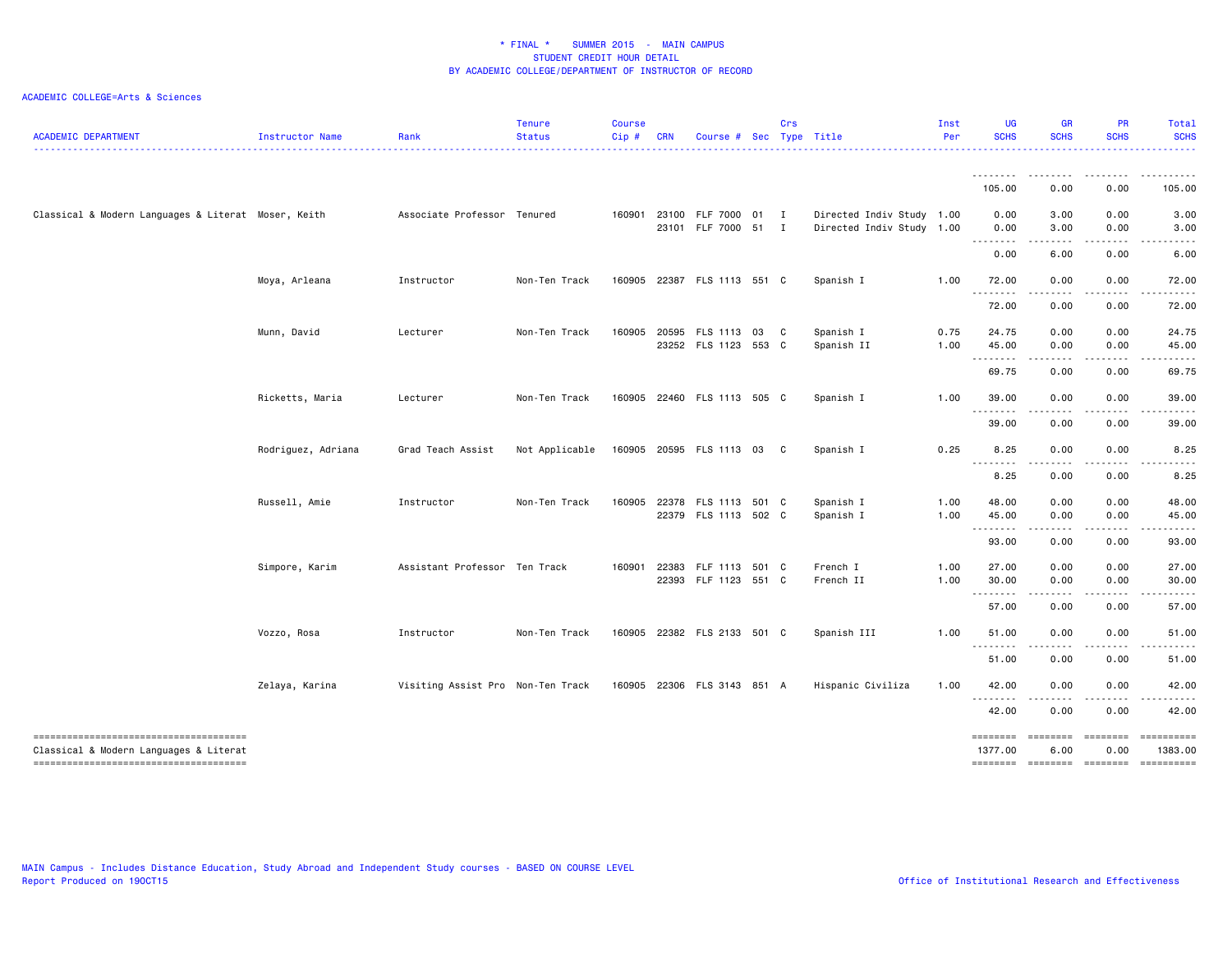| <b>ACADEMIC DEPARTMENT</b> | Instructor Name    | Rank                          | <b>Tenure</b><br><b>Status</b> | <b>Course</b><br>Cip# | <b>CRN</b>                                | Course # Sec Type Title                             |                                 | Crs              |                                                                                                                                               | Inst<br>Per          | <b>UG</b><br><b>SCHS</b>                       | <b>GR</b><br><b>SCHS</b>                                                                                                                                                                | <b>PR</b><br><b>SCHS</b>                  | Total<br><b>SCHS</b>                           |
|----------------------------|--------------------|-------------------------------|--------------------------------|-----------------------|-------------------------------------------|-----------------------------------------------------|---------------------------------|------------------|-----------------------------------------------------------------------------------------------------------------------------------------------|----------------------|------------------------------------------------|-----------------------------------------------------------------------------------------------------------------------------------------------------------------------------------------|-------------------------------------------|------------------------------------------------|
| Communication              | Chambers, Cheryl   | Instructor                    | Non-Ten Track                  | 090101                | 20203<br>20206                            | CO 1013<br>CO 1013<br>20214 CO 3213                 | 001<br>52<br>51                 | C<br>C<br>C      | Intro to Communicati 1.00<br>Intro to Communicati 1.00<br>Small Group Coummuni 1.00                                                           |                      | 42.00<br>72.00<br>36.00<br>.                   | 0.00<br>0.00<br>0.00<br>.                                                                                                                                                               | 0.00<br>0.00<br>0.00<br>.                 | 42.00<br>72.00<br>36.00<br>.                   |
|                            |                    |                               |                                |                       |                                           |                                                     |                                 |                  |                                                                                                                                               |                      | 150.00                                         | 0.00                                                                                                                                                                                    | 0.00                                      | 150.00                                         |
|                            | Cooley, Skye       | Assistant Professor Ten Track |                                | 090900                | 20231<br>20237<br>22508<br>22509          | CO 4803<br>CO 6803<br>CO 3853<br>CO 3813            | 51<br>51<br>51<br>801 A         | C<br>C<br>C      | Research in PR & Adv 1.00<br>Research in PR & Adv<br>Public Relations Wri 1.00<br>PR Case Problems                                            | 1.00<br>1.00         | 48.00<br>0.00<br>45.00<br>15.00<br>.           | 0.00<br>12.00<br>0.00<br>0.00<br><u>.</u>                                                                                                                                               | 0.00<br>0.00<br>0.00<br>0.00<br>.         | 48.00<br>12.00<br>45.00<br>15.00<br>.          |
|                            |                    |                               |                                |                       |                                           |                                                     |                                 |                  |                                                                                                                                               |                      | 108.00                                         | 12.00                                                                                                                                                                                   | 0.00                                      | 120.00                                         |
|                            | Edmonds, Khristina | Instructor                    | Non-Ten Track                  | 231304                | 20196<br>20197<br>20198<br>20201<br>23341 | CO 1003<br>CO 1003<br>CO 1003<br>CO 1003<br>CO 1003 | 001<br>01<br>02<br>E51<br>E52 C | C<br>C<br>C<br>C | Fund Of Public Speak 1.00<br>Fund Of Public Speak 1.00<br>Fund Of Public Speak 1.00<br>Fund Of Public Speak 1.00<br>Fund Of Public Speak 1.00 |                      | 48.00<br>45.00<br>36.00<br>54.00<br>51.00<br>. | 0.00<br>0.00<br>0.00<br>0.00<br>0.00<br>.                                                                                                                                               | 0.00<br>0.00<br>0.00<br>0.00<br>0.00<br>. | 48.00<br>45.00<br>36.00<br>54.00<br>51.00<br>. |
|                            |                    |                               |                                |                       |                                           |                                                     |                                 |                  |                                                                                                                                               |                      | 234.00                                         | 0.00                                                                                                                                                                                    | 0.00                                      | 234.00                                         |
|                            | Fisher, Melody     | Assistant Professor Ten Track |                                | 090900                | 21737<br>21834                            | CO 3803<br>CO 3813                                  | 001<br>501 C                    | C                | Prin Public Relation 1.00<br>PR Case Problems                                                                                                 | 1.00                 | 27.00<br>42.00                                 | 0.00<br>0.00                                                                                                                                                                            | 0.00<br>0.00                              | 27.00<br>42.00                                 |
|                            |                    |                               |                                |                       |                                           |                                                     |                                 |                  |                                                                                                                                               |                      | .<br>69.00                                     | -----<br>0.00                                                                                                                                                                           | .<br>0.00                                 | .<br>69.00                                     |
|                            | Flick, Harry       | Professor                     | Tenured                        |                       | 090101 20213<br>20220<br>20221<br>21735   | CO 3213<br>CO 3833<br>CO 3833<br>CO 3833            | 01<br>01<br>51<br>001 C         | C<br>C<br>C      | Small Group Coummuni 1.00<br>Interviewing<br>Interviewing<br>Interviewing                                                                     | 1.00<br>1.00<br>1.00 | 51.00<br>27.00<br>21.00<br>30.00<br>.          | 0.00<br>0.00<br>0.00<br>0.00                                                                                                                                                            | 0.00<br>0.00<br>0.00<br>0.00<br>.         | 51.00<br>27.00<br>21.00<br>30.00<br>.          |
|                            |                    |                               |                                |                       |                                           |                                                     |                                 |                  |                                                                                                                                               |                      | 129.00                                         | $\frac{1}{2} \left( \frac{1}{2} \right) \left( \frac{1}{2} \right) \left( \frac{1}{2} \right) \left( \frac{1}{2} \right) \left( \frac{1}{2} \right) \left( \frac{1}{2} \right)$<br>0.00 | 0.00                                      | 129.00                                         |
|                            | Fountain, Amy      | Instructor                    | Non-Ten Track                  | 090101<br>090401      | 21266<br>21268<br>20225                   | CO 1013<br>CO 1223<br>CO 4053                       | 501 C<br>501<br>101 E           | C                | Intro to Communicati 1.00<br>Intro Comm Theory<br>Internship Comm                                                                             | 1.00<br>1.00         | 54.00<br>36.00<br>30.00<br>.                   | 0.00<br>0.00<br>0.00<br>.                                                                                                                                                               | 0.00<br>0.00<br>0.00<br>.                 | 54.00<br>36.00<br>30.00<br>.                   |
|                            |                    |                               |                                |                       |                                           |                                                     |                                 |                  |                                                                                                                                               |                      | 120.00                                         | 0.00                                                                                                                                                                                    | 0.00                                      | 120.00                                         |
|                            | Gawrych, Teresa    | Instructor                    | Non-Ten Track                  | 090701 21744          | 090900 20224                              | CO 3333<br>CO 3863                                  | 51<br>51                        | В<br>B           | Adv Television Prd<br>PR Production                                                                                                           | 1.00<br>1.00         | 27.00<br>48.00<br>.                            | 0.00<br>0.00<br>$\frac{1}{2} \left( \frac{1}{2} \right) \left( \frac{1}{2} \right) \left( \frac{1}{2} \right) \left( \frac{1}{2} \right) \left( \frac{1}{2} \right)$                    | 0.00<br>0.00<br>.                         | 27.00<br>48.00<br>.                            |
|                            |                    |                               |                                |                       |                                           |                                                     |                                 |                  |                                                                                                                                               |                      | 75.00                                          | 0.00                                                                                                                                                                                    | 0.00                                      | 75.00                                          |
|                            | Goodman, Mark      | Professor                     | Tenured                        |                       |                                           | 090404 21742 CO 3403                                | 01                              | B                | Photographic Communi 1.00                                                                                                                     |                      | 27.00<br>.                                     | 0.00                                                                                                                                                                                    | 0.00                                      | 27.00                                          |
|                            |                    |                               |                                |                       |                                           |                                                     |                                 |                  |                                                                                                                                               |                      | 27.00                                          | 0.00                                                                                                                                                                                    | 0.00                                      | 27.00                                          |
|                            | Gordon, Meaghan    | Instructor                    | Non-Ten Track                  |                       |                                           | 090900 20222 CO 3853                                | 01                              | C                | Public Relations Wri 1.00                                                                                                                     |                      | 36.00<br>.                                     | 0.00                                                                                                                                                                                    | 0.00                                      | 36.00                                          |
|                            |                    |                               |                                |                       |                                           |                                                     |                                 |                  |                                                                                                                                               |                      | 36.00                                          | -----<br>0.00                                                                                                                                                                           | $- - -$<br>0.00                           | .<br>36.00                                     |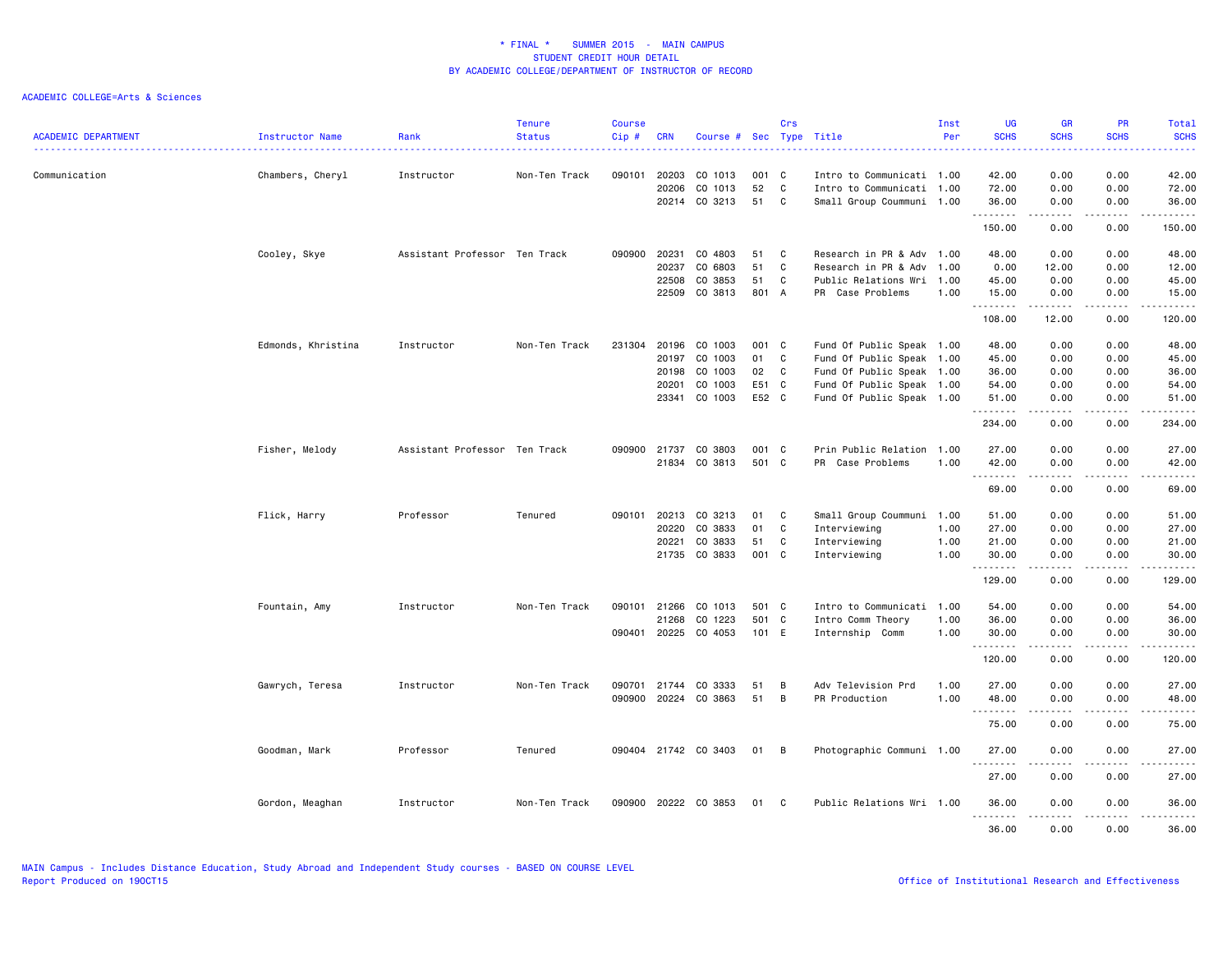### ACADEMIC COLLEGE=Arts & Sciences

| <b>ACADEMIC DEPARTMENT</b> | Instructor Name      | Rank                              | <b>Tenure</b><br><b>Status</b> | <b>Course</b><br>Cip# | <b>CRN</b>   | Course # Sec Type Title  |             | Crs |                                             | Inst<br>Per | <b>UG</b><br><b>SCHS</b> | <b>GR</b><br><b>SCHS</b>                                                                                                                                                                                                                                                                                                             | <b>PR</b><br><b>SCHS</b>     | Total<br><b>SCHS</b>                                                                                                                                          |
|----------------------------|----------------------|-----------------------------------|--------------------------------|-----------------------|--------------|--------------------------|-------------|-----|---------------------------------------------|-------------|--------------------------|--------------------------------------------------------------------------------------------------------------------------------------------------------------------------------------------------------------------------------------------------------------------------------------------------------------------------------------|------------------------------|---------------------------------------------------------------------------------------------------------------------------------------------------------------|
| Communication              | Knight, Amy          | Instructor                        | Non-Ten Track                  |                       | 090101 21267 | CO 1013                  | 551 C       |     | Intro to Communicati 1.00                   |             | 60.00<br>.               | 0.00                                                                                                                                                                                                                                                                                                                                 | 0.00<br>.                    | 60.00<br>$\frac{1}{2}$                                                                                                                                        |
|                            |                      |                                   |                                |                       |              |                          |             |     |                                             |             | 60.00                    | 0.00                                                                                                                                                                                                                                                                                                                                 | 0.00                         | 60,00                                                                                                                                                         |
|                            | Morschauser, Lindsey | Instructor                        | Non-Ten Track                  | 090101                | 400404 21348 | 20204 CO 1013<br>GR 4713 | 01<br>501 B | C   | Intro to Communicati 1.00<br>Synoptic Met I | 1.00        | 57.00<br>75.00           | 0.00<br>0.00                                                                                                                                                                                                                                                                                                                         | 0.00<br>0.00                 | 57.00<br>75.00                                                                                                                                                |
|                            |                      |                                   |                                |                       |              |                          |             |     |                                             |             | .<br>132.00              | 0.00                                                                                                                                                                                                                                                                                                                                 | . <b>.</b> .<br>0.00         | .<br>132.00                                                                                                                                                   |
|                            |                      | Associate Professor Tenured       |                                |                       | 090101 20226 | CO 4203                  | 01          |     |                                             |             |                          |                                                                                                                                                                                                                                                                                                                                      |                              |                                                                                                                                                               |
|                            | Nicholson, John      |                                   |                                |                       |              |                          |             | C   | Nonverbal Communicat 1.00                   |             | 42.00                    | 0.00                                                                                                                                                                                                                                                                                                                                 | 0.00                         | 42.00                                                                                                                                                         |
|                            |                      |                                   |                                |                       | 20232        | CO 6203                  | 01          | C   | Nonverbal Communicat 1.00                   |             | 0.00                     | 21.00                                                                                                                                                                                                                                                                                                                                | 0.00                         | 21.00                                                                                                                                                         |
|                            |                      |                                   |                                |                       | 231304 20228 | CO 4253                  | 51          | C   | Elements Of Persuasn 1.00                   |             | 24.00                    | 0.00                                                                                                                                                                                                                                                                                                                                 | 0.00                         | 24.00                                                                                                                                                         |
|                            |                      |                                   |                                |                       | 20234        | CO 6253                  | 51          | C   | Elements Of Persuasn 1.00                   |             | 0.00                     | 6.00                                                                                                                                                                                                                                                                                                                                 | 0.00                         | 6.00                                                                                                                                                          |
|                            |                      |                                   |                                |                       | 21740        | CO 2253                  | 01          | C   | Fund Interprsn Comm                         | 1.00        | 24.00<br>.               | 0.00<br>$\begin{array}{cccccccccccccc} \bullet & \bullet & \bullet & \bullet & \bullet & \bullet & \bullet \end{array}$                                                                                                                                                                                                              | 0.00<br>.                    | 24.00<br>.                                                                                                                                                    |
|                            |                      |                                   |                                |                       |              |                          |             |     |                                             |             | 90.00                    | 27.00                                                                                                                                                                                                                                                                                                                                | 0.00                         | 117.00                                                                                                                                                        |
|                            | Poe, Philip          | Assistant Professor Ten Track     |                                | 090401                | 20216        | CO 3423                  | 001         | C   | Feature Writing                             | 1.00        | 33.00                    | 0.00                                                                                                                                                                                                                                                                                                                                 | 0.00                         | 33.00                                                                                                                                                         |
|                            |                      |                                   |                                | 090701                | 20210        | CO 2333                  | 01          | B   | Tv Production                               | 1.00        | 27.00                    | 0.00                                                                                                                                                                                                                                                                                                                                 | 0.00                         | 27.00                                                                                                                                                         |
|                            |                      |                                   |                                |                       |              | 20211 CO 2413            | 01          | B   | Intro News Writ-Repo 1.00                   |             | 42.00                    | 0.00                                                                                                                                                                                                                                                                                                                                 | 0.00                         | 42.00                                                                                                                                                         |
|                            |                      |                                   |                                |                       |              |                          |             |     |                                             |             | .                        | $\frac{1}{2} \left( \begin{array}{ccc} 1 & 0 & 0 & 0 \\ 0 & 0 & 0 & 0 \\ 0 & 0 & 0 & 0 \\ 0 & 0 & 0 & 0 \\ 0 & 0 & 0 & 0 \\ 0 & 0 & 0 & 0 \\ 0 & 0 & 0 & 0 \\ 0 & 0 & 0 & 0 \\ 0 & 0 & 0 & 0 \\ 0 & 0 & 0 & 0 \\ 0 & 0 & 0 & 0 & 0 \\ 0 & 0 & 0 & 0 & 0 \\ 0 & 0 & 0 & 0 & 0 \\ 0 & 0 & 0 & 0 & 0 \\ 0 & 0 & 0 & 0 & 0 \\ 0 & 0 & 0$ | .                            | .                                                                                                                                                             |
|                            |                      |                                   |                                |                       |              |                          |             |     |                                             |             | 102.00                   | 0.00                                                                                                                                                                                                                                                                                                                                 | 0.00                         | 102.00                                                                                                                                                        |
|                            | Ryalls, Emily        | Assistant Professor Ten Track     |                                | 050207                | 21727        | AN 1173                  | 51          | C   | Intro Gender Studies 1.00                   |             | 12.00                    | 0.00                                                                                                                                                                                                                                                                                                                                 | 0.00                         | 12.00                                                                                                                                                         |
|                            |                      |                                   |                                |                       | 21728        | GS 1173                  | 51          | C   | Introduction to Gend 1.00                   |             | 6.00                     | 0.00                                                                                                                                                                                                                                                                                                                                 | 0.00                         | 6.00                                                                                                                                                          |
|                            |                      |                                   |                                |                       | 21767        | SO 1173                  | 51          | C   | Intro Gender Studies 1.00                   |             | 21.00                    | 0.00                                                                                                                                                                                                                                                                                                                                 | 0.00                         | 21.00                                                                                                                                                         |
|                            |                      |                                   |                                |                       | 099999 22510 | CO 4990                  | 801 A       |     | Special Topic In CO                         | 1.00        | 15.00                    | 0.00                                                                                                                                                                                                                                                                                                                                 | 0.00<br>$\sim$ $\sim$ $\sim$ | 15.00<br>$\frac{1}{2} \left( \frac{1}{2} \right) \left( \frac{1}{2} \right) \left( \frac{1}{2} \right) \left( \frac{1}{2} \right) \left( \frac{1}{2} \right)$ |
|                            |                      |                                   |                                |                       |              |                          |             |     |                                             |             | .<br>54.00               | 0.00                                                                                                                                                                                                                                                                                                                                 | 0.00                         | 54.00                                                                                                                                                         |
|                            | Ryals, Howard        | Lecturer                          | Non-Ten Track                  | 090101                | 20205        | CO 1013                  | 51          | C   | Intro to Communicati 1.00                   |             | 69.00                    | 0.00                                                                                                                                                                                                                                                                                                                                 | 0.00                         | 69.00                                                                                                                                                         |
|                            |                      |                                   |                                |                       |              | 231304 20199 CO 1003     | 03          | C.  | Fund Of Public Speak 1.00                   |             | 33.00                    | 0.00                                                                                                                                                                                                                                                                                                                                 | 0.00                         | 33.00                                                                                                                                                         |
|                            |                      |                                   |                                |                       |              |                          |             |     |                                             |             | .                        | $- - - - -$                                                                                                                                                                                                                                                                                                                          | .                            | .                                                                                                                                                             |
|                            |                      |                                   |                                |                       |              |                          |             |     |                                             |             | 102.00                   | 0.00                                                                                                                                                                                                                                                                                                                                 | 0.00                         | 102.00                                                                                                                                                        |
|                            | Smith, Glenn         | Associate Professor Tenured       |                                | 090401                | 20207        | CO 1403                  | 01          | C   | Intro Mass Media                            | 1.00        | 42.00                    | 0.00                                                                                                                                                                                                                                                                                                                                 | 0.00                         | 42.00                                                                                                                                                         |
|                            |                      |                                   |                                |                       | 20208        | CO 1403                  | 51          | C   | Intro Mass Media                            | 1.00        | 63.00                    | 0.00                                                                                                                                                                                                                                                                                                                                 | 0.00                         | 63.00                                                                                                                                                         |
|                            |                      |                                   |                                |                       | 21269        | CO 1403                  | 501 C       |     | Intro Mass Media                            | 1.00        | 30.00                    | 0.00                                                                                                                                                                                                                                                                                                                                 | 0.00                         | 30.00                                                                                                                                                         |
|                            |                      |                                   |                                |                       | 231304 21270 | CO 4253                  | 501         | C   | Elements Of Persuasn 1.00                   |             | 42.00                    | 0.00                                                                                                                                                                                                                                                                                                                                 | 0.00                         | 42.00                                                                                                                                                         |
|                            |                      |                                   |                                |                       |              | 21273 CO 6253            | 501 C       |     | Elements Of Persuasn 1.00                   |             | 0.00                     | 15.00                                                                                                                                                                                                                                                                                                                                | 0.00                         | 15.00                                                                                                                                                         |
|                            |                      |                                   |                                |                       |              |                          |             |     |                                             |             | .<br>177.00              | $\frac{1}{2} \left( \frac{1}{2} \right) \left( \frac{1}{2} \right) \left( \frac{1}{2} \right) \left( \frac{1}{2} \right) \left( \frac{1}{2} \right)$<br>15.00                                                                                                                                                                        | $\frac{1}{2}$<br>0.00        | .<br>192.00                                                                                                                                                   |
|                            | Stockstill, William  | Assistant Professor Ten Track     |                                | 500501                | 20209        | CO 1503                  | 01          | C   | Intro To Theatre                            | 1.00        | 24.00                    | 0.00                                                                                                                                                                                                                                                                                                                                 | 0.00                         | 24.00                                                                                                                                                         |
|                            |                      | Visiting Assist Pro Non-Ten Track |                                | 500501                | 20212        | CO 2574                  | 51          | B   | Sum Theatre Workshop                        | 1.00        | 32.00                    | 0.00                                                                                                                                                                                                                                                                                                                                 | 0.00                         | 32.00                                                                                                                                                         |
|                            |                      |                                   |                                |                       |              | 21736 CO 1503            | 001 C       |     | Intro To Theatre                            | 1.00        | 42.00                    | 0.00                                                                                                                                                                                                                                                                                                                                 | 0.00                         | 42.00                                                                                                                                                         |
|                            |                      |                                   |                                |                       |              |                          |             |     |                                             |             | .<br>98.00               | 0.00                                                                                                                                                                                                                                                                                                                                 | 0.00                         | .<br>98.00                                                                                                                                                    |
|                            | Williams, Kevin      | Associate Professor Tenured       |                                |                       | 090102 20230 | CO 4323                  | 51          | C   | Mass Media-Society                          | 1.00        | 30.00                    | 0.00                                                                                                                                                                                                                                                                                                                                 | 0.00                         | 30.00                                                                                                                                                         |
|                            |                      |                                   |                                |                       | 21271        | CO 4323                  | 501 C       |     | Mass Media-Society                          | 1.00        | 51.00                    | 0.00                                                                                                                                                                                                                                                                                                                                 | 0.00                         | 51.00                                                                                                                                                         |
|                            |                      |                                   |                                |                       |              | 21272 CO 4323            | 502 C       |     | Mass Media-Society                          | 1.00        | 27.00                    | 0.00                                                                                                                                                                                                                                                                                                                                 | 0.00                         | 27.00                                                                                                                                                         |
|                            |                      |                                   |                                |                       |              |                          |             |     |                                             |             |                          |                                                                                                                                                                                                                                                                                                                                      |                              |                                                                                                                                                               |

MAIN Campus - Includes Distance Education, Study Abroad and Independent Study courses - BASED ON COURSE LEVEL

Office of Institutional Research and Effectiveness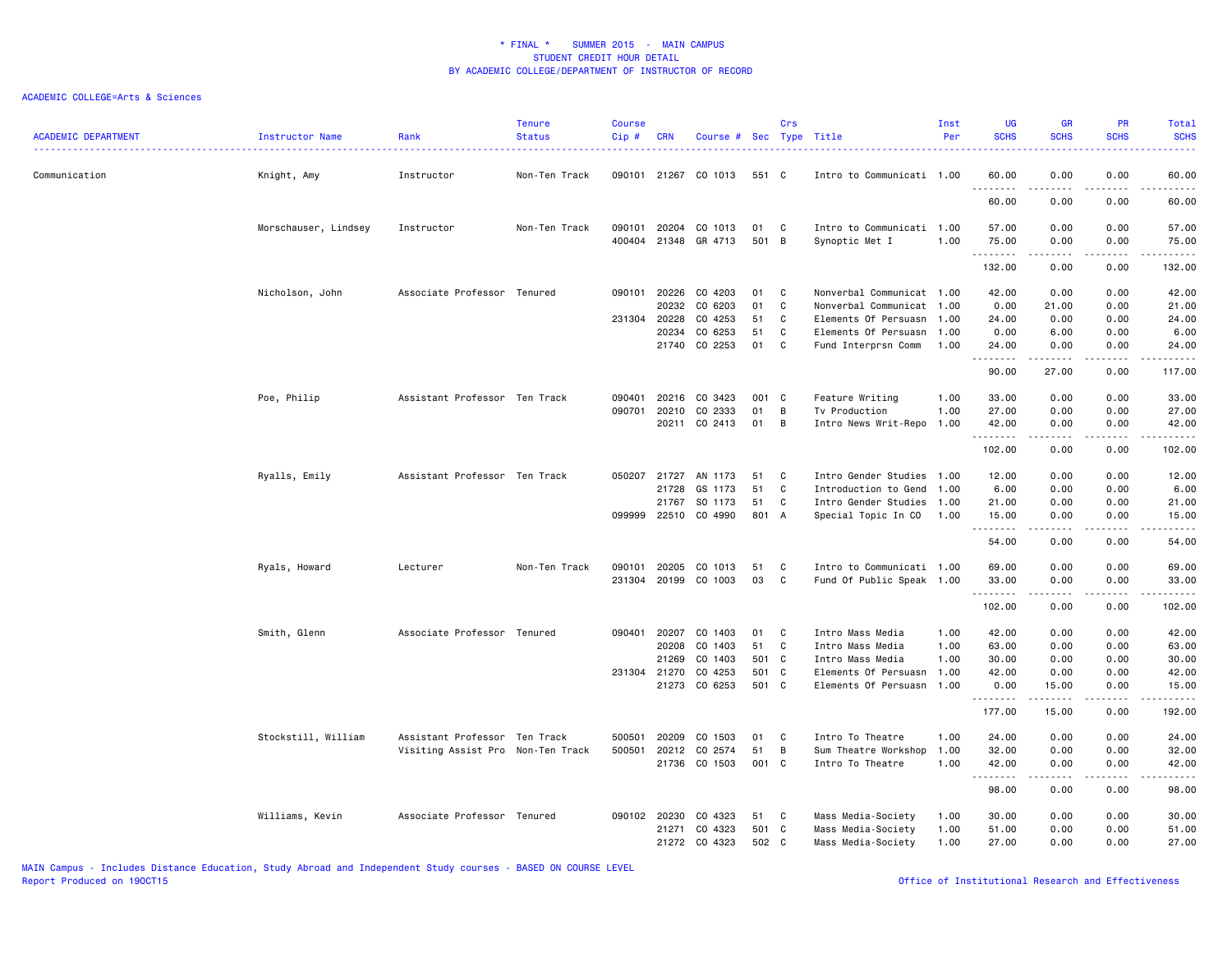### ACADEMIC COLLEGE=Arts & Sciences

| <b>ACADEMIC DEPARTMENT</b>                                              | Instructor Name | Rank                        | <b>Tenure</b><br><b>Status</b> | Course<br>Cip# | CRN   | Course # Sec Type Title                   |                        | Crs |                                                                | Inst<br>Per          | UG.<br><b>SCHS</b>                          | <b>GR</b><br><b>SCHS</b>            | <b>PR</b><br><b>SCHS</b>          | Total<br><b>SCHS</b>                 |
|-------------------------------------------------------------------------|-----------------|-----------------------------|--------------------------------|----------------|-------|-------------------------------------------|------------------------|-----|----------------------------------------------------------------|----------------------|---------------------------------------------|-------------------------------------|-----------------------------------|--------------------------------------|
| Communication                                                           | Williams, Kevin | Associate Professor Tenured |                                | 090401         | 20236 | CO 6323<br>21274 CO 6323<br>21275 CO 6323 | 51 C<br>501 C<br>502 C |     | Mass Media-Society<br>Mass Media-Society<br>Mass Media-Society | 1.00<br>1.00<br>1.00 | 0.00<br>0.00<br>0.00<br>---------<br>108.00 | 6.00<br>3.00<br>12.00<br>.<br>21,00 | 0.00<br>0.00<br>0.00<br>.<br>0.00 | 6.00<br>3.00<br>12.00<br>.<br>129.00 |
|                                                                         |                 |                             |                                |                |       |                                           |                        |     |                                                                |                      | $=$ =======                                 | ========                            |                                   | ==========                           |
| Communication                                                           |                 |                             |                                |                |       |                                           |                        |     |                                                                |                      | 1871.00                                     | 75.00                               | 0.00                              | 1946.00                              |
| ---------------------------------<br>---------------------------------- |                 |                             |                                |                |       |                                           |                        |     |                                                                |                      |                                             |                                     | --------                          |                                      |

MAIN Campus - Includes Distance Education, Study Abroad and Independent Study courses - BASED ON COURSE LEVEL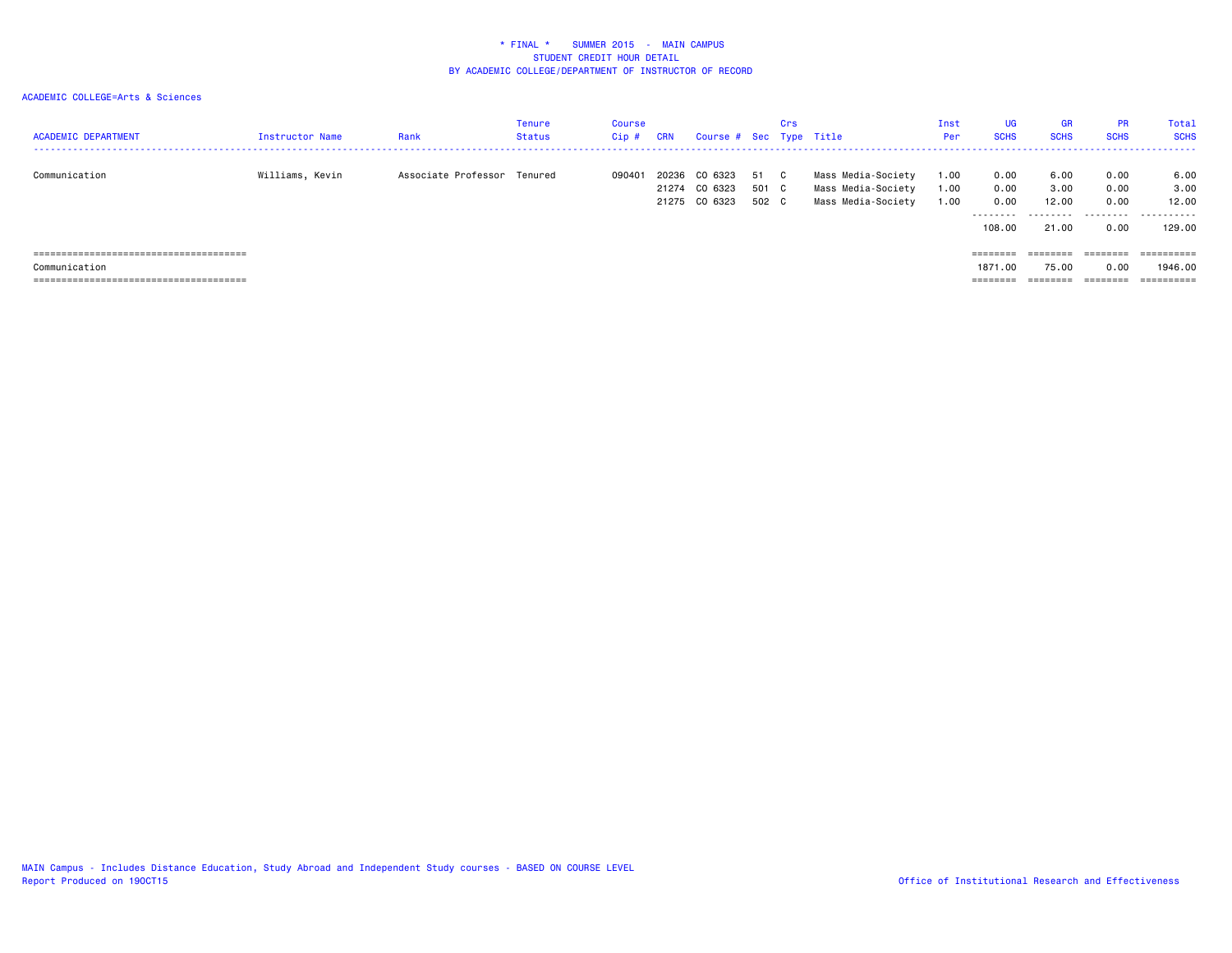### ACADEMIC COLLEGE=Arts & Sciences

| ACADEMIC DEPARTMENT | <b>Instructor Name</b> | Rank                          | <b>Tenure</b><br><b>Status</b> | <b>Course</b><br>Cip# | <b>CRN</b>                                     | Course # Sec Type Title                  |                      | Crs              |                                                                                              | Inst<br>Per          | <b>UG</b><br><b>SCHS</b>      | <b>GR</b><br><b>SCHS</b>                                                                                                                                     | PR<br><b>SCHS</b>                                                                                                                 | Total<br><b>SCHS</b><br>$\frac{1}{2} \left( \frac{1}{2} \right) \left( \frac{1}{2} \right) \left( \frac{1}{2} \right) \left( \frac{1}{2} \right) \left( \frac{1}{2} \right)$ |
|---------------------|------------------------|-------------------------------|--------------------------------|-----------------------|------------------------------------------------|------------------------------------------|----------------------|------------------|----------------------------------------------------------------------------------------------|----------------------|-------------------------------|--------------------------------------------------------------------------------------------------------------------------------------------------------------|-----------------------------------------------------------------------------------------------------------------------------------|------------------------------------------------------------------------------------------------------------------------------------------------------------------------------|
| English             | Agee, Kelly            | Instructor                    | Non-Ten Track                  |                       |                                                | 231303 20658 GE 3513                     | 52                   | $\mathbf{C}$     | Technical Writing                                                                            | 1.00                 | 30.00<br>.                    | 0.00<br><u>.</u>                                                                                                                                             | 0.00<br>.                                                                                                                         | 30.00<br>.                                                                                                                                                                   |
|                     |                        |                               |                                |                       |                                                |                                          |                      |                  |                                                                                              |                      | 30.00                         | 0.00                                                                                                                                                         | 0.00                                                                                                                              | 30.00                                                                                                                                                                        |
|                     | Anderson, Thomas       | Associate Professor Tenured   |                                |                       |                                                | 231404 21779 EN 4503<br>21780 EN 6503    | 51<br>51             | C<br>C           | Shakespeare<br>Shakespeare                                                                   | 1.00<br>1.00         | 36.00<br>0.00                 | 0.00<br>3.00                                                                                                                                                 | 0.00<br>0.00                                                                                                                      | 36.00<br>3.00                                                                                                                                                                |
|                     |                        |                               |                                |                       |                                                |                                          |                      |                  |                                                                                              |                      | . <b>.</b><br>36.00           | $\frac{1}{2} \left( \frac{1}{2} \right) \left( \frac{1}{2} \right) \left( \frac{1}{2} \right) \left( \frac{1}{2} \right) \left( \frac{1}{2} \right)$<br>3.00 | د د د د<br>0.00                                                                                                                   | .<br>39.00                                                                                                                                                                   |
|                     | Barton, Amy            | Instructor                    | Non-Ten Track                  | 231303                | 20657<br>20659                                 | GE 3513<br>GE 3513                       | 51<br>53             | C<br>C           | Technical Writing<br>Technical Writing                                                       | 1.00<br>1.00         | 36.00<br>39.00                | 0.00<br>0.00                                                                                                                                                 | 0.00<br>0.00                                                                                                                      | 36.00<br>39.00                                                                                                                                                               |
|                     |                        |                               |                                |                       |                                                |                                          |                      |                  |                                                                                              |                      | .<br>75.00                    | 0.00                                                                                                                                                         | 0.00                                                                                                                              | 75.00                                                                                                                                                                        |
|                     | Bentley, Gregory       | Associate Professor Tenured   |                                |                       |                                                | 239999 21803 EN 8990                     | 01                   | $\mathbf{C}$     | Special Topic In EN                                                                          | 1.00                 | 0.00<br>.                     | 9.00<br>.                                                                                                                                                    | 0.00<br>$\frac{1}{2}$                                                                                                             | 9.00<br><u>.</u>                                                                                                                                                             |
|                     |                        |                               |                                |                       |                                                |                                          |                      |                  |                                                                                              |                      | 0.00                          | 9.00                                                                                                                                                         | 0.00                                                                                                                              | 9.00                                                                                                                                                                         |
|                     | Bogard, LaToya         | Instructor                    | Non-Ten Track                  |                       | 231301 20448<br>23340                          | EN 1103<br>EN 1103                       | E53 C<br>E54 C       |                  | En Composition I<br>En Composition I                                                         | 1.00<br>1.00         | 21.00<br>51.00                | 0.00<br>0.00                                                                                                                                                 | 0.00<br>0.00                                                                                                                      | 21.00<br>51.00                                                                                                                                                               |
|                     |                        |                               |                                |                       |                                                |                                          |                      |                  |                                                                                              |                      | . <b>.</b><br>72.00           | 0.00                                                                                                                                                         | 0.00                                                                                                                              | $\frac{1}{2} \left( \frac{1}{2} \right) \left( \frac{1}{2} \right) \left( \frac{1}{2} \right) \left( \frac{1}{2} \right) \left( \frac{1}{2} \right)$<br>72.00                |
|                     | Brocato, John          | Instructor                    | Non-Ten Track                  | 231303                | 20655<br>20656<br>22726                        | GE 3513<br>GE 3513<br>GE 3513            | 01<br>02<br>851 A    | C<br>C           | Technical Writing<br>Technical Writing<br>Technical Writing                                  | 1.00<br>1.00<br>1.00 | 36.00<br>36.00<br>39.00       | 0.00<br>0.00<br>0.00                                                                                                                                         | 0.00<br>0.00<br>0.00                                                                                                              | 36.00<br>36.00<br>39.00                                                                                                                                                      |
|                     |                        |                               |                                |                       |                                                |                                          |                      |                  |                                                                                              |                      | .<br>111.00                   | 0.00                                                                                                                                                         | 0.00                                                                                                                              | 111.00                                                                                                                                                                       |
|                     | Crescenzo, Michele     | Lecturer                      | Non-Ten Track                  |                       |                                                | 231401 20461 EN 2203                     | 52                   | $\mathbf{C}$     | Intro To Literature                                                                          | 1.00                 | 54.00<br>.                    | 0.00                                                                                                                                                         | 0.00                                                                                                                              | 54.00<br>.                                                                                                                                                                   |
|                     |                        |                               |                                |                       |                                                |                                          |                      |                  |                                                                                              |                      | 54.00                         | .<br>0.00                                                                                                                                                    | $\frac{1}{2} \left( \frac{1}{2} \right) \left( \frac{1}{2} \right) \left( \frac{1}{2} \right) \left( \frac{1}{2} \right)$<br>0.00 | 54.00                                                                                                                                                                        |
|                     | Forsythe, Kiley        | Lecturer                      | Non-Ten Track                  |                       |                                                | 231301 20453 EN 1113                     | 51 C                 |                  | En Composition II                                                                            | 1.00                 | 45.00<br>. <b>.</b>           | 0.00<br>$\frac{1}{2} \left( \frac{1}{2} \right) \left( \frac{1}{2} \right) \left( \frac{1}{2} \right) \left( \frac{1}{2} \right) \left( \frac{1}{2} \right)$ | 0.00<br>.                                                                                                                         | 45.00<br>.                                                                                                                                                                   |
|                     |                        |                               |                                |                       |                                                |                                          |                      |                  |                                                                                              |                      | 45.00                         | 0.00                                                                                                                                                         | 0.00                                                                                                                              | 45.00                                                                                                                                                                        |
|                     | Gibson, Marie          | Lecturer                      | Non-Ten Track                  | 231301                | 20446                                          | EN 1103<br>20447 EN 1103                 | 02<br>52             | C<br>$\mathbf c$ | En Composition I<br>En Composition I                                                         | 1.00<br>1.00         | 27.00<br>15.00                | 0.00<br>0.00                                                                                                                                                 | 0.00<br>0.00                                                                                                                      | 27.00<br>15.00                                                                                                                                                               |
|                     |                        |                               |                                |                       |                                                |                                          |                      |                  |                                                                                              |                      | .<br>42.00                    | $\frac{1}{2} \left( \frac{1}{2} \right) \left( \frac{1}{2} \right) \left( \frac{1}{2} \right) \left( \frac{1}{2} \right) \left( \frac{1}{2} \right)$<br>0.00 | .<br>0.00                                                                                                                         | .<br>42.00                                                                                                                                                                   |
|                     | Hagenston, Becky       | Associate Professor Tenured   |                                |                       |                                                | 231302 21781 EN 3303                     | 01 C                 |                  | Creative Writing                                                                             | 1.00                 | 42.00<br>.                    | 0.00<br>$- - - - -$                                                                                                                                          | 0.00<br>.                                                                                                                         | 42.00<br>.                                                                                                                                                                   |
|                     |                        |                               |                                |                       |                                                |                                          |                      |                  |                                                                                              |                      | 42.00                         | 0.00                                                                                                                                                         | 0.00                                                                                                                              | 42.00                                                                                                                                                                        |
|                     | Herd, Wendy            | Assistant Professor Ten Track |                                |                       | 131401 21465<br>21468<br>160102 20044<br>20465 | EN 4493<br>EN 6493<br>AN 4403<br>EN 4403 | 01<br>01<br>01<br>01 | C<br>C<br>C<br>C | TESOL Practicum<br>TESOL Practicum<br>Intro To Linguistics 1.00<br>Intro To Linguistics 1.00 | 1.00<br>1.00         | 6.00<br>0.00<br>6.00<br>21.00 | 0.00<br>3.00<br>0.00<br>0.00                                                                                                                                 | 0.00<br>0.00<br>0.00<br>0.00                                                                                                      | 6.00<br>3.00<br>6.00<br>21.00                                                                                                                                                |
|                     |                        |                               |                                |                       | 239999 22491                                   | 20470 EN 6403<br>EN 8000                 | 01<br>01             | C                | Intro To Linguistics 1.00                                                                    |                      | 0.00<br>0.00                  | 6.00<br>3.00                                                                                                                                                 | 0.00<br>0.00                                                                                                                      | 6.00<br>3.00                                                                                                                                                                 |
|                     |                        |                               |                                |                       |                                                |                                          |                      | D                | Research / Thesis                                                                            | 1.00                 |                               |                                                                                                                                                              |                                                                                                                                   |                                                                                                                                                                              |

MAIN Campus - Includes Distance Education, Study Abroad and Independent Study courses - BASED ON COURSE LEVEL

Office of Institutional Research and Effectiveness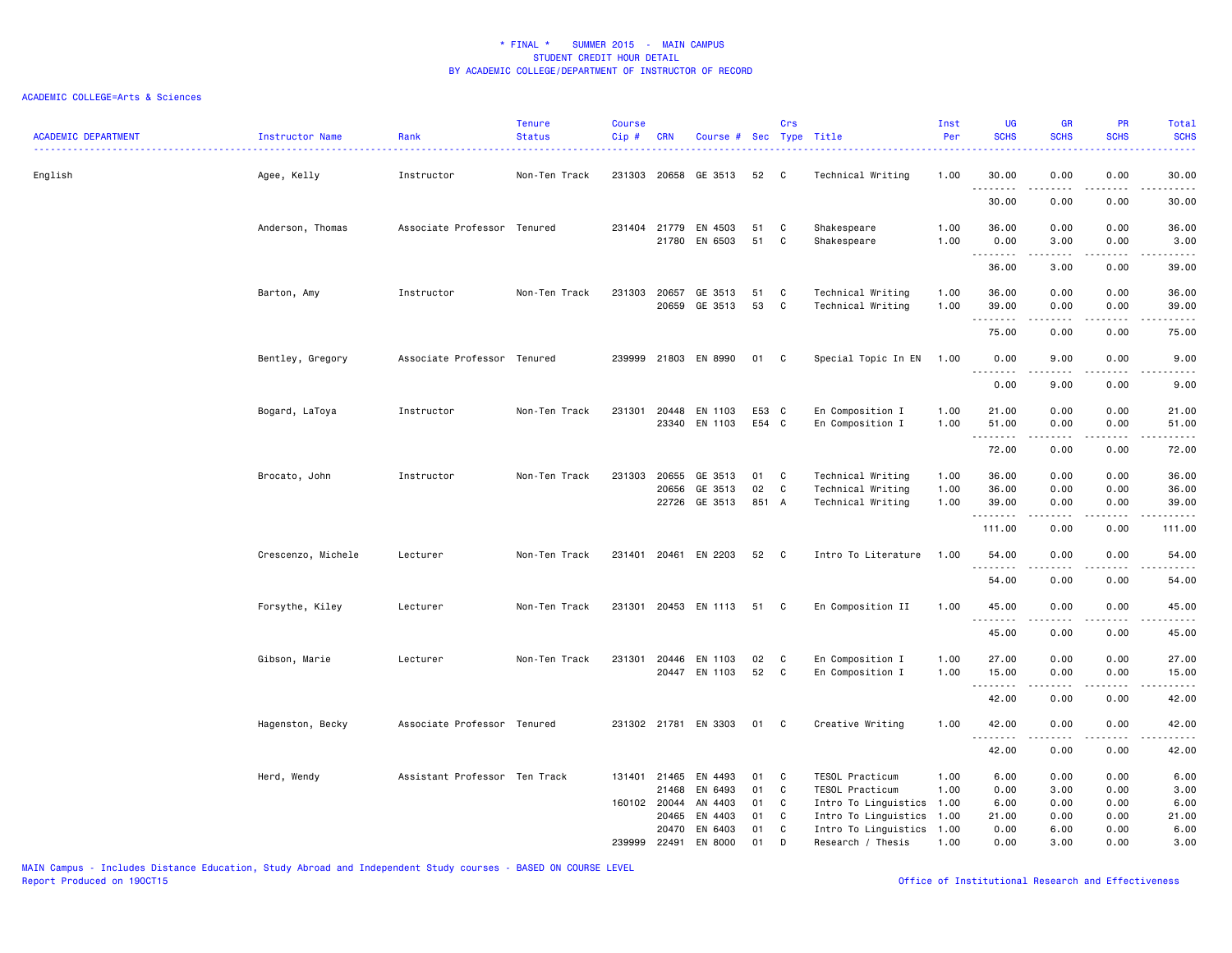### ACADEMIC COLLEGE=Arts & Sciences

| <b>ACADEMIC DEPARTMENT</b> | <b>Instructor Name</b> | Rank                          | <b>Tenure</b><br><b>Status</b> | <b>Course</b><br>Cip # | <b>CRN</b>            | Course # Sec Type Title     |                | Crs    |                                                      | Inst<br>Per  | <b>UG</b><br><b>SCHS</b>                         | <b>GR</b><br><b>SCHS</b> | PR<br><b>SCHS</b>             | Total<br><b>SCHS</b>                                                                                                                       |
|----------------------------|------------------------|-------------------------------|--------------------------------|------------------------|-----------------------|-----------------------------|----------------|--------|------------------------------------------------------|--------------|--------------------------------------------------|--------------------------|-------------------------------|--------------------------------------------------------------------------------------------------------------------------------------------|
| English                    | Herd, Wendy            | Assistant Professor Ten Track |                                | 239999                 | 22885                 | EN 7000                     | 51 I           |        | Directed Indiv Study 1.00                            |              | 0.00<br>$\sim$ $\sim$ $\sim$<br>.                | 3.00                     | 0.00                          | 3.00                                                                                                                                       |
|                            |                        |                               |                                |                        |                       |                             |                |        |                                                      |              | 33.00                                            | 15.00                    | 0.00                          | 48.00                                                                                                                                      |
|                            | Little, Matthew        | Associate Professor Tenured   |                                |                        | 231402 20463          | EN 2243                     | 02             | C      | American Lit Before                                  | 1.00         | 21.00                                            | 0.00                     | 0.00                          | 21.00                                                                                                                                      |
|                            |                        |                               |                                | 239999                 | 22458<br>22459        | EN 4990<br>EN 6990          | 01<br>01       | C<br>C | Special Topic In EN<br>Special Topic In EN           | 1.00<br>1.00 | 27.00<br>0.00<br>.                               | 0.00<br>3.00<br>د د د د  | 0.00<br>0.00<br>$\frac{1}{2}$ | 27.00<br>3.00<br>$\frac{1}{2} \left( \frac{1}{2} \right) \left( \frac{1}{2} \right) \left( \frac{1}{2} \right) \left( \frac{1}{2} \right)$ |
|                            |                        |                               |                                |                        |                       |                             |                |        |                                                      |              | 48.00                                            | 3.00                     | 0.00                          | 51.00                                                                                                                                      |
|                            | Mallory-Kani, Amy      | Assistant Professor Ten Track |                                |                        |                       | 231401 20458 EN 2203        | 01             | C.     | Intro To Literature 1.00                             |              | 33.00<br>.                                       | 0.00<br>د د د د          | 0.00<br>$\frac{1}{2}$         | 33.00<br>.                                                                                                                                 |
|                            |                        |                               |                                |                        |                       |                             |                |        |                                                      |              | 33.00                                            | 0.00                     | 0.00                          | 33.00                                                                                                                                      |
|                            | Pizer, Ginger          | Associate Professor Tenured   |                                | 239999                 |                       | 23066 EN 7000               | 01 I           |        | Directed Indiv Study 1.00                            |              | 0.00<br>.                                        | 3.00                     | 0.00                          | 3.00                                                                                                                                       |
|                            |                        |                               |                                |                        |                       |                             |                |        |                                                      |              | 0.00                                             | 3.00                     | 0.00                          | 3.00                                                                                                                                       |
|                            | Price, Marty           | Instructor                    | Non-Ten Track                  |                        |                       | 231402 20464 EN 2253        | 51             | C      | American Lit After 1 1.00                            |              | 27.00<br>.                                       | 0.00<br>$\frac{1}{2}$    | 0.00<br>.                     | 27.00<br>$\frac{1}{2}$                                                                                                                     |
|                            |                        |                               |                                |                        |                       |                             |                |        |                                                      |              | 27.00                                            | 0.00                     | 0.00                          | 27.00                                                                                                                                      |
|                            | Raymond, Richard       | Professor                     | Tenured                        | 239999                 |                       | 22547 EN 4000               | 01 I           |        | Directed Indiv Study 1.00                            |              | 3.00<br>.                                        | 0.00<br>د د د د          | 0.00<br>.                     | 3.00                                                                                                                                       |
|                            |                        |                               |                                |                        |                       |                             |                |        |                                                      |              | 3.00                                             | 0.00                     | 0.00                          | 3.00                                                                                                                                       |
|                            | Redd, James            | Lecturer                      | Non-Ten Track                  | 231401                 |                       | 20460 EN 2203               | 51 C           |        | Intro To Literature                                  | 1.00         | 27.00<br>$\sim$ $\sim$ $\sim$<br>$\sim$ $\sim$ . | 0.00                     | 0.00                          | 27.00                                                                                                                                      |
|                            |                        |                               |                                |                        |                       |                             |                |        |                                                      |              | 27.00                                            | 0.00                     | 0.00                          | 27.00                                                                                                                                      |
|                            | Sanders, Shelly        | Instructor                    | Non-Ten Track                  |                        |                       | 231301 20452 EN 1113        | 03             | C      | En Composition II                                    | 1.00         | 48.00<br>.                                       | 0.00<br>.                | 0.00<br>$\frac{1}{2}$         | 48.00<br>.                                                                                                                                 |
|                            |                        |                               |                                |                        |                       |                             |                |        |                                                      |              | 48.00                                            | 0.00                     | 0.00                          | 48.00                                                                                                                                      |
|                            | Shaffer, Donald        | Associate Professor Tenured   |                                |                        | 050201 20002          | AAS 1063                    | 01 C           |        | Intro to African Ame 1.00                            |              | 24.00                                            | 0.00                     | 0.00                          | 24.00                                                                                                                                      |
|                            |                        |                               |                                |                        | 22292                 | AAS 4093                    | 51             | C      | The African Diaspora 1.00                            |              | 12.00                                            | 0.00                     | 0.00                          | 12.00                                                                                                                                      |
|                            |                        |                               |                                |                        | 22293<br>239999 21807 | AAS 4990<br>EN 4990         | 51<br>51       | C      | Special Topic in Af. 1.00                            |              | 6.00                                             | 0.00<br>0.00             | 0.00<br>0.00                  | 6.00                                                                                                                                       |
|                            |                        |                               |                                |                        | 21808                 | EN 6990                     | 51             | C<br>C | Special Topic In EN 1.00<br>Special Topic In EN 1.00 |              | 30.00<br>0.00                                    | 9.00                     | 0.00                          | 30.00<br>9.00                                                                                                                              |
|                            |                        |                               |                                |                        |                       |                             |                |        |                                                      |              | $  -$<br>.<br>72.00                              | 9.00                     | 0.00                          | ----<br>81.00                                                                                                                              |
|                            | Sheperis, Claire       | Instructor                    | Non-Ten Track                  |                        |                       | 231301 20450 EN 1113        | 01             | C      | En Composition II                                    | 1.00         | 54.00<br>.                                       | 0.00                     | 0.00                          | 54.00<br>-----                                                                                                                             |
|                            |                        |                               |                                |                        |                       |                             |                |        |                                                      |              | 54.00                                            | 0.00                     | 0.00                          | 54.00                                                                                                                                      |
|                            | Stamps, Alison         | 98                            | Not Applicable                 |                        |                       | 131401 20536 ESL 5323 104 C |                |        | Academic Research an 1.00                            |              | 15.00<br>.                                       | 0.00<br>.                | 0.00<br>.                     | 15.00<br>.                                                                                                                                 |
|                            |                        |                               |                                |                        |                       |                             |                |        |                                                      |              | 15.00                                            | 0.00                     | 0.00                          | 15.00                                                                                                                                      |
|                            | Townsend, Amanda       | Lecturer                      | Non-Ten Track                  | 131099<br>320108       | 20767                 | LSK 0023<br>20444 EN 0003   | 101 L<br>102 C |        | Dev Studies Lab<br>Development English               | 0.34<br>1.00 | 11.22<br>33.00                                   | 0.00<br>0.00             | 0.00<br>0.00                  | 11.22<br>33.00                                                                                                                             |

MAIN Campus - Includes Distance Education, Study Abroad and Independent Study courses - BASED ON COURSE LEVEL

Office of Institutional Research and Effectiveness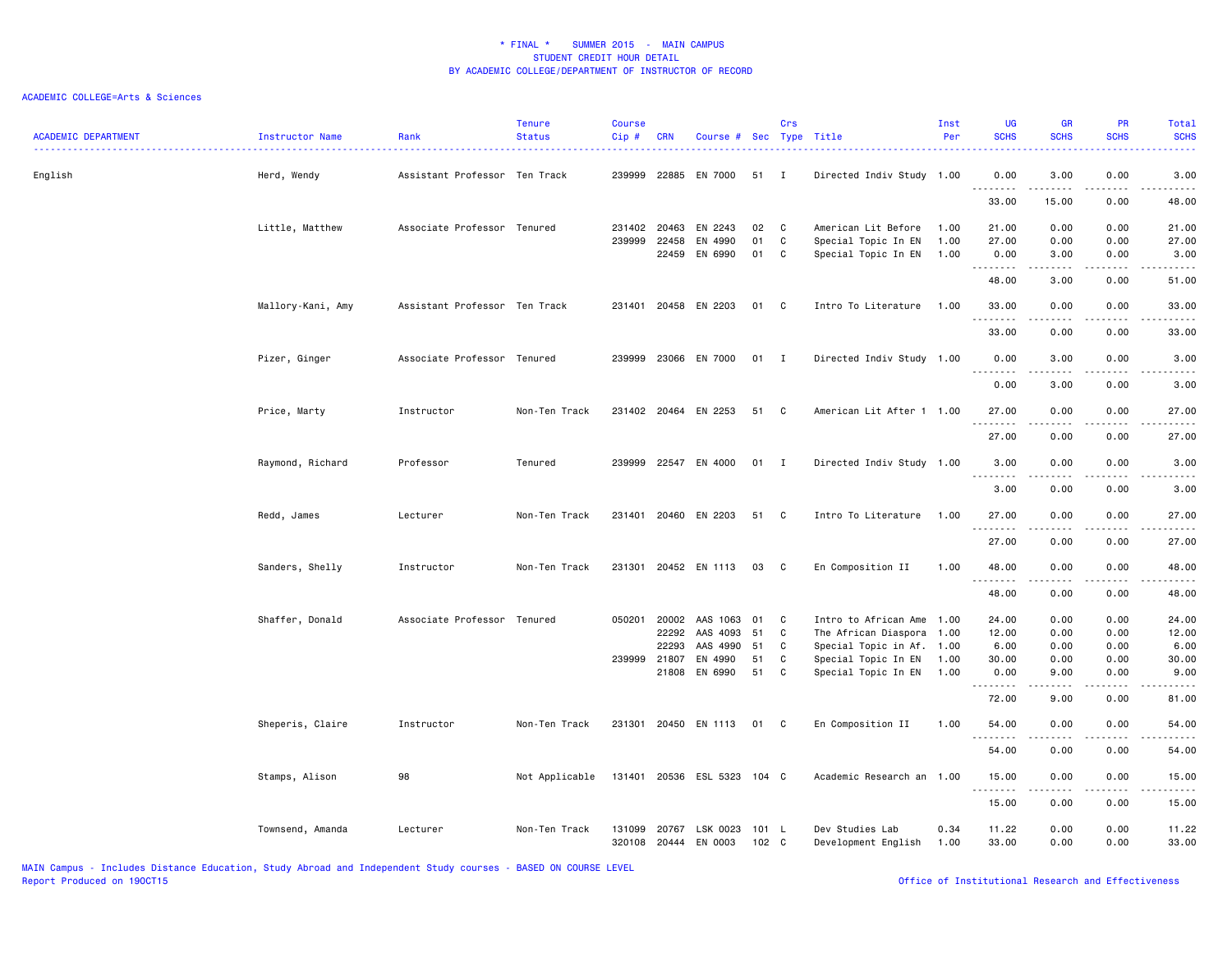| <b>ACADEMIC DEPARTMENT</b>            | Instructor Name | Rank                        | Tenure<br><b>Status</b> | <b>Course</b><br>Cip# | <b>CRN</b> | Course # Sec Type Title |    | Crs          |                     | Inst<br>Per | <b>UG</b><br><b>SCHS</b> | <b>GR</b><br><b>SCHS</b> | <b>PR</b><br><b>SCHS</b> | Total<br><b>SCHS</b>  |
|---------------------------------------|-----------------|-----------------------------|-------------------------|-----------------------|------------|-------------------------|----|--------------|---------------------|-------------|--------------------------|--------------------------|--------------------------|-----------------------|
|                                       |                 |                             |                         |                       |            |                         |    |              |                     |             | .                        |                          | .                        | .                     |
|                                       |                 |                             |                         |                       |            |                         |    |              |                     |             | 44.22                    | 0.00                     | 0.00                     | 44.22                 |
| English                               | Trimm, James    | Lecturer                    | Non-Ten Track           |                       |            | 231301 20445 EN 1103    | 01 | $\mathbf{C}$ | En Composition I    | 1.00        | 27.00                    | 0.00                     | 0.00<br>--------         | 27.00                 |
|                                       |                 |                             |                         |                       |            |                         |    |              |                     |             | --------<br>27.00        | 0.00                     | 0.00                     | 27.00                 |
|                                       | Voller, Leslie  | Instructor                  | Non-Ten Track           | 231301                |            | 20455 EN 1113           | 53 | C            | En Composition II   | 1.00        | 60.00                    | 0.00                     | 0.00                     | 60.00                 |
|                                       |                 |                             |                         |                       |            |                         |    |              |                     |             | --------<br>60.00        | 0.00                     | --------<br>0.00         | ------<br>60.00       |
|                                       | West, Robert    | Associate Professor Tenured |                         |                       |            | 231401 20459 EN 2203    | 04 | C.           | Intro To Literature | 1.00        | 48.00                    | 0.00                     | 0.00                     | 48.00                 |
|                                       |                 |                             |                         |                       |            |                         |    |              |                     |             | --------<br>48.00        | 0.00                     | 0.00                     | 48.00                 |
|                                       |                 |                             |                         |                       |            |                         |    |              |                     |             | ========                 | $=$ = = = = = = =        | ========                 | ==========            |
| English<br>,,,,,,,,,,,,,,,,,,,,,,,,,, |                 |                             |                         |                       |            |                         |    |              |                     |             | 1046.22<br>=======       | 42.00                    | 0.00                     | 1088.22<br>========== |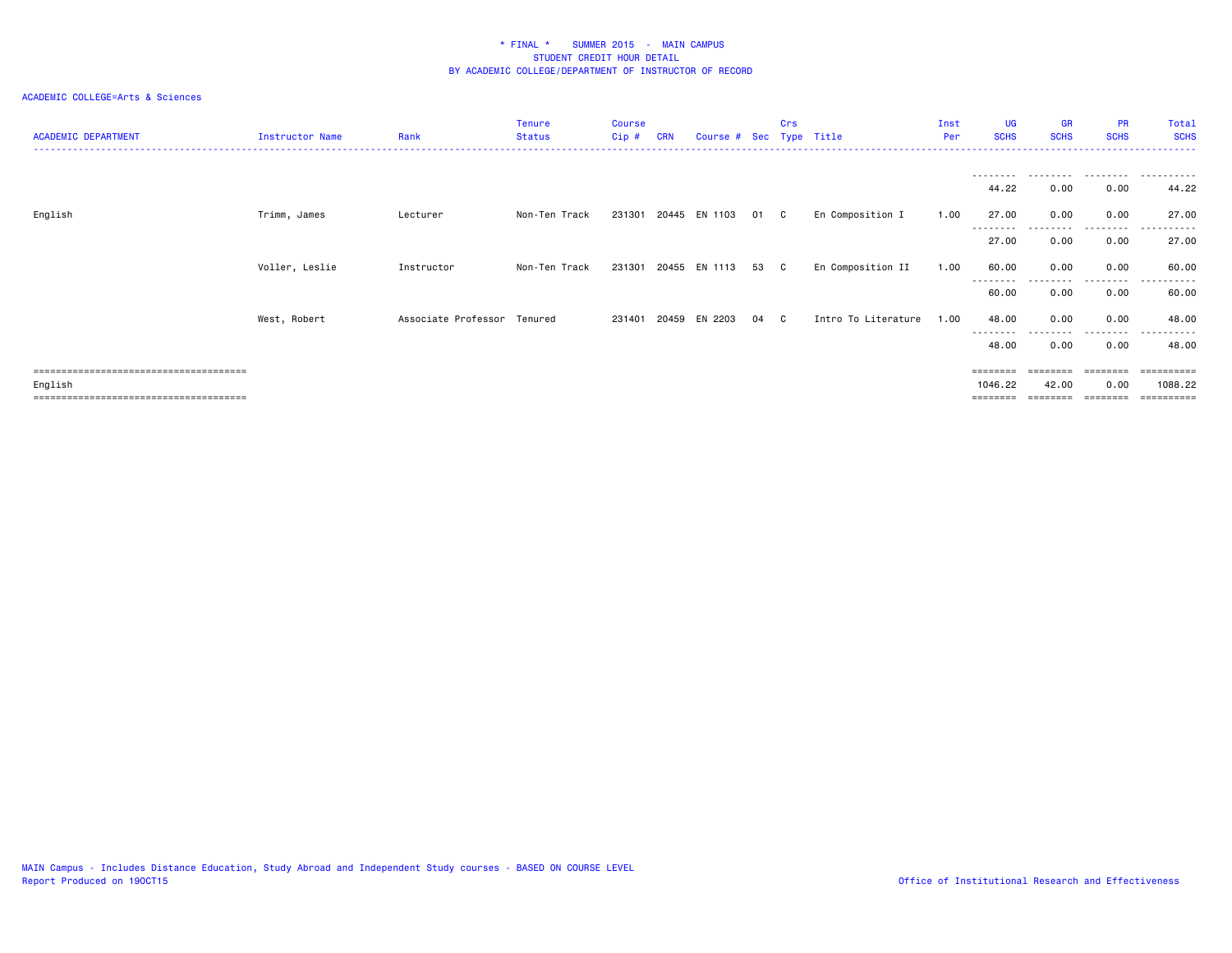### ACADEMIC COLLEGE=Arts & Sciences

| <b>ACADEMIC DEPARTMENT</b> | Instructor Name   | Rank                               | <b>Tenure</b><br><b>Status</b> | <b>Course</b><br>Cip# | <b>CRN</b>   | Course # Sec Type Title  |                | Crs            |                                                        | Inst<br>Per | <b>UG</b><br><b>SCHS</b>                                                                                                                                                             | <b>GR</b><br><b>SCHS</b>                                                                                                                                     | PR<br><b>SCHS</b> | Total<br><b>SCHS</b>                                                                                                                                          |
|----------------------------|-------------------|------------------------------------|--------------------------------|-----------------------|--------------|--------------------------|----------------|----------------|--------------------------------------------------------|-------------|--------------------------------------------------------------------------------------------------------------------------------------------------------------------------------------|--------------------------------------------------------------------------------------------------------------------------------------------------------------|-------------------|---------------------------------------------------------------------------------------------------------------------------------------------------------------|
| Geosciences                | Babineaux, Claire | Grad Teach Assist                  | Not Applicable                 | 400601                | 20660        | GG 1111                  | 01             | L.             | Earth Science I Lab                                    | 1.00        | 13.00                                                                                                                                                                                | 0.00                                                                                                                                                         | 0.00<br>.         | 13.00                                                                                                                                                         |
|                            |                   |                                    |                                |                       |              |                          |                |                |                                                        |             | .<br>13.00                                                                                                                                                                           | $\frac{1}{2} \left( \frac{1}{2} \right) \left( \frac{1}{2} \right) \left( \frac{1}{2} \right) \left( \frac{1}{2} \right) \left( \frac{1}{2} \right)$<br>0.00 | 0.00              | .<br>13.00                                                                                                                                                    |
|                            | Baldwin, William  | Lecturer                           | Non-Ten Track                  |                       |              | 400404 21341 GR 4473     | 501 C          |                | Numerical Wx Predict 1.00                              |             | 111.00                                                                                                                                                                               | 0.00                                                                                                                                                         | 0.00              | 111.00                                                                                                                                                        |
|                            |                   |                                    |                                |                       | 21342        | GR 4473<br>21354 GR 6473 | 502 C<br>501 C |                | Numerical Wx Predict 1.00<br>Numerical Wx Predict 0.90 |             | 96.00<br>0.00                                                                                                                                                                        | 0.00<br>5.40                                                                                                                                                 | 0.00<br>0.00      | 96.00<br>5.40                                                                                                                                                 |
|                            |                   |                                    |                                |                       |              |                          |                |                |                                                        |             | .<br>207.00                                                                                                                                                                          | .<br>5.40                                                                                                                                                    | .<br>0.00         | .<br>212.40                                                                                                                                                   |
|                            | Brown, Michael    | Professor                          | Tenured                        |                       | 400401 21374 | GR 8573                  | 502 S          |                | Research Applied Met 1.00                              |             | 0.00                                                                                                                                                                                 | 27.00                                                                                                                                                        | 0.00              | 27.00                                                                                                                                                         |
|                            |                   |                                    |                                | 400404                | 21349        | GR 4843                  | 501            | $\overline{B}$ | Severe Storm Methods 1.00                              |             | 9.00                                                                                                                                                                                 | 0.00                                                                                                                                                         | 0.00              | 9.00                                                                                                                                                          |
|                            |                   |                                    |                                |                       | 21357        | GR 6843                  | 501 B          |                | Severe Storm Methods                                   | 1.00        | 0.00                                                                                                                                                                                 | 3.00                                                                                                                                                         | 0.00              | 3.00                                                                                                                                                          |
|                            |                   |                                    |                                |                       |              | 400601 21364 GR 8410     | 501 S          |                | Field Methods Semina 1.00                              |             | 0.00                                                                                                                                                                                 | 40.00                                                                                                                                                        | 0.00              | 40.00                                                                                                                                                         |
|                            |                   |                                    |                                |                       |              |                          |                |                |                                                        |             | .<br>9.00                                                                                                                                                                            | .<br>70.00                                                                                                                                                   | .<br>0.00         | .<br>79.00                                                                                                                                                    |
|                            | Carter, William   | Lecturer                           | Non-Ten Track                  | 400404                | 21352        | GR 4933                  | 501 C          |                | Dynamic Meteorology                                    | 0.90        | 5.40                                                                                                                                                                                 | 0.00                                                                                                                                                         | 0.00              | 5.40                                                                                                                                                          |
|                            |                   |                                    |                                | 450701                |              | 21360 GR 6933            | 501 C          |                | Dynamic Meteorology                                    | 0.90        | 0.00                                                                                                                                                                                 | 8.10                                                                                                                                                         | 0.00              | 8.10                                                                                                                                                          |
|                            |                   |                                    |                                |                       |              |                          |                |                |                                                        |             | $\frac{1}{2}$<br>$\frac{1}{2}$<br>5.40                                                                                                                                               | .<br>8.10                                                                                                                                                    | 0.00              | $\frac{1}{2} \left( \frac{1}{2} \right) \left( \frac{1}{2} \right) \left( \frac{1}{2} \right) \left( \frac{1}{2} \right) \left( \frac{1}{2} \right)$<br>13.50 |
|                            | Clary, Renee      | Associate Professor Tenured        |                                |                       | 400601 21923 | GG 8000                  | 501 D          |                | Research / Thesis                                      | 1.00        | 0.00                                                                                                                                                                                 | 1.00                                                                                                                                                         | 0.00              | 1.00                                                                                                                                                          |
|                            |                   |                                    |                                | 400603                | 21837        | GG 8423                  | 501 C          |                | Earthquakes & Volcan 1.00                              |             | 0.00                                                                                                                                                                                 | 6.00                                                                                                                                                         | 0.00              | 6.00                                                                                                                                                          |
|                            |                   |                                    |                                |                       |              |                          |                |                |                                                        |             | $\sim$ $\sim$ $\sim$ $\sim$<br>0.00                                                                                                                                                  | 7.00                                                                                                                                                         | 0.00              | 7.00                                                                                                                                                          |
|                            | Cooke, William    | Professor                          | Tenured                        | 450701                |              | 23480 GR 7000            | 551 I          |                | Directed Indiv Study 1.00                              |             | 0.00                                                                                                                                                                                 | 3.00                                                                                                                                                         | 0.00              | 3.00                                                                                                                                                          |
|                            |                   |                                    |                                |                       |              |                          |                |                |                                                        |             | $\sim$ $\sim$ $\sim$<br>.                                                                                                                                                            | .                                                                                                                                                            |                   | .                                                                                                                                                             |
|                            |                   |                                    |                                |                       |              |                          |                |                |                                                        |             | 0.00                                                                                                                                                                                 | 3.00                                                                                                                                                         | 0.00              | 3.00                                                                                                                                                          |
|                            | Dash, Padmanava   | Assistant Professor Ten Track      |                                |                       |              | 450701 23116 GR 9000     | $101$ D        |                | Research/Dissertatio 1.00                              |             | 0.00<br>.                                                                                                                                                                            | 6.00<br>$\frac{1}{2}$                                                                                                                                        | 0.00<br>.         | 6.00<br>$\frac{1}{2}$                                                                                                                                         |
|                            |                   |                                    |                                |                       |              |                          |                |                |                                                        |             | 0.00                                                                                                                                                                                 | 6.00                                                                                                                                                         | 0.00              | 6.00                                                                                                                                                          |
|                            | Dyer, Jamie       | Associate Professor Tenured        |                                | 400404                | 21352        | GR 4933                  | 501 C          |                | Dynamic Meteorology                                    | 0.10        | 0.60                                                                                                                                                                                 | 0.00                                                                                                                                                         | 0.00              | 0.60                                                                                                                                                          |
|                            |                   |                                    |                                |                       | 21354        | GR 6473                  | 501 C          |                | Numerical Wx Predict 0.10                              |             | 0.00                                                                                                                                                                                 | 0.60                                                                                                                                                         | 0.00              | 0.60                                                                                                                                                          |
|                            |                   |                                    |                                |                       | 450701 21360 | GR 6933                  | 501 C          |                | Dynamic Meteorology                                    | 0.10        | 0.00                                                                                                                                                                                 | 0.90                                                                                                                                                         | 0.00              | 0.90                                                                                                                                                          |
|                            |                   |                                    |                                |                       | 23305        | GR 8000                  | $102$ D        |                | Research / Thesis                                      | 1.00        | 0.00<br>$\sim$ $\sim$<br>$\frac{1}{2} \left( \frac{1}{2} \right) \left( \frac{1}{2} \right) \left( \frac{1}{2} \right) \left( \frac{1}{2} \right)$                                   | 1.00<br>.                                                                                                                                                    | 0.00<br>$\cdots$  | 1.00<br>.                                                                                                                                                     |
|                            |                   |                                    |                                |                       |              |                          |                |                |                                                        |             | 0.60                                                                                                                                                                                 | 2.50                                                                                                                                                         | 0.00              | 3.10                                                                                                                                                          |
|                            | Gallagher, John   | Lecturer                           | Non-Ten Track                  | 400601                |              | 21367 GR 8410            | 504 S          |                | Field Methods Semina 0.10                              |             | 0.00<br>$\frac{1}{2}$<br>$\frac{1}{2}$                                                                                                                                               | 5.20                                                                                                                                                         | 0.00              | 5.20                                                                                                                                                          |
|                            |                   |                                    |                                |                       |              |                          |                |                |                                                        |             | 0.00                                                                                                                                                                                 | 5.20                                                                                                                                                         | 0.00              | 5.20                                                                                                                                                          |
|                            | Gutter, Barrett   | Grad Research Assis Not Applicable |                                |                       |              | 400401 21377 GR 8633     | 501 C          |                | Climate Change                                         | 0.80        | 0.00<br>$\sim$ $\sim$ $\sim$<br>$\frac{1}{2} \left( \frac{1}{2} \right) \left( \frac{1}{2} \right) \left( \frac{1}{2} \right) \left( \frac{1}{2} \right) \left( \frac{1}{2} \right)$ | 31.20<br>------                                                                                                                                              | 0.00<br>.         | 31.20<br>.                                                                                                                                                    |
|                            |                   |                                    |                                |                       |              |                          |                |                |                                                        |             | 0.00                                                                                                                                                                                 | 31.20                                                                                                                                                        | 0.00              | 31.20                                                                                                                                                         |
|                            | Haney, Christa    | Instructor                         | Non-Ten Track                  | 400607                | 21329        | GG 3603<br>21330 GG 3603 | 501 C<br>502 C |                | Intro To Oceanograph 1.00<br>Intro To Oceanograph 1.00 |             | 120.00<br>96.00                                                                                                                                                                      | 0.00<br>0.00                                                                                                                                                 | 0.00<br>0.00      | 120.00<br>96.00                                                                                                                                               |

MAIN Campus - Includes Distance Education, Study Abroad and Independent Study courses - BASED ON COURSE LEVEL

Office of Institutional Research and Effectiveness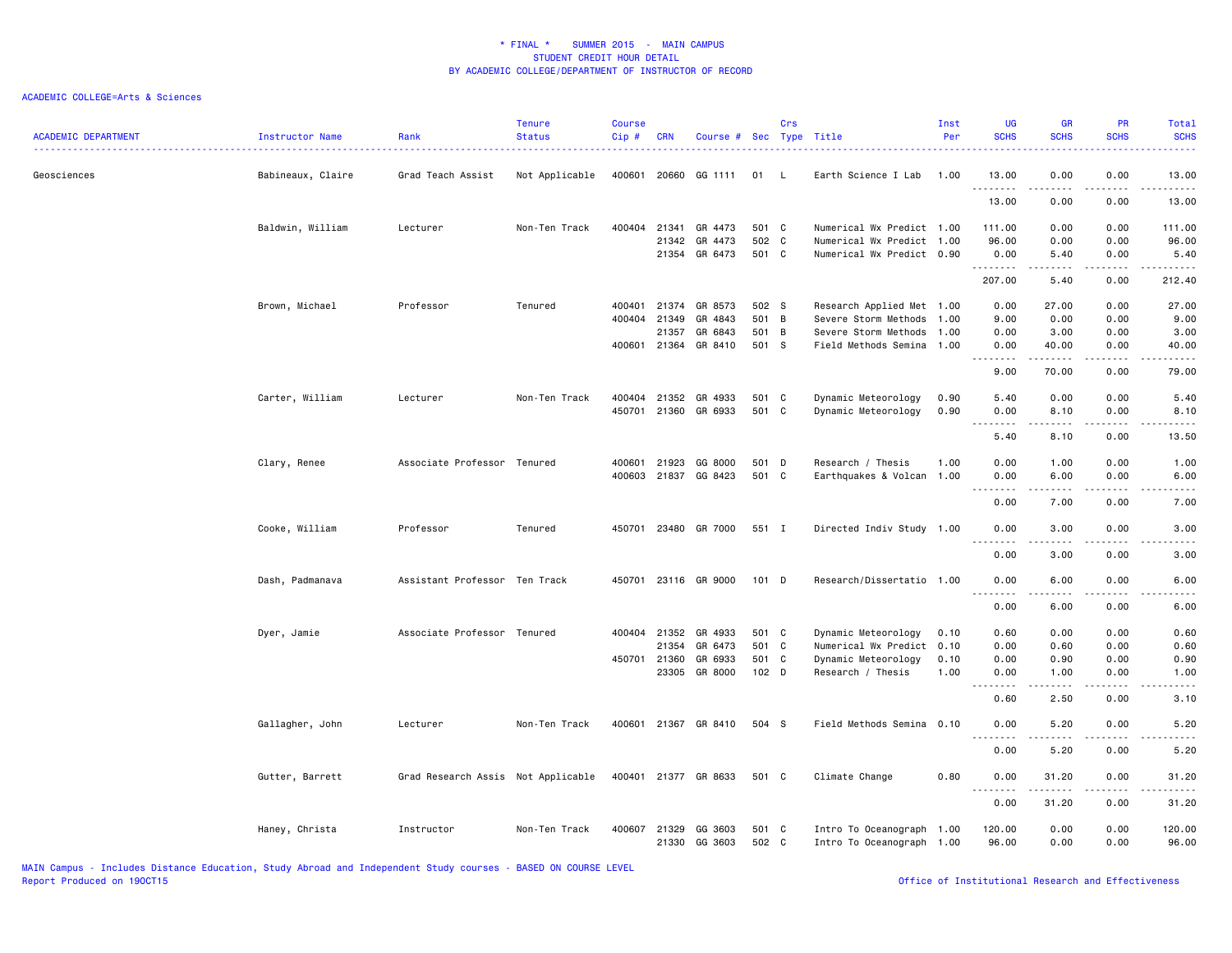| <b>ACADEMIC DEPARTMENT</b> | Instructor Name    | Rank                          | <b>Tenure</b><br><b>Status</b> | <b>Course</b><br>Cip# | <b>CRN</b> | Course #                 |                | Crs | Sec Type Title                             | Inst<br>Per  | <b>UG</b><br><b>SCHS</b> | <b>GR</b><br><b>SCHS</b> | PR<br><b>SCHS</b> | Total<br><b>SCHS</b> |
|----------------------------|--------------------|-------------------------------|--------------------------------|-----------------------|------------|--------------------------|----------------|-----|--------------------------------------------|--------------|--------------------------|--------------------------|-------------------|----------------------|
| Geosciences                | Haney, Christa     | Instructor                    | Non-Ten Track                  | 450701                | 21371      | GR 8553<br>21372 GR 8553 | 501 S<br>502 S |     | Research Methods in<br>Research Methods in | 0.90<br>0.90 | 0.00<br>0.00             | 51.30<br>24.30           | 0.00<br>0.00      | 51.30<br>24.30       |
|                            |                    |                               |                                |                       |            |                          |                |     |                                            |              | .<br>216.00              | .<br>75.60               | .<br>0.00         | 291.60               |
|                            | Kirkland, Brenda   | Associate Professor Tenured   |                                | 400601                | 20661      | GG 1113                  | 001 C          |     | Survey Earth Sci I                         | 1.00         | 30.00                    | 0.00                     | 0.00              | 30.00                |
|                            |                    |                               |                                |                       |            |                          |                |     |                                            |              | .<br>30.00               | .<br>0.00                | .<br>0.00         | 30.00                |
|                            | McMillen, Randall  | 98                            | Not Applicable                 | 450701                |            | 20668 GR 1123            | 51             | C   | Intro World Geog                           | 1.00         | 60.00                    | 0.00                     | 0.00              | 60.00                |
|                            |                    |                               |                                |                       |            |                          |                |     |                                            |              | 60.00                    | 0.00                     | 0.00              | 60.00                |
|                            | Mercer, Andrew     | Assistant Professor Ten Track |                                | 400401                | 21370      | GR 8453                  | 502 C          |     | Quant Analysis Climo 1.00                  |              | 0.00                     | 48.00                    | 0.00              | 48.00                |
|                            |                    |                               |                                |                       | 21373      | GR 8573                  | 501 S          |     | Research Applied Met                       | 1.00         | 0.00                     | 18.00                    | 0.00              | 18.00                |
|                            |                    |                               |                                | 450701                | 21371      | GR 8553                  | 501 S          |     | Research Methods in                        | 0.10         | 0.00                     | 5.70                     | 0.00              | 5.70                 |
|                            |                    |                               |                                |                       | 21372      | GR 8553                  | 502 S          |     | Research Methods in                        | 0.10         | 0.00                     | 2.70                     | 0.00              | 2.70                 |
|                            |                    |                               |                                |                       | 23342      | GR 9000                  | 103 D          |     | Research/Dissertatio                       | 1.00         | 0.00                     | 12.00                    | 0.00              | 12.00                |
|                            |                    | Associate Professor Tenured   |                                | 400401                | 21369      | GR 8453                  | 501 C          |     | Quant Analysis Climo                       | 1.00         | 0.00<br><b></b>          | 66.00<br>.               | 0.00<br>.         | 66.00<br>.           |
|                            |                    |                               |                                |                       |            |                          |                |     |                                            |              | 0.00                     | 152.40                   | 0.00              | 152.40               |
|                            | Miller, Dalton     | Instructor                    | Non-Ten Track                  | 400601                | 20662      | GG 1113                  | 01             | C   | Survey Earth Sci I                         | 1.00         | 45.00                    | 0.00                     | 0.00              | 45.00                |
|                            |                    |                               |                                | 450701                | 20666      | GR 1123                  | 001            | C   | Intro World Geog                           | 0.10         | 2.40                     | 0.00                     | 0.00              | 2.40                 |
|                            |                    |                               |                                |                       | 20667      | GR 1123                  | 01             | C   | Intro World Geog                           | 1.00         | 27.00                    | 0.00                     | 0.00              | 27.00                |
|                            |                    |                               |                                |                       |            |                          |                |     |                                            |              | .<br>74.40               | .<br>0.00                | .<br>0.00         | وبالمنابذ<br>74.40   |
|                            | Mitchell, Joseph   | Grad Teach Assist             | Not Applicable                 | 450701                |            | 20666 GR 1123            | 001 C          |     | Intro World Geog                           | 0.90         | 21.60                    | 0.00                     | 0.00              | 21.60                |
|                            |                    |                               |                                |                       |            |                          |                |     |                                            |              | <u>.</u>                 | .                        |                   |                      |
|                            |                    |                               |                                |                       |            |                          |                |     |                                            |              | 21.60                    | 0.00                     | 0.00              | 21.60                |
|                            | Mylroie, John      | Professor                     | Tenured                        | 400601                |            | 21365 GR 8410            | 502 S          |     | Field Methods Semina                       | 1.00         | 0.00<br><b></b>          | 40.00                    | 0.00              | 40.00                |
|                            |                    |                               |                                |                       |            |                          |                |     |                                            |              | 0.00                     | 40.00                    | 0.00              | 40.00                |
|                            | Nagel, Athena      | Instructor                    | Non-Ten Track                  | 400601                | 21326      | GG 1111                  | 501 L          |     | Earth Science I Lab                        | 1.00         | 10.00                    | 0.00                     | 0.00              | 10.00                |
|                            |                    |                               |                                |                       | 21327      | GG 1111                  | 502 L          |     | Earth Science I Lab                        | 1.00         | 6.00                     | 0.00                     | 0.00              | 6.00                 |
|                            |                    |                               |                                |                       | 21328      | GG 1113                  | 501 C          |     | Survey Earth Sci I                         | 1.00         | 66.00                    | 0.00                     | 0.00              | 66.00                |
|                            |                    |                               |                                | 450702 21361          |            | GR 8400                  | 501 E          |     | Field Meth In Geosci 1.00                  |              | 0.00                     | 33.00                    | 0.00              | 33.00                |
|                            |                    |                               |                                |                       |            | 21362 GR 8400            | 502 E          |     | Field Meth In Geosci 1.00                  |              | 0.00                     | 40.00                    | 0.00              | 40.00                |
|                            |                    |                               |                                |                       |            |                          |                |     |                                            |              | . <b>.</b><br>82.00      | .<br>73.00               | .<br>0.00         | <u>.</u><br>155.00   |
|                            | Nordstrom, Gregory | Instructor                    | Non-Ten Track                  | 400404 21337          |            | GR 1603                  | 501 C          |     | Intro To Meteorology 1.00                  |              | 48.00                    | 0.00                     | 0.00              | 48.00                |
|                            |                    |                               |                                |                       | 21339      | GR 4453                  | 501 C          |     | Weather Prediction I 1.00                  |              | 111.00                   | 0.00                     | 0.00              | 111.00               |
|                            |                    |                               |                                |                       | 21340      | GR 4453                  | 502 C          |     | Weather Prediction I 1.00                  |              | 96.00                    | 0.00                     | 0.00              | 96.00                |
|                            |                    |                               |                                | 450701                | 21335      | GR 1114                  | 501 B          |     | Physical Geography                         | 1.00         | 92.00<br>.               | 0.00<br>.                | 0.00<br>.         | 92.00                |
|                            |                    |                               |                                |                       |            |                          |                |     |                                            |              | 347.00                   | 0.00                     | 0.00              | 347.00               |
|                            | Radencic, Sarah    | 98                            | Not Applicable                 | 400601                |            | 21332 GG 8203            | 501 C          |     | Ocean Science                              | 0.90         | 0.00                     | 72.90                    | 0.00              | 72.90                |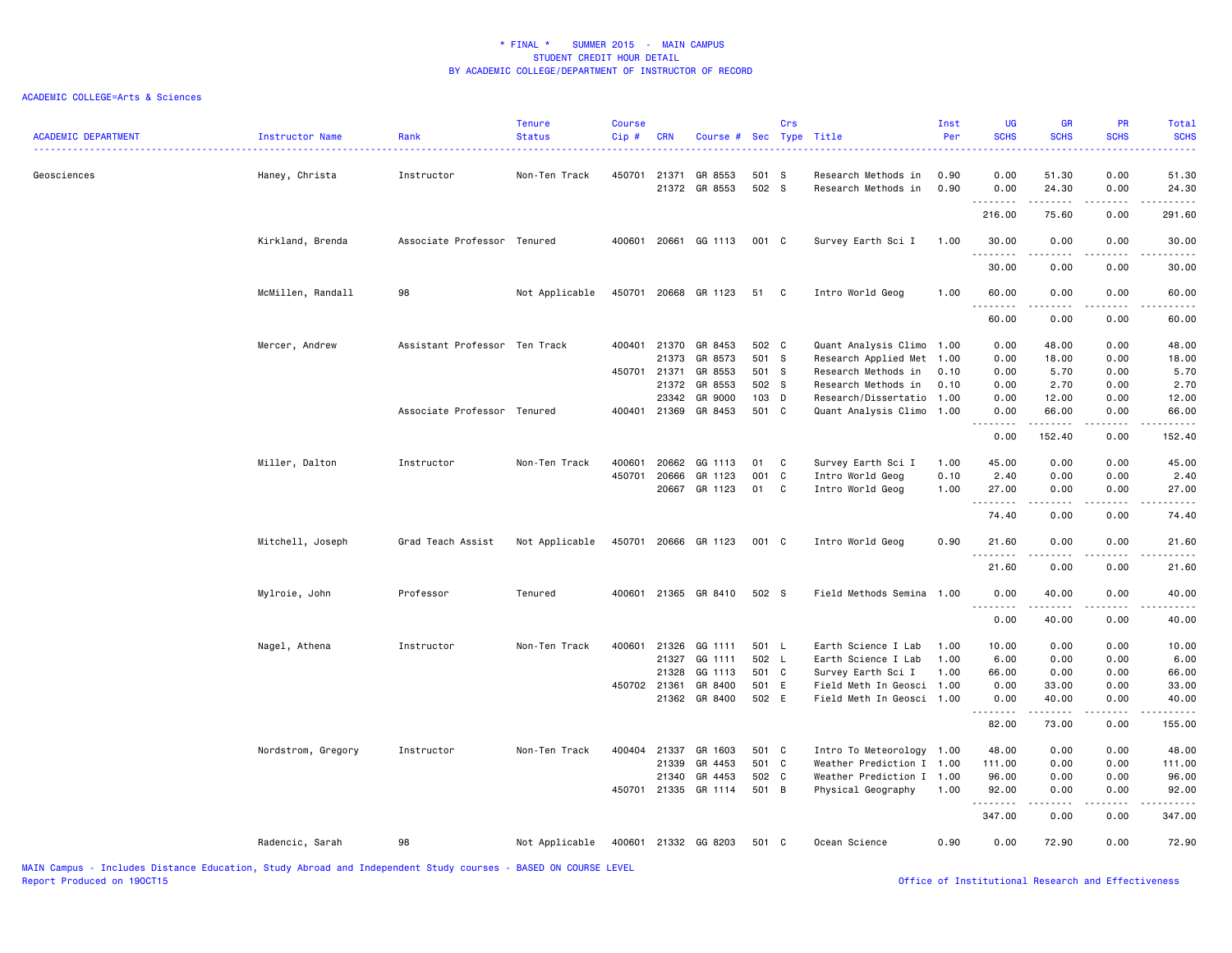| <b>ACADEMIC DEPARTMENT</b> | Instructor Name                                     | Rank                          | <b>Tenure</b><br><b>Status</b> | <b>Course</b><br>Cip# | <b>CRN</b>   | Course # Sec Type Title |         | Crs |                           | Inst<br>Per | <b>UG</b><br><b>SCHS</b>                                                                                                                                      | <b>GR</b><br><b>SCHS</b>            | <b>PR</b><br><b>SCHS</b> | Total<br><b>SCHS</b>                |
|----------------------------|-----------------------------------------------------|-------------------------------|--------------------------------|-----------------------|--------------|-------------------------|---------|-----|---------------------------|-------------|---------------------------------------------------------------------------------------------------------------------------------------------------------------|-------------------------------------|--------------------------|-------------------------------------|
| Geosciences                | Radencic, Sarah                                     | 98                            | Not Applicable                 | 400601                |              | 21333 GG 8203           | 502 C   |     | Ocean Science             | 0.90        | 0.00                                                                                                                                                          | 13.50                               | 0.00                     | 13.50                               |
|                            |                                                     |                               |                                |                       |              |                         |         |     |                           |             | $\sim$ $\sim$<br>0.00                                                                                                                                         | 86.40                               | 0.00                     | 86.40                               |
|                            | Rodgers, John                                       | Associate Professor Tenured   |                                | 400601                | 21333        | GG 8203                 | 502 C   |     | Ocean Science             | 0.10        | 0.00                                                                                                                                                          | 1.50                                | 0.00                     | 1.50                                |
|                            |                                                     |                               |                                |                       | 21366        | GR 8410                 | 801 A   |     | Field Methods Semina      | 1.00        | 0.00                                                                                                                                                          | 30.00                               | 0.00                     | 30.00                               |
|                            |                                                     |                               |                                |                       | 21367        | GR 8410                 | 504 S   |     | Field Methods Semina      | 0.90        | 0.00                                                                                                                                                          | 46.80                               | 0.00                     | 46.80                               |
|                            |                                                     |                               |                                |                       | 400699 21509 | GG 4533                 | 801 A   |     | Geosciences Study Ab      | 1.00        | 36.00                                                                                                                                                         | 0.00                                | 0.00                     | 36.00                               |
|                            |                                                     |                               |                                |                       | 21510        | GG 6533                 | 801 A   |     | Geosciences Study Ab      | 1.00        | 0.00                                                                                                                                                          | 3.00                                | 0.00                     | 3.00                                |
|                            |                                                     |                               |                                |                       | 450701 21353 | GR 6303                 | 501 B   |     | Principles of GIS         | 0.10        | 0.00                                                                                                                                                          | 1.20                                | 0.00                     | 1.20                                |
|                            |                                                     |                               |                                |                       | 23329        | GR 7000                 | 501 I   |     | Directed Indiv Study      | 1.00        | 0.00                                                                                                                                                          | 6.00                                | 0.00                     | 6.00                                |
|                            |                                                     |                               |                                |                       | 450702 21338 | GR 4303                 | 501 B   |     | Principles of GIS         | 0.10        | 6.00                                                                                                                                                          | 0.00                                | 0.00                     | 6.00                                |
|                            |                                                     | Professor                     | Tenured                        | 400601                | 21332        | GG 8203                 | 501 C   |     | Ocean Science             | 0.10        | 0.00                                                                                                                                                          | 8.10                                | 0.00                     | 8.10                                |
|                            |                                                     |                               |                                |                       |              |                         |         |     |                           |             | .<br>42.00                                                                                                                                                    | .<br>96.60                          | 0.00                     | 138.60                              |
|                            | Schmitz, Darrel                                     | Professor                     | Tenured                        | 400601                | 20663        | GG 1113                 | 51      | C   | Survey Earth Sci I        | 1.00        | 69.00                                                                                                                                                         | 0.00                                | 0.00                     | 69.00                               |
|                            |                                                     |                               |                                |                       | 22816        | GG 4000                 | 01      | I   | Directed Indiv Study      | 1.00        | 1.00                                                                                                                                                          | 0.00                                | 0.00                     | 1.00                                |
|                            |                                                     |                               |                                |                       | 23118        | GG 7000                 | $101$ I |     | Directed Indiv Study 1.00 |             | 0.00                                                                                                                                                          | 3.00                                | 0.00                     | 3.00                                |
|                            |                                                     |                               |                                |                       | 23257        | GG 4000                 | $101$ I |     | Directed Indiv Study 1.00 |             | 3.00                                                                                                                                                          | 0.00                                | 0.00                     | 3.00                                |
|                            |                                                     |                               |                                |                       |              |                         |         |     |                           |             | $\frac{1}{2} \left( \frac{1}{2} \right) \left( \frac{1}{2} \right) \left( \frac{1}{2} \right) \left( \frac{1}{2} \right) \left( \frac{1}{2} \right)$<br>73.00 | $\omega$ is $\omega$ in<br>3.00     | $   -$<br>0.00           | 76.00                               |
|                            | Sherman-Morris, Kathlee Associate Professor Tenured |                               |                                | 400401                | 21375        | GR 8573                 | 503 S   |     | Research Applied Met 1.00 |             | 0.00                                                                                                                                                          | 27.00                               | 0.00                     | 27.00                               |
|                            |                                                     |                               |                                |                       | 21377        | GR 8633                 | 501 C   |     | Climate Change            | 0.20        | 0.00                                                                                                                                                          | 7.80                                | 0.00                     | 7.80                                |
|                            |                                                     |                               |                                |                       | 400404 21347 | GR 4640                 | 501 E   |     | Met Internship            | 1.00        | 9.00                                                                                                                                                          | 0.00                                | 0.00                     | 9.00                                |
|                            |                                                     |                               |                                | 450701                | 21355        | GR 6603                 | 501 C   |     | Climatology               | 0.50        | 0.00                                                                                                                                                          | 33.00                               | 0.00                     | 33.00                               |
|                            |                                                     |                               |                                |                       | 21356        | GR 6603                 | 502 C   |     | Climatology               | 0.50        | 0.00                                                                                                                                                          | 7.50                                | 0.00                     | 7.50                                |
|                            |                                                     |                               |                                |                       | 23386        | GR 9000                 | 104 D   |     | Research/Dissertatio      | 1.00        | 0.00<br>.                                                                                                                                                     | 6.00<br>.                           | 0.00<br>.                | 6.00<br>$\sim$ $\sim$ $\sim$ $\sim$ |
|                            |                                                     |                               |                                |                       |              |                         |         |     |                           |             | 9.00                                                                                                                                                          | 81.30                               | 0.00                     | 90.30                               |
|                            | Singh, Shatrughan                                   | Grad Teach Assist             | Not Applicable                 | 450701                | 21353        | GR 6303                 | 501     | B   | Principles of GIS         | 0.90        | 0.00                                                                                                                                                          | 10.80                               | 0.00                     | 10.80                               |
|                            |                                                     |                               |                                |                       |              | 450702 21338 GR 4303    | 501 B   |     | Principles of GIS         | 0.90        | 54.00<br>.                                                                                                                                                    | 0.00<br>.                           | 0.00                     | 54.00                               |
|                            |                                                     |                               |                                |                       |              |                         |         |     |                           |             | 54.00                                                                                                                                                         | 10.80                               | 0.00                     | 64.80                               |
|                            | Skarke, Adam                                        | Assistant Professor Ten Track |                                | 400601                |              | 22827 GG 8000           | 01      | D   | Research / Thesis         | 1.00        | 0.00<br>$\frac{1}{2} \left( \frac{1}{2} \right) \left( \frac{1}{2} \right) \left( \frac{1}{2} \right) \left( \frac{1}{2} \right)$                             | 3.00<br>$\sim$ $\sim$ $\sim$ $\sim$ | 0.00                     | 3.00                                |
|                            |                                                     |                               |                                |                       |              |                         |         |     |                           |             | 0.00                                                                                                                                                          | 3.00                                | 0.00                     | 3.00                                |
|                            | Templeton, Morris                                   | Lecturer                      | Non-Ten Track                  | 231303                | 21331        | GG 4333                 | 501     | C   | Geowriting                | 1.00        | 60.00                                                                                                                                                         | 0.00                                | 0.00                     | 60.00                               |
|                            |                                                     |                               |                                |                       |              | 21838 GG 4333           | 502 C   |     | Geowriting                | 1.00        | 24.00                                                                                                                                                         | 0.00                                | 0.00                     | 24.00                               |
|                            |                                                     |                               |                                |                       |              |                         |         |     |                           |             | .                                                                                                                                                             | .                                   |                          |                                     |
|                            |                                                     |                               |                                |                       |              |                         |         |     |                           |             | 84.00                                                                                                                                                         | 0.00                                | 0.00                     | 84.00                               |
|                            | Threatt, Patrick                                    | Lecturer                      | Non-Ten Track                  | 450701                |              | 21336 GR 1123           | 501 C   |     | Intro World Geog          | 1.00        | 93.00<br>.                                                                                                                                                    | 0.00<br>بالمحاد                     | 0.00<br>.                | 93.00<br>.                          |
|                            |                                                     |                               |                                |                       |              |                         |         |     |                           |             | 93.00                                                                                                                                                         | 0.00                                | 0.00                     | 93.00                               |
|                            | Wallace, Timothy                                    | Instructor                    | Non-Ten Track                  | 400401                | 21343        | GR 4603                 | 501 C   |     | Climatology               | 1.00        | 117.00                                                                                                                                                        | 0.00                                | 0.00                     | 117.00                              |
|                            |                                                     |                               |                                |                       |              | 21344 GR 4603           | 502 C   |     | Climatology               | 1.00        | 108.00                                                                                                                                                        | 0.00                                | 0.00                     | 108.00                              |
|                            |                                                     |                               |                                |                       |              |                         |         |     |                           |             |                                                                                                                                                               |                                     |                          |                                     |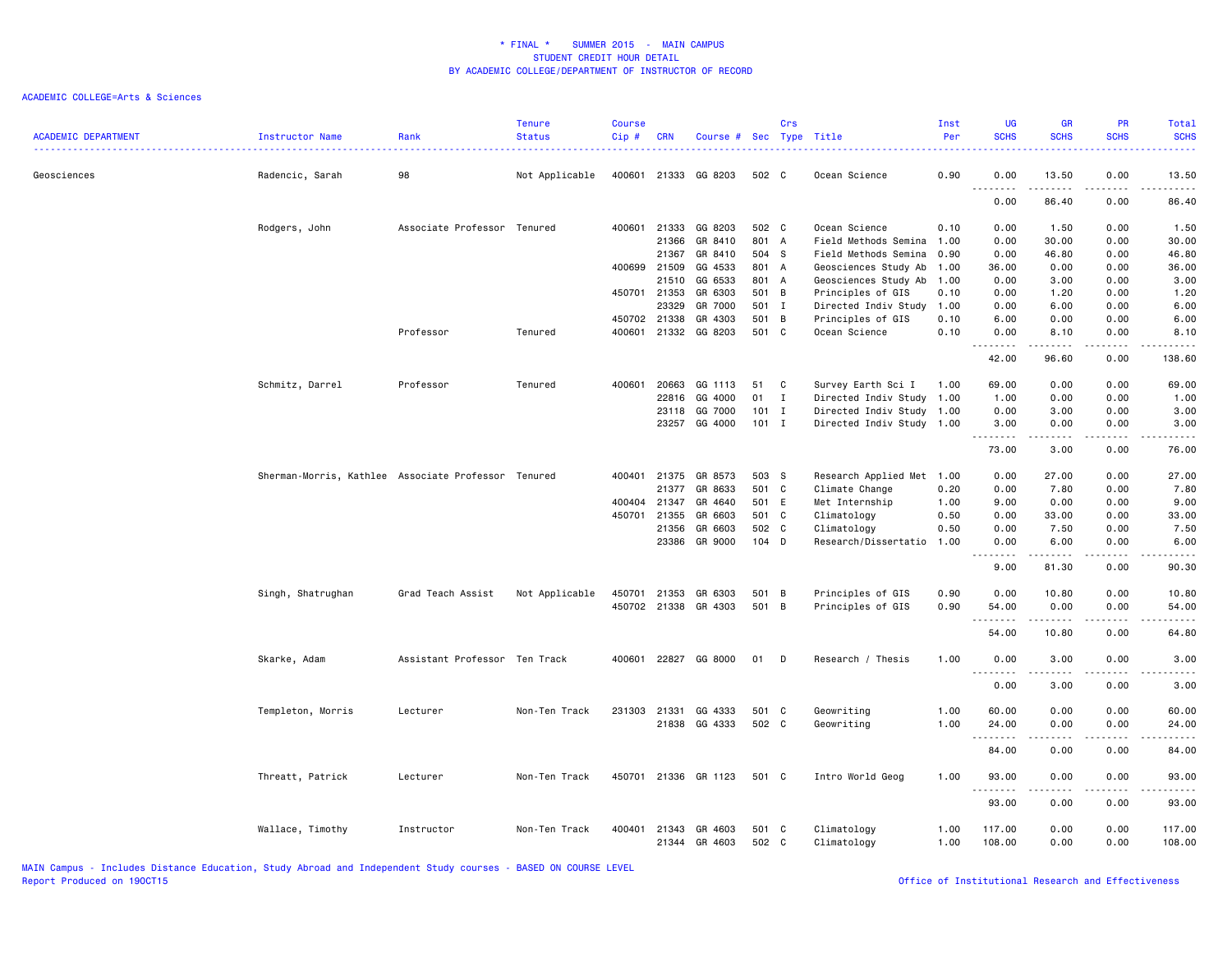| <b>ACADEMIC DEPARTMENT</b> | Instructor Name       | Rank              | <b>Tenure</b><br><b>Status</b> | Course<br>Cip # | <b>CRN</b>     | Course # Sec Type Title             |                         | Crs |                                                           | Inst<br>Per          | <b>UG</b><br><b>SCHS</b>     | <b>GR</b><br><b>SCHS</b>   | <b>PR</b><br><b>SCHS</b> | Total<br><b>SCHS</b>     |
|----------------------------|-----------------------|-------------------|--------------------------------|-----------------|----------------|-------------------------------------|-------------------------|-----|-----------------------------------------------------------|----------------------|------------------------------|----------------------------|--------------------------|--------------------------|
| Geosciences                | Wallace, Timothy      | Instructor        | Non-Ten Track                  | 400401          | 21345<br>23260 | GR 4613<br>21346 GR 4613<br>GR 4603 | 501 B<br>502 B<br>503 C |     | Applied Climatology<br>Applied Climatology<br>Climatology | 1.00<br>1.00<br>1.00 | 108.00<br>90.00<br>39.00     | 0.00<br>0.00<br>0.00       | 0.00<br>0.00<br>0.00     | 108.00<br>90.00<br>39.00 |
|                            |                       |                   |                                |                 |                |                                     |                         |     |                                                           |                      | --------<br>462.00           | 0.00                       | .<br>0.00                | -------<br>462.00        |
|                            | Weremeichik, Jeremy   | Grad Teach Assist | Not Applicable                 |                 |                | 400601 21715 GG 1111                | 51 L                    |     | Earth Science I Lab                                       | 1.00                 | 14.00<br>--------            | 0.00<br>---------          | 0.00<br>---------        | 14.00<br>.<br>$  -$      |
|                            |                       |                   |                                |                 |                |                                     |                         |     |                                                           |                      | 14.00                        | 0.00                       | 0.00                     | 14.00                    |
|                            | Williams, Christopher | Lecturer          | Non-Ten Track                  | 450701          |                | 21355 GR 6603<br>21356 GR 6603      | 501 C<br>502 C          |     | Climatology<br>Climatology                                | 0.50<br>0.50         | 0.00<br>0.00<br>--------     | 33.00<br>7.50<br>--------- | 0.00<br>0.00<br>.        | 33.00<br>7.50<br>.       |
|                            |                       |                   |                                |                 |                |                                     |                         |     |                                                           |                      | 0.00                         | 40.50                      | 0.00                     | 40.50                    |
| Geosciences                |                       |                   |                                |                 |                |                                     |                         |     |                                                           |                      | $=$ = = = = = = =<br>1897.00 | ========<br>801.00         | 0.00                     | 2698.00<br>==========    |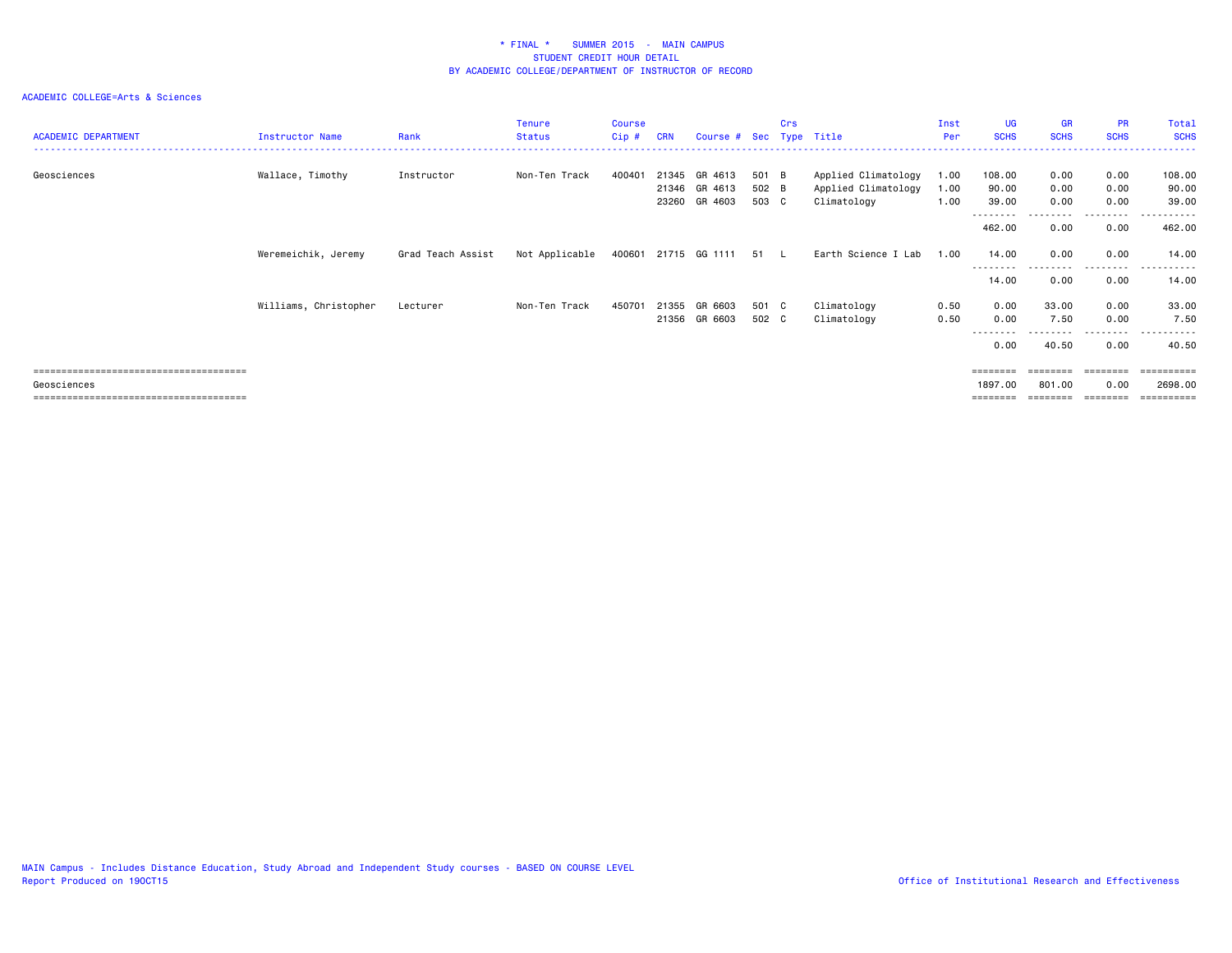### ACADEMIC COLLEGE=Arts & Sciences

| <b>ACADEMIC DEPARTMENT</b>             | Instructor Name     | Rank                               | <b>Tenure</b><br><b>Status</b> | <b>Course</b><br>Cip# | <b>CRN</b> | Course # Sec Type Title     |                    | Crs          |                                                        | Inst<br>Per | <b>UG</b><br><b>SCHS</b> | <b>GR</b><br><b>SCHS</b>            | <b>PR</b><br><b>SCHS</b> | Total<br><b>SCHS</b> |
|----------------------------------------|---------------------|------------------------------------|--------------------------------|-----------------------|------------|-----------------------------|--------------------|--------------|--------------------------------------------------------|-------------|--------------------------|-------------------------------------|--------------------------|----------------------|
| History                                | Drake, Nathan       | Grad Teach Assist                  | Not Applicable                 |                       |            | 540102 20681 HI 1063        | 01 C               |              | Early U S History                                      | 1.00        | 30.00<br>.               | 0.00<br>.                           | 0.00<br>.                | 30.00<br>.           |
|                                        |                     |                                    |                                |                       |            |                             |                    |              |                                                        |             | 30.00                    | 0.00                                | 0.00                     | 30.00                |
|                                        | Forrest, John       | Grad Teach Assist                  | Not Applicable                 |                       |            | 540101 21750 HI 1173        | 51                 | $\mathbf{C}$ | Wld Hist After 1500                                    | 1.00        | 42.00                    | 0.00                                | 0.00                     | 42.00                |
|                                        |                     |                                    |                                |                       |            |                             |                    |              |                                                        |             | 42.00                    | 0.00                                | 0.00                     | 42.00                |
|                                        | Hauser, Jason       | Grad Teach Assist                  | Not Applicable                 |                       |            | 540102 20685 HI 1073        | 01 C               |              | Modern U S History                                     | 1.00        | 42.00<br>.               | 0.00<br>$\sim$ $\sim$ $\sim$ $\sim$ | 0.00                     | 42.00                |
|                                        |                     |                                    |                                |                       |            |                             |                    |              |                                                        |             | 42.00                    | 0.00                                | 0.00                     | 42.00                |
|                                        | Hay, William        | Associate Professor Tenured        |                                | 050299                | 20698      | HI 4713                     | 001 C              |              | Tudor&Stuart England 1.00                              |             | 21.00                    | 0.00                                | 0.00                     | 21.00                |
|                                        |                     |                                    |                                |                       |            | 540101 20700 HI 6713        | 001 C              |              | Tudor&Stuart England 1.00                              |             | 0.00<br>.                | 15.00<br>------                     | 0.00<br>.                | 15.00<br>.           |
|                                        |                     |                                    |                                |                       |            |                             |                    |              |                                                        |             | 21.00                    | 15.00                               | 0.00                     | 36.00                |
|                                        | Marcus, Alan        | Professor                          | Tenured                        | 540101                | 23494      | HI 9000                     | 51                 | D            | Research / Diss                                        | 1.00        | 0.00                     | 3.00                                | 0.00                     | 3.00                 |
|                                        |                     |                                    |                                | 540102 23127          |            | HI 7000<br>23244 HI 7000    | $101$ I<br>$102$ I |              | Directed Indiv Study 1.00<br>Directed Indiv Study 1.00 |             | 0.00<br>0.00             | 3.00<br>3.00                        | 0.00<br>0.00             | 3.00<br>3.00         |
|                                        |                     |                                    |                                |                       |            |                             |                    |              |                                                        |             | .<br>$\sim$ $\sim$       | .                                   | المتحدث والمنا           |                      |
|                                        |                     |                                    |                                |                       |            |                             |                    |              |                                                        |             | 0.00                     | 9.00                                | 0.00                     | 9.00                 |
|                                        | Nelson, Kelli       | Grad Teach Assist                  | Not Applicable                 |                       |            | 540102 20680 HI 1063        | 001 C              |              | Early U S History                                      | 1.00        | 24.00<br>---------       | 0.00<br>. <b>.</b>                  | 0.00                     | 24.00                |
|                                        |                     |                                    |                                |                       |            |                             |                    |              |                                                        |             | 24.00                    | 0.00                                | 0.00                     | 24.00                |
|                                        | Snyder, Christopher | Professor                          | Tenured                        |                       |            | 309999 21531 ISE 4200 804 A |                    |              | Intl Student Exchang 1.00                              |             | 90.00<br>.               | 0.00<br>.                           | 0.00<br>.                | 90.00<br>.           |
|                                        |                     |                                    |                                |                       |            |                             |                    |              |                                                        |             | 90.00                    | 0.00                                | 0.00                     | 90.00                |
|                                        | Thomas, Tommy       | Grad Teach Assist                  | Not Applicable                 |                       |            | 540102 20686 HI 1073        | 51                 | C            | Modern U S History                                     | 1.00        | 39.00<br>.               | 0.00                                | 0.00                     | 39.00                |
|                                        |                     |                                    |                                |                       |            |                             |                    |              |                                                        |             | 39.00                    | 0.00                                | 0.00                     | 39.00                |
|                                        | Timmerman, Nicholas | Grad Teach Assist                  | Not Applicable                 |                       |            | 540102 20682 HI 1063        | 51 C               |              | Early U S History                                      | 1.00        | 36.00<br><u>.</u>        | 0.00<br>$- - - -$                   | 0.00                     | 36.00                |
|                                        |                     |                                    |                                |                       |            |                             |                    |              |                                                        |             | 36.00                    | 0.00                                | .<br>0.00                | 36.00                |
|                                        | Traylor, Nancy      | Grad Teach Assist                  | Not Applicable                 |                       |            | 540101 20696 HI 3333        | 01 C               |              | Mississippi History                                    | 1.00        | 39.00                    | 0.00                                | 0.00                     | 39.00                |
|                                        |                     |                                    |                                |                       |            |                             |                    |              |                                                        |             | .<br>39.00               | .<br>0.00                           | .<br>0.00                | 39.00                |
|                                        | Trzaskowski, Niklas | Grad Research Assis Not Applicable |                                |                       |            | 540102 20684 HI 1073        | 001 C              |              | Modern U S History                                     | 1.00        | 24.00                    | 0.00                                | 0.00                     | 24.00                |
|                                        |                     |                                    |                                |                       |            |                             |                    |              |                                                        |             | .<br>24.00               | 0.00                                | .<br>0.00                | .<br>24.00           |
|                                        |                     |                                    |                                |                       |            |                             |                    |              |                                                        |             | <b>SESSESSE</b>          | <b>ESSESSE</b>                      |                          | ==========           |
| History                                |                     |                                    |                                |                       |            |                             |                    |              |                                                        |             | 387.00                   | 24.00                               | 0.00                     | 411.00               |
| -------------------------------------- |                     |                                    |                                |                       |            |                             |                    |              |                                                        |             | ========                 |                                     | --------- --------       | ==========           |

MAIN Campus - Includes Distance Education, Study Abroad and Independent Study courses - BASED ON COURSE LEVEL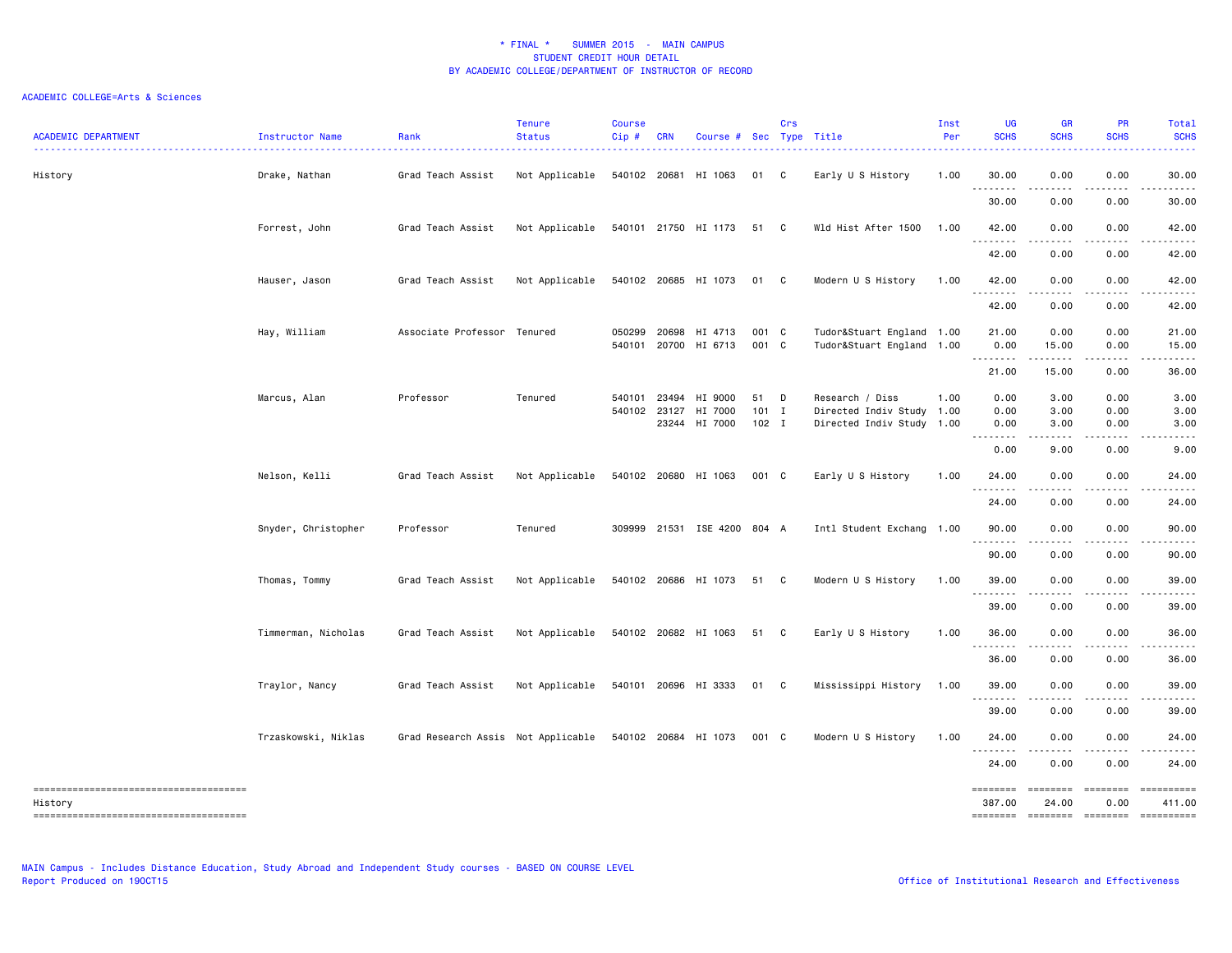| <b>ACADEMIC DEPARTMENT</b> | Instructor Name   | Rank<br><u>.</u>            | <b>Tenure</b><br><b>Status</b> | <b>Course</b><br>Cip# | <b>CRN</b>   | Course # Sec Type Title |       | Crs          |                      | Inst<br>Per | <b>UG</b><br><b>SCHS</b> | <b>GR</b><br><b>SCHS</b>            | <b>PR</b><br><b>SCHS</b> | Total<br><b>SCHS</b> |
|----------------------------|-------------------|-----------------------------|--------------------------------|-----------------------|--------------|-------------------------|-------|--------------|----------------------|-------------|--------------------------|-------------------------------------|--------------------------|----------------------|
| Mathematics & Statistics   | Banik, Robert     | Instructor                  | Non-Ten Track                  | 270101                | 20790        | MA 0103                 | P51 C |              | Intermediate Algebra | 1.00        | 33.00                    | 0.00                                | 0.00                     | 33.00                |
|                            |                   |                             |                                |                       | 20807        | MA 1323                 | 001   | B            | Trigonometry         | 1.00        | 48.00                    | 0.00                                | 0.00                     | 48.00                |
|                            |                   |                             |                                |                       |              | 20830 MA 1713           | 52    | C            | Calculus I           | 1.00        | 42.00                    | 0.00                                | 0.00                     | 42.00                |
|                            |                   |                             |                                |                       |              |                         |       |              |                      |             | .<br>123.00              | $\sim$ $\sim$ $\sim$ $\sim$<br>0.00 | 0.00                     | 123.00               |
|                            | Beckman, Jennifer | Instructor                  | Non-Ten Track                  |                       | 270102 20793 | MA 1313                 | 01    | C            | College Algebra      | 0.95        | 37.05                    | 0.00                                | 0.00                     | 37.05                |
|                            |                   | Lecturer                    | Non-Ten Track                  | 270101                | 21394        | MA 1323                 | 501   | C            | Trigonometry         | 1.00        | 39.00                    | 0.00                                | 0.00                     | 39.00                |
|                            |                   |                             |                                | 270102                | 22321        | MA 1313                 | E51   | C            | College Algebra      | 1.00        | 60.00                    | 0.00                                | 0.00                     | 60.00                |
|                            |                   |                             |                                | 270501                | 20848        | MA 2113                 | 51    | B            | Intro to Stats       | 1.00        | 60.00                    | 0.00                                | 0.00                     | 60.00                |
|                            |                   |                             |                                |                       | 20849        | MA 2113                 | 52    | К            | Intro to Stats       | 1.00        | 0.00                     | 0.00                                | 0.00                     | 0.00                 |
|                            |                   |                             |                                |                       | 20850        | MA 2113                 | 53    | К            | Intro to Stats       | 1.00        | 0.00                     | 0.00                                | 0.00                     | 0.00                 |
|                            |                   |                             |                                |                       | 20851        | MA 2113                 | 54    | К            | Intro to Stats       | 1.00        | 0.00                     | 0.00                                | 0.00                     | 0.00                 |
|                            |                   |                             |                                |                       | 20852        | MA 2113                 | 55    | К            | Intro to Stats       | 1.00        | 0.00                     | 0.00                                | 0.00                     | 0.00                 |
|                            |                   |                             |                                |                       | 21096        | ST 2113                 | 51    | В            | Intro to Stats       | 1.00        | 81.00                    | 0.00                                | 0.00                     | 81.00                |
|                            |                   |                             |                                |                       | 21097        | ST 2113                 | 52    | К            | Intro to Stats       | 1.00        | 0.00                     | 0.00                                | 0.00                     | 0.00                 |
|                            |                   |                             |                                |                       | 21098        | ST 2113                 | 53    | К            | Intro to Stats       | 1.00        | 0.00                     | 0.00                                | 0.00                     | 0.00                 |
|                            |                   |                             |                                |                       | 21099        | ST 2113                 | 54    | К            | Intro to Stats       | 1.00        | 0.00                     | 0.00                                | 0.00                     | 0.00                 |
|                            |                   |                             |                                |                       |              | 21100 ST 2113           | 55    | К            | Intro to Stats       | 1.00        | 0.00                     | 0.00                                | 0.00                     | 0.00                 |
|                            |                   |                             |                                |                       |              |                         |       |              |                      |             | 277.05                   | 0.00                                | 0.00                     | 277.05               |
|                            | Dang, Hai         | Professor                   | Tenured                        | 270101                | 20854        | MA 2733                 | 02    | C            | Calculus III         | 1.00        | 51.00                    | 0.00                                | 0.00                     | 51.00                |
|                            |                   |                             |                                |                       | 20869        | MA 3253                 | 03    | C            | Diff Equations       | 1.00        | 51.00                    | 0.00                                | 0.00                     | 51.00                |
|                            |                   |                             |                                |                       | 20871        | MA 3253                 | 52    | C            | Diff Equations       | 1.00        | 39.00                    | 0.00                                | 0.00                     | 39.00                |
|                            |                   |                             |                                |                       |              | 20872 MA 3253           | 53    | C            | Diff Equations       | 1.00        | 45.00                    | 0.00                                | 0.00                     | 45.00                |
|                            |                   |                             |                                |                       |              |                         |       |              |                      |             | <u>.</u><br>186.00       | $- - - - -$<br>0.00                 | .<br>0.00                | .<br>186.00          |
|                            | Eaton, Jonathan   | Instructor                  | Non-Ten Track                  | 270501                | 20839        | MA 2113                 | 001 C |              | Intro to Stats       | 1.00        | 60.00                    | 0.00                                | 0.00                     | 60.00                |
|                            |                   |                             |                                |                       | 20840        | MA 2113                 | 002 K |              | Intro to Stats       | 1.00        | 0.00                     | 0.00                                | 0.00                     | 0.00                 |
|                            |                   |                             |                                |                       | 20841        | MA 2113                 | 003   | K            | Intro to Stats       | 1.00        | 0.00                     | 0.00                                | 0.00                     | 0.00                 |
|                            |                   |                             |                                |                       | 20842        | MA 2113                 | 01    | B            | Intro to Stats       | 1.00        | 42.00                    | 0.00                                | 0.00                     | 42.00                |
|                            |                   |                             |                                |                       | 20843        | MA 2113                 | 02    | В            | Intro to Stats       | 1.00        | 27.00                    | 0.00                                | 0.00                     | 27.00                |
|                            |                   |                             |                                |                       | 20844        | MA 2113                 | 03    | К            | Intro to Stats       | 1.00        | 0.00                     | 0.00                                | 0.00                     | 0.00                 |
|                            |                   |                             |                                |                       | 20845        | MA 2113                 | 04    | К            | Intro to Stats       | 1.00        | 0.00                     | 0.00                                | 0.00                     | 0.00                 |
|                            |                   |                             |                                |                       | 20847        | MA 2113                 | 06    | К            | Intro to Stats       | 1.00        | 0.00                     | 0.00                                | 0.00                     | 0.00                 |
|                            |                   |                             |                                |                       |              | 21087 ST 2113           | 001   | $\mathbf{C}$ | Intro to Stats       | 1.00        | 75.00                    | 0.00                                | 0.00                     | 75.00                |
|                            |                   |                             |                                |                       | 21088        | ST 2113                 | 002 K |              | Intro to Stats       | 1.00        | 0.00                     | 0.00                                | 0.00                     | 0.00                 |
|                            |                   |                             |                                |                       | 21089        | ST 2113                 | 003   | K            | Intro to Stats       | 1.00        | 0.00                     | 0.00                                | 0.00                     | 0.00                 |
|                            |                   |                             |                                |                       | 21090        | ST 2113                 | 01    | В            | Intro to Stats       | 1.00        | 45.00                    | 0.00                                | 0.00                     | 45.00                |
|                            |                   |                             |                                |                       | 21091        | ST 2113                 | 02    | B            | Intro to Stats       | 1.00        | 24.00                    | 0.00                                | 0.00                     | 24.00                |
|                            |                   |                             |                                |                       |              | 21092 ST 2113           | 03    | К            | Intro to Stats       | 1.00        | 0.00                     | 0.00                                | 0.00                     | 0.00                 |
|                            |                   |                             |                                |                       | 21093        | ST 2113                 | 04    | Κ            | Intro to Stats       | 1.00        | 0.00                     | 0.00                                | 0.00                     | 0.00                 |
|                            |                   |                             |                                |                       | 21094        | ST 2113                 | 05    | К            | Intro to Stats       | 1.00        | 0.00                     | 0.00                                | 0.00                     | 0.00                 |
|                            |                   |                             |                                |                       | 21095        | ST 2113                 | 06    | К            | Intro to Stats       | 1.00        | 0.00                     | 0.00                                | 0.00                     | 0.00                 |
|                            |                   |                             |                                |                       | 21399        | MA 2113                 | 501   | $\mathbf{C}$ | Intro to Stats       | 1.00        | 69.00                    | 0.00                                | 0.00                     | 69.00                |
|                            |                   |                             |                                |                       |              | 21436 ST 2113           | 501 C |              | Intro to Stats       | 1.00        | 18.00<br>.               | 0.00<br>.                           | 0.00                     | 18.00                |
|                            |                   |                             |                                |                       |              |                         |       |              |                      |             | 360.00                   | 0.00                                | 0.00                     | 360.00               |
|                            | Johnson, Corlis   | Associate Professor Tenured |                                |                       |              | 270102 20801 MA 1313    | 52    | C            | College Algebra      | 1.00        | 54.00                    | 0.00                                | 0.00                     | 54.00                |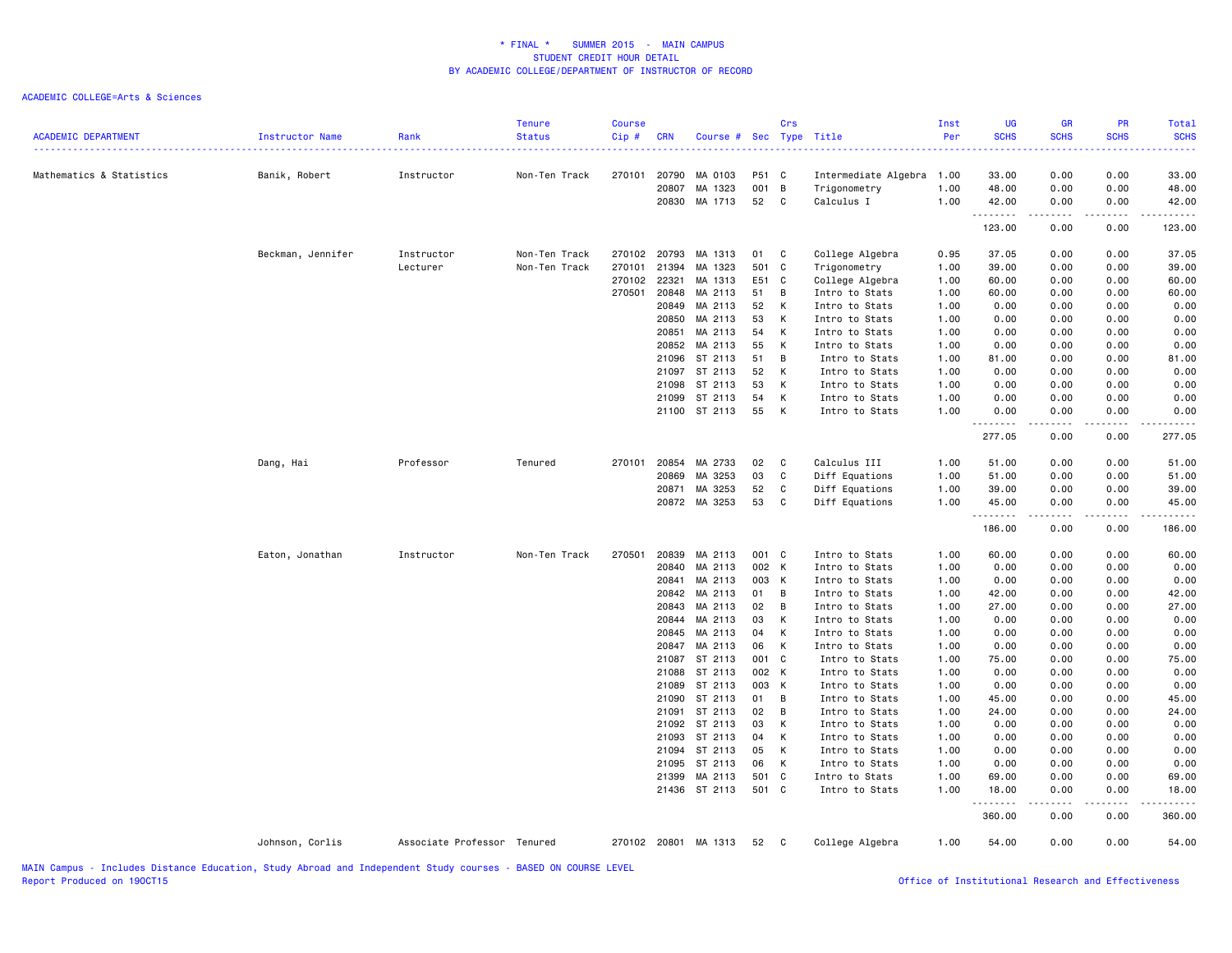### ACADEMIC COLLEGE=Arts & Sciences

| <b>ACADEMIC DEPARTMENT</b> | Instructor Name   | Rank                | <b>Tenure</b><br><b>Status</b> | <b>Course</b><br>Cip# | <b>CRN</b>                                                  | Course # Sec Type Title                                                   |                                        | Crs                             |                                                                                                                                                                  | Inst<br>Per                          | UG<br><b>SCHS</b><br>----                                               | <b>GR</b><br><b>SCHS</b>                                          | <b>PR</b><br><b>SCHS</b>                                                  | Total<br><b>SCHS</b>                                                    |
|----------------------------|-------------------|---------------------|--------------------------------|-----------------------|-------------------------------------------------------------|---------------------------------------------------------------------------|----------------------------------------|---------------------------------|------------------------------------------------------------------------------------------------------------------------------------------------------------------|--------------------------------------|-------------------------------------------------------------------------|-------------------------------------------------------------------|---------------------------------------------------------------------------|-------------------------------------------------------------------------|
| Mathematics & Statistics   | Johnson, Corlis   | Associate Professor | Tenured                        |                       | 270102 20802<br>20803<br>20804                              | MA 1313<br>MA 1313<br>MA 1313                                             | 53<br>54<br>55                         | K<br>К<br>К                     | College Algebra<br>College Algebra<br>College Algebra                                                                                                            | 1.00<br>1.00<br>1.00                 | 0.00<br>0.00<br>0.00                                                    | 0.00<br>0.00<br>0.00                                              | 0.00<br>0.00<br>0.00                                                      | 0.00<br>0.00<br>0.00                                                    |
|                            |                   |                     |                                |                       |                                                             |                                                                           |                                        |                                 |                                                                                                                                                                  |                                      | .<br>54.00                                                              | .<br>0.00                                                         | د د د د<br>0.00                                                           | $\omega$ is a set<br>54.00                                              |
|                            | Kim, Seongjai     | Professor           | Tenured                        | 270101                | 20874<br>20875<br>20879<br>20880<br>22513                   | MA 4313<br>MA 4323<br>MA 6313<br>MA 6323<br>MA 9000                       | 01<br>51<br>01<br>51<br>01             | C<br>C<br>C<br>C<br>D           | Numerical Anal I<br>Numerical Anal II<br>Numerical Anal I<br>Numerical Anal II<br>Research / Diss                                                                | 1.00<br>1.00<br>1.00<br>1.00<br>1.00 | 12.00<br>6.00<br>0.00<br>0.00<br>0.00                                   | 0.00<br>0.00<br>24.00<br>18.00<br>5.00                            | 0.00<br>0.00<br>0.00<br>0.00<br>0.00                                      | 12.00<br>6.00<br>24.00<br>18.00<br>5.00                                 |
|                            |                   |                     |                                |                       | 23130                                                       | MA 9000                                                                   | 52                                     | D                               | Research / Diss                                                                                                                                                  | 1.00                                 | 0.00<br>.<br>$\overline{\phantom{a}}$                                   | 4.00                                                              | 0.00<br>$\frac{1}{2}$                                                     | 4.00<br>$\frac{1}{2}$                                                   |
|                            | Miller, Thomas    | Professor           | Tenured                        | 270101                | 20827<br>20861<br>20888<br>22514<br>270102 20863            | MA 1713<br>MA 2743<br>MA 9633<br>MA 9000<br>MA 3113                       | 03<br>52<br>51<br>02<br>01             | C<br>C<br>C<br>D<br>C           | Calculus I<br>Calculus IV<br>Topics In Analysis<br>Research / Diss<br>Intro Linear Algebra 1.00                                                                  | 1.00<br>1.00<br>1.00<br>1.00         | 18.00<br>45.00<br>36.00<br>0.00<br>0.00<br>39.00<br>.                   | 51.00<br>0.00<br>0.00<br>3.00<br>3.00<br>0.00<br>-----            | 0.00<br>0.00<br>0.00<br>0.00<br>0.00<br>0.00<br>.                         | 69.00<br>45.00<br>36.00<br>3.00<br>3.00<br>39.00<br>.                   |
|                            | Miller, Vivien    | Professor           | Tenured                        | 270101<br>270501      | 20808<br>20811<br>20812<br>20876<br>20881<br>21103<br>21105 | MA 1323<br>MA 1323<br>MA 1323<br>MA 4523<br>MA 6523<br>ST 4523<br>ST 6523 | 01<br>51<br>52<br>01<br>01<br>01<br>01 | C<br>C<br>C<br>C<br>C<br>C<br>C | Trigonometry<br>Trigonometry<br>Trigonometry<br>Intro To Probability 1.00<br>Intro To Probability 1.00<br>Intro To Probability 1.00<br>Intro To Probability 1.00 | 1.00<br>1.00<br>1.00                 | 120.00<br>30.00<br>45.00<br>33.00<br>30.00<br>0.00<br>3.00<br>0.00<br>. | 6.00<br>0.00<br>0.00<br>0.00<br>0.00<br>9.00<br>0.00<br>3.00<br>. | 0.00<br>0.00<br>0.00<br>0.00<br>0.00<br>0.00<br>0.00<br>0.00<br>الدامات ب | 126.00<br>30.00<br>45.00<br>33.00<br>30.00<br>9.00<br>3.00<br>3.00<br>. |
|                            | Nation, Julie     | Instructor          | Non-Ten Track                  | 270102                | 20800<br>20805                                              | MA 1313<br>MA 1313                                                        | 51<br>56                               | C<br>к                          | College Algebra<br>College Algebra                                                                                                                               | 1.00<br>1.00                         | 141.00<br>45.00<br>0.00<br><u>.</u>                                     | 12.00<br>0.00<br>0.00<br>.                                        | 0.00<br>0.00<br>0.00<br>.                                                 | 153.00<br>45.00<br>0.00<br>.                                            |
|                            | Neumann, Michael  | Professor           | Tenured                        | 270101                | 20856<br>20857<br>20858<br>20860                            | MA 2733<br>MA 2743<br>MA 2743<br>MA 2743                                  | 52<br>01<br>02<br>51                   | C<br>C<br>$\mathbb{C}$<br>C     | Calculus III<br>Calculus IV<br>Calculus IV<br>Calculus IV                                                                                                        | 1.00<br>1.00<br>1.00<br>1.00         | 45.00<br>21.00<br>39.00<br>48.00<br>30.00<br>.                          | 0.00<br>0.00<br>0.00<br>0.00<br>0.00<br><u>.</u>                  | 0.00<br>0.00<br>0.00<br>0.00<br>0.00<br>.                                 | 45.00<br>21.00<br>39.00<br>48.00<br>30.00<br>.                          |
|                            | Oppenheimer, Seth | Professor           | Tenured                        | 270101                | 20809                                                       | MA 1323<br>20862 MA 3053                                                  | 02<br>01                               | C<br>C                          | Trigonometry<br>Found Of Math I                                                                                                                                  | 1.00<br>1.00                         | 138.00<br>18.00<br>45.00<br>.                                           | 0.00<br>0.00<br>0.00<br>.                                         | 0.00<br>0.00<br>0.00<br>$\sim$ $\sim$ $\sim$                              | 138.00<br>18.00<br>45.00<br>$\sim$ $\sim$ $\sim$ $\sim$ $\sim$          |
|                            | Qian, Chuanxi     | Professor           | Tenured                        | 270101                | 20826<br>20829                                              | MA 1713<br>MA 1713                                                        | 02<br>51                               | C<br>C                          | Calculus I<br>Calculus I                                                                                                                                         | 1.00<br>1.00                         | 63.00<br>42.00<br>30.00                                                 | 0.00<br>0.00<br>0.00                                              | 0.00<br>0.00<br>0.00                                                      | 63.00<br>42.00<br>30.00                                                 |

MAIN Campus - Includes Distance Education, Study Abroad and Independent Study courses - BASED ON COURSE LEVEL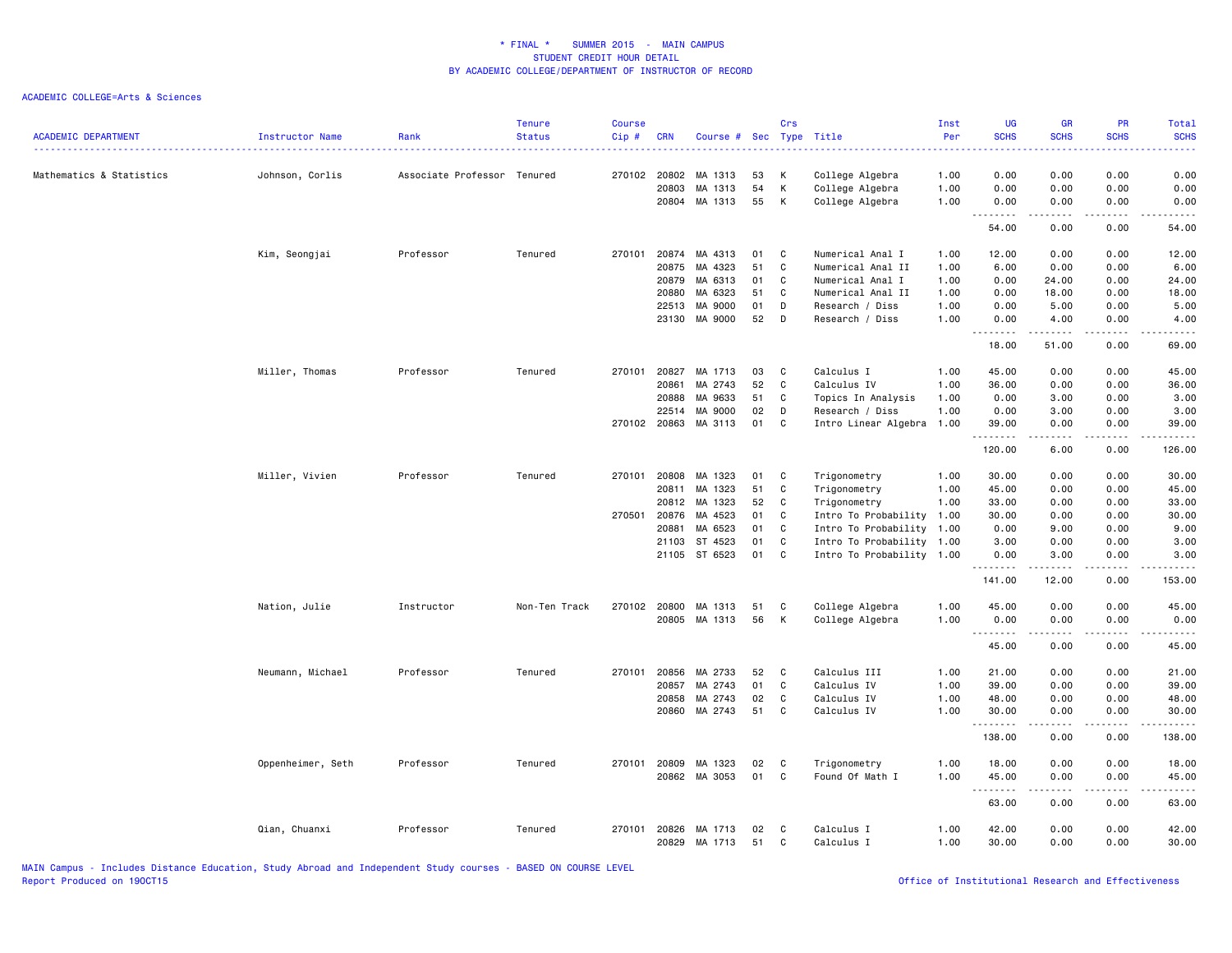### ACADEMIC COLLEGE=Arts & Sciences

| <b>ACADEMIC DEPARTMENT</b> | Instructor Name      | Rank                               | <b>Tenure</b><br><b>Status</b> | <b>Course</b><br>Cip# | <b>CRN</b>   | Course # Sec Type Title |       | Crs |                           | Inst<br>Per | <b>UG</b><br><b>SCHS</b>               | <b>GR</b><br><b>SCHS</b>                                                                               | PR<br><b>SCHS</b> | Total<br><b>SCHS</b> |
|----------------------------|----------------------|------------------------------------|--------------------------------|-----------------------|--------------|-------------------------|-------|-----|---------------------------|-------------|----------------------------------------|--------------------------------------------------------------------------------------------------------|-------------------|----------------------|
| Mathematics & Statistics   | Qian, Chuanxi        | Professor                          | Tenured                        | 270101                | 20867        | MA 3253                 | 01    | C   | Diff Equations            | 1.00        | 36.00                                  | 0.00                                                                                                   | 0.00              | 36.00                |
|                            |                      |                                    |                                |                       | 20870        | MA 3253                 | 51    | C   | Diff Equations            | 1.00        | 36.00<br>.                             | 0.00<br>.                                                                                              | 0.00<br>.         | 36.00<br>.           |
|                            |                      |                                    |                                |                       |              |                         |       |     |                           |             | 144.00                                 | 0.00                                                                                                   | 0.00              | 144.00               |
|                            | Rashidi, Eghbal      | Grad Research Assis Not Applicable |                                | 270101                | 20736        | IE 4733                 | 01    | C   | Linear Programming I 1.00 |             | 6.00                                   | 0.00                                                                                                   | 0.00              | 6.00                 |
|                            |                      |                                    |                                |                       | 20742        | IE 6733                 | 01    | C   | Linear Programming I 0.50 |             | 0.00                                   | 1.50                                                                                                   | 0.00              | 1.50                 |
|                            |                      |                                    |                                |                       | 20877        | MA 4733                 | 01    | C   | Linear Programming        | 1.00        | 3.00                                   | 0.00                                                                                                   | 0.00              | 3.00                 |
|                            |                      |                                    |                                |                       |              | 20882 MA 6733           | 01    | C   | Linear Programming        | 1.00        | 0.00<br>$\frac{1}{2}$<br>$\sim$ $\sim$ | 6.00<br>.                                                                                              | 0.00              | 6.00                 |
|                            |                      |                                    |                                |                       |              |                         |       |     |                           |             | 9.00                                   | 7.50                                                                                                   | 0.00              | 16.50                |
|                            | Razzaghi, Mohsen     | Professor                          | Tenured                        |                       |              | 270101 22515 MA 9000    | 03    | D   | Research / Diss           | 1.00        | 0.00<br>$\sim$ $\sim$                  | 18.00<br>.                                                                                             | 0.00              | 18.00                |
|                            |                      |                                    |                                |                       |              |                         |       |     |                           |             | 0.00                                   | 18.00                                                                                                  | 0.00              | 18.00                |
|                            | Savage, Kendrick     | Lecturer                           | Non-Ten Track                  | 131099                |              | 20767 LSK 0023          | 101 L |     | Dev Studies Lab           | 0.33        | 10.89                                  | 0.00                                                                                                   | 0.00              | 10.89                |
|                            |                      |                                    |                                | 270101                |              | 20776 MA 0003           | 102 C |     | Developmental Math        | 1.00        | 33.00<br>.                             | 0.00<br>.                                                                                              | 0.00<br>.         | 33.00                |
|                            |                      |                                    |                                |                       |              |                         |       |     |                           |             | 43.89                                  | 0.00                                                                                                   | 0.00              | 43.89                |
|                            | Sepehrifar, Mohammad | Assistant Professor Ten Track      |                                |                       |              | 270501 22492 ST 7000    | 01    | I   | Directed Indiv Study 1.00 |             | 0.00<br><u>.</u>                       | 1.00<br>22222                                                                                          | 0.00<br>.         | 1.00<br>.            |
|                            |                      |                                    |                                |                       |              |                         |       |     |                           |             | 0.00                                   | 1.00                                                                                                   | 0.00              | 1.00                 |
|                            | Shaw, Patricia       | Instructor                         | Non-Ten Track                  |                       | 270101 20791 | MA 0103                 | P52 C |     | Intermediate Algebra 1.00 |             | 57.00                                  | 0.00                                                                                                   | 0.00              | 57.00                |
|                            |                      |                                    |                                |                       | 20816        | MA 1423                 | 51    | C   | Problem Solving Real 1.00 |             | 21.00                                  | 0.00                                                                                                   | 0.00              | 21.00                |
|                            |                      |                                    |                                |                       | 21398        | MA 1723                 | 501 C |     | Calculus II               | 1.00        | 42.00                                  | 0.00                                                                                                   | 0.00              | 42.00                |
|                            |                      |                                    |                                |                       |              | 21870 MA 0103           | 501 C |     | Intermediate Algebra 1.00 |             | 42.00<br>.                             | 0.00<br>$\frac{1}{2} \left( \frac{1}{2} \right) \left( \frac{1}{2} \right) \left( \frac{1}{2} \right)$ | 0.00<br>.         | 42.00<br>.           |
|                            |                      |                                    |                                |                       |              |                         |       |     |                           |             | 162.00                                 | 0.00                                                                                                   | 0.00              | 162.00               |
|                            | Smith, Jaclyn        | Lecturer                           | Non-Ten Track                  | 270101                | 20784        | MA 0103                 | 51    | C   | Intermediate Algebra 1.00 |             | 48.00                                  | 0.00                                                                                                   | 0.00              | 48.00                |
|                            |                      |                                    |                                |                       | 20786        | MA 0103                 | 53    | К   | Intermediate Algebra 1.00 |             | 0.00                                   | 0.00                                                                                                   | 0.00              | 0.00                 |
|                            |                      |                                    |                                |                       | 20787        | MA 0103                 | 54    | K   | Intermediate Algebra 1.00 |             | 0.00                                   | 0.00                                                                                                   | 0.00              | 0.00                 |
|                            |                      |                                    |                                |                       | 20788        | MA 0103                 | 55    | К   | Intermediate Algebra 1.00 |             | 0.00                                   | 0.00                                                                                                   | 0.00              | 0.00                 |
|                            |                      |                                    |                                |                       | 22322        | MA 1713                 | E51 C |     | Calculus I                | 1.00        | 30.00                                  | 0.00                                                                                                   | 0.00              | 30.00                |
|                            |                      |                                    |                                |                       | 270102 20792 | MA 1313                 | 001 B |     | College Algebra           | 1.00        | 33.00                                  | 0.00                                                                                                   | 0.00              | 33.00                |
|                            |                      |                                    |                                |                       | 21393        | MA 1313                 | 501 C |     | College Algebra           | 1.00        | 66.00<br>.                             | 0.00                                                                                                   | 0.00              | 66.00                |
|                            |                      |                                    |                                |                       |              |                         |       |     |                           |             | 177.00                                 | 0.00                                                                                                   | 0.00              | 177.00               |
|                            | Smith, Robert        | Associate Professor Tenured        |                                | 270101                | 20820        | MA 1613                 | 01    | C   | Cal Bus & Life Sc I       | 1.00        | 33.00                                  | 0.00                                                                                                   | 0.00              | 33.00                |
|                            |                      |                                    |                                |                       | 20834        | MA 1723                 | 03    | C   | Calculus II               | 1.00        | 36.00                                  | 0.00                                                                                                   | 0.00              | 36.00                |
|                            |                      |                                    |                                |                       | 20836        | MA 1723                 | 52    | C   | Calculus II               | 1.00        | 60.00                                  | 0.00                                                                                                   | 0.00              | 60.00                |
|                            |                      |                                    |                                |                       |              | 270102 20865 MA 3113    | 51    | C   | Intro Linear Algebra 1.00 |             | 45.00<br>.                             | 0.00<br>.                                                                                              | 0.00<br>.         | 45.00<br>.           |
|                            |                      |                                    |                                |                       |              |                         |       |     |                           |             | 174.00                                 | 0.00                                                                                                   | 0.00              | 174.00               |
|                            | Tschume, William     | Instructor                         | Non-Ten Track                  | 270101                | 20779        | MA 0103                 | 02    | C   | Intermediate Algebra 1.00 |             | 42.00                                  | 0.00                                                                                                   | 0.00              | 42.00                |
|                            |                      | Lecturer                           | Non-Ten Track                  | 270101                | 20780        | MA 0103                 | 03    | К   | Intermediate Algebra 1.00 |             | 0.00                                   | 0.00                                                                                                   | 0.00              | 0.00                 |
|                            |                      |                                    |                                |                       | 20781        | MA 0103                 | 04    | к   | Intermediate Algebra 1.00 |             | 0.00                                   | 0.00                                                                                                   | 0.00              | 0.00                 |

MAIN Campus - Includes Distance Education, Study Abroad and Independent Study courses - BASED ON COURSE LEVEL

Office of Institutional Research and Effectiveness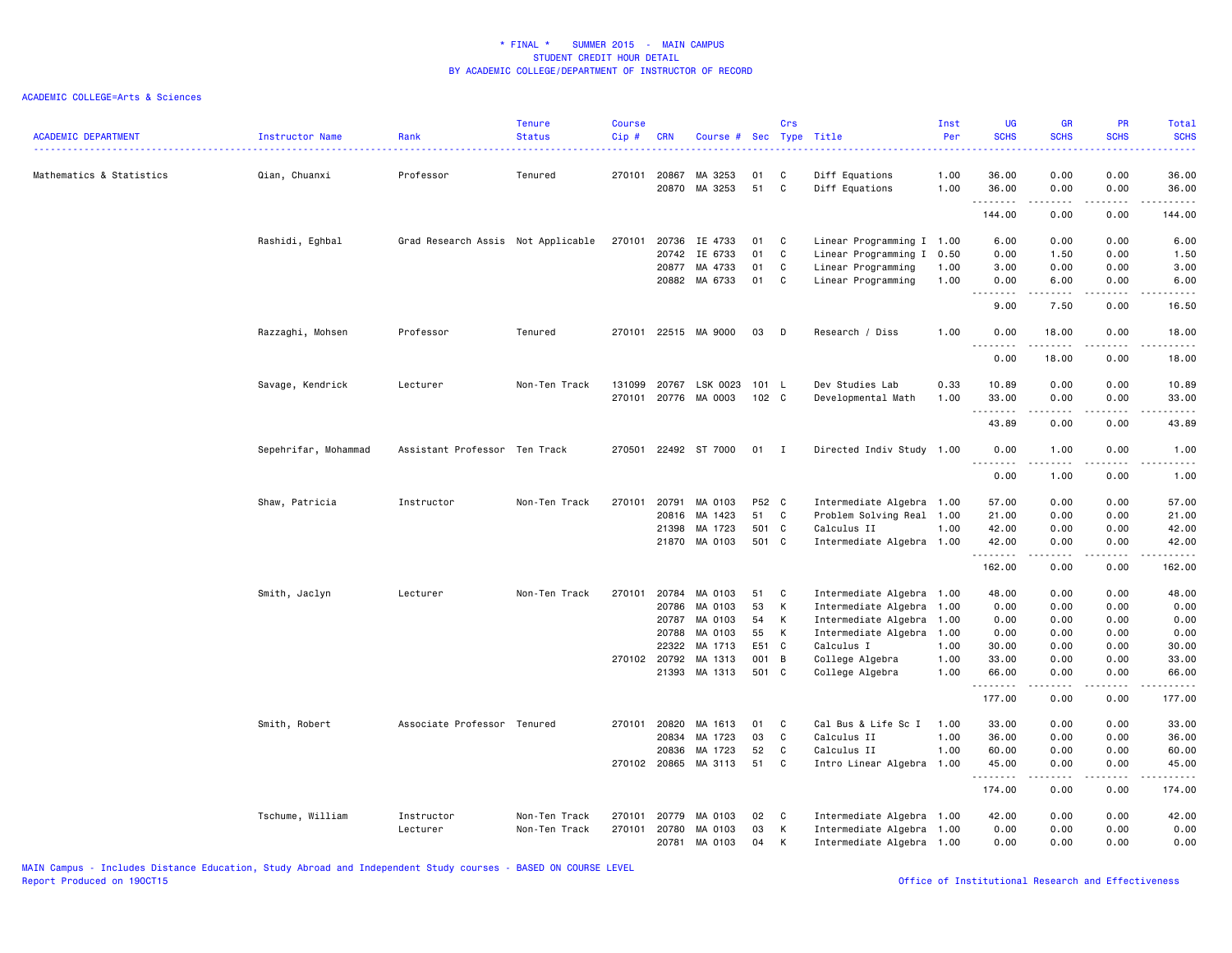| <b>ACADEMIC DEPARTMENT</b>                                         | Instructor Name      | Rank                          | <b>Tenure</b><br><b>Status</b> | <b>Course</b><br>Cip# | <b>CRN</b> | Course # Sec Type Title  |          | Crs          |                                     | Inst<br>Per  | <b>UG</b><br><b>SCHS</b><br>. | <b>GR</b><br><b>SCHS</b>                                                                                                                                      | <b>PR</b><br><b>SCHS</b> | Total<br><b>SCHS</b>  |
|--------------------------------------------------------------------|----------------------|-------------------------------|--------------------------------|-----------------------|------------|--------------------------|----------|--------------|-------------------------------------|--------------|-------------------------------|---------------------------------------------------------------------------------------------------------------------------------------------------------------|--------------------------|-----------------------|
| Mathematics & Statistics                                           | Tschume, William     | Lecturer                      | Non-Ten Track                  | 270101                | 20783      | MA 0103                  | 06       | К            | Intermediate Algebra 1.00           |              | 0.00                          | 0.00                                                                                                                                                          | 0.00                     | 0.00                  |
|                                                                    |                      |                               |                                |                       | 20815      | MA 1323                  | E51      | C            | Trigonometry                        | 1.00         | 42.00                         | 0.00                                                                                                                                                          | 0.00                     | 42.00                 |
|                                                                    |                      |                               |                                |                       |            | 20824 MA 1613            | 52       | C            | Cal Bus & Life Sc I                 | 1.00         | 42.00                         | 0.00                                                                                                                                                          | 0.00                     | 42.00                 |
|                                                                    |                      |                               |                                |                       | 21719      | MA 1613                  | 001 C    |              | Cal Bus & Life Sc I                 | 1.00         | 21.00<br>.                    | 0.00<br>.                                                                                                                                                     | 0.00<br>.                | 21.00<br>.            |
|                                                                    |                      |                               |                                |                       |            |                          |          |              |                                     |              | 147.00                        | 0.00                                                                                                                                                          | 0.00                     | 147.00                |
|                                                                    | Walters, Kimberly    | Instructor                    | Non-Ten Track                  | 270101                | 20817      | MA 1433                  | 01       | C            | Informal Geom & Meas                | 1.00         | 30.00                         | 0.00                                                                                                                                                          | 0.00                     | 30.00                 |
|                                                                    |                      |                               |                                | 270102 20793          |            | MA 1313                  | 01       | C            | College Algebra                     | 0.05         | 1.95                          | 0.00                                                                                                                                                          | 0.00                     | 1.95                  |
|                                                                    |                      |                               |                                |                       | 20794      | MA 1313                  | 02       | C            | College Algebra                     | 1.00         | 48.00                         | 0.00                                                                                                                                                          | 0.00                     | 48.00                 |
|                                                                    |                      |                               |                                |                       | 20796      | MA 1313                  | 04       | К            | College Algebra                     | 1.00         | 0.00                          | 0.00                                                                                                                                                          | 0.00                     | 0.00                  |
|                                                                    |                      |                               |                                |                       | 20797      | MA 1313                  | 05       | К            | College Algebra                     | 1.00         | 0.00                          | 0.00                                                                                                                                                          | 0.00                     | 0.00                  |
|                                                                    |                      |                               |                                |                       | 20798      | MA 1313                  | 06       | К            | College Algebra                     | 1.00         | 0.00                          | 0.00                                                                                                                                                          | 0.00                     | 0.00                  |
|                                                                    |                      |                               |                                |                       | 20799      | MA 1313                  | 07       | K            | College Algebra                     | 1.00         | 0.00<br>.                     | 0.00<br>$\sim$ $\sim$ $\sim$                                                                                                                                  | 0.00<br>.                | 0.00                  |
|                                                                    |                      |                               |                                |                       |            |                          |          |              |                                     |              | 79.95                         | 0.00                                                                                                                                                          | 0.00                     | 79.95                 |
|                                                                    | Woodard, Kelly       | Lecturer                      | Non-Ten Track                  | 270101                | 21395      | MA 1413                  | 501 C    |              | Structure Real Numbe                | 1.00         | 24.00                         | 0.00                                                                                                                                                          | 0.00                     | 24.00                 |
|                                                                    |                      |                               |                                |                       | 21396      | MA 1423                  | 501 C    |              | Problem Solving Real                | 1.00         | 30.00                         | 0.00                                                                                                                                                          | 0.00                     | 30.00                 |
|                                                                    |                      |                               |                                |                       |            | 21397 MA 1433            | 501 C    |              | Informal Geom & Meas                | 1.00         | 30.00<br><u>.</u>             | 0.00<br>.                                                                                                                                                     | 0.00                     | 30.00                 |
|                                                                    |                      |                               |                                |                       |            |                          |          |              |                                     |              | 84.00                         | 0.00                                                                                                                                                          | .<br>0.00                | .<br>84.00            |
|                                                                    | Woody, Jonathan      | Assistant Professor Ten Track |                                | 270501                | 23057      | ST 9000                  | 01       | D            | Research / Diss                     | 1.00         | 0.00                          | 6.00                                                                                                                                                          | 0.00                     | 6.00                  |
|                                                                    |                      |                               |                                |                       | 23122      | ST 7000                  | 02       | $\mathbf I$  | Directed Indiv Study 1.00           |              | 0.00                          | 3.00                                                                                                                                                          | 0.00                     | 3.00                  |
|                                                                    |                      |                               |                                |                       |            | 23123 ST 7000            | 51       | $\mathbf{I}$ | Directed Indiv Study 1.00           |              | 0.00                          | 3.00                                                                                                                                                          | 0.00                     | 3.00                  |
|                                                                    |                      |                               |                                |                       |            |                          |          |              |                                     |              | 0.00                          | 12.00                                                                                                                                                         | 0.00                     | 12.00                 |
|                                                                    | Xu, Xiangsheng       | Professor                     | Tenured                        | 270101                | 20853      | MA 2733                  | 01       | C            | Calculus III                        | 1.00         | 42.00                         | 0.00                                                                                                                                                          | 0.00                     | 42.00                 |
|                                                                    |                      |                               |                                |                       |            | 20868 MA 3253            | 02       | C            | Diff Equations                      | 1.00         | 45.00<br>.                    | 0.00<br>.                                                                                                                                                     | 0.00<br>.                | 45.00<br>. <u>.</u> . |
|                                                                    |                      |                               |                                |                       |            |                          |          |              |                                     |              | 87.00                         | 0.00                                                                                                                                                          | 0.00                     | 87.00                 |
|                                                                    | Yarahmadian, Shantia | Assistant Professor Ten Track |                                | 270101                | 20833      | MA 1723                  | 02       | C            | Calculus II                         | 1.00         | 51.00                         | 0.00                                                                                                                                                          | 0.00                     | 51.00                 |
|                                                                    |                      |                               |                                |                       | 20837      | MA 1723                  | 53       | C            | Calculus II                         | 1.00         | 60.00                         | 0.00                                                                                                                                                          | 0.00                     | 60.00                 |
|                                                                    |                      |                               |                                |                       | 20855      | MA 2733                  | 51       | C            | Calculus III                        | 1.00         | 57.00                         | 0.00                                                                                                                                                          | 0.00                     | 57.00                 |
|                                                                    |                      |                               |                                |                       | 22532      | MA 7000                  | 51       | $\mathbf{I}$ | Directed Indiv Study                | 1.00         | 0.00                          | 3.00                                                                                                                                                          | 0.00                     | 3.00                  |
|                                                                    |                      |                               |                                |                       | 22912      | MA 7000                  | 01       | $\mathbf I$  | Directed Indiv Study                | 1.00         | 0.00                          | 3.00                                                                                                                                                          | 0.00                     | 3.00                  |
|                                                                    |                      |                               |                                |                       | 22915      | MA 7000                  | 52       | I            | Directed Indiv Study                | 1.00         | 0.00                          | 3.00                                                                                                                                                          | 0.00                     | 3.00                  |
|                                                                    |                      |                               |                                |                       | 23067      | MA 9000                  | 51       | D            | Research / Diss                     | 1.00         | 0.00                          | 3.00                                                                                                                                                          | 0.00                     | 3.00                  |
|                                                                    |                      |                               |                                |                       | 23248      | MA 7000                  | 53       | $\mathbf{I}$ | Directed Indiv Study                | 1.00         | 0.00                          | 3.00                                                                                                                                                          | 0.00                     | 3.00                  |
|                                                                    |                      | Associate Professor Tenured   |                                | 270101                | 23322      | MA 7000<br>20832 MA 1723 | 54<br>01 | I<br>C       | Directed Indiv Study<br>Calculus II | 1.00<br>1.00 | 0.00<br>45.00                 | 3.00<br>0.00                                                                                                                                                  | 0.00<br>0.00             | 3.00<br>45.00         |
|                                                                    |                      |                               |                                |                       |            |                          |          |              |                                     |              | .<br>213.00                   | $\frac{1}{2} \left( \frac{1}{2} \right) \left( \frac{1}{2} \right) \left( \frac{1}{2} \right) \left( \frac{1}{2} \right) \left( \frac{1}{2} \right)$<br>18.00 | .<br>0.00                | 231.00                |
|                                                                    |                      |                               |                                |                       |            |                          |          |              |                                     |              | ========                      |                                                                                                                                                               |                          |                       |
| Mathematics & Statistics<br>-------------------------------------- |                      |                               |                                |                       |            |                          |          |              |                                     |              | 2845.89<br><b>SEBSEBED</b>    | 125.50<br><b>EDEDEDED</b>                                                                                                                                     | 0.00<br>========         | 2971.39               |
|                                                                    |                      |                               |                                |                       |            |                          |          |              |                                     |              |                               |                                                                                                                                                               |                          |                       |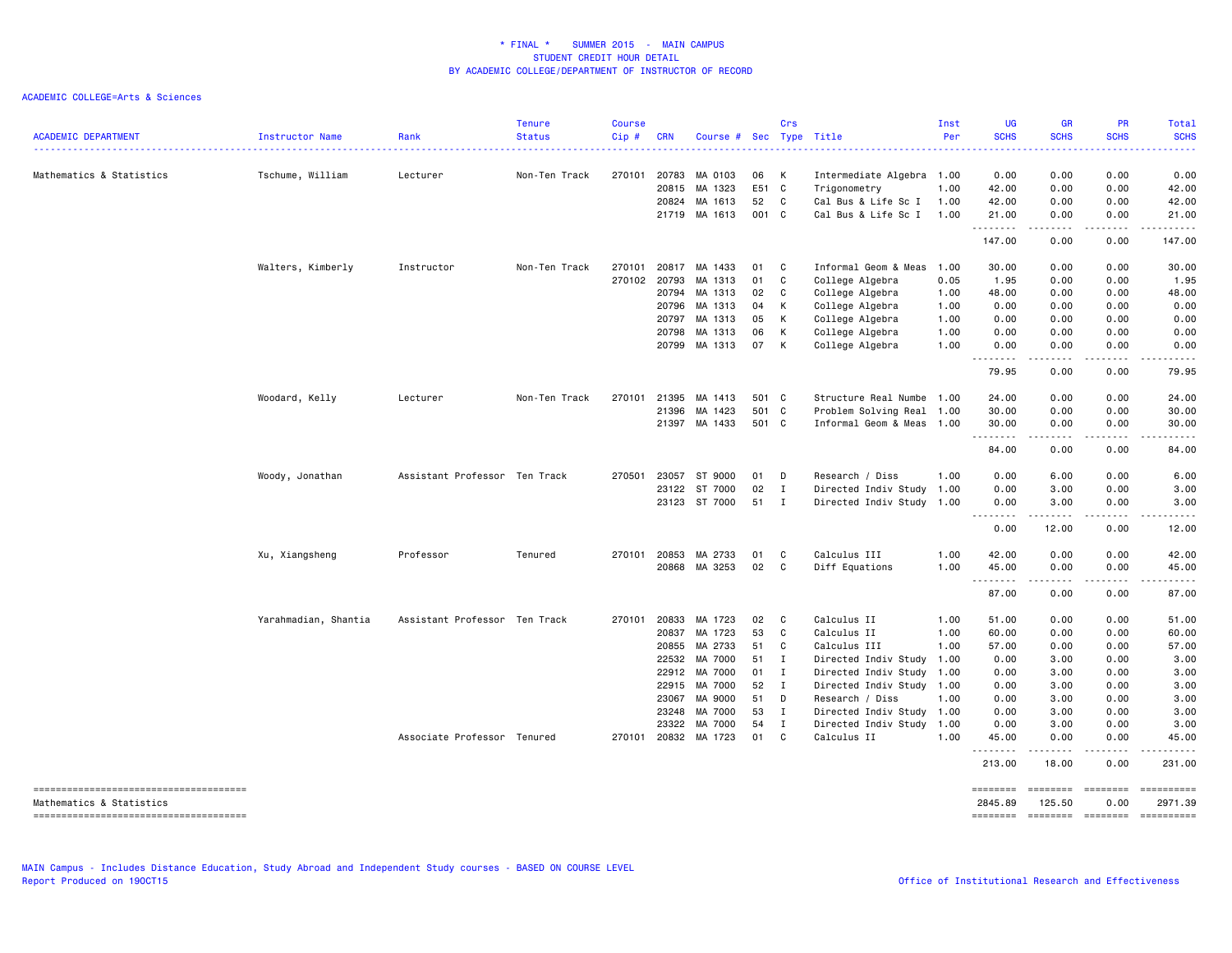| <b>ACADEMIC DEPARTMENT</b> | <b>Instructor Name</b> | Rank                          | <b>Tenure</b><br><b>Status</b> | <b>Course</b><br>Cip# | <b>CRN</b>                     | Course # Sec Type Title                             |                                 | Crs |                                                                                  | Inst<br>Per                  | <b>UG</b><br><b>SCHS</b>         | <b>GR</b><br><b>SCHS</b>                                                                                                                                             | PR<br><b>SCHS</b>            | Total<br><b>SCHS</b><br>$\frac{1}{2} \left( \frac{1}{2} \right) \left( \frac{1}{2} \right) \left( \frac{1}{2} \right) \left( \frac{1}{2} \right)$ |
|----------------------------|------------------------|-------------------------------|--------------------------------|-----------------------|--------------------------------|-----------------------------------------------------|---------------------------------|-----|----------------------------------------------------------------------------------|------------------------------|----------------------------------|----------------------------------------------------------------------------------------------------------------------------------------------------------------------|------------------------------|---------------------------------------------------------------------------------------------------------------------------------------------------|
| Philosophy & Religion      | Bickle, John           | Professor                     | Tenured                        |                       | 380101 21409                   | PHI 1103<br>380103 21411 PHI 1123                   | 501 C<br>551 C                  |     | Intro To Philosophy<br>Intro To Ethics                                           | 1.00<br>1.00                 | 30.00<br>33.00                   | 0.00<br>0.00                                                                                                                                                         | 0.00<br>0.00                 | 30.00<br>33.00                                                                                                                                    |
|                            |                        |                               |                                |                       |                                |                                                     |                                 |     |                                                                                  |                              | .<br>63.00                       | 0.00                                                                                                                                                                 | 0.00                         | 63.00                                                                                                                                             |
|                            | Bisson, Albert         | Instructor                    | Non-Ten Track                  |                       | 380201 21061<br>21428<br>21429 | REL 1103<br>REL 1103<br>REL 1103<br>22300 REL 1103  | 001 C<br>501 C<br>551 C<br>01 C |     | Intro To Religion<br>Intro To Religion<br>Intro To Religion<br>Intro To Religion | 1.00<br>1.00<br>1.00<br>1.00 | 27.00<br>51.00<br>63.00<br>51.00 | 0.00<br>0.00<br>0.00<br>0.00                                                                                                                                         | 0.00<br>0.00<br>0.00<br>0.00 | 27.00<br>51.00<br>63.00<br>51.00                                                                                                                  |
|                            |                        |                               |                                |                       |                                |                                                     |                                 |     |                                                                                  |                              | . <b>.</b><br>192.00             | 0.00                                                                                                                                                                 | 0.00                         | .<br>192.00                                                                                                                                       |
|                            | Bruno, Michael         | Assistant Professor Ten Track |                                |                       |                                | 380102 21013 PHI 1113 E51 C                         |                                 |     | Intro To Logic                                                                   | 1.00                         | 45.00                            | 0.00                                                                                                                                                                 | 0.00                         | 45.00                                                                                                                                             |
|                            |                        |                               |                                |                       |                                |                                                     |                                 |     |                                                                                  |                              | .<br>45.00                       | .<br>0.00                                                                                                                                                            | د د د د<br>0.00              | .<br>45.00                                                                                                                                        |
|                            | Clifford, Michael      | Professor                     | Tenured                        |                       |                                | 380103 21018 PHI 3013 101 C<br>21019 PHI 3013 102 C |                                 |     | <b>Business Ethics</b><br><b>Business Ethics</b>                                 | 1.00<br>1.00                 | 57.00<br>48.00                   | 0.00<br>0.00<br>$\frac{1}{2} \left( \frac{1}{2} \right) \left( \frac{1}{2} \right) \left( \frac{1}{2} \right) \left( \frac{1}{2} \right) \left( \frac{1}{2} \right)$ | 0.00<br>0.00<br>.            | 57.00<br>48.00<br>.                                                                                                                               |
|                            |                        |                               |                                |                       |                                |                                                     |                                 |     |                                                                                  |                              | 105.00                           | 0.00                                                                                                                                                                 | 0.00                         | 105.00                                                                                                                                            |
|                            | Holt, Dale             | Professor                     | Tenured                        |                       | 380101 21835                   | PHI 1103<br>380103 21410 PHI 1123 501 C             | 551 C                           |     | Intro To Philosophy<br>Intro To Ethics                                           | 1.00<br>1.00                 | 117.00<br>69.00                  | 0.00<br>0.00                                                                                                                                                         | 0.00<br>0.00                 | 117.00<br>69.00                                                                                                                                   |
|                            |                        |                               |                                |                       |                                |                                                     |                                 |     |                                                                                  |                              | .<br>186.00                      | .<br>0.00                                                                                                                                                            | .<br>0.00                    | $\begin{array}{cccccccccc} \bullet & \bullet & \bullet & \bullet & \bullet & \bullet & \bullet & \bullet \end{array}$<br>186.00                   |
|                            | Kallfelz, William      | Instructor                    | Non-Ten Track                  |                       |                                | 380102 21012 PHI 1113 51 C                          |                                 |     | Intro To Logic                                                                   | 1.00                         | 45.00<br>.                       | 0.00<br>$  -$                                                                                                                                                        | 0.00<br>.                    | 45.00<br>$\begin{array}{cccccccccccccc} \bullet & \bullet & \bullet & \bullet & \bullet & \bullet & \bullet \end{array}$                          |
|                            |                        |                               |                                |                       |                                |                                                     |                                 |     |                                                                                  |                              | 45.00                            | 0.00                                                                                                                                                                 | 0.00                         | 45.00                                                                                                                                             |
|                            | Moffatt, Barton        | Associate Professor Tenured   |                                |                       |                                | 380103 21014 PHI 1123 001 C                         |                                 |     | Intro To Ethics                                                                  | 1.00                         | 33.00<br><u>.</u>                | 0.00                                                                                                                                                                 | 0.00                         | 33.00                                                                                                                                             |
|                            |                        |                               |                                |                       |                                |                                                     |                                 |     |                                                                                  |                              | 33.00                            | 0.00                                                                                                                                                                 | 0.00                         | 33.00                                                                                                                                             |
|                            | Montgomery, Robert     | Lecturer                      | Non-Ten Track                  |                       |                                | 380201 21062 REL 1103 51 C                          |                                 |     | Intro To Religion                                                                | 1.00                         | 60.00                            | 0.00<br>-----                                                                                                                                                        | 0.00<br>.                    | 60.00<br>.                                                                                                                                        |
|                            |                        |                               |                                |                       |                                |                                                     |                                 |     |                                                                                  |                              | 60.00                            | 0.00                                                                                                                                                                 | 0.00                         | 60.00                                                                                                                                             |
|                            | Spewak, David          | Instructor                    | Non-Ten Track                  |                       |                                | 380103 21016 PHI 1123                               | 01 C                            |     | Intro To Ethics                                                                  | 1.00                         | 24.00<br>. <b>.</b>              | 0.00<br>$\frac{1}{2}$                                                                                                                                                | 0.00                         | 24.00<br>$\frac{1}{2}$                                                                                                                            |
|                            |                        |                               |                                |                       |                                |                                                     |                                 |     |                                                                                  |                              | 24.00                            | 0.00                                                                                                                                                                 | 0.00                         | 24.00                                                                                                                                             |
|                            | Thompson, James        | Associate Professor Tenured   |                                |                       |                                | 380102 21011 PHI 1113 01 C                          |                                 |     | Intro To Logic                                                                   | 1.00                         | 54.00<br><u>.</u>                | 0.00                                                                                                                                                                 | 0.00                         | 54.00                                                                                                                                             |
|                            |                        |                               |                                |                       |                                |                                                     |                                 |     |                                                                                  |                              | 54.00                            | 0.00                                                                                                                                                                 | 0.00                         | 54.00                                                                                                                                             |
|                            | Wylie, Danielle        | Assistant Professor Ten Track |                                |                       |                                | 380103 21015 PHI 1123 002 C                         |                                 |     | Intro To Ethics                                                                  | 1.00                         | 60.00<br>.                       | 0.00<br>-----                                                                                                                                                        | 0.00<br>.                    | 60.00<br>.                                                                                                                                        |
|                            |                        |                               |                                |                       |                                |                                                     |                                 |     |                                                                                  |                              | 60.00                            | 0.00                                                                                                                                                                 | 0.00                         | 60.00                                                                                                                                             |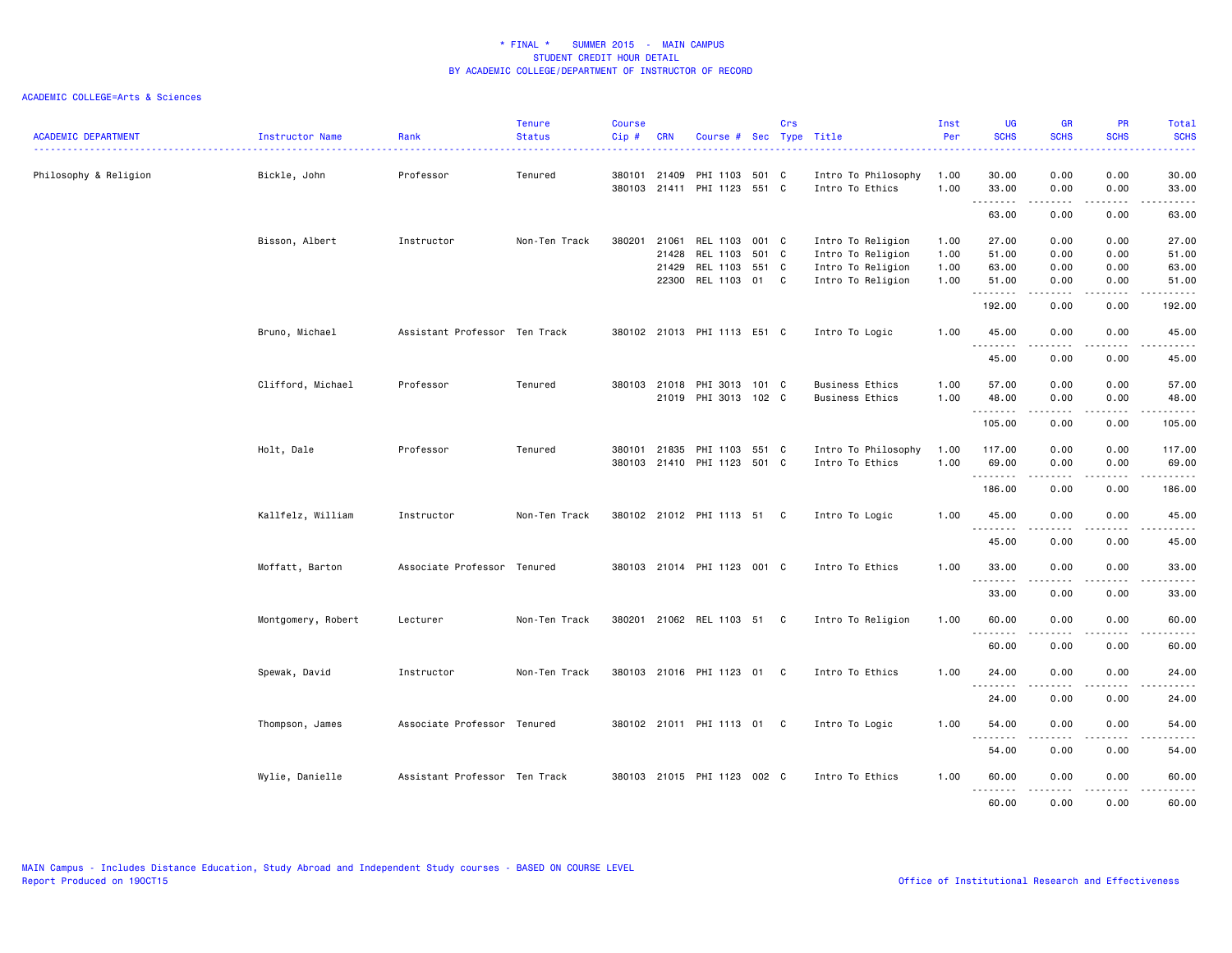### ACADEMIC COLLEGE=Arts & Sciences

|                     |                 |        | Course |                                       |  | Inst UG GR PR Total          |  |
|---------------------|-----------------|--------|--------|---------------------------------------|--|------------------------------|--|
| ACADEMIC DEPARTMENT | Instructor Name | Status |        | Cip # CRN   Course # Sec  Type  Title |  | Per SCHS SCHS SCHS SCHS SCHS |  |
|                     |                 |        |        |                                       |  |                              |  |

====================================== ======== ======== ======== ==========

Philosophy & Religion 867.00 0.00 0.00 867.00

====================================== ======== ======== ======== ==========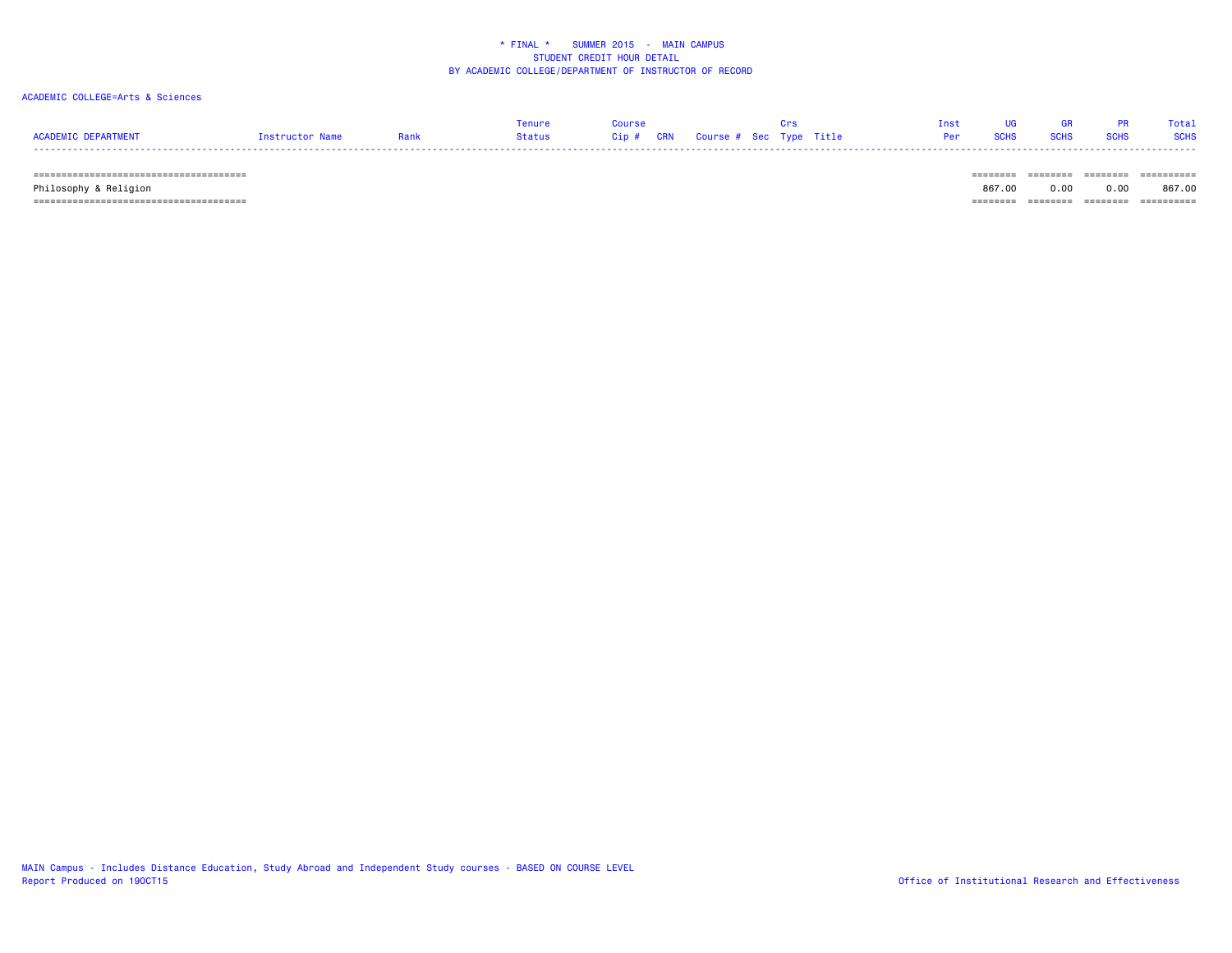### ACADEMIC COLLEGE=Arts & Sciences

| <b>ACADEMIC DEPARTMENT</b> | <b>Instructor Name</b>                              | Rank                              | <b>Tenure</b><br><b>Status</b> | <b>Course</b><br>Cip# | <b>CRN</b>     | Course # Sec         |          | Crs    | Type Title                       | Inst<br>Per  | <b>UG</b><br><b>SCHS</b>                                                                                                                                                                                           | <b>GR</b><br><b>SCHS</b> | PR<br><b>SCHS</b>    | Total<br><b>SCHS</b>                                                                                                      |
|----------------------------|-----------------------------------------------------|-----------------------------------|--------------------------------|-----------------------|----------------|----------------------|----------|--------|----------------------------------|--------------|--------------------------------------------------------------------------------------------------------------------------------------------------------------------------------------------------------------------|--------------------------|----------------------|---------------------------------------------------------------------------------------------------------------------------|
| Physics & Astronomy        | Arnoldus, Henk                                      | Professor                         | Tenured                        | 400801                | 20981          | PH 1113              | 01       | C      | Gen Physics I                    | 1.00         | 93.00                                                                                                                                                                                                              | 0.00                     | 0.00                 | 93.00                                                                                                                     |
|                            |                                                     |                                   |                                |                       | 20982          | PH 1113              | 02       | К      | Gen Physics I                    | 1.00         | 0.00                                                                                                                                                                                                               | 0.00                     | 0.00                 | 0.00                                                                                                                      |
|                            |                                                     |                                   |                                |                       | 20983          | PH 1113              | 03       | К      | Gen Physics I                    | 1.00         | 0.00                                                                                                                                                                                                               | 0.00                     | 0.00                 | 0.00                                                                                                                      |
|                            |                                                     |                                   |                                |                       | 20995          | PH 2213              | 001      | C      | Physics I                        | 1.00         | 27.00                                                                                                                                                                                                              | 0.00                     | 0.00                 | 27.00                                                                                                                     |
|                            |                                                     |                                   |                                |                       | 21003          | PH 2223              | 51       | C      | Physics II                       | 1.00         | 60.00                                                                                                                                                                                                              | 0.00                     | 0.00                 | 60.00                                                                                                                     |
|                            |                                                     |                                   |                                |                       | 21004          | PH 2223              | 52       | К      | Physics II                       | 1.00         | 0.00                                                                                                                                                                                                               | 0.00                     | 0.00                 | 0.00                                                                                                                      |
|                            |                                                     |                                   |                                |                       |                | 21005 PH 2223        | 53       | К      | Physics II                       | 1.00         | 0.00<br>.                                                                                                                                                                                                          | 0.00<br>د د د د          | 0.00<br>.            | 0.00<br>$\frac{1}{2}$                                                                                                     |
|                            |                                                     |                                   |                                |                       |                |                      |          |        |                                  |              | 180.00                                                                                                                                                                                                             | 0.00                     | 0.00                 | 180.00                                                                                                                    |
|                            | Bennett, Christopher                                | 98                                | Not Applicable                 | 400801                | 20979          | PH 1021              | 101 L    |        | Physical Science Lab 1.00        |              | 9.00                                                                                                                                                                                                               | 0.00                     | 0.00                 | 9.00                                                                                                                      |
|                            |                                                     |                                   |                                |                       | 20986          | PH 1113              | 52       | К      | Gen Physics I                    | 1.00         | 0.00                                                                                                                                                                                                               | 0.00                     | 0.00                 | 0.00                                                                                                                      |
|                            |                                                     |                                   |                                |                       | 20987          | PH 1113              | 53       | к      | Gen Physics I                    | 1.00         | 0.00                                                                                                                                                                                                               | 0.00                     | 0.00                 | 0.00                                                                                                                      |
|                            |                                                     |                                   |                                |                       |                | 21408 PH 1021        | 501 L    |        | Physical Science Lab 1.00        |              | 5.00<br>$\frac{1}{2} \left( \frac{1}{2} \right) \left( \frac{1}{2} \right) \left( \frac{1}{2} \right) \left( \frac{1}{2} \right) \left( \frac{1}{2} \right) \left( \frac{1}{2} \right) \left( \frac{1}{2} \right)$ | 0.00<br>.                | 0.00<br>.            | 5.00<br>.                                                                                                                 |
|                            |                                                     |                                   |                                |                       |                |                      |          |        |                                  |              | 14.00                                                                                                                                                                                                              | 0.00                     | 0.00                 | 14.00                                                                                                                     |
|                            | Cuicchi, Paul                                       | Lecturer                          | Non-Ten Track                  | 400801                |                | 20985 PH 1113        | 51       | C      | Gen Physics I                    | 1.00         | 51.00                                                                                                                                                                                                              | 0.00                     | 0.00                 | 51.00                                                                                                                     |
|                            |                                                     |                                   |                                |                       |                |                      |          |        |                                  |              | 51.00                                                                                                                                                                                                              | 0.00                     | 0.00                 | 51.00                                                                                                                     |
|                            | Dunne, James                                        | Professor                         | Tenured                        | 400801                |                | 20996 PH 2213        | 01       | C      | Physics I                        | 1.00         | 108.00                                                                                                                                                                                                             | 0.00                     | 0.00                 | 108.00                                                                                                                    |
|                            |                                                     |                                   |                                |                       |                |                      |          |        |                                  |              | <b></b><br>108.00                                                                                                                                                                                                  | 0.00                     | 0.00                 | .<br>108.00                                                                                                               |
|                            | Fox, Daniel                                         | Lecturer                          | Non-Ten Track                  | 400801                | 21008          | PH 2233              | 51       | C      | Physics III                      | 1.00         | 75.00                                                                                                                                                                                                              | 0.00                     | 0.00                 | 75.00                                                                                                                     |
|                            |                                                     |                                   |                                |                       | 21009          | PH 2233              | 52       | Κ      | Physics III                      | 1.00         | 0.00                                                                                                                                                                                                               | 0.00                     | 0.00                 | 0.00                                                                                                                      |
|                            |                                                     |                                   |                                |                       |                | 21010 PH 2233        | 53       | к      | Physics III                      | 1.00         | 0.00                                                                                                                                                                                                               | 0.00                     | 0.00                 | 0.00                                                                                                                      |
|                            |                                                     |                                   |                                |                       |                |                      |          |        |                                  |              | .<br>75.00                                                                                                                                                                                                         | .<br>0.00                | 0.00                 | $- - - -$<br>75.00                                                                                                        |
|                            | Jelinek, Bohumir                                    | Research Assist Pro Non-Ten Track |                                | 400801                |                | 23283 PH 8000        | 102 D    |        | Research / Thesis                | 1.00         | 0.00                                                                                                                                                                                                               | 6.00                     | 0.00                 | 6.00                                                                                                                      |
|                            |                                                     |                                   |                                |                       |                |                      |          |        |                                  |              | .<br>0.00                                                                                                                                                                                                          | ----<br>6.00             | . <u>. .</u><br>0.00 | 6.00                                                                                                                      |
|                            | Lung, Florin                                        | Instructor                        | Non-Ten Track                  | 400202                | 21717          | PH 1063              | 51       | C      | Descrip Astronomy                | 1.00         | 21.00                                                                                                                                                                                                              | 0.00                     | 0.00                 | 21.00                                                                                                                     |
|                            |                                                     |                                   |                                | 400801                | 20973          | PH 1011              | 01       | L      | Physical Science Lab 1.00        |              | 11.00                                                                                                                                                                                                              | 0.00                     | 0.00                 | 11.00                                                                                                                     |
|                            |                                                     |                                   |                                |                       |                | 20977 PH 1013        | 01       | C      | Physical Sci Survey              | 1.00         | 60.00                                                                                                                                                                                                              | 0.00                     | 0.00<br>.            | 60.00<br>.                                                                                                                |
|                            |                                                     |                                   |                                |                       |                |                      |          |        |                                  |              | .<br>92.00                                                                                                                                                                                                         | المتمالين<br>0.00        | 0.00                 | 92.00                                                                                                                     |
|                            | Moody, Judith                                       | Lecturer                          | Non-Ten Track                  | 400801                | 21869          | PH 1023              | 501 C    |        | Physical Sci Survey              | 1.00         | 30.00                                                                                                                                                                                                              | 0.00                     | 0.00                 | 30.00                                                                                                                     |
|                            |                                                     |                                   |                                |                       |                | 22884 PH 1023        | 101 C    |        | Physical Sci Survey              | 1.00         | 30.00                                                                                                                                                                                                              | 0.00                     | 0.00                 | 30.00                                                                                                                     |
|                            |                                                     |                                   |                                |                       |                |                      |          |        |                                  |              | .                                                                                                                                                                                                                  | . <b>.</b>               |                      | $\frac{1}{2} \left( \frac{1}{2} \right) \left( \frac{1}{2} \right) \left( \frac{1}{2} \right) \left( \frac{1}{2} \right)$ |
|                            |                                                     |                                   |                                |                       |                |                      |          |        |                                  |              | 60.00                                                                                                                                                                                                              | 0.00                     | 0.00                 | 60.00                                                                                                                     |
|                            | Rupak Lan Tai Moong, Ga Associate Professor Tenured |                                   |                                |                       |                | 400801 23104 PH 8000 | 101 D    |        | Research / Thesis                | 1.00         | 0.00<br>.                                                                                                                                                                                                          | 1.00<br>-----            | 0.00<br>.            | 1.00<br>د د د د                                                                                                           |
|                            |                                                     |                                   |                                |                       |                |                      |          |        |                                  |              | 0.00                                                                                                                                                                                                               | 1.00                     | 0.00                 | 1.00                                                                                                                      |
|                            | Solomon, Lazarus                                    | Instructor                        | Non-Ten Track                  | 400801                | 20990<br>20991 | PH 1123<br>PH 1123   | 51<br>52 | C<br>К | Gen Physics II<br>Gen Physics II | 1.00<br>1.00 | 105.00<br>0.00                                                                                                                                                                                                     | 0.00<br>0.00             | 0.00<br>0.00         | 105.00<br>0.00                                                                                                            |

MAIN Campus - Includes Distance Education, Study Abroad and Independent Study courses - BASED ON COURSE LEVEL

Office of Institutional Research and Effectiveness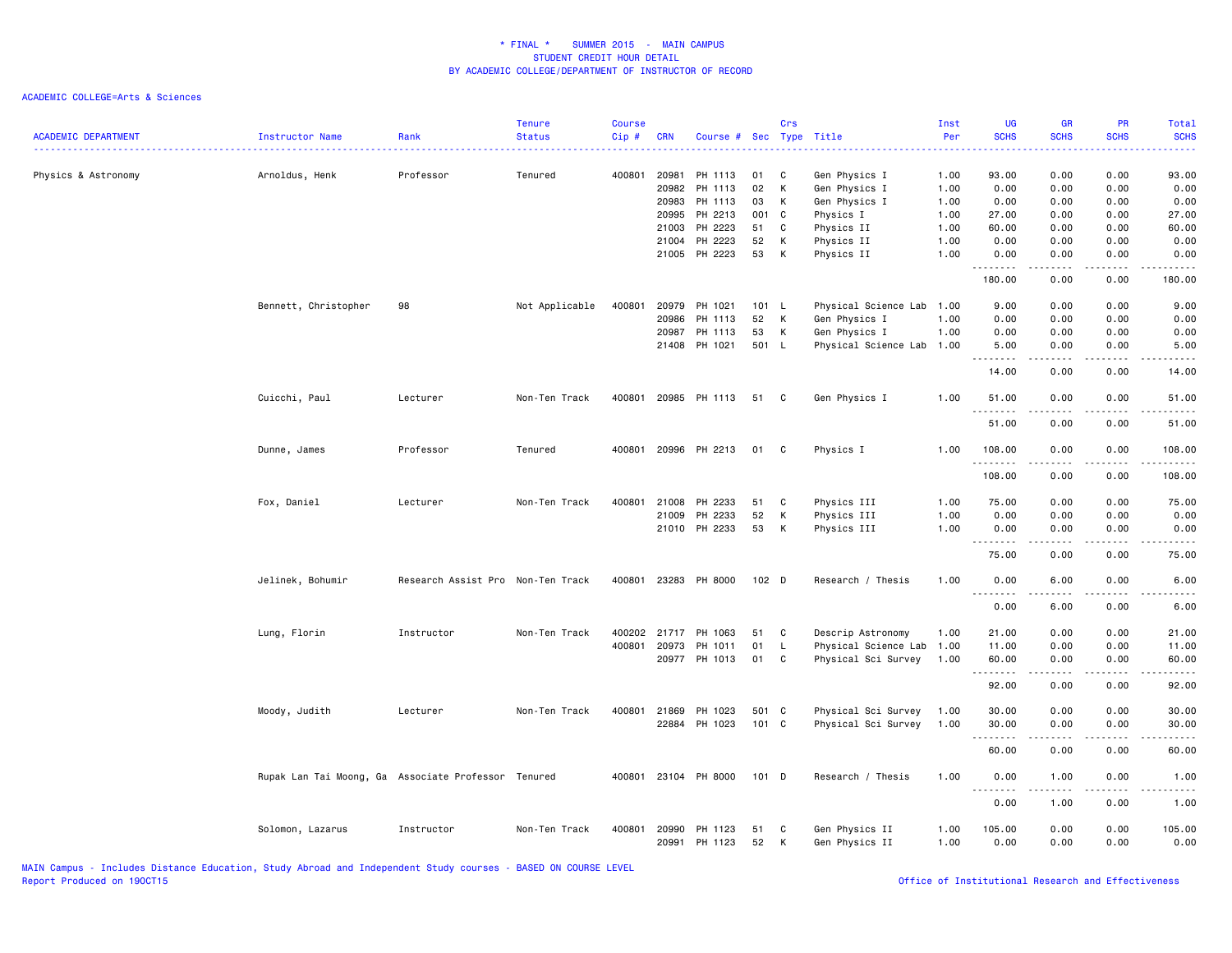| <b>ACADEMIC DEPARTMENT</b> | Instructor Name  | Rank       | <b>Tenure</b><br><b>Status</b> | <b>Course</b><br>Cip# | <b>CRN</b> | Course # Sec Type Title |       | Crs |                 | Inst<br>Per | <b>UG</b><br><b>SCHS</b> | <b>GR</b><br><b>SCHS</b> | PR<br><b>SCHS</b>  | Total<br><b>SCHS</b><br>------ |
|----------------------------|------------------|------------|--------------------------------|-----------------------|------------|-------------------------|-------|-----|-----------------|-------------|--------------------------|--------------------------|--------------------|--------------------------------|
| Physics & Astronomy        | Solomon, Lazarus | Instructor | Non-Ten Track                  | 400801                |            | 20992 PH 1123           | 53    | K   | Gen Physics II  | 1.00        | 0.00<br>---------        | 0.00                     | 0.00<br>.          | 0.00                           |
|                            |                  |            |                                |                       |            |                         |       |     |                 |             | 105.00                   | 0.00                     | 0.00               | 105.00                         |
|                            | Su, Chun         | Lecturer   | Non-Ten Track                  | 400801                | 20997      | PH 2213                 | 51    | C   | Physics I       | 1.00        | 96.00<br>--------        | 0.00                     | 0.00<br>.          | 96.00<br>.                     |
|                            |                  |            |                                |                       |            |                         |       |     |                 |             | 96.00                    | 0.00                     | 0.00               | 96.00                          |
|                            | Wang, Chuji      | Professor  | Tenured                        | 400801                | 23218      | PH 9000                 | 101 D |     | Research / Diss | 1.00        | 0.00                     | 6.00                     | 0.00               | 6.00                           |
|                            |                  |            |                                |                       |            | 23372 PH 9000           | 01    | D   | Research / Diss | 1.00        | 0.00                     | 3.00                     | 0.00               | 3.00                           |
|                            |                  |            |                                |                       |            | 23373 PH 9000           | 51    | D   | Research / Diss | 1.00        | 0.00                     | 3.00                     | 0.00<br>. <b>.</b> | 3.00<br>.                      |
|                            |                  |            |                                |                       |            |                         |       |     |                 |             | --------<br>0.00         | 12.00                    | 0.00               | 12.00                          |
|                            | Winger, Jeffry   | Professor  | Tenured                        | 400801                | 20999      | PH 2223                 | 01    | C   | Physics II      | 1.00        | 69.00                    | 0.00                     | 0.00               | 69.00                          |
|                            |                  |            |                                |                       |            | 21000 PH 2223           | 02    | K   | Physics II      | 1.00        | 0.00                     | 0.00                     | 0.00               | 0.00                           |
|                            |                  |            |                                |                       |            | 21001 PH 2223           | 03    | K   | Physics II      | 1.00        | 0.00                     | 0.00                     | 0.00               | 0.00                           |
|                            |                  |            |                                |                       |            |                         |       |     |                 |             | --------<br>69.00        | 0.00                     | ------<br>0.00     | ------<br>69.00                |
|                            |                  |            |                                |                       |            |                         |       |     |                 |             | =======                  |                          | ========           |                                |
| Physics & Astronomy        |                  |            |                                |                       |            |                         |       |     |                 |             | 850,00                   | 19.00                    | 0.00               | 869,00                         |
|                            |                  |            |                                |                       |            |                         |       |     |                 |             | ========                 | ========                 | ========           | ==========                     |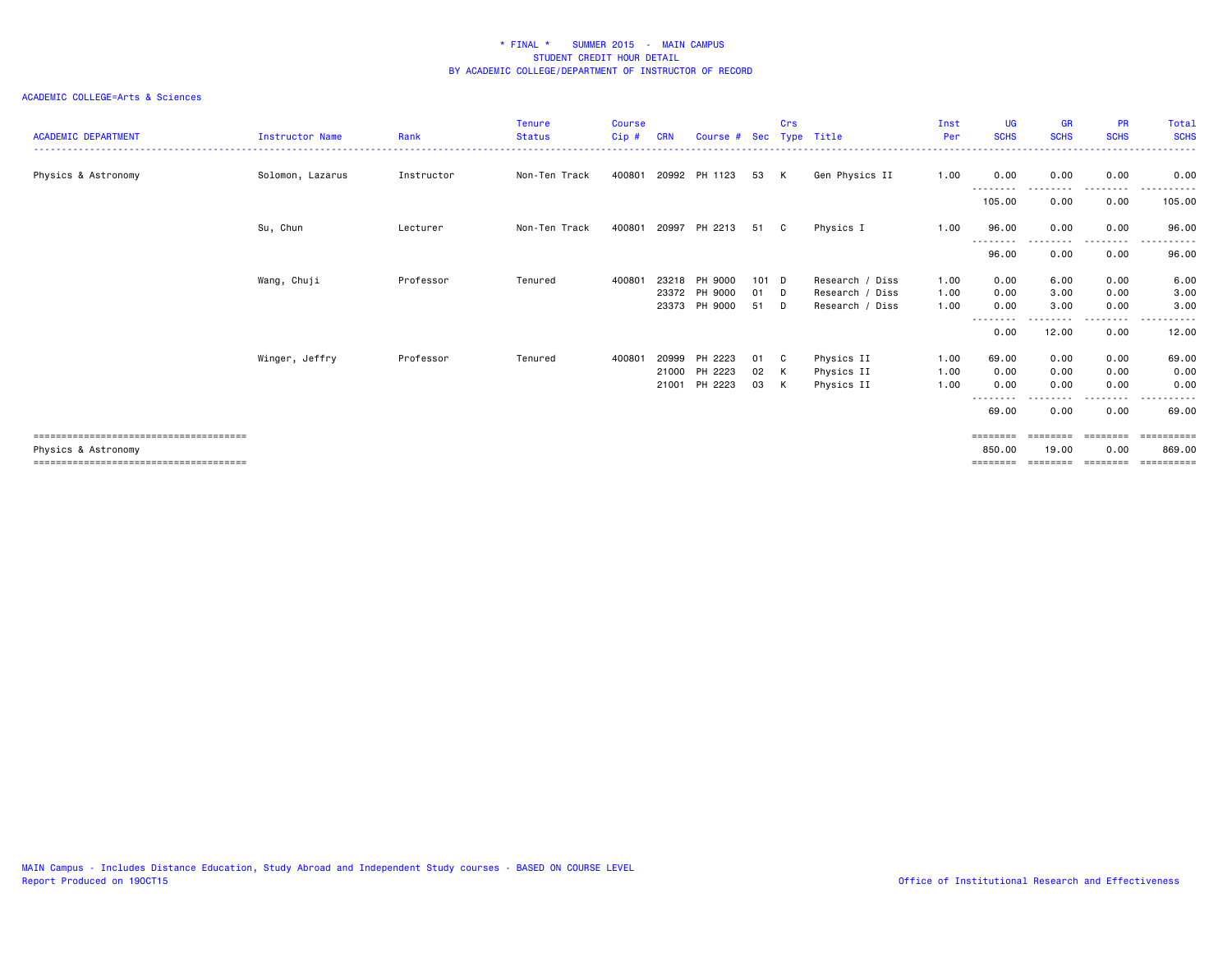| <b>ACADEMIC DEPARTMENT</b>                        | Instructor Name    | Rank                          | <b>Tenure</b><br><b>Status</b> | <b>Course</b><br>Cip# | <b>CRN</b>     | Course # Sec Type Title          |                | Crs    |                                                  | Inst<br>Per  | <b>UG</b><br><b>SCHS</b>                                                                                                                                                             | <b>GR</b><br><b>SCHS</b>                                                                                                                                     | <b>PR</b><br><b>SCHS</b> | Total<br><b>SCHS</b><br>. |
|---------------------------------------------------|--------------------|-------------------------------|--------------------------------|-----------------------|----------------|----------------------------------|----------------|--------|--------------------------------------------------|--------------|--------------------------------------------------------------------------------------------------------------------------------------------------------------------------------------|--------------------------------------------------------------------------------------------------------------------------------------------------------------|--------------------------|---------------------------|
| Political Science & Public Administrat Adams, Joe |                    | Lecturer                      | Non-Ten Track                  |                       |                | 440401 21412 PPA 8733 502 S      |                |        | Public Program Eval 1.00                         |              | 0.00<br>.                                                                                                                                                                            | 30.00<br>.                                                                                                                                                   | 0.00<br>د د د د          | 30.00<br>.                |
|                                                   |                    |                               |                                |                       |                |                                  |                |        |                                                  |              | 0.00                                                                                                                                                                                 | 30.00                                                                                                                                                        | 0.00                     | 30.00                     |
|                                                   | Baker, Leslie      | Instructor                    | Non-Ten Track                  |                       | 451001 21030   | PS 3033                          | 51 C           |        | Gender And Politics                              | 1.00         | 42.00                                                                                                                                                                                | 0.00                                                                                                                                                         | 0.00                     | 42.00<br>.                |
|                                                   |                    |                               |                                |                       |                |                                  |                |        |                                                  |              | .<br>42.00                                                                                                                                                                           | 0.00                                                                                                                                                         | 0.00                     | 42.00                     |
|                                                   | Chamberlain, James | Assistant Professor Ten Track |                                | 451001                | 21805<br>21806 | PS 4990<br>PS 6990               | 01<br>01       | C<br>C | Special Topic In PS<br>Special Topic In PS       | 1.00<br>1.00 | 15.00<br>0.00                                                                                                                                                                        | 0.00<br>6.00                                                                                                                                                 | 0.00<br>0.00<br>$  -$    | 15.00<br>6.00             |
|                                                   |                    |                               |                                |                       |                |                                  |                |        |                                                  |              | .<br>15.00                                                                                                                                                                           | .<br>6.00                                                                                                                                                    | 0.00                     | .<br>21.00                |
|                                                   | Emison, Gerald     | Professor                     | Tenured                        | 440401                | 22404<br>23003 | PPA 8733<br>PPA 9000 101 D       | 501 S          |        | Public Program Eval<br>Research / Diss           | 1.00<br>1.00 | 0.00<br>0.00                                                                                                                                                                         | 45.00<br>4.00                                                                                                                                                | 0.00<br>0.00             | 45.00<br>4.00             |
|                                                   |                    |                               |                                |                       |                |                                  |                |        |                                                  |              | .<br>0.00                                                                                                                                                                            | $\cdots \cdots \cdots$<br>49.00                                                                                                                              | .<br>0.00                | .<br>49.00                |
|                                                   | French, Philip     | Professor                     | Tenured                        | 440401                |                | 23004 PPA 9000 102 D             |                |        | Research / Diss                                  | 1.00         | 0.00                                                                                                                                                                                 | 11.00                                                                                                                                                        | 0.00                     | 11.00                     |
|                                                   |                    |                               |                                |                       |                |                                  |                |        |                                                  |              | .<br>0.00                                                                                                                                                                            | . <b>.</b> .<br>11.00                                                                                                                                        | 0.00                     | .<br>11.00                |
|                                                   | Kattelman, Kyle    | Instructor                    | Non-Ten Track                  |                       |                | 451002 21026 PS 1113             | 51             | C      | American Government                              | 1.00         | 57.00                                                                                                                                                                                | 0.00                                                                                                                                                         | 0.00                     | 57.00                     |
|                                                   |                    |                               |                                |                       |                |                                  |                |        |                                                  |              | $\sim$ $\sim$ $\sim$<br>د د د د<br>57.00                                                                                                                                             | 0.00                                                                                                                                                         | د د د د<br>0.00          | 57.00                     |
|                                                   | Mellen, Robbin     | Assistant Professor Ten Track |                                | 451001                | 21731          | PS 4183<br>21732 PS 6183         | 01<br>01       | C<br>C | Judicial Process<br>Judicial Process             | 1.00<br>1.00 | 42.00<br>0.00                                                                                                                                                                        | 0.00<br>9.00                                                                                                                                                 | 0.00<br>0.00             | 42.00<br>9.00             |
|                                                   |                    |                               |                                |                       |                |                                  |                |        |                                                  |              | .<br>42.00                                                                                                                                                                           | $\frac{1}{2} \left( \frac{1}{2} \right) \left( \frac{1}{2} \right) \left( \frac{1}{2} \right) \left( \frac{1}{2} \right) \left( \frac{1}{2} \right)$<br>9.00 | .<br>0.00                | .<br>51.00                |
|                                                   | Morrison, K.       | Professor                     | Tenured                        | 440401<br>451001      | 23006<br>22594 | PPA 9000<br>PS 8000              | $104$ D<br>01  | D      | Research / Diss<br>Research / Thesis             | 1.00<br>1.00 | 0.00<br>0.00                                                                                                                                                                         | 6.00<br>12.00                                                                                                                                                | 0.00<br>0.00             | 6.00<br>12.00             |
|                                                   |                    |                               |                                |                       |                |                                  |                |        |                                                  |              | .<br>0.00                                                                                                                                                                            | 18.00                                                                                                                                                        | 0.00                     | .<br>18.00                |
|                                                   | Perry, Ravi        | Assistant Professor Ten Track |                                | 050201<br>440501      | 21782<br>21730 | AAS 1063<br>PS 2703              | 001 C<br>01    | C      | Intro to African Ame 1.00<br>Intro Public Policy | 1.00         | 21.00<br>21.00                                                                                                                                                                       | 0.00<br>0.00                                                                                                                                                 | 0.00<br>0.00             | 21.00<br>21.00            |
|                                                   |                    |                               |                                |                       |                |                                  |                |        |                                                  |              | .<br>42.00                                                                                                                                                                           | $\frac{1}{2} \left( \frac{1}{2} \right) \left( \frac{1}{2} \right) \left( \frac{1}{2} \right) \left( \frac{1}{2} \right) \left( \frac{1}{2} \right)$<br>0.00 | .<br>0.00                | .<br>42.00                |
|                                                   | Rush, Christine    | Assistant Professor Ten Track |                                |                       | 440401 21022   | PPA 8400<br>23007 PPA 9000 105 D | 101 E          |        | Public Ad Intern<br>Research / Diss              | 1.00<br>1.00 | 0.00<br>0.00                                                                                                                                                                         | 3.00<br>6.00                                                                                                                                                 | 0.00<br>0.00             | 3.00<br>6.00              |
|                                                   |                    |                               |                                |                       |                |                                  |                |        |                                                  |              | $\sim$ $\sim$ $\sim$<br>$\frac{1}{2} \left( \frac{1}{2} \right) \left( \frac{1}{2} \right) \left( \frac{1}{2} \right) \left( \frac{1}{2} \right) \left( \frac{1}{2} \right)$<br>0.00 | <u>.</u><br>9.00                                                                                                                                             | .<br>0.00                | $\frac{1}{2}$<br>9.00     |
|                                                   | Shoup, Brian       | Assistant Professor Ten Track |                                | 440401<br>451001      | 23009<br>23033 | PPA 9000<br>PS 4990              | 107 D<br>801 A |        | Research / Diss<br>Special Topic In PS           | 1.00<br>1.00 | 0.00<br>18.00                                                                                                                                                                        | 9.00<br>0.00                                                                                                                                                 | 0.00<br>0.00             | 9.00<br>18.00             |
|                                                   |                    | Associate Professor Tenured   |                                | 451001                | 21734          | PS 1513                          | 51             | C      | Comparative Govt                                 | 1.00         | 45.00<br>.                                                                                                                                                                           | 0.00<br>-----                                                                                                                                                | 0.00<br>$\sim$ - - -     | 45.00<br>.                |
|                                                   |                    |                               |                                |                       |                |                                  |                |        |                                                  |              | 63.00                                                                                                                                                                                | 9.00                                                                                                                                                         | 0.00                     | 72.00                     |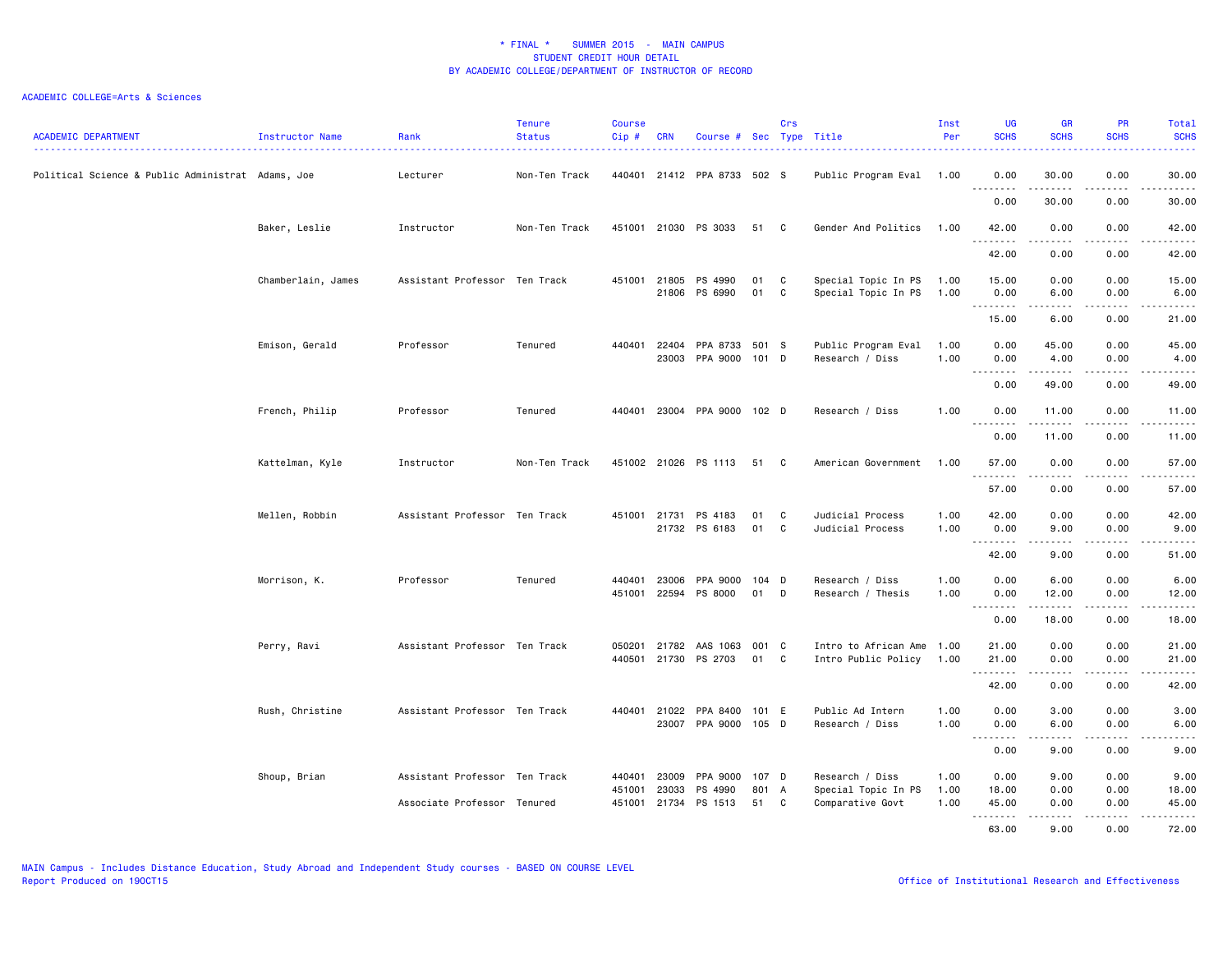| <b>ACADEMIC DEPARTMENT</b>                                 | Instructor Name | Rank                              | <b>Tenure</b><br><b>Status</b> | <b>Course</b><br>Cip# | <b>CRN</b> | Course # Sec Type Title |       | Crs          |                     | Inst<br>Per | <b>UG</b><br><b>SCHS</b> | <b>GR</b><br><b>SCHS</b> | <b>PR</b><br><b>SCHS</b> | Total<br><b>SCHS</b>  |
|------------------------------------------------------------|-----------------|-----------------------------------|--------------------------------|-----------------------|------------|-------------------------|-------|--------------|---------------------|-------------|--------------------------|--------------------------|--------------------------|-----------------------|
| Political Science & Public Administrat Stanisevski, Dragan |                 | Associate Professor Tenured       |                                | 440401                |            | 23010 PPA 9000          | 108 D |              | Research / Diss     | 1.00        | 0.00<br>--------         | 1.00                     | 0.00<br>---------        | 1.00<br>.             |
|                                                            |                 |                                   |                                |                       |            |                         |       |              |                     |             | 0.00                     | 1.00                     | 0.00                     | 1.00                  |
|                                                            | Travis, Rickey  | Professor                         | Tenured                        | 451001                | 21024      | PS 1001                 | 001   | $\mathbf{C}$ | First Year Seminar  | 1.00        | 370.00                   | 0.00                     | 0.00                     | 370.00                |
|                                                            |                 |                                   |                                |                       |            | 23391 PS 1001           | 01    | C.           | First Year Seminar  | 1.00        | 204.00                   | 0.00                     | 0.00<br>---------        | 204.00                |
|                                                            |                 |                                   |                                |                       |            |                         |       |              |                     |             | 574.00                   | 0.00                     | 0.00                     | 574.00                |
|                                                            | Waide, David    | Clinical Assist Pro Non-Ten Track |                                | 451002                | 21025      | PS 1113                 | 01    | $\mathbf{C}$ | American Government | 1.00        | 69.00                    | 0.00                     | 0.00                     | 69.00                 |
|                                                            |                 | Instructor                        | Non-Ten Track                  | 451001                | 21733      | PPA 8743 01             |       | - S          | Administrative Law  | 1.00        | 0.00                     | 30.00                    | 0.00                     | 30.00                 |
|                                                            |                 |                                   |                                |                       |            |                         |       |              |                     |             | --------<br>69.00        | 30.00                    | --------<br>0.00         | . <b>.</b> .<br>99.00 |
|                                                            |                 |                                   |                                |                       |            |                         |       |              |                     |             | ========                 |                          |                          | =======               |
| Political Science & Public Administrat                     |                 |                                   |                                |                       |            |                         |       |              |                     |             | 904.00                   | 172.00                   | 0.00                     | 1076.00               |
|                                                            |                 |                                   |                                |                       |            |                         |       |              |                     |             |                          |                          |                          | =========             |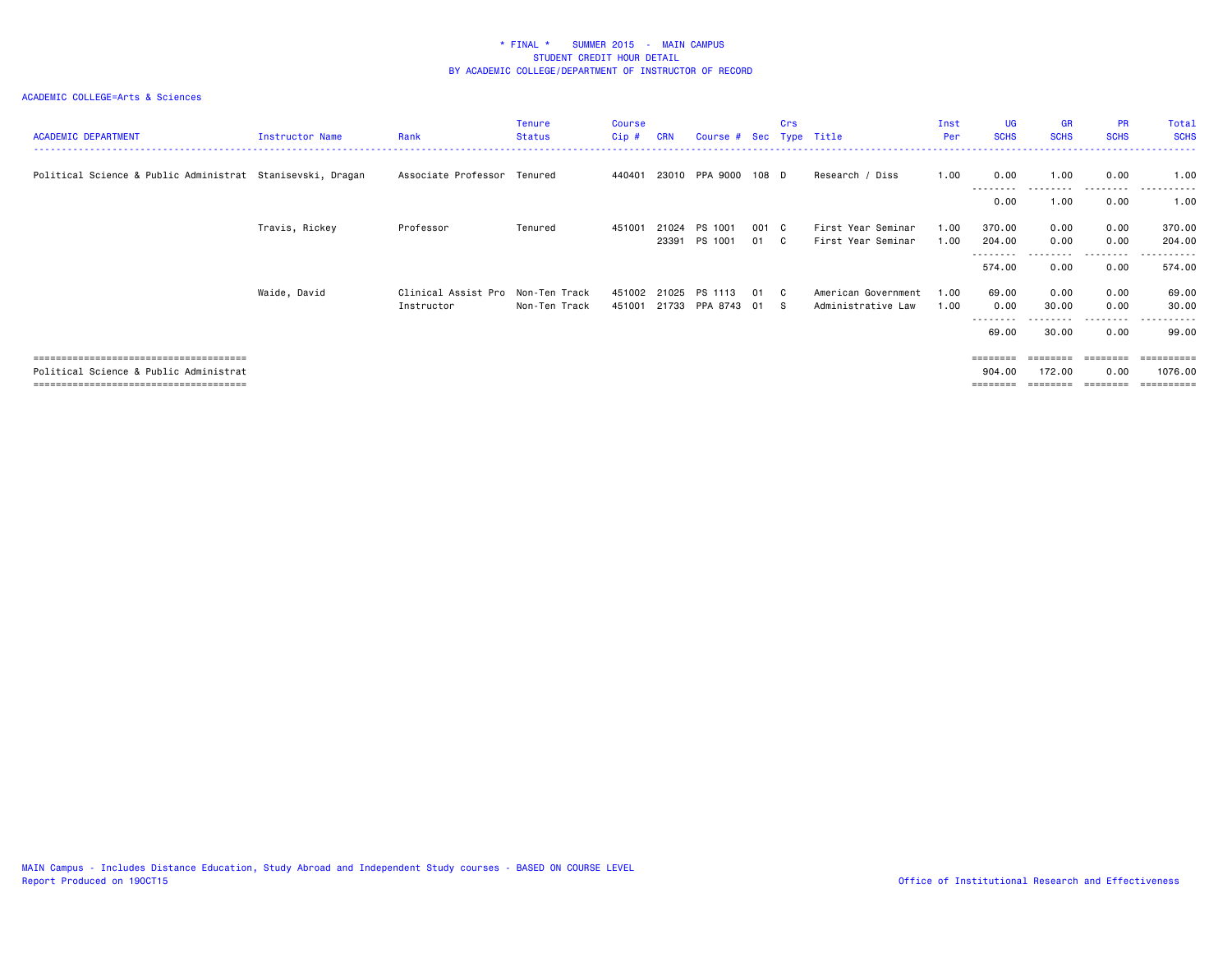| <b>ACADEMIC DEPARTMENT</b> | Instructor Name      | Rank                          | <b>Tenure</b><br><b>Status</b> | <b>Course</b><br>Cip# | <b>CRN</b>   | Course # Sec Type Title     |         | Crs          |                           | Inst<br>Per | <b>UG</b><br><b>SCHS</b>                | <b>GR</b><br><b>SCHS</b> | <b>PR</b><br><b>SCHS</b> | <b>Total</b><br><b>SCHS</b>                                                                                                                                  |
|----------------------------|----------------------|-------------------------------|--------------------------------|-----------------------|--------------|-----------------------------|---------|--------------|---------------------------|-------------|-----------------------------------------|--------------------------|--------------------------|--------------------------------------------------------------------------------------------------------------------------------------------------------------|
| Psychology                 | Adams-Price, Carolyn | Associate Professor Tenured   |                                | 420101                | 23288        | PSY 8000 102 D              |         |              | Research / Thesis         | 1.00        | 0.00<br>$\sim$ $\sim$<br>$\frac{1}{2}$  | 1.00<br>$\frac{1}{2}$    | 0.00<br>. <u>. .</u>     | 1.00<br>$\frac{1}{2}$                                                                                                                                        |
|                            |                      |                               |                                |                       |              |                             |         |              |                           |             | 0.00                                    | 1.00                     | 0.00                     | 1.00                                                                                                                                                         |
|                            | Armstrong, Kevin     | Associate Professor Tenured   |                                | 420101                | 21041        | PSY 3213 01                 |         | C            | Psych Of Ab Behavior 1.00 |             | 75.00                                   | 0.00                     | 0.00                     | 75.00                                                                                                                                                        |
|                            |                      |                               |                                |                       | 23458        | PSY 8000                    | 104 D   |              | Research / Thesis         | 1.00        | 0.00                                    | 1.00                     | 0.00                     | 1.00                                                                                                                                                         |
|                            |                      |                               |                                |                       | 422707 21418 | PSY 3363                    | 501     | C            | Behav Modification        | 1.00        | 54.00                                   | 0.00                     | 0.00                     | 54.00                                                                                                                                                        |
|                            |                      |                               |                                |                       | 21754        | PSY 3363                    | 51      | C            | Behav Modification        | 1.00        | 84.00                                   | 0.00                     | 0.00                     | 84.00                                                                                                                                                        |
|                            |                      |                               |                                |                       | 422813 21053 | PSY 8233                    | 01      | C            | Eth & Prof Issue Cli 1.00 |             | 0.00<br>.                               | 24.00<br>د د د د د       | 0.00<br>د د د د          | 24.00<br>.                                                                                                                                                   |
|                            |                      |                               |                                |                       |              |                             |         |              |                           |             | 213.00                                  | 25.00                    | 0.00                     | 238.00                                                                                                                                                       |
|                            | Bradshaw, Gary       | Professor                     | Tenured                        | 420101                | 22886        | PSY 7000 102 I              |         |              | Directed Indiv Study 1.00 |             | 0.00                                    | 6.00                     | 0.00                     | 6.00                                                                                                                                                         |
|                            |                      |                               |                                | 422813                | 23245        | PSY 9000 106 D              |         |              | Research/Diss             | 1.00        | 0.00<br>.                               | 1.00<br>.                | 0.00                     | 1.00<br>$\frac{1}{2}$                                                                                                                                        |
|                            |                      |                               |                                |                       |              |                             |         |              |                           |             | 0.00                                    | 7.00                     | 0.00                     | 7.00                                                                                                                                                         |
|                            | Campbell, Kristen    | Lecturer                      | Non-Ten Track                  |                       | 420101 21415 | PSY 3213                    | 501 C   |              | Psych Of Ab Behavior 1.00 |             | 39.00                                   | 0.00                     | 0.00                     | 39.00                                                                                                                                                        |
|                            |                      |                               |                                |                       | 23440        | PSY 4000                    | $104$ I |              | Directed Indiv Study 1.00 |             | 3.00                                    | 0.00                     | 0.00                     | 3.00                                                                                                                                                         |
|                            |                      |                               |                                | 422708                | 23060        | PSY 3104                    | 101 B   |              | Introductory Psychol 1.00 |             | 44.00                                   | 0.00                     | 0.00                     | 44.00                                                                                                                                                        |
|                            |                      |                               |                                | 422803                | 21658        | PSY 4223                    | 001 C   |              | Drug Use And Abuse        | 1.00        | 69.00<br>.                              | 0.00<br>.                | 0.00<br>.                | 69.00<br>.                                                                                                                                                   |
|                            |                      |                               |                                |                       |              |                             |         |              |                           |             | 155.00                                  | 0.00                     | 0.00                     | 155.00                                                                                                                                                       |
|                            | Carskadon, Thomas    | Professor                     | Tenured                        | 420101                | 21038        | PSY 1013 01                 |         | C            | Gen Psychology            | 1.00        | 105.00                                  | 0.00                     | 0.00                     | 105.00                                                                                                                                                       |
|                            |                      |                               |                                |                       | 21040        | PSY 1013 E51 C              |         |              | Gen Psychology            | 1.00        | 60.00<br>.                              | 0.00<br>.                | 0.00<br>$\cdots$         | 60.00<br>.                                                                                                                                                   |
|                            |                      |                               |                                |                       |              |                             |         |              |                           |             | 165.00                                  | 0.00                     | 0.00                     | 165.00                                                                                                                                                       |
|                            | Eakin, Deborah       | Associate Professor Tenured   |                                | 420101                | 22782        | PSY 7000                    | $101$ I |              | Directed Indiv Study 1.00 |             | 0.00                                    | 6.00                     | 0.00                     | 6.00                                                                                                                                                         |
|                            |                      |                               |                                | 422701                | 21046        | PSY 3713                    | 001     | C.           | Cognitive Psychology      | 1.00        | 57.00                                   | 0.00                     | 0.00                     | 57.00                                                                                                                                                        |
|                            |                      |                               |                                |                       | 21419        | PSY 3713                    | 552 C   |              | Cognitive Psychology 1.00 |             | 84.00                                   | 0.00                     | 0.00                     | 84.00                                                                                                                                                        |
|                            |                      |                               |                                |                       | 422813 23140 | PSY 9000 105 D              |         |              | Research/Diss             | 1.00        | 0.00<br>.                               | 6.00<br>.                | 0.00<br>.                | 6.00<br>.                                                                                                                                                    |
|                            |                      |                               |                                |                       |              |                             |         |              |                           |             | 141.00                                  | 12.00                    | 0.00                     | 153.00                                                                                                                                                       |
|                            | Gresham, Courtney    | 98                            | Not Applicable                 |                       |              | 422813 21416 PSY 3343 501 C |         |              | Psych Of Learning         | 1.00        | 39.00                                   | 0.00                     | 0.00                     | 39.00                                                                                                                                                        |
|                            |                      |                               |                                |                       |              |                             |         |              |                           |             | 39.00                                   | 0.00                     | 0.00                     | 39.00                                                                                                                                                        |
|                            | Hood, Kristina       | Assistant Professor Ten Track |                                |                       |              | 420101 23115 PSY 8000 101 D |         |              | Research / Thesis         | 1.00        | 0.00                                    | 1.00                     | 0.00                     | 1.00                                                                                                                                                         |
|                            |                      |                               |                                |                       |              |                             |         |              |                           |             | $\sim$ $\sim$ $\sim$<br>د د د د<br>0.00 | .<br>1.00                | .<br>0.00                | $\frac{1}{2} \left( \frac{1}{2} \right) \left( \frac{1}{2} \right) \left( \frac{1}{2} \right) \left( \frac{1}{2} \right) \left( \frac{1}{2} \right)$<br>1.00 |
|                            | Keeley, Jared        | Associate Professor Tenured   |                                | 422813                |              | 22828 PSY 9000 101 D        |         |              | Research/Diss             | 1.00        | 0.00                                    | 5.00                     | 0.00                     | 5.00                                                                                                                                                         |
|                            |                      |                               |                                |                       |              |                             |         |              |                           |             | 0.00                                    | 5.00                     | 0.00                     | 5.00                                                                                                                                                         |
|                            | McKinney, Clifford   | Assistant Professor Ten Track |                                | 420101                | 22819        | PSY 8450                    | 01      | $\mathbf{I}$ | Applied Clin Practic 1.00 |             | 0.00                                    | 31.00                    | 0.00                     | 31.00                                                                                                                                                        |
|                            |                      |                               |                                |                       | 22820        | PSY 8450                    | 51      | E            | Applied Clin Practic 1.00 |             | 0.00                                    | 31.00                    | 0.00                     | 31.00                                                                                                                                                        |
|                            |                      | Associate Professor Tenured   |                                | 422704                | 21042        | PSY 3314 01                 |         | B            | Experimental Psych        | 1.00        | 48.00                                   | 0.00                     | 0.00                     | 48.00                                                                                                                                                        |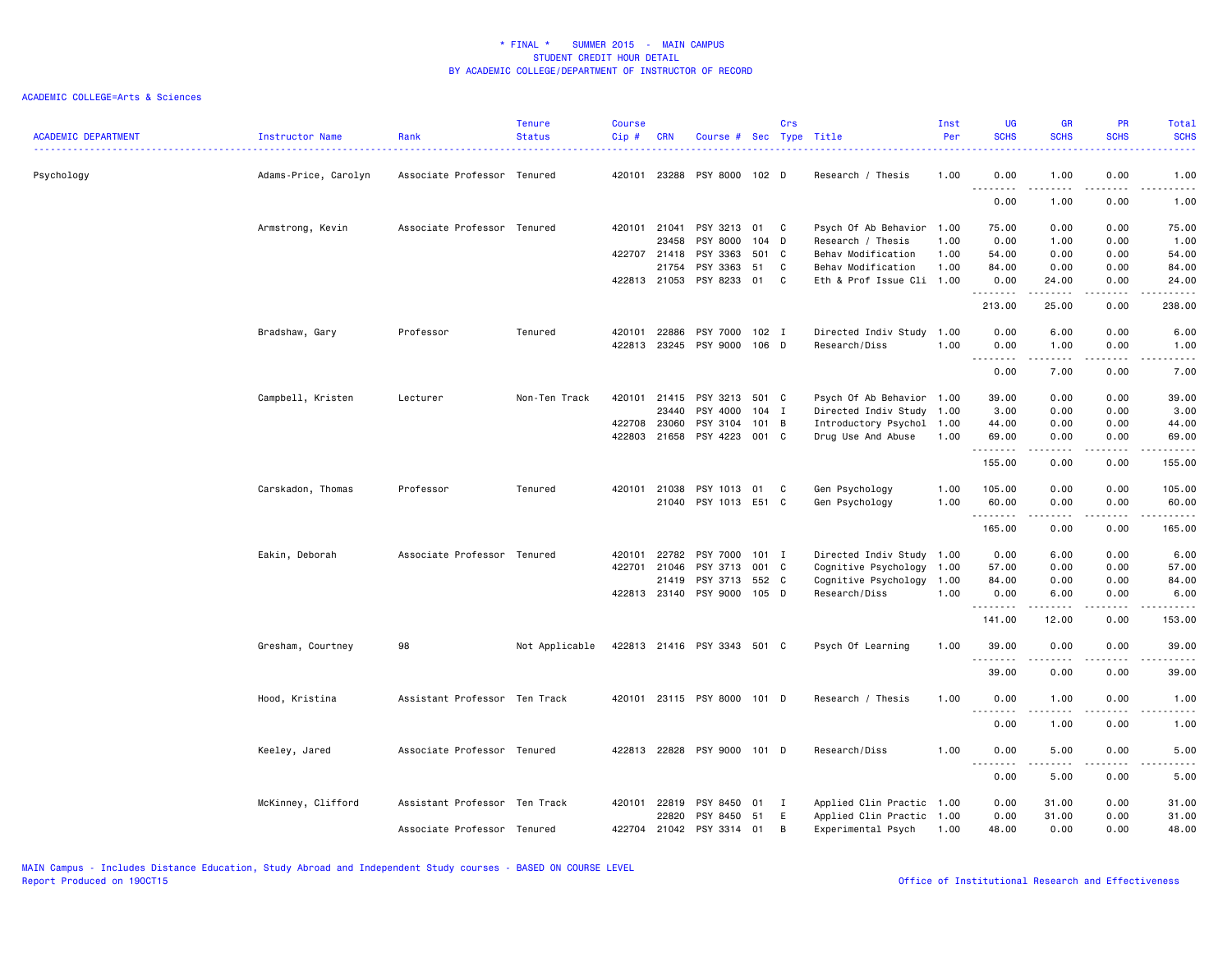| <b>ACADEMIC DEPARTMENT</b> | <b>Instructor Name</b> | Rank                          | <b>Tenure</b><br><b>Status</b> | <b>Course</b><br>Cip#      | <b>CRN</b>              | Course #                                     |                             | Crs | Sec Type Title                                                                      | Inst<br>Per          | <b>UG</b><br><b>SCHS</b>                      | <b>GR</b><br><b>SCHS</b>             | <b>PR</b><br><b>SCHS</b>          | Total<br><b>SCHS</b>                   |
|----------------------------|------------------------|-------------------------------|--------------------------------|----------------------------|-------------------------|----------------------------------------------|-----------------------------|-----|-------------------------------------------------------------------------------------|----------------------|-----------------------------------------------|--------------------------------------|-----------------------------------|----------------------------------------|
|                            |                        |                               |                                |                            |                         |                                              |                             |     |                                                                                     |                      | 48.00                                         | 62.00                                | 0.00                              | 110.00                                 |
| Psychology                 | Nadorff, Michael       | Assistant Professor Ten Track |                                | 420101<br>422813           | 22821<br>22829          | PSY 8460 101 I<br>PSY 9000                   | 102 <sub>D</sub>            |     | App Ext Clinical Pra 1.00<br>Research/Diss                                          | 1.00                 | 0.00<br>0.00                                  | 8.00<br>1.00                         | 0.00<br>0.00                      | 8.00<br>1.00                           |
|                            |                        |                               |                                |                            |                         |                                              |                             |     |                                                                                     |                      | 0.00                                          | $\cdots$<br>9.00                     | $\cdots$<br>0.00                  | -----<br>9.00                          |
|                            | Sinclair, Hillary      | Associate Professor Tenured   |                                | 420101                     | 22783<br>22913<br>22914 | PSY 4000<br>PSY 4000<br>PSY 4000             | 101 I<br>$102$ I<br>$103$ I |     | Directed Indiv Study 1.00<br>Directed Indiv Study 1.00<br>Directed Indiv Study 1.00 |                      | 3.00<br>3.00<br>3.00<br>$\cdots$<br>.<br>9.00 | 0.00<br>0.00<br>0.00<br>0.00         | 0.00<br>0.00<br>0.00<br>0.00      | 3.00<br>3.00<br>3.00<br>9.00           |
|                            | Tan, Elaine            | Grad Teach Assist             | Not Applicable                 |                            |                         | 240102 20729 IDS 4111 01 C                   |                             |     | Professional Seminar 1.00                                                           |                      | 15.00<br>.<br>15.00                           | 0.00<br>0.00                         | 0.00<br>----<br>0.00              | 15.00<br>$\frac{1}{2}$<br>15.00        |
|                            | Valentine, Michael     | Instructor                    | Non-Ten Track                  | 420101<br>422707<br>422803 | 22921<br>21417          | PSY 3413<br>PSY 3353<br>22922 PSY 4223 501 C | 501 C<br>501 C              |     | Human Sexual Behavio<br>Motivation<br>Drug Use And Abuse                            | 1.00<br>1.00<br>1.00 | 51.00<br>84.00<br>51.00<br>--------           | 0.00<br>0.00<br>0.00                 | 0.00<br>0.00<br>0.00<br>$- - - -$ | 51.00<br>84.00<br>51.00<br>- - - - - - |
|                            |                        |                               |                                |                            |                         |                                              |                             |     |                                                                                     |                      | 186.00                                        | 0.00                                 | 0.00                              | 186.00                                 |
|                            | Winer, Eric            | Assistant Professor Ten Track |                                | 422813 22830               |                         | PSY 9000 103 D                               |                             |     | Research/Diss                                                                       | 1.00                 | 0.00<br>- - - - - - - -<br>0.00               | 6.00<br>- - - -<br>6.00              | 0.00<br>----<br>0.00              | 6.00<br>6.00                           |
| Psychology                 |                        |                               |                                |                            |                         |                                              |                             |     |                                                                                     |                      | ========<br>971.00<br>========                | <b>EEEEEEE</b><br>128.00<br>======== | ========<br>0.00<br>========      | ==========<br>1099.00<br>-----------   |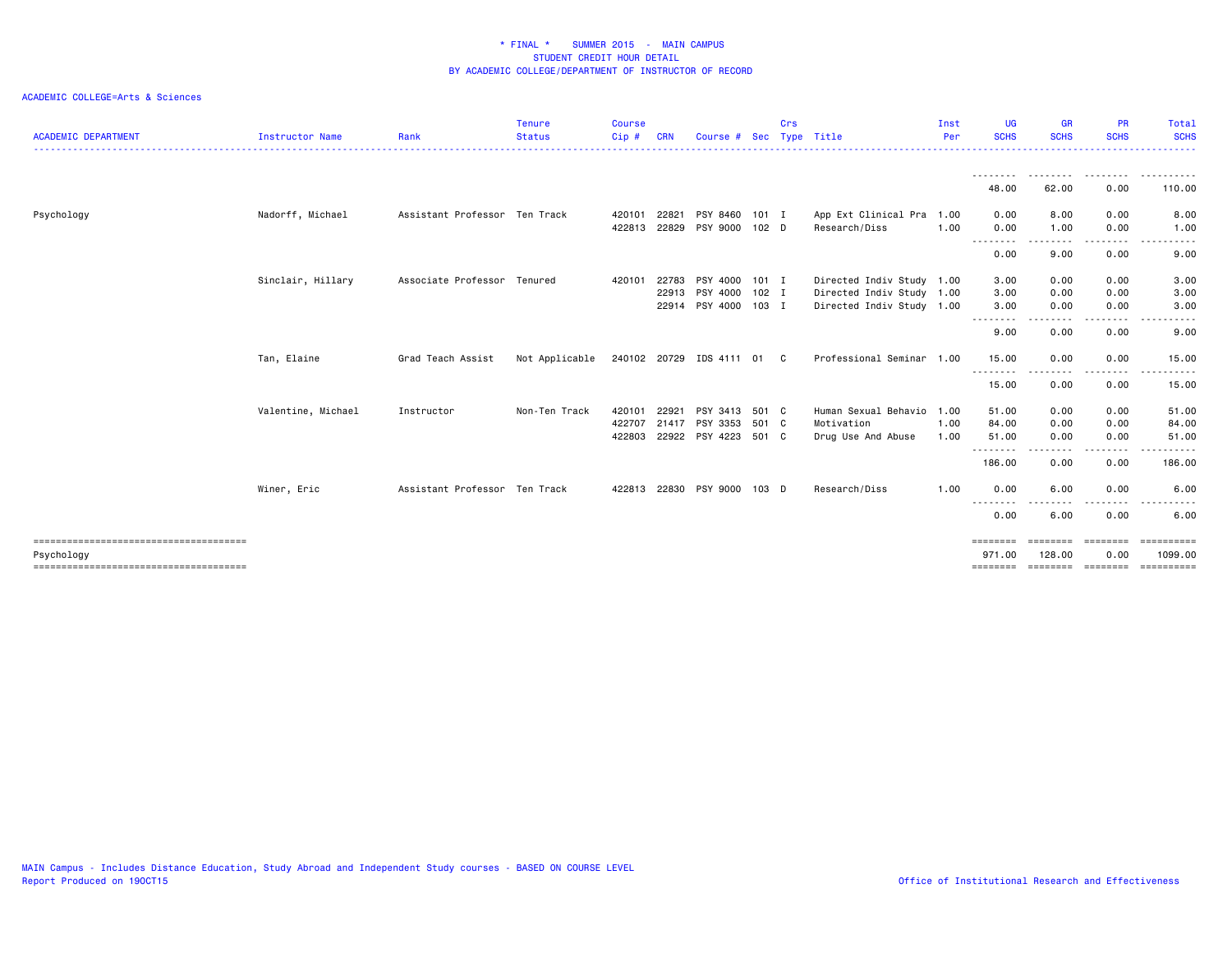| <b>ACADEMIC DEPARTMENT</b> | Instructor Name    | Rank                          | <b>Tenure</b><br><b>Status</b> | <b>Course</b><br>Cip# | <b>CRN</b>     | Course # Sec Type Title |          | Crs          |                                              | Inst<br>Per  | <b>UG</b><br><b>SCHS</b> | <b>GR</b><br><b>SCHS</b>                                                                                                                                     | <b>PR</b><br><b>SCHS</b> | Total<br><b>SCHS</b> |
|----------------------------|--------------------|-------------------------------|--------------------------------|-----------------------|----------------|-------------------------|----------|--------------|----------------------------------------------|--------------|--------------------------|--------------------------------------------------------------------------------------------------------------------------------------------------------------|--------------------------|----------------------|
| Sociology                  | Allison, Rachel    | Assistant Professor Ten Track |                                |                       |                | 451101 21755 SO 1003    | 001 C    |              | Intro To Sociology                           | 1.00         | 18.00<br>.               | 0.00<br><u>.</u>                                                                                                                                             | 0.00<br>.                | 18.00<br>.           |
|                            |                    |                               |                                |                       |                |                         |          |              |                                              |              | 18.00                    | 0.00                                                                                                                                                         | 0.00                     | 18.00                |
|                            | Baker, Ashley      | Grad Teach Assist             | Not Applicable                 | 050207                | 20042          | AN 1173                 | 01       | C.           | Intro Gender Studies 1.00                    |              | 3.00                     | 0.00                                                                                                                                                         | 0.00                     | 3.00                 |
|                            |                    |                               |                                |                       | 20676<br>21070 | GS 1173<br>SO 1173      | 01<br>01 | C<br>C       | Introduction to Gend<br>Intro Gender Studies | 1.00<br>1.00 | 9.00<br>3.00             | 0.00<br>0.00                                                                                                                                                 | 0.00<br>0.00             | 9.00<br>3.00         |
|                            |                    |                               |                                |                       |                |                         |          |              |                                              |              | .<br>15.00               | $\frac{1}{2} \left( \frac{1}{2} \right) \left( \frac{1}{2} \right) \left( \frac{1}{2} \right) \left( \frac{1}{2} \right) \left( \frac{1}{2} \right)$<br>0.00 | .<br>0.00                | .<br>15.00           |
|                            | Barranco, Raymond  | Assistant Professor Ten Track |                                | 450401                | 21278          | CRM 1003                | 501 C    |              | Crime & Justice in A 1.00                    |              | 33.00                    | 0.00                                                                                                                                                         | 0.00                     | 33.00                |
|                            |                    |                               |                                | 451101                | 21432          | SO 3313                 | 501      | C            | Deviant Behavior                             | 1.00         | 39.00                    | 0.00                                                                                                                                                         | 0.00                     | 39.00                |
|                            |                    |                               |                                |                       | 21756          | SO 3313                 | 001      | $\mathbf{C}$ | Deviant Behavior                             | 1.00         | 24.00                    | 0.00                                                                                                                                                         | 0.00                     | 24.00                |
|                            |                    |                               |                                |                       | 21760          | CRM 3313                | 001 C    |              | Deviant Behavior.                            | 1.00         | 15.00<br>.               | 0.00<br>.                                                                                                                                                    | 0.00                     | 15.00<br>.           |
|                            |                    |                               |                                |                       |                |                         |          |              |                                              |              | 111.00                   | 0.00                                                                                                                                                         | 0.00                     | 111.00               |
|                            | Boyd, Robert       | Professor                     | Tenured                        |                       |                | 451101 23063 SO 9000    | 04       | D            | Research / Diss                              | 1.00         | 0.00                     | 9.00                                                                                                                                                         | 0.00<br>.                | 9.00                 |
|                            |                    |                               |                                |                       |                |                         |          |              |                                              |              | .<br>0.00                | .<br>9.00                                                                                                                                                    | 0.00                     | .<br>9.00            |
|                            | Cheek, Jennifer    | Grad Teach Assist             | Not Applicable                 |                       |                | 451101 21069 SO 1103    | 51 C     |              | Contemp Social Prob                          | 1.00         | 60.00                    | 0.00                                                                                                                                                         | 0.00                     | 60.00                |
|                            |                    |                               |                                |                       |                |                         |          |              |                                              |              | <u>.</u><br>60.00        | 0.00                                                                                                                                                         | 0.00                     | 60.00                |
|                            | Cooper, Melissa    | Lecturer                      | Non-Ten Track                  | 440701                |                | 22305 SW 4533           | 501 C    |              | Sub Abuse in SW Svcs 1.00                    |              | 27.00                    | 0.00                                                                                                                                                         | 0.00                     | 27.00                |
|                            |                    |                               |                                |                       |                |                         |          |              |                                              |              | .<br>27.00               | .<br>0.00                                                                                                                                                    | .<br>0.00                | .<br>27.00           |
|                            | Evans, David       | Lecturer                      | Non-Ten Track                  | 450201                |                | 21431 SO 2203           | 501 C    |              | Racial Minorities                            | 1.00         | 27.00                    | 0.00                                                                                                                                                         | 0.00                     | 27.00                |
|                            |                    |                               |                                |                       |                |                         |          |              |                                              |              | .<br>27.00               | 0.00                                                                                                                                                         | 0.00                     | 27.00                |
|                            | Hagerman, Margaret | Assistant Professor Ten Track |                                | 451101 23268          |                | SO 8000                 | $103$ D  |              | Research / Thesis                            | 1.00         | 0.00                     | 3.00                                                                                                                                                         | 0.00                     | 3.00                 |
|                            |                    |                               |                                |                       |                |                         |          |              |                                              |              | .<br>0.00                | $\cdots$<br>3.00                                                                                                                                             | .<br>0.00                | $- - - - -$<br>3.00  |
|                            | Haynes, Stacy      | Assistant Professor Ten Track |                                | 451101 21076          |                | SO 8900                 | 001 S    |              | Fields Of Sociology                          | 1.00         | 0.00                     | 18.00                                                                                                                                                        | 0.00                     | 18.00                |
|                            |                    |                               |                                |                       | 23086          | SO 8000                 | 101      | D            | Research / Thesis                            | 1.00         | 0.00                     | 1.00                                                                                                                                                         | 0.00                     | 1.00                 |
|                            |                    |                               |                                |                       | 23511          | SO 9000                 | 52       | D            | Research / Diss                              | 1.00         | 0.00                     | 1.00                                                                                                                                                         | 0.00                     | 1.00                 |
|                            |                    | Associate Professor Tenured   |                                | 450401                | 20275          | CRM 3316 01             |          | F            | Criminology Internsh 1.00                    |              | 36.00<br>.               | 0.00<br>.                                                                                                                                                    | 0.00<br>.                | 36.00<br>د د د د د . |
|                            |                    |                               |                                |                       |                |                         |          |              |                                              |              | 36.00                    | 20.00                                                                                                                                                        | 0.00                     | 56.00                |
|                            | Holt, Debora       | Lecturer                      | Non-Ten Track                  |                       |                | 440701 22319 SW 4990    | 501 C    |              | Special Topic In SW                          | 1.00         | 24.00                    | 0.00                                                                                                                                                         | 0.00                     | 24.00                |
|                            |                    |                               |                                |                       |                |                         |          |              |                                              |              | .<br>24.00               | 0.00                                                                                                                                                         | 0.00                     | 24.00                |
|                            | Hunter, Frederick  | Lecturer                      | Non-Ten Track                  |                       |                | 440701 21437 SW 3003    | 501 C    |              | Populations at-risk 1.00                     |              | 30.00                    | 0.00                                                                                                                                                         | 0.00                     | 30.00                |
|                            |                    |                               |                                |                       |                |                         |          |              |                                              |              | <u>.</u><br>30.00        | -----<br>0.00                                                                                                                                                | .<br>0.00                | .<br>30.00           |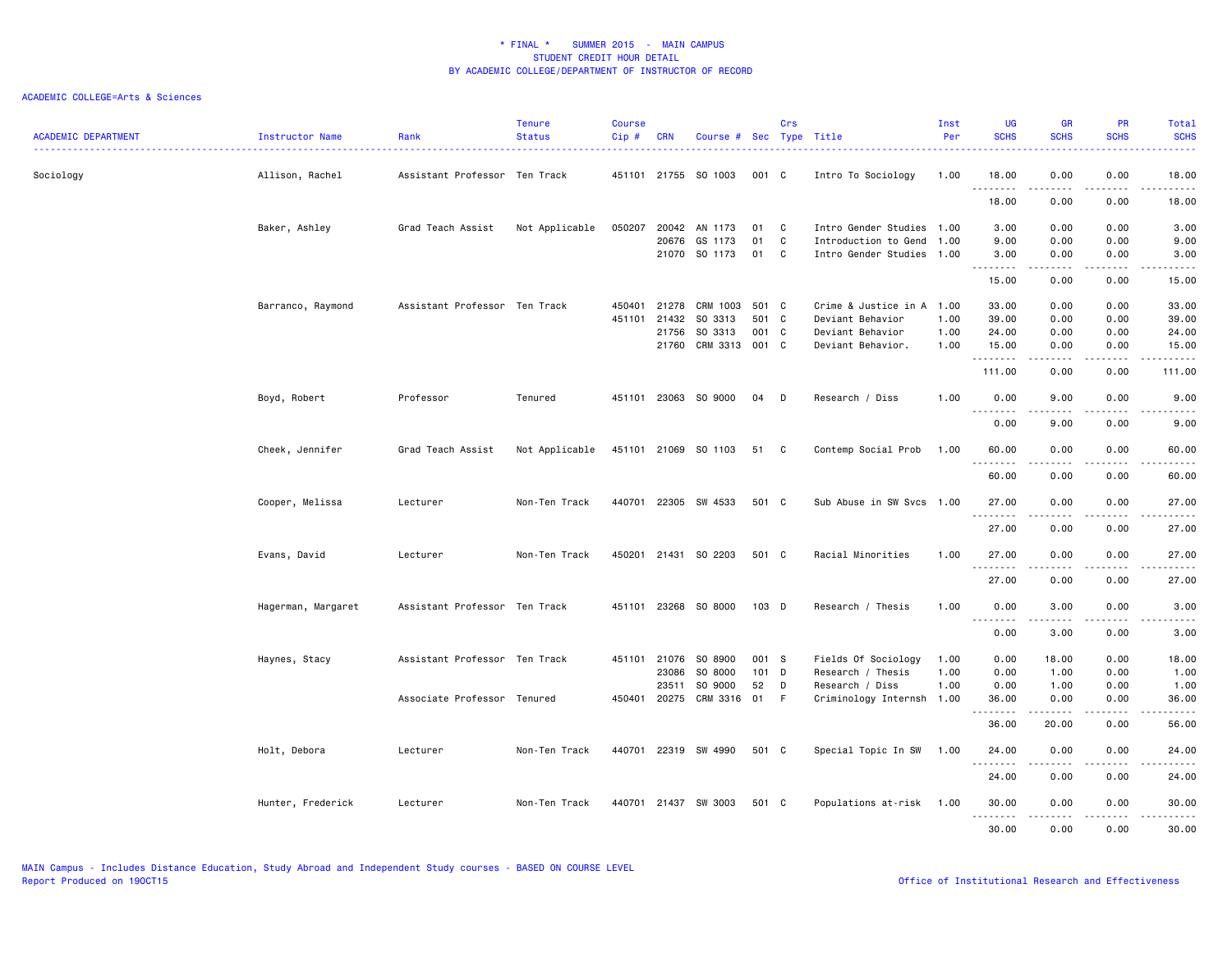### ACADEMIC COLLEGE=Arts & Sciences

| <b>ACADEMIC DEPARTMENT</b> | Instructor Name    | Rank                                                         | <b>Tenure</b><br><b>Status</b> | Course<br>$Cip$ #      | <b>CRN</b>                                         | Course # Sec Type Title                                                                      |                                                       | Crs                                  |                                                                                                                                                                                                             | Inst<br>Per          | <b>UG</b><br><b>SCHS</b>                                        | <b>GR</b><br><b>SCHS</b>                                                                                                                                     | PR<br><b>SCHS</b>                                            | Total<br><b>SCHS</b>                                                                                                              |
|----------------------------|--------------------|--------------------------------------------------------------|--------------------------------|------------------------|----------------------------------------------------|----------------------------------------------------------------------------------------------|-------------------------------------------------------|--------------------------------------|-------------------------------------------------------------------------------------------------------------------------------------------------------------------------------------------------------------|----------------------|-----------------------------------------------------------------|--------------------------------------------------------------------------------------------------------------------------------------------------------------|--------------------------------------------------------------|-----------------------------------------------------------------------------------------------------------------------------------|
| Sociology                  | Husain, Jonelle    | Lecturer                                                     | Non-Ten Track                  |                        |                                                    | 451101 21068 SO 1003                                                                         | R02 C                                                 |                                      | Intro To Sociology                                                                                                                                                                                          | 1.00                 | 72.00<br>.                                                      | 0.00<br>$\frac{1}{2} \left( \frac{1}{2} \right) \left( \frac{1}{2} \right) \left( \frac{1}{2} \right) \left( \frac{1}{2} \right) \left( \frac{1}{2} \right)$ | 0.00<br>المتمامين                                            | 72.00<br>.                                                                                                                        |
|                            |                    |                                                              |                                |                        |                                                    |                                                                                              |                                                       |                                      |                                                                                                                                                                                                             |                      | 72.00                                                           | 0.00                                                                                                                                                         | 0.00                                                         | 72.00                                                                                                                             |
|                            | Kelly, Kimberly    | Assistant Professor Ten Track<br>Associate Professor Tenured |                                | 451101<br>451101       | 22591<br>21430                                     | SO 9000<br>SO 1003                                                                           | 01<br>501 C                                           | D                                    | Research / Diss<br>Intro To Sociology                                                                                                                                                                       | 1.00<br>1.00         | 0.00<br>42.00                                                   | 1.00<br>0.00                                                                                                                                                 | 0.00<br>0.00                                                 | 1.00<br>42.00                                                                                                                     |
|                            |                    |                                                              |                                |                        |                                                    |                                                                                              |                                                       |                                      |                                                                                                                                                                                                             |                      | <u>.</u><br>42.00                                               | .<br>1.00                                                                                                                                                    | .<br>0.00                                                    | .<br>43.00                                                                                                                        |
|                            | May, David         | Associate Professor Tenured                                  |                                | 451101                 | 22887<br>22911                                     | SO 9000<br>SO 9000                                                                           | $102$ D<br>03                                         | D                                    | Research / Diss<br>Research / Diss                                                                                                                                                                          | 1.00<br>1.00         | 0.00<br>0.00                                                    | 6.00<br>3.00                                                                                                                                                 | 0.00<br>0.00                                                 | 6.00<br>3.00                                                                                                                      |
|                            |                    | Professor                                                    | Tenured                        |                        | 450401 20276                                       | CRM 3603                                                                                     | 51                                                    | C                                    | Criminological Theor 1.00                                                                                                                                                                                   |                      | 45.00<br>.                                                      | 0.00<br>.                                                                                                                                                    | 0.00<br>.                                                    | 45.00<br>.                                                                                                                        |
|                            |                    |                                                              |                                |                        |                                                    |                                                                                              |                                                       |                                      |                                                                                                                                                                                                             |                      | 45.00                                                           | 9.00                                                                                                                                                         | 0.00                                                         | 54.00                                                                                                                             |
|                            | McKee, Colleen     | 98                                                           | Not Applicable                 |                        |                                                    | 451101 21434 SO 4333                                                                         | 501 C                                                 |                                      | Sociology Of Sports                                                                                                                                                                                         | 1.00                 | 21.00<br>.                                                      | 0.00                                                                                                                                                         | 0.00                                                         | 21.00                                                                                                                             |
|                            |                    |                                                              |                                |                        |                                                    |                                                                                              |                                                       |                                      |                                                                                                                                                                                                             |                      | 21.00                                                           | 0.00                                                                                                                                                         | 0.00                                                         | 21.00                                                                                                                             |
|                            | McKinley, Kenya    | Assistant Professor Ten Track                                |                                |                        |                                                    | 440701 22304 SW 2303                                                                         | 501 C                                                 |                                      | Welfare Policy I                                                                                                                                                                                            | 1.00                 | 33.00<br>.                                                      | 0.00                                                                                                                                                         | 0.00                                                         | 33.00                                                                                                                             |
|                            |                    |                                                              |                                |                        |                                                    |                                                                                              |                                                       |                                      |                                                                                                                                                                                                             |                      | 33.00                                                           | 0.00                                                                                                                                                         | 0.00                                                         | 33.00                                                                                                                             |
|                            | Parisi, Domenico   | Professor                                                    | Tenured                        |                        |                                                    | 451101 23262 SO 9000                                                                         | 103 D                                                 |                                      | Research / Diss                                                                                                                                                                                             | 1.00                 | 0.00<br>.                                                       | 9.00<br>$\frac{1}{2} \left( \frac{1}{2} \right) \left( \frac{1}{2} \right) \left( \frac{1}{2} \right) \left( \frac{1}{2} \right) \left( \frac{1}{2} \right)$ | 0.00<br>.                                                    | 9.00<br>$\frac{1}{2} \left( \frac{1}{2} \right) \left( \frac{1}{2} \right) \left( \frac{1}{2} \right) \left( \frac{1}{2} \right)$ |
|                            |                    |                                                              |                                |                        |                                                    |                                                                                              |                                                       |                                      |                                                                                                                                                                                                             |                      | 0.00                                                            | 9.00                                                                                                                                                         | 0.00                                                         | 9.00                                                                                                                              |
|                            | Perry, Ashley      | Instructor                                                   | Non-Ten Track                  |                        |                                                    | 450401 21766 CRM 1003 51                                                                     |                                                       | C                                    | Crime & Justice in A 1.00                                                                                                                                                                                   |                      | 27.00<br>.                                                      | 0.00<br>. <b>.</b> .                                                                                                                                         | 0.00<br>.                                                    | 27.00                                                                                                                             |
|                            |                    |                                                              |                                |                        |                                                    |                                                                                              |                                                       |                                      |                                                                                                                                                                                                             |                      | 27.00                                                           | 0.00                                                                                                                                                         | 0.00                                                         | 27.00                                                                                                                             |
|                            | Pilkinton, Melinda | Associate Professor Tenured                                  |                                | 440701                 |                                                    | 22497 SW 4000                                                                                | 51 I                                                  |                                      | Directed Indiv Study 1.00                                                                                                                                                                                   |                      | 1.00<br>.                                                       | 0.00<br>.                                                                                                                                                    | 0.00                                                         | 1.00<br>$\omega$ is a $\omega$                                                                                                    |
|                            |                    |                                                              |                                |                        |                                                    |                                                                                              |                                                       |                                      |                                                                                                                                                                                                             |                      | 1.00                                                            | 0.00                                                                                                                                                         | 0.00                                                         | 1.00                                                                                                                              |
|                            | Rader, Nicole      | Associate Professor Tenured                                  |                                | 450401<br>451101 21065 | 21761<br>21763<br>21759<br>21762<br>21764<br>22412 | CRM 4233<br>CRM 6233<br>SO 1003<br>SO 8233<br>SO 4233<br>SO 6233<br>SO 9000<br>23235 SO 8000 | 01<br>01<br>01<br>001<br>01<br>01<br>$101$ D<br>102 D | C<br>C<br>C<br>C<br>$\mathbf c$<br>C | Juvenile Delinquency 1.00<br>Juvenile Delinquency 1.00<br>Intro To Sociology<br>Qualitative Analysis 1.00<br>Juvenile Delinquency 1.00<br>Juvenile Delinquency 1.00<br>Research / Diss<br>Research / Thesis | 1.00<br>1.00<br>1.00 | 39.00<br>0.00<br>60.00<br>0.00<br>15.00<br>0.00<br>0.00<br>0.00 | 0.00<br>3.00<br>0.00<br>21.00<br>0.00<br>3.00<br>12.00<br>9.00                                                                                               | 0.00<br>0.00<br>0.00<br>0.00<br>0.00<br>0.00<br>0.00<br>0.00 | 39.00<br>3.00<br>60.00<br>21.00<br>15.00<br>3.00<br>12.00<br>9.00                                                                 |
|                            |                    |                                                              |                                |                        |                                                    |                                                                                              |                                                       |                                      |                                                                                                                                                                                                             |                      | .<br>114.00                                                     | .<br>48.00                                                                                                                                                   | .<br>0.00                                                    | .<br>162.00                                                                                                                       |
|                            | Ralston, Margaret  | Assistant Professor Ten Track                                |                                | 451101 21765           |                                                    | SO 1203<br>22084 SO 1203                                                                     | 01<br>501 C                                           | C                                    | Marriage & Family<br>Marriage & Family                                                                                                                                                                      | 1.00<br>1.00         | 24.00<br>39.00<br>.                                             | 0.00<br>0.00<br>.                                                                                                                                            | 0.00<br>0.00<br>.                                            | 24.00<br>39.00<br>.                                                                                                               |
|                            |                    |                                                              |                                |                        |                                                    |                                                                                              |                                                       |                                      |                                                                                                                                                                                                             |                      | 63.00                                                           | 0.00                                                                                                                                                         | 0.00                                                         | 63.00                                                                                                                             |
|                            | Wells, Makeela     | Lecturer                                                     | Non-Ten Track                  |                        |                                                    | 451101 21433 SO 4233                                                                         | 501 C                                                 |                                      | Juvenile Delinquency 1.00                                                                                                                                                                                   |                      | 33.00                                                           | 0.00                                                                                                                                                         | 0.00                                                         | 33.00                                                                                                                             |

MAIN Campus - Includes Distance Education, Study Abroad and Independent Study courses - BASED ON COURSE LEVEL

Office of Institutional Research and Effectiveness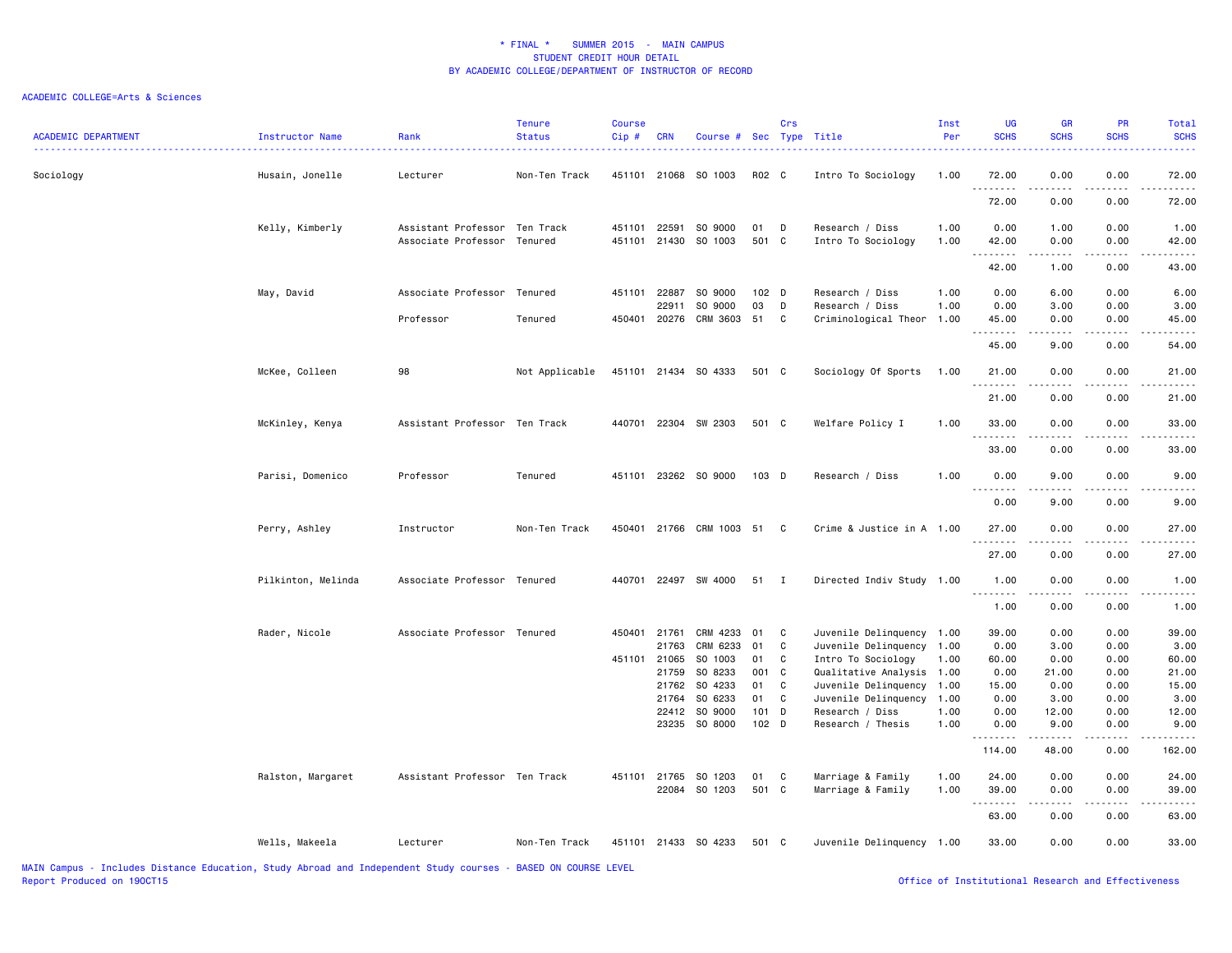| <b>ACADEMIC DEPARTMENT</b> | Instructor Name | Rank | Tenure<br><b>Status</b> | <b>Course</b><br>Cip# | <b>CRN</b> | Course # Sec Type Title | Cne<br><b>UI</b> 5 | Inst<br>Per | UG<br><b>SCHS</b> | GR<br><b>SCHS</b> | <b>PR</b><br><b>SCHS</b> | Total<br><b>SCHS</b> |
|----------------------------|-----------------|------|-------------------------|-----------------------|------------|-------------------------|--------------------|-------------|-------------------|-------------------|--------------------------|----------------------|
|                            |                 |      |                         |                       |            |                         |                    |             | 33.00             | 0.00              | 0.00                     | 33.00                |
|                            |                 |      |                         |                       |            |                         |                    |             | $=$ = = = = = = = | ========          | ========                 | ==========           |
| Sociology                  |                 |      |                         |                       |            |                         |                    |             | 799.00            | 99.00             | 0.00                     | 898.00               |
|                            |                 |      |                         |                       |            |                         |                    |             | ========          | ========          | ========                 |                      |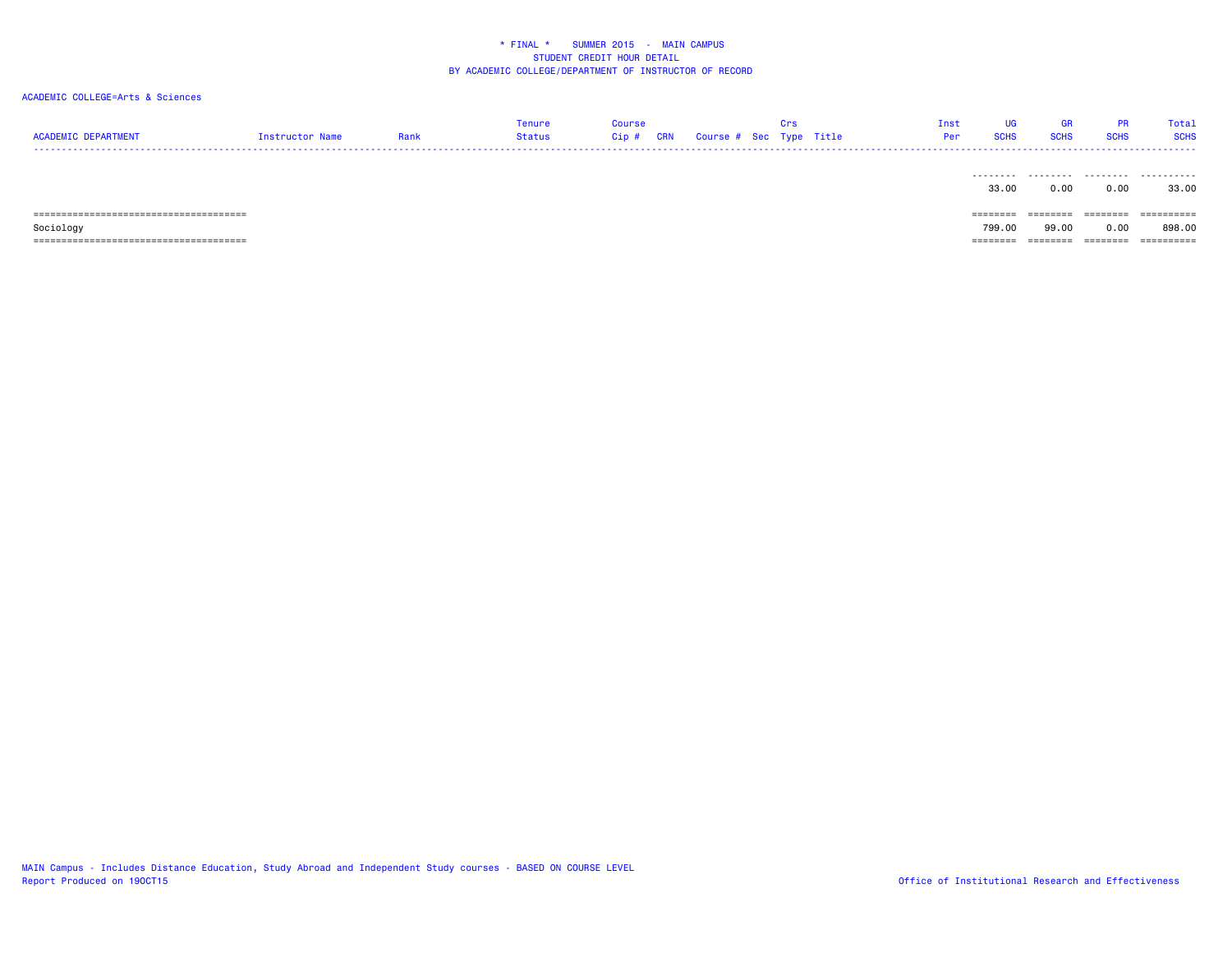| <b>ACADEMIC DEPARTMENT</b> | Instructor Name       | Rank                              | <b>Tenure</b><br><b>Status</b> | <b>Course</b><br>Cip#      | <b>CRN</b>                                | Course # Sec Type Title                             |                                | Crs              |                                                                                                        | Inst<br>Per<br>.                     | <b>UG</b><br><b>SCHS</b><br>.           | <b>GR</b><br><b>SCHS</b>             | <b>PR</b><br><b>SCHS</b>                                                                                                                  | Total<br><b>SCHS</b><br>.                                                                                                                                              |
|----------------------------|-----------------------|-----------------------------------|--------------------------------|----------------------------|-------------------------------------------|-----------------------------------------------------|--------------------------------|------------------|--------------------------------------------------------------------------------------------------------|--------------------------------------|-----------------------------------------|--------------------------------------|-------------------------------------------------------------------------------------------------------------------------------------------|------------------------------------------------------------------------------------------------------------------------------------------------------------------------|
| Finance & Economics        | Campbell, Randall     | Associate Professor Tenured       |                                | 450601                     | 20368<br>20370<br>20371<br>23397<br>23491 | EC 2113<br>EC 2123<br>EC 2123<br>EC 9000<br>EC 9000 | 51<br>001<br>01<br>101 D<br>51 | C<br>C<br>C<br>D | Prin Of Macroecon<br>Prin Of Microecon<br>Prin Of Microecon<br>Research / Diss<br>Research / Diss      | 1.00<br>1.00<br>1.00<br>1.00<br>1.00 | 42.00<br>45.00<br>63.00<br>0.00<br>0.00 | 0.00<br>0.00<br>0.00<br>3.00<br>4.00 | 0.00<br>0.00<br>0.00<br>0.00<br>0.00                                                                                                      | 42.00<br>45.00<br>63.00<br>3.00<br>4.00                                                                                                                                |
|                            |                       |                                   |                                |                            |                                           |                                                     |                                |                  |                                                                                                        |                                      | . <b>.</b><br>150.00                    | <u>.</u><br>7.00                     | $- - -$<br>0.00                                                                                                                           | .<br>157.00                                                                                                                                                            |
|                            | Cline, Brandon        | Associate Professor Tenured       |                                | 520801                     | 20555<br>21630                            | FIN 3123<br>FIN 3123                                | 01<br>02                       | C<br>C           | Financial Management 1.00<br>Financial Management 1.00                                                 |                                      | 72.00<br>51.00<br>.                     | 0.00<br>0.00<br>.                    | 0.00<br>0.00<br>.                                                                                                                         | 72.00<br>51.00<br>.                                                                                                                                                    |
|                            |                       |                                   |                                |                            |                                           |                                                     |                                |                  |                                                                                                        |                                      | 123.00                                  | 0.00                                 | 0.00                                                                                                                                      | 123.00                                                                                                                                                                 |
|                            | Garner, Jacqueline    | Professor                         | Tenured                        | 520201<br>520801<br>520806 | 23261<br>20554<br>20556<br>21633          | FIN 9000<br>FIN 3123<br>FIN 3123<br>FIN 4223        | $101$ D<br>001 C<br>51<br>51   | C<br>C           | Research / Diss<br>Financial Management 1.00<br>Financial Management 1.00<br>Intermediate Financi 1.00 | 1.00                                 | 0.00<br>84.00<br>90.00<br>39.00<br>.    | 12.00<br>0.00<br>0.00<br>0.00<br>.   | 0.00<br>0.00<br>0.00<br>0.00<br>.                                                                                                         | 12.00<br>84.00<br>90.00<br>39.00<br>.                                                                                                                                  |
|                            |                       |                                   |                                |                            |                                           |                                                     |                                |                  |                                                                                                        |                                      | 213.00                                  | 12.00                                | 0.00                                                                                                                                      | 225.00                                                                                                                                                                 |
|                            | He, Wei               | Instructor                        | Non-Ten Track                  | 520801                     | 20551                                     | FIN 3113 001 C<br>20552 FIN 3113                    | 01                             | C.               | Financial Systems<br>Financial Systems                                                                 | 1.00<br>1.00                         | 63.00<br>63.00<br>.                     | 0.00<br>0.00                         | 0.00<br>0.00                                                                                                                              | 63.00<br>63.00<br>المتماما                                                                                                                                             |
|                            |                       |                                   |                                |                            |                                           |                                                     |                                |                  |                                                                                                        |                                      | 126.00                                  | 0.00                                 | 0.00                                                                                                                                      | 126.00                                                                                                                                                                 |
|                            | Jia, Shaomeng         | Grad Teach Assist                 | Not Applicable                 |                            |                                           | 450601 21631 EC 2113                                | 52                             | C                | Prin Of Macroecon                                                                                      | 1.00                                 | 51.00<br>. <b>.</b>                     | 0.00                                 | 0.00                                                                                                                                      | 51.00<br>$\frac{1}{2} \left( \frac{1}{2} \right) \left( \frac{1}{2} \right) \left( \frac{1}{2} \right) \left( \frac{1}{2} \right) \left( \frac{1}{2} \right)$          |
|                            |                       |                                   |                                |                            |                                           |                                                     |                                |                  |                                                                                                        |                                      | 51.00                                   | 0.00                                 | 0.00                                                                                                                                      | 51.00                                                                                                                                                                  |
|                            | Levant, Jared         | Visiting Assist Pro Non-Ten Track |                                | 450601                     | 20366                                     | EC 2113                                             | 001 C                          |                  | Prin Of Macroecon                                                                                      | 1.00                                 | 39.00<br><u>.</u>                       | 0.00<br>.                            | 0.00<br>$\cdots$                                                                                                                          | 39.00<br>.                                                                                                                                                             |
|                            |                       |                                   |                                |                            |                                           |                                                     |                                |                  |                                                                                                        |                                      | 39.00                                   | 0.00                                 | 0.00                                                                                                                                      | 39.00                                                                                                                                                                  |
|                            | Liano, Kartono        | Professor                         | Tenured                        | 520801                     | 20553                                     | FIN 3113<br>520807 21634 FIN 4423                   | 51<br>51                       | C<br>C           | Financial Systems<br>Investments                                                                       | 1.00<br>1.00                         | 69.00<br>45.00                          | 0.00<br>0.00                         | 0.00<br>0.00                                                                                                                              | 69.00<br>45.00                                                                                                                                                         |
|                            |                       |                                   |                                |                            |                                           |                                                     |                                |                  |                                                                                                        |                                      | .<br>114.00                             | $- - - - -$<br>0.00                  | .<br>0.00                                                                                                                                 | .<br>114.00                                                                                                                                                            |
|                            | Metz, Tammi           | Instructor                        | Non-Ten Track                  | 520804<br>521701           | 21389<br>20745<br>21388                   | INS 3503<br>INS 3203<br>INS 3303 506 C              | 506 C<br>51                    | C                | Employee Benefits<br>Prop And Cas Ins<br>Life Insurance                                                | 1.00<br>1.00<br>1.00                 | 81.00<br>21.00<br>93.00<br>.            | 0.00<br>0.00<br>0.00<br>$- - - - -$  | 0.00<br>0.00<br>0.00<br>.                                                                                                                 | 81.00<br>21.00<br>93.00<br>.                                                                                                                                           |
|                            |                       |                                   |                                |                            |                                           |                                                     |                                |                  |                                                                                                        |                                      | 195.00                                  | 0.00                                 | 0.00                                                                                                                                      | 195.00                                                                                                                                                                 |
|                            | Millea, Meghan        | Professor                         | Tenured                        | 450601<br>520201           | 23032<br>23023                            | EC 4990<br>BUS 9113 001 C                           | 802 A                          |                  | Special Topic In EC<br>Prep Future Bus Facu 1.00                                                       | 1.00                                 | 18.00<br>0.00<br>.                      | 0.00<br>51.00                        | 0.00<br>0.00<br>$\frac{1}{2} \left( \frac{1}{2} \right) \left( \frac{1}{2} \right) \left( \frac{1}{2} \right) \left( \frac{1}{2} \right)$ | 18.00<br>51.00<br>$\frac{1}{2} \left( \frac{1}{2} \right) \left( \frac{1}{2} \right) \left( \frac{1}{2} \right) \left( \frac{1}{2} \right) \left( \frac{1}{2} \right)$ |
|                            |                       |                                   |                                |                            |                                           |                                                     |                                |                  |                                                                                                        |                                      | 18.00                                   | 51.00                                | 0.00                                                                                                                                      | 69.00                                                                                                                                                                  |
|                            | Orozco Aleman, Sandra | Assistant Professor Ten Track     |                                | 450601                     | 20372                                     | EC 2123<br>20376 EC 3123                            | 51<br>51                       | C<br>C           | Prin Of Microecon<br>Interm Micro                                                                      | 1.00<br>1.00                         | 36.00<br>42.00                          | 0.00<br>0.00                         | 0.00<br>0.00                                                                                                                              | 36.00<br>42.00                                                                                                                                                         |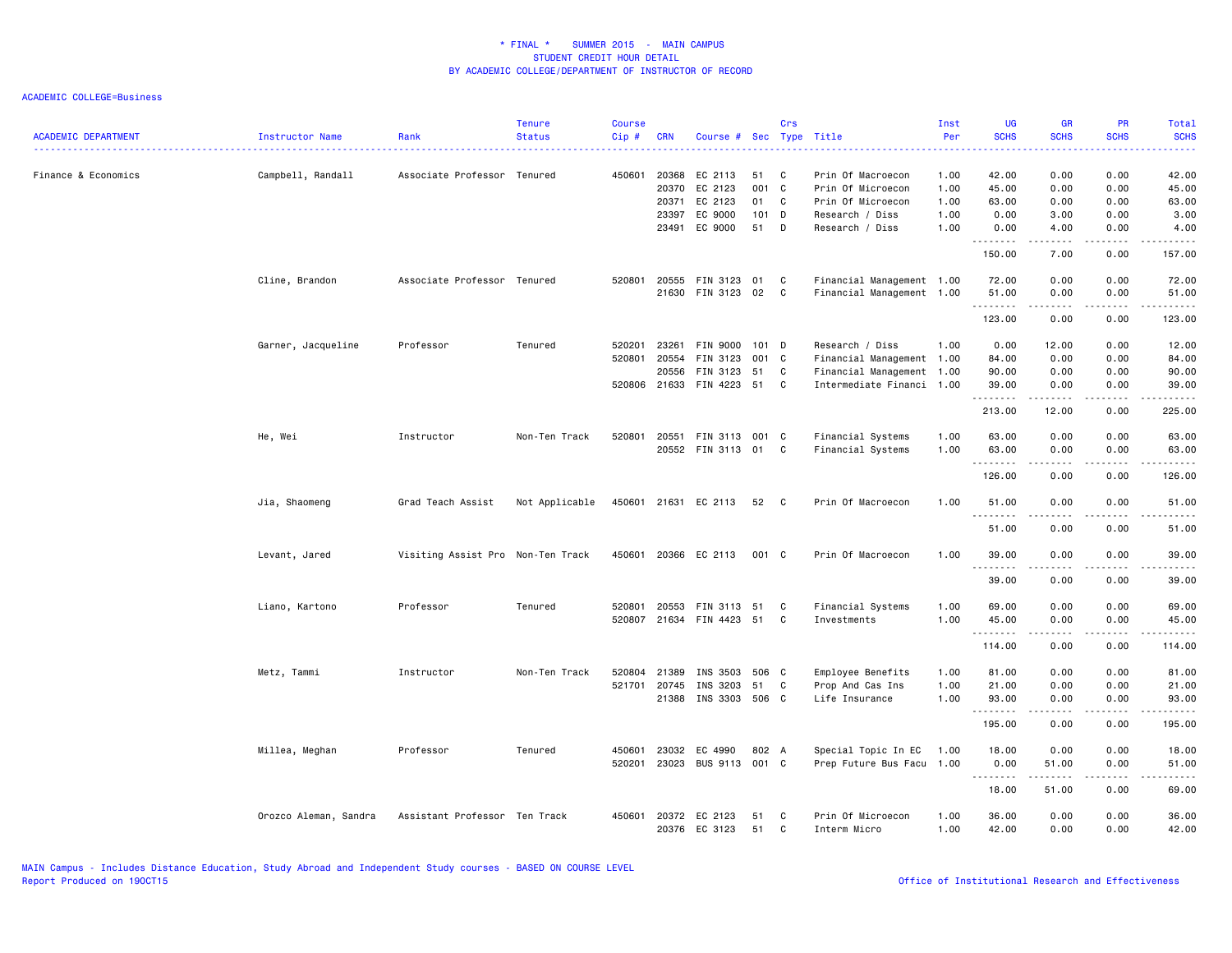| <b>ACADEMIC DEPARTMENT</b> | Instructor Name    | Rank                              | <b>Tenure</b><br><b>Status</b> | <b>Course</b><br>Cip# | <b>CRN</b> | Course #                    | Sec   | Crs          | Type Title                | Inst<br>Per | <b>UG</b><br><b>SCHS</b> | <b>GR</b><br><b>SCHS</b> | <b>PR</b><br><b>SCHS</b> | Total<br><b>SCHS</b>  |
|----------------------------|--------------------|-----------------------------------|--------------------------------|-----------------------|------------|-----------------------------|-------|--------------|---------------------------|-------------|--------------------------|--------------------------|--------------------------|-----------------------|
|                            |                    |                                   |                                |                       |            |                             |       |              |                           |             | ---------                | ---------                | .                        | .                     |
|                            |                    |                                   |                                |                       |            |                             |       |              |                           |             | 78.00                    | 0.00                     | 0.00                     | 78.00                 |
| Finance & Economics        | Rogers, Kevin      | Professor                         | Tenured                        |                       |            | 520101 20130 BUS 4203 101 E |       |              | Business Internship       | 1.00        | 9.00<br>--------         | 0.00                     | 0.00                     | 9.00                  |
|                            |                    |                                   |                                |                       |            |                             |       |              |                           |             | 9.00                     | 0.00                     | 0.00                     | 9.00                  |
|                            | Roskelley, Kenneth | Associate Professor Tenured       |                                | 520801                |            | 21316 FIN 3123              | 504 C |              | Financial Management 1.00 |             | 87.00                    | 0.00                     | 0.00                     | 87.00                 |
|                            |                    |                                   |                                |                       |            | 21317 FIN 8113 501 C        |       |              | Corporate Finance         | 1.00        | 0.00<br><b></b>          | 75.00<br>.               | 0.00<br>.                | 75.00<br>.            |
|                            |                    |                                   |                                |                       |            |                             |       |              |                           |             | 87.00                    | 75.00                    | 0.00                     | 162.00                |
|                            | Smith, Rebecca     | Extension Assist Pr Non-Ten Track |                                |                       |            | 520601 21248 AEC 6353 501 C |       |              | Intro to Regional Ec 1.00 |             | 0.00<br>--------         | 33.00<br>.               | 0.00                     | 33.00<br>.            |
|                            |                    |                                   |                                |                       |            |                             |       |              |                           |             | 0.00                     | 33.00                    | 0.00                     | 33.00                 |
|                            | Spurlin, William   | Assistant Professor Ten Track     |                                | 520601                |            | 21814 EC 8103               | 501 C |              | Econ for Managers         | 1.00        | 0.00                     | 45.00                    | 0.00                     | 45.00                 |
|                            |                    |                                   |                                | 520801                |            | 21315 FIN 3113 506 C        |       |              | Financial Systems         | 1.00        | 75.00<br>--------        | 0.00<br>.                | 0.00<br>.                | 75.00<br>.            |
|                            |                    |                                   |                                |                       |            |                             |       |              |                           |             | 75.00                    | 45.00                    | 0.00                     | 120.00                |
|                            | Wade, Lloyd        | Assistant Professor Ten Track     |                                | 520801                | 20558      | FIN 3723                    | - 01  | C.           | Financial Markets         | 1.00        | 33.00                    | 0.00                     | 0.00                     | 33.00                 |
|                            |                    |                                   |                                | 520804                | 23068      | INS 7000                    | 01    | I            | Directed Indiv Study 1.00 |             | 0.00                     | 3.00                     | 0.00                     | 3.00                  |
|                            |                    |                                   |                                |                       |            | 521701 20744 INS 3103 01    |       | C.           | Prin Of Insurance         | 1.00        | 42.00<br>--------        | 0.00<br>.                | 0.00<br>-----            | 42.00                 |
|                            |                    |                                   |                                |                       |            |                             |       |              |                           |             | 75.00                    | 3.00                     | 0.00                     | 78.00                 |
|                            | Wiseman, Travis    | Clinical Assist Pro Non-Ten Track |                                | 450601                | 20367      | EC 2113                     | 01    | $\mathbf{C}$ | Prin Of Macroecon         | 1.00        | 78.00                    | 0.00                     | 0.00                     | 78.00                 |
|                            |                    |                                   |                                |                       | 21668      | EC 4990                     | 801 A |              | Special Topic In EC       | 1.00        | 21.00                    | 0.00                     | 0.00                     | 21.00                 |
|                            |                    |                                   |                                |                       | 23095      | EC 4000                     | 51    | $\mathbf{I}$ | Directed Indiv Study 1.00 |             | 3.00                     | 0.00                     | 0.00                     | 3.00                  |
|                            |                    |                                   |                                | 521101 20719          |            | IB 3900                     | 101 E |              | IB Intern Work            | 1.00        | 14.00                    | 0.00                     | 0.00                     | 14.00                 |
|                            |                    |                                   |                                |                       | 20720      | IB 4903                     | 101 E |              | IB Intern Academics       | 1.00        | 3.00<br>--------         | 0.00                     | 0.00                     | 3.00                  |
|                            |                    |                                   |                                |                       |            |                             |       |              |                           |             | 119.00                   | 0.00                     | 0.00                     | 119.00                |
| Finance & Economics        |                    |                                   |                                |                       |            |                             |       |              |                           |             | ========<br>1472.00      | ========<br>226.00       | <b>EBBEEBBE</b><br>0.00  | ==========<br>1698.00 |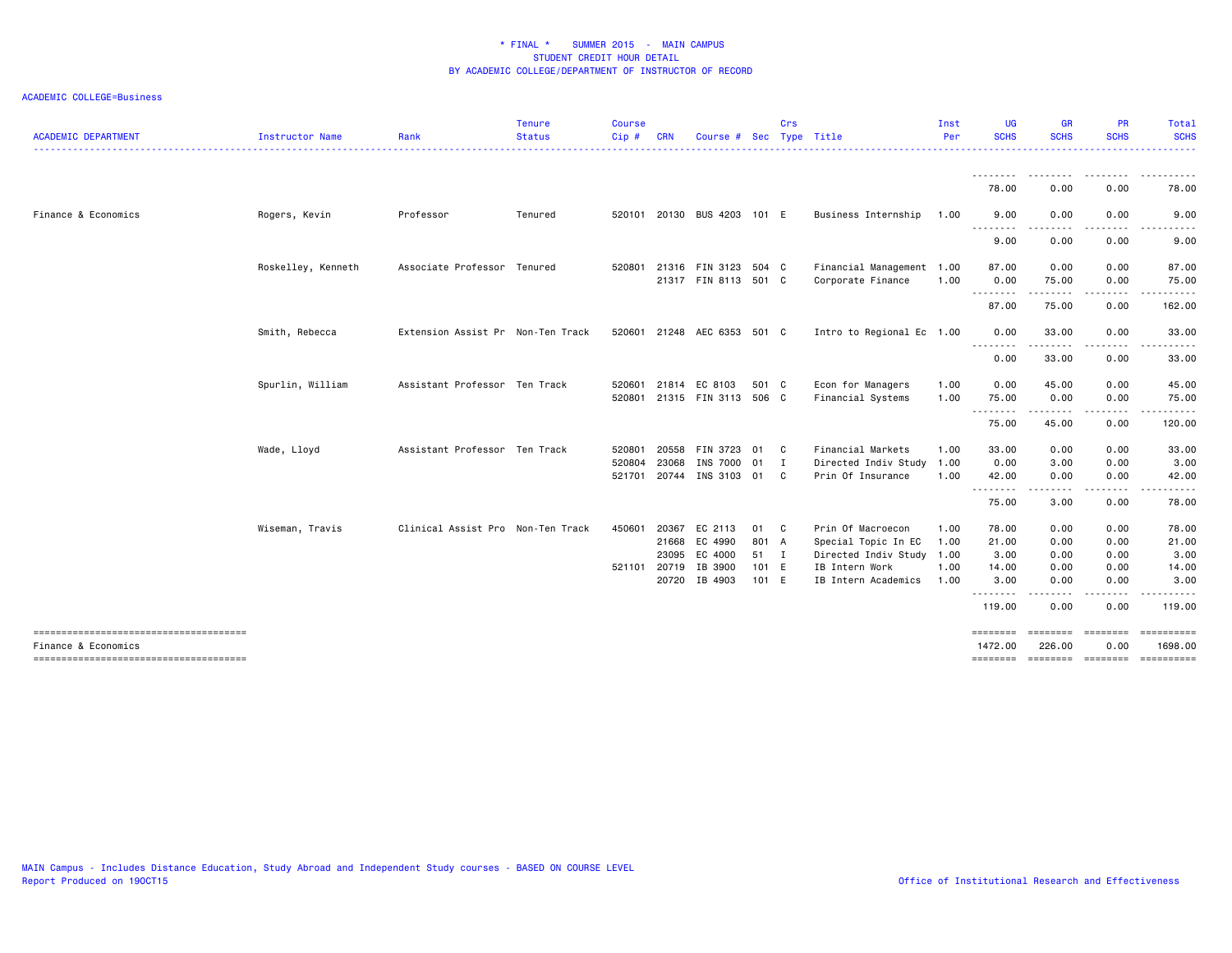| <b>ACADEMIC DEPARTMENT</b>       | Instructor Name    | Rank                          | <b>Tenure</b><br><b>Status</b> | <b>Course</b><br>Cip# | <b>CRN</b>                            | Course # Sec Type Title                                  |                   | Crs         |                                                                                                   | Inst<br>Per  | <b>UG</b><br><b>SCHS</b>       | <b>GR</b><br><b>SCHS</b>        | <b>PR</b><br><b>SCHS</b>                     | Total<br><b>SCHS</b>                                                                                                                                                           |
|----------------------------------|--------------------|-------------------------------|--------------------------------|-----------------------|---------------------------------------|----------------------------------------------------------|-------------------|-------------|---------------------------------------------------------------------------------------------------|--------------|--------------------------------|---------------------------------|----------------------------------------------|--------------------------------------------------------------------------------------------------------------------------------------------------------------------------------|
| Management & Information Systems | Barnett, Timothy   | Professor                     | Tenured                        |                       | 521201 21401<br>521302 23091          | MGT 8063<br>MGT 9000                                     | 501 C<br>101 D    |             | Survey Of Management 1.00<br>Research / Diss                                                      | 1.00         | 0.00<br>0.00                   | 75.00<br>1.00                   | 0.00<br>0.00                                 | 75.00<br>1.00                                                                                                                                                                  |
|                                  |                    |                               |                                |                       |                                       |                                                          |                   |             |                                                                                                   |              | <u>.</u><br>0.00               | .<br>76.00                      | .<br>0.00                                    | .<br>76.00                                                                                                                                                                     |
|                                  | Canfield, Stephen  | Instructor                    | Non-Ten Track                  | 110201                | 22400<br>521201 21624<br>21625        | BIS 1523<br>BIS 4513<br>BIS 6513                         | 01<br>01<br>01    | C<br>C<br>C | Web Development I<br>Microcomputers/Netwo 1.00<br>Microcomputers/Netwo 1.00                       | 1.00         | 84.00<br>3.00<br>0.00          | 0.00<br>0.00<br>12.00           | 0.00<br>0.00<br>0.00                         | 84.00<br>3.00<br>12.00                                                                                                                                                         |
|                                  |                    |                               |                                |                       |                                       |                                                          |                   |             |                                                                                                   |              | .<br>87.00                     | 12.00                           | 0.00                                         | 99.00                                                                                                                                                                          |
|                                  | Chrisman, James    | Professor                     | Tenured                        |                       |                                       | 521302 23249 MGT 9000 103 D                              |                   |             | Research / Diss                                                                                   | 1.00         | 0.00<br>$- - -$<br>$- - - - -$ | 12.00<br>$- - - - -$            | 0.00<br>$\frac{1}{2}$                        | 12.00<br>$- - - - -$                                                                                                                                                           |
|                                  |                    |                               |                                |                       |                                       |                                                          |                   |             |                                                                                                   |              | 0.00                           | 12.00                           | 0.00                                         | 12.00                                                                                                                                                                          |
|                                  | Crossler, Robert   | Assistant Professor Ten Track |                                | 521201                | 20116<br>21623                        | BIS 3233<br>BIS 1012<br>23276 BIS 9000 102 D             | 01<br>001 C       | C           | Management Informati 1.00<br>Intro to Bus Info Sy 1.00<br>Research / Diss                         | 1.00         | 18.00<br>22.00<br>0.00<br>.    | 0.00<br>0.00<br>6.00<br>د د د د | 0.00<br>0.00<br>0.00<br>$\sim$ $\sim$ $\sim$ | 18.00<br>22.00<br>6.00<br>$\frac{1}{2} \left( \frac{1}{2} \right) \left( \frac{1}{2} \right) \left( \frac{1}{2} \right) \left( \frac{1}{2} \right) \left( \frac{1}{2} \right)$ |
|                                  |                    |                               |                                |                       |                                       |                                                          |                   |             |                                                                                                   |              | 40.00                          | 6.00                            | 0.00                                         | 46.00                                                                                                                                                                          |
|                                  | Dhaenens, Andrew   | Grad Teach Assist             | Not Applicable                 |                       |                                       | 521301 20901 MGT 3114 001 C                              |                   |             | Prin of Mgt & Prod                                                                                | 1.00         | 72.00<br><u>.</u>              | 0.00<br>$- - - - -$             | 0.00<br>.                                    | 72.00<br>.                                                                                                                                                                     |
|                                  |                    |                               |                                |                       |                                       |                                                          |                   |             |                                                                                                   |              | 72.00                          | 0.00                            | 0.00                                         | 72.00                                                                                                                                                                          |
|                                  | Hammond, Nathaniel | Grad Teach Assist             | Not Applicable                 |                       |                                       | 521301 20902 MGT 3114 51 C                               |                   |             | Prin of Mgt & Prod                                                                                | 1.00         | 160.00<br>.                    | 0.00                            | 0.00                                         | 160.00<br>.                                                                                                                                                                    |
|                                  |                    |                               |                                |                       |                                       |                                                          |                   |             |                                                                                                   |              | 160.00                         | 0.00                            | 0.00                                         | 160.00                                                                                                                                                                         |
|                                  | Holt, Daniel       | Assistant Professor Ten Track |                                |                       | 521302 23233<br>23425                 | MGT 9000 102 D<br>MGT 7000                               | $101$ I           |             | Research / Diss<br>Directed Indiv Study                                                           | 1.00<br>1.00 | 0.00<br>0.00                   | 6.00<br>3.00                    | 0.00<br>0.00                                 | 6.00<br>3.00                                                                                                                                                                   |
|                                  |                    | Associate Professor Ten Track |                                |                       |                                       | 520201 20915 MGT 8123                                    | 101 C             |             | Strategic Bus Consul 1.00                                                                         |              | 0.00<br>.                      | 66.00<br>$- - - - -$            | 0.00<br>.                                    | 66.00<br>$\frac{1}{2}$                                                                                                                                                         |
|                                  |                    |                               |                                |                       |                                       |                                                          |                   |             |                                                                                                   |              | 0.00                           | 75.00                           | 0.00                                         | 75.00                                                                                                                                                                          |
|                                  | Li, Zonghui        | Grad Teach Assist             | Not Applicable                 |                       |                                       | 520101 20132 BUS 4853 51                                 |                   | C           | <b>Business Policy</b>                                                                            | 1.00         | 42.00<br>.                     | 0.00<br>.                       | 0.00<br>$\sim$ $\sim$ $\sim$ $\sim$          | 42.00<br>.                                                                                                                                                                     |
|                                  |                    |                               |                                |                       |                                       |                                                          |                   |             |                                                                                                   |              | 42.00                          | 0.00                            | 0.00                                         | 42.00                                                                                                                                                                          |
|                                  | Long, Rebecca      | Professor                     | Tenured                        |                       |                                       | 521302 23250 MGT 9000 104 D                              |                   |             | Research / Diss                                                                                   | 1.00         | 0.00                           | 6.00                            | 0.00                                         | 6.00                                                                                                                                                                           |
|                                  |                    |                               |                                |                       |                                       |                                                          |                   |             |                                                                                                   |              | 0.00                           | 6.00                            | 0.00                                         | 6.00                                                                                                                                                                           |
|                                  | Marett, Lawrence   | Associate Professor Tenured   |                                |                       | 111003 20117<br>521201 20118<br>22889 | BIS 4113<br>BIS 6113<br>BIS 7000<br>23238 BIS 9000 101 D | 51<br>51<br>101 I | C<br>C      | BIS Security Managem 1.00<br>BIS Security Managem<br>Directed Indiv Study 1.00<br>Research / Diss | 1.00<br>1.00 | 18.00<br>0.00<br>0.00<br>0.00  | 0.00<br>21.00<br>3.00<br>1.00   | 0.00<br>0.00<br>0.00<br>0.00                 | 18.00<br>21.00<br>3.00<br>1.00                                                                                                                                                 |
|                                  |                    |                               |                                |                       |                                       |                                                          |                   |             |                                                                                                   |              | . <b>.</b><br>18.00            | .<br>25.00                      | .<br>0.00                                    | .<br>43.00                                                                                                                                                                     |
|                                  | Orr, Jerry         | Grad Teach Assist             | Not Applicable                 |                       |                                       | 520101 20131 BUS 4853                                    | 01 C              |             | <b>Business Policy</b>                                                                            | 1.00         | 102.00                         | 0.00                            | 0.00                                         | 102.00                                                                                                                                                                         |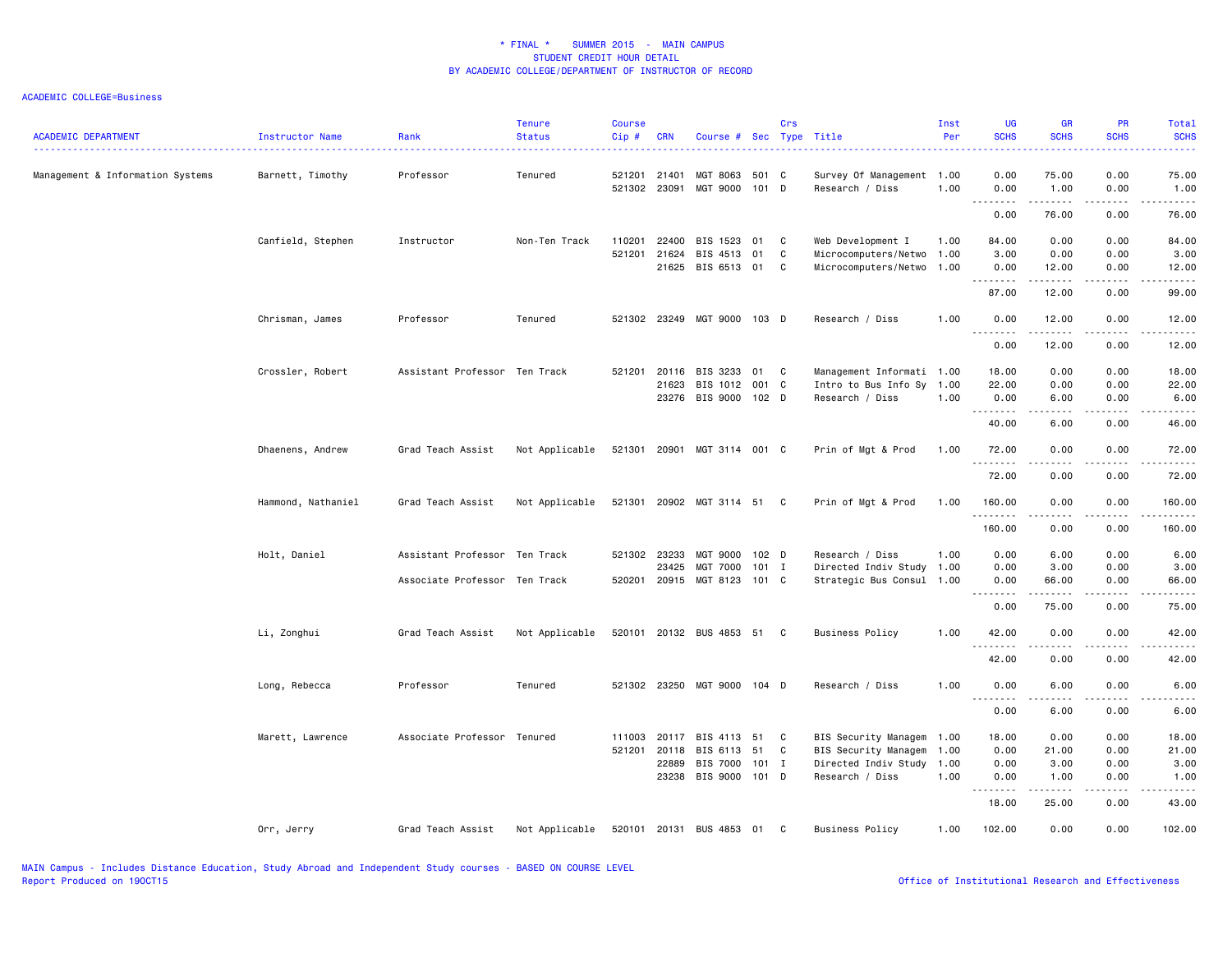| <b>ACADEMIC DEPARTMENT</b>       | Instructor Name    | Rank                                                         | <b>Tenure</b><br><b>Status</b> | <b>Course</b><br>Cip# | <b>CRN</b>     | Course #                                      | <b>Sec</b> | <b>Crs</b> | Type Title                                       | Inst<br>Per | UG<br><b>SCHS</b>               | <b>GR</b><br><b>SCHS</b> | <b>PR</b><br><b>SCHS</b> | Total<br><b>SCHS</b>                                           |
|----------------------------------|--------------------|--------------------------------------------------------------|--------------------------------|-----------------------|----------------|-----------------------------------------------|------------|------------|--------------------------------------------------|-------------|---------------------------------|--------------------------|--------------------------|----------------------------------------------------------------|
|                                  |                    |                                                              |                                |                       |                |                                               |            |            |                                                  |             | 102.00                          | .<br>0.00                | <u>.</u><br>0.00         | 102.00                                                         |
| Management & Information Systems | Pearson, Allison   | Professor                                                    | Tenured                        |                       |                | 521302 23324 MGT 9000 105 D                   |            |            | Research / Diss                                  | 1.00        | 0.00<br><u>.</u>                | 9.00<br>$- - -$          | 0.00<br>.                | 9.00                                                           |
|                                  |                    |                                                              |                                |                       |                |                                               |            |            |                                                  |             | 0.00                            | 9.00                     | 0.00                     | 9.00                                                           |
|                                  | Randle, Vikki      | Associate Professor Tenured                                  |                                |                       |                | 520201 21404 MGT 8123 501 C                   |            |            | Strategic Bus Consul 1.00                        |             | 0.00<br>-------                 | 51.00                    | 0.00                     | 51.00                                                          |
|                                  |                    |                                                              |                                |                       |                |                                               |            |            |                                                  |             | 0.00                            | 51.00                    | 0.00                     | 51.00                                                          |
|                                  | Rogers, Bryan      | Grad Teach Assist                                            | Not Applicable                 |                       |                | 520201 20905 MGT 3213 51                      |            | C.         | Org Communications                               | 1.00        | 108.00<br>--------              | 0.00<br>.                | 0.00<br>.                | 108.00<br>.                                                    |
|                                  |                    |                                                              |                                |                       |                |                                               |            |            |                                                  |             | 108.00                          | 0.00                     | 0.00                     | 108.00                                                         |
|                                  | Templeton, Gary    | Associate Professor Tenured                                  |                                | 521201                | 20115<br>22301 | BIS 3233<br>BIS 8112 521 C                    | 001 C      |            | Management Informati 1.00<br>Mgt Info Tech & Sys | 1.00        | 33.00<br>0.00                   | 0.00<br>22.00            | 0.00<br>0.00             | 33.00<br>22.00                                                 |
|                                  |                    |                                                              |                                |                       |                |                                               |            |            |                                                  |             | --------<br>33.00               | .<br>22.00               | .<br>0.00                | .<br>55.00                                                     |
|                                  | Templeton, Laura   | Associate Professor Tenured                                  |                                | 521001 20907          |                | MGT 3513 01                                   |            | C.         | Intro Human Res Mgt                              | 1.00        | 90.00                           | 0.00                     | 0.00                     | 90.00                                                          |
|                                  |                    |                                                              |                                |                       |                |                                               |            |            |                                                  |             | ---------<br>90.00              | ----<br>0.00             | .<br>0.00                | .<br>90.00                                                     |
|                                  | Vardaman, James    | Assistant Professor Ten Track<br>Associate Professor Tenured |                                | 521003                | 21403          | MGT 8112 521 C<br>521001 21402 MGT 8111 521 C |            |            | Leadership Skills<br>Human Resource Issue 1.00   | 1.00        | 0.00<br>0.00                    | 36.00<br>17.00           | 0.00<br>0.00             | 36.00<br>17.00                                                 |
|                                  |                    |                                                              |                                |                       |                |                                               |            |            |                                                  |             | 0.00                            | .<br>53.00               | .<br>0.00                | .<br>53.00                                                     |
|                                  | Warkentin, Merrill | Professor                                                    | Tenured                        | 521201                | 23239          | BIS 9000 01                                   |            | D          | Research / Diss                                  | 1.00        | 0.00                            | 1.00                     | 0.00                     | 1.00                                                           |
|                                  |                    |                                                              |                                |                       |                |                                               |            |            |                                                  |             | <u> - - - - - - - -</u><br>0.00 | 1.00                     | 0.00                     | 1.00                                                           |
| Management & Information Systems |                    |                                                              |                                |                       |                |                                               |            |            |                                                  |             | ========<br>752.00              | eeeeeee<br>348.00        | ========<br>0.00         | ==========<br>1100.00<br>======== ======== ======== ========== |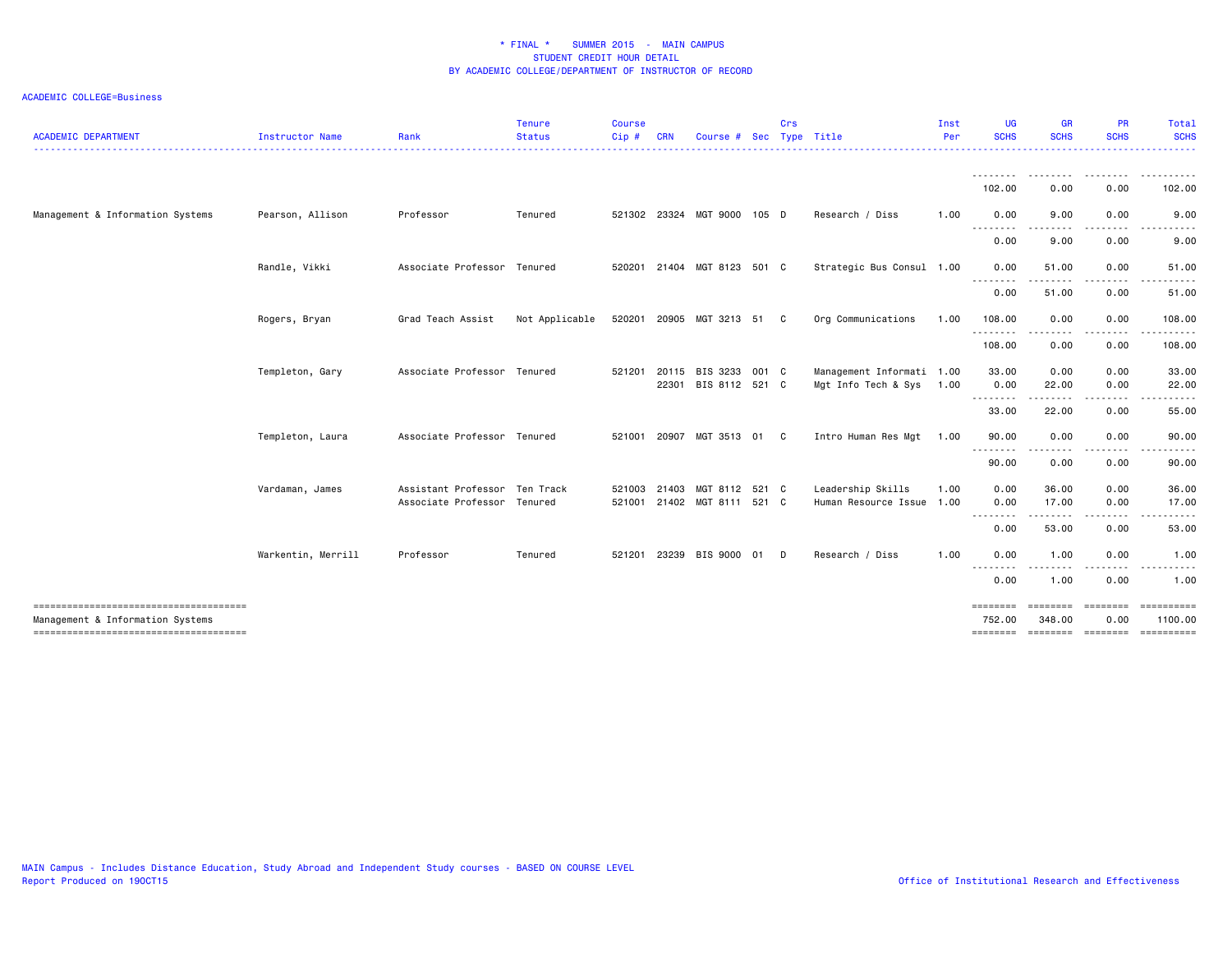| <b>ACADEMIC DEPARTMENT</b>                              | Instructor Name     | Rank                          | <b>Tenure</b><br><b>Status</b> | <b>Course</b><br>Cip# | <b>CRN</b>   | Course # Sec Type Title     |         | Crs |                           | Inst<br>Per | <b>UG</b><br><b>SCHS</b>          | <b>GR</b><br><b>SCHS</b>                                                                                                                                     | <b>PR</b><br><b>SCHS</b> | Total<br><b>SCHS</b>                                                                                                                                          |
|---------------------------------------------------------|---------------------|-------------------------------|--------------------------------|-----------------------|--------------|-----------------------------|---------|-----|---------------------------|-------------|-----------------------------------|--------------------------------------------------------------------------------------------------------------------------------------------------------------|--------------------------|---------------------------------------------------------------------------------------------------------------------------------------------------------------|
| Marketing, Quantitative Analysis & Bus Barnwell, Robert |                     | Grad Teach Assist             | Not Applicable                 | 521401                | 20918        | MKT 3013 51 C               |         |     | Principles Of Mkt         | 1.00        | 66.00<br>.                        | 0.00<br>$\frac{1}{2} \left( \frac{1}{2} \right) \left( \frac{1}{2} \right) \left( \frac{1}{2} \right) \left( \frac{1}{2} \right) \left( \frac{1}{2} \right)$ | 0.00<br>.                | 66.00<br>.                                                                                                                                                    |
|                                                         |                     |                               |                                |                       |              |                             |         |     |                           |             | 66.00                             | 0.00                                                                                                                                                         | 0.00                     | 66.00                                                                                                                                                         |
|                                                         | Breazeale, Michael  | Assistant Professor Ten Track |                                | 521401                | 20921        | MKT 4113 51                 |         | C   | Personal Selling          | 1.00        | 45.00                             | 0.00                                                                                                                                                         | 0.00                     | 45.00                                                                                                                                                         |
|                                                         |                     |                               |                                |                       | 20924        | MKT 4413                    | 51      | C   | Consumer Behavior         | 1.00        | 33.00                             | 0.00                                                                                                                                                         | 0.00                     | 33.00                                                                                                                                                         |
|                                                         |                     |                               |                                |                       | 22537        | MKT 7000                    | $101$ I |     | Directed Indiv Study 1.00 |             | 0.00                              | 6.00                                                                                                                                                         | 0.00                     | 6.00                                                                                                                                                          |
|                                                         |                     |                               |                                |                       | 22670        | MKT 7000 51 I               |         |     | Directed Indiv Study 1.00 |             | 0.00<br><u>.</u>                  | 3.00<br>.                                                                                                                                                    | 0.00<br>$- - - -$        | 3.00<br>$- - - - -$                                                                                                                                           |
|                                                         |                     |                               |                                |                       |              |                             |         |     |                           |             | 78.00                             | 9.00                                                                                                                                                         | 0.00                     | 87.00                                                                                                                                                         |
|                                                         | Brown, Haley-Lavell | Instructor                    | Non-Ten Track                  | 521501                | 21654        | BL 4333                     | 51      | C   | Real Estate Law           | 1.00        | 12.00                             | 0.00                                                                                                                                                         | 0.00                     | 12.00                                                                                                                                                         |
|                                                         |                     |                               |                                |                       | 21655        | BL 6333                     | 51      | C   | Real Estate Law           | 1.00        | 0.00<br>.                         | 21.00<br>-----                                                                                                                                               | 0.00                     | 21.00<br>.                                                                                                                                                    |
|                                                         |                     |                               |                                |                       |              |                             |         |     |                           |             | 12.00                             | 21.00                                                                                                                                                        | 0.00                     | 33.00                                                                                                                                                         |
|                                                         | Collier, Joel       | Associate Professor Tenured   |                                | 521401                | 20929        | MKT 8153                    | 01      | C   | Strategic Marketing       | 1.00        | 0.00                              | 24.00                                                                                                                                                        | 0.00                     | 24.00                                                                                                                                                         |
|                                                         |                     |                               |                                |                       | 21406        | MKT 8153                    | 511 C   |     | Strategic Marketing       | 1.00        | 0.00                              | 63.00                                                                                                                                                        | 0.00                     | 63.00                                                                                                                                                         |
|                                                         |                     |                               |                                |                       | 23069        | MKT 9000 101 D              |         |     | Research / Diss           | 1.00        | 0.00                              | 6.00                                                                                                                                                         | 0.00                     | 6.00                                                                                                                                                          |
|                                                         |                     |                               |                                |                       |              |                             |         |     |                           |             | $\sim$ $\sim$ $\sim$<br>.<br>0.00 | .<br>93.00                                                                                                                                                   | $  -$<br>0.00            | .<br>93.00                                                                                                                                                    |
|                                                         |                     |                               |                                |                       |              |                             |         |     |                           |             |                                   |                                                                                                                                                              |                          |                                                                                                                                                               |
|                                                         | Cook, Cecelia       | Instructor                    | Non-Ten Track                  | 220205                | 20120        | BL 2413                     | 01      | C   | Legal Envt Bus            | 1.00        | 30.00                             | 0.00                                                                                                                                                         | 0.00                     | 30.00                                                                                                                                                         |
|                                                         |                     |                               |                                |                       |              | 20122 BL 3223               | 01      | C   | Law Of Comm Trans         | 1.00        | 21.00<br>.                        | 0.00<br>.                                                                                                                                                    | 0.00                     | 21.00<br>$\frac{1}{2} \left( \frac{1}{2} \right) \left( \frac{1}{2} \right) \left( \frac{1}{2} \right) \left( \frac{1}{2} \right) \left( \frac{1}{2} \right)$ |
|                                                         |                     |                               |                                |                       |              |                             |         |     |                           |             | 51.00                             | 0.00                                                                                                                                                         | 0.00                     | 51.00                                                                                                                                                         |
|                                                         | Farmer, Robert      | Assistant Professor Ten Track |                                |                       |              | 521401 22538 MKT 7000 102 I |         |     | Directed Indiv Study 1.00 |             | 0.00<br>.                         | 3.00<br>-----                                                                                                                                                | 0.00<br>.                | 3.00<br>$\frac{1}{2} \left( \frac{1}{2} \right) \left( \frac{1}{2} \right) \left( \frac{1}{2} \right) \left( \frac{1}{2} \right) \left( \frac{1}{2} \right)$  |
|                                                         |                     |                               |                                |                       |              |                             |         |     |                           |             | 0.00                              | 3.00                                                                                                                                                         | 0.00                     | 3.00                                                                                                                                                          |
|                                                         | Goree, Michael      | Instructor                    | Non-Ten Track                  | 521499                | 20926        | MKT 4613 51                 |         | C   | Services Marketing        | 1.00        | 87.00                             | 0.00                                                                                                                                                         | 0.00                     | 87.00                                                                                                                                                         |
|                                                         |                     |                               |                                |                       | 521803 20920 | MKT 3213 51                 |         | C.  | Retailing                 | 1.00        | 72.00                             | 0.00                                                                                                                                                         | 0.00                     | 72.00                                                                                                                                                         |
|                                                         |                     |                               |                                |                       |              |                             |         |     |                           |             | .                                 | .                                                                                                                                                            | .                        | .                                                                                                                                                             |
|                                                         |                     |                               |                                |                       |              |                             |         |     |                           |             | 159.00                            | 0.00                                                                                                                                                         | 0.00                     | 159.00                                                                                                                                                        |
|                                                         | Graham, Kenneth     | Grad Teach Assist             | Not Applicable                 |                       |              | 521402 20925 MKT 4533 01 C  |         |     | Marketing Research        | 1.00        | 54.00                             | 0.00                                                                                                                                                         | 0.00                     | 54.00                                                                                                                                                         |
|                                                         |                     |                               |                                |                       |              |                             |         |     |                           |             | 54.00                             | 0.00                                                                                                                                                         | 0.00                     | 54.00                                                                                                                                                         |
|                                                         |                     |                               |                                |                       |              |                             |         |     |                           |             |                                   |                                                                                                                                                              |                          |                                                                                                                                                               |
|                                                         | Krallman, Alexandra | Grad Teach Assist             | Not Applicable                 |                       |              | 521401 21813 MKT 3013 504 C |         |     | Principles Of Mkt         | 1.00        | 60.00<br>.                        | 0.00<br>.                                                                                                                                                    | 0.00<br>.                | 60.00<br>.                                                                                                                                                    |
|                                                         |                     |                               |                                |                       |              |                             |         |     |                           |             | 60.00                             | 0.00                                                                                                                                                         | 0.00                     | 60.00                                                                                                                                                         |
|                                                         | Lam, Wai-Cheong     | Instructor                    | Non-Ten Track                  | 521302 20123          |              | BQA 2113                    | 001 C   |     | Bus Stat Methods I        | 1.00        | 30.00                             | 0.00                                                                                                                                                         | 0.00                     | 30.00                                                                                                                                                         |
|                                                         |                     |                               |                                |                       | 20124        | BQA 2113 01 C               |         |     | Bus Stat Methods I        | 1.00        | 63.00                             | 0.00                                                                                                                                                         | 0.00                     | 63.00                                                                                                                                                         |
|                                                         |                     |                               |                                |                       |              |                             |         |     |                           |             | $\sim$ $\sim$ $\sim$              |                                                                                                                                                              |                          |                                                                                                                                                               |
|                                                         |                     |                               |                                |                       |              |                             |         |     |                           |             | 93.00                             | 0.00                                                                                                                                                         | 0.00                     | 93.00                                                                                                                                                         |
|                                                         | Mallette, Stephanie | Instructor                    | Non-Ten Track                  |                       |              | 220205 21257 BL 8112        | 511 C   |     | Law Ethics Disp Res       | 1.00        | 0.00                              | 36.00                                                                                                                                                        | 0.00                     | 36.00                                                                                                                                                         |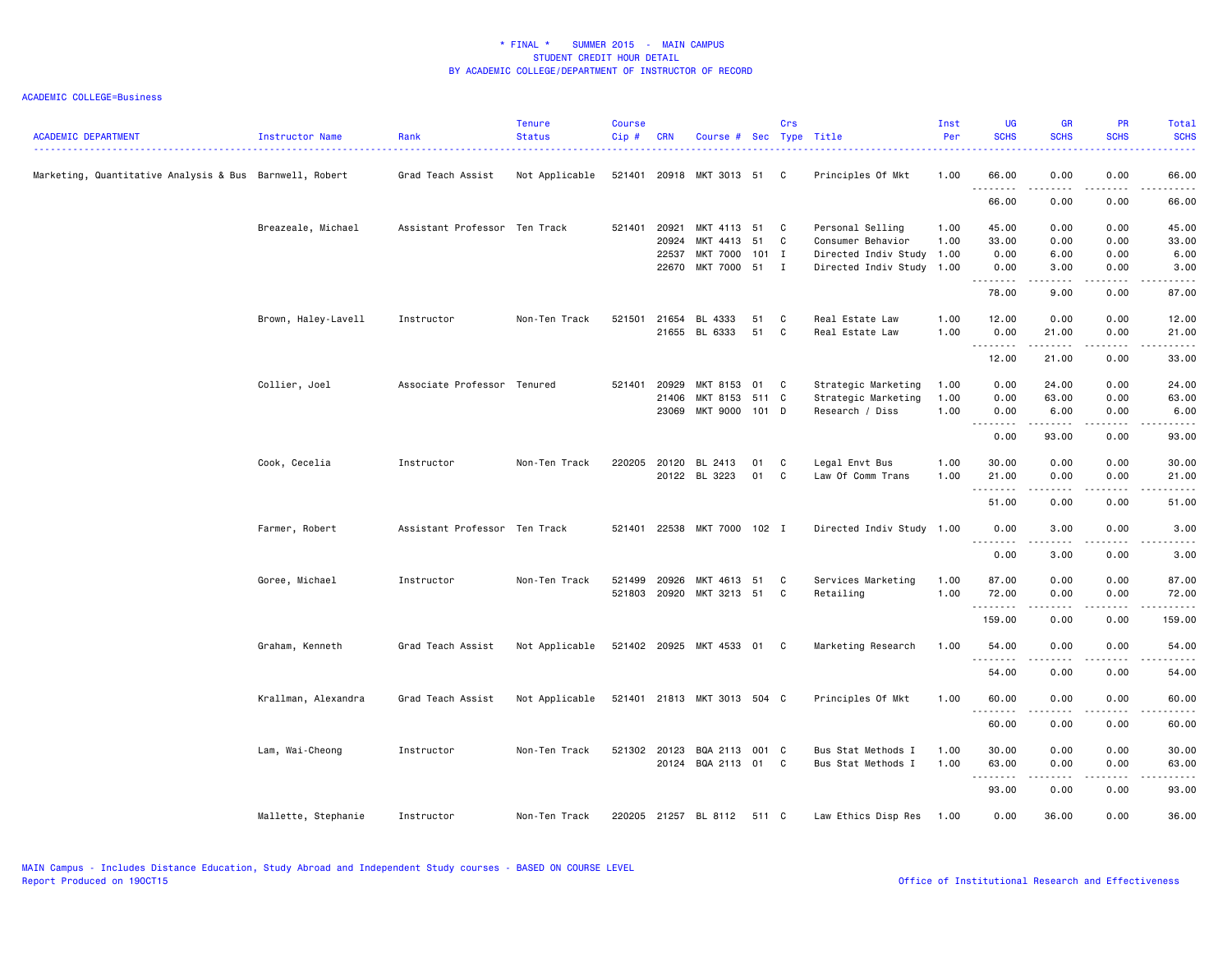#### ACADEMIC COLLEGE=Business

| <b>ACADEMIC DEPARTMENT</b>                            | Instructor Name | Rank                        | <b>Tenure</b><br><b>Status</b> | <b>Course</b><br>Cip# | <b>CRN</b>     | Course #                                          |                        | Crs | Sec Type Title                                                 | Inst<br>Per          | UG<br><b>SCHS</b>               | <b>GR</b><br><b>SCHS</b> | <b>PR</b><br><b>SCHS</b>              | Total<br><b>SCHS</b>                       |
|-------------------------------------------------------|-----------------|-----------------------------|--------------------------------|-----------------------|----------------|---------------------------------------------------|------------------------|-----|----------------------------------------------------------------|----------------------|---------------------------------|--------------------------|---------------------------------------|--------------------------------------------|
|                                                       |                 |                             |                                |                       |                |                                                   |                        |     |                                                                |                      | ---------<br>0.00               | .<br>36.00               | .<br>0.00                             | .<br>36.00                                 |
| Marketing, Quantitative Analysis & Bus Moore, Melissa |                 | Professor                   | Tenured                        | 521401                | 20916          | MKT 3013<br>20917 MKT 3013 02 C                   | 01                     | C . | Principles Of Mkt<br>Principles Of Mkt                         | 1.00<br>1.00         | 45.00<br>96.00                  | 0.00<br>0.00             | 0.00<br>0.00                          | 45.00<br>96.00                             |
|                                                       |                 |                             |                                |                       |                |                                                   |                        |     |                                                                |                      | --------<br>141.00              | $\cdots$<br>0.00         | .<br>0.00                             | .<br>141.00                                |
|                                                       | Moore, Robert   | Professor                   | Tenured                        | 521401                | 20923<br>20928 | MKT 4213<br>MKT 6213 01 C<br>21405 MKT 6213 511 C | 01                     | C . | Internet Marketing<br>Internet Marketing<br>Internet Marketing | 1.00<br>1.00<br>1.00 | 51.00<br>0.00<br>0.00           | 0.00<br>6.00<br>36.00    | 0.00<br>0.00<br>0.00                  | 51.00<br>6.00<br>36.00                     |
|                                                       |                 |                             |                                |                       |                |                                                   |                        |     |                                                                |                      | .<br>51.00                      | 42.00                    | 0.00                                  | 93.00                                      |
|                                                       | Shanahan, Kevin | Associate Professor Tenured |                                | 521302<br>521401      | 21258<br>20922 | BQA 8233<br>MKT 4123<br>23125 MKT 9000            | 501 C<br>51 C<br>102 D |     | Quant Analysis & Bus<br>Advertising<br>Research / Diss         | 1.00<br>1.00<br>1.00 | 0.00<br>33.00<br>0.00           | 48.00<br>0.00<br>6.00    | 0.00<br>0.00<br>0.00                  | 48.00<br>33.00<br>6.00                     |
|                                                       | Waites, Stacie  | Grad Teach Assist           | Not Applicable                 |                       |                | 521401 20927 MKT 4813 01                          |                        | C.  | Marketing-Mgt                                                  | 1.00                 | $\frac{1}{2}$<br>33.00<br>24.00 | 54.00<br>0.00            | 0.00<br>0.00                          | 87.00<br>24.00                             |
|                                                       |                 |                             |                                |                       |                |                                                   |                        |     |                                                                |                      | --------<br>24.00               | ----<br>0.00             | .<br>0.00                             | 24.00                                      |
| Marketing, Quantitative Analysis & Bus                |                 |                             |                                |                       |                |                                                   |                        |     |                                                                |                      | ========<br>822.00<br>========  | eeeeeee<br>258.00        | ========<br>0.00<br>================= | <b>EEEEEEEEE</b><br>1080.00<br>----------- |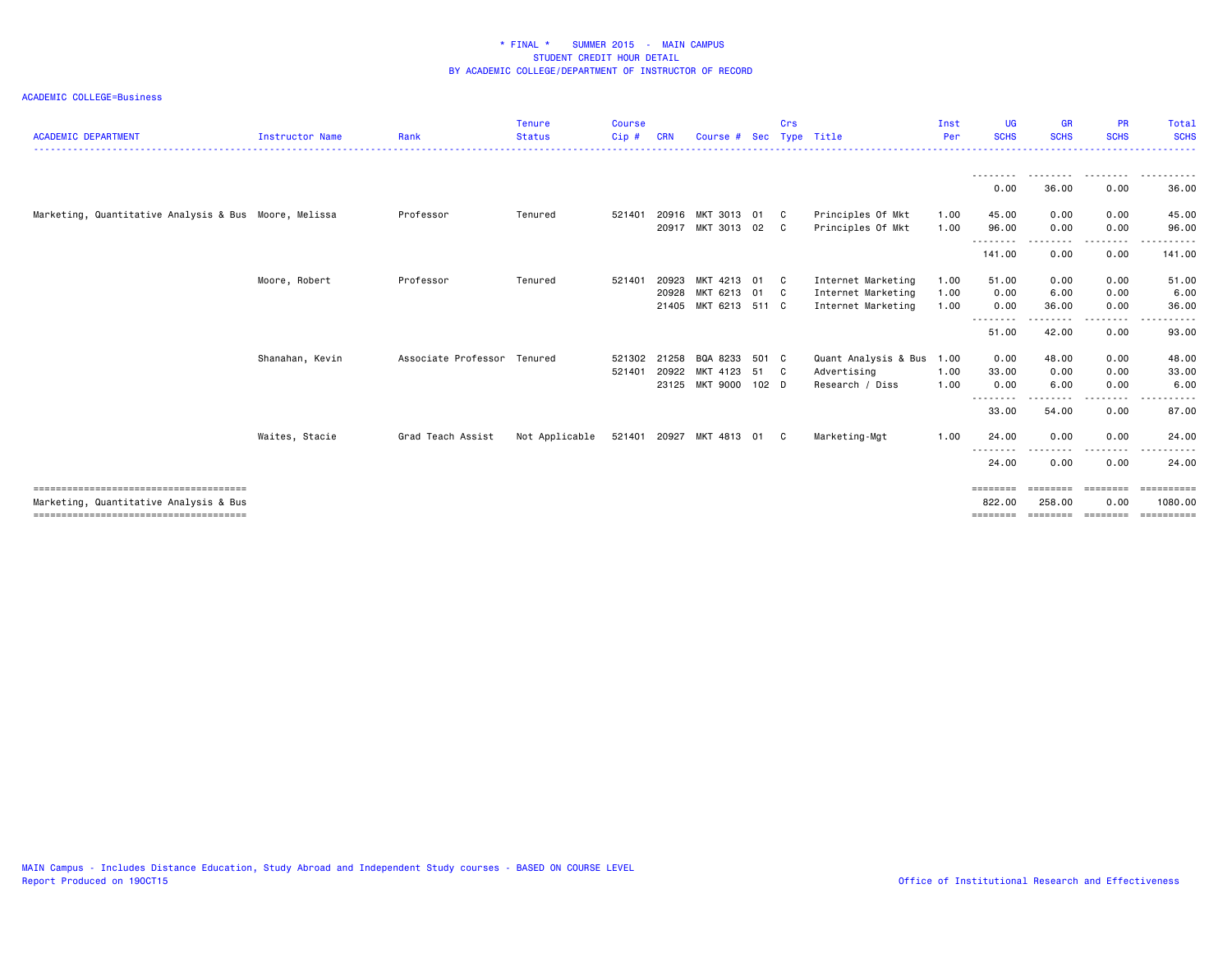ACADEMIC COLLEGE=Business

| <b>ACADEMIC DEPARTMENT</b>             | Instructor Name   | Rank                          | <b>Tenure</b><br><b>Status</b> | <b>Course</b><br>Cip# | <b>CRN</b> | Course # Sec Type Title     |     | Crs |                           | Inst<br>Per | UG<br><b>SCHS</b>         | <b>GR</b><br><b>SCHS</b>                                    | PR<br><b>SCHS</b> | Total<br><b>SCHS</b><br>. |
|----------------------------------------|-------------------|-------------------------------|--------------------------------|-----------------------|------------|-----------------------------|-----|-----|---------------------------|-------------|---------------------------|-------------------------------------------------------------|-------------------|---------------------------|
| School of Accountancy                  | Addy, Noel        | Associate Professor Tenured   |                                | 520301                | 20011      | ACC 2023                    | 02  | C   | Prin Managerial Acct 1.00 |             | 96.00                     | 0.00                                                        | 0.00              | 96.00                     |
|                                        |                   |                               |                                |                       | 20016      | ACC 3033                    | 01  | C   | Intermediate Acc II       | 1.00        | 123.00                    | 0.00                                                        | 0.00              | 123.00                    |
|                                        |                   |                               |                                |                       |            | 520399 21247 ACC 8112 521 C |     |     | Fin & Acc Rpt Anal        | 1.00        | 0.00<br>.                 | 30.00<br>.                                                  | 0.00<br>.         | 30.00                     |
|                                        |                   |                               |                                |                       |            |                             |     |     |                           |             | 219.00                    | 30.00                                                       | 0.00              | 249.00                    |
|                                        | Gardner, Virginia | 98                            | Not Applicable                 | 520301                |            | 21246 ACC 2203 501 C        |     |     | Survey of Accounting 1.00 |             | 81.00                     | 0.00                                                        | 0.00              | 81.00                     |
|                                        |                   |                               |                                |                       |            |                             |     |     |                           |             | 81.00                     | 0.00                                                        | 0.00              | 81.00                     |
|                                        | Herring, Clyde    | Lecturer                      | Non-Ten Track                  | 520301                | 20026      | ACC 8013 01                 |     | C   | Sem-Fin Acc Theory        | 1.00        | 0.00                      | 57.00                                                       | 0.00              | 57.00                     |
|                                        |                   |                               |                                |                       |            | 21627 ACC 3023 01           |     | C   | Intermediate Acc I        | 1.00        | 36.00                     | 0.00                                                        | 0.00              | 36.00                     |
|                                        |                   |                               |                                |                       |            |                             |     |     |                           |             | 36.00                     | 57.00                                                       | .<br>0.00         | .<br>93.00                |
|                                        | McNair, Frances   | Professor                     | Tenured                        | 520301                | 20024      | ACC 6063                    | 51  | C   | Income Tax II             | 1.00        | 0.00                      | 45.00                                                       | 0.00              | 45.00                     |
|                                        |                   |                               |                                |                       | 23151      | ACC 9000                    | 101 | D   | Research / Diss           | 1.00        | 0.00                      | 1.00                                                        | 0.00              | 1.00                      |
|                                        |                   |                               |                                | 521601                | 20021      | ACC 4063 51                 |     | C   | Income Tax II             | 1.00        | 15.00                     | 0.00                                                        | 0.00              | 15.00                     |
|                                        |                   |                               |                                |                       |            |                             |     |     |                           |             | .<br>15.00                | 46.00                                                       | 0.00              | 61.00                     |
|                                        | Pannell, Angela   | Instructor                    | Non-Ten Track                  | 520301                | 20005      | ACC 2013 001 C              |     |     | Prin Financial Acct       | 1.00        | 117.00                    | 0.00                                                        | 0.00              | 117.00                    |
|                                        |                   |                               |                                |                       | 20007      | ACC 2013                    | 51  | C   | Prin Financial Acct       | 1.00        | 78.00                     | 0.00                                                        | 0.00              | 78.00                     |
|                                        |                   |                               |                                |                       |            | 20012 ACC 2023 51           |     | C   | Prin Managerial Acct 1.00 |             | 93.00                     | 0.00                                                        | 0.00              | 93.00                     |
|                                        |                   |                               |                                |                       |            |                             |     |     |                           |             | 288.00                    | $\omega$ is a set of<br>0.00                                | .<br>0.00         | .<br>288.00               |
|                                        | Rigsby, John      | Associate Professor Tenured   |                                | 520301                | 20008      | ACC 2013 52                 |     | C   | Prin Financial Acct       | 1.00        | 33.00                     | 0.00                                                        | 0.00              | 33.00                     |
|                                        |                   |                               |                                |                       | 20027      | ACC 8033 51                 |     | s   | Business Assurance        | 1.00        | 0.00                      | 72.00                                                       | 0.00              | 72.00                     |
|                                        |                   |                               |                                |                       |            | 22083 ACC 8990 01           |     | C   | Special Topic In ACC 1.00 |             | 0.00                      | 45.00                                                       | 0.00              | 45.00                     |
|                                        |                   |                               |                                |                       |            |                             |     |     |                           |             | .<br>33.00                | <b></b><br>117.00                                           | .<br>0.00         | .<br>150.00               |
|                                        | Sanders, Steve    | Lecturer                      | Non-Ten Track                  | 520301                |            | 20020 ACC 4033 01           |     | C   | Auditing                  | 1.00        | 72.00                     | 0.00                                                        | 0.00              | 72.00                     |
|                                        |                   |                               |                                |                       |            |                             |     |     |                           |             | 72.00                     | 0.00                                                        | 0.00              | 72.00                     |
|                                        | Trinkle, Bradley  | Assistant Professor Ten Track |                                | 520301                | 20006      | ACC 2013 01                 |     | C   | Prin Financial Acct       | 1.00        | 63.00                     | 0.00                                                        | 0.00              | 63.00                     |
|                                        |                   |                               |                                |                       | 20013      | ACC 2023                    | 52  | C   | Prin Managerial Acct 1.00 |             | 69.00                     | 0.00                                                        | 0.00              | 69.00                     |
|                                        |                   |                               |                                |                       |            | 20015 ACC 3013 51           |     | C   | Cost Accounting           | 1.00        | 90.00                     | 0.00                                                        | 0.00              | 90.00                     |
|                                        |                   |                               |                                |                       |            |                             |     |     |                           |             | .<br>222.00               | 0.00                                                        | 0.00              | 222.00                    |
|                                        | Usrey, Spencer    | Assistant Professor Ten Track |                                |                       |            | 521601 21626 ACC 4013 01    |     | C   | Income Tax I              | 1.00        | 102.00                    | 0.00                                                        | 0.00              | 102.00                    |
|                                        |                   |                               |                                |                       |            |                             |     |     |                           |             | .<br>102.00               | .<br>0.00                                                   | .<br>0.00         | $- - - - - -$<br>102.00   |
| School of Accountancy                  |                   |                               |                                |                       |            |                             |     |     |                           |             | <b>EEEEEEE</b><br>1068.00 | $=$ =======<br>250.00                                       | 0.00              | ==========<br>1318.00     |
| -------------------------------------- |                   |                               |                                |                       |            |                             |     |     |                           |             | <b>EDESSERS</b>           | $\begin{array}{ccc}\n 255555556 \\ 265555566\n \end{array}$ | $=$ ========      | ==========                |

MAIN Campus - Includes Distance Education, Study Abroad and Independent Study courses - BASED ON COURSE LEVEL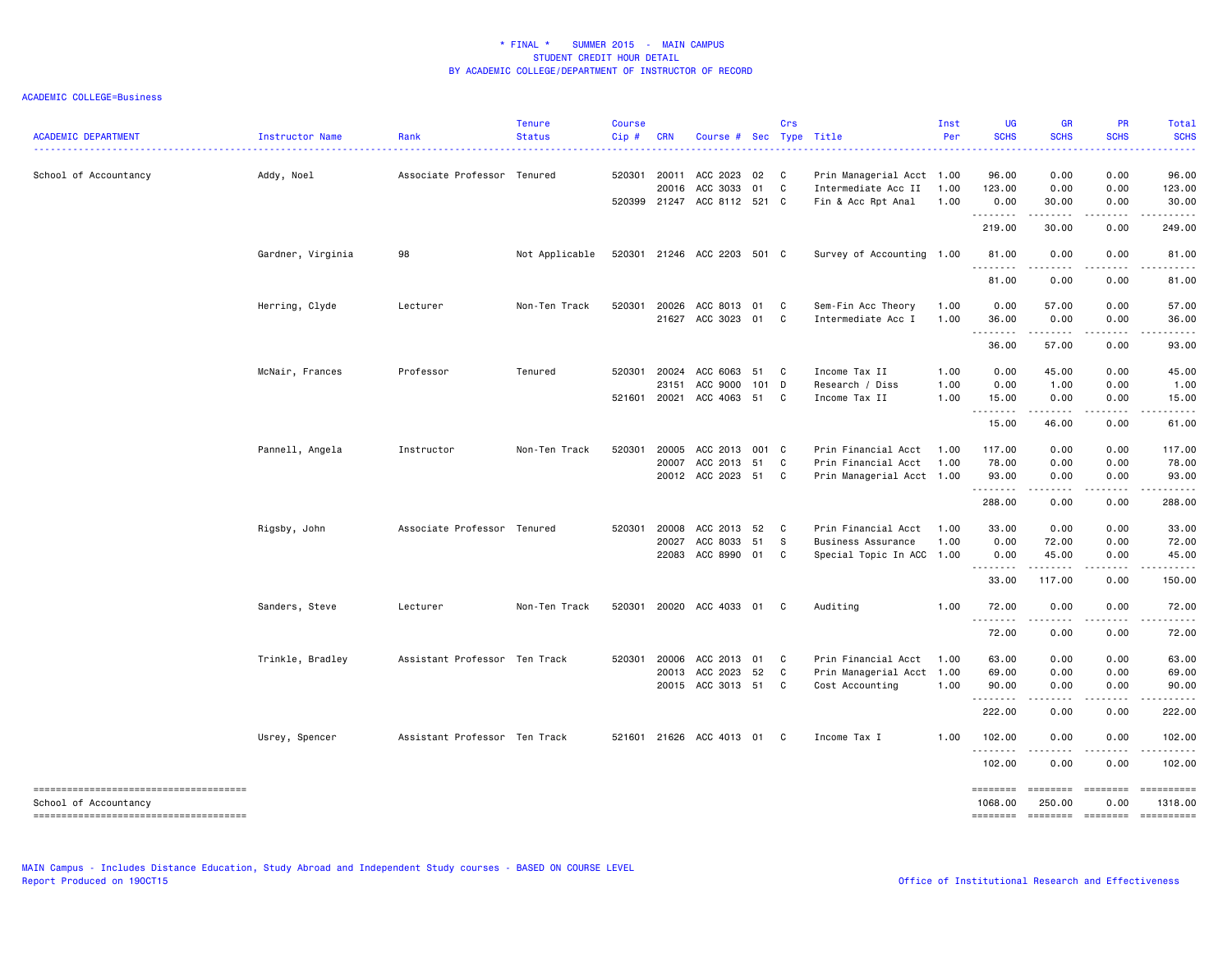| <b>ACADEMIC DEPARTMENT</b>          | <b>Instructor Name</b> | Rank                              | <b>Tenure</b><br><b>Status</b> | <b>Course</b><br>Cip# | <b>CRN</b>   | Course #             |         | Crs            | Sec Type Title            | Inst<br>Per | UG<br><b>SCHS</b> | <b>GR</b><br><b>SCHS</b>                                                                                                                                                                | <b>PR</b><br><b>SCHS</b> | Total<br><b>SCHS</b>                                                                                                                                          |
|-------------------------------------|------------------------|-----------------------------------|--------------------------------|-----------------------|--------------|----------------------|---------|----------------|---------------------------|-------------|-------------------|-----------------------------------------------------------------------------------------------------------------------------------------------------------------------------------------|--------------------------|---------------------------------------------------------------------------------------------------------------------------------------------------------------|
| Counseling & Educational Psychology | Abernathy, Larry       | Research Assoc Prof Non-Ten Track |                                | 422806                | 20509        | EPY 2513             | 01 C    |                | Human Growth & Devel 1.00 |             | 36.00<br>.        | 0.00<br>----                                                                                                                                                                            | 0.00<br>.                | 36.00<br>$\frac{1}{2} \left( \frac{1}{2} \right) \left( \frac{1}{2} \right) \left( \frac{1}{2} \right) \left( \frac{1}{2} \right)$                            |
|                                     |                        |                                   |                                |                       |              |                      |         |                |                           |             | 36.00             | 0.00                                                                                                                                                                                    | 0.00                     | 36.00                                                                                                                                                         |
|                                     | Boyles, Caragh         | 98                                | Not Applicable                 | 350103                | 20538        | EXL 0190             | 02      | - E            | Experiential Learnin 1.00 |             | 3.00              | 0.00                                                                                                                                                                                    | 0.00                     | 3.00                                                                                                                                                          |
|                                     |                        |                                   |                                |                       | 20540        | EXL 0190             | 102 E   |                | Experiential Learnin 1.00 |             | 21.00             | 0.00                                                                                                                                                                                    | 0.00                     | 21.00                                                                                                                                                         |
|                                     |                        |                                   |                                |                       | 20541        | EXL 0190 51          |         | E              | Experiential Learnin 1.00 |             | 6.00<br>.         | 0.00<br>$\frac{1}{2} \left( \frac{1}{2} \right) \left( \frac{1}{2} \right) \left( \frac{1}{2} \right) \left( \frac{1}{2} \right) \left( \frac{1}{2} \right) \left( \frac{1}{2} \right)$ | 0.00<br>.                | 6.00<br>$\sim$ $\sim$ $\sim$ $\sim$                                                                                                                           |
|                                     |                        |                                   |                                |                       |              |                      |         |                |                           |             | 30.00             | 0.00                                                                                                                                                                                    | 0.00                     | 30.00                                                                                                                                                         |
|                                     | Brown, Audri           | Grad Teach Assist                 | Not Applicable                 | 422807                | 20513        | EPY 3543             | 51      | C              | Psych Of Adoles           | 1.00        | 36.00             | 0.00                                                                                                                                                                                    | 0.00                     | 36.00                                                                                                                                                         |
|                                     |                        | Lecturer                          | Non-Ten Track                  | 130499                | 23426        | EPY 4000             | 51      | $\mathbf{I}$   | Directed Indiv Study 1.00 |             | 3.00              | 0.00                                                                                                                                                                                    | 0.00                     | 3.00                                                                                                                                                          |
|                                     |                        |                                   |                                | 231303                | 21795        | EPY 3513 01          |         | C              | Behavioral Sci Writi 1.00 |             | 39.00<br>.        | 0.00<br>.                                                                                                                                                                               | 0.00<br>. <u>. .</u>     | 39.00<br>$\frac{1}{2} \left( \frac{1}{2} \right) \left( \frac{1}{2} \right) \left( \frac{1}{2} \right) \left( \frac{1}{2} \right)$                            |
|                                     |                        |                                   |                                |                       |              |                      |         |                |                           |             | 78.00             | 0.00                                                                                                                                                                                    | 0.00                     | 78.00                                                                                                                                                         |
|                                     | Dooley, Kathy          | Professor                         | Tenured                        | 131101                | 20252        | COE 8183             | 01      | C              | Utilizing Art in Cou 1.00 |             | 0.00              | 42.00                                                                                                                                                                                   | 0.00                     | 42.00                                                                                                                                                         |
|                                     |                        |                                   |                                | 422703                | 20240        | COE 4903             | 01      | B              | Dev Coun/Men Health       | 1.00        | 3.00              | 0.00                                                                                                                                                                                    | 0.00                     | 3.00                                                                                                                                                          |
|                                     |                        |                                   |                                |                       | 20242        | COE 6903             | 01      | B              | Dev Coun/Men Health       | 1.00        | 0.00              | 27.00                                                                                                                                                                                   | 0.00                     | 27.00                                                                                                                                                         |
|                                     |                        |                                   |                                | 422803                | 22901        | COE 9000             | 101 D   |                | Research / Diss           | 1.00        | 0.00              | 6.00                                                                                                                                                                                    | 0.00                     | 6.00                                                                                                                                                          |
|                                     |                        |                                   |                                |                       | 22973        | COE 7000             | 103 I   |                | Directed Indiv Study 1.00 |             | 0.00              | 3.00                                                                                                                                                                                    | 0.00                     | 3.00                                                                                                                                                          |
|                                     |                        |                                   |                                |                       | 511501 20256 | COE 8773             | 001 C   |                | Counsel Chem Dep Cli 1.00 |             | 0.00              | 27.00                                                                                                                                                                                   | 0.00                     | 27.00                                                                                                                                                         |
|                                     |                        |                                   |                                |                       | 20257        | COE 8783             | 51      | C.             | Counsel Chem Dep Fam 1.00 |             | 0.00<br>.         | 18.00<br>.                                                                                                                                                                              | 0.00<br>.                | 18.00<br>.                                                                                                                                                    |
|                                     |                        |                                   |                                |                       |              |                      |         |                |                           |             | 3.00              | 123.00                                                                                                                                                                                  | 0.00                     | 126.00                                                                                                                                                        |
|                                     | Elder, Anastasia       | Associate Professor               | Tenured                        | 130499                | 23286        | EPY 7000             | 51      | $\blacksquare$ | Directed Indiv Study 1.00 |             | 0.00              | 3.00                                                                                                                                                                                    | 0.00                     | 3.00                                                                                                                                                          |
|                                     |                        | Professor                         | Tenured                        | 130604                |              | 21314 EPY 8473 504 C |         |                | Mid Level Assessment 1.00 |             | 0.00              | 21.00                                                                                                                                                                                   | 0.00                     | 21.00                                                                                                                                                         |
|                                     |                        |                                   |                                |                       |              |                      |         |                |                           |             | .<br>0.00         | .<br>24.00                                                                                                                                                                              | .<br>0.00                | .<br>24.00                                                                                                                                                    |
|                                     | Gadke, Daniel          | Assistant Professor Ten Track     |                                | 130603                | 20412        | EDF 9443             | 01      | C              | Sngl-Sbit Res Des Ed 1.00 |             | 0.00              | 3.00                                                                                                                                                                                    | 0.00                     | 3.00                                                                                                                                                          |
|                                     |                        |                                   |                                | 422801                | 20524        | EPY 8890             | 51      | E              | School PSY Practicu 1.00  |             | 0.00              | 19.00                                                                                                                                                                                   | 0.00                     | 19.00                                                                                                                                                         |
|                                     |                        |                                   |                                | 422803                | 20522        | EPY 8263             | 01      | C              | Psy Test Ed Rel Set       | 1.00        | 0.00              | 63.00                                                                                                                                                                                   | 0.00                     | 63.00                                                                                                                                                         |
|                                     |                        |                                   |                                |                       | 22832        | EPY 8263             | 51      | C              | Psy Test Ed Rel Set 1.00  |             | 0.00              | 21.00                                                                                                                                                                                   | 0.00                     | 21.00                                                                                                                                                         |
|                                     |                        |                                   |                                | 422805                | 20526        | EPY 9443 01          |         | C              | Single Subject Desig 1.00 |             | 0.00              | 18.00                                                                                                                                                                                   | 0.00                     | 18.00                                                                                                                                                         |
|                                     |                        |                                   |                                |                       |              |                      |         |                |                           |             | .<br>0.00         | .<br>124.00                                                                                                                                                                             | .<br>0.00                | .<br>124.00                                                                                                                                                   |
|                                     | Gainer, Donna          | Instructor                        | Non-Ten Track                  | 130499                | 20518        | EPY 4313             | 51      | C              | Measure & Eval            | 1.00        | 87.00             | 0.00                                                                                                                                                                                    | 0.00                     | 87.00                                                                                                                                                         |
|                                     |                        |                                   |                                |                       | 23242        | EPY 4000             | $101$ I |                | Directed Indiv Study 1.00 |             | 3.00              | 0.00                                                                                                                                                                                    | 0.00                     | 3.00                                                                                                                                                          |
|                                     |                        |                                   |                                |                       | 130604 20511 | EPY 3253 51          |         | C              | Evaluating Learning       | 1.00        | 36.00<br>.        | 0.00<br>.                                                                                                                                                                               | 0.00<br>.                | 36.00<br>.                                                                                                                                                    |
|                                     |                        |                                   |                                |                       |              |                      |         |                |                           |             | 126.00            | 0.00                                                                                                                                                                                    | 0.00                     | 126.00                                                                                                                                                        |
|                                     | Golson, Angela         | Instructor                        | Non-Ten Track                  | 422703                |              | 21420 PSY 3803 501 C |         |                | Int Dev Psychology        | 1.00        | 63.00             | 0.00                                                                                                                                                                                    | 0.00                     | 63.00                                                                                                                                                         |
|                                     |                        |                                   |                                |                       |              |                      |         |                |                           |             | .<br>63.00        | .<br>0.00                                                                                                                                                                               | $\frac{1}{2}$<br>0.00    | $\frac{1}{2} \left( \frac{1}{2} \right) \left( \frac{1}{2} \right) \left( \frac{1}{2} \right) \left( \frac{1}{2} \right) \left( \frac{1}{2} \right)$<br>63.00 |
|                                     | Hall, Kimberly         | Associate Professor Tenured       |                                | 422803                |              | 23000 COE 9000 105 D |         |                | Research / Diss           | 1.00        | 0.00              | 2.00                                                                                                                                                                                    | 0.00                     | 2.00                                                                                                                                                          |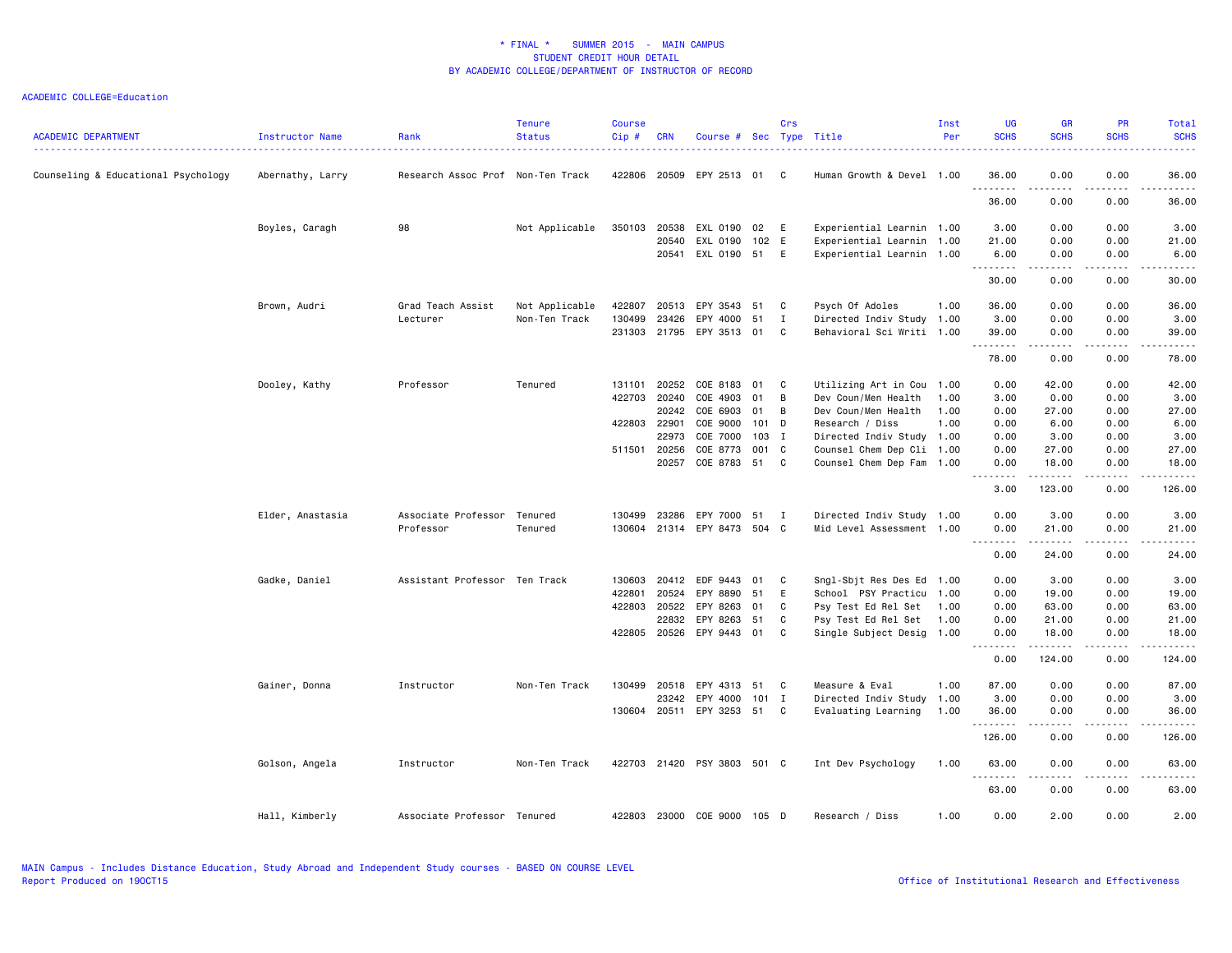| <b>ACADEMIC DEPARTMENT</b>          | Instructor Name   | Rank                          | <b>Tenure</b><br><b>Status</b> | <b>Course</b><br>Cip# | <b>CRN</b>     | Course # Sec Type Title     |                  | Crs            |                                              | Inst<br>Per | <b>UG</b><br><b>SCHS</b>                                                                                                                                                             | <b>GR</b><br><b>SCHS</b> | PR<br><b>SCHS</b> | Total<br><b>SCHS</b> |
|-------------------------------------|-------------------|-------------------------------|--------------------------------|-----------------------|----------------|-----------------------------|------------------|----------------|----------------------------------------------|-------------|--------------------------------------------------------------------------------------------------------------------------------------------------------------------------------------|--------------------------|-------------------|----------------------|
|                                     |                   |                               |                                |                       |                |                             |                  |                |                                              |             |                                                                                                                                                                                      |                          |                   |                      |
|                                     |                   |                               |                                |                       |                |                             |                  |                |                                              |             | 0.00                                                                                                                                                                                 | 2.00                     | 0.00              | 2.00                 |
| Counseling & Educational Psychology | Heiselt, April    | Associate Professor Tenured   |                                | 130406                | 20679          | HED 8143 001 S              |                  |                | U/Cc Seminar                                 | 0.50        | 0.00                                                                                                                                                                                 | 15.00                    | 0.00              | 15.00                |
|                                     |                   |                               |                                | 422803                | 22527          | COE 7000                    | 04               | I              | Directed Indiv Study 1.00                    |             | 0.00                                                                                                                                                                                 | 1.00                     | 0.00              | 1.00                 |
|                                     |                   |                               |                                |                       | 22528          | COE 7000                    | 05               | $\mathbf{I}$   | Directed Indiv Study 1.00                    |             | 0.00                                                                                                                                                                                 | 1.00                     | 0.00              | 1.00                 |
|                                     |                   |                               |                                |                       | 22529          | COE 7000                    | 06               | I              | Directed Indiv Study 1.00                    |             | 0.00                                                                                                                                                                                 | 1.00                     | 0.00              | 1.00                 |
|                                     |                   |                               |                                |                       | 22530          | COE 7000 07                 |                  | $\mathbf{I}$   | Directed Indiv Study 1.00                    |             | 0.00<br>.                                                                                                                                                                            | 1.00<br>.                | 0.00<br>.         | 1.00<br>$\cdots$     |
|                                     |                   |                               |                                |                       |                |                             |                  |                |                                              |             | 0.00                                                                                                                                                                                 | 19.00                    | 0.00              | 19.00                |
|                                     | Henington, Carlen | Associate Professor Tenured   |                                | 130499                | 23435          | EPY 4000                    | 52               | $\blacksquare$ | Directed Indiv Study 1.00                    |             | 3.00                                                                                                                                                                                 | 0.00                     | 0.00              | 3.00                 |
|                                     |                   |                               |                                | 422703                | 20519          | EPY 6123                    | 51               | C              | App of School Psych                          | 1.00        | 0.00                                                                                                                                                                                 | 15.00                    | 0.00              | 15.00                |
|                                     |                   |                               |                                |                       | 20520          | EPY 6133                    | 01               | C              | Data-Based Decisions                         | 1.00        | 0.00                                                                                                                                                                                 | 18.00                    | 0.00              | 18.00                |
|                                     |                   |                               |                                | 422805                | 21792          | EPY 8113                    | 01               | C              | Systems & Theory                             | 1.00        | 0.00                                                                                                                                                                                 | 63.00                    | 0.00              | 63.00                |
|                                     |                   | Professor                     | Tenured                        | 429999<br>422805      | 23093<br>20516 | EPY 9000<br>EPY 4123 51     | 108              | D<br>C         | Research / Diss<br>App of School Psycho 1.00 | 1.00        | 0.00<br>9.00                                                                                                                                                                         | 6.00<br>0.00             | 0.00<br>0.00      | 6.00<br>9.00         |
|                                     |                   |                               |                                |                       |                |                             |                  |                |                                              |             | $\sim$ $\sim$ $\sim$ $\sim$ $\sim$                                                                                                                                                   |                          | .                 |                      |
|                                     |                   |                               |                                |                       |                |                             |                  |                |                                              |             | 12.00                                                                                                                                                                                | 102.00                   | 0.00              | 114.00               |
|                                     | Jackson, Deborah  | Assistant Professor Ten Track |                                | 422803                | 20239          | COE 4023                    | 01               | C              | Intro To Counseling                          | 1.00        | 60.00                                                                                                                                                                                | 0.00                     | 0.00              | 60.00                |
|                                     |                   |                               |                                | 511508                | 22500          | COE 8753 51                 |                  | C              | Stress Management Co                         | 1.00        | 0.00                                                                                                                                                                                 | 12.00                    | 0.00              | 12.00                |
|                                     |                   |                               |                                |                       |                |                             |                  |                |                                              |             | <b></b><br>60.00                                                                                                                                                                     | .<br>12.00               | .<br>0.00         | $\cdots$<br>72.00    |
|                                     | Justice, Cheryl   | Assistant Professor Ten Track |                                | 131101                | 21796          | COE 8913 51                 |                  | C              | Counseling Children                          | 1.00        | 0.00                                                                                                                                                                                 | 24.00                    | 0.00              | 24.00                |
|                                     |                   |                               |                                | 422803                | 20246          | COE 8043                    | 02               | C              | Group Tech & Proced                          | 1.00        | 0.00                                                                                                                                                                                 | 39.00                    | 0.00              | 39.00                |
|                                     |                   |                               |                                |                       | 20247          | COE 8043                    | 51               | C              | Group Tech & Proced                          | 1.00        | 0.00                                                                                                                                                                                 | 21.00                    | 0.00              | 21.00                |
|                                     |                   |                               |                                |                       | 22888          | COE 7000                    | 102 I            |                | Directed Indiv Study 1.00                    |             | 0.00                                                                                                                                                                                 | 3.00                     | 0.00              | 3.00                 |
|                                     |                   | Associate Professor Tenured   |                                | 422803                | 20244          | COE 8043                    | 001 C            |                | Group Tech & Proced                          | 1.00        | 0.00<br>.                                                                                                                                                                            | 15.00<br>.               | 0.00<br>.         | 15.00                |
|                                     |                   |                               |                                |                       |                |                             |                  |                |                                              |             | 0.00                                                                                                                                                                                 | 102.00                   | 0.00              | 102.00               |
|                                     | LeJeune, Bonnie   | 98                            | Not Applicable                 | 131009                | 21276          | COE 6313                    | 501              | - C            | Resources Visual Imp                         | 1.00        | 0.00                                                                                                                                                                                 | 36.00                    | 0.00              | 36.00                |
|                                     |                   |                               |                                |                       |                | 422803 21277 COE 8293 501 E |                  |                | Supervised Project                           | 1.00        | 0.00<br>$\frac{1}{2} \left( \frac{1}{2} \right) \left( \frac{1}{2} \right) \left( \frac{1}{2} \right) \left( \frac{1}{2} \right) \left( \frac{1}{2} \right)$<br>$\sim$ $\sim$ $\sim$ | 36.00<br>------          | 0.00<br>.         | 36.00                |
|                                     |                   |                               |                                |                       |                |                             |                  |                |                                              |             | 0.00                                                                                                                                                                                 | 72.00                    | 0.00              | 72.00                |
|                                     | Leach, Nicole     | Assistant Professor Ten Track |                                | 130101                | 21793          | EPY 4033                    | 01               | C              | Lear Theo Ed Rel Set 1.00                    |             | 60.00                                                                                                                                                                                | 0.00                     | 0.00              | 60.00                |
|                                     |                   |                               |                                | 422806                | 21794          | EPY 3503                    | 01               | C              | Prin Of Ed Psych                             | 1.00        | 24.00                                                                                                                                                                                | 0.00                     | 0.00              | 24.00                |
|                                     |                   |                               |                                |                       |                |                             |                  |                |                                              |             | .<br>84.00                                                                                                                                                                           | 0.00                     | 0.00              | 84.00                |
|                                     |                   |                               |                                |                       |                |                             |                  |                |                                              |             |                                                                                                                                                                                      |                          |                   |                      |
|                                     | Looby, Eugenie    | Professor                     | Tenured                        | 422707                | 20250          | COE 8073                    | 01               | C              | Cultural Found/Couns 1.00                    |             | 0.00                                                                                                                                                                                 | 27.00                    | 0.00              | 27.00                |
|                                     |                   |                               |                                | 422803                | 21791          | COE 8990                    | 01               | C              | Special Topic In COE                         | 1.00        | 0.00                                                                                                                                                                                 | 21.00                    | 0.00              | 21.00                |
|                                     |                   |                               |                                | 511508 21804          |                | COE 8763 001 C              |                  |                | Coun Sex Abuse Clien 1.00                    |             | 0.00<br>$\sim$ $\sim$ $\sim$                                                                                                                                                         | 9.00                     | 0.00              | 9.00                 |
|                                     |                   |                               |                                |                       |                |                             |                  |                |                                              |             | 0.00                                                                                                                                                                                 | 57.00                    | 0.00              | 57.00                |
|                                     | Maynard, Scott    | 98                            | Not Applicable                 | 350103                | 20258          | CP 2103                     | 101 E            |                | First Work Sem                               | 1.00        | 255.00                                                                                                                                                                               | 0.00                     | 0.00              | 255.00               |
|                                     |                   |                               |                                |                       | 20259          | CP 2103                     | H <sub>0</sub> 1 | E              | First Work Sem - Hon                         | 1.00        | 21.00                                                                                                                                                                                | 0.00                     | 0.00              | 21.00                |
|                                     |                   |                               |                                |                       | 20260          | CP 2203                     | 101 E            |                | Second Work Sem                              | 1.00        | 201.00                                                                                                                                                                               | 0.00                     | 0.00              | 201.00               |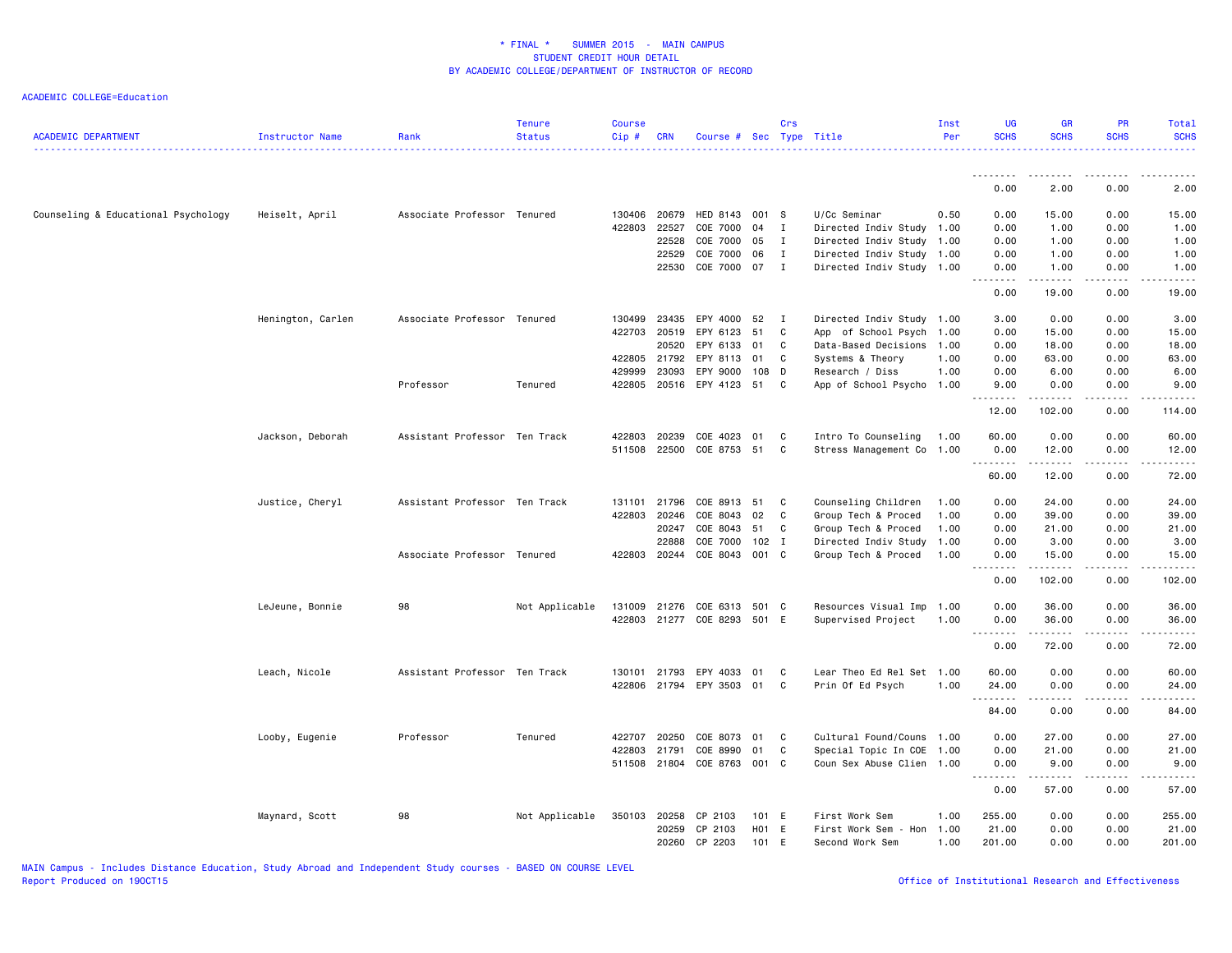| <b>ACADEMIC DEPARTMENT</b>          | Instructor Name    | Rank                          | <b>Tenure</b><br><b>Status</b> | <b>Course</b><br>Cip# | <b>CRN</b> | Course # Sec Type Title     |       | Crs          |                           | Inst<br>Per | UG<br><b>SCHS</b> | GR<br><b>SCHS</b> | PR<br><b>SCHS</b> | <b>Total</b><br><b>SCHS</b> |
|-------------------------------------|--------------------|-------------------------------|--------------------------------|-----------------------|------------|-----------------------------|-------|--------------|---------------------------|-------------|-------------------|-------------------|-------------------|-----------------------------|
| Counseling & Educational Psychology | Maynard, Scott     | 98                            | Not Applicable                 | 350103                | 20261      | CP 2203                     | H01 E |              | Second Work Sem - Ho 1.00 |             | 30.00             | 0.00              | 0.00              | 30.00                       |
|                                     |                    |                               |                                |                       |            | 20262 CP 3303               | 101 E |              | Third Work Sem            | 1.00        | 231.00            | 0.00              | 0.00              | 231.00                      |
|                                     |                    |                               |                                |                       |            | 20263 CP 3303               | H01 E |              | Third Work Sem - Hon      | 1.00        | 57.00             | 0.00              | 0.00              | 57.00                       |
|                                     |                    |                               |                                |                       |            | 20264 CP 3403               | 101 E |              | Fourth Work Sem           | 1.00        | 39.00             | 0.00              | 0.00              | 39.00                       |
|                                     |                    |                               |                                |                       |            | 20265 CP 3403               | H01 E |              | Fourth Work Sem - Ho 1.00 |             | 15.00             | 0.00              | 0.00              | 15.00                       |
|                                     |                    |                               |                                |                       | 20266      | CP 4503                     | 101 E |              | Fifth Work Sem            | 1.00        | 45.00             | 0.00              | 0.00              | 45.00                       |
|                                     |                    |                               |                                |                       |            | 20539 EXL 0190              | 101 E |              | Experiential Learnin 1.00 |             | 45.00             | 0.00              | 0.00              | 45.00                       |
|                                     |                    |                               |                                |                       |            | 20548 EXL 3100              | 101 E |              | CCPP Internship I         | 1.00        | 114.00            | 0.00              | 0.00              | 114.00                      |
|                                     |                    |                               |                                |                       | 20549      | EXL 3100                    | H01 E |              | Honors CCPP Internsh      | 1.00        | 12.00             | 0.00              | 0.00              | 12.00                       |
|                                     |                    |                               |                                | 521001                | 20270      | CP 8013                     | 101 E |              | First Work Sem            | 1.00        | 0.00              | 9.00              | 0.00              | 9.00                        |
|                                     |                    |                               |                                |                       | 20271      | CP 8023                     | 101 E |              | Second Work Sem           | 1.00        | 0.00              | 6.00              | 0.00              | 6.00                        |
|                                     |                    |                               |                                |                       |            | 20273 CP 8043               | 101 E |              | Fourth Work Sem           | 1.00        | 0.00              | 3.00              | 0.00              | 3.00                        |
|                                     |                    |                               |                                |                       | 20550      | EXL 3200                    | 101 E |              | CCPP Internship I         | 1.00        | 21.00<br>.        | 0.00<br>.         | 0.00<br>.         | 21.00                       |
|                                     |                    |                               |                                |                       |            |                             |       |              |                           |             | 1086.00           | 18.00             | 0.00              | 1104.00                     |
|                                     | Morse, David       | Professor                     | Tenured                        | 130601                | 20525      | EPY 9213                    | 101 C |              | Adv Analysis Ed Rsch 1.00 |             | 0.00              | 33.00             | 0.00              | 33.00                       |
|                                     |                    |                               |                                |                       | 23014      | EPY 9263                    | 101 S |              | Applied Research Sem      | 1.00        | 0.00              | 12.00             | 0.00              | 12.00                       |
|                                     |                    |                               |                                | 429999                |            | 22898 EPY 9000 105 D        |       |              | Research / Diss           | 1.00        | 0.00              | 5.00              | 0.00              | 5.00                        |
|                                     |                    |                               |                                |                       |            |                             |       |              |                           |             | .                 |                   | -----             | .                           |
|                                     |                    |                               |                                |                       |            |                             |       |              |                           |             | 0.00              | 50.00             | 0.00              | 50.00                       |
|                                     | Mylroie, Robika    | Lecturer                      | Non-Ten Track                  |                       |            | 131315 20771 LSK 1023 E02 C |       |              | Col Read/Study Skill 1.00 |             | 105.00<br>.       | 0.00              | 0.00              | 105.00                      |
|                                     |                    |                               |                                |                       |            |                             |       |              |                           |             | 105.00            | 0.00              | 0.00              | 105.00                      |
|                                     | Olivieri, Kathleen | Lecturer                      | Non-Ten Track                  | 520201                |            | 20903 MGT 3213 001 C        |       |              | Org Communications        | 1.00        | 96.00             | 0.00              | 0.00              | 96.00                       |
|                                     |                    |                               |                                |                       |            |                             |       |              |                           |             | 96.00             | 0.00              | 0.00              | 96.00                       |
|                                     | Palmer, Charles    | Associate Professor Tenured   |                                | 422803                | 22493      | COE 7000 101 I              |       |              | Directed Indiv Study 1.00 |             | 0.00              | 3.00              | 0.00              | 3.00                        |
|                                     |                    |                               |                                |                       | 23054      | COE 7000 104 I              |       |              | Directed Indiv Study 1.00 |             | 0.00              | 1.00              | 0.00              | 1.00                        |
|                                     |                    |                               |                                |                       | 23497      | COE 7000 08                 |       | $\mathbf{I}$ | Directed Indiv Study 1.00 |             | 0.00              | 3.00              | 0.00              | 3.00                        |
|                                     |                    |                               |                                |                       |            |                             |       |              |                           |             | .                 | .                 |                   |                             |
|                                     |                    |                               |                                |                       |            |                             |       |              |                           |             | 0.00              | 7.00              | 0.00              | 7.00                        |
|                                     | Porter, Julia      | Professor                     | Tenured                        | 130407                |            | 23389 CCL 9000 551 D        |       |              | Diss./Dissertation R 1.00 |             | 0.00              | 1.00              | 0.00              | 1.00                        |
|                                     |                    |                               |                                |                       |            |                             |       |              |                           |             | 0.00              | 1.00              | 0.00              | 1.00                        |
|                                     | Seymour, Dana      | 98                            | Not Applicable                 | 130604                |            | 21311 EPY 8473              | 501 C |              | Mid Level Assessment 1.00 |             | 0.00              | 45.00             | 0.00              | 45.00                       |
|                                     |                    |                               |                                |                       |            | 21312 EPY 8473 502 C        |       |              | Mid Level Assessment 1.00 |             | 0.00              | 45.00             | 0.00              | 45.00                       |
|                                     |                    |                               |                                |                       |            |                             |       |              |                           |             | . <b>.</b>        | .                 | -----             | .                           |
|                                     |                    |                               |                                |                       |            |                             |       |              |                           |             | 0.00              | 90.00             | 0.00              | 90.00                       |
|                                     | Stratton, Kasee    | Assistant Professor Ten Track |                                | 131005                | 20515      | EPY 4073                    | 51    | C            | Pers Adj Ed Rel Set       | 1.00        | 48.00             | 0.00              | 0.00              | 48.00                       |
|                                     |                    |                               |                                | 131006                | 20514      | EPY 4053                    | 01    | C            | Psy&Ed Of Men Retard 1.00 |             | 30.00             | 0.00              | 0.00              | 30.00                       |
|                                     |                    |                               |                                |                       |            | 422703 21790 EPY 8123 001 C |       |              | Infant/Toddler Asses 1.00 |             | 0.00<br>.         | 24.00<br>.        | 0.00              | 24.00                       |
|                                     |                    |                               |                                |                       |            |                             |       |              |                           |             | 78.00             | 24.00             | 0.00              | 102.00                      |
|                                     | Underwood, Joe     | Lecturer                      | Non-Ten Track                  |                       |            | 131101 20251 COE 8173 51 C  |       |              | Couns Gifted Student 1.00 |             | 0.00              | 15.00             | 0.00              | 15.00                       |
|                                     |                    |                               |                                |                       |            |                             |       |              |                           |             |                   |                   |                   |                             |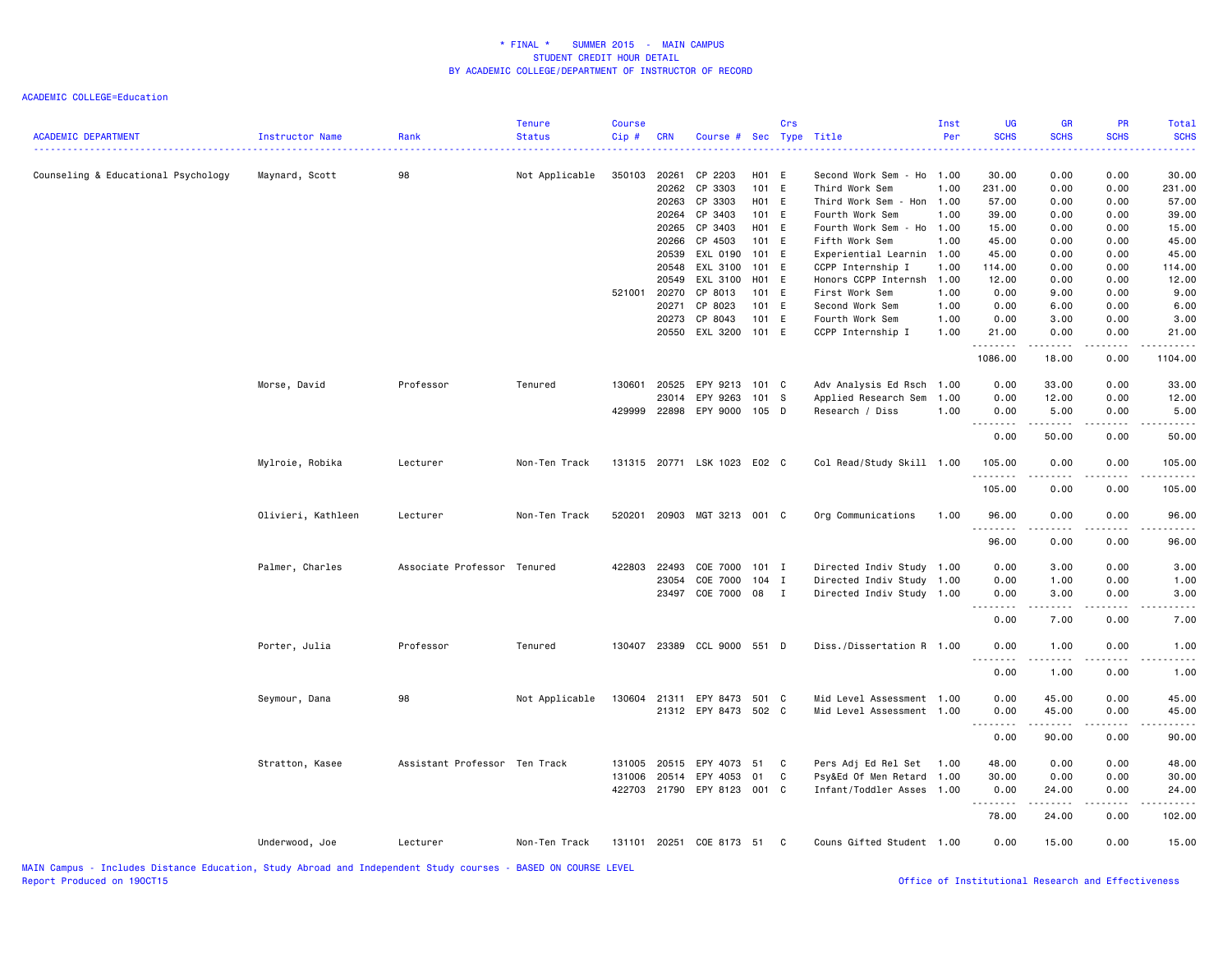| <b>ACADEMIC DEPARTMENT</b>          | <b>Instructor Name</b> | Rank                          | <b>Tenure</b><br><b>Status</b> | <b>Course</b><br>Cip#      | <b>CRN</b>              | Course # Sec Type Title                |                     | Crs     |                                                                      | Inst<br>Per  | <b>UG</b><br><b>SCHS</b>        | <b>GR</b><br><b>SCHS</b>        | <b>PR</b><br><b>SCHS</b>     | Total<br><b>SCHS</b>                      |
|-------------------------------------|------------------------|-------------------------------|--------------------------------|----------------------------|-------------------------|----------------------------------------|---------------------|---------|----------------------------------------------------------------------|--------------|---------------------------------|---------------------------------|------------------------------|-------------------------------------------|
| Counseling & Educational Psychology | Underwood, Joe         | Lecturer                      | Non-Ten Track                  |                            |                         | 420101 20523 EPY 8523 01               |                     | C       | Psychology Of Gifted 1.00                                            |              | 0.00                            | 12.00                           | 0.00                         | 12.00                                     |
|                                     |                        |                               |                                |                            |                         |                                        |                     |         |                                                                      |              | --------<br>0.00                | 27.00                           | 0.00                         | 27.00                                     |
|                                     | Wang, Chih-Hsuan       | Lecturer                      | Non-Ten Track                  |                            |                         | 130603 21309 EPY 6214 502 B            |                     |         | Ed & Psy Statistics                                                  | 1.00         | 0.00                            | 24.00                           | 0.00                         | 24.00                                     |
|                                     |                        |                               |                                |                            |                         |                                        |                     |         |                                                                      |              | --------<br>0.00                | .<br>24.00                      | --------<br>0.00             | .<br>24.00                                |
|                                     | Wei, Tianlan           | Assistant Professor Ten Track |                                | 130603 21308               |                         | EPY 6214 501 C<br>21310 EPY 8214 551 B |                     |         | Ed & Psy Statistics<br>Adv Ed & Psy Stat                             | 1.00<br>1.00 | 0.00<br>0.00                    | 32.00<br>28.00                  | 0.00<br>0.00                 | 32.00<br>28.00                            |
|                                     |                        |                               |                                |                            |                         |                                        |                     |         |                                                                      |              | .<br>----<br>0.00               | 60.00                           | 0.00                         | 60.00                                     |
|                                     | Wells, Debbie          | Lecturer                      | Non-Ten Track                  | 131101                     |                         | 20255 COE 8623                         | 101 C               |         | Adv Law/Ethics in Co 1.00                                            |              | 0.00                            | 21.00                           | 0.00                         | 21.00                                     |
|                                     |                        |                               |                                |                            |                         |                                        |                     |         |                                                                      |              | --------<br>0.00                | 21.00                           | ----<br>0.00                 | 21.00                                     |
|                                     | Wong, Daniel           | Professor                     | Tenured                        | 422803<br>512310<br>512399 | 22903<br>20241<br>20238 | COE 9000<br>COE 6373<br>COE 3313       | $103$ D<br>01<br>01 | B<br>C. | Research / Diss<br>Voc Assessmnt Sp Per<br>Rehabilitation Servs 1.00 | 1.00<br>1.00 | 0.00<br>0.00<br>30.00           | 1.00<br>15.00<br>0.00           | 0.00<br>0.00<br>0.00         | 1.00<br>15.00<br>30.00                    |
|                                     |                        |                               |                                |                            |                         |                                        |                     |         |                                                                      |              | 30.00                           | 16.00                           | 0.00                         | 46.00                                     |
| Counseling & Educational Psychology |                        |                               |                                |                            |                         |                                        |                     |         |                                                                      |              | ========<br>1887.00<br>======== | ========<br>975.00<br>--------- | ========<br>0.00<br>======== | ==========<br>2862.00<br><b>EEEEEEEEE</b> |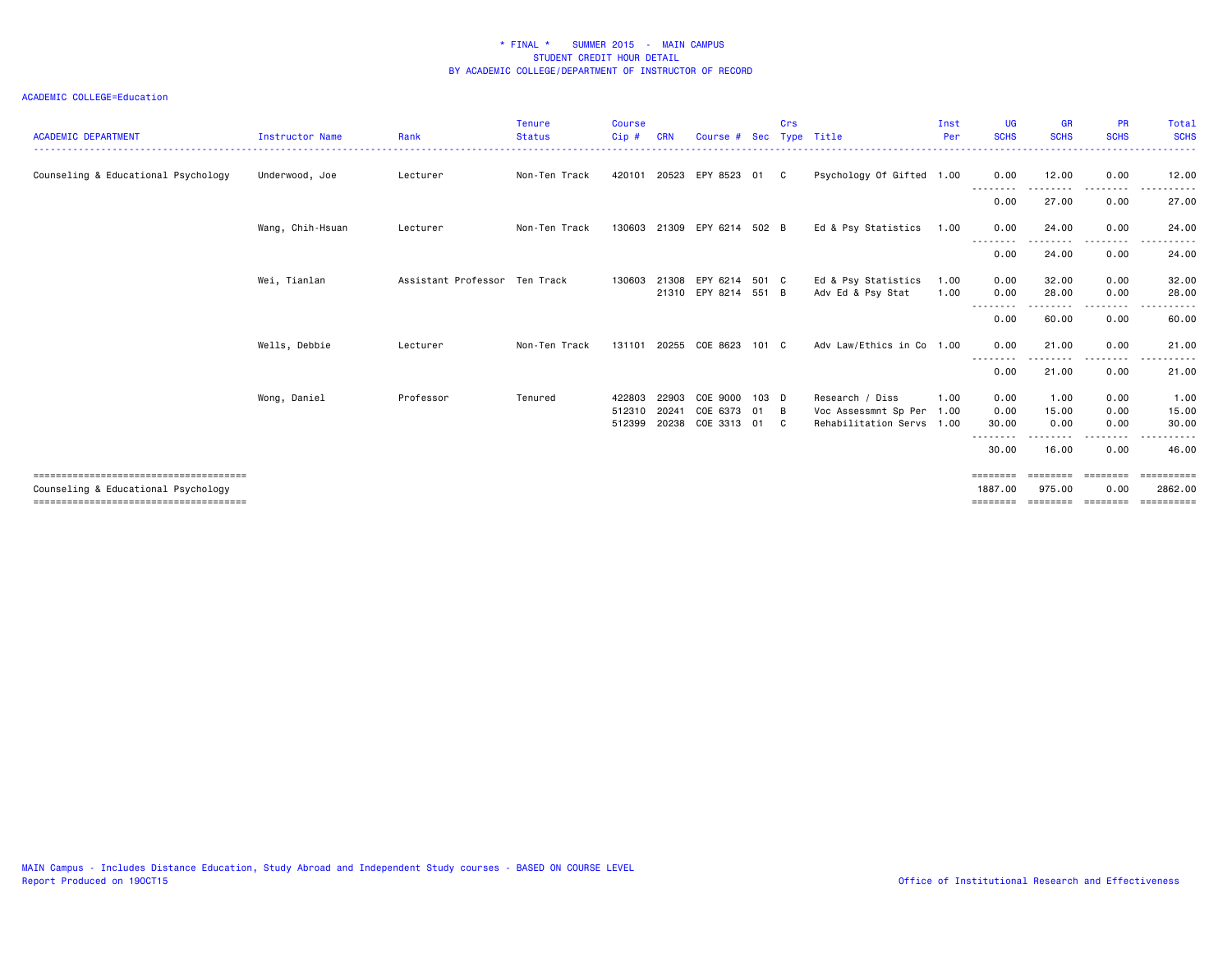| <b>ACADEMIC DEPARTMENT</b>                             | Instructor Name    | Rank                          | <b>Tenure</b><br><b>Status</b> | <b>Course</b><br>Cip# | <b>CRN</b>   | Course # Sec Type Title     |       | Crs |                            | Inst<br>Per | <b>UG</b><br><b>SCHS</b> | <b>GR</b><br><b>SCHS</b>                                                                                                                                     | PR<br><b>SCHS</b>                                                                                                                                    | Total<br><b>SCHS</b> |
|--------------------------------------------------------|--------------------|-------------------------------|--------------------------------|-----------------------|--------------|-----------------------------|-------|-----|----------------------------|-------------|--------------------------|--------------------------------------------------------------------------------------------------------------------------------------------------------------|------------------------------------------------------------------------------------------------------------------------------------------------------|----------------------|
| Curriculum, Instruction & Special Educ Alley, Kathleen |                    | Assistant Professor Ten Track |                                | 131202 20397          |              | EDE 3343                    | 101 C |     | Teach Adoles Lit           | 1.00        | 27.00                    | 0.00                                                                                                                                                         | 0.00                                                                                                                                                 | 27.00                |
|                                                        |                    |                               |                                |                       | 22545        | EDE 9000                    | 101 D |     | Research / Diss            | 1.00        | 0.00                     | 8.00                                                                                                                                                         | 0.00                                                                                                                                                 | 8.00                 |
|                                                        |                    |                               |                                |                       |              | 131315 21060 RDG 8713 01 E  |       |     | Tch Struggling Reade 1.00  |             | 0.00<br>.                | 18.00<br>د د د د د                                                                                                                                           | 0.00                                                                                                                                                 | 18.00                |
|                                                        |                    |                               |                                |                       |              |                             |       |     |                            |             | 27.00                    | 26.00                                                                                                                                                        | 0.00                                                                                                                                                 | 53.00                |
|                                                        | Anthony, Kenneth   | Assistant Professor Ten Track |                                |                       | 131203 21288 | EDE 8173 501 C              |       |     | Mid Sch Soc Studies        | 1.00        | 0.00                     | 27.00                                                                                                                                                        | 0.00                                                                                                                                                 | 27.00                |
|                                                        |                    |                               |                                |                       | 21289        | EDE 8173 502 C              |       |     | Mid Sch Soc Studies        | 1.00        | 0.00                     | 18.00                                                                                                                                                        | 0.00                                                                                                                                                 | 18.00                |
|                                                        |                    |                               |                                |                       |              | 21638 EDS 8243 101 C        |       |     | Adv. Plan Manage Lea 1.00  |             | 0.00<br><u>.</u>         | 15.00<br>.                                                                                                                                                   | 0.00<br>.                                                                                                                                            | 15.00<br>.           |
|                                                        |                    |                               |                                |                       |              |                             |       |     |                            |             | 0.00                     | 60.00                                                                                                                                                        | 0.00                                                                                                                                                 | 60.00                |
|                                                        | Bennett, Kelly     | Instructor                    | Non-Ten Track                  | 130101                | 21296        | EDS 8103                    | 501 C |     | Adv Meth in Mid/Sec        | 1.00        | 0.00                     | 33.00                                                                                                                                                        | 0.00                                                                                                                                                 | 33.00                |
|                                                        |                    |                               |                                |                       | 22505        | EDS 8103                    | 502 C |     | Adv Meth in Mid/Sec        | 1.00        | 0.00                     | 30.00                                                                                                                                                        | 0.00                                                                                                                                                 | 30.00                |
|                                                        |                    |                               |                                |                       | 131203 21298 | EDS 8243 502 C              |       |     | Adv. Plan Manage Lea 1.00  |             | 0.00                     | 30.00                                                                                                                                                        | 0.00                                                                                                                                                 | 30.00                |
|                                                        |                    |                               |                                |                       |              |                             |       |     |                            |             | 22222<br>0.00            | .<br>93.00                                                                                                                                                   | .<br>0.00                                                                                                                                            | .<br>93.00           |
|                                                        | Bennett, Stephanie | Assistant Professor Ten Track |                                | 130301                | 22502        | EDE 9413                    | 01 E  |     | Prac College Teach         | 1.00        | 0.00                     | 3.00                                                                                                                                                         | 0.00                                                                                                                                                 | 3.00                 |
|                                                        |                    |                               |                                | 131202                | 23147        | EDE 9000                    | 104 D |     | Research / Diss            | 1.00        | 0.00                     | 4.00                                                                                                                                                         | 0.00                                                                                                                                                 | 4.00                 |
|                                                        |                    |                               |                                |                       | 131203 21425 | RDG 8133                    | 501 C |     | Mid Level Content Li 1.00  |             | 0.00                     | 33.00                                                                                                                                                        | 0.00                                                                                                                                                 | 33.00                |
|                                                        |                    |                               |                                |                       |              | 21426 RDG 8133 502 C        |       |     | Mid Level Content Li 1.00  |             | 0.00                     | 9.00                                                                                                                                                         | 0.00                                                                                                                                                 | 9.00                 |
|                                                        |                    |                               |                                |                       |              |                             |       |     |                            |             | 0.00                     | 49.00                                                                                                                                                        | 0.00                                                                                                                                                 | 49.00                |
|                                                        | Binford, Paul      | Assistant Professor Ten Track |                                |                       |              | 131203 21299 EDS 8243 503 C |       |     | Adv. Plan Manage Lea 1.00  |             | 0.00<br><b></b>          | 27.00<br>$- - - - - - -$                                                                                                                                     | 0.00<br>.                                                                                                                                            | 27.00<br>.           |
|                                                        |                    |                               |                                |                       |              |                             |       |     |                            |             | 0.00                     | 27.00                                                                                                                                                        | 0.00                                                                                                                                                 | 27.00                |
|                                                        | Brasher, Chelsi    | Instructor                    | Non-Ten Track                  | 131311                |              | 20399 EDE 3523 001 C        |       |     | Found EL/ML Math Edu       | 1.00        | 15.00                    | 0.00                                                                                                                                                         | 0.00                                                                                                                                                 | 15.00                |
|                                                        |                    |                               |                                |                       |              |                             |       |     |                            |             | 15.00                    | 0.00                                                                                                                                                         | 0.00                                                                                                                                                 | 15.00                |
|                                                        | Brenner, Devon     | Professor                     | Tenured                        |                       |              | 131202 22596 EDE 9000 102 D |       |     | Research / Diss            | 1.00        | 0.00                     | 2.00                                                                                                                                                         | 0.00                                                                                                                                                 | 2.00                 |
|                                                        |                    |                               |                                |                       |              |                             |       |     |                            |             | 0.00                     | .<br>2.00                                                                                                                                                    | 0.00                                                                                                                                                 | 2.00                 |
|                                                        |                    |                               |                                |                       |              |                             |       |     |                            |             |                          |                                                                                                                                                              |                                                                                                                                                      |                      |
|                                                        | Brown, Karen       | Instructor                    | Non-Ten Track                  |                       | 131202 21281 | EDE 3443 501 C              |       |     | Creat Arts Elem / Mid 1.00 |             | 33.00                    | 0.00                                                                                                                                                         | 0.00                                                                                                                                                 | 33.00                |
|                                                        |                    |                               |                                |                       |              | 21282 EDE 3443 502 C        |       |     | Creat Arts Elem /Mid       | 1.00        | 33.00                    | 0.00<br>.                                                                                                                                                    | 0.00                                                                                                                                                 | 33.00                |
|                                                        |                    |                               |                                |                       |              |                             |       |     |                            |             | 66.00                    | 0.00                                                                                                                                                         | 0.00                                                                                                                                                 | 66.00                |
|                                                        | Campbell, Traci    | 98                            | Not Applicable                 |                       |              | 131001 21303 EDX 4113 501 C |       |     | Method Earl/Disabled 1.00  |             | 24.00<br><b></b>         | 0.00<br>$\frac{1}{2} \left( \frac{1}{2} \right) \left( \frac{1}{2} \right) \left( \frac{1}{2} \right) \left( \frac{1}{2} \right) \left( \frac{1}{2} \right)$ | 0.00<br>.                                                                                                                                            | 24.00<br>.           |
|                                                        |                    |                               |                                |                       |              |                             |       |     |                            |             | 24.00                    | 0.00                                                                                                                                                         | 0.00                                                                                                                                                 | 24.00                |
|                                                        | Coffey, Kenneth    | Professor                     | Tenured                        | 131001                | 21304        | EDX 6193 501 C              |       |     | Adv. Plan Special Ed       | 1.00        | 0.00                     | 27.00                                                                                                                                                        | 0.00                                                                                                                                                 | 27.00                |
|                                                        |                    |                               |                                |                       | 23246        | EDX 6193                    | 502 C |     | Adv. Plan Special Ed       | 1.00        | 0.00                     | 15.00                                                                                                                                                        | 0.00                                                                                                                                                 | 15.00                |
|                                                        |                    |                               |                                | 422806                | 20427        | EDX 8103 01                 |       | C.  | Adv Contingency Mgt 1.00   |             | 0.00                     | 33.00                                                                                                                                                        | 0.00                                                                                                                                                 | 33.00                |
|                                                        |                    |                               |                                |                       |              |                             |       |     |                            |             | 1.1.1.1.1.1.1            | $\begin{array}{cccccccccc} \bullet & \bullet & \bullet & \bullet & \bullet & \bullet & \bullet & \bullet \end{array}$                                        | $\frac{1}{2} \left( \frac{1}{2} \right) \left( \frac{1}{2} \right) \left( \frac{1}{2} \right) \left( \frac{1}{2} \right) \left( \frac{1}{2} \right)$ | .                    |
|                                                        |                    |                               |                                |                       |              |                             |       |     |                            |             | 0.00                     | 75.00                                                                                                                                                        | 0.00                                                                                                                                                 | 75.00                |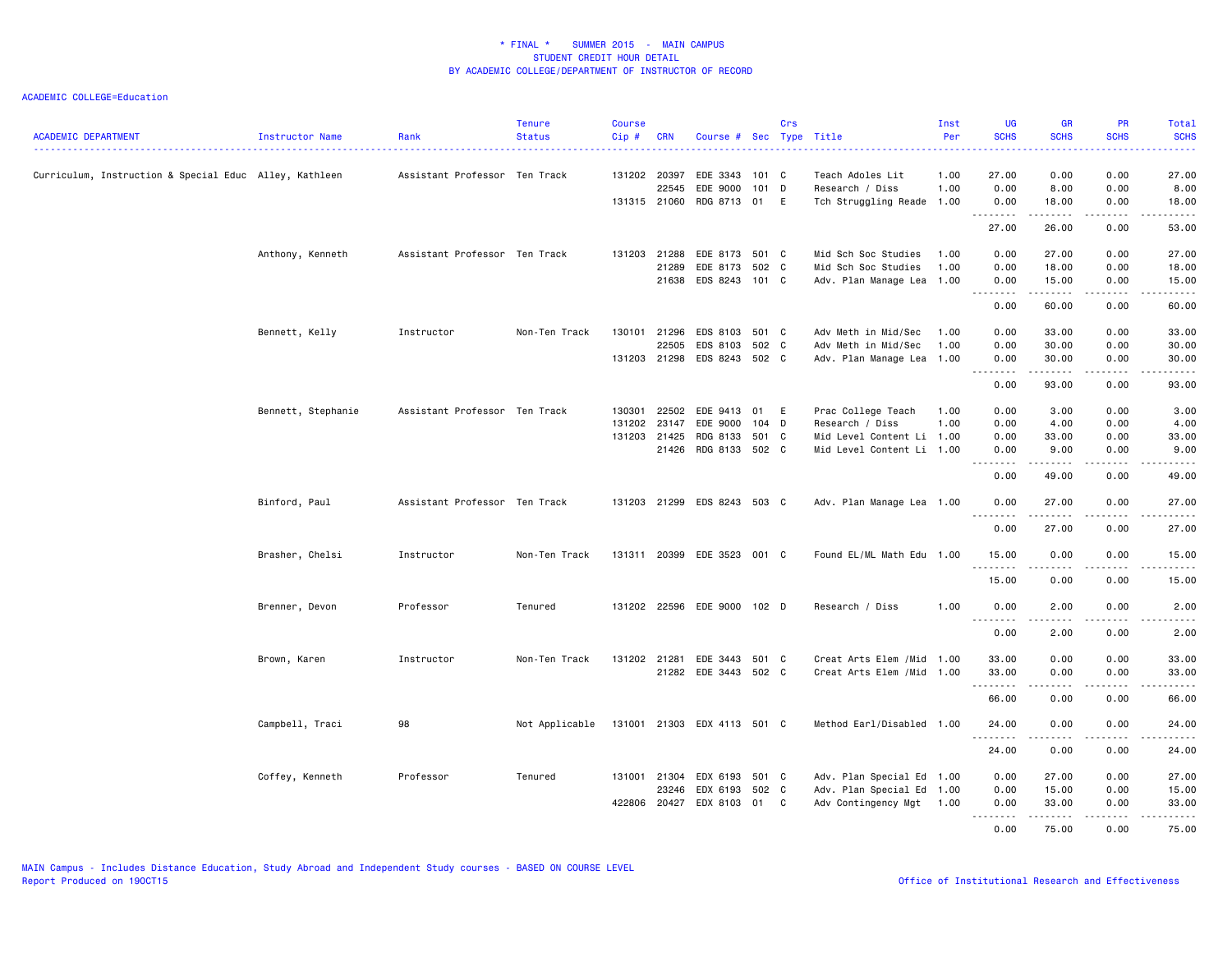#### ACADEMIC COLLEGE=Education

| <b>ACADEMIC DEPARTMENT</b>                           | Instructor Name    | Rank                          | <b>Tenure</b><br><b>Status</b> | <b>Course</b><br>Cip # | <b>CRN</b>     | Course # Sec Type Title     |          | Crs      |                                                  | Inst<br>Per | <b>UG</b><br><b>SCHS</b>              | <b>GR</b><br><b>SCHS</b> | PR<br><b>SCHS</b>       | Total<br><b>SCHS</b> |
|------------------------------------------------------|--------------------|-------------------------------|--------------------------------|------------------------|----------------|-----------------------------|----------|----------|--------------------------------------------------|-------------|---------------------------------------|--------------------------|-------------------------|----------------------|
| Curriculum, Instruction & Special Educ Craven, Penny |                    | Assistant Professor Ten Track |                                | 131001                 | 21922<br>22394 | EDX 6813<br>EDX 8173 504 C  | 501 C    |          | Intro Assmt Spec Ed<br>Sp Ed In Reg Classrm 1.00 | 1.00        | 0.00<br>0.00                          | 36.00<br>30.00           | 0.00<br>0.00            | 36.00<br>30.00       |
|                                                      |                    |                               |                                |                        |                |                             |          |          |                                                  |             | 1.1.1.1.1.1.1<br>0.00                 | <b>.</b><br>66.00        | .<br>0.00               | .<br>66.00           |
|                                                      |                    |                               |                                |                        |                |                             |          |          |                                                  |             |                                       |                          |                         |                      |
|                                                      | Devlin, Sandy      | Professor                     | Tenured                        | 131001                 | 20428          | EDX 8123                    | 01       | C.       | Org & Super Sp Ed                                | 1.00        | 0.00                                  | 33.00                    | 0.00                    | 33.00                |
|                                                      |                    |                               |                                |                        | 20432          | EDX 8213                    | 51       | E        | Remediation Stdts w/ 1.00                        |             | 0.00                                  | 24.00                    | 0.00                    | 24.00                |
|                                                      |                    |                               |                                |                        | 20433          | EDX 8780                    | 101 E    |          | Intern-Sp Ed                                     | 1.00        | 0.00                                  | 21.00                    | 0.00                    | 21.00                |
|                                                      |                    |                               |                                |                        | 131004 20430   | EDX 8163 51                 |          | C        | Teaching Strategies                              | 1.00        | 0.00                                  | 18.00                    | 0.00                    | 18.00                |
|                                                      |                    |                               |                                |                        |                |                             |          |          |                                                  |             | 0.00                                  | 96.00                    | 0.00                    | 96.00                |
|                                                      | Franz, Dana        | Associate Professor Tenured   |                                | 131001                 | 20429          | EDX 8133 101 C              |          |          | Reading And Research 1.00                        |             | 0.00                                  | 12.00                    | 0.00                    | 12.00                |
|                                                      |                    |                               |                                | 131205 20422           |                | EDS 8643                    | 101 C    |          | Directed Readings in                             | 1.00        | 0.00                                  | 18.00                    | 0.00                    | 18.00                |
|                                                      |                    |                               |                                |                        | 22507          | EDS 7000                    | 501 I    |          | Directed Indiv Study 1.00                        |             | 0.00                                  | 1.00                     | 0.00                    | 1.00                 |
|                                                      |                    |                               |                                |                        | 23065          | EDS 9000                    | 102 D    |          | Research / Diss                                  | 1.00        | 0.00                                  | 2.00                     | 0.00                    | 2.00                 |
|                                                      |                    |                               |                                |                        | 23501          | EDS 7000                    | 553 I    |          | Directed Indiv Study 1.00                        |             | 0.00                                  | 1.00                     | 0.00                    | 1.00                 |
|                                                      |                    |                               |                                | 131315 20402           |                | EDE 8893                    | 101 C    |          | Readings In Teacher                              | 1.00        | 0.00<br>.                             | 6.00<br>.                | 0.00<br>.               | 6.00<br>.            |
|                                                      |                    |                               |                                |                        |                |                             |          |          |                                                  |             | 0.00                                  | 40.00                    | 0.00                    | 40.00                |
|                                                      | Hopper, Peggy      | Associate Professor Tenured   |                                | 131205                 | 22396          | EDS 8623                    | 503 C    |          | Effective Instructio                             | 1.00        | 0.00                                  | 30.00                    | 0.00                    | 30.00                |
|                                                      |                    |                               |                                |                        |                | 131315 22504 RDG 8653 502 C |          |          | Teach Read Sec Sch                               | 1.00        | 0.00                                  | 39.00                    | 0.00                    | 39.00                |
|                                                      |                    |                               |                                |                        |                |                             |          |          |                                                  |             | $- - - -$<br>0.00                     | $- - - - -$<br>69.00     | المنابذ المنابذ<br>0.00 | 69.00                |
|                                                      | Ivy, Jessica       | Assistant Professor Ten Track |                                | 131203 21286           |                | EDE 8123 501 C              |          |          | Found Teach MidLev M 1.00                        |             | 0.00                                  | 36.00                    | 0.00                    | 36.00                |
|                                                      |                    |                               |                                |                        |                | 22522 EDE 8123 502 C        |          |          | Found Teach MidLev M 1.00                        |             | 0.00                                  | 12.00                    | 0.00                    | 12.00                |
|                                                      |                    |                               |                                |                        |                |                             |          |          |                                                  |             | $\sim$ $\sim$ $\sim$<br>-----<br>0.00 | د د د د د<br>48.00       | 0.00                    | 48.00                |
|                                                      | Javorsky, Kristin  | Assistant Professor Ten Track |                                |                        |                | 131202 21641 EDE 8313 01    |          | C.       | Thry & Dev Child Ed                              | 1.00        | 0.00                                  | 9.00                     | 0.00                    | 9.00                 |
|                                                      |                    |                               |                                |                        |                |                             |          |          |                                                  |             | 0.00                                  | 9.00                     | 0.00                    | 9.00                 |
|                                                      | King, Mary         | Instructor                    | Non-Ten Track                  | 130301                 | 22461          | LSK 1043                    | 01       | C        | Life Skills for Athl 1.00                        |             | 63.00                                 | 0.00                     | 0.00                    | 63.00                |
|                                                      |                    |                               |                                |                        |                | 22462 LSK 1043 51           |          | C        | Life Skills for Athl 1.00                        |             | 69.00                                 | 0.00                     | 0.00                    | 69.00                |
|                                                      |                    |                               |                                |                        |                |                             |          |          |                                                  |             | .<br>132.00                           | .<br>0.00                | .<br>0.00               | .<br>132.00          |
|                                                      | McGinnis, Brecken  | Instructor                    | Non-Ten Track                  | 131001                 |                | 22395 EDX 8173 505 C        |          |          | Sp Ed In Reg Classrm 1.00                        |             | 0.00                                  | 42.00                    | 0.00                    | 42.00                |
|                                                      |                    |                               |                                |                        |                |                             |          |          |                                                  |             | 0.00                                  | 42.00                    | 0.00                    | 42.00                |
|                                                      |                    | Assistant Professor Ten Track |                                |                        | 22309          |                             |          |          |                                                  |             | 27.00                                 |                          |                         |                      |
|                                                      | McKissick, Bethany |                               |                                | 131001<br>131006       | 22521          | EDX 4103<br>EDX 8303        | 51<br>51 | C<br>- S | Intro to Intell/Dev<br>Sem In Mental Retard 1.00 | 1.00        | 0.00                                  | 0.00<br>15.00            | 0.00<br>0.00            | 27.00<br>15.00       |
|                                                      |                    |                               |                                | 131203                 | 21284          | EDE 8113                    | 501      | C        | Mid Level Mgmt & Y.                              | 0.10        | 0.00                                  | 2.70                     | 0.00                    | 2.70                 |
|                                                      |                    |                               |                                |                        |                | 21285 EDE 8113 502 C        |          |          | Mid Level Mgmt & Y. 0.90                         |             | 0.00                                  | 21.60                    | 0.00                    | 21.60                |
|                                                      |                    |                               |                                |                        |                |                             |          |          |                                                  |             | 27.00                                 | $- - - - -$<br>39.30     | 0.00                    | 66.30                |
|                                                      | Miller, Nicole     | Assistant Professor Ten Track |                                |                        |                | 131203 21284 EDE 8113 501 C |          |          | Mid Level Mgmt & Y. 0.90                         |             | 0.00                                  | 24.30                    | 0.00                    | 24.30                |

MAIN Campus - Includes Distance Education, Study Abroad and Independent Study courses - BASED ON COURSE LEVEL

Office of Institutional Research and Effectiveness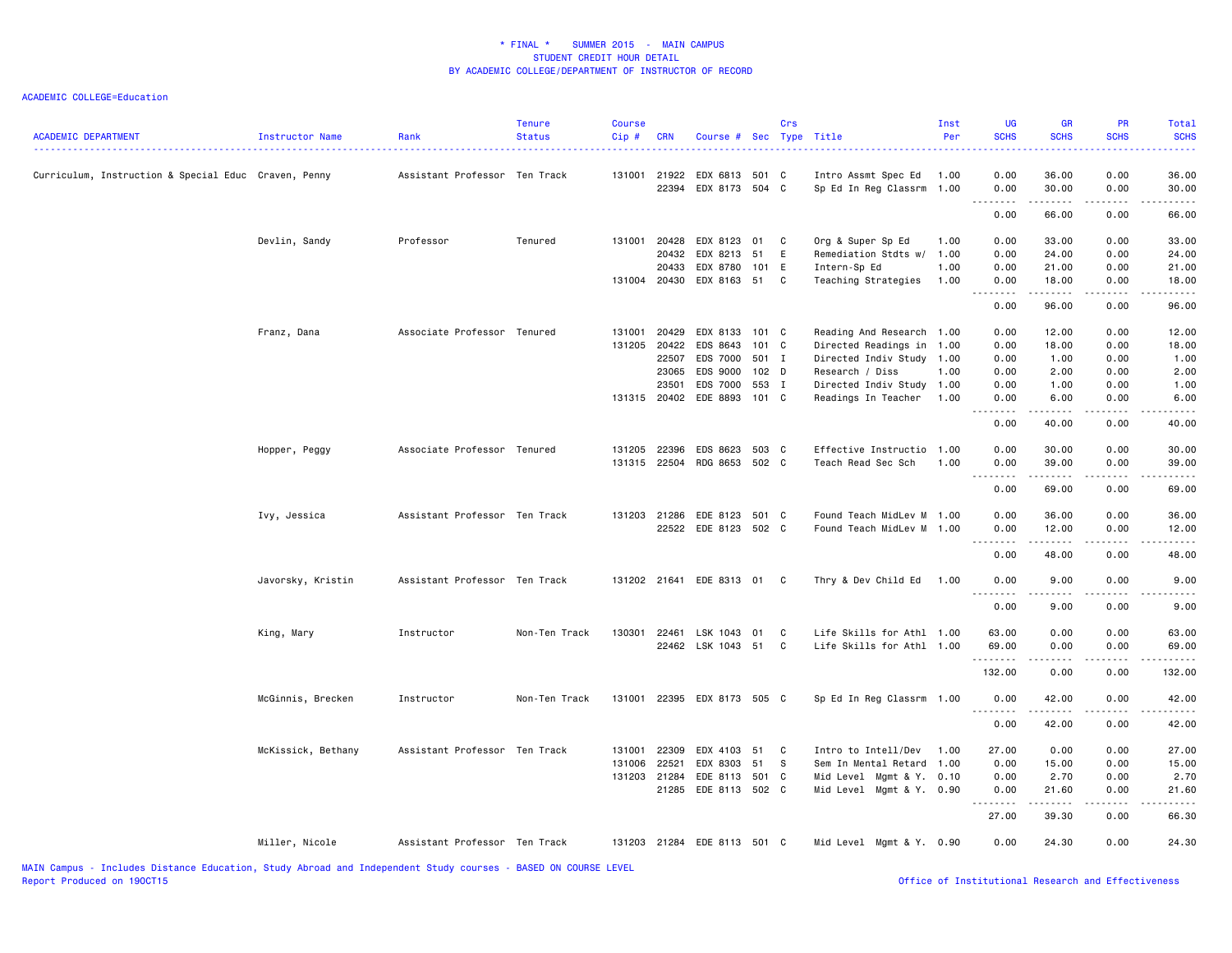| <b>ACADEMIC DEPARTMENT</b>                                                                                      | Instructor Name                                     | Rank                          | <b>Tenure</b><br><b>Status</b>                          | <b>Course</b><br>Cip# | <b>CRN</b>     | Course # Sec Type Title                          |                | Crs |                                                                                     | Inst<br>Per  | <b>UG</b><br><b>SCHS</b> | <b>GR</b><br><b>SCHS</b> | PR<br><b>SCHS</b>    | Total<br><b>SCHS</b>    |
|-----------------------------------------------------------------------------------------------------------------|-----------------------------------------------------|-------------------------------|---------------------------------------------------------|-----------------------|----------------|--------------------------------------------------|----------------|-----|-------------------------------------------------------------------------------------|--------------|--------------------------|--------------------------|----------------------|-------------------------|
| Curriculum, Instruction & Special Educ Miller, Nicole                                                           |                                                     | Assistant Professor Ten Track |                                                         | 131203<br>131205      | 21285          | EDE 8113 502 C<br>23059 EDS 9000                 | $101$ D        |     | Mid Level Mgmt & Y. 0.10<br>Research / Diss                                         | 1.00         | 0.00<br>0.00             | 2.40<br>4.00             | 0.00<br>0.00         | 2.40<br>4.00            |
|                                                                                                                 |                                                     |                               |                                                         |                       |                |                                                  |                |     |                                                                                     |              | .<br>0.00                | .<br>30.70               | .<br>0.00            | 30.70                   |
|                                                                                                                 | Moser, Kelly                                        | Assistant Professor Ten Track |                                                         | 131205                | 21919          | EDS 8613 501 C<br>22506 EDS 8613 502 C           |                |     | Mdle & Sec Sch Curr<br>Mdle & Sec Sch Curr                                          | 1.00<br>1.00 | 0.00<br>0.00             | 33.00<br>21.00           | 0.00<br>0.00         | 33.00<br>21.00          |
|                                                                                                                 |                                                     |                               |                                                         |                       |                |                                                  |                |     |                                                                                     |              | 0.00                     | 54.00                    | 0.00                 | 54.00                   |
|                                                                                                                 | Nichols, Ashley                                     | Lecturer                      | Non-Ten Track                                           |                       |                | 422814 20425 EDX 3213 01 C                       |                |     | Indiv Inst Except Ch 1.00                                                           |              | 33.00                    | 0.00                     | 0.00                 | 33.00                   |
|                                                                                                                 |                                                     |                               |                                                         |                       |                |                                                  |                |     |                                                                                     |              | <u>.</u><br>33.00        | $\frac{1}{2}$<br>0.00    | 0.00                 | 33.00                   |
|                                                                                                                 | Pate, Laura                                         | Instructor                    | Non-Ten Track                                           | 130301<br>131315      | 20773          | LSK 1033<br>23410 LSK 1023                       | 02<br>E03 C    | C   | Fund of Achievement 1.00<br>Col Read/Study Skill 1.00                               |              | 189.00<br>57.00          | 0.00<br>0.00             | 0.00<br>0.00         | 189.00<br>57.00         |
|                                                                                                                 |                                                     |                               |                                                         |                       |                |                                                  |                |     |                                                                                     |              | .<br>246.00              | .<br>0.00                | .<br>0.00            | . <u>.</u><br>246.00    |
|                                                                                                                 | Pope, Margaret                                      | Associate Professor Tenured   |                                                         | 131203                | 21290<br>21422 | EDE 8183<br>RDG 8113<br>21423 RDG 8113 502 C     | 501 C<br>501 C |     | Tch Science in Mid G 1.00<br>Mid Level Literacy I 1.00<br>Mid Level Literacy I 1.00 |              | 0.00<br>0.00<br>0.00     | 27.00<br>36.00<br>30.00  | 0.00<br>0.00<br>0.00 | 27.00<br>36.00<br>30.00 |
|                                                                                                                 |                                                     |                               |                                                         |                       |                |                                                  |                |     |                                                                                     |              | <u>.</u><br>0.00         | . <u>.</u><br>93.00      | .<br>0.00            | .<br>93.00              |
|                                                                                                                 | Robichaux-Davis, Rebecc Associate Professor Tenured |                               |                                                         | 131202                |                | 23402 EDE 4000 101 I<br>131311 20401 EDE 8763 51 |                | C   | Directed Indiv Study 1.00<br>Elem/Mid Math Educ                                     | 1.00         | 3.00<br>0.00             | 0.00<br>6.00             | 0.00<br>0.00         | 3.00<br>6.00            |
|                                                                                                                 |                                                     |                               |                                                         |                       |                |                                                  |                |     |                                                                                     |              | 3.00                     | 6.00                     | 0.00                 | 9.00                    |
|                                                                                                                 | Ryther, Lena                                        | Lecturer                      | Non-Ten Track                                           | 131299                |                | 22905 EDS 8990 101 C                             |                |     | Special Topic In EDS 1.00                                                           |              | 0.00                     | 15.00                    | 0.00                 | 15.00                   |
|                                                                                                                 |                                                     |                               |                                                         |                       |                |                                                  |                |     |                                                                                     |              | <u>.</u><br>0.00         | $\frac{1}{2}$<br>15.00   | 0.00                 | 15.00                   |
|                                                                                                                 | Shea, Donna                                         | 98                            | Not Applicable                                          | 131202 21292          |                | EDF 3423<br>21293 EDF 3423 502 C                 | 501 C          |     | Exploring Diversity<br>Exploring Diversity                                          | 1.00<br>1.00 | 39.00<br>33.00           | 0.00<br>0.00             | 0.00<br>0.00         | 39.00<br>33.00          |
|                                                                                                                 |                                                     |                               |                                                         |                       |                |                                                  |                |     |                                                                                     |              | .<br>72.00               | .<br>0.00                | .<br>0.00            | 72.00                   |
|                                                                                                                 | Smith, Kimberly                                     | Lecturer                      | Non-Ten Track                                           |                       |                | 131315 22482 LSK 1023 03 C                       |                |     | Col Read/Study Skill 1.00                                                           |              | 72.00                    | 0.00                     | 0.00                 | 72.00                   |
|                                                                                                                 |                                                     |                               |                                                         |                       |                |                                                  |                |     |                                                                                     |              | .<br>72.00               | 0.00                     | 0.00                 | 72.00                   |
|                                                                                                                 | Suggs, Sophia                                       | Lecturer                      | Non-Ten Track                                           |                       |                | 131315 21059 RDG 3513 001 C                      |                |     | Rdg Strag Second Sch 1.00                                                           |              | 33.00                    | 0.00                     | 0.00                 | 33.00                   |
|                                                                                                                 |                                                     |                               |                                                         |                       |                |                                                  |                |     |                                                                                     |              | 33.00                    | 0.00                     | 0.00                 | 33.00                   |
|                                                                                                                 | Walker, Ryan                                        | Assistant Professor Ten Track |                                                         |                       |                | 131205 23294 EDS 7000 101 I                      |                |     | Directed Indiv Study 1.00                                                           |              | 0.00                     | 3.00                     | 0.00                 | 3.00                    |
|                                                                                                                 |                                                     |                               |                                                         |                       |                |                                                  |                |     |                                                                                     |              | -----<br>0.00            | .<br>3.00                | 0.00                 | 3.00                    |
| the contract of the contract of the contract of the contract of the contract of the contract of the contract of | Wiley, Holly                                        | Instructor                    | Non-Ten Track<br>$R = 0.058$ $R = 0.011885$ $R = 0.051$ |                       |                | 131307 20968 PE 4883                             | 01 C           |     | School Health Ed                                                                    | 1.00         | 15.00                    | 0.00                     | 0.00                 | 15.00                   |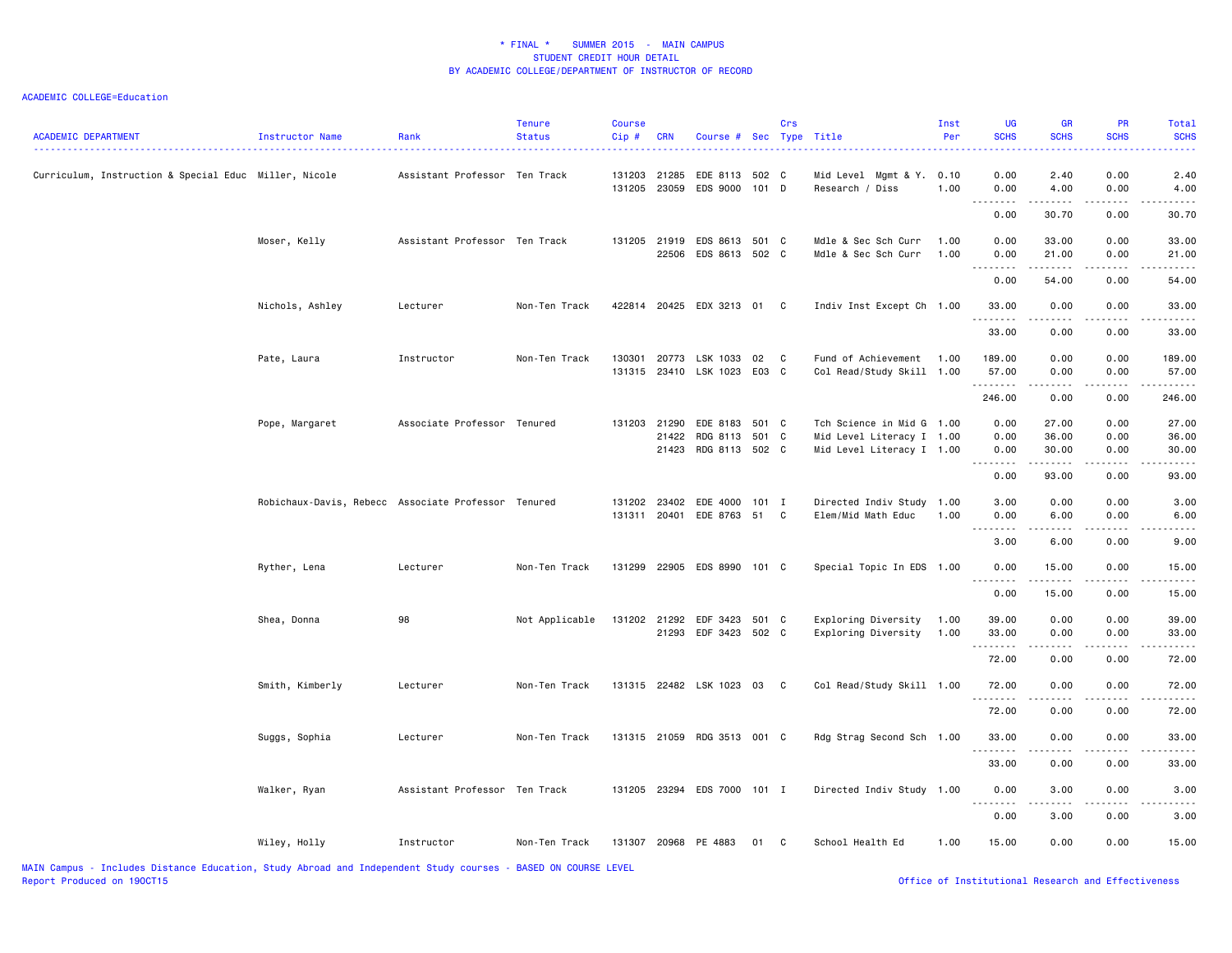| <b>ACADEMIC DEPARTMENT</b>                          | Instructor Name | Rank       | <b>Tenure</b><br><b>Status</b> | <b>Course</b><br>Cip# | <b>CRN</b> | Course # Sec Type Title |      | Crs |                    | Inst<br>Per | UG.<br><b>SCHS</b>             | <b>GR</b><br><b>SCHS</b>       | <b>PR</b><br><b>SCHS</b>                 | Total<br><b>SCHS</b>  |
|-----------------------------------------------------|-----------------|------------|--------------------------------|-----------------------|------------|-------------------------|------|-----|--------------------|-------------|--------------------------------|--------------------------------|------------------------------------------|-----------------------|
| Curriculum, Instruction & Special Educ Wiley, Holly |                 | Instructor | Non-Ten Track                  | 131307                |            | 20970 PE 6883           | 01 C |     | School Health Educ | 1.00        | 0.00<br>---------<br>15.00     | 12,00<br>.<br>12,00            | 0.00<br>.<br>0.00                        | 12.00<br>.<br>27.00   |
| Curriculum, Instruction & Special Educ              |                 |            |                                |                       |            |                         |      |     |                    |             | ========<br>765.00<br>======== | --------<br>955.00<br>======== | ---------<br>-------<br>0.00<br>======== | ==========<br>1720.00 |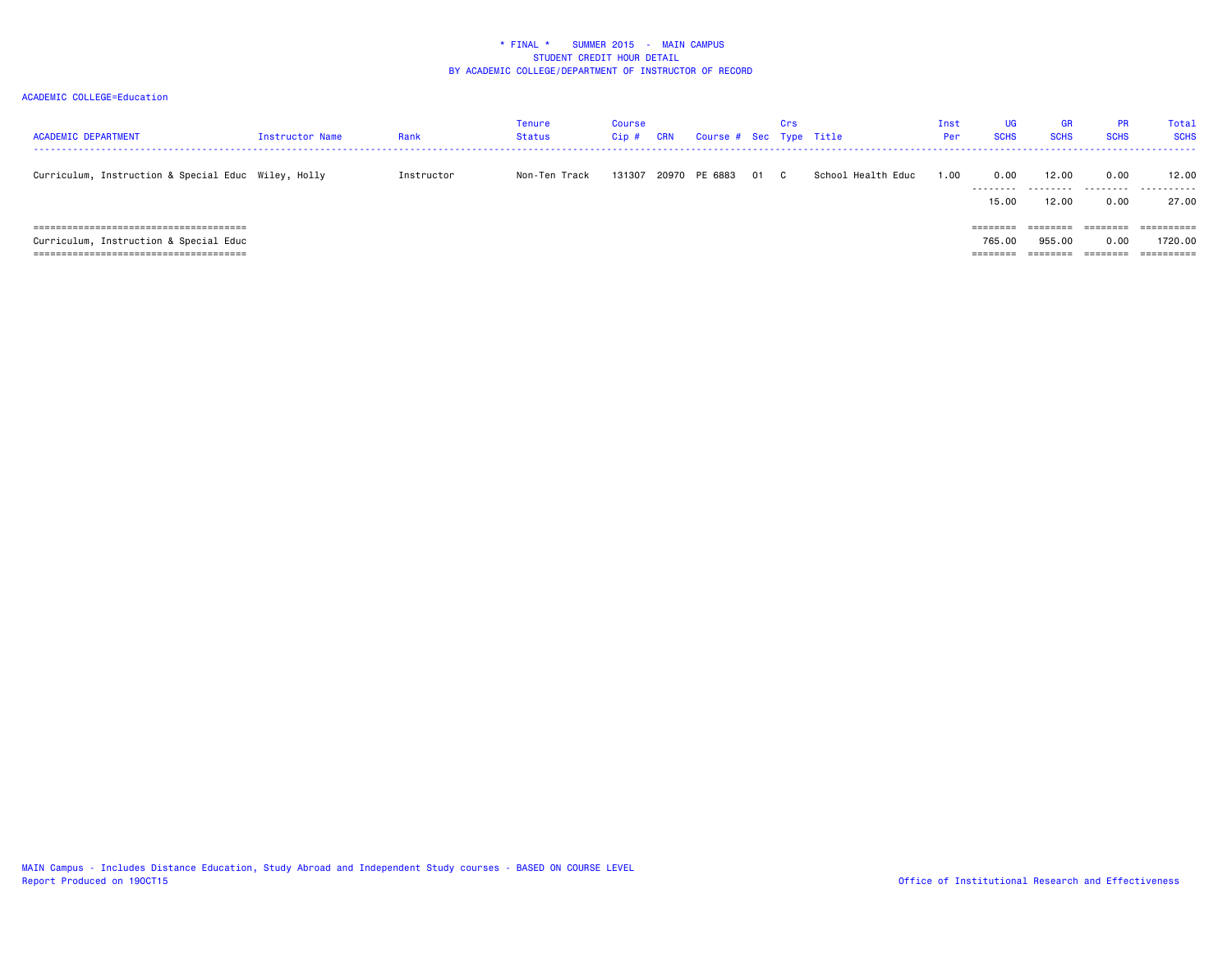| <b>ACADEMIC DEPARTMENT</b>                          | Instructor Name   | Rank                          | <b>Tenure</b><br><b>Status</b> | <b>Course</b><br>Cip# | <b>CRN</b>   | Course # Sec Type Title     |                  | Crs          |                           | Inst<br>Per | <b>UG</b><br><b>SCHS</b> | <b>GR</b><br><b>SCHS</b> | <b>PR</b><br><b>SCHS</b> | Total<br><b>SCHS</b> |
|-----------------------------------------------------|-------------------|-------------------------------|--------------------------------|-----------------------|--------------|-----------------------------|------------------|--------------|---------------------------|-------------|--------------------------|--------------------------|--------------------------|----------------------|
|                                                     |                   |                               |                                |                       |              |                             |                  |              |                           |             | وساعات                   |                          |                          | المستمين             |
| Instructional Systems & Workforce Deve Adams, James |                   | Associate Professor Tenured   |                                | 130401                | 23015        | EDA 8190 502 S              |                  |              | Wkshp Ed Adm & Super 1.00 |             | 0.00                     | 18.00                    | 0.00                     | 18.00                |
|                                                     |                   |                               |                                | 131309                | 21130        | TKT 4143                    | 01               | C            | His & Phil Career &       | 1.00        | 3.00                     | 0.00                     | 0.00                     | 3.00                 |
|                                                     |                   |                               |                                |                       | 21140        | TKT 6143                    | 01               | C.           | His & Phil Career &       | 1.00        | 0.00                     | 9.00                     | 0.00                     | 9.00                 |
|                                                     |                   |                               |                                |                       | 131319 22371 | TKT 9000                    | 101 D            |              | Research / Diss           | 1.00        | 0.00                     | 19.00                    | 0.00                     | 19.00                |
|                                                     |                   |                               |                                | 131399                | 21132        | TKT 4263                    | 01               | C            | Diverse Wrk & Ed Env 1.00 |             | 18.00                    | 0.00                     | 0.00                     | 18.00                |
|                                                     |                   |                               |                                |                       | 21133        | TKT 4263 51                 |                  | C            | Diverse Wrk & Ed Env 1.00 |             | 24.00                    | 0.00                     | 0.00                     | 24.00                |
|                                                     |                   |                               |                                |                       | 21142        | TKT 6263 01                 |                  | C            | Diverse Wrk & Ed Env 1.00 |             | 0.00                     | 15.00                    | 0.00                     | 15.00                |
|                                                     |                   |                               |                                |                       |              | 21143 TKT 6263 51           |                  | C            | Diverse Wrk & Ed Env 1.00 |             | 0.00<br>.                | 27.00<br>المتمامين       | 0.00<br>.                | 27.00<br>.           |
|                                                     |                   |                               |                                |                       |              |                             |                  |              |                           |             | 45.00                    | 88.00                    | 0.00                     | 133.00               |
|                                                     | Ballard, Iva      | Instructor                    | Non-Ten Track                  | 521302                |              | 20126 BQA 3123              | 001 C            |              | Bus Stat Methods II       | 1.00        | 72.00                    | 0.00                     | 0.00                     | 72.00                |
|                                                     |                   |                               |                                |                       |              | 20127 BQA 3123 01           |                  | $\mathbf{C}$ | Bus Stat Methods II       | 1.00        | 99.00<br>.               | 0.00<br>----             | 0.00<br>.                | 99.00<br>.           |
|                                                     |                   |                               |                                |                       |              |                             |                  |              |                           |             | 171.00                   | 0.00                     | 0.00                     | 171.00               |
|                                                     | Bass, Amy         | Lecturer                      | Non-Ten Track                  |                       |              | 131315 21391 LSK 1023 501 C |                  |              | Col Read/Study Skill 1.00 |             | 24.00<br><u>.</u>        | 0.00<br>.                | 0.00<br>.                | 24.00<br>.           |
|                                                     |                   |                               |                                |                       |              |                             |                  |              |                           |             | 24.00                    | 0.00                     | 0.00                     | 24.00                |
|                                                     | Beriswill, Joanne | Assistant Professor Ten Track |                                |                       |              | 110801 21110 TKB 4583       | 51               | в            | Graphics and Web Des 1.00 |             | 21.00                    | 0.00                     | 0.00                     | 21.00                |
|                                                     |                   |                               |                                |                       |              | 131303 21112 TKB 6583 51    |                  | B            | Graphics and Web Des 1.00 |             | 0.00<br><b></b>          | 9.00<br><b>.</b>         | 0.00<br>.                | 9.00<br>.            |
|                                                     |                   |                               |                                |                       |              |                             |                  |              |                           |             | 21.00                    | 9.00                     | 0.00                     | 30.00                |
|                                                     | Busby, Michael    | 98                            | Not Applicable                 |                       |              | 240102 21383 IDS 4111 501 C |                  |              | Professional Seminar 1.00 |             | 19.00<br>.               | 0.00<br>.                | 0.00<br>.                | 19.00                |
|                                                     |                   |                               |                                |                       |              |                             |                  |              |                           |             | 19.00                    | 0.00                     | 0.00                     | 19.00                |
|                                                     | Cornelious, Linda | Professor                     | Tenured                        |                       | 131309 21150 | TKT 8200                    | 101 E            |              | Intern Career & Tech 1.00 |             | 0.00                     | 6.00                     | 0.00                     | 6.00                 |
|                                                     |                   |                               |                                |                       | 21151        | TKT 8263                    | 01               | $\mathbf{C}$ | Phil & Adm Career &       | 1.00        | 0.00                     | 30.00                    | 0.00                     | 30.00                |
|                                                     |                   |                               |                                |                       | 131319 22372 | TKT 9000                    | 102 <sub>D</sub> |              | Research / Diss           | 1.00        | 0.00                     | 13.00                    | 0.00                     | 13.00                |
|                                                     |                   |                               |                                |                       |              | 131321 21149 TKT 6803       | 01               | C            | Integ Tech for Learn 1.00 |             | 0.00<br>.                | 9.00<br>.                | 0.00<br>.                | 9.00                 |
|                                                     |                   |                               |                                |                       |              |                             |                  |              |                           |             | 0.00                     | 58.00                    | 0.00                     | 58.00                |
|                                                     | Crawford, Amie    | Grad Teach Assist             | Not Applicable                 | 110301 21443          |              | TKT 1273 501 C              |                  |              | Computer Application 1.00 |             | 84.00                    | 0.00                     | 0.00                     | 84.00                |
|                                                     |                   |                               |                                |                       |              | 21444 TKT 1273 551 C        |                  |              | Computer Application 1.00 |             | 51.00                    | 0.00                     | 0.00                     | 51.00                |
|                                                     |                   |                               |                                |                       |              |                             |                  |              |                           |             | .<br>135.00              | $\frac{1}{2}$<br>0.00    | .<br>0.00                | 135.00               |
|                                                     | Forde, Connie     | Professor                     | Tenured                        |                       | 131319 22373 | TKT 9000                    | 103 D            |              | Research / Diss           | 1.00        | 0.00                     | 8.00                     | 0.00                     | 8.00                 |
|                                                     |                   |                               |                                |                       |              | 23465 TKT 4000 51 I         |                  |              | Directed Indiv Study 1.00 |             | 3.00<br><b></b>          | 0.00                     | 0.00<br>$\frac{1}{2}$    | 3.00<br><u>.</u>     |
|                                                     |                   |                               |                                |                       |              |                             |                  |              |                           |             | 3.00                     | 8.00                     | 0.00                     | 11.00                |
|                                                     | Giordano, Mickey  | Instructor                    | Non-Ten Track                  |                       | 150303 21113 | TKI 1814                    | 01               | B            | Basic Indust Elec &       | 1.00        | 52.00                    | 0.00                     | 0.00                     | 52.00                |
|                                                     |                   |                               |                                |                       | 21120        | TKI 3104 51                 |                  | B            | Adv Ind Ele, Electro 1.00 |             | 52.00                    | 0.00                     | 0.00                     | 52.00                |
|                                                     |                   |                               |                                |                       | 150612 21125 | TKI 4103                    | 01               | В            | Industrial Cntrl Sys 1.00 |             | 30.00                    | 0.00                     | 0.00                     | 30.00                |
|                                                     |                   |                               |                                |                       |              | 21126 TKI 4203 51           |                  | B            | Automated Systems         | 1.00        | 33.00                    | 0.00                     | 0.00                     | 33.00                |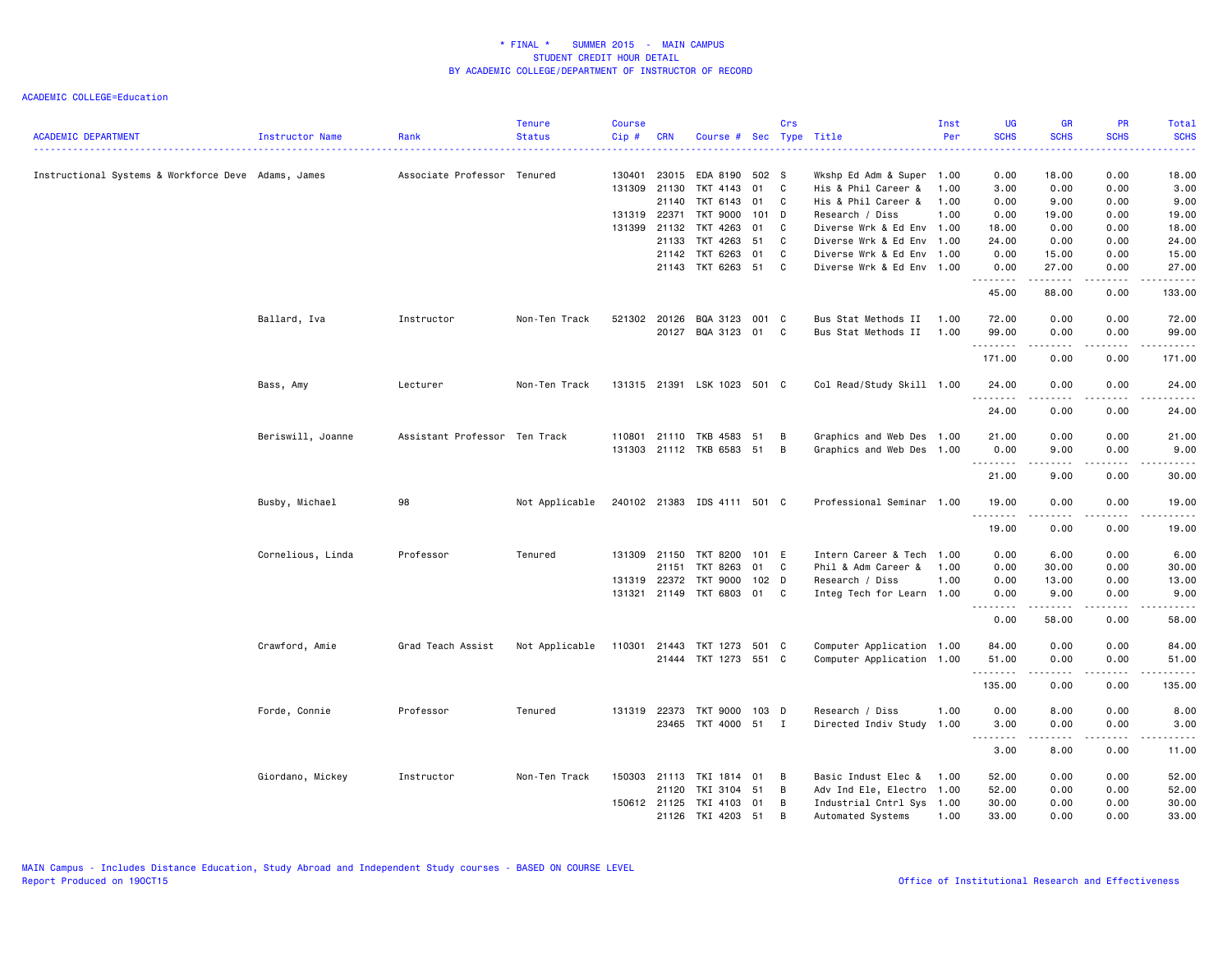| <b>ACADEMIC DEPARTMENT</b>                        | Instructor Name      | Rank                          | <b>Tenure</b><br><b>Status</b> | <b>Course</b><br>Cip# | <b>CRN</b>   | Course # Sec Type Title  |       | Crs            |                           | Inst<br>Per | UG<br><b>SCHS</b>   | <b>GR</b><br><b>SCHS</b> | <b>PR</b><br><b>SCHS</b>                                                                                                          | Total<br><b>SCHS</b>                                                                                                               |
|---------------------------------------------------|----------------------|-------------------------------|--------------------------------|-----------------------|--------------|--------------------------|-------|----------------|---------------------------|-------------|---------------------|--------------------------|-----------------------------------------------------------------------------------------------------------------------------------|------------------------------------------------------------------------------------------------------------------------------------|
|                                                   |                      |                               |                                |                       |              |                          |       |                |                           |             | .                   | .                        | .                                                                                                                                 |                                                                                                                                    |
|                                                   |                      |                               |                                |                       |              |                          |       |                |                           |             | 167.00              | 0.00                     | 0.00                                                                                                                              | 167.00                                                                                                                             |
| Instructional Systems & Workforce Deve Huang, Kun |                      | Assistant Professor Ten Track |                                | 131309                | 21448        | TKT 4763 501 C           |       |                | Digital Tools/Learni 1.00 |             | 24.00               | 0.00                     | 0.00                                                                                                                              | 24.00                                                                                                                              |
|                                                   |                      |                               |                                |                       | 21450        | TKT 6763 501 C           |       |                | Digital Tools/Learni 1.00 |             | 0.00<br>.           | 18.00<br>.               | 0.00<br>.                                                                                                                         | 18.00<br>.                                                                                                                         |
|                                                   |                      |                               |                                |                       |              |                          |       |                |                           |             | 24.00               | 18.00                    | 0.00                                                                                                                              | 42.00                                                                                                                              |
|                                                   | Keel, Vicki          | Instructor                    | Non-Ten Track                  | 110301 21106          |              | TKB 1123                 | 01    | B              | Document Form/Info P 1.00 |             | 69.00               | 0.00                     | 0.00                                                                                                                              | 69.00                                                                                                                              |
|                                                   |                      |                               |                                |                       | 21128        | TKT 1273                 | 01    | C              | Computer Application 1.00 |             | 57.00               | 0.00                     | 0.00                                                                                                                              | 57.00                                                                                                                              |
|                                                   |                      |                               |                                |                       | 21440        | TKB 4543                 | 551 B |                | Advanced Info Proces 1.00 |             | 99.00               | 0.00                     | 0.00                                                                                                                              | 99.00                                                                                                                              |
|                                                   |                      |                               |                                | 131303                | 22308        | TKB 3133 551 C           |       |                | Admin Management & P 1.00 |             | 81.00<br>. <b>.</b> | 0.00<br>.                | 0.00<br>.                                                                                                                         | 81.00<br>.                                                                                                                         |
|                                                   |                      |                               |                                |                       |              |                          |       |                |                           |             | 306.00              | 0.00                     | 0.00                                                                                                                              | 306.00                                                                                                                             |
|                                                   | Lee, Sang Joon       | Assistant Professor Ten Track |                                | 110801                | 21441        | TKB 4583                 | 501 B |                | Graphics and Web Des 1.00 |             | 57.00               | 0.00                     | 0.00                                                                                                                              | 57.00                                                                                                                              |
|                                                   |                      |                               |                                | 131303                | 21442        | TKB 6583                 | 501 B |                | Graphics and Web Des 1.00 |             | 0.00                | 6.00                     | 0.00                                                                                                                              | 6.00                                                                                                                               |
|                                                   |                      |                               |                                | 131309                | 21446        | TKT 4343 501 C           |       |                | Info Tech Project Mg 1.00 |             | 69.00<br>.          | 0.00                     | 0.00                                                                                                                              | 69.00                                                                                                                              |
|                                                   |                      |                               |                                |                       |              |                          |       |                |                           |             | 126.00              | 6.00                     | 0.00                                                                                                                              | 132.00                                                                                                                             |
|                                                   | Okojie, Mabel        | Professor                     | Tenured                        |                       | 110301 21652 | TKT 8773                 | 51    | C              | Teach & Train with M 1.00 |             | 0.00                | 18.00                    | 0.00                                                                                                                              | 18.00                                                                                                                              |
|                                                   |                      |                               |                                | 130501                | 21137        | TKT 4733                 | 51    | C.             | Mgn Multimedia Lrn        | 1.00        | 3.00                | 0.00                     | 0.00                                                                                                                              | 3.00                                                                                                                               |
|                                                   |                      |                               |                                | 131319                | 22374        | TKT 9000                 | 104 D |                | Research / Diss           | 1.00        | 0.00                | 5.00                     | 0.00                                                                                                                              | 5.00                                                                                                                               |
|                                                   |                      |                               |                                | 139999                | 23243        | <b>TKT 8990</b>          | 101 C |                | Special Topic In TKT 1.00 |             | 0.00                | 12.00                    | 0.00                                                                                                                              | 12.00                                                                                                                              |
|                                                   |                      |                               |                                | 521201 21146          |              | TKT 6733                 | 01    | C.             | Mgn Multimedia Lrn E 1.00 |             | 0.00                | 12.00                    | 0.00                                                                                                                              | 12.00                                                                                                                              |
|                                                   |                      |                               |                                |                       |              | 21147 TKT 6733 51        |       | C              | Mgn Multimedia Lrn E 1.00 |             | 0.00<br>.           | 6.00<br>.                | 0.00<br>.                                                                                                                         | 6.00<br>.                                                                                                                          |
|                                                   |                      |                               |                                |                       |              |                          |       |                |                           |             | 3.00                | 53.00                    | 0.00                                                                                                                              | 56.00                                                                                                                              |
|                                                   | Olinzock, Anthony    | Professor                     | Tenured                        | 110301                | 21108        | TKB 4283                 | 51    | B              | Advanced Office Syst 1.00 |             | 24.00               | 0.00                     | 0.00                                                                                                                              | 24.00                                                                                                                              |
|                                                   |                      |                               |                                |                       | 21111        | TKB 6283                 | 51    | B              | Advanced Office Syst 1.00 |             | 0.00                | 3.00                     | 0.00                                                                                                                              | 3.00                                                                                                                               |
|                                                   |                      |                               |                                |                       | 21127        | TKT 1273 001 C           |       |                | Computer Application 1.00 |             | 36.00               | 0.00                     | 0.00                                                                                                                              | 36.00                                                                                                                              |
|                                                   |                      |                               |                                |                       | 21138        | TKT 4753                 | 51    | C              | Presenting with Medi 1.00 |             | 12.00               | 0.00                     | 0.00                                                                                                                              | 12.00                                                                                                                              |
|                                                   |                      |                               |                                |                       | 21148        | TKT 6753                 | 51    | C              | Presenting with Medi 1.00 |             | 0.00                | 12.00                    | 0.00                                                                                                                              | 12.00                                                                                                                              |
|                                                   |                      |                               |                                | 111001                | 21109        | TKB 4563                 | 01    | C              | Intro to Data Networ 1.00 |             | 27.00               | 0.00                     | 0.00                                                                                                                              | 27.00                                                                                                                              |
|                                                   |                      |                               |                                | 131319                | 22375        | TKT 9000                 | 105   | D              | Research / Diss           | 1.00        | 0.00                | 9.00                     | 0.00                                                                                                                              | 9.00                                                                                                                               |
|                                                   |                      |                               |                                | 150613                | 21648        | TKT 8713 01              |       | $\overline{B}$ | Research in ISWD          | 1.00        | 0.00<br>.           | 12.00<br>.               | 0.00<br>المتمامين                                                                                                                 | 12.00<br>.                                                                                                                         |
|                                                   |                      |                               |                                |                       |              |                          |       |                |                           |             | 99.00               | 36.00                    | 0.00                                                                                                                              | 135.00                                                                                                                             |
|                                                   | Scott-Bracey, Pamela | Assistant Professor Ten Track |                                | 131309                | 21135        | TKT 4463                 | 51    | C              | Meth Tchn Tech Mid S 1.00 |             | 27.00               | 0.00                     | 0.00                                                                                                                              | 27.00                                                                                                                              |
|                                                   |                      |                               |                                |                       | 21145        | TKT 6463                 | 51    | C              | Meth Tchn Tech Mid S 1.00 |             | 0.00                | 6.00                     | 0.00                                                                                                                              | 6.00                                                                                                                               |
|                                                   |                      |                               |                                |                       | 21447        | TKT 4473                 | 551 C |                | Methods of Teaching       | 1.00        | 9.00                | 0.00                     | 0.00                                                                                                                              | 9.00                                                                                                                               |
|                                                   |                      |                               |                                |                       |              | 21449 TKT 6473 551 C     |       |                | Methods of Teaching       | 1.00        | 0.00<br>.           | 45.00<br>-----           | 0.00<br>$\frac{1}{2} \left( \frac{1}{2} \right) \left( \frac{1}{2} \right) \left( \frac{1}{2} \right) \left( \frac{1}{2} \right)$ | 45.00<br>$\frac{1}{2} \left( \frac{1}{2} \right) \left( \frac{1}{2} \right) \left( \frac{1}{2} \right) \left( \frac{1}{2} \right)$ |
|                                                   |                      |                               |                                |                       |              |                          |       |                |                           |             | 36.00               | 51.00                    | 0.00                                                                                                                              | 87.00                                                                                                                              |
|                                                   | Wyatt, John          | Associate Professor Tenured   |                                |                       |              | 150611 21121 TKI 3183 01 |       | - L            | Machine Metal Proc        | 1.00        | 33.00               | 0.00                     | 0.00                                                                                                                              | 33.00                                                                                                                              |
|                                                   |                      |                               |                                |                       |              | 150612 21124 TKI 3353    | 01    | B              | Forecast & Cost Mode 1.00 |             | 30.00               | 0.00                     | 0.00                                                                                                                              | 30.00                                                                                                                              |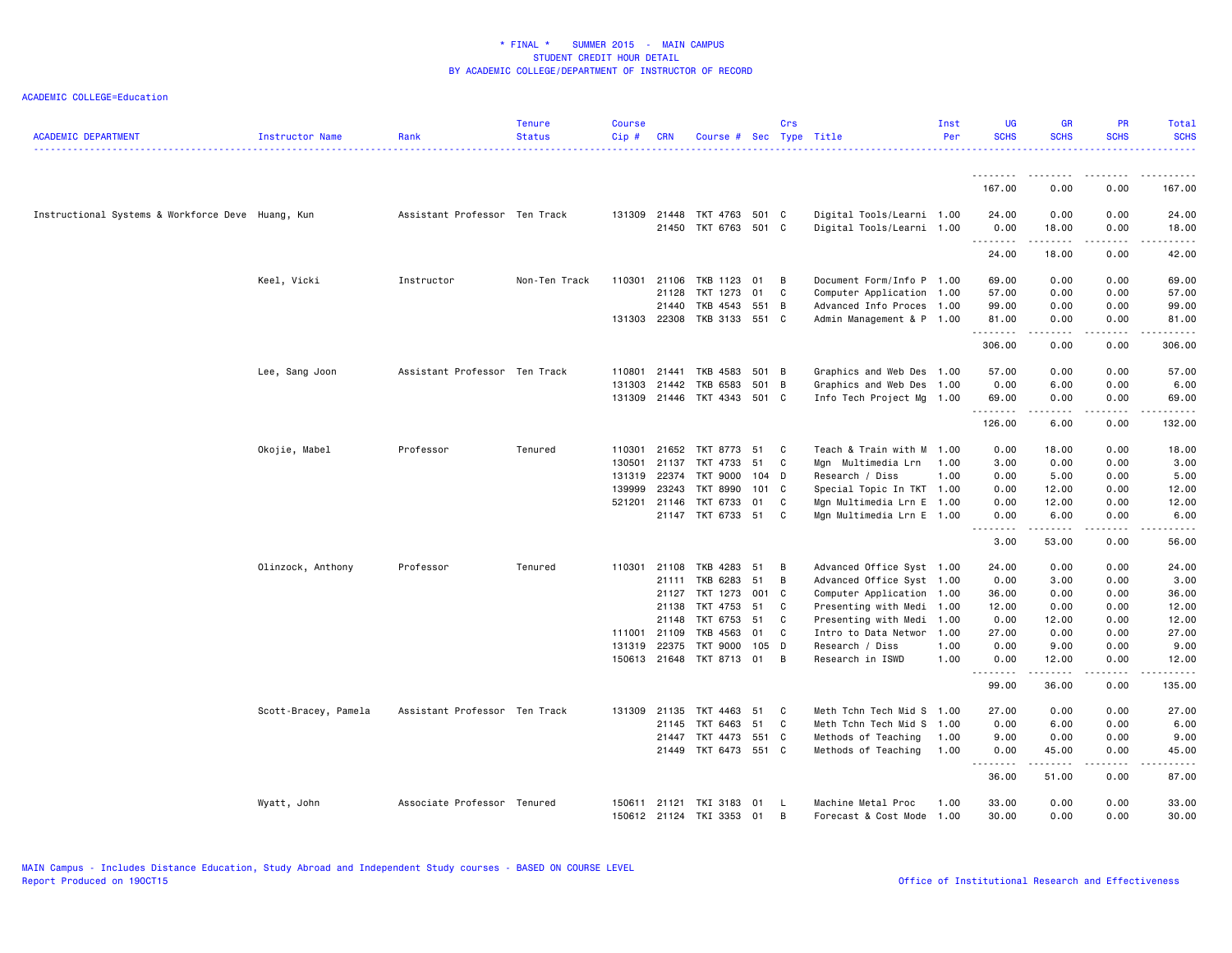| <b>ACADEMIC DEPARTMENT</b>                       | Instructor Name | Rank                        | Tenure<br><b>Status</b> | Course<br>Cip # | <b>CRN</b> | Course # Sec Type Title |       | Crs |                           | Inst<br>Per | UG<br><b>SCHS</b> | <b>GR</b><br><b>SCHS</b> | <b>PR</b><br><b>SCHS</b> | Total<br><b>SCHS</b> |
|--------------------------------------------------|-----------------|-----------------------------|-------------------------|-----------------|------------|-------------------------|-------|-----|---------------------------|-------------|-------------------|--------------------------|--------------------------|----------------------|
|                                                  |                 |                             |                         |                 |            |                         |       |     |                           |             |                   |                          |                          | .                    |
|                                                  |                 |                             |                         |                 |            |                         |       |     |                           |             | 63.00             | 0.00                     | 0.00                     | 63.00                |
| Instructional Systems & Workforce Deve Yu, Chien |                 | Associate Professor Tenured |                         | 131319 22377    |            | TKT 9000                | 107 D |     | Research / Diss           | 1.00        | 0.00              | 12.00                    | 0.00                     | 12.00                |
|                                                  |                 |                             |                         | 150613 21647    |            | TKT 8723 01 C           |       |     | Instructional Design 1.00 |             | 0.00              | 9.00                     | 0.00                     | 9.00                 |
|                                                  |                 | Professor                   | Tenured                 | 131321          |            | 21152 TKT 8813 01 C     |       |     | Foundations of Dista 1.00 |             | 0.00              | 15.00                    | 0.00                     | 15.00                |
|                                                  |                 |                             |                         |                 |            |                         |       |     |                           |             | --------          |                          | .                        | .                    |
|                                                  |                 |                             |                         |                 |            |                         |       |     |                           |             | 0.00              | 36.00                    | 0.00                     | 36.00                |
|                                                  |                 |                             |                         |                 |            |                         |       |     |                           |             | $=$ =======       | ========                 | ========                 |                      |
| Instructional Systems & Workforce Deve           |                 |                             |                         |                 |            |                         |       |     |                           |             | 1242.00           | 363,00                   | 0.00                     | 1605.00              |
|                                                  |                 |                             |                         |                 |            |                         |       |     |                           |             |                   |                          |                          | =========            |
|                                                  |                 |                             |                         |                 |            |                         |       |     |                           |             |                   |                          |                          |                      |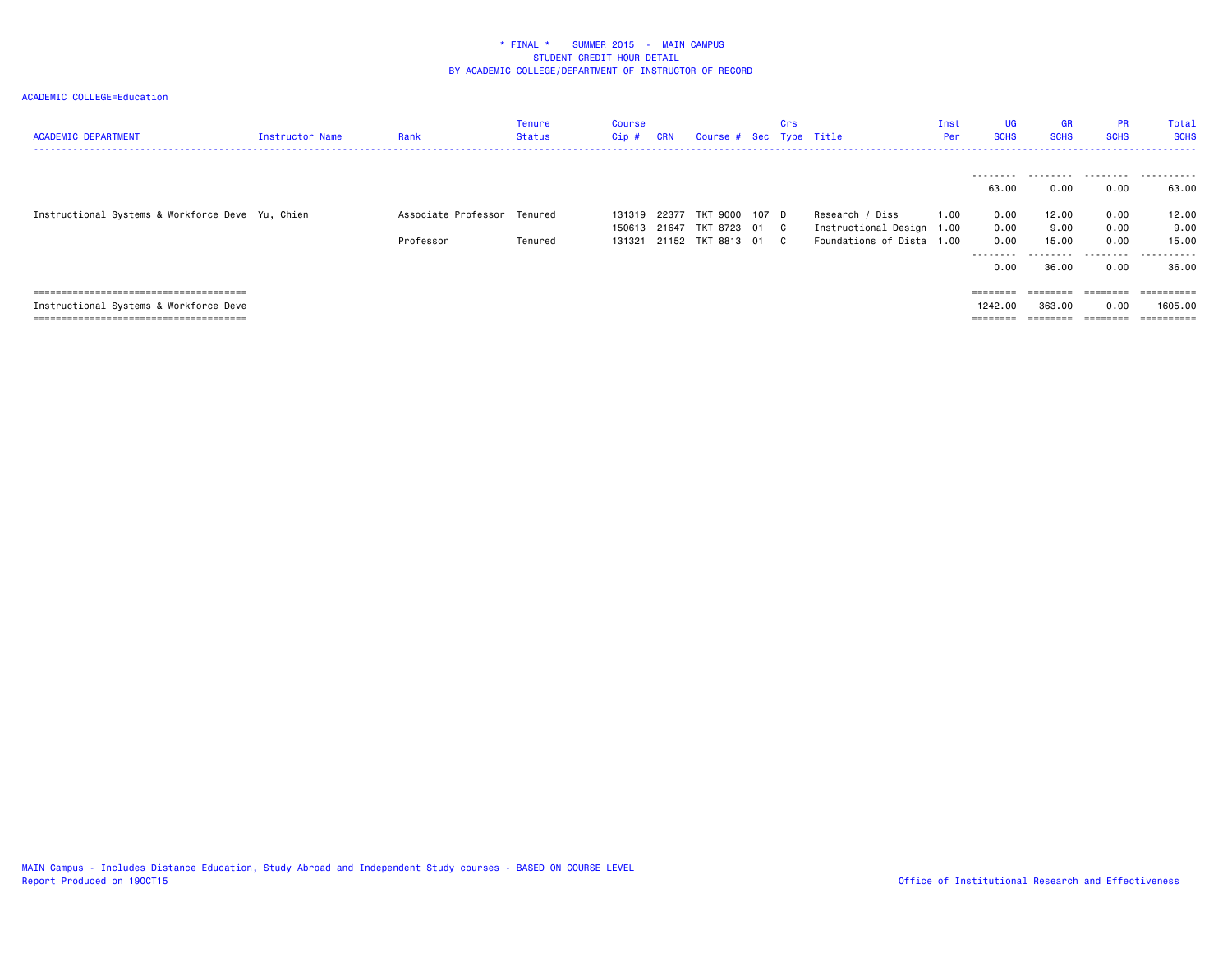| <b>ACADEMIC DEPARTMENT</b> | Instructor Name        | Rank                          | <b>Tenure</b><br><b>Status</b> | <b>Course</b><br>Cip# | <b>CRN</b>     | Course #             |          | Crs          | Sec Type Title                             | Inst<br>Per  | <b>UG</b><br><b>SCHS</b>                                                                                                                                      | <b>GR</b><br><b>SCHS</b>                                                                                                                                     | PR<br><b>SCHS</b>                                                                                                                 | <b>Total</b><br><b>SCHS</b> |
|----------------------------|------------------------|-------------------------------|--------------------------------|-----------------------|----------------|----------------------|----------|--------------|--------------------------------------------|--------------|---------------------------------------------------------------------------------------------------------------------------------------------------------------|--------------------------------------------------------------------------------------------------------------------------------------------------------------|-----------------------------------------------------------------------------------------------------------------------------------|-----------------------------|
| Kinesiology                | Abadie, Ben            | Professor                     | Tenured                        | 260908                | 20497          | EP 4183              | 51       | В            | Exercise & Weight Co 1.00                  |              | 24.00                                                                                                                                                         | 0.00                                                                                                                                                         | 0.00                                                                                                                              | 24.00                       |
|                            |                        |                               |                                | 310501                | 21710          | KI 1803              | 01       | C            | Health Trends & Topi 1.00                  |              | 21.00                                                                                                                                                         | 0.00                                                                                                                                                         | 0.00                                                                                                                              | 21.00                       |
|                            |                        |                               |                                | 310505                | 20483          | EP 3613              | 001      | C            | Exercise Electrocard 1.00                  |              | 54.00                                                                                                                                                         | 0.00                                                                                                                                                         | 0.00                                                                                                                              | 54.00                       |
|                            |                        |                               |                                |                       | 20484          | EP 3613              | 01       | C            | Exercise Electrocard 1.00                  |              | 48.00                                                                                                                                                         | 0.00                                                                                                                                                         | 0.00                                                                                                                              | 48.00                       |
|                            |                        |                               |                                |                       |                |                      |          |              |                                            |              | .<br>147.00                                                                                                                                                   | $\frac{1}{2} \left( \frac{1}{2} \right) \left( \frac{1}{2} \right) \left( \frac{1}{2} \right) \left( \frac{1}{2} \right) \left( \frac{1}{2} \right)$<br>0.00 | .<br>0.00                                                                                                                         | .<br>147.00                 |
|                            | Agiovlasitis, Stamatis | Assistant Professor Ten Track |                                | 260908                | 21666          | EP 4133              | 01       | C            | Ex Prog Clinical Pop 1.00                  |              | 45.00                                                                                                                                                         | 0.00                                                                                                                                                         | 0.00                                                                                                                              | 45.00                       |
|                            |                        |                               |                                | 310505                | 23326          | EP 7000              | 101      | $\mathbf I$  | Directed Indiv Study 1.00                  |              | 0.00                                                                                                                                                          | 3.00                                                                                                                                                         | 0.00                                                                                                                              | 3.00                        |
|                            |                        |                               |                                |                       | 23414          | EP 7000              | 102      | I            | Directed Indiv Study 1.00                  |              | 0.00                                                                                                                                                          | 3.00                                                                                                                                                         | 0.00                                                                                                                              | 3.00                        |
|                            |                        | Associate Professor Tenured   |                                |                       |                | 260908 20492 EP 4133 | 001 C    |              | Ex Prog Clinical Pop 1.00                  |              | 18.00                                                                                                                                                         | 0.00                                                                                                                                                         | 0.00                                                                                                                              | 18.00                       |
|                            |                        |                               |                                |                       |                |                      |          |              |                                            |              | $\frac{1}{2} \left( \frac{1}{2} \right) \left( \frac{1}{2} \right) \left( \frac{1}{2} \right) \left( \frac{1}{2} \right) \left( \frac{1}{2} \right)$<br>63.00 | .<br>6.00                                                                                                                                                    | .<br>0.00                                                                                                                         | .<br>69.00                  |
|                            | Carlisle, Danny        | Lecturer                      | Non-Ten Track                  | 131304                | 20964          | PE 4413              | 01       | B            | Basic Driver Ed I                          | 1.00         | 66.00                                                                                                                                                         | 0.00                                                                                                                                                         | 0.00                                                                                                                              | 66.00                       |
|                            |                        |                               |                                |                       | 20965          | PE 4423              | 51       | C            | Driver Ed Meth II                          | 1.00         | 36.00                                                                                                                                                         | 0.00                                                                                                                                                         | 0.00                                                                                                                              | 36.00                       |
|                            |                        |                               |                                |                       | 131314 23445   | PE 4000              | $101$ I  |              | Directed Indiv Study 1.00                  |              | 3.00                                                                                                                                                          | 0.00                                                                                                                                                         | 0.00                                                                                                                              | 3.00                        |
|                            |                        |                               |                                |                       | 23446          | PE 4000              | $102$ I  |              | Directed Indiv Study 1.00                  |              | 3.00                                                                                                                                                          | 0.00                                                                                                                                                         | 0.00                                                                                                                              | 3.00                        |
|                            |                        |                               |                                |                       | 23447          | PE 4000              | 103      | I            | Directed Indiv Study 1.00                  |              | 3.00                                                                                                                                                          | 0.00                                                                                                                                                         | 0.00                                                                                                                              | 3.00                        |
|                            |                        |                               |                                |                       | 23488          | PE 4000              | 52       | $\mathbf{I}$ | Directed Indiv Study 1.00                  |              | 3.00                                                                                                                                                          | 0.00                                                                                                                                                         | 0.00                                                                                                                              | 3.00                        |
|                            |                        |                               |                                |                       | 23489          | PE 4000              | 53       | $\mathbf{I}$ | Directed Indiv Study 1.00                  |              | 3.00                                                                                                                                                          | 0.00                                                                                                                                                         | 0.00                                                                                                                              | 3.00                        |
|                            |                        |                               |                                |                       | 23490          | PE 4000              | 54       | $\mathbf I$  | Directed Indiv Study 1.00                  |              | 3.00                                                                                                                                                          | 0.00                                                                                                                                                         | 0.00                                                                                                                              | 3.00                        |
|                            |                        |                               |                                |                       | 23512          | PE 4000              | 55       | $\mathbf{I}$ | Directed Indiv Study 1.00                  |              | 3.00                                                                                                                                                          | 0.00                                                                                                                                                         | 0.00                                                                                                                              | 3.00                        |
|                            |                        |                               |                                | 512201                | 20958          | PE 3433              | 01       | $\mathbf c$  | Genl Safety Methods                        | 1.00         | 33.00                                                                                                                                                         | 0.00                                                                                                                                                         | 0.00                                                                                                                              | 33.00                       |
|                            |                        |                               |                                |                       | 20959          | PE 3433              | 51       | C            | Genl Safety Methods                        | 1.00         | 45.00                                                                                                                                                         | 0.00                                                                                                                                                         | 0.00                                                                                                                              | 45.00                       |
|                            |                        |                               |                                |                       |                |                      |          |              |                                            |              | .<br>201.00                                                                                                                                                   | .<br>0.00                                                                                                                                                    | $\frac{1}{2} \left( \frac{1}{2} \right) \left( \frac{1}{2} \right) \left( \frac{1}{2} \right) \left( \frac{1}{2} \right)$<br>0.00 | .<br>201.00                 |
|                            | Carlson, Benjamin      | Grad Teach Assist             | Not Applicable                 |                       |                | 131314 22397 PE 3313 | 002 K    |              | Sport Physiology                           | 1.00         | 0.00                                                                                                                                                          | 0.00                                                                                                                                                         | 0.00                                                                                                                              | 0.00                        |
|                            |                        |                               |                                |                       |                |                      |          |              |                                            |              | $\sim$ $\sim$<br>.<br>0.00                                                                                                                                    | .<br>0.00                                                                                                                                                    | . <u>. .</u><br>0.00                                                                                                              | $\frac{1}{2}$<br>0.00       |
|                            | Chander, Harish        | Assistant Professor Ten Track |                                | 260908                | 20474          | EP 3233              | 01       | C            | Anatomical Kinesiolo 1.00                  |              | 33.00                                                                                                                                                         | 0.00                                                                                                                                                         | 0.00                                                                                                                              | 33.00                       |
|                            |                        |                               |                                | 310505                | 20752          | KI 2603              | 001      | C            | Medical Terminology                        | 1.00         | 36.00                                                                                                                                                         | 0.00                                                                                                                                                         | 0.00                                                                                                                              | 36.00                       |
|                            |                        |                               |                                |                       | 20754          | KI 3273              | 51       | C            | Athletic Training                          | 1.00         | 36.00                                                                                                                                                         | 0.00                                                                                                                                                         | 0.00                                                                                                                              | 36.00                       |
|                            |                        |                               |                                |                       | 21713          | PE 4283              | 51       | C            | Sport Biomechanics                         | 1.00         | 42.00                                                                                                                                                         | 0.00                                                                                                                                                         | 0.00                                                                                                                              | 42.00                       |
|                            |                        |                               |                                |                       | 22399          | KI 3633              | 02       | В            | Rehab Technique in S                       | 1.00         | 12.00                                                                                                                                                         | 0.00                                                                                                                                                         | 0.00                                                                                                                              | 12.00                       |
|                            |                        |                               |                                |                       |                | 22540 KI 3273        | 52       | К            | Athletic Training                          | 1.00         | 0.00                                                                                                                                                          | 0.00                                                                                                                                                         | 0.00                                                                                                                              | 0.00                        |
|                            |                        |                               |                                |                       |                |                      |          |              |                                            |              | --------<br>159.00                                                                                                                                            | .<br>0.00                                                                                                                                                    | المستمات<br>0.00                                                                                                                  | .<br>159.00                 |
|                            | Debusk, John           | Grad Teach Assist             | Not Applicable                 | 260908                | 20478          | EP 3304              | 03       | К            | Exercise Physiology                        | 0.60         | 0.00                                                                                                                                                          | 0.00                                                                                                                                                         | 0.00                                                                                                                              | 0.00                        |
|                            |                        |                               |                                |                       |                | 20480 EP 3304        | 52       | К            | Exercise Physiology                        | 0.60         | 0.00                                                                                                                                                          | 0.00                                                                                                                                                         | 0.00                                                                                                                              | 0.00                        |
|                            |                        |                               |                                |                       |                |                      |          |              |                                            |              |                                                                                                                                                               |                                                                                                                                                              |                                                                                                                                   | .                           |
|                            |                        |                               |                                |                       |                |                      |          |              |                                            |              | 0.00                                                                                                                                                          | 0.00                                                                                                                                                         | 0.00                                                                                                                              | 0.00                        |
|                            | Funderburk, Deborah    | Instructor                    | Non-Ten Track                  | 500301                |                | 20947 PE 1323        | 51       | B            | Hist & Apprec of Dan 1.00                  |              | 45.00<br>.                                                                                                                                                    | 0.00<br>.                                                                                                                                                    | 0.00<br>د د د د                                                                                                                   | 45.00<br>.                  |
|                            |                        |                               |                                |                       |                |                      |          |              |                                            |              | 45.00                                                                                                                                                         | 0.00                                                                                                                                                         | 0.00                                                                                                                              | 45.00                       |
|                            | Hill, Christopher      | Grad Teach Assist             | Not Applicable                 | 260908                | 20477<br>20481 | EP 3304<br>EP 3304   | 02<br>53 | К<br>К       | Exercise Physiology<br>Exercise Physiology | 0.60<br>0.60 | 0.00<br>0.00                                                                                                                                                  | 0.00<br>0.00                                                                                                                                                 | 0.00<br>0.00                                                                                                                      | 0.00<br>0.00                |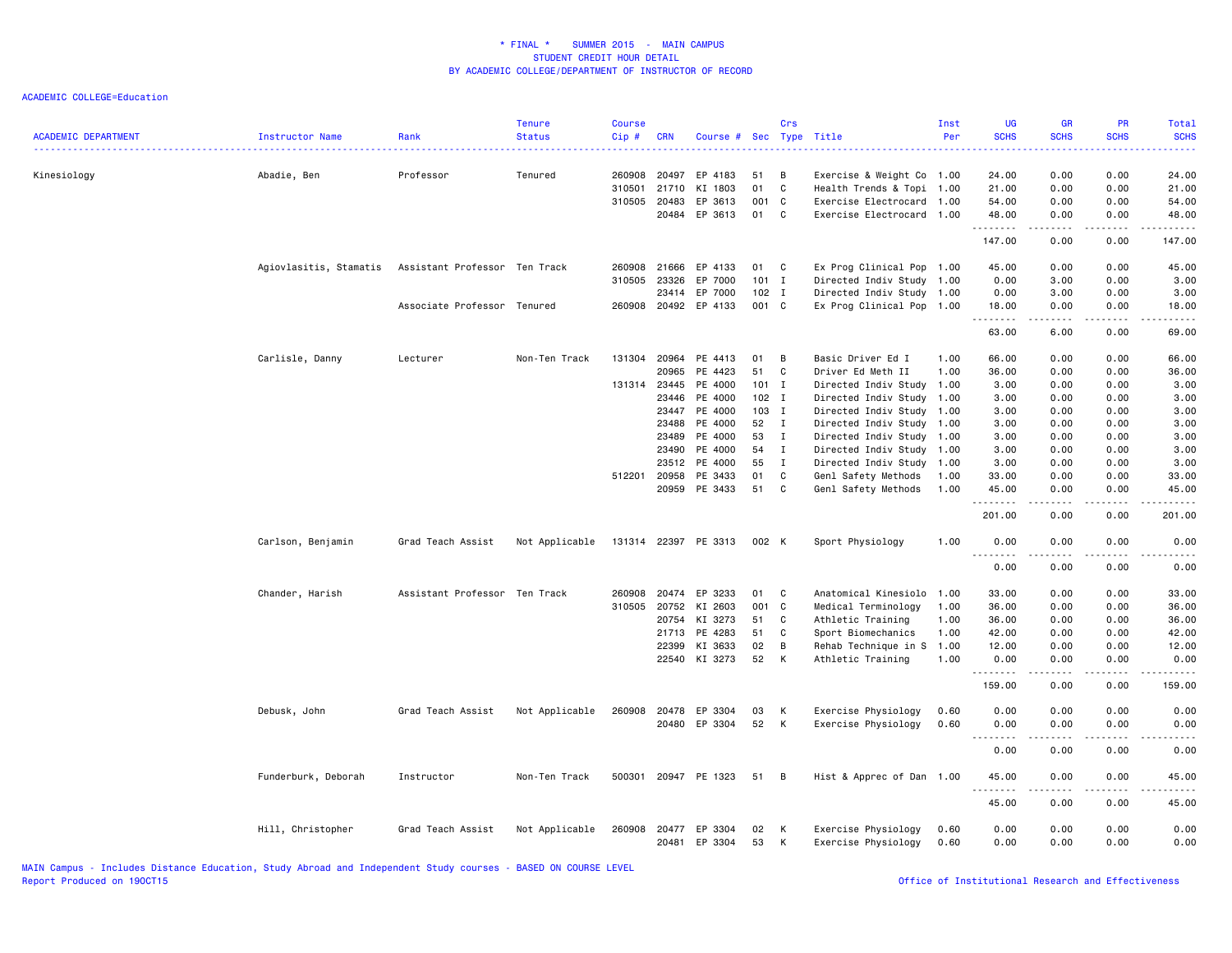| <b>ACADEMIC DEPARTMENT</b> | Instructor Name     | Rank                          | <b>Tenure</b><br><b>Status</b> | <b>Course</b><br>Cip# | <b>CRN</b>            | Course # Sec Type Title |                  | Crs         |                                                        | Inst<br>Per | <b>UG</b><br><b>SCHS</b>      | <b>GR</b><br><b>SCHS</b>                                                                                                                             | <b>PR</b><br><b>SCHS</b>            | Total<br><b>SCHS</b> |
|----------------------------|---------------------|-------------------------------|--------------------------------|-----------------------|-----------------------|-------------------------|------------------|-------------|--------------------------------------------------------|-------------|-------------------------------|------------------------------------------------------------------------------------------------------------------------------------------------------|-------------------------------------|----------------------|
|                            |                     |                               |                                |                       |                       |                         |                  |             |                                                        |             | .                             |                                                                                                                                                      | ----                                |                      |
|                            |                     |                               |                                |                       |                       |                         |                  |             |                                                        |             | 0.00                          | 0.00                                                                                                                                                 | 0.00                                | 0.00                 |
| Kinesiology                | Holmes, Megan       | Assistant Professor Ten Track |                                | 260908                | 20486                 | EP 3643                 | 01               | C           | Applied Anat & Patho 1.00                              |             | 27.00                         | 0.00                                                                                                                                                 | 0.00                                | 27.00                |
|                            |                     |                               |                                |                       | 20500                 | EP 4603                 | 001 C            |             | Physical Activity Ep 1.00                              |             | 21.00<br>.                    | 0.00<br>.                                                                                                                                            | 0.00<br>$\sim$ $\sim$ $\sim$        | 21.00<br>.           |
|                            |                     |                               |                                |                       |                       |                         |                  |             |                                                        |             | 48.00                         | 0.00                                                                                                                                                 | 0.00                                | 48.00                |
|                            | Joe, Lee            | Instructor                    | Non-Ten Track                  | 260908                | 20479                 | EP 3304                 | 51               | C           | Exercise Physiology                                    | 1.00        | 96.00                         | 0.00                                                                                                                                                 | 0.00                                | 96.00                |
|                            |                     |                               |                                |                       | 20503                 | EP 4810                 | 101 H            |             | Clin Exercise Phys I 1.00                              |             | 195.00                        | 0.00                                                                                                                                                 | 0.00                                | 195.00               |
|                            |                     |                               |                                |                       | 20504                 | EP 4810                 | 102 H            |             | Clin Exercise Phys I 1.00                              |             | 195.00                        | 0.00                                                                                                                                                 | 0.00                                | 195.00               |
|                            |                     |                               |                                |                       | 310501 20498          | EP 4210                 | 101 E            |             | Hlth Fitness Stdies                                    | 1.00        | 51.00<br>.                    | 0.00<br>.                                                                                                                                            | 0.00<br>----                        | 51.00<br>.           |
|                            |                     |                               |                                |                       |                       |                         |                  |             |                                                        |             | 537.00                        | 0.00                                                                                                                                                 | 0.00                                | 537.00               |
|                            | Knight, Adam        | Assistant Professor Ten Track |                                | 260908 20501          |                       | EP 4703                 | 001 C            |             | Neural Contl Human M 1.00                              |             | 111.00                        | 0.00                                                                                                                                                 | 0.00                                | 111.00               |
|                            |                     |                               |                                |                       | 20502                 | EP 4703                 | 51               | C           | Neural Contl Human M                                   | 1.00        | 48.00                         | 0.00                                                                                                                                                 | 0.00                                | 48.00                |
|                            |                     |                               |                                |                       | 21712                 | EP 3233                 | 51               | C           | Anatomical Kinesiolo 1.00                              |             | 30.00                         | 0.00                                                                                                                                                 | 0.00                                | 30.00                |
|                            |                     |                               |                                |                       | 310505 21711          | PE 4853                 | 01               | C           | Motor Lrng and Skill 1.00                              |             | 9.00                          | 0.00                                                                                                                                                 | 0.00                                | 9.00                 |
|                            |                     |                               |                                |                       | 23131                 | KI 7000                 | 103 I            |             | Directed Indiv Study 1.00                              |             | 0.00                          | 3.00                                                                                                                                                 | 0.00                                | 3.00                 |
|                            |                     |                               |                                |                       | 23298                 | KI 8000                 | 102 <sub>D</sub> |             | Research/Thesis                                        | 1.00        | 0.00                          | 1.00                                                                                                                                                 | 0.00                                | 1.00                 |
|                            |                     | Associate Professor Tenured   |                                |                       | 131314 20499          | EP 4503                 | 01               | C           | Mechanical Analysis                                    | 1.00        | 63.00<br>.                    | 0.00<br>.                                                                                                                                            | 0.00<br>$\sim$ $\sim$ $\sim$ $\sim$ | 63.00<br>.           |
|                            |                     |                               |                                |                       |                       |                         |                  |             |                                                        |             | 261.00                        | 4.00                                                                                                                                                 | 0.00                                | 265.00               |
|                            | Love, Adam          | Associate Professor Tenured   |                                |                       | 131314 20677          | GS 4403                 | 51               | C           | Gender & Sport                                         | 1.00        | 9.00                          | 0.00                                                                                                                                                 | 0.00                                | 9.00                 |
|                            |                     |                               |                                |                       | 20678                 | GS 6403                 | 51               | C           | Gender & Sport                                         | 1.00        | 0.00                          | 9.00                                                                                                                                                 | 0.00                                | 9.00                 |
|                            |                     |                               |                                |                       | 21082                 | SS 4403                 | 51               | C           | Gender & Sport                                         | 1.00        | 24.00                         | 0.00                                                                                                                                                 | 0.00                                | 24.00                |
|                            |                     |                               |                                |                       |                       | 310504 21714 SS 3303    | 101 C            |             | Communicat Mgmt in                                     | 1.00        | 57.00<br>$\sim$ $\sim$ $\sim$ | 0.00                                                                                                                                                 | 0.00                                | 57.00                |
|                            |                     |                               |                                |                       |                       |                         |                  |             |                                                        |             | 90.00                         | 9.00                                                                                                                                                 | 0.00                                | 99.00                |
|                            | McAllister, Matthew | Assistant Professor Ten Track |                                | 260908                | 20477                 | EP 3304                 | 02               | K           | Exercise Physiology                                    | 0.40        | 0.00                          | 0.00                                                                                                                                                 | 0.00                                | 0.00                 |
|                            |                     | Instructor                    | Non-Ten Track                  | 260908                | 20478                 | EP 3304                 | 03               | К           | Exercise Physiology                                    | 0.40        | 0.00                          | 0.00                                                                                                                                                 | 0.00                                | 0.00                 |
|                            |                     |                               |                                |                       | 20480                 | EP 3304                 | 52               | К           | Exercise Physiology                                    | 0.40        | 0.00                          | 0.00                                                                                                                                                 | 0.00                                | 0.00                 |
|                            |                     |                               |                                |                       | 20481                 | EP 3304                 | 53               | К           | Exercise Physiology                                    | 0.40        | 0.00                          | 0.00                                                                                                                                                 | 0.00                                | 0.00                 |
|                            |                     |                               |                                |                       | 21709                 | EP 4183                 | 01               | В           | Exercise & Weight Co 1.00                              |             | 27.00                         | 0.00                                                                                                                                                 | 0.00                                | 27.00                |
|                            |                     |                               |                                | 310501                | 20490<br>20496        | EP 4113<br>EP 4153      | 51<br>51         | B<br>C      | Fitness Prog & Testi 1.00<br>Train Tech Exerc & S 1.00 |             | 45.00<br>48.00                | 0.00<br>0.00                                                                                                                                         | 0.00<br>0.00                        | 45.00<br>48.00       |
|                            |                     |                               |                                |                       |                       | 21708 EP 3663           | 01               | B           | Personal Fitness Tra 1.00                              |             | 57.00                         | 0.00                                                                                                                                                 | 0.00                                | 57.00                |
|                            |                     |                               |                                |                       |                       |                         |                  |             |                                                        |             | .                             | $\frac{1}{2} \left( \frac{1}{2} \right) \left( \frac{1}{2} \right) \left( \frac{1}{2} \right) \left( \frac{1}{2} \right) \left( \frac{1}{2} \right)$ | .                                   | .                    |
|                            |                     |                               |                                |                       |                       |                         |                  |             |                                                        |             | 177.00                        | 0.00                                                                                                                                                 | 0.00                                | 177.00               |
|                            | Morse, Alan         | Associate Professor Tenured   |                                |                       | 310504 21077          | SS 3103                 | 001 C            |             | Sport Sponsorship                                      | 1.00        | 45.00                         | 0.00                                                                                                                                                 | 0.00                                | 45.00                |
|                            |                     |                               |                                |                       | 21081                 | SS 4396                 | 101 E            |             | Sports Studies Inter 1.00                              |             | 90.00                         | 0.00                                                                                                                                                 | 0.00                                | 90.00                |
|                            |                     |                               |                                |                       | 22498                 | SS 6503                 | 01               | C           | Sport Promotion & Sa 1.00                              |             | 0.00                          | 15.00                                                                                                                                                | 0.00                                | 15.00                |
|                            |                     |                               |                                |                       | 22499<br>310505 20759 | SS 4503<br>KI 8710      | 01<br>101 E      | C           | Sport Promotion & Sa 1.00<br>Internship                | 1.00        | 30.00<br>0.00                 | 0.00<br>15.00                                                                                                                                        | 0.00<br>0.00                        | 30.00<br>15.00       |
|                            |                     |                               |                                |                       | 23325                 | KI 7000                 | 105              | $\mathbf I$ | Directed Indiv Study 1.00                              |             | 0.00                          | 3.00                                                                                                                                                 | 0.00                                | 3.00                 |
|                            |                     |                               |                                |                       | 23448                 | KI 7000                 | 108              | $\mathbf I$ | Directed Indiv Study 1.00                              |             | 0.00                          | 3.00                                                                                                                                                 | 0.00                                | 3.00                 |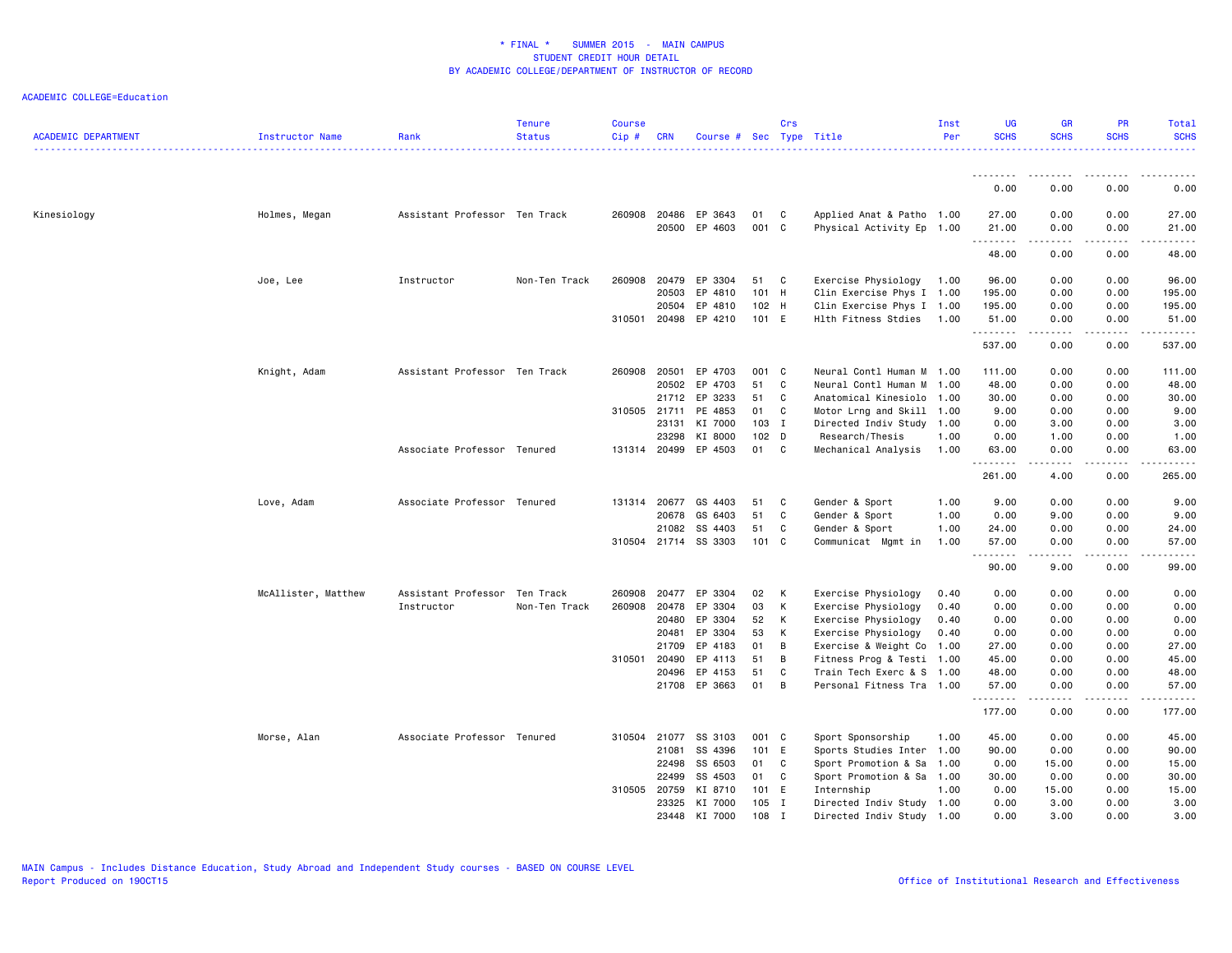| <b>ACADEMIC DEPARTMENT</b>            | Instructor Name   | Rank                          | <b>Tenure</b><br><b>Status</b> | <b>Course</b><br>Cip# | <b>CRN</b> | Course # Sec Type Title   |               | Crs          |                           | Inst<br>Per | <b>UG</b><br><b>SCHS</b>     | <b>GR</b><br><b>SCHS</b> | PR<br><b>SCHS</b>     | Total<br><b>SCHS</b><br>.                                                                                                                                                                 |
|---------------------------------------|-------------------|-------------------------------|--------------------------------|-----------------------|------------|---------------------------|---------------|--------------|---------------------------|-------------|------------------------------|--------------------------|-----------------------|-------------------------------------------------------------------------------------------------------------------------------------------------------------------------------------------|
|                                       |                   |                               |                                |                       |            |                           |               |              |                           |             | <u>.</u><br>165.00           | 36.00                    | .<br>0.00             | $\frac{1}{2} \left( \frac{1}{2} \right) \left( \frac{1}{2} \right) \left( \frac{1}{2} \right) \left( \frac{1}{2} \right) \left( \frac{1}{2} \right) \left( \frac{1}{2} \right)$<br>201.00 |
| Kinesiology                           | Palmer, Elizabeth | 98                            | Not Applicable                 |                       |            | 310501 20951 PE 3133 51 B |               |              | Adapted Physical Ed       | 1.00        | 30.00                        | 0.00                     | 0.00                  | 30.00                                                                                                                                                                                     |
|                                       |                   |                               |                                |                       |            |                           |               |              |                           |             | <u>.</u><br>30.00            | .<br>0.00                | .<br>0.00             | .<br>30.00                                                                                                                                                                                |
|                                       | Pan, Zhujun       | Assistant Professor Ten Track |                                | 310505                |            | 20758 KI 8313             | 51            | C            | Interpret Data Kines 1.00 |             | 0.00                         | 21.00                    | 0.00                  | 21.00                                                                                                                                                                                     |
|                                       |                   |                               |                                |                       |            |                           |               |              |                           |             | <u>.</u>                     | 21.00                    |                       | 21.00                                                                                                                                                                                     |
|                                       |                   |                               |                                |                       |            |                           |               |              |                           |             | 0.00                         |                          | 0.00                  |                                                                                                                                                                                           |
|                                       | Pfleegor, Adam    | Assistant Professor Ten Track |                                | 310504                | 22512      | SS 3703                   | 01            | C            | Contemp Issues in In 1.00 |             | 27.00                        | 0.00                     | 0.00                  | 27.00                                                                                                                                                                                     |
|                                       |                   |                               |                                | 310505 21800          |            | KI 4990                   | 01            | C            | Special Topic in Kin 1.00 |             | 21.00                        | 0.00                     | 0.00                  | 21.00                                                                                                                                                                                     |
|                                       |                   |                               |                                |                       | 21801      | KI 6990                   | 01            | C            | Special Topics in Ki 1.00 |             | 0.00<br><b></b>              | 6.00                     | 0.00                  | 6.00                                                                                                                                                                                      |
|                                       |                   |                               |                                |                       |            |                           |               |              |                           |             | 48.00                        | 6.00                     | 0.00                  | 54.00                                                                                                                                                                                     |
|                                       | Smith, JohnEric   | Assistant Professor Ten Track |                                | 131314 22295          |            | PE 3313                   | 001           | <b>C</b>     | Sport Physiology          | 1.00        | 27.00                        | 0.00                     | 0.00                  | 27.00                                                                                                                                                                                     |
|                                       |                   |                               |                                | 260908                |            | 20476 EP 3304             | 01            | C            | Exercise Physiology       | 1.00        | 88.00                        | 0.00                     | 0.00                  | 88.00                                                                                                                                                                                     |
|                                       |                   |                               |                                |                       |            |                           |               |              |                           |             | .<br>115.00                  | .<br>0.00                | .<br>0.00             | .<br>115.00                                                                                                                                                                               |
|                                       | Vickers, J.       | Associate Professor Tenured   |                                | 131307                | 20961      | PE 4163                   | 001 C         |              | Prin Meth of Sec Hth 1.00 |             | 9.00                         | 0.00                     | 0.00                  | 9.00                                                                                                                                                                                      |
|                                       |                   |                               |                                |                       | 20969      | PE 6163                   | 001           | $\mathbf{C}$ | Prin Meth of Sec Hth      | 1.00        | 0.00                         | 18.00                    | 0.00                  | 18.00                                                                                                                                                                                     |
|                                       |                   |                               |                                | 131314 20971          |            | PE 8103                   | 01            | C            | Developing Coaching       | 1.00        | 0.00                         | 18.00                    | 0.00                  | 18.00                                                                                                                                                                                     |
|                                       |                   |                               |                                |                       | 20972      | PE 8203                   | 51            | C            | Psych Aspects of Spo      | 1.00        | 0.00                         | 21.00                    | 0.00                  | 21.00                                                                                                                                                                                     |
|                                       |                   |                               |                                |                       | 23219      | PE 7000                   | 501 I         |              | Directed Indiv Study 1.00 |             | 0.00                         | 3.00                     | 0.00                  | 3.00                                                                                                                                                                                      |
|                                       |                   |                               |                                |                       | 23220      | PE 7000                   | 502 I         |              | Directed Indiv Study 1.00 |             | 0.00                         | 3.00                     | 0.00                  | 3.00                                                                                                                                                                                      |
|                                       |                   |                               |                                |                       |            | 23474 PE 7000             | 01            | $\mathbf{I}$ | Directed Indiv Study 1.00 |             | 0.00<br>$\sim$ $\sim$ .<br>. | 1.00<br>$- - - - -$      | 0.00<br>$\frac{1}{2}$ | 1.00<br>$\frac{1}{2} \left( \frac{1}{2} \right) \left( \frac{1}{2} \right) \left( \frac{1}{2} \right) \left( \frac{1}{2} \right)$                                                         |
|                                       |                   |                               |                                |                       |            |                           |               |              |                           |             | 9.00                         | 64.00                    | 0.00                  | 73.00                                                                                                                                                                                     |
|                                       | Wax, Benjamin     | Associate Professor Tenured   |                                |                       |            | 260908 21667 EP 8253      | $101 \quad C$ |              | Doping/Suppl Use in 1.00  |             | 0.00<br>.                    | 15.00<br>.               | 0.00<br>.             | 15.00<br>.                                                                                                                                                                                |
|                                       |                   |                               |                                |                       |            |                           |               |              |                           |             | 0.00                         | 15.00                    | 0.00                  | 15.00                                                                                                                                                                                     |
|                                       | Young, Glen       | Instructor                    | Non-Ten Track                  | 131314                | 20948      | PE 3033                   | 01            | C            | Basket/Football Offi 1.00 |             | 42.00                        | 0.00                     | 0.00                  | 42.00                                                                                                                                                                                     |
|                                       |                   |                               |                                |                       | 20957      | PE 3422                   | 51            | C            | Coach Football            | 1.00        | 12.00                        | 0.00                     | 0.00                  | 12.00                                                                                                                                                                                     |
|                                       |                   |                               |                                |                       | 20960      | PE 3452                   | 01            | C            | Coach Soft/Baseball       | 1.00        | 16.00                        | 0.00                     | 0.00                  | 16.00                                                                                                                                                                                     |
|                                       |                   |                               |                                |                       |            | 23439 PE 4000             | 01            | I            | Directed Indiv Study 1.00 |             | 3.00<br>.                    | 0.00<br>.                | 0.00<br>.             | 3.00                                                                                                                                                                                      |
|                                       |                   |                               |                                |                       |            |                           |               |              |                           |             | 73.00                        | 0.00                     | 0.00                  | 73.00                                                                                                                                                                                     |
|                                       | Zak, Roksana      | 98                            | Not Applicable                 | 310501                | 20488      | EP 4113                   | 01            | В            | Fitness Prog & Testi 1.00 |             | 54.00                        | 0.00                     | 0.00                  | 54.00                                                                                                                                                                                     |
|                                       |                   |                               |                                | 310505                |            | 20750 KI 2213             | 51            | C            | Emergency Health Car 1.00 |             | 36.00<br><b></b>             | 0.00<br>.                | 0.00<br>.             | 36.00<br>.                                                                                                                                                                                |
|                                       |                   |                               |                                |                       |            |                           |               |              |                           |             | 90.00                        | 0.00                     | 0.00                  | 90.00                                                                                                                                                                                     |
| Kinesiology                           |                   |                               |                                |                       |            |                           |               |              |                           |             | ========<br>2258.00          | <b>EEEEEEE</b><br>161.00 | ========<br>0.00      | ==========<br>2419.00                                                                                                                                                                     |
| ------------------------------------- |                   |                               |                                |                       |            |                           |               |              |                           |             | ========                     | <b>ESSESSE</b>           | <b>ESSESSES</b>       |                                                                                                                                                                                           |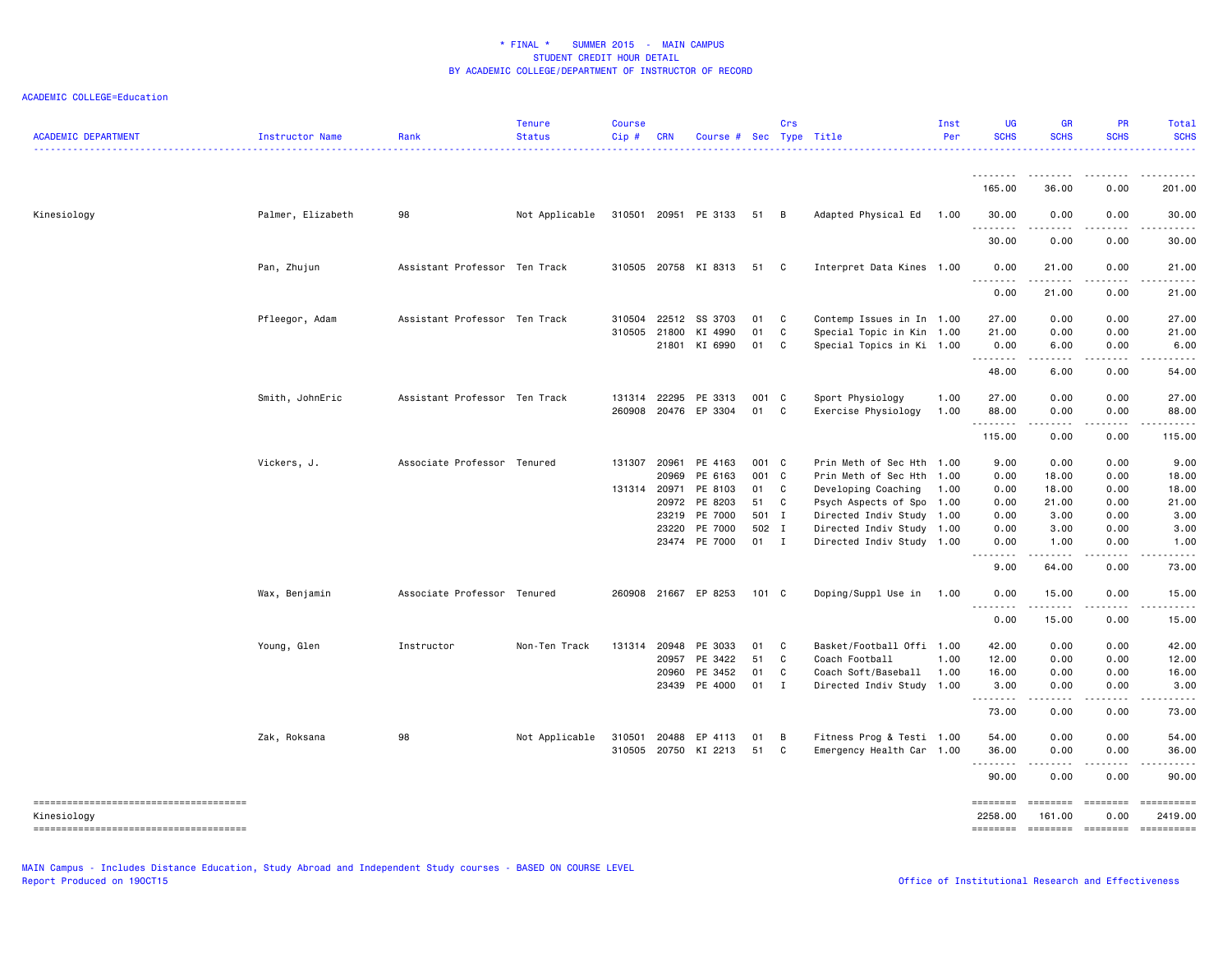| <b>ACADEMIC DEPARTMENT</b> | Instructor Name  | Rank                              | <b>Tenure</b><br><b>Status</b> | <b>Course</b><br>Cip# | <b>CRN</b>   | Course # Sec Type Title     |                  | Crs    |                           | Inst<br>Per | <b>UG</b><br><b>SCHS</b> | <b>GR</b><br><b>SCHS</b> | <b>PR</b><br><b>SCHS</b> | Total<br><b>SCHS</b> |
|----------------------------|------------------|-----------------------------------|--------------------------------|-----------------------|--------------|-----------------------------|------------------|--------|---------------------------|-------------|--------------------------|--------------------------|--------------------------|----------------------|
| Leadership and Foundations | Blendinger, Jack | Professor                         | Tenured                        |                       | 130401 20414 | EDL 8413                    | 51               | C      | Sch Legal & Ethic Pe 1.00 |             | 0.00                     | 15.00                    | 0.00                     | 15.00                |
|                            |                  |                                   |                                |                       | 20418        | EDL 8713                    | 01               | C      | Sch Bus & Facilities 1.00 |             | 0.00                     | 15.00                    | 0.00                     | 15.00                |
|                            |                  |                                   |                                |                       | 22311        | EDA 9000                    | $101$ D          |        | Research / Diss           | 1.00        | 0.00                     | 6.00                     | 0.00                     | 6.00                 |
|                            |                  |                                   |                                | 130407 22407          |              | EDA 9913                    | 102 <sub>5</sub> |        | Dissertation Seminar 1.00 |             | 0.00                     | 15.00                    | 0.00                     | 15.00                |
|                            |                  |                                   |                                |                       | 22410        | EDA 9913                    | 101 S            |        | Dissertation Seminar 1.00 |             | 0.00<br>.                | 15.00<br>.               | 0.00<br>لأعاجب           | 15.00<br>.           |
|                            |                  |                                   |                                |                       |              |                             |                  |        |                           |             | 0.00                     | 66.00                    | 0.00                     | 66.00                |
|                            | Brocato, Donna   | Associate Professor Tenured       |                                |                       | 130101 20406 | EDF 4243                    | 01               | C      | Plan for Diverse Lea 1.00 |             | 27.00                    | 0.00                     | 0.00                     | 27.00                |
|                            |                  |                                   |                                | 130401                | 23266        | EDA 9000                    | 103              | D      | Research / Diss           | 1.00        | 0.00                     | 2.00                     | 0.00                     | 2.00                 |
|                            |                  |                                   |                                | 130701                | 23271        | EDF 8323                    | 51               | C      | Comparative Ed            | 1.00        | 0.00                     | 18.00                    | 0.00                     | 18.00                |
|                            |                  |                                   |                                | 130901                | 20404        | EDF 3333                    | 51               | C<br>C | Social Foundation Ed 1.00 |             | 15.00                    | 0.00                     | 0.00                     | 15.00                |
|                            |                  |                                   |                                |                       | 23270        | EDF 8383 01                 |                  |        | Issues In Education       | 1.00        | 0.00<br>.                | 9.00<br>.                | 0.00<br>.                | 9.00<br>.            |
|                            |                  |                                   |                                |                       |              |                             |                  |        |                           |             | 42.00                    | 29.00                    | 0.00                     | 71.00                |
|                            | Campbell, Annika | 98                                | Not Applicable                 | 309999                | 21529        | ISE 4200                    | 802 A            |        | Intl Stu Exch - Prov 1.00 |             | 6.00                     | 0.00                     | 0.00                     | 6.00                 |
|                            |                  |                                   |                                |                       | 21533        | ISE 4200                    | 811 A            |        | Intl Stu Exch - Prov 1.00 |             | 6.00                     | 0.00                     | 0.00                     | 6.00                 |
|                            |                  |                                   |                                |                       | 21536        | ISE 4200                    | 820 A            |        | Intl Stu Exch - Prov 1.00 |             | 121.00                   | 0.00                     | 0.00                     | 121.00               |
|                            |                  |                                   |                                |                       | 21537        | ISE 4200                    | 826 A            |        | Intl Student Exchang 1.00 |             | 9.00                     | 0.00                     | 0.00                     | 9.00                 |
|                            |                  |                                   |                                |                       | 21538        | ISE 4200                    | 828 A            |        | Intl Student Exchang 1.00 |             | 12.00                    | 0.00                     | 0.00                     | 12.00                |
|                            |                  |                                   |                                |                       | 21539        | ISE 4200                    | 829 A            |        | Intl Stu Exch - Prov 1.00 |             | 15.00<br>.               | 0.00<br>.                | 0.00<br>.                | 15.00<br>.           |
|                            |                  |                                   |                                |                       |              |                             |                  |        |                           |             | 169.00                   | 0.00                     | 0.00                     | 169.00               |
|                            | Coats, Linda     | Professor                         | Tenured                        | 130401                | 22338        | EDA 8190                    | 501 S            |        | Wkshp Ed Adm & Super 1.00 |             | 0.00                     | 15.00                    | 0.00                     | 15.00                |
|                            |                  |                                   |                                | 130407                | 21259        | CCL 8113                    | 501 C            |        | Comm Col Hist/Philos 1.00 |             | 0.00                     | 30.00                    | 0.00                     | 30.00                |
|                            |                  |                                   |                                |                       | 22337        | CCL 8153                    | 501 C            |        | Human Resources Admi 1.00 |             | 0.00                     | 18.00                    | 0.00                     | 18.00                |
|                            |                  |                                   |                                |                       | 23390        | CCL 8153 502 C              |                  |        | Human Resources Admi 1.00 |             | 0.00<br>.                | 12.00<br>.               | 0.00                     | 12.00<br>.           |
|                            |                  |                                   |                                |                       |              |                             |                  |        |                           |             | 0.00                     | 75.00                    | 0.00                     | 75.00                |
|                            | Davis, James     | Associate Professor Tenured       |                                |                       | 130407 22299 | CCL 9000                    | 501 D            |        | Diss./Dissertation R 1.00 |             | 0.00                     | 34.00                    | 0.00                     | 34.00                |
|                            |                  |                                   |                                |                       | 22339        | CCL 8213 501 E              |                  |        | Intern In Comm Colle 1.00 |             | 0.00<br>.                | 6.00                     | 0.00                     | 6.00                 |
|                            |                  |                                   |                                |                       |              |                             |                  |        |                           |             | 0.00                     | 40.00                    | 0.00                     | 40.00                |
|                            | Derby, Christy   | Lecturer                          | Non-Ten Track                  |                       |              | 130901 21291 EDF 3333 501 C |                  |        | Social Foundation Ed 1.00 |             | 33.00                    | 0.00                     | 0.00                     | 33.00                |
|                            |                  |                                   |                                |                       |              |                             |                  |        |                           |             | .<br>33.00               | .<br>0.00                | .<br>0.00                | .<br>33.00           |
|                            | Farmer, Angela   | Assistant Professor Ten Track     |                                | 130401                | 20395        | EDA 8353                    | $101 \quad C$    |        | Apli Theory Educ Adm 1.00 |             | 0.00                     | 45.00                    | 0.00                     | 45.00                |
|                            |                  |                                   |                                |                       | 22298        | EDL 8633                    | 51               | C      | HR Leadership             | 1.00        | 0.00                     | 15.00                    | 0.00                     | 15.00                |
|                            |                  |                                   |                                |                       | 22302        | EDL 8423                    | 01               | C      | School Leadership         | 1.00        | 0.00                     | 15.00                    | 0.00                     | 15.00                |
|                            |                  |                                   |                                |                       |              | 22310 EDA 8190 101 S        |                  |        | Wkshp Ed Adm & Super 1.00 |             | 0.00                     | 48.00                    | 0.00                     | 48.00                |
|                            |                  |                                   |                                |                       |              |                             |                  |        |                           |             | .<br>0.00                | 123.00                   | .<br>0.00                | .<br>123.00          |
|                            | Hailey, Leigh    | Clinical Assist Pro Non-Ten Track |                                | 130401                | 22296        | EDL 8433                    | 01               | C      | Data for Sch Impr         | 1.00        | 0.00                     | 12.00                    | 0.00                     | 12.00                |
|                            |                  |                                   |                                |                       | 22297        | EDL 8723 51                 |                  | C      | Positive Sch Culture 1.00 |             | 0.00                     | 18,00                    | 0.00                     | 18.00                |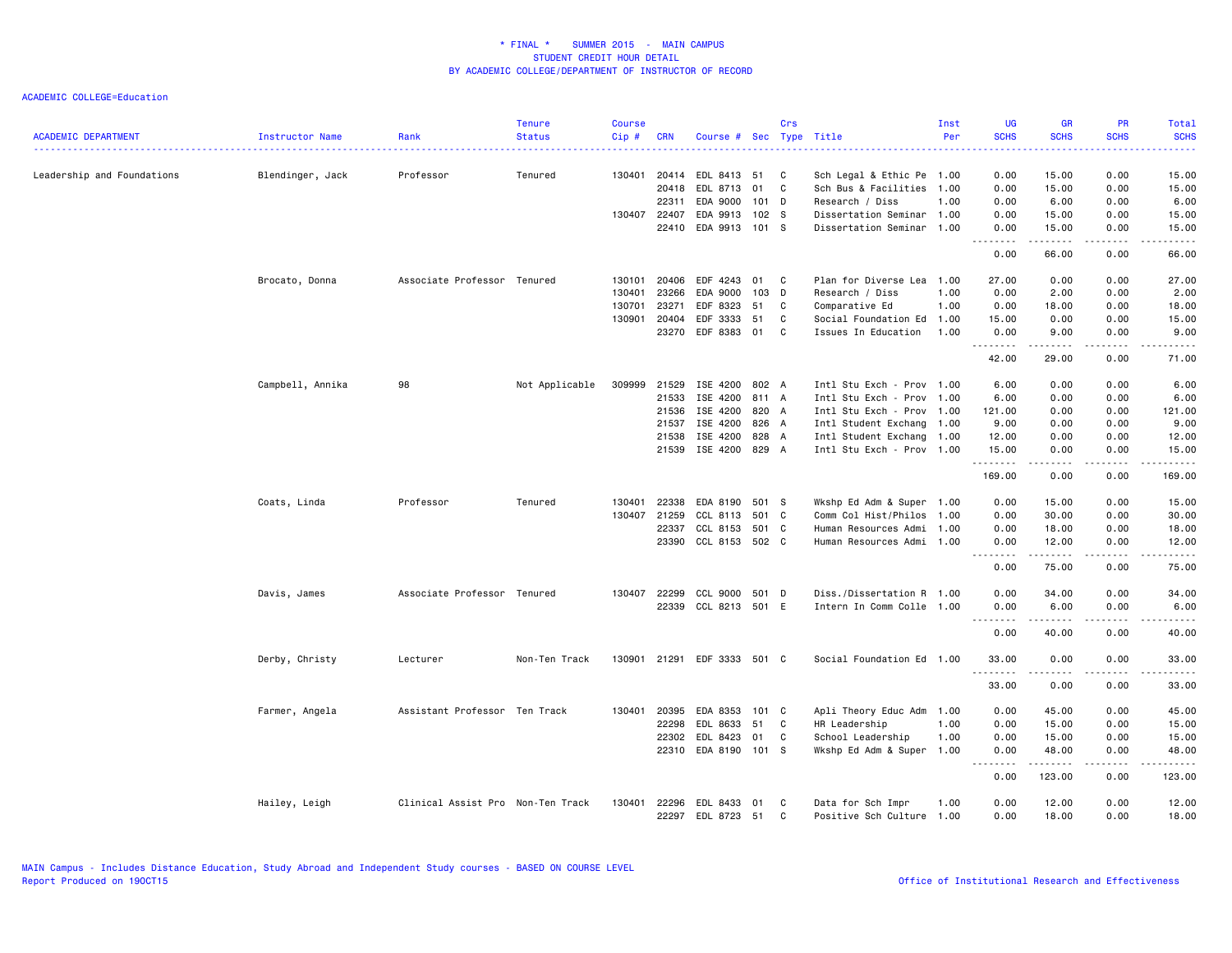| <b>ACADEMIC DEPARTMENT</b>                                          | Instructor Name       | Rank                                                         | <b>Tenure</b><br><b>Status</b> | <b>Course</b><br>Cip# | <b>CRN</b>     | Course #                         |                  | Crs          | Sec Type Title                                  | Inst<br>Per | <b>UG</b><br><b>SCHS</b>                                                                                                                                                                                                                                                                                                                                                                                                                                                                       | <b>GR</b><br><b>SCHS</b>                                                                                                                                      | <b>PR</b><br><b>SCHS</b> | Total<br><b>SCHS</b>  |
|---------------------------------------------------------------------|-----------------------|--------------------------------------------------------------|--------------------------------|-----------------------|----------------|----------------------------------|------------------|--------------|-------------------------------------------------|-------------|------------------------------------------------------------------------------------------------------------------------------------------------------------------------------------------------------------------------------------------------------------------------------------------------------------------------------------------------------------------------------------------------------------------------------------------------------------------------------------------------|---------------------------------------------------------------------------------------------------------------------------------------------------------------|--------------------------|-----------------------|
|                                                                     |                       |                                                              |                                |                       |                |                                  |                  |              |                                                 |             | ---------<br>0.00                                                                                                                                                                                                                                                                                                                                                                                                                                                                              | .<br>30.00                                                                                                                                                    | 0.00                     | 30.00                 |
|                                                                     |                       |                                                              |                                |                       |                |                                  |                  |              |                                                 |             |                                                                                                                                                                                                                                                                                                                                                                                                                                                                                                |                                                                                                                                                               |                          |                       |
| Leadership and Foundations                                          | King, Stephanie       | Assistant Professor Ten Track<br>Associate Professor Tenured |                                | 130407<br>130407      | 22503<br>22336 | CCL 8193 501 S<br>CCL 8373 501 C |                  |              | Sem Comm Coll Lead<br>Comm College Curr Im 1.00 | 1.00        | 0.00<br>0.00                                                                                                                                                                                                                                                                                                                                                                                                                                                                                   | 21.00<br>15.00                                                                                                                                                | 0.00<br>0.00             | 21.00<br>15.00        |
|                                                                     |                       |                                                              |                                |                       |                |                                  |                  |              |                                                 |             | .<br>0.00                                                                                                                                                                                                                                                                                                                                                                                                                                                                                      | $\frac{1}{2} \left( \frac{1}{2} \right) \left( \frac{1}{2} \right) \left( \frac{1}{2} \right) \left( \frac{1}{2} \right) \left( \frac{1}{2} \right)$<br>36.00 | .<br>0.00                | 36.00                 |
|                                                                     | McReynolds, Ritalaine | Instructor                                                   | Non-Ten Track                  |                       |                | 131315 22481 LSK 2013 02         |                  | $\mathbf{C}$ | Speed Reading                                   | 1.00        | 27.00                                                                                                                                                                                                                                                                                                                                                                                                                                                                                          | 0.00                                                                                                                                                          | 0.00                     | 27.00                 |
|                                                                     |                       |                                                              |                                |                       |                |                                  |                  |              |                                                 |             | 27.00                                                                                                                                                                                                                                                                                                                                                                                                                                                                                          | 0.00                                                                                                                                                          | 0.00                     | 27.00                 |
|                                                                     | Miller, Marylyn       | Lecturer                                                     | Non-Ten Track                  | 231302 20405          |                | EDF 3413 01                      |                  | B            | Writing For Thinking 1.00                       |             | 72.00                                                                                                                                                                                                                                                                                                                                                                                                                                                                                          | 0.00                                                                                                                                                          | 0.00                     | 72.00                 |
|                                                                     |                       |                                                              |                                |                       | 23247          | EDF 3413 51                      |                  | C            | Writing For Thinking                            | 1.00        | 21.00<br>--------                                                                                                                                                                                                                                                                                                                                                                                                                                                                              | 0.00<br>.                                                                                                                                                     | 0.00<br>.                | 21.00<br>. <u>.</u> . |
|                                                                     |                       |                                                              |                                |                       |                |                                  |                  |              |                                                 |             | 93.00                                                                                                                                                                                                                                                                                                                                                                                                                                                                                          | 0.00                                                                                                                                                          | 0.00                     | 93.00                 |
|                                                                     | Molina, Danielle      | Assistant Professor Ten Track                                |                                | 130406                | 20679          | HED 8143 001 S                   |                  |              | U/Cc Seminar                                    | 0.50        | 0.00                                                                                                                                                                                                                                                                                                                                                                                                                                                                                           | 15.00                                                                                                                                                         | 0.00                     | 15.00                 |
|                                                                     |                       |                                                              |                                | 422803 20248          |                | COE 8053                         | 101 E            |              | Practicum                                       | 1.00        | 0.00                                                                                                                                                                                                                                                                                                                                                                                                                                                                                           | 33.00                                                                                                                                                         | 0.00                     | 33.00                 |
|                                                                     |                       |                                                              |                                |                       | 22524          | COE 7000 01                      |                  | $\mathbf{I}$ | Directed Indiv Study 1.00                       |             | 0.00                                                                                                                                                                                                                                                                                                                                                                                                                                                                                           | 1.00                                                                                                                                                          | 0.00                     | 1.00                  |
|                                                                     |                       |                                                              |                                |                       | 22525          | COE 7000                         | 02               | $\mathbf{I}$ | Directed Indiv Study 1.00                       |             | 0.00                                                                                                                                                                                                                                                                                                                                                                                                                                                                                           | 1.00                                                                                                                                                          | 0.00                     | 1.00                  |
|                                                                     |                       |                                                              |                                |                       | 22526          | COE 7000                         | 03               | $\mathbf{I}$ | Directed Indiv Study 1.00                       |             | 0.00                                                                                                                                                                                                                                                                                                                                                                                                                                                                                           | 1.00                                                                                                                                                          | 0.00                     | 1.00                  |
|                                                                     |                       |                                                              |                                |                       | 23418          | COE 7000 105 I                   |                  |              | Directed Indiv Study 1.00                       |             | 0.00                                                                                                                                                                                                                                                                                                                                                                                                                                                                                           | 3.00                                                                                                                                                          | 0.00                     | 3.00                  |
|                                                                     |                       |                                                              |                                |                       |                |                                  |                  |              |                                                 |             | $\sim$ $\sim$<br>.<br>0.00                                                                                                                                                                                                                                                                                                                                                                                                                                                                     | -----<br>54.00                                                                                                                                                | 0.00                     | 54.00                 |
|                                                                     | Prince, Debra         | Associate Professor Tenured                                  |                                | 130401                | 20410          | EDF 8443                         | 51               | C            | Eval of Sch Prog                                | 1.00        | 0.00                                                                                                                                                                                                                                                                                                                                                                                                                                                                                           | 21.00                                                                                                                                                         | 0.00                     | 21.00                 |
|                                                                     |                       |                                                              |                                |                       | 23267          | EDA 9000                         | $104$ D          |              | Research / Diss                                 | 1.00        | 0.00                                                                                                                                                                                                                                                                                                                                                                                                                                                                                           | 3.00                                                                                                                                                          | 0.00                     | 3.00                  |
|                                                                     |                       |                                                              |                                | 130407                | 23427          | EDF 9913                         | 501 S            |              | Dissertation Seminar                            | 1.00        | 0.00                                                                                                                                                                                                                                                                                                                                                                                                                                                                                           | 18.00                                                                                                                                                         | 0.00                     | 18.00                 |
|                                                                     |                       |                                                              |                                | 130601                | 21294          | EDF 8363 501 C                   |                  |              | Func & Met Res In Ed                            | 1.00        | 0.00<br>$\frac{1}{2} \left( \frac{1}{2} \right) \left( \frac{1}{2} \right) \left( \frac{1}{2} \right) \left( \frac{1}{2} \right) \left( \frac{1}{2} \right)$<br>$\sim$ $\sim$                                                                                                                                                                                                                                                                                                                  | 21.00<br>.                                                                                                                                                    | 0.00<br>.                | 21.00<br>.            |
|                                                                     |                       |                                                              |                                |                       |                |                                  |                  |              |                                                 |             | 0.00                                                                                                                                                                                                                                                                                                                                                                                                                                                                                           | 63.00                                                                                                                                                         | 0.00                     | 63.00                 |
|                                                                     | Rubisoff, Charles     | Lecturer                                                     | Non-Ten Track                  |                       |                | 130407 21262 CCL 8233 501 C      |                  |              | Comm Col Legal Issue 1.00                       |             | 0.00<br>$\sim$ $\sim$<br>.                                                                                                                                                                                                                                                                                                                                                                                                                                                                     | 27.00<br>.                                                                                                                                                    | 0.00<br>.                | 27.00                 |
|                                                                     |                       |                                                              |                                |                       |                |                                  |                  |              |                                                 |             | 0.00                                                                                                                                                                                                                                                                                                                                                                                                                                                                                           | 27.00                                                                                                                                                         | 0.00                     | 27.00                 |
|                                                                     | Xu, Jianzhong         | Professor                                                    | Tenured                        | 130401                | 23094          | EDA 9000                         | 102 <sub>D</sub> |              | Research / Diss                                 | 1.00        | 0.00                                                                                                                                                                                                                                                                                                                                                                                                                                                                                           | 7.00                                                                                                                                                          | 0.00                     | 7.00                  |
|                                                                     |                       |                                                              |                                | 130603                | 20411          | EDF 9373                         | 01               | C            | Ed Res Design                                   | 1.00        | 0.00                                                                                                                                                                                                                                                                                                                                                                                                                                                                                           | 12.00                                                                                                                                                         | 0.00                     | 12.00                 |
|                                                                     |                       |                                                              |                                |                       |                | 20413 EDF 9453 01                |                  | C            | Intro Qual Research                             | 1.00        | 0.00<br>$\begin{array}{cccccccccccccc} \multicolumn{2}{c}{} & \multicolumn{2}{c}{} & \multicolumn{2}{c}{} & \multicolumn{2}{c}{} & \multicolumn{2}{c}{} & \multicolumn{2}{c}{} & \multicolumn{2}{c}{} & \multicolumn{2}{c}{} & \multicolumn{2}{c}{} & \multicolumn{2}{c}{} & \multicolumn{2}{c}{} & \multicolumn{2}{c}{} & \multicolumn{2}{c}{} & \multicolumn{2}{c}{} & \multicolumn{2}{c}{} & \multicolumn{2}{c}{} & \multicolumn{2}{c}{} & \multicolumn{2}{c}{} & \multicolumn{2}{c}{} & \$ | 12.00<br>$\begin{array}{cccccccccc} \bullet & \bullet & \bullet & \bullet & \bullet & \bullet & \bullet & \bullet & \bullet \end{array}$                      | 0.00<br>.                | 12.00<br>.            |
|                                                                     |                       |                                                              |                                |                       |                |                                  |                  |              |                                                 |             | 0.00                                                                                                                                                                                                                                                                                                                                                                                                                                                                                           | 31.00                                                                                                                                                         | 0.00                     | 31.00                 |
| -------------------------------------<br>Leadership and Foundations |                       |                                                              |                                |                       |                |                                  |                  |              |                                                 |             | ========<br>364.00                                                                                                                                                                                                                                                                                                                                                                                                                                                                             | ========<br>574.00                                                                                                                                            | $=$ ========<br>0.00     | 938.00                |
| -------------------------------------                               |                       |                                                              |                                |                       |                |                                  |                  |              |                                                 |             | <b>SESSESSE</b>                                                                                                                                                                                                                                                                                                                                                                                                                                                                                | <b>ESSESSE</b>                                                                                                                                                | ========                 | ==========            |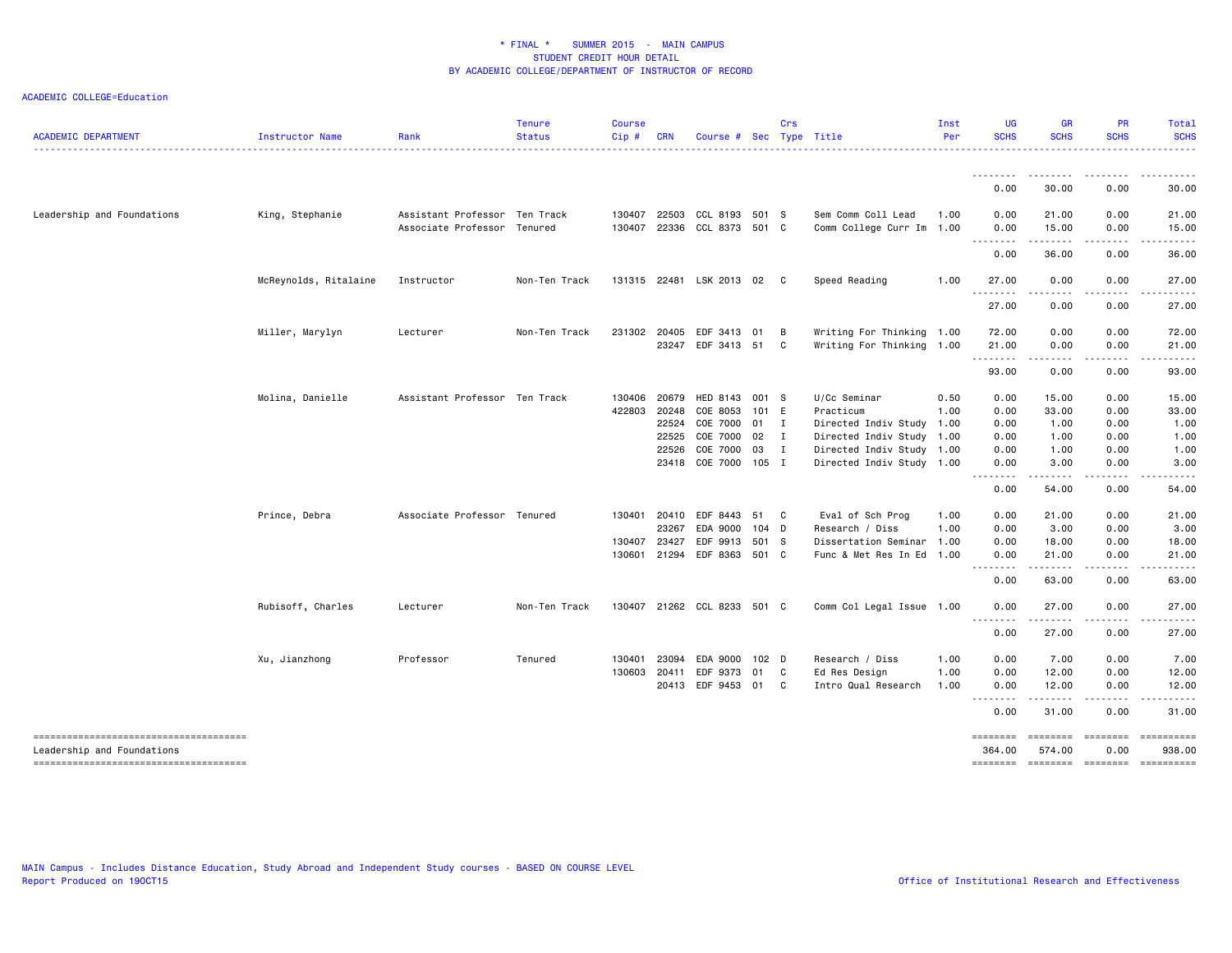| <b>ACADEMIC DEPARTMENT</b>              | <b>Instructor Name</b> | Rank                          | <b>Tenure</b><br><b>Status</b> | <b>Course</b><br>Cip# | <b>CRN</b> | Course # Sec Type Title                      |             | Crs          |                                                  | Inst<br>Per | <b>UG</b><br><b>SCHS</b> | <b>GR</b><br><b>SCHS</b> | <b>PR</b><br><b>SCHS</b> | Total<br><b>SCHS</b> |
|-----------------------------------------|------------------------|-------------------------------|--------------------------------|-----------------------|------------|----------------------------------------------|-------------|--------------|--------------------------------------------------|-------------|--------------------------|--------------------------|--------------------------|----------------------|
| Music                                   | Brown, Michael         | Professor                     | Tenured                        |                       |            | 131312 22085 MU 1123<br>500901 21653 MU 1113 | 501 C<br>51 | $\mathbf{C}$ | American Music App.<br>His & Apprec Of Musi 1.00 | 1.00        | 42.00<br>84.00           | 0.00<br>0.00             | 0.00<br>0.00             | 42.00<br>84.00       |
|                                         |                        |                               |                                |                       |            |                                              |             |              |                                                  |             | --------<br>126.00       | 0.00                     | --------<br>0.00         | .<br>126.00          |
|                                         | Human, Richard         | Associate Professor Tenured   |                                |                       |            | 500901 20935 MU 1113                         | 01 C        |              | His & Apprec Of Musi 1.00                        |             | 42.00<br>--------        | 0.00                     | 0.00<br>---------        | 42.00<br>.           |
|                                         |                        |                               |                                |                       |            |                                              |             |              |                                                  |             | 42.00                    | 0.00                     | 0.00                     | 42.00                |
|                                         | Kirkland, Anthony      | Assistant Professor Ten Track |                                | 500903 20938          |            | MUA 3350                                     | 01          | E            | Trumpet                                          | 1.00        | 2.00<br>--------         | 0.00<br>.                | 0.00<br>.                | 2.00<br>.            |
|                                         |                        |                               |                                |                       |            |                                              |             |              |                                                  |             | 2.00                     | 0.00                     | 0.00                     | 2.00                 |
|                                         | Patilla, Carol         | Lecturer                      | Non-Ten Track                  |                       |            | 500901 21407 MU 1113                         | 501 C       |              | His & Apprec Of Musi 1.00                        |             | 36.00<br>--------        | 0.00<br>.                | 0.00<br>.                | 36.00<br>. <u>.</u>  |
|                                         |                        |                               |                                |                       |            |                                              |             |              |                                                  |             | 36.00                    | 0.00                     | 0.00                     | 36.00                |
|                                         |                        |                               |                                |                       |            |                                              |             |              |                                                  |             | ========                 | ========                 | ========                 |                      |
| Music<br>============================== |                        |                               |                                |                       |            |                                              |             |              |                                                  |             | 206.00                   | 0.00                     | 0.00                     | 206.00               |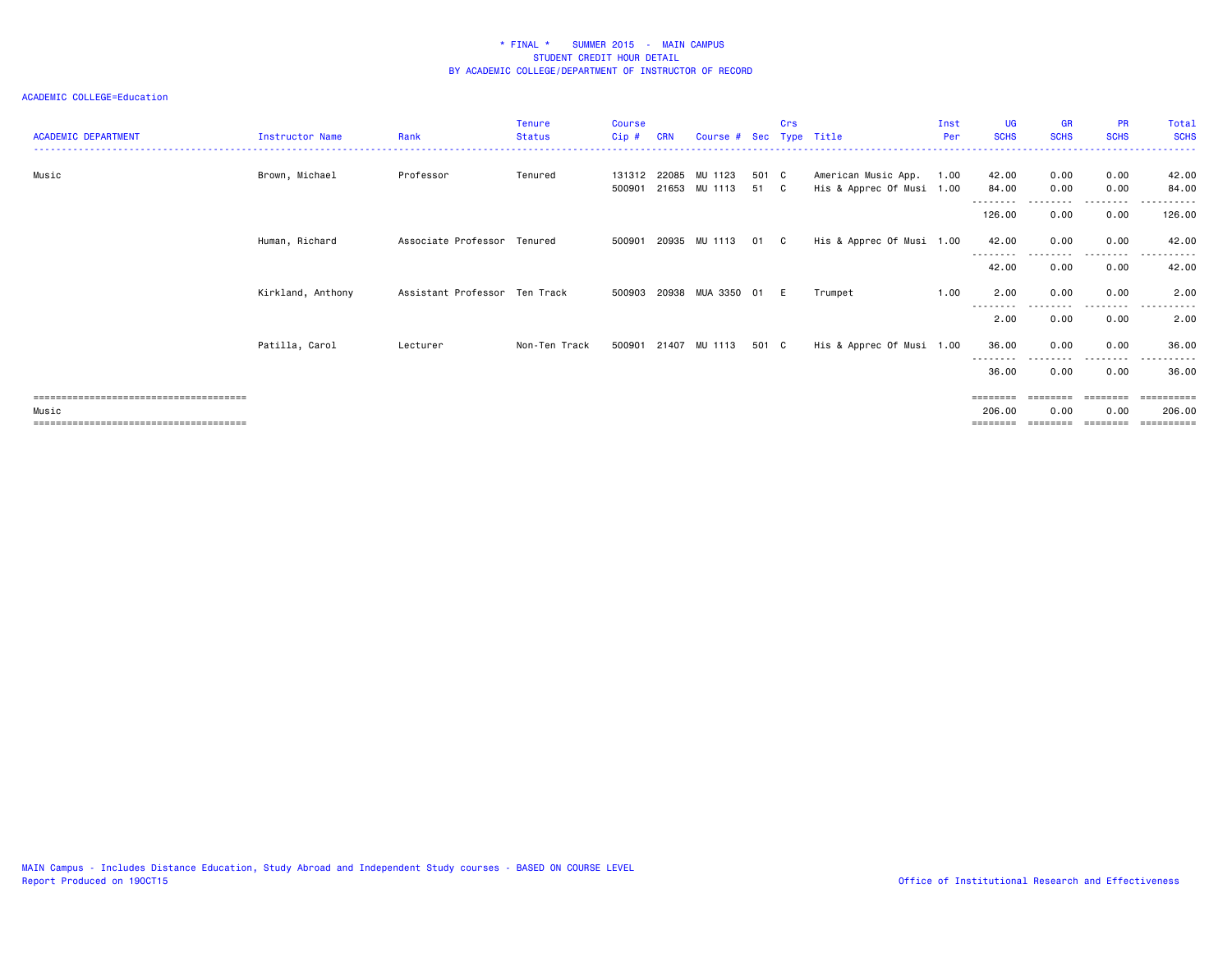## ACADEMIC COLLEGE=Engineering

| <b>ACADEMIC DEPARTMENT</b> | Instructor Name     | Rank                          | <b>Tenure</b><br><b>Status</b> | <b>Course</b><br>Cip# | <b>CRN</b>   | Course # Sec Type Title     |         | Crs          |                           | Inst<br>Per | <b>UG</b><br><b>SCHS</b> | GR<br><b>SCHS</b>                                                                                                       | PR<br><b>SCHS</b> | <b>Total</b><br><b>SCHS</b> |
|----------------------------|---------------------|-------------------------------|--------------------------------|-----------------------|--------------|-----------------------------|---------|--------------|---------------------------|-------------|--------------------------|-------------------------------------------------------------------------------------------------------------------------|-------------------|-----------------------------|
| Aerospace Engineering      | Bhatia, Manav       | Assistant Professor Ten Track |                                | 140201                |              | 23431 ASE 9000 109 D        |         |              | Research/Diss             | 1.00        | 0.00<br>.                | 6.00<br>.                                                                                                               | 0.00              | 6.00                        |
|                            |                     |                               |                                |                       |              |                             |         |              |                           |             | 0.00                     | 6.00                                                                                                                    | 0.00              | 6.00                        |
|                            | Cheng, Yang         | Assistant Professor Ten Track |                                |                       |              | 140201 22575 ASE 9000 01    |         | D            | Research/Diss             | 1.00        | 0.00                     | 3.00                                                                                                                    | 0.00              | 3.00                        |
|                            |                     |                               |                                |                       | 22583        | ASE 9000                    | 51      | D            | Research/Diss             | 1.00        | 0.00                     | 3.00                                                                                                                    | 0.00              | 3.00                        |
|                            |                     |                               |                                |                       | 23256        | ASE 7000 102 I              |         |              | Directed Indiv Study      | 1.00        | 0.00                     | 3.00                                                                                                                    | 0.00              | 3.00                        |
|                            |                     | Associate Professor Tenured   |                                |                       | 140201 22567 | ASE 9000 101 D              |         |              | Research/Diss             | 1.00        | 0.00                     | 1.00<br>$\begin{array}{cccccccccccccc} \bullet & \bullet & \bullet & \bullet & \bullet & \bullet & \bullet \end{array}$ | 0.00<br>.         | 1.00                        |
|                            |                     |                               |                                |                       |              |                             |         |              |                           |             | 0.00                     | 10.00                                                                                                                   | 0.00              | 10.00                       |
|                            | Coley, Lorenzo      | Instructor                    | Non-Ten Track                  |                       |              | 141101 20442 EM 3313        | 51      | C            | Fluid Mechanics           | 1.00        | 54.00<br>.               | 0.00<br>22222                                                                                                           | 0.00              | 54.00                       |
|                            |                     |                               |                                |                       |              |                             |         |              |                           |             | 54.00                    | 0.00                                                                                                                    | .<br>0.00         | 54.00                       |
|                            | Hannigan, Thomas    | Instructor                    | Non-Ten Track                  | 140201                | 22485        | ASE 2113 01                 |         | C            | Intro Aircraft Space 1.00 |             | 27.00                    | 0.00                                                                                                                    | 0.00              | 27.00                       |
|                            |                     |                               |                                |                       |              | 141101 20435 EM 2413        | 01      | C            | Engineering Mech I        | 1.00        | 87.00                    | 0.00                                                                                                                    | 0.00              | 87.00                       |
|                            |                     |                               |                                |                       |              |                             |         |              |                           |             | .                        | <u>.</u>                                                                                                                |                   |                             |
|                            |                     |                               |                                |                       |              |                             |         |              |                           |             | 114.00                   | 0.00                                                                                                                    | 0.00              | 114.00                      |
|                            | Jha, Ratneshwar     | Associate Professor           | Tenured                        | 140201                | 22569        | ASE 9000                    | $103$ D |              | Research/Diss             | 1.00        | 0.00                     | 24.00                                                                                                                   | 0.00              | 24.00                       |
|                            |                     | Professor                     | Tenured                        | 140201                | 22550        | ASE 8000                    | $102$ D |              | Research / Thesis         | 1.00        | 0.00                     | 1.00                                                                                                                    | 0.00              | 1.00                        |
|                            |                     |                               |                                |                       |              |                             |         |              |                           |             | .<br>0.00                | .<br>25.00                                                                                                              | .<br>0.00         | .<br>25.00                  |
|                            | Koenig, Keith       | Professor                     | Tenured                        | 140201                | 22551        | ASE 8000 103 D              |         |              | Research / Thesis         | 1.00        | 0.00                     | 1.00                                                                                                                    | 0.00              | 1.00                        |
|                            |                     |                               |                                |                       | 23105        | ASE 7000                    | $101$ I |              | Directed Indiv Study      | 1.00        | 0.00                     | 3.00                                                                                                                    | 0.00              | 3.00                        |
|                            |                     |                               |                                |                       | 23430        | ASE 4000 102 I              |         |              | Directed Indiv Study      | 1.00        | 3.00                     | 0.00                                                                                                                    | 0.00              | 3.00                        |
|                            |                     |                               |                                |                       |              | 141101 20441 EM 3313        | 01      | $\mathbf{C}$ | Fluid Mechanics           | 1.00        | 75.00                    | 0.00                                                                                                                    | 0.00              | 75.00                       |
|                            |                     |                               |                                |                       |              |                             |         |              |                           |             | .<br>78.00               | $\sim$ $\sim$ $\sim$ $\sim$<br>4.00                                                                                     | 0.00              | 82.00                       |
|                            |                     |                               |                                |                       |              |                             |         |              |                           |             |                          |                                                                                                                         |                   |                             |
|                            | Lacy, Thomas        | Professor                     | Tenured                        | 140201                | 22552        | ASE 8000                    | $104$ D |              | Research / Thesis         | 1.00        | 0.00                     | 12.00                                                                                                                   | 0.00              | 12.00                       |
|                            |                     |                               |                                |                       | 22578        | ASE 9000                    | 04      | D            | Research/Diss             | 1.00        | 0.00                     | 12.00                                                                                                                   | 0.00              | 12.00                       |
|                            |                     |                               |                                |                       |              | 22586 ASE 9000              | 54      | D            | Research/Diss             | 1.00        | 0.00<br><u>.</u>         | 6.00<br>.                                                                                                               | 0.00<br>.         | 6.00<br>.                   |
|                            |                     |                               |                                |                       |              |                             |         |              |                           |             | 0.00                     | 30.00                                                                                                                   | 0.00              | 30.00                       |
|                            | Moore, Timothy      | Instructor                    | Non-Ten Track                  |                       |              | 141101 20438 EM 2433        | 51      | C            | Engineering Mech II 1.00  |             | 66.00                    | 0.00                                                                                                                    | 0.00              | 66.00                       |
|                            |                     |                               |                                |                       |              |                             |         |              |                           |             | 66.00                    | 0.00                                                                                                                    | 0.00              | 66.00                       |
|                            | Olsen, Gregory      | Instructor                    | Non-Ten Track                  |                       |              | 141101 20436 EM 2413        | 51      | C            | Engineering Mech I        | 1.00        | 60.00                    | 0.00                                                                                                                    | 0.00              | 60.00                       |
|                            |                     |                               |                                |                       |              | 20440 EM 3213               | 51      | C            | Mech Of Materials         | 1.00        | 93.00                    | 0.00                                                                                                                    | 0.00              | 93.00                       |
|                            |                     |                               |                                |                       |              |                             |         |              |                           |             | .                        | $\sim$ $\sim$ $\sim$ $\sim$                                                                                             | .                 |                             |
|                            |                     |                               |                                |                       |              |                             |         |              |                           |             | 153.00                   | 0.00                                                                                                                    | 0.00              | 153.00                      |
|                            | Rais-Rohani, Masoud | Professor                     | Tenured                        |                       |              | 140201 22572 ASE 9000 106 D |         |              | Research/Diss             | 1.00        | 0.00<br>.                | 6.00<br>.                                                                                                               | 0.00<br>.         | 6.00<br>.                   |
|                            |                     |                               |                                |                       |              |                             |         |              |                           |             | 0.00                     | 6.00                                                                                                                    | 0.00              | 6.00                        |
|                            | Sescu, Adrian       | Assistant Professor Ten Track |                                |                       |              | 140201 22289 ASE 9000 503 D |         |              | Research/Diss             | 1.00        | 0.00                     | 3.00                                                                                                                    | 0.00              | 3.00                        |
|                            |                     |                               |                                |                       |              |                             |         |              |                           |             |                          |                                                                                                                         |                   |                             |

Office of Institutional Research and Effectiveness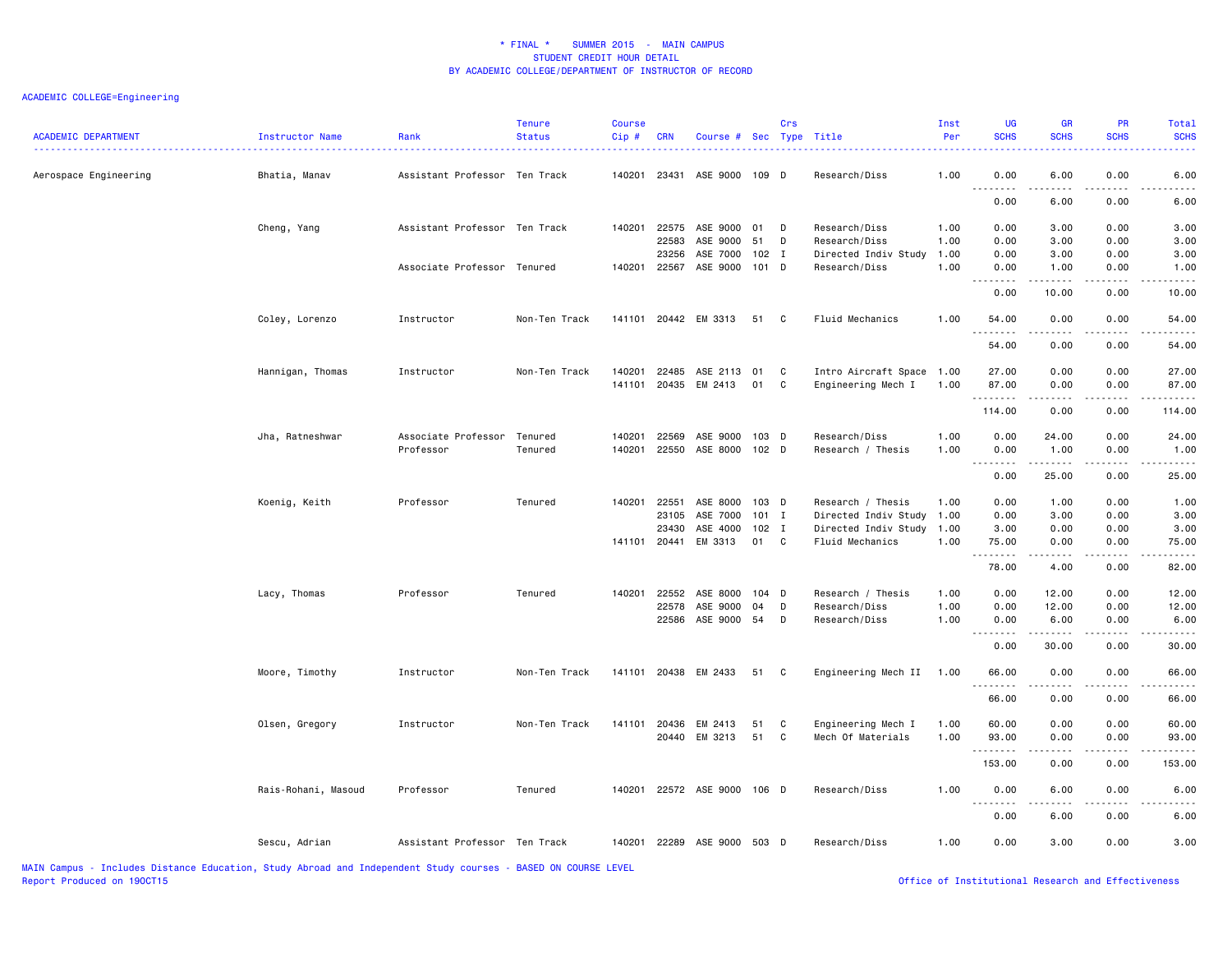| <b>ACADEMIC DEPARTMENT</b> | Instructor Name | Rank                              | <b>Tenure</b><br><b>Status</b> | <b>Course</b><br>Cip# | <b>CRN</b>     | Course #             |                  | Crs    | Sec Type Title                             | Inst<br>Per  | <b>UG</b><br><b>SCHS</b> | <b>GR</b><br><b>SCHS</b> | <b>PR</b><br><b>SCHS</b> | Total<br><b>SCHS</b>  |
|----------------------------|-----------------|-----------------------------------|--------------------------------|-----------------------|----------------|----------------------|------------------|--------|--------------------------------------------|--------------|--------------------------|--------------------------|--------------------------|-----------------------|
| Aerospace Engineering      | Sescu, Adrian   | Assistant Professor Ten Track     |                                | 140201                | 22573<br>23400 | ASE 9000<br>ASE 4000 | 107 D<br>$101$ I |        | Research/Diss<br>Directed Indiv Study 1.00 | 1.00         | 0.00<br>3.00             | 16.00<br>0.00            | 0.00<br>0.00             | 16.00<br>3.00         |
|                            |                 |                                   |                                |                       |                |                      |                  |        |                                            |              | - - - -<br>3.00          | 19.00                    | 0.00                     | 22.00                 |
|                            | Sullivan, Rani  | Associate Professor Tenured       |                                | 140201                | 22553          | ASE 8000             | 105 D            |        | Research / Thesis                          | 1.00         | 0.00                     | 3.00                     | 0.00                     | 3.00                  |
|                            |                 |                                   |                                |                       |                |                      |                  |        |                                            |              | --------<br>0.00         | 3.00                     | . <u>. .</u><br>0.00     | 3.00                  |
|                            | Thompson, David | Professor                         | Tenured                        | 140201<br>141101      | 22574<br>23310 | ASE 9000<br>EM 7000  | 108 D<br>501 I   |        | Research/Diss                              | 1.00         | 0.00<br>0.00             | 12.00<br>3.00            | 0.00<br>0.00             | 12.00<br>3.00         |
|                            |                 |                                   |                                |                       |                |                      |                  |        | Directed Indiv Study 1.00                  |              | .<br>0.00                | 15.00                    | .<br>0.00                | 15.00                 |
|                            |                 |                                   |                                |                       |                |                      |                  |        |                                            |              |                          |                          |                          |                       |
|                            | Walters, Andrew | Instructor                        | Non-Ten Track                  | 141101                | 20437<br>20439 | EM 2433<br>EM 3213   | 01<br>01         | C<br>C | Engineering Mech II<br>Mech Of Materials   | 1.00<br>1.00 | 87.00<br>30.00           | 0.00<br>0.00             | 0.00<br>0.00             | 87.00<br>30.00        |
|                            |                 |                                   |                                |                       |                |                      |                  |        |                                            |              | --------<br>117.00       | 0.00                     | . <b>.</b> .<br>0.00     | .<br>117.00           |
|                            | Weed, Richard   | Research Assoc Prof Non-Ten Track |                                | 140201                | 22554          | ASE 8000             | 106 D            |        | Research / Thesis                          | 1.00         | 0.00                     | 6.00                     | 0.00                     | 6.00                  |
|                            |                 |                                   |                                |                       |                |                      |                  |        |                                            |              | $- - -$<br>----<br>0.00  | 6.00                     | .<br>0.00                | $- - -$<br>6.00       |
| Aerospace Engineering      |                 |                                   |                                |                       |                |                      |                  |        |                                            |              | ========<br>585.00       | ========<br>124,00       | ========<br>0.00         | -----------<br>709.00 |
|                            |                 |                                   |                                |                       |                |                      |                  |        |                                            |              | ========                 | ========                 | ---------                | <b>SEREESERS</b>      |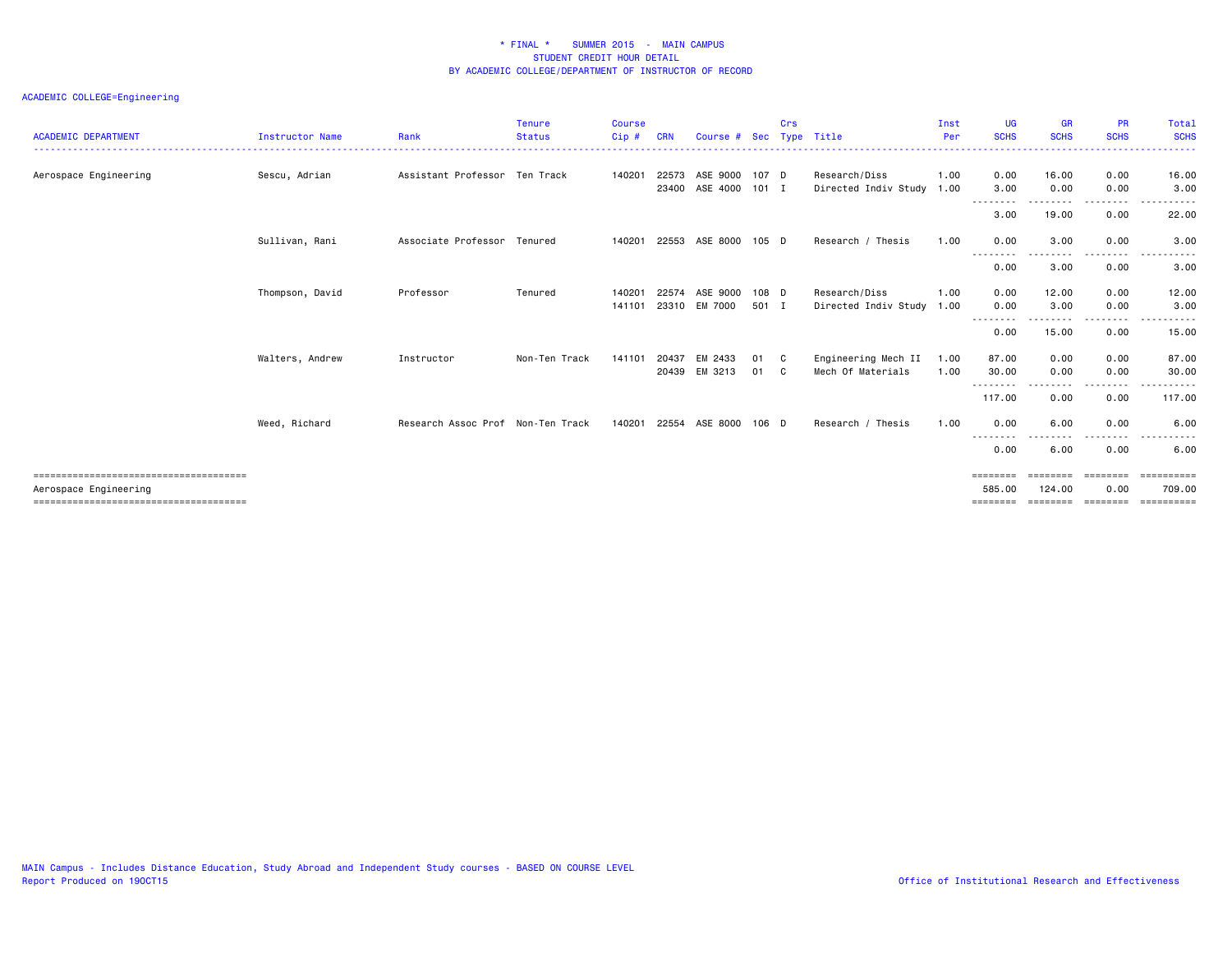| <b>ACADEMIC DEPARTMENT</b> | <b>Instructor Name</b> | Rank                          | <b>Tenure</b><br><b>Status</b> | <b>Course</b><br>Cip# | <b>CRN</b>     | Course # Sec Type Title |                  | Crs |                                      | Inst<br>Per  | UG<br><b>SCHS</b> | <b>GR</b><br><b>SCHS</b>   | <b>PR</b><br><b>SCHS</b> | Total<br><b>SCHS</b><br>. |
|----------------------------|------------------------|-------------------------------|--------------------------------|-----------------------|----------------|-------------------------|------------------|-----|--------------------------------------|--------------|-------------------|----------------------------|--------------------------|---------------------------|
| Ag & Bio Engineering       | Elder, Steven          | Professor                     | Tenured                        |                       |                | 140301 22463 ABE 9000   | 101 D            |     | Research / Diss                      | 1.00         | 0.00              | 12.00                      | 0.00                     | 12.00                     |
|                            |                        |                               |                                |                       |                |                         |                  |     |                                      |              | --------<br>0.00  | - - - - - - - - -<br>12.00 | .<br>0.00                | 12.00                     |
|                            | Liao, Jun              | Associate Professor           | Tenured                        | 140301                |                | 22465 ABE 9000          | 103 D            |     | Research / Diss                      | 1.00         | 0.00              | 12.00                      | 0.00                     | 12.00                     |
|                            |                        |                               |                                |                       |                |                         |                  |     |                                      |              | --------<br>0.00  | 12.00                      | ----<br>0.00             | -----<br>12.00            |
|                            | Parajuli, Prem         | Associate Professor Tenured   |                                |                       |                | 140301 22467 ABE 9000   | 105 D            |     | Research / Diss                      | 1.00         | 0.00              | 7.00                       | 0.00<br>. <u>. .</u>     | 7.00                      |
|                            |                        |                               |                                |                       |                |                         |                  |     |                                      |              | 0.00              | 7.00                       | 0.00                     | 7.00                      |
|                            | Prabhu, Rajkumar       | Assistant Professor Ten Track |                                | 140301                |                | 22469 ABE 9000          | 107 D            |     | Research / Diss                      | 1.00         | 0.00              | 27.00                      | 0.00                     | 27.00                     |
|                            |                        |                               |                                |                       |                |                         |                  |     |                                      |              | --------<br>0.00  | 27.00                      | .<br>0.00                | 27.00                     |
|                            | Williams, Lakiesha     | Associate Professor Tenured   |                                | 140301                | 22472<br>22981 | ABE 8000<br>ABE 9000    | 103 D<br>$112$ D |     | Research / Thesis<br>Research / Diss | 1.00<br>1.00 | 0.00<br>0.00      | 12.00<br>7.00              | 0.00<br>0.00             | 12.00<br>7.00<br>.        |
|                            |                        |                               |                                |                       |                |                         |                  |     |                                      |              | --------<br>0.00  | 19.00                      | .<br>0.00                | 19.00                     |
|                            |                        |                               |                                |                       |                |                         |                  |     |                                      |              | ========          | eeeeeee                    | ========                 | - = = = = = = = = =       |
| Ag & Bio Engineering       |                        |                               |                                |                       |                |                         |                  |     |                                      |              | 0.00              | 77.00<br>========          | 0.00<br>---------        | 77.00<br>==========       |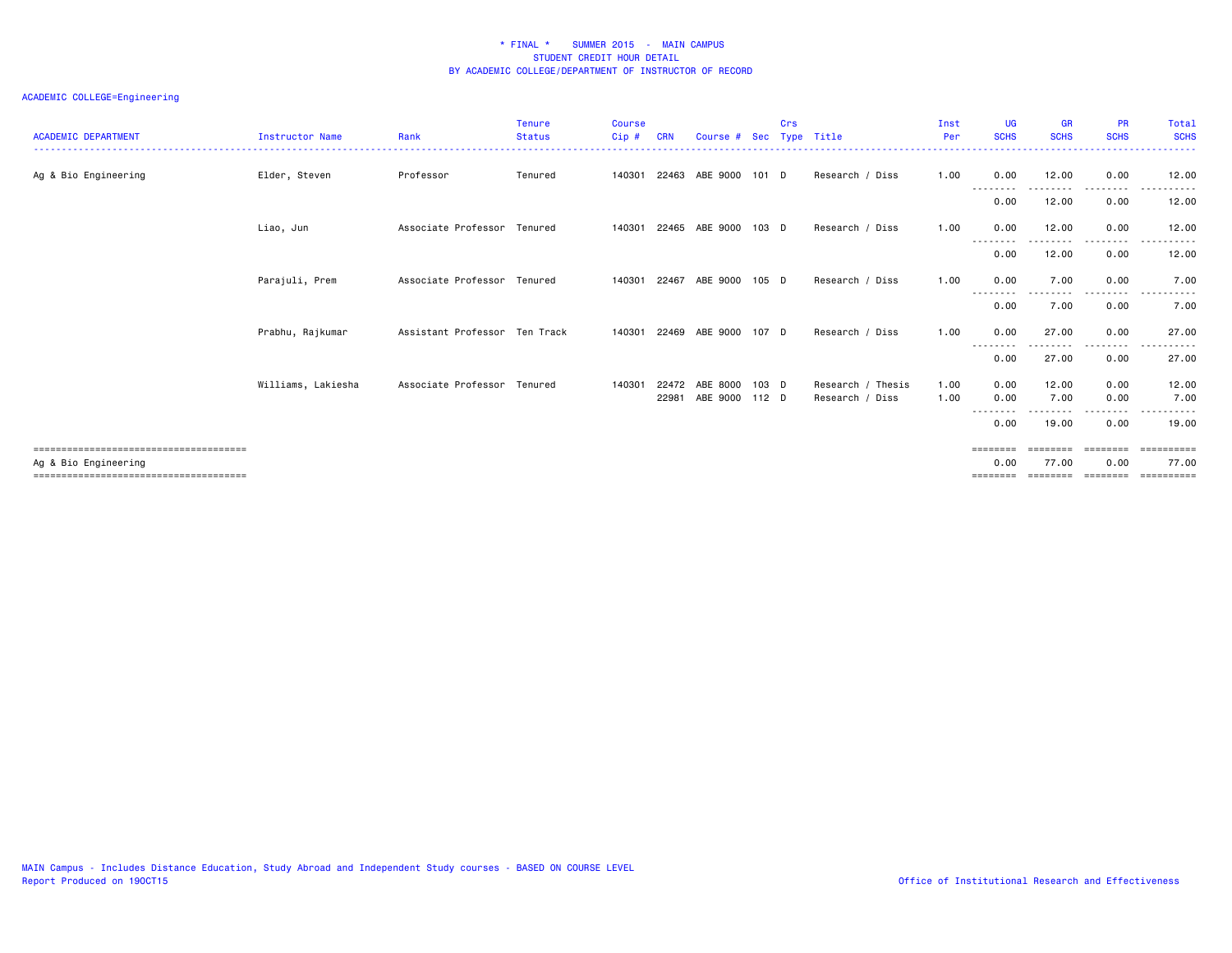## ACADEMIC COLLEGE=Engineering

| <b>ACADEMIC DEPARTMENT</b>        | Instructor Name       | Rank                              | <b>Tenure</b><br><b>Status</b> | <b>Course</b><br>Cip# | <b>CRN</b>   | Course # Sec Type Title |         | Crs |                           | Inst<br>Per | UG<br><b>SCHS</b>                                                                                                                                                                                                                                                                                                                                                                                                                                                                              | <b>GR</b><br><b>SCHS</b>                                                                                                                                     | PR<br><b>SCHS</b> | Total<br><b>SCHS</b>                                                                                                                                                            |
|-----------------------------------|-----------------------|-----------------------------------|--------------------------------|-----------------------|--------------|-------------------------|---------|-----|---------------------------|-------------|------------------------------------------------------------------------------------------------------------------------------------------------------------------------------------------------------------------------------------------------------------------------------------------------------------------------------------------------------------------------------------------------------------------------------------------------------------------------------------------------|--------------------------------------------------------------------------------------------------------------------------------------------------------------|-------------------|---------------------------------------------------------------------------------------------------------------------------------------------------------------------------------|
| Civil & Environmental Engineering | Gude, Veera           | Assistant Professor Ten Track     |                                |                       |              | 140801 22613 CE 9000    | 102 D   |     | Research / Diss           | 1.00        | 0.00<br>.                                                                                                                                                                                                                                                                                                                                                                                                                                                                                      | 6.00<br>$- - - - -$                                                                                                                                          | 0.00<br>.         | 6.00<br>-----                                                                                                                                                                   |
|                                   |                       |                                   |                                |                       |              |                         |         |     |                           |             | 0.00                                                                                                                                                                                                                                                                                                                                                                                                                                                                                           | 6.00                                                                                                                                                         | 0.00              | 6.00                                                                                                                                                                            |
|                                   | Gullett, Philip       | Associate Professor Tenured       |                                | 140801                | 23045        | CE 8000                 | 503 D   |     | Research / Thesis         | 1.00        | 0.00                                                                                                                                                                                                                                                                                                                                                                                                                                                                                           | 1.00                                                                                                                                                         | 0.00              | 1.00                                                                                                                                                                            |
|                                   |                       |                                   |                                |                       | 23046        | CE 9000                 | 503 D   |     | Research / Diss           | 1.00        | 0.00                                                                                                                                                                                                                                                                                                                                                                                                                                                                                           | 1.00                                                                                                                                                         | 0.00              | 1.00                                                                                                                                                                            |
|                                   |                       |                                   |                                |                       |              | 140803 21784 CE 3603    | 01 C    |     | Structural Mech           | 1.00        | 99.00<br>.                                                                                                                                                                                                                                                                                                                                                                                                                                                                                     | 0.00<br><u>.</u>                                                                                                                                             | 0.00<br>.         | 99.00<br>.                                                                                                                                                                      |
|                                   |                       |                                   |                                |                       |              |                         |         |     |                           |             | 99.00                                                                                                                                                                                                                                                                                                                                                                                                                                                                                          | 2.00                                                                                                                                                         | 0.00              | 101.00                                                                                                                                                                          |
|                                   | Howard, Isaac         | Associate Professor Tenured       |                                | 140801                | 22603        | CE 8000                 | $104$ D |     | Research / Thesis         | 1.00        | 0.00                                                                                                                                                                                                                                                                                                                                                                                                                                                                                           | 2.00                                                                                                                                                         | 0.00              | 2.00                                                                                                                                                                            |
|                                   |                       |                                   |                                |                       | 22615        | CE 9000                 | $104$ D |     | Research / Diss           | 1.00        | 0.00                                                                                                                                                                                                                                                                                                                                                                                                                                                                                           | 2.00                                                                                                                                                         | 0.00              | 2.00                                                                                                                                                                            |
|                                   |                       |                                   |                                |                       | 22627        | CE 7000                 | 104 I   |     | Directed Indiv Study      | 1.00        | 0.00                                                                                                                                                                                                                                                                                                                                                                                                                                                                                           | 3.00                                                                                                                                                         | 0.00              | 3.00                                                                                                                                                                            |
|                                   |                       |                                   |                                |                       | 23025        | CE 8000                 | 505 D   |     | Research / Thesis         | 1.00        | 0.00                                                                                                                                                                                                                                                                                                                                                                                                                                                                                           | 1.00                                                                                                                                                         | 0.00              | 1.00                                                                                                                                                                            |
|                                   |                       |                                   |                                |                       | 23026        | CE 9000                 | 505 D   |     | Research / Diss           | 1.00        | 0.00                                                                                                                                                                                                                                                                                                                                                                                                                                                                                           | 3.00                                                                                                                                                         | 0.00              | 3.00                                                                                                                                                                            |
|                                   |                       |                                   |                                |                       | 23074        | CE 4000                 | $101$ I |     | Directed Indiv Study      | 1.00        | 3.00                                                                                                                                                                                                                                                                                                                                                                                                                                                                                           | 0.00                                                                                                                                                         | 0.00              | 3.00                                                                                                                                                                            |
|                                   |                       |                                   |                                |                       | 23479        | CE 9000                 | 554 D   |     | Research / Diss           | 1.00        | 0.00                                                                                                                                                                                                                                                                                                                                                                                                                                                                                           | 1.00<br>$\frac{1}{2} \left( \frac{1}{2} \right) \left( \frac{1}{2} \right) \left( \frac{1}{2} \right) \left( \frac{1}{2} \right) \left( \frac{1}{2} \right)$ | 0.00              | 1.00<br>.                                                                                                                                                                       |
|                                   |                       |                                   |                                |                       |              |                         |         |     |                           |             | 3.00                                                                                                                                                                                                                                                                                                                                                                                                                                                                                           | 12.00                                                                                                                                                        | د د د د<br>0.00   | 15.00                                                                                                                                                                           |
|                                   | Li, Xiaopeng          | Assistant Professor Ten Track     |                                |                       | 140801 22604 | CE 8000                 | $105$ D |     | Research / Thesis         | 1.00        | 0.00                                                                                                                                                                                                                                                                                                                                                                                                                                                                                           | 6.00                                                                                                                                                         | 0.00              | 6.00                                                                                                                                                                            |
|                                   |                       |                                   |                                |                       |              | 22616 CE 9000           | $105$ D |     | Research / Diss           | 1.00        | 0.00                                                                                                                                                                                                                                                                                                                                                                                                                                                                                           | 12.00                                                                                                                                                        | 0.00              | 12.00                                                                                                                                                                           |
|                                   |                       |                                   |                                |                       |              |                         |         |     |                           |             | $\omega$ $\omega$ $\omega$ $\omega$<br>$\sim$ $\sim$ $\sim$                                                                                                                                                                                                                                                                                                                                                                                                                                    | $\frac{1}{2} \left( \frac{1}{2} \right) \left( \frac{1}{2} \right) \left( \frac{1}{2} \right) \left( \frac{1}{2} \right) \left( \frac{1}{2} \right)$         | د د د د           | -----                                                                                                                                                                           |
|                                   |                       |                                   |                                |                       |              |                         |         |     |                           |             | 0.00                                                                                                                                                                                                                                                                                                                                                                                                                                                                                           | 18.00                                                                                                                                                        | 0.00              | 18.00                                                                                                                                                                           |
|                                   | Martin, James         | Professor                         | Tenured                        | 140801                | 22606        | CE 8000                 | 107 D   |     | Research / Thesis         | 1.00        | 0.00                                                                                                                                                                                                                                                                                                                                                                                                                                                                                           | 6.00                                                                                                                                                         | 0.00              | 6.00                                                                                                                                                                            |
|                                   |                       |                                   |                                |                       | 23044        | CE 8000                 | 509 D   |     | Research / Thesis         | 1.00        | 0.00                                                                                                                                                                                                                                                                                                                                                                                                                                                                                           | 4.00                                                                                                                                                         | 0.00              | 4.00                                                                                                                                                                            |
|                                   |                       |                                   |                                |                       |              | 23407 CE 4000           | 103 I   |     | Directed Indiv Study      | 1.00        | 3.00                                                                                                                                                                                                                                                                                                                                                                                                                                                                                           | 0.00                                                                                                                                                         | 0.00              | 3.00                                                                                                                                                                            |
|                                   |                       |                                   |                                |                       |              |                         |         |     |                           |             | والمحامر<br>3.00                                                                                                                                                                                                                                                                                                                                                                                                                                                                               | <u>.</u><br>10.00                                                                                                                                            | .<br>0.00         | .<br>13.00                                                                                                                                                                      |
|                                   | Ramirez Avila, John   | Research Assist Pro Non-Ten Track |                                | 140801                |              | 23412 CE 7000           | 107 I   |     | Directed Indiv Study 1.00 |             | 0.00                                                                                                                                                                                                                                                                                                                                                                                                                                                                                           | 3.00                                                                                                                                                         | 0.00              | 3.00                                                                                                                                                                            |
|                                   |                       |                                   |                                |                       |              | 23469 CE 7000           | 511 I   |     | Directed Indiv Study 1.00 |             | 0.00                                                                                                                                                                                                                                                                                                                                                                                                                                                                                           | 3.00                                                                                                                                                         | 0.00              | 3.00                                                                                                                                                                            |
|                                   |                       |                                   |                                |                       |              |                         |         |     |                           |             | --------                                                                                                                                                                                                                                                                                                                                                                                                                                                                                       | $\frac{1}{2} \left( \frac{1}{2} \right) \left( \frac{1}{2} \right) \left( \frac{1}{2} \right) \left( \frac{1}{2} \right) \left( \frac{1}{2} \right)$         | .                 | $\frac{1}{2} \left( \frac{1}{2} \right) \left( \frac{1}{2} \right) \left( \frac{1}{2} \right) \left( \frac{1}{2} \right) \left( \frac{1}{2} \right) \left( \frac{1}{2} \right)$ |
|                                   |                       |                                   |                                |                       |              |                         |         |     |                           |             | 0.00                                                                                                                                                                                                                                                                                                                                                                                                                                                                                           | 6.00                                                                                                                                                         | 0.00              | 6.00                                                                                                                                                                            |
|                                   | Taylor, Oliver-Denzil | Lecturer                          | Non-Ten Track                  | 140801                | 21787        | CE 8433                 | 101 C   |     | Advanced Foundations 1.00 |             | 0.00                                                                                                                                                                                                                                                                                                                                                                                                                                                                                           | 12.00                                                                                                                                                        | 0.00              | 12.00                                                                                                                                                                           |
|                                   |                       |                                   |                                |                       |              | 21788 CE 8433           | 501 C   |     | Advanced Foundations 1.00 |             | 0.00                                                                                                                                                                                                                                                                                                                                                                                                                                                                                           | 21.00                                                                                                                                                        | 0.00              | 21.00                                                                                                                                                                           |
|                                   |                       |                                   |                                |                       |              |                         |         |     |                           |             | $\begin{array}{cccccccccccccc} \multicolumn{2}{c}{} & \multicolumn{2}{c}{} & \multicolumn{2}{c}{} & \multicolumn{2}{c}{} & \multicolumn{2}{c}{} & \multicolumn{2}{c}{} & \multicolumn{2}{c}{} & \multicolumn{2}{c}{} & \multicolumn{2}{c}{} & \multicolumn{2}{c}{} & \multicolumn{2}{c}{} & \multicolumn{2}{c}{} & \multicolumn{2}{c}{} & \multicolumn{2}{c}{} & \multicolumn{2}{c}{} & \multicolumn{2}{c}{} & \multicolumn{2}{c}{} & \multicolumn{2}{c}{} & \multicolumn{2}{c}{} & \$<br>0.00 | .<br>33.00                                                                                                                                                   | .<br>0.00         | .<br>33.00                                                                                                                                                                      |
|                                   | Truax, Dennis         | Professor                         | Tenured                        |                       |              | 140801 23040 CE 9000    | 510 D   |     | Research / Diss           | 1.00        | 0.00                                                                                                                                                                                                                                                                                                                                                                                                                                                                                           | 1.00                                                                                                                                                         | 0.00              | 1.00                                                                                                                                                                            |
|                                   |                       |                                   |                                |                       |              |                         |         |     |                           |             | $- - -$<br>.                                                                                                                                                                                                                                                                                                                                                                                                                                                                                   |                                                                                                                                                              |                   | $- - - - -$                                                                                                                                                                     |
|                                   |                       |                                   |                                |                       |              |                         |         |     |                           |             | 0.00                                                                                                                                                                                                                                                                                                                                                                                                                                                                                           | 1.00                                                                                                                                                         | 0.00              | 1.00                                                                                                                                                                            |
|                                   | Vahedifard, Farshid   | Assistant Professor Ten Track     |                                | 140801                | 22609        | CE 8000                 | 110 D   |     | Research / Thesis         | 1.00        | 0.00                                                                                                                                                                                                                                                                                                                                                                                                                                                                                           | 3.00                                                                                                                                                         | 0.00              | 3.00                                                                                                                                                                            |
|                                   |                       |                                   |                                |                       | 22621        | CE 9000                 | 110 D   |     | Research / Diss           | 1.00        | 0.00                                                                                                                                                                                                                                                                                                                                                                                                                                                                                           | 9.00                                                                                                                                                         | 0.00              | 9.00                                                                                                                                                                            |
|                                   |                       |                                   |                                |                       | 22624        | CE 7000                 | $101$ I |     | Directed Indiv Study      | 1.00        | 0.00                                                                                                                                                                                                                                                                                                                                                                                                                                                                                           | 3.00                                                                                                                                                         | 0.00              | 3.00                                                                                                                                                                            |
|                                   |                       |                                   |                                |                       | 22625        | CE 7000                 | 102 I   |     | Directed Indiv Study 1.00 |             | 0.00                                                                                                                                                                                                                                                                                                                                                                                                                                                                                           | 3.00                                                                                                                                                         | 0.00              | 3.00                                                                                                                                                                            |
|                                   |                       |                                   |                                |                       | 22626        | CE 7000                 | 103 I   |     | Directed Indiv Study 1.00 |             | 0.00                                                                                                                                                                                                                                                                                                                                                                                                                                                                                           | 3.00                                                                                                                                                         | 0.00              | 3.00                                                                                                                                                                            |
|                                   |                       |                                   |                                |                       | 22734        | CE 7000                 | 106 I   |     | Directed Indiv Study 1.00 |             | 0.00                                                                                                                                                                                                                                                                                                                                                                                                                                                                                           | 3.00                                                                                                                                                         | 0.00              | 3.00                                                                                                                                                                            |
|                                   |                       |                                   |                                |                       |              | 23416 CE 4000           | $104$ I |     | Directed Indiv Study 1.00 |             | 1.00                                                                                                                                                                                                                                                                                                                                                                                                                                                                                           | 0.00                                                                                                                                                         | 0.00              | 1.00                                                                                                                                                                            |

MAIN Campus - Includes Distance Education, Study Abroad and Independent Study courses - BASED ON COURSE LEVEL

Office of Institutional Research and Effectiveness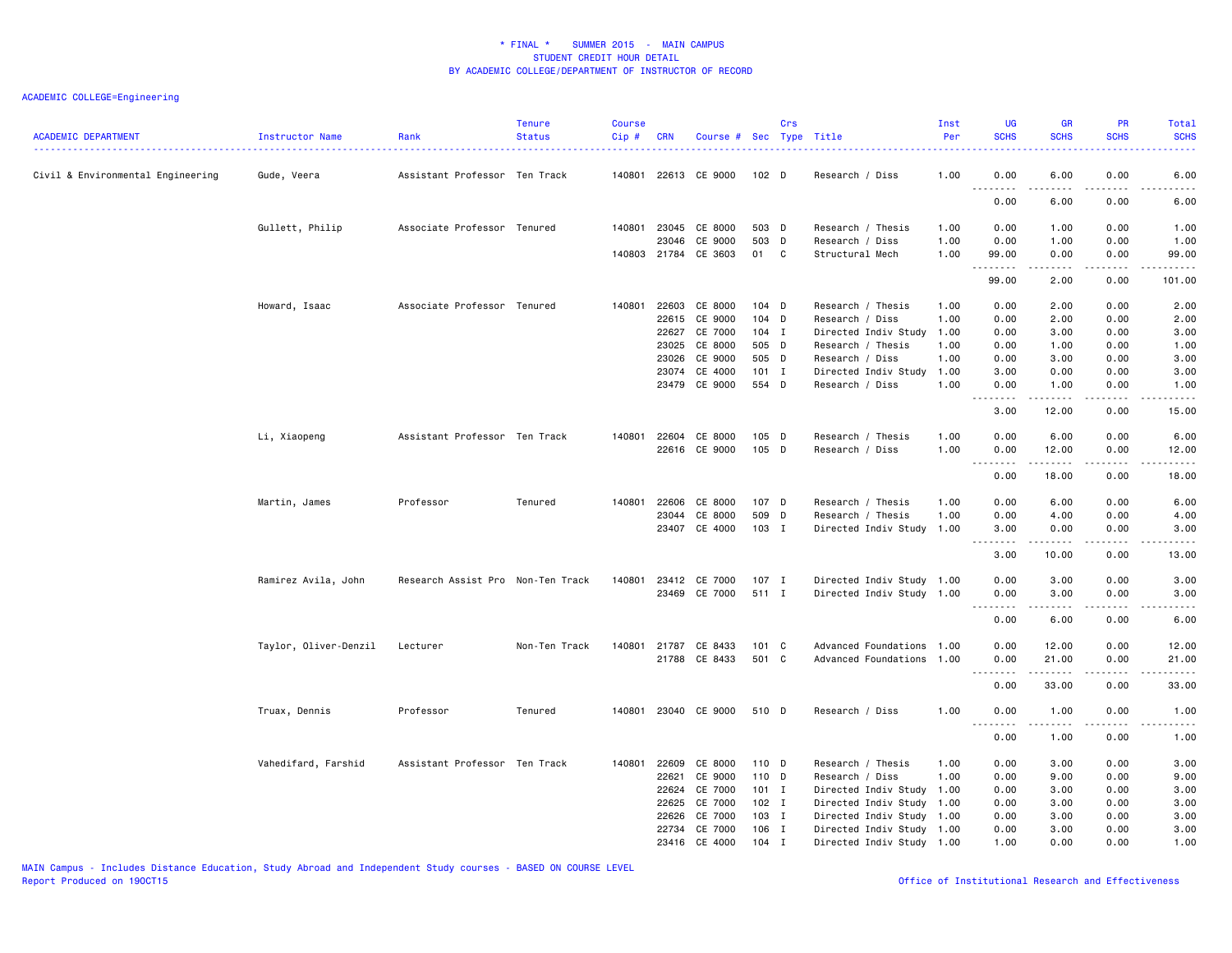| <b>ACADEMIC DEPARTMENT</b>        | Instructor Name | Rank                        | <b>Tenure</b><br><b>Status</b> | Course<br>Cip# | <b>CRN</b> | Course # Sec Type Title |       | Crs |                   | Inst<br>Per | UG<br><b>SCHS</b> | <b>GR</b><br><b>SCHS</b> | <b>PR</b><br><b>SCHS</b> | Total<br><b>SCHS</b>         |
|-----------------------------------|-----------------|-----------------------------|--------------------------------|----------------|------------|-------------------------|-------|-----|-------------------|-------------|-------------------|--------------------------|--------------------------|------------------------------|
|                                   |                 |                             |                                |                |            |                         |       |     |                   |             | --------<br>1.00  | 24.00                    | 0.00                     | 25.00                        |
| Civil & Environmental Engineering | White, Thomas   | Professor                   | Tenured                        | 140801         |            | 23348 CE 8000           | 512 D |     | Research / Thesis | 1.00        | 0.00              | 1.00                     | 0.00                     | 1.00                         |
|                                   |                 |                             |                                |                |            |                         |       |     |                   |             | --------<br>0.00  | 1.00                     | 0.00                     | ----------<br>1.00           |
|                                   | Zhang, Li       | Associate Professor Tenured |                                | 140801         |            | 22623 CE 9000           | 112 D |     | Research / Diss   | 1.00        | 0.00<br>--------  | 19.00                    | 0.00                     | 19.00<br>- - - - - - - - - - |
|                                   |                 |                             |                                |                |            |                         |       |     |                   |             | 0.00              | 19.00                    | 0.00                     | 19,00                        |
|                                   |                 |                             |                                |                |            |                         |       |     |                   |             | ========          |                          |                          | =========                    |
| Civil & Environmental Engineering |                 |                             |                                |                |            |                         |       |     |                   |             | 106,00            | 132.00                   | 0.00                     | 238,00                       |
|                                   |                 |                             |                                |                |            |                         |       |     |                   |             |                   |                          |                          | $=$ = = = = = = = = =        |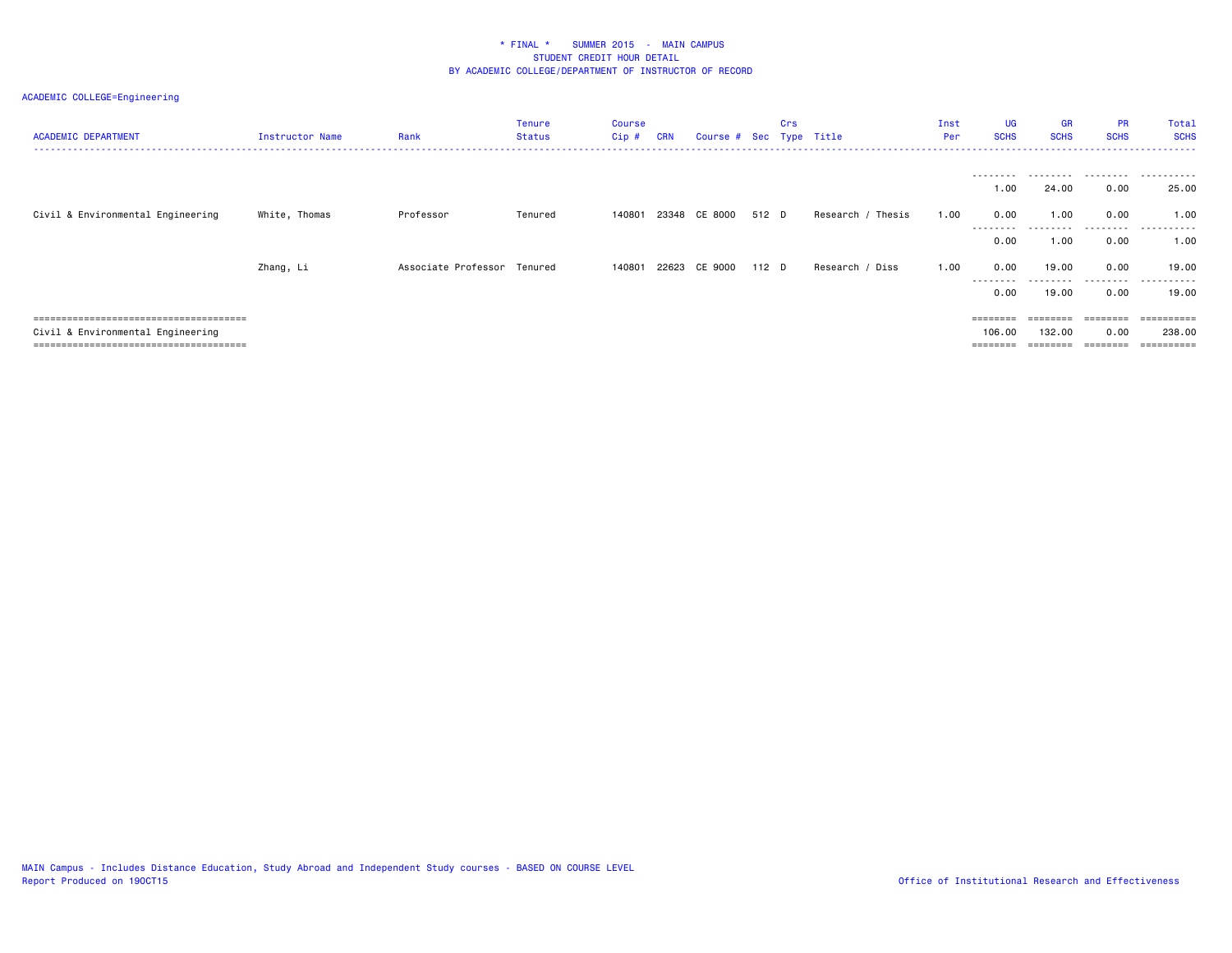## ACADEMIC COLLEGE=Engineering

| <b>ACADEMIC DEPARTMENT</b>     | Instructor Name        | Rank                                                           | <b>Tenure</b><br><b>Status</b> | <b>Course</b><br>Cip# | <b>CRN</b>                     | Course # Sec Type Title                |                       | Crs      |                                                             | Inst<br>Per          | <b>UG</b><br><b>SCHS</b>                                                                                                                                                             | <b>GR</b><br><b>SCHS</b>           | <b>PR</b><br><b>SCHS</b> | <b>Total</b><br><b>SCHS</b> |
|--------------------------------|------------------------|----------------------------------------------------------------|--------------------------------|-----------------------|--------------------------------|----------------------------------------|-----------------------|----------|-------------------------------------------------------------|----------------------|--------------------------------------------------------------------------------------------------------------------------------------------------------------------------------------|------------------------------------|--------------------------|-----------------------------|
| Computer Science & Engineering | Archibald, Christopher | Assistant Professor Ten Track                                  |                                |                       | 110101 22647                   | CSE 9000 101 D                         |                       |          | Research/Diss                                               | 1.00                 | 0.00<br>$\sim$ $\sim$ $\sim$<br>.                                                                                                                                                    | 6.00<br>.                          | 0.00<br>.                | 6.00<br>----                |
|                                |                        |                                                                |                                |                       |                                |                                        |                       |          |                                                             |                      | 0.00                                                                                                                                                                                 | 6.00                               | 0.00                     | 6.00                        |
|                                | Banicescu, Ioana       | Professor                                                      | Tenured                        |                       | 110101 22630<br>22648          | CSE 8000 102 D<br>CSE 9000             | 102 <sub>D</sub>      |          | Research / Thesis<br>Research/Diss                          | 1.00<br>1.00         | 0.00<br>0.00                                                                                                                                                                         | 6.00<br>13.00                      | 0.00<br>0.00             | 6.00<br>13.00               |
|                                |                        |                                                                |                                |                       |                                |                                        |                       |          |                                                             |                      | $\sim$ $\sim$ $\sim$<br>$\frac{1}{2} \left( \frac{1}{2} \right) \left( \frac{1}{2} \right) \left( \frac{1}{2} \right) \left( \frac{1}{2} \right) \left( \frac{1}{2} \right)$<br>0.00 | د د د د د<br>19.00                 | 0.00                     | .<br>19.00                  |
|                                | Bethel, Cindy          | Assistant Professor Ten Track<br>Associate Professor Ten Track |                                | 110101<br>110101      | 22649<br>22631                 | CSE 9000<br>CSE 8000                   | 103 D<br>103 D        |          | Research/Diss<br>Research / Thesis                          | 1.00<br>1.00         | 0.00<br>0.00                                                                                                                                                                         | 7.00<br>7.00                       | 0.00<br>0.00             | 7.00<br>7.00                |
|                                |                        |                                                                |                                |                       |                                |                                        |                       |          |                                                             |                      | .<br>0.00                                                                                                                                                                            | .<br>14.00                         | .<br>0.00                | .<br>14.00                  |
|                                | Dampier, David         | Professor                                                      | Tenured                        | 110101                | 22651<br>23396                 | CSE 9000<br>CSE 7000 102 I             | 105 D                 |          | Research/Diss<br>Directed Indiv Study                       | 1.00<br>1.00         | 0.00<br>0.00                                                                                                                                                                         | 11.00<br>3.00                      | 0.00<br>0.00             | 11.00<br>3.00               |
|                                |                        |                                                                |                                |                       |                                |                                        |                       |          |                                                             |                      | .<br>0.00                                                                                                                                                                            | 14.00                              | 0.00                     | 14.00                       |
|                                | Hansen, Eric           | Associate Professor Tenured                                    |                                | 110101                | 22635<br>22653                 | CSE 8000<br>CSE 9000 107 D             | 107 D                 |          | Research / Thesis<br>Research/Diss                          | 1.00<br>1.00         | 0.00<br>0.00                                                                                                                                                                         | 6.00<br>18.00                      | 0.00<br>0.00             | 6.00<br>18.00               |
|                                |                        |                                                                |                                |                       |                                |                                        |                       |          |                                                             |                      | .<br>0.00                                                                                                                                                                            | .<br>24.00                         | .<br>0.00                | .<br>24.00                  |
|                                | Jankun-Kelly, Monika   | Lecturer                                                       | Non-Ten Track                  | 110201                | 20281<br>20282<br>22294        | CSE 1384<br>CSE 1384<br>CSE 1284 101 B | 101 C<br>102 K        |          | Intermed Comp Prog<br>Intermed Comp Prog<br>Intro Comp Prog | 1.00<br>1.00<br>1.00 | 64.00<br>0.00<br>60.00                                                                                                                                                               | 0.00<br>0.00<br>0.00               | 0.00<br>0.00<br>0.00     | 64.00<br>0.00<br>60.00      |
|                                |                        |                                                                |                                |                       |                                |                                        |                       |          |                                                             |                      | .<br>124.00                                                                                                                                                                          | 0.00                               | 0.00                     | .<br>124.00                 |
|                                | Jankun-Kelly, T.       | Associate Professor Tenured                                    |                                | 110101<br>110201      | 22655<br>20284                 | CSE 9000<br>CSE 2383                   | 109 D<br>101          | <b>C</b> | Research/Diss<br>Data Struc & Anal of 1.00                  | 1.00                 | 0.00<br>87.00                                                                                                                                                                        | 1.00<br>0.00                       | 0.00<br>0.00             | 1.00<br>87.00               |
|                                |                        |                                                                |                                |                       |                                |                                        |                       |          |                                                             |                      | .<br>87.00                                                                                                                                                                           | $\omega = \omega = \omega$<br>1.00 | .<br>0.00                | .<br>88.00                  |
|                                | Lee, Sarah             | Clinical Assist Pro Non-Ten Track<br>Instructor                | Non-Ten Track                  | 110201<br>110101      | 20278<br>23064                 | CSE 1233<br>CSE 4000                   | 01<br>01              | C<br>I   | Cmptr Prog-C<br>Directed Indiv Study                        | 1.00<br>1.00         | 45.00<br>3.00                                                                                                                                                                        | 0.00<br>0.00                       | 0.00<br>0.00             | 45.00<br>3.00               |
|                                |                        |                                                                |                                |                       |                                |                                        |                       |          |                                                             |                      | .<br>48.00                                                                                                                                                                           | .<br>0.00                          | .<br>0.00                | .<br>48.00                  |
|                                | Luke, Edward           | Professor                                                      | Tenured                        | 140201<br>309999      | 22571<br>23331                 | ASE 9000<br><b>CME 9000</b>            | 105 D<br>105 D        |          | Research/Diss<br>Research/Dis                               | 1.00<br>1.00         | 0.00<br>0.00                                                                                                                                                                         | 6.00<br>6.00                       | 0.00<br>0.00             | 6.00<br>6.00                |
|                                |                        |                                                                |                                |                       |                                |                                        |                       |          |                                                             |                      | $\sim$ $\sim$ $\sim$<br>والمحامر<br>0.00                                                                                                                                             | 12.00                              | 0.00                     | 12.00                       |
|                                | Reese, Donna           | Professor                                                      | Tenured                        | 110101                | 22643                          | CSE 8000 115 D                         |                       |          | Research / Thesis                                           | 1.00                 | 0.00                                                                                                                                                                                 | 1.00                               | 0.00                     | 1.00                        |
|                                |                        |                                                                |                                |                       |                                |                                        |                       |          |                                                             |                      | <b></b><br>0.00                                                                                                                                                                      | .<br>1.00                          | .<br>0.00                | $- - - - -$<br>1.00         |
|                                | Swan, John             | Professor                                                      | Tenured                        |                       | 110101 20296<br>22644<br>22662 | CSE 8080<br>CSE 8000<br>CSE 9000       | 116 I<br>116<br>116 D | D        | Directed Project Cs<br>Research / Thesis<br>Research/Diss   | 1.00<br>1.00<br>1.00 | 0.00<br>0.00<br>0.00                                                                                                                                                                 | 3.00<br>6.00<br>21.00              | 0.00<br>0.00<br>0.00     | 3.00<br>6.00<br>21.00       |

MAIN Campus - Includes Distance Education, Study Abroad and Independent Study courses - BASED ON COURSE LEVEL

Office of Institutional Research and Effectiveness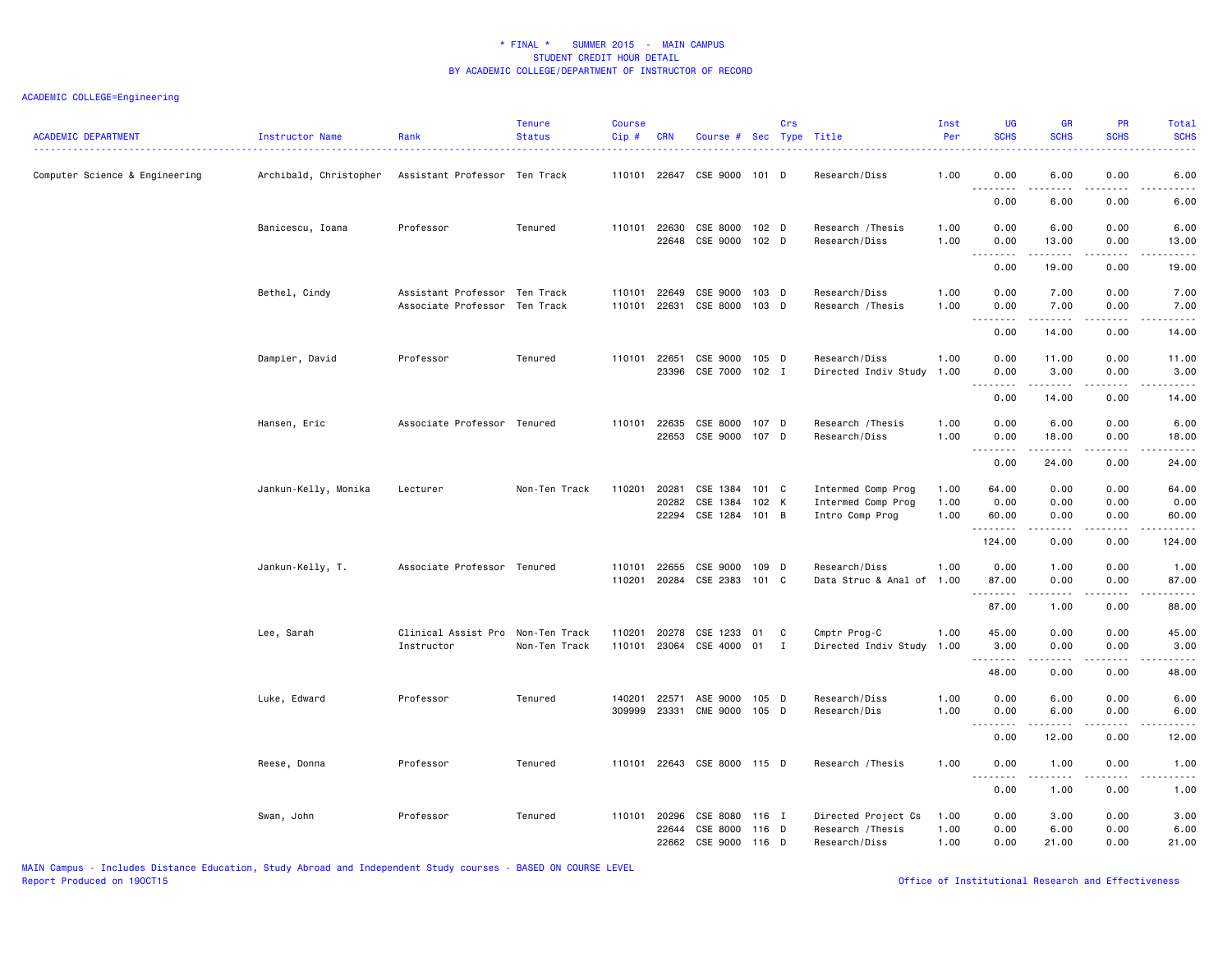| <b>ACADEMIC DEPARTMENT</b>     | Instructor Name | Rank                          | <b>Tenure</b><br><b>Status</b> | <b>Course</b><br>Cip# | <b>CRN</b> | Course # Sec         |       | Crs<br>Type | Title                     | Inst<br>Per | <b>UG</b><br><b>SCHS</b> | <b>GR</b><br><b>SCHS</b> | <b>PR</b><br><b>SCHS</b> | Total<br><b>SCHS</b> |
|--------------------------------|-----------------|-------------------------------|--------------------------------|-----------------------|------------|----------------------|-------|-------------|---------------------------|-------------|--------------------------|--------------------------|--------------------------|----------------------|
| Computer Science & Engineering | Swan, John      | Professor                     | Tenured                        | 110101                |            | 22855 CSE 7000 101 I |       |             | Directed Indiv Study 1.00 |             | 0.00                     | 3.00                     | 0.00                     | 3.00                 |
|                                |                 |                               |                                |                       |            |                      |       |             |                           |             | 0.00                     | 33.00                    | ---------<br>0.00        | .<br>33.00           |
|                                | Williams, Byron | Assistant Professor Ten Track |                                | 110101                | 22645      | CSE 8000 117 D       |       |             | Research /Thesis          | 1.00        | 0.00                     | 6.00                     | 0.00                     | 6.00                 |
|                                |                 |                               |                                |                       |            | 22663 CSE 9000 117 D |       |             | Research/Diss             | 1.00        | 0.00                     | 27.00                    | 0.00                     | 27.00<br>.           |
|                                |                 |                               |                                |                       |            |                      |       |             |                           |             | 0.00                     | 33.00                    | 0.00                     | 33.00                |
|                                | Zhang, Song     | Associate Professor Tenured   |                                | 110101                | 20297      | CSE 8080             | 119 I |             | Directed Project Cs       | 1.00        | 0.00                     | 1.00                     | 0.00                     | 1.00                 |
|                                |                 |                               |                                |                       | 22646      | CSE 8000             | 118 D |             | Research /Thesis          | 1.00        | 0.00                     | 3.00                     | 0.00                     | 3.00                 |
|                                |                 |                               |                                |                       | 22664      | CSE 9000             | 118 D |             | Research/Diss             | 1.00        | 0.00                     | 6.00                     | 0.00                     | 6.00                 |
|                                |                 |                               |                                |                       |            | 23519 CSE 7000       | 103 I |             | Directed Indiv Study 1.00 |             | 0.00                     | 3.00                     | 0.00                     | 3.00                 |
|                                |                 |                               |                                |                       |            |                      |       |             |                           |             | - - - - - - - -<br>0.00  | 13.00                    | 0.00                     | 13.00                |
|                                |                 |                               |                                |                       |            |                      |       |             |                           |             |                          |                          |                          |                      |
| Computer Science & Engineering |                 |                               |                                |                       |            |                      |       |             |                           |             | 259.00                   | 170.00                   | 0.00                     | 429.00               |
|                                |                 |                               |                                |                       |            |                      |       |             |                           |             | ========                 | ========                 | ========                 | ==========           |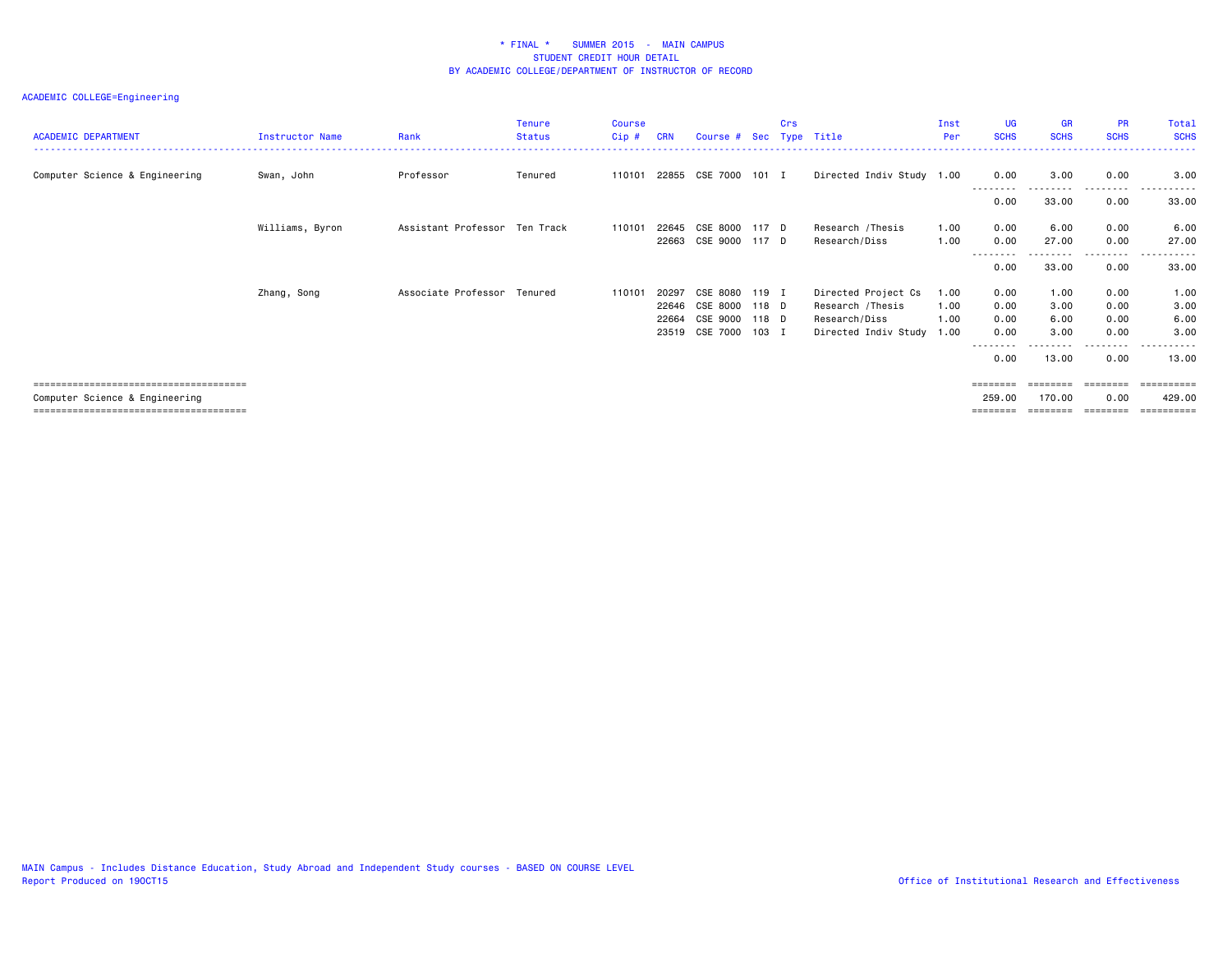## ACADEMIC COLLEGE=Engineering

| <b>ACADEMIC DEPARTMENT</b>        | Instructor Name                                       | Rank                          | <b>Tenure</b><br><b>Status</b> | <b>Course</b><br>$Cip$ # | <b>CRN</b>                       | Course # Sec Type Title                      |                               | Crs    |                                                                             | Inst<br>Per                  | <b>UG</b><br><b>SCHS</b>                                                                                                                                                                                                                                                                                                                                                                                                                                                                        | <b>GR</b><br><b>SCHS</b>     | PR<br><b>SCHS</b>            | Total<br><b>SCHS</b>          |
|-----------------------------------|-------------------------------------------------------|-------------------------------|--------------------------------|--------------------------|----------------------------------|----------------------------------------------|-------------------------------|--------|-----------------------------------------------------------------------------|------------------------------|-------------------------------------------------------------------------------------------------------------------------------------------------------------------------------------------------------------------------------------------------------------------------------------------------------------------------------------------------------------------------------------------------------------------------------------------------------------------------------------------------|------------------------------|------------------------------|-------------------------------|
| Electrical & Computer Engineering | Abdelwahed, Sherif                                    | Associate Professor Tenured   |                                | 141001                   | 22961<br>23222                   | ECE 9000<br>ECE 9000                         | 108 D<br>508                  | D      | Research/Diss<br>Research/Diss                                              | 1.00<br>1.00                 | 0.00<br>0.00<br>22222                                                                                                                                                                                                                                                                                                                                                                                                                                                                           | 15.00<br>9.00<br>.           | 0.00<br>0.00                 | 15.00<br>9.00                 |
|                                   |                                                       |                               |                                |                          |                                  |                                              |                               |        |                                                                             |                              | $\frac{1}{2} \left( \frac{1}{2} \right) \left( \frac{1}{2} \right)$<br>0.00                                                                                                                                                                                                                                                                                                                                                                                                                     | 24.00                        | د د د د<br>0.00              | د د د د<br>24.00              |
|                                   | Anderson, Derek                                       | Assistant Professor Ten Track |                                | 141001                   | 22962<br>23224                   | ECE 9000<br>ECE 8000 502 D                   | 109 D                         |        | Research/Diss<br>Research/Thesis                                            | 1.00<br>1.00                 | 0.00<br>0.00                                                                                                                                                                                                                                                                                                                                                                                                                                                                                    | 13.00<br>3.00<br><b>.</b>    | 0.00<br>0.00<br>.            | 13.00<br>3.00<br>. <b>.</b>   |
|                                   |                                                       |                               |                                |                          |                                  |                                              |                               |        |                                                                             |                              | 0.00                                                                                                                                                                                                                                                                                                                                                                                                                                                                                            | 16.00                        | 0.00                         | 16.00                         |
|                                   | Ball, John                                            | Assistant Professor Ten Track |                                | 141001                   | 22937<br>22963                   | ECE 8000<br>ECE 9000                         | 103 D<br>110 D                |        | Research/Thesis<br>Research/Diss                                            | 1.00<br>1.00                 | 0.00<br>0.00<br>--------                                                                                                                                                                                                                                                                                                                                                                                                                                                                        | 12.00<br>6.00<br>.           | 0.00<br>0.00<br>.            | 12.00<br>6.00<br>.            |
|                                   |                                                       |                               |                                |                          |                                  |                                              |                               |        |                                                                             |                              | 0.00                                                                                                                                                                                                                                                                                                                                                                                                                                                                                            | 18.00                        | 0.00                         | 18.00                         |
|                                   | Bruce, Jerry                                          | Associate Professor Tenured   |                                |                          |                                  | 141001 21662 ECE 3413 01                     |                               | C      | Intro to Electronic                                                         | 1.00                         | 27.00                                                                                                                                                                                                                                                                                                                                                                                                                                                                                           | 0.00                         | 0.00                         | 27.00                         |
|                                   |                                                       |                               |                                |                          |                                  |                                              |                               |        |                                                                             |                              | 27.00                                                                                                                                                                                                                                                                                                                                                                                                                                                                                           | 0.00                         | 0.00                         | 27.00                         |
|                                   | Donohoe, John                                         | Professor                     | Tenured                        | 141001                   |                                  | 22965 ECE 9000 112 D                         |                               |        | Research/Diss                                                               | 1.00                         | 0.00                                                                                                                                                                                                                                                                                                                                                                                                                                                                                            | 9.00                         | 0.00                         | 9.00                          |
|                                   |                                                       |                               |                                |                          |                                  |                                              |                               |        |                                                                             |                              | $\sim$ $\sim$ .<br>0.00                                                                                                                                                                                                                                                                                                                                                                                                                                                                         | $\sim$ $\sim$<br>9.00        | 0.00                         | 9.00                          |
|                                   | Du, Qian                                              | Professor                     | Tenured                        | 141001                   |                                  | 22966 ECE 9000 113 D                         |                               |        | Research/Diss                                                               | 1.00                         | 0.00<br>.                                                                                                                                                                                                                                                                                                                                                                                                                                                                                       | 18.00<br>------              | 0.00<br>.                    | 18.00                         |
|                                   |                                                       |                               |                                |                          |                                  |                                              |                               |        |                                                                             |                              | 0.00                                                                                                                                                                                                                                                                                                                                                                                                                                                                                            | 18.00                        | 0.00                         | 18.00                         |
|                                   | Follett, Randolph                                     | Associate Professor Tenured   |                                | 141001                   |                                  | 20388 ECE 3443 51                            |                               | C      | Signals and Systems                                                         | 1.00                         | 45.00<br><u>.</u>                                                                                                                                                                                                                                                                                                                                                                                                                                                                               | 0.00<br>.                    | 0.00<br>.                    | 45.00<br>.                    |
|                                   |                                                       |                               |                                |                          |                                  |                                              |                               |        |                                                                             |                              | 45.00                                                                                                                                                                                                                                                                                                                                                                                                                                                                                           | 0.00                         | 0.00                         | 45.00                         |
|                                   | Fowler, James                                         | Professor                     | Tenured                        | 141001                   |                                  | 22968 ECE 9000 115 D                         |                               |        | Research/Diss                                                               | 1.00                         | 0.00<br>$  -$                                                                                                                                                                                                                                                                                                                                                                                                                                                                                   | 12.00                        | 0.00                         | 12.00                         |
|                                   |                                                       |                               |                                |                          |                                  |                                              |                               |        |                                                                             |                              | 0.00                                                                                                                                                                                                                                                                                                                                                                                                                                                                                            | 12.00                        | 0.00                         | 12.00                         |
|                                   | Fu, Yong                                              | Associate Professor Tenured   |                                | 141001                   | 22969                            | ECE 9000<br>23347 ECE 9000 05 D              | 116 D                         |        | Research/Diss<br>Research/Diss                                              | 1.00<br>1.00                 | 0.00<br>0.00<br>.                                                                                                                                                                                                                                                                                                                                                                                                                                                                               | 18.00<br>3.00<br>.           | 0.00<br>0.00<br>.            | 18.00<br>3.00<br>.            |
|                                   |                                                       |                               |                                |                          |                                  |                                              |                               |        |                                                                             |                              | 0.00                                                                                                                                                                                                                                                                                                                                                                                                                                                                                            | 21.00                        | 0.00                         | 21.00                         |
|                                   | Jones, Bryan                                          | Associate Professor Tenured   |                                | 141001                   | 20391<br>20393<br>22924<br>23354 | ECE 3724<br>ECE 3724<br>ECE 7000<br>ECE 9000 | 101 C<br>103<br>$102$ I<br>10 | K<br>D | Microprocessors<br>Microprocessors<br>Directed Indiv Study<br>Research/Diss | 1.00<br>1.00<br>1.00<br>1.00 | 36.00<br>0.00<br>0.00<br>0.00                                                                                                                                                                                                                                                                                                                                                                                                                                                                   | 0.00<br>0.00<br>3.00<br>3.00 | 0.00<br>0.00<br>0.00<br>0.00 | 36.00<br>0.00<br>3.00<br>3.00 |
|                                   |                                                       |                               |                                |                          |                                  |                                              |                               |        |                                                                             |                              | $\begin{array}{cccccccccccccc} \multicolumn{2}{c}{} & \multicolumn{2}{c}{} & \multicolumn{2}{c}{} & \multicolumn{2}{c}{} & \multicolumn{2}{c}{} & \multicolumn{2}{c}{} & \multicolumn{2}{c}{} & \multicolumn{2}{c}{} & \multicolumn{2}{c}{} & \multicolumn{2}{c}{} & \multicolumn{2}{c}{} & \multicolumn{2}{c}{} & \multicolumn{2}{c}{} & \multicolumn{2}{c}{} & \multicolumn{2}{c}{} & \multicolumn{2}{c}{} & \multicolumn{2}{c}{} & \multicolumn{2}{c}{} & \multicolumn{2}{c}{} & \$<br>36.00 | .<br>6.00                    | .<br>0.00                    | .<br>42.00                    |
|                                   | Karimi-Ghartemani, Maso Associate Professor Ten Track |                               |                                | 141001                   | 22971                            | ECE 9000 118 D                               |                               |        | Research/Diss                                                               | 1.00                         | 0.00                                                                                                                                                                                                                                                                                                                                                                                                                                                                                            | 12.00                        | 0.00                         | 12.00                         |
|                                   |                                                       |                               |                                |                          |                                  |                                              |                               |        |                                                                             |                              | <b></b><br>0.00                                                                                                                                                                                                                                                                                                                                                                                                                                                                                 | 12.00                        | 0.00                         | 12.00                         |
|                                   | King, Roger                                           | Professor                     | Tenured                        | 309999                   |                                  | 23106 CME 8000 101 D                         |                               |        | Research/Thesis                                                             | 1.00                         | 0.00                                                                                                                                                                                                                                                                                                                                                                                                                                                                                            | 3.00                         | 0.00                         | 3.00                          |

MAIN Campus - Includes Distance Education, Study Abroad and Independent Study courses - BASED ON COURSE LEVEL

Office of Institutional Research and Effectiveness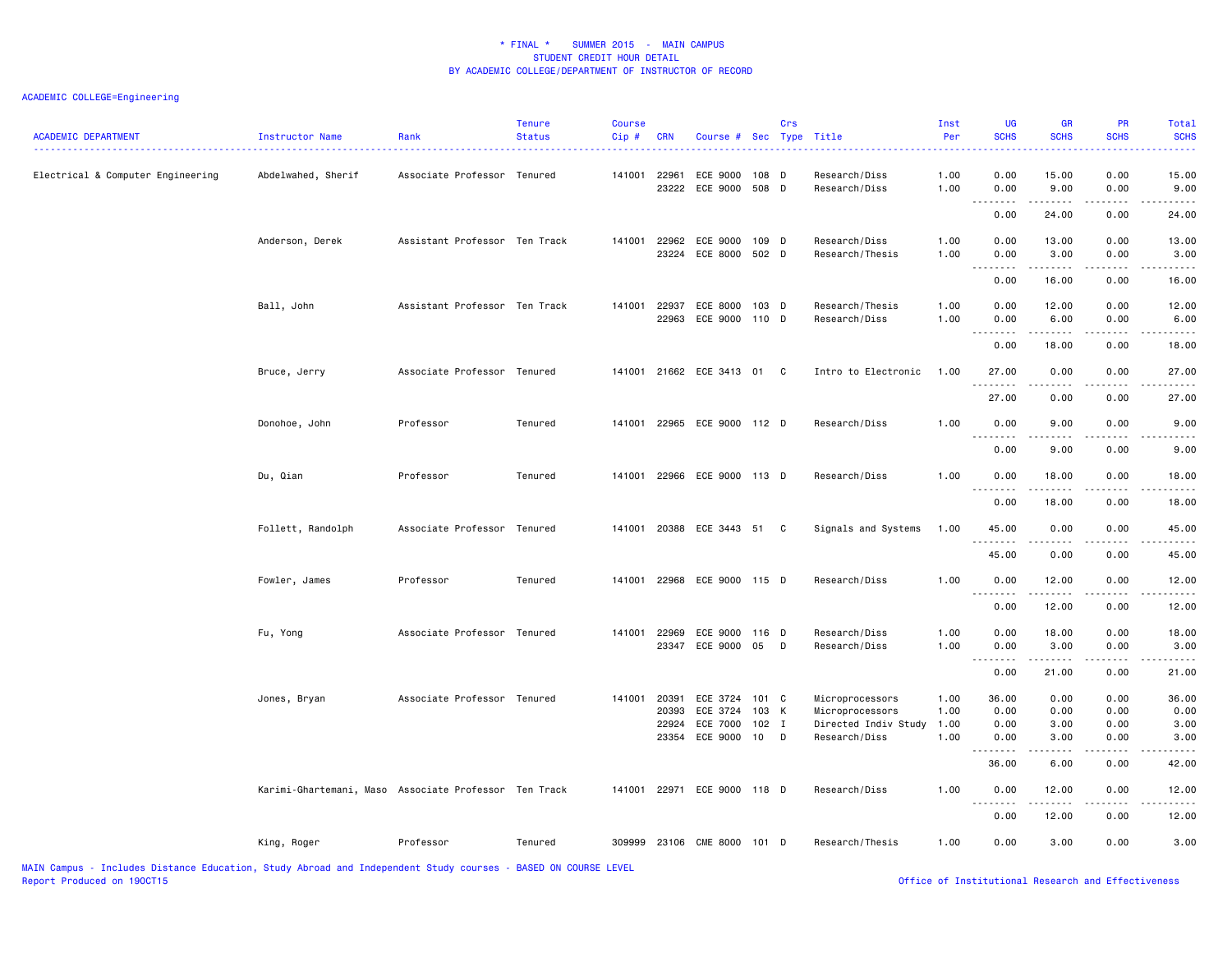| <b>ACADEMIC DEPARTMENT</b>        | Instructor Name                                           | Rank                          | <b>Tenure</b><br><b>Status</b> | <b>Course</b><br>Cip# | <b>CRN</b>   | Course # Sec Type Title     |                | Crs |                                             | Inst<br>Per | <b>UG</b><br><b>SCHS</b>          | <b>GR</b><br><b>SCHS</b>                                                                                                                                                                | PR<br><b>SCHS</b> | <b>Total</b><br><b>SCHS</b>         |
|-----------------------------------|-----------------------------------------------------------|-------------------------------|--------------------------------|-----------------------|--------------|-----------------------------|----------------|-----|---------------------------------------------|-------------|-----------------------------------|-----------------------------------------------------------------------------------------------------------------------------------------------------------------------------------------|-------------------|-------------------------------------|
| Electrical & Computer Engineering | King, Roger                                               | Professor                     | Tenured                        |                       |              | 309999 23107 CME 9000 102 D |                |     | Research/Dis                                | 1.00        | 0.00                              | 1.00                                                                                                                                                                                    | 0.00              | 1.00                                |
|                                   |                                                           |                               |                                |                       |              |                             |                |     |                                             |             | .<br>0.00                         | $\frac{1}{2} \left( \frac{1}{2} \right) \left( \frac{1}{2} \right) \left( \frac{1}{2} \right) \left( \frac{1}{2} \right)$<br>4.00                                                       | د د د د<br>0.00   | $\sim$ $\sim$ $\sim$ $\sim$<br>4.00 |
|                                   | Kulandaivelu Govindaraj 98                                |                               | Not Applicable                 |                       |              | 141001 21660 ECE 3434 01    |                | B   | Adv Electronic Circu 1.00                   |             | 32.00                             | 0.00                                                                                                                                                                                    | 0.00              | 32.00                               |
|                                   |                                                           |                               |                                |                       |              |                             |                |     |                                             |             | <u>.</u><br>32.00                 | 0.00                                                                                                                                                                                    | 0.00              | 32.00                               |
|                                   | Li, Pan                                                   | Assistant Professor Ten Track |                                | 141001                | 22947        | ECE 9000                    | 101 D          |     | Research/Diss                               | 1.00        | 0.00                              | 24.00                                                                                                                                                                                   | 0.00              | 24.00                               |
|                                   |                                                           |                               |                                |                       | 23357        | ECE 9000                    | 13             | D   | Research/Diss                               | 1.00        | 0.00                              | 3.00                                                                                                                                                                                    | 0.00              | 3.00                                |
|                                   |                                                           |                               |                                |                       | 23455        | ECE 9000 51                 |                | D   | Research/Diss                               | 1.00        | 0.00<br>$\sim$ $\sim$ $\sim$<br>. | 3.00                                                                                                                                                                                    | 0.00              | 3.00                                |
|                                   |                                                           |                               |                                |                       |              |                             |                |     |                                             |             | 0.00                              | 30.00                                                                                                                                                                                   | 0.00              | 30.00                               |
|                                   | Mazzola, Michael                                          | Professor                     | Tenured                        | 141001 22923          |              | ECE 7000                    | 101 I          |     | Directed Indiv Study 1.00                   |             | 0.00                              | 3.00                                                                                                                                                                                    | 0.00              | 3.00                                |
|                                   |                                                           |                               |                                |                       | 22948        | ECE 9000                    | 102 D          |     | Research/Diss                               | 1.00        | 0.00                              | 13.00                                                                                                                                                                                   | 0.00              | 13.00                               |
|                                   |                                                           |                               |                                |                       |              |                             |                |     |                                             |             | <u>.</u><br>0.00                  | .<br>16.00                                                                                                                                                                              | .<br>0.00         | .<br>16.00                          |
|                                   |                                                           |                               |                                |                       |              |                             |                |     |                                             |             |                                   |                                                                                                                                                                                         |                   |                                     |
|                                   | Melnychuk, Galyna                                         | 98                            | Not Applicable                 | 143501<br>149999      | 21521        | IE 3913<br>22739 IE 4000    | 801 A<br>801 I |     | Engr Economy I<br>Directed Indiv Study 1.00 | 1.00        | 63.00<br>3.00                     | 0.00<br>0.00                                                                                                                                                                            | 0.00<br>0.00      | 63.00<br>3.00                       |
|                                   |                                                           |                               |                                |                       |              |                             |                |     |                                             |             | --------<br>66.00                 | $\frac{1}{2} \left( \frac{1}{2} \right) \left( \frac{1}{2} \right) \left( \frac{1}{2} \right) \left( \frac{1}{2} \right) \left( \frac{1}{2} \right) \left( \frac{1}{2} \right)$<br>0.00 | .<br>0.00         | .<br>66.00                          |
|                                   |                                                           |                               |                                |                       |              |                             |                |     |                                             |             |                                   |                                                                                                                                                                                         |                   |                                     |
|                                   | Mohammadi-Aragh, Mahnas Research Assist Pro Non-Ten Track |                               |                                | 141001                | 22956        | ECE 8000 115 D              |                |     | Research/Thesis                             | 1.00        | 0.00                              | 6.00                                                                                                                                                                                    | 0.00              | 6.00                                |
|                                   |                                                           |                               |                                |                       |              |                             |                |     |                                             |             | 0.00                              | 6.00                                                                                                                                                                                    | 0.00              | 6.00                                |
|                                   | Molen, G. Marshall                                        | Professor                     | Tenured                        | 141001                |              | 22957 ECE 8000 116 D        |                |     | Research/Thesis                             | 1.00        | 0.00                              | 4.00                                                                                                                                                                                    | 0.00              | 4.00                                |
|                                   |                                                           |                               |                                |                       |              |                             |                |     |                                             |             | $\sim$ $\sim$ $\sim$<br>.<br>0.00 | $   -$<br>4.00                                                                                                                                                                          | 0.00              | -----<br>4.00                       |
|                                   | Morris, Thomas                                            | Associate Professor Tenured   |                                |                       | 141001 23135 | ECE 8000                    | 120 D          |     | Research/Thesis                             | 1.00        | 0.00                              | 12.00                                                                                                                                                                                   | 0.00              | 12.00                               |
|                                   |                                                           |                               |                                |                       | 23136        | ECE 9000                    | 120 D          |     | Research/Diss                               | 1.00        | 0.00                              | 7.00                                                                                                                                                                                    | 0.00              | 7.00                                |
|                                   |                                                           |                               |                                |                       |              | 23232 ECE 9000              | 520 D          |     | Research/Diss                               | 1.00        | 0.00                              | 1.00                                                                                                                                                                                    | 0.00              | 1.00                                |
|                                   |                                                           |                               |                                |                       |              |                             |                |     |                                             |             | $\ddot{\phantom{1}}$<br>0.00      | 20.00                                                                                                                                                                                   | 0.00              | 20.00                               |
|                                   | Reese, Robert                                             | Associate Professor Tenured   |                                |                       |              | 141001 23362 ECE 9000 18 D  |                |     | Research/Diss                               | 1.00        | 0.00                              | 3.00                                                                                                                                                                                    | 0.00              | 3.00                                |
|                                   |                                                           |                               |                                |                       |              |                             |                |     |                                             |             | د د د د<br>$\sim$ $\sim$          | .                                                                                                                                                                                       | .                 | ----                                |
|                                   |                                                           |                               |                                |                       |              |                             |                |     |                                             |             | 0.00                              | 3.00                                                                                                                                                                                    | 0.00              | 3.00                                |
|                                   | Seran, Santosh                                            | 98                            | Not Applicable                 |                       |              | 141001 20383 ECE 3323 01 C  |                |     | Electromagnetics II 1.00                    |             | 21.00<br>.                        | 0.00                                                                                                                                                                                    | 0.00              | 21.00<br>.                          |
|                                   |                                                           |                               |                                |                       |              |                             |                |     |                                             |             | 21.00                             | .<br>0.00                                                                                                                                                                               | 0.00              | 21.00                               |
|                                   | Taylor, Ryan                                              | Grad Teach Assist             | Not Applicable                 |                       |              | 141001 20385 ECE 3424 01 B  |                |     | Intm Electronic Circ 1.00                   |             | 40.00                             | 0.00                                                                                                                                                                                    | 0.00              | 40.00                               |
|                                   |                                                           |                               |                                |                       |              |                             |                |     |                                             |             | <u>.</u><br>40.00                 | $\frac{1}{2} \left( \frac{1}{2} \right) \left( \frac{1}{2} \right) \left( \frac{1}{2} \right) \left( \frac{1}{2} \right) \left( \frac{1}{2} \right)$<br>0.00                            | .<br>0.00         | .<br>40.00                          |
|                                   | Winton, Raymond                                           | Professor                     | Tenured                        |                       |              | 141001 21665 ECE 3413 51 C  |                |     | Intro to Electronic                         | 1.00        | 45.00                             | 0.00                                                                                                                                                                                    | 0.00              | 45.00                               |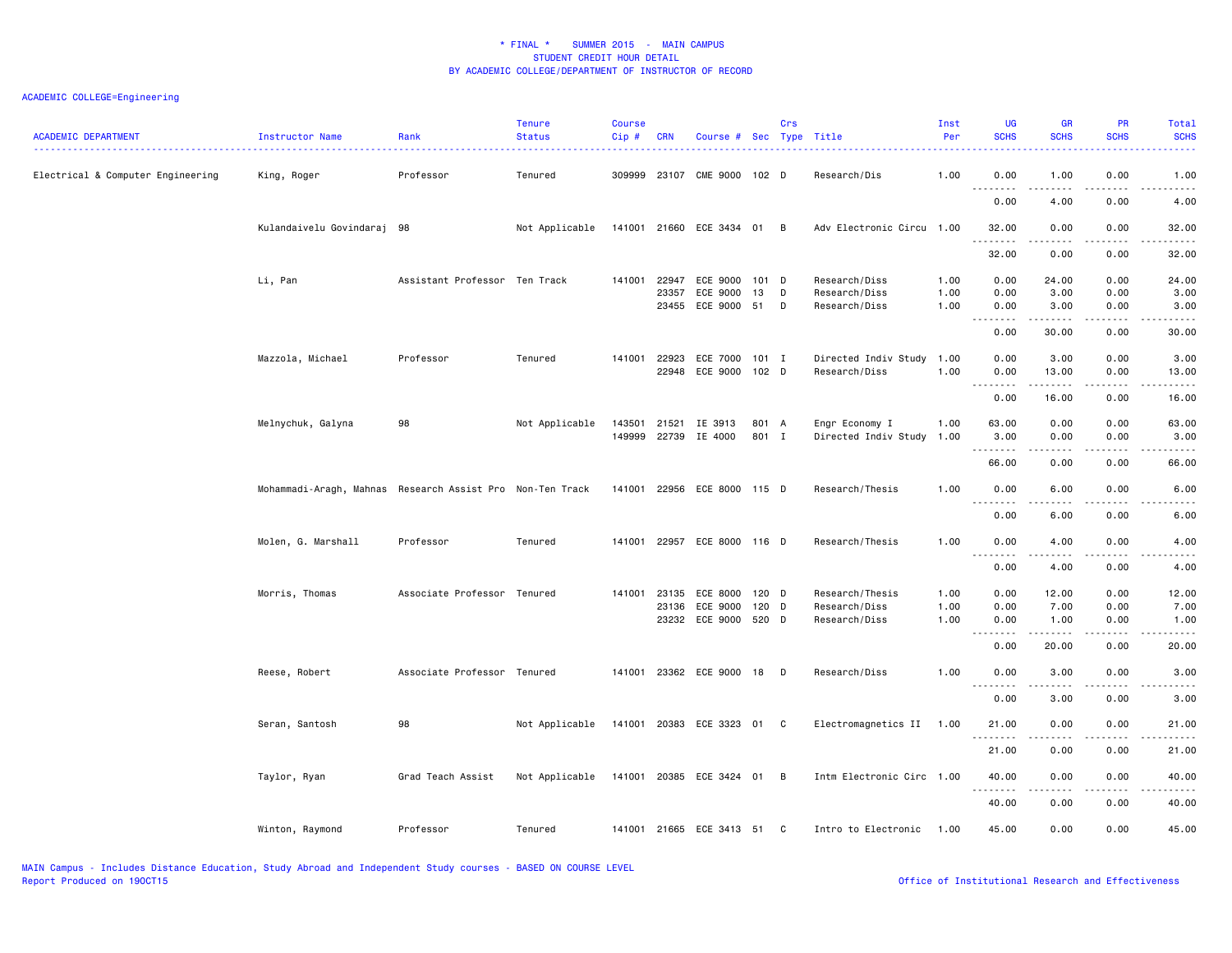| <b>ACADEMIC DEPARTMENT</b>        | Instructor Name | Rank      | Tenure<br>Status | <b>Course</b><br>Cip# | CRN | Course # Sec Type Title                                              | Crs |                                                   | Inst<br>Per          | <b>UG</b><br><b>SCHS</b>                                                | <b>GR</b><br><b>SCHS</b>                   | <b>PR</b><br><b>SCHS</b>                  | Total<br><b>SCHS</b><br>.                   |
|-----------------------------------|-----------------|-----------|------------------|-----------------------|-----|----------------------------------------------------------------------|-----|---------------------------------------------------|----------------------|-------------------------------------------------------------------------|--------------------------------------------|-------------------------------------------|---------------------------------------------|
| Electrical & Computer Engineering | Younan, Nicolas | Professor | Tenured          | 141001                |     | 22953 ECE 9000 107 D<br>23228 ECE 8000 519 D<br>23229 ECE 9000 507 D |     | Research/Diss<br>Research/Thesis<br>Research/Diss | 1.00<br>1.00<br>1.00 | .<br>45.00<br>0.00<br>0.00<br>0.00<br>.<br>0.00                         | 0.00<br>6.00<br>1.00<br>6.00<br>.<br>13,00 | 0.00<br>0.00<br>0.00<br>0.00<br>.<br>0.00 | 45.00<br>6.00<br>1.00<br>6.00<br>.<br>13.00 |
|                                   |                 |           |                  |                       |     |                                                                      |     |                                                   |                      | $\qquad \qquad \equiv \equiv \equiv \equiv \equiv \equiv \equiv \equiv$ | ========                                   | $=$ = = = = = = =                         | ==========                                  |
| Electrical & Computer Engineering |                 |           |                  |                       |     |                                                                      |     |                                                   |                      | 312.00                                                                  | 232.00                                     | 0.00                                      | 544.00                                      |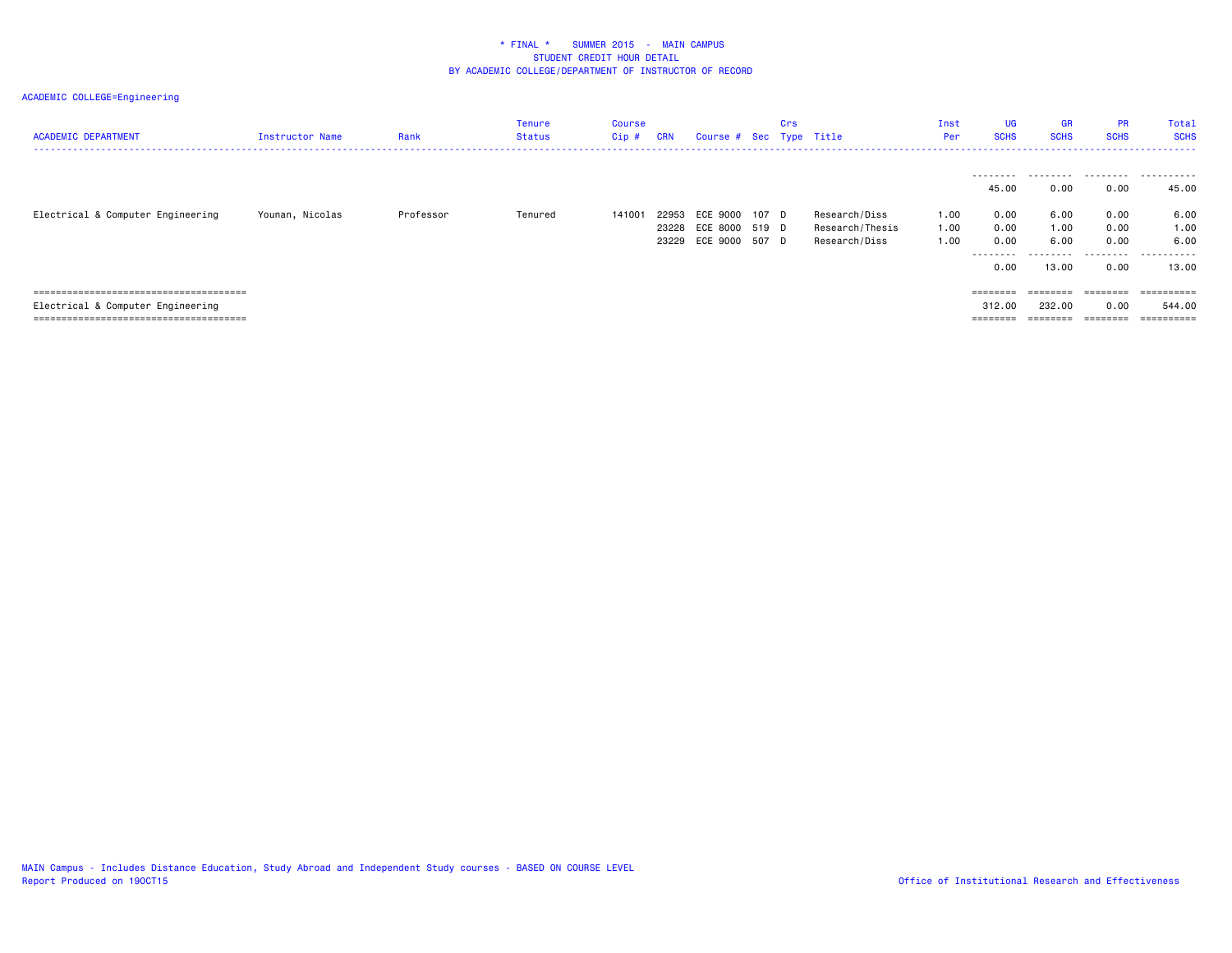## ACADEMIC COLLEGE=Engineering

| <b>ACADEMIC DEPARTMENT</b>       | Instructor Name        | Rank                              | <b>Tenure</b><br><b>Status</b> | <b>Course</b><br>Cip# | <b>CRN</b>     | Course # Sec         |                | Crs         | Type Title                     | Inst<br>Per  | <b>UG</b><br><b>SCHS</b>                                    | <b>GR</b><br><b>SCHS</b>                                                                                                                                      | PR<br><b>SCHS</b>                   | Total<br><b>SCHS</b>                                                                                                                                          |
|----------------------------------|------------------------|-----------------------------------|--------------------------------|-----------------------|----------------|----------------------|----------------|-------------|--------------------------------|--------------|-------------------------------------------------------------|---------------------------------------------------------------------------------------------------------------------------------------------------------------|-------------------------------------|---------------------------------------------------------------------------------------------------------------------------------------------------------------|
| Industrial & Systems Engineering | Bian, Linkan           | Assistant Professor Ten Track     |                                | 143501                | 22276<br>22489 | IE 9000<br>IE 9000   | 502 D<br>105 D |             | Research/DIss<br>Research/DIss | 1.00<br>1.00 | 0.00<br>0.00                                                | 10.00<br>13.00                                                                                                                                                | 0.00<br>0.00                        | 10.00<br>13.00                                                                                                                                                |
|                                  |                        |                                   |                                |                       |                |                      |                |             |                                |              | 1.1.1.1.1.1.1                                               | .                                                                                                                                                             | .                                   | .                                                                                                                                                             |
|                                  |                        |                                   |                                |                       |                |                      |                |             |                                |              | 0.00                                                        | 23.00                                                                                                                                                         | 0.00                                | 23.00                                                                                                                                                         |
|                                  | Bullington, Stanley    | Professor                         | Tenured                        | 142701                | 20737          | IE 4753              | 01             | C           | Systems Engr & Analy 1.00      |              | 27.00                                                       | 0.00                                                                                                                                                          | 0.00                                | 27.00                                                                                                                                                         |
|                                  |                        |                                   |                                | 143501                | 20732          | IE 4333              | 01             | C           | Prod Control Sys I             | 1.00         | 24.00                                                       | 0.00                                                                                                                                                          | 0.00                                | 24.00                                                                                                                                                         |
|                                  |                        |                                   |                                |                       | 20733          | IE 4543              | 51             | C           | Logistics Engineerin 1.00      |              | 21.00                                                       | 0.00                                                                                                                                                          | 0.00                                | 21.00                                                                                                                                                         |
|                                  |                        |                                   |                                |                       | 20735          | IE 4653              | 51             | C           | Ind Qual Control I             | 1.00         | 30.00                                                       | 0.00                                                                                                                                                          | 0.00                                | 30.00                                                                                                                                                         |
|                                  |                        |                                   |                                |                       | 20738          | IE 6333              | 01             | C           | Prod Control Sys I             | 1.00         | 0.00                                                        | 3.00                                                                                                                                                          | 0.00                                | 3.00                                                                                                                                                          |
|                                  |                        |                                   |                                |                       | 20741          | IE 6653              | 51             | C           | Ind Qual Control I             | 1.00         | 0.00                                                        | 9.00                                                                                                                                                          | 0.00                                | 9.00                                                                                                                                                          |
|                                  |                        |                                   |                                |                       | 20743          | IE 6753              | 01             | C           | Systems Engr & Analy 1.00      |              | 0.00                                                        | 3.00                                                                                                                                                          | 0.00                                | 3.00                                                                                                                                                          |
|                                  |                        |                                   |                                |                       | 21809          | IE 6543              | 551            | C           | Logistics Engineerin 1.00      |              | 0.00                                                        | 21.00                                                                                                                                                         | 0.00                                | 21.00                                                                                                                                                         |
|                                  |                        |                                   |                                |                       | 22405          | IE 7000              | 51             | $\mathbf I$ | Directed Indiv Study 1.00      |              | 0.00                                                        | 3.00                                                                                                                                                          | 0.00                                | 3.00                                                                                                                                                          |
|                                  |                        |                                   |                                |                       |                | 23035 IE 4543        | 551 C          |             | Logistics Engineerin 1.00      |              | 3.00                                                        | 0.00                                                                                                                                                          | 0.00                                | 3.00                                                                                                                                                          |
|                                  |                        |                                   |                                |                       |                | 23050 IE 7000        | 106 I          |             | Directed Indiv Study 1.00      |              | 0.00<br>. <b>.</b>                                          | 3.00<br>$\frac{1}{2} \left( \frac{1}{2} \right) \left( \frac{1}{2} \right) \left( \frac{1}{2} \right) \left( \frac{1}{2} \right) \left( \frac{1}{2} \right)$  | 0.00<br>د د د د                     | 3.00<br>.                                                                                                                                                     |
|                                  |                        |                                   |                                |                       |                |                      |                |             |                                |              | 105.00                                                      | 42.00                                                                                                                                                         | 0.00                                | 147.00                                                                                                                                                        |
|                                  | Green, Robert          | 98                                | Not Applicable                 | 140101                | 23277          | GE 4000              | 001 I          |             | Directed Indiv Study 1.00      |              | 1.00                                                        | 0.00                                                                                                                                                          | 0.00                                | 1.00                                                                                                                                                          |
|                                  |                        |                                   |                                | 521003                | 20543          | EXL 1191             | 01             | E           | Leadership Internshi 1.00      |              | 1.00                                                        | 0.00                                                                                                                                                          | 0.00                                | 1.00                                                                                                                                                          |
|                                  |                        |                                   |                                |                       |                | 20544 EXL 1191       | 101 E          |             | Leadership Internshi 1.00      |              | 2.00<br>.                                                   | 0.00                                                                                                                                                          | 0.00<br>$\sim$ $\sim$ $\sim$ $\sim$ | 2.00                                                                                                                                                          |
|                                  |                        |                                   |                                |                       |                |                      |                |             |                                |              | 4.00                                                        | 0.00                                                                                                                                                          | 0.00                                | 4.00                                                                                                                                                          |
|                                  | Greenwood, Allen       | Professor                         | Tenured                        | 143501                |                | 22280 IE 9000        | 506 D          |             | Research/DIss                  | 1.00         | 0.00                                                        | 1.00                                                                                                                                                          | 0.00                                | 1.00                                                                                                                                                          |
|                                  |                        |                                   |                                |                       |                |                      |                |             |                                |              | $- - -$<br>د د د د<br>0.00                                  | .<br>1.00                                                                                                                                                     | $- - - -$<br>0.00                   | -----<br>1.00                                                                                                                                                 |
|                                  | Hu, Mengqi             | Assistant Professor Ten Track     |                                |                       |                | 143501 22282 IE 9000 | 507 D          |             | Research/DIss                  | 1.00         | 0.00                                                        | 1.00                                                                                                                                                          | 0.00                                | 1.00                                                                                                                                                          |
|                                  |                        |                                   |                                |                       |                | 22454 IE 9000        | 101 D          |             | Research/DIss                  | 1.00         | 0.00                                                        | 13.00                                                                                                                                                         | 0.00                                | 13.00                                                                                                                                                         |
|                                  |                        |                                   |                                |                       |                |                      |                |             |                                |              | $\sim$ $\sim$ $\sim$<br>$\sim$ $\sim$ $\sim$ $\sim$<br>0.00 | $- - - - -$<br>14.00                                                                                                                                          | .<br>0.00                           | .<br>14.00                                                                                                                                                    |
|                                  | Marufuzzaman, Mohammad | Assistant Professor Ten Track     |                                | 143501                |                | 22996 IE 7000        | 105 I          |             | Directed Indiv Study 1.00      |              | 0.00                                                        | 4.00                                                                                                                                                          | 0.00                                | 4.00                                                                                                                                                          |
|                                  |                        |                                   |                                |                       |                |                      |                |             |                                |              | .<br>0.00                                                   | 4.00                                                                                                                                                          | .<br>0.00                           | 4.00                                                                                                                                                          |
|                                  |                        |                                   |                                |                       |                |                      |                |             |                                |              |                                                             |                                                                                                                                                               |                                     |                                                                                                                                                               |
|                                  | Medal, Hugh            | Assistant Professor Ten Track     |                                | 143501                | 22270          | IE 8000              | 505 D          |             | Research / Thesis              | 1.00         | 0.00                                                        | 3.00                                                                                                                                                          | 0.00                                | 3.00                                                                                                                                                          |
|                                  |                        |                                   |                                |                       | 22279          | IE 9000              | 505 D          |             | Research/DIss                  | 1.00         | 0.00                                                        | 9.00                                                                                                                                                          | 0.00                                | 9.00                                                                                                                                                          |
|                                  |                        |                                   |                                |                       | 22455          | IE 9000              | 102 D          |             | Research/DIss                  | 1.00         | 0.00                                                        | 16.00<br>$\frac{1}{2} \left( \frac{1}{2} \right) \left( \frac{1}{2} \right) \left( \frac{1}{2} \right) \left( \frac{1}{2} \right) \left( \frac{1}{2} \right)$ | 0.00<br>$\sim$ $\sim$ $\sim$ $\sim$ | 16.00<br>$\frac{1}{2} \left( \frac{1}{2} \right) \left( \frac{1}{2} \right) \left( \frac{1}{2} \right) \left( \frac{1}{2} \right) \left( \frac{1}{2} \right)$ |
|                                  |                        |                                   |                                |                       |                |                      |                |             |                                |              | 0.00                                                        | 28.00                                                                                                                                                         | 0.00                                | 28.00                                                                                                                                                         |
|                                  | Reeves, Kari           | Associate Professor Non-Ten Track |                                | 143501                | 22277          | IE 9000              | 503 D          |             | Research/DIss                  | 1.00         | 0.00                                                        | 9.00                                                                                                                                                          | 0.00                                | 9.00                                                                                                                                                          |
|                                  |                        |                                   |                                |                       | 22452          | IE 8000              | 101 D          |             | Research / Thesis              | 1.00         | 0.00                                                        | 4.00                                                                                                                                                          | 0.00                                | 4.00                                                                                                                                                          |
|                                  |                        |                                   |                                |                       | 22456          | IE 9000              | 103 D          |             | Research/DIss                  | 1.00         | 0.00                                                        | 3.00                                                                                                                                                          | 0.00                                | 3.00                                                                                                                                                          |
|                                  |                        |                                   |                                |                       | 22531          | IE 7000              | 103 I          |             | Directed Indiv Study 1.00      |              | 0.00                                                        | 3.00                                                                                                                                                          | 0.00                                | 3.00                                                                                                                                                          |
|                                  |                        |                                   |                                |                       | 22729          | IE 7000              | 502 I          |             | Directed Indiv Study 1.00      |              | 0.00                                                        | 3.00                                                                                                                                                          | 0.00                                | 3.00                                                                                                                                                          |
|                                  |                        |                                   |                                |                       | 22730          | IE 7000              | 503            | I           | Directed Indiv Study 1.00      |              | 0.00                                                        | 3.00                                                                                                                                                          | 0.00                                | 3.00                                                                                                                                                          |
|                                  |                        |                                   |                                |                       | 22780          | IE 7000              | $104$ I        |             | Directed Indiv Study 1.00      |              | 0.00                                                        | 3.00                                                                                                                                                          | 0.00                                | 3.00                                                                                                                                                          |
|                                  |                        |                                   |                                |                       | 23034          | IE 7000              | 504            | I           | Directed Indiv Study 1.00      |              | 0.00                                                        | 3.00                                                                                                                                                          | 0.00                                | 3,00                                                                                                                                                          |

MAIN Campus - Includes Distance Education, Study Abroad and Independent Study courses - BASED ON COURSE LEVEL

Office of Institutional Research and Effectiveness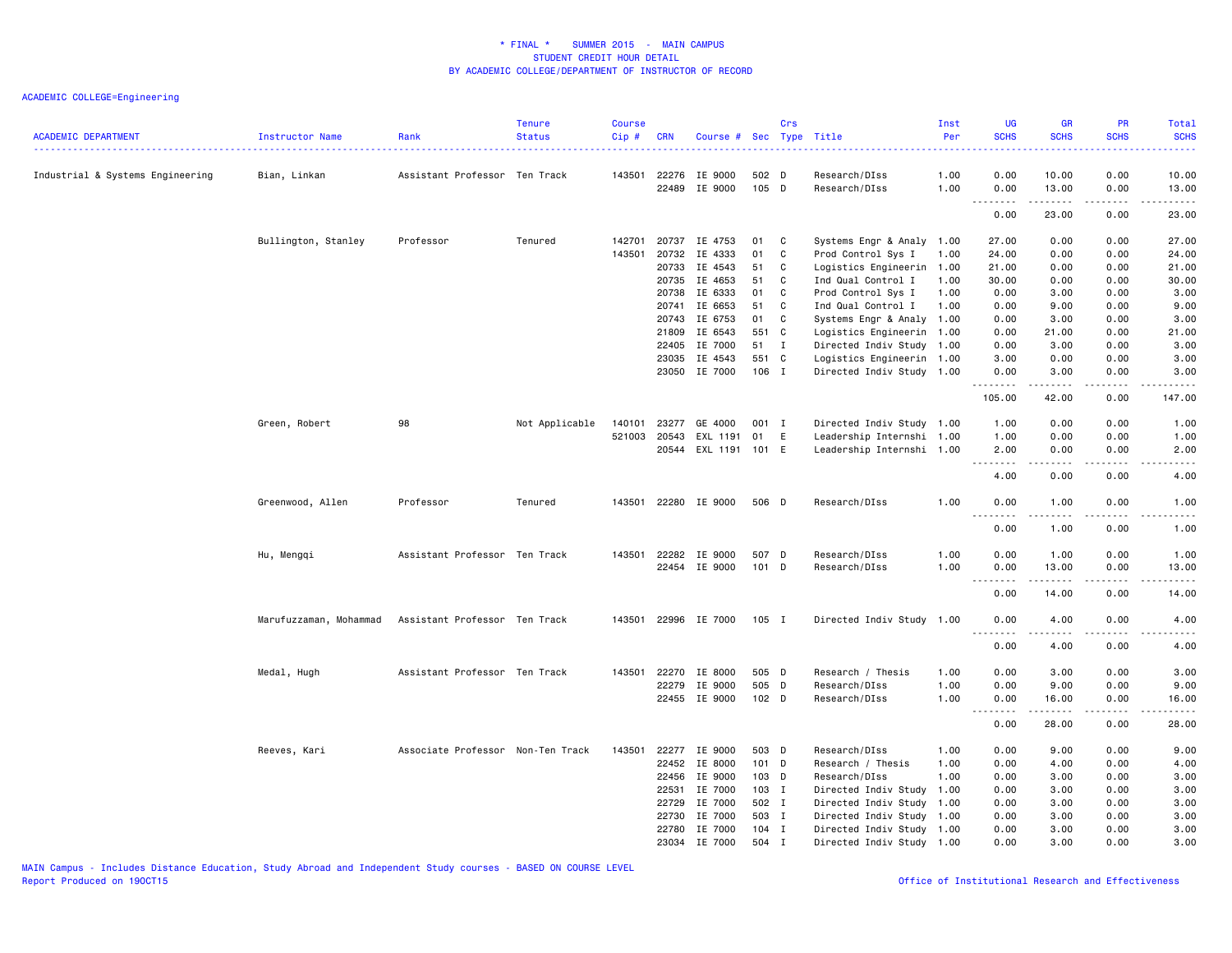| <b>Instructor Name</b> | Rank                | <b>Status</b> | Cip#                                          | <b>CRN</b> | Course #        | Sec                                                                                                                                            | Crs                                    | Type Title                                                                                            | Inst<br>Per                                                    | <b>UG</b><br><b>SCHS</b>                                     | <b>GR</b><br><b>SCHS</b>                        | <b>PR</b><br><b>SCHS</b> | Total<br><b>SCHS</b>                                       |
|------------------------|---------------------|---------------|-----------------------------------------------|------------|-----------------|------------------------------------------------------------------------------------------------------------------------------------------------|----------------------------------------|-------------------------------------------------------------------------------------------------------|----------------------------------------------------------------|--------------------------------------------------------------|-------------------------------------------------|--------------------------|------------------------------------------------------------|
| Reeves, Kari           | Associate Professor | Non-Ten Track | 143501                                        | 23144      |                 |                                                                                                                                                |                                        |                                                                                                       | 1.00                                                           | 0.00                                                         | 3.00                                            | 0.00                     | 3.00                                                       |
|                        |                     |               | 270301                                        | 21656      |                 |                                                                                                                                                |                                        | Eng Statistics I                                                                                      | 1.00                                                           | 207.00                                                       | 0.00                                            | 0.00                     | 207.00                                                     |
|                        |                     |               |                                               |            |                 |                                                                                                                                                |                                        |                                                                                                       |                                                                |                                                              |                                                 |                          | 81.00                                                      |
|                        |                     |               |                                               |            |                 |                                                                                                                                                |                                        |                                                                                                       |                                                                | 288.00                                                       | 34.00                                           | 0.00                     | 322.00                                                     |
| Rosenhan, Alvin        | Lecturer            | Non-Ten Track |                                               |            |                 |                                                                                                                                                | C .                                    | Bus Stat Methods I                                                                                    | 1.00                                                           | 48.00                                                        | 0.00                                            | 0.00                     | 48.00                                                      |
|                        |                     |               |                                               |            |                 |                                                                                                                                                | C.                                     | Bus Stat Methods II                                                                                   | 1.00                                                           | 72.00                                                        | 0.00                                            | 0.00                     | 72.00                                                      |
|                        |                     |               |                                               |            |                 |                                                                                                                                                |                                        |                                                                                                       |                                                                | 120.00                                                       | ---<br>0.00                                     | 0.00                     | 120.00                                                     |
| Strawderman, Lesley    |                     |               | 143501                                        | 22275      | IE 9000         |                                                                                                                                                |                                        | Research/DIss                                                                                         | 1.00                                                           | 0.00                                                         | 4.00                                            | 0.00                     | 4.00                                                       |
|                        |                     |               |                                               |            |                 |                                                                                                                                                |                                        |                                                                                                       | 1.00                                                           | 0.00                                                         | 3.00                                            | 0.00                     | 3.00                                                       |
|                        |                     |               |                                               | 22451      |                 |                                                                                                                                                |                                        | Directed Indiv Study                                                                                  | 1.00                                                           | 0.00                                                         | 3.00                                            | 0.00                     | 3.00                                                       |
|                        |                     |               |                                               | 22453      |                 |                                                                                                                                                |                                        | Research / Thesis                                                                                     | 1.00                                                           | 0.00                                                         | 9.00                                            | 0.00                     | 9.00                                                       |
|                        |                     |               |                                               |            |                 |                                                                                                                                                |                                        | Research/DIss                                                                                         | 1.00                                                           | 0.00                                                         | 3.00                                            | 0.00                     | 3.00                                                       |
|                        |                     |               |                                               |            |                 |                                                                                                                                                |                                        |                                                                                                       |                                                                | 0.00                                                         | 22.00                                           | 0.00                     | 22.00                                                      |
| Usher, John            | Professor           | Tenured       | 143501                                        | 22278      |                 |                                                                                                                                                |                                        | Research/DIss                                                                                         | 1.00                                                           | 0.00                                                         | 2.00                                            | 0.00                     | 2.00                                                       |
|                        |                     |               |                                               |            |                 |                                                                                                                                                |                                        |                                                                                                       | 1.00                                                           | 0.00                                                         | 3.00                                            | 0.00                     | 3.00                                                       |
|                        |                     |               | 270101                                        |            |                 | 01                                                                                                                                             | C .                                    |                                                                                                       |                                                                | 0.00                                                         | 1.50                                            | 0.00                     | 1.50                                                       |
|                        |                     |               |                                               |            |                 |                                                                                                                                                |                                        |                                                                                                       |                                                                | 0.00                                                         | 6.50                                            | 0.00                     | 6.50                                                       |
|                        |                     |               |                                               |            |                 |                                                                                                                                                |                                        |                                                                                                       |                                                                | ========<br>517.00                                           | 174.50                                          | ========<br>0.00         | 691.50                                                     |
|                        |                     |               | Not Applicable<br>Associate Professor Tenured | 143501     | 20731<br>521302 | IE 7000<br>IE 4613<br>IE 3913<br>20125<br>22406 IE 7000<br>IE 7000<br>IE 8000<br>22457 IE 9000<br>IE 9000<br>22728<br>IE 7000<br>20742 IE 6733 | 51<br>BQA 2113 51<br>20128 BQA 3123 51 | 505 I<br>001 C<br>C C<br>501 D<br>$101$ I<br>$102$ I<br>102 <sub>D</sub><br>$104$ D<br>504 D<br>501 I | Engr Economy I<br>Directed Indiv Study<br>Directed Indiv Study | Directed Indiv Study<br>1.00<br>Linear Programming I<br>0.50 | 81.00<br>--------<br>.<br>--------<br>--------- | 0.00<br>-----<br>الدامات | 0.00<br>. <b>.</b><br>======== ======== ======== ========= |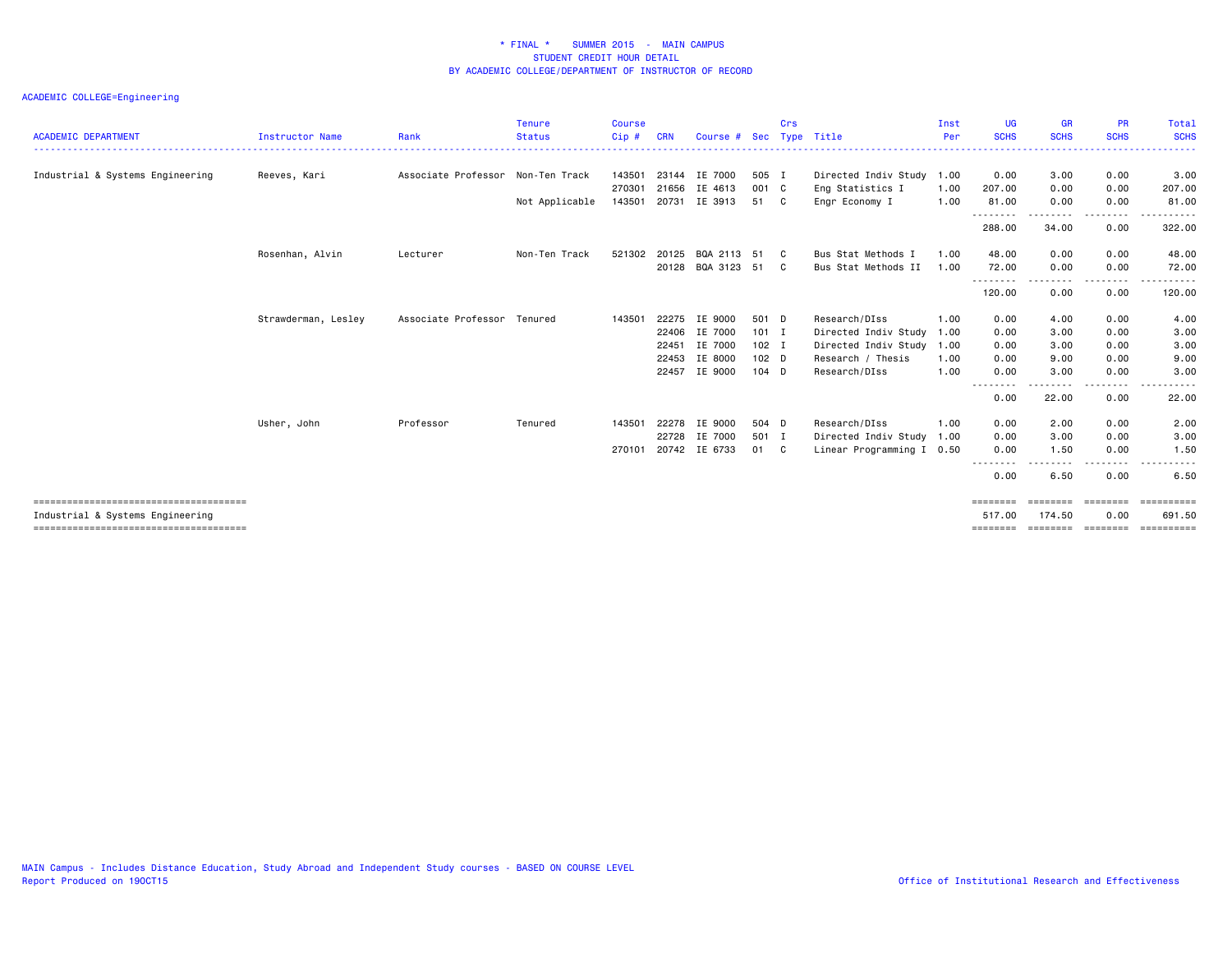| <b>ACADEMIC DEPARTMENT</b> | Instructor Name    | Rank                          | <b>Tenure</b><br><b>Status</b> | <b>Course</b><br>Cip# | <b>CRN</b>                     | Course # Sec Type Title       |                             | Crs    |                                                                      | Inst<br>Per  | UG<br><b>SCHS</b>                             | <b>GR</b><br><b>SCHS</b>                   | <b>PR</b><br><b>SCHS</b>             | Total<br><b>SCHS</b><br>$\frac{1}{2} \left( \frac{1}{2} \right) \left( \frac{1}{2} \right) \left( \frac{1}{2} \right) \left( \frac{1}{2} \right)$ |
|----------------------------|--------------------|-------------------------------|--------------------------------|-----------------------|--------------------------------|-------------------------------|-----------------------------|--------|----------------------------------------------------------------------|--------------|-----------------------------------------------|--------------------------------------------|--------------------------------------|---------------------------------------------------------------------------------------------------------------------------------------------------|
| Mechanical Engineering     | Adebiyi, George    | Lecturer                      | Non-Ten Track                  | 141901 20891          | 20894                          | ME 3513<br>ME 3523            | 01<br>01                    | C<br>C | Thermodynamics I<br>Thermodynamics II                                | 1.00<br>1.00 | 72.00<br>33.00                                | 0.00<br>0.00                               | 0.00<br>0.00                         | 72.00<br>33.00                                                                                                                                    |
|                            |                    |                               |                                |                       |                                |                               |                             |        |                                                                      |              | .<br>105.00                                   | 0.00                                       | 0.00                                 | دعاعات<br>105.00                                                                                                                                  |
|                            | Cho, HeeJin        | Assistant Professor Ten Track |                                |                       | 141901 22745<br>22762<br>23379 | ME 8000<br>ME 9000<br>ME 7000 | $102$ D<br>$102$ D<br>107 I |        | Research / Thesis<br>Research / Diss<br>Directed Indiv Study 1.00    | 1.00<br>1.00 | 0.00<br>0.00<br>0.00                          | 6.00<br>18.00<br>3.00                      | 0.00<br>0.00<br>0.00                 | 6.00<br>18.00<br>3.00                                                                                                                             |
|                            |                    |                               |                                |                       | 23380<br>23381                 | ME 7000<br>ME 7000            | 108 I<br>109 I              |        | Directed Indiv Study 1.00<br>Directed Indiv Study 1.00               |              | 0.00<br>0.00<br>.                             | 3.00<br>3.00<br>$\frac{1}{2}$              | 0.00<br>0.00<br>$\frac{1}{2}$        | 3.00<br>3.00<br>$\frac{1}{2}$                                                                                                                     |
|                            |                    |                               |                                |                       |                                |                               |                             |        |                                                                      |              | 0.00                                          | 33.00                                      | 0.00                                 | 33.00                                                                                                                                             |
|                            | Daniewicz, Steven  | Professor                     | Tenured                        |                       |                                | 141901 22763 ME 9000          | 103 D                       |        | Research / Diss                                                      | 1.00         | 0.00<br>$\sim$ $\sim$ $\sim$<br>-----<br>0.00 | 6.00<br>د د د د<br>6.00                    | 0.00<br>$\sim$ $\sim$ $\sim$<br>0.00 | 6.00<br>.<br>6.00                                                                                                                                 |
|                            | Doude, Haley       | 98                            | Not Applicable                 |                       |                                | 141901 21799 ME 3403          | 101 C                       |        | Materials for ME Des 1.00                                            |              | 24.00                                         | 0.00                                       | 0.00                                 | 24.00                                                                                                                                             |
|                            |                    |                               |                                |                       |                                |                               |                             |        |                                                                      |              | .<br>24.00                                    | 0.00                                       | 0.00                                 | 24.00                                                                                                                                             |
|                            | El Kadiri, Haitham | Assistant Professor Ten Track |                                | 141901 22747          | 22764                          | ME 8000<br>ME 9000            | $104$ D<br>104 D            |        | Research / Thesis<br>Research / Diss                                 | 1.00<br>1.00 | 0.00<br>0.00                                  | 3.00<br>18.00                              | 0.00<br>0.00                         | 3.00<br>18.00                                                                                                                                     |
|                            |                    | Associate Professor Tenured   |                                | 309999                | 22534                          | <b>CME 9000</b>               | 101 D                       |        | Research/Dis                                                         | 1.00         | 0.00<br>0.00                                  | 12.00<br>المتمامين<br>33.00                | 0.00<br>د د د د<br>0.00              | 12.00<br>.<br>33.00                                                                                                                               |
|                            | Horstemeyer, Mark  | Professor                     | Tenured                        |                       | 141901 22748                   | ME 8000                       | 105 D                       |        | Research / Thesis                                                    | 1.00         | 0.00                                          | 6.00                                       | 0.00                                 | 6.00                                                                                                                                              |
|                            |                    |                               |                                |                       | 22765<br>23221<br>23459        | ME 9000<br>ME 4000<br>ME 7000 | 105 D<br>$101$ I<br>$112$ I |        | Research / Diss<br>Directed Indiv Study 1.00<br>Directed Indiv Study | 1.00<br>1.00 | 0.00<br>3.00<br>0.00                          | 48.00<br>0.00<br>3.00                      | 0.00<br>0.00<br>0.00                 | 48.00<br>3.00<br>3.00                                                                                                                             |
|                            |                    |                               |                                |                       | 309999 23148                   | <b>CME 9000</b>               | $104$ D                     |        | Research/Dis                                                         | 1.00         | 0.00<br>.                                     | 6.00<br>$\sim$ $\sim$ $\sim$ $\sim$ $\sim$ | 0.00<br>.                            | 6.00<br>.                                                                                                                                         |
|                            | Jones, Elborn      | Lecturer                      | Non-Ten Track                  |                       |                                | 141901 20897 ME 4443          | 101 C                       |        | Mech Systems Design                                                  | 1.00         | 3.00<br>63.00                                 | 63.00<br>0.00                              | 0.00<br>0.00                         | 66.00<br>63.00                                                                                                                                    |
|                            |                    |                               |                                |                       |                                |                               |                             |        |                                                                      |              | .<br>63.00                                    | .<br>0.00                                  | .<br>0.00                            | .<br>63.00                                                                                                                                        |
|                            | Kolassa, Alex      | Grad Teach Assist             | Not Applicable                 |                       |                                | 141901 20889 ME 3313          | 101 C                       |        | Heat Transfer                                                        | 1.00         | 48.00<br><b></b>                              | 0.00                                       | 0.00                                 | 48.00<br>.                                                                                                                                        |
|                            |                    |                               |                                |                       |                                |                               |                             |        |                                                                      |              | 48.00                                         | 0.00                                       | 0.00                                 | 48.00                                                                                                                                             |
|                            | Krishnan, Sundar   | Associate Professor Tenured   |                                |                       | 141901 22766<br>23443          | ME 9000<br>ME 7000            | 106 D<br>$111$ I            |        | Research / Diss<br>Directed Indiv Study 1.00                         | 1.00         | 0.00<br>0.00<br><b></b>                       | 12.00<br>3.00<br>.                         | 0.00<br>0.00<br>.                    | 12.00<br>3.00<br>.                                                                                                                                |
|                            |                    |                               |                                |                       |                                |                               |                             |        |                                                                      |              | 0.00                                          | 15.00                                      | 0.00                                 | 15.00                                                                                                                                             |
|                            | Liu, Yucheng       | Associate Professor Ten Track |                                | 141901 22750          | 22767                          | ME 8000<br>ME 9000            | 107 D<br>107 D              |        | Research / Thesis<br>Research / Diss                                 | 1.00<br>1.00 | 0.00<br>0.00                                  | 6.00<br>3.00                               | 0.00<br>0.00                         | 6.00<br>3.00                                                                                                                                      |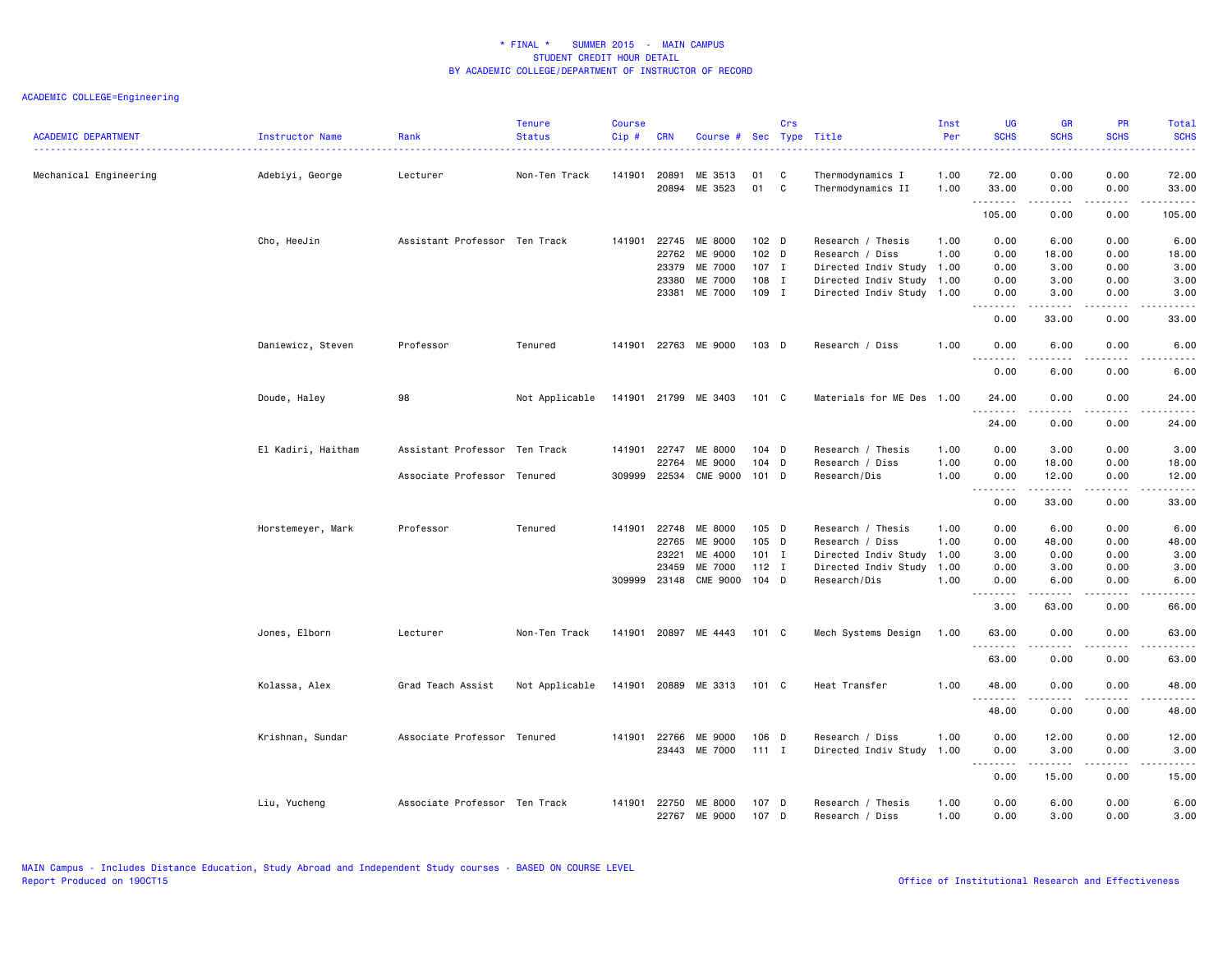| <b>ACADEMIC DEPARTMENT</b> | Instructor Name       | Rank                              | <b>Tenure</b><br><b>Status</b> | <b>Course</b><br>Cip# | <b>CRN</b> | Course # Sec Type Title    |         | Crs          |                           | Inst<br>Per | <b>UG</b><br><b>SCHS</b>                                                                                                                                                                                                                                                                                                                                                                                         | <b>GR</b><br><b>SCHS</b>                                                                                                                                     | <b>PR</b><br><b>SCHS</b> | Total<br><b>SCHS</b>                       |
|----------------------------|-----------------------|-----------------------------------|--------------------------------|-----------------------|------------|----------------------------|---------|--------------|---------------------------|-------------|------------------------------------------------------------------------------------------------------------------------------------------------------------------------------------------------------------------------------------------------------------------------------------------------------------------------------------------------------------------------------------------------------------------|--------------------------------------------------------------------------------------------------------------------------------------------------------------|--------------------------|--------------------------------------------|
|                            |                       |                                   |                                |                       |            |                            |         |              |                           |             | <u>.</u>                                                                                                                                                                                                                                                                                                                                                                                                         | <u>.</u>                                                                                                                                                     | .                        |                                            |
|                            |                       |                                   |                                |                       |            |                            |         |              |                           |             | 0.00                                                                                                                                                                                                                                                                                                                                                                                                             | 9.00                                                                                                                                                         | 0.00                     | 9.00                                       |
| Mechanical Engineering     | Long, William         | Grad Teach Assist                 | Not Applicable                 |                       |            | 141901 21798 ME 3113 101 C |         |              | Engineering Analysis 1.00 |             | 21.00<br>.                                                                                                                                                                                                                                                                                                                                                                                                       | 0.00<br>.                                                                                                                                                    | 0.00<br>.                | 21.00<br>.                                 |
|                            |                       |                                   |                                |                       |            |                            |         |              |                           |             | 21.00                                                                                                                                                                                                                                                                                                                                                                                                            | 0.00                                                                                                                                                         | 0.00                     | 21.00                                      |
|                            | Luck, Rogelio         | Professor                         | Tenured                        | 141901                |            | 22768 ME 9000              | 108 D   |              | Research / Diss           | 1.00        | 0.00<br>$\sim$ $\sim$ $\sim$<br>.                                                                                                                                                                                                                                                                                                                                                                                | 12.00                                                                                                                                                        | 0.00                     | 12.00                                      |
|                            |                       |                                   |                                |                       |            |                            |         |              |                           |             | 0.00                                                                                                                                                                                                                                                                                                                                                                                                             | 12.00                                                                                                                                                        | 0.00                     | 12.00                                      |
|                            | Lugo Camarena, Marcos | Research Assist Pro Non-Ten Track |                                | 141901                | 22880      | ME 3423                    | 01 C    |              | Mech Of Machinery         | 1.00        | 24.00<br>$\frac{1}{2} \frac{1}{2} \frac{1}{2} \frac{1}{2} \frac{1}{2} \frac{1}{2} \frac{1}{2} \frac{1}{2} \frac{1}{2} \frac{1}{2} \frac{1}{2} \frac{1}{2} \frac{1}{2} \frac{1}{2} \frac{1}{2} \frac{1}{2} \frac{1}{2} \frac{1}{2} \frac{1}{2} \frac{1}{2} \frac{1}{2} \frac{1}{2} \frac{1}{2} \frac{1}{2} \frac{1}{2} \frac{1}{2} \frac{1}{2} \frac{1}{2} \frac{1}{2} \frac{1}{2} \frac{1}{2} \frac{$<br>د د د د | 0.00<br>.                                                                                                                                                    | 0.00<br>$-$ - $-$ -      | 24.00                                      |
|                            |                       |                                   |                                |                       |            |                            |         |              |                           |             | 24.00                                                                                                                                                                                                                                                                                                                                                                                                            | 0.00                                                                                                                                                         | 0.00                     | 24.00                                      |
|                            | Mago, Pedro           | Professor                         | Tenured                        | 141901                | 22752      | ME 8000                    | 109 D   |              | Research / Thesis         | 1.00        | 0.00                                                                                                                                                                                                                                                                                                                                                                                                             | 7.00                                                                                                                                                         | 0.00                     | 7.00                                       |
|                            |                       |                                   |                                |                       | 22769      | ME 9000                    | 109 D   |              | Research / Diss           | 1.00        | 0.00<br><u>.</u>                                                                                                                                                                                                                                                                                                                                                                                                 | 12.00<br>$- - - - -$                                                                                                                                         | 0.00<br>$- - - -$        | 12.00<br>$\frac{1}{2}$                     |
|                            |                       |                                   |                                |                       |            |                            |         |              |                           |             | 0.00                                                                                                                                                                                                                                                                                                                                                                                                             | 19.00                                                                                                                                                        | 0.00                     | 19.00                                      |
|                            | Patton, Richard       | Assistant Professor Tenured       |                                | 141901                | 20898      | ME 4643                    | 51      | C            | Intro Vibration/Cont 1.00 |             | 87.00                                                                                                                                                                                                                                                                                                                                                                                                            | 0.00                                                                                                                                                         | 0.00                     | 87.00                                      |
|                            |                       |                                   |                                |                       | 22881      | ME 4463                    | 01      | C            | Engineering Design        | 1.00        | 9.00                                                                                                                                                                                                                                                                                                                                                                                                             | 0.00                                                                                                                                                         | 0.00                     | 9.00                                       |
|                            |                       |                                   |                                |                       | 22882      | ME 6463                    | 01      | C            | Engineering Design        | 1.00        | 0.00                                                                                                                                                                                                                                                                                                                                                                                                             | 18.00                                                                                                                                                        | 0.00                     | 18.00                                      |
|                            |                       | Associate Professor Tenured       |                                | 142701                | 20895      | ME 3613                    | 01      | C            | System Dynamics           | 1.00        | 72.00<br>.                                                                                                                                                                                                                                                                                                                                                                                                       | 0.00<br>.                                                                                                                                                    | 0.00<br>.                | 72.00<br>.                                 |
|                            |                       |                                   |                                |                       |            |                            |         |              |                           |             | 168.00                                                                                                                                                                                                                                                                                                                                                                                                           | 18.00                                                                                                                                                        | 0.00                     | 186.00                                     |
|                            | Rhee, Hongjoo         | Research Assoc Prof Non-Ten Track |                                | 141901                |            | 22917 ME 9000              | 119 D   |              | Research / Diss           | 1.00        | 0.00<br>$\sim$ $\sim$ $\sim$<br>.                                                                                                                                                                                                                                                                                                                                                                                | 6.00<br>$\frac{1}{2} \left( \frac{1}{2} \right) \left( \frac{1}{2} \right) \left( \frac{1}{2} \right) \left( \frac{1}{2} \right) \left( \frac{1}{2} \right)$ | 0.00                     | 6.00                                       |
|                            |                       |                                   |                                |                       |            |                            |         |              |                           |             | 0.00                                                                                                                                                                                                                                                                                                                                                                                                             | 6.00                                                                                                                                                         | 0.00                     | 6.00                                       |
|                            | Schneider, Judith     | Professor                         | Tenured                        | 141901                | 22755      | ME 8000                    | $112$ D |              | Research / Thesis         | 1.00        | 0.00                                                                                                                                                                                                                                                                                                                                                                                                             | 12.00                                                                                                                                                        | 0.00                     | 12.00                                      |
|                            |                       |                                   |                                |                       | 22773      | ME 9000                    | 113 D   |              | Research / Diss           | 1.00        | 0.00                                                                                                                                                                                                                                                                                                                                                                                                             | 12.00                                                                                                                                                        | 0.00                     | 12.00                                      |
|                            |                       |                                   |                                |                       | 23375      | ME 7000                    | 106 I   |              | Directed Indiv Study 1.00 |             | 0.00                                                                                                                                                                                                                                                                                                                                                                                                             | 3.00                                                                                                                                                         | 0.00                     | 3.00                                       |
|                            |                       |                                   |                                |                       |            | 23411 ME 7000              | 501 I   |              | Directed Indiv Study 1.00 |             | 0.00<br>.                                                                                                                                                                                                                                                                                                                                                                                                        | 3.00<br>.                                                                                                                                                    | 0.00<br>.                | 3.00<br>$\sim$ $\sim$ $\sim$ $\sim$ $\sim$ |
|                            |                       |                                   |                                |                       |            |                            |         |              |                           |             | 0.00                                                                                                                                                                                                                                                                                                                                                                                                             | 30.00                                                                                                                                                        | 0.00                     | 30.00                                      |
|                            | Shamsaei, Nima        | Assistant Professor Ten Track     |                                | 141901                | 22756      | ME 8000                    | 113 D   |              | Research / Thesis         | 1.00        | 0.00                                                                                                                                                                                                                                                                                                                                                                                                             | 12.00                                                                                                                                                        | 0.00                     | 12.00                                      |
|                            |                       |                                   |                                |                       | 22774      | ME 9000                    | 114 D   |              | Research / Diss           | 1.00        | 0.00                                                                                                                                                                                                                                                                                                                                                                                                             | 24.00                                                                                                                                                        | 0.00                     | 24.00                                      |
|                            |                       |                                   |                                |                       | 23253      | ME 7000                    | 103 I   |              | Directed Indiv Study 1.00 |             | 0.00                                                                                                                                                                                                                                                                                                                                                                                                             | 3.00                                                                                                                                                         | 0.00                     | 3.00                                       |
|                            |                       |                                   |                                |                       | 23374      | ME 7000                    | 105 I   |              | Directed Indiv Study 1.00 |             | 0.00                                                                                                                                                                                                                                                                                                                                                                                                             | 3.00                                                                                                                                                         | 0.00                     | 3.00                                       |
|                            |                       |                                   |                                |                       | 23449      | ME 7000                    | 01      | $\mathbf{I}$ | Directed Indiv Study      | 1.00        | 0.00                                                                                                                                                                                                                                                                                                                                                                                                             | 3.00                                                                                                                                                         | 0.00                     | 3.00                                       |
|                            |                       |                                   |                                |                       | 23499      | ME 7000                    | 51      | $\mathbf{I}$ | Directed Indiv Study 1.00 |             | 0.00                                                                                                                                                                                                                                                                                                                                                                                                             | 3.00                                                                                                                                                         | 0.00                     | 3.00                                       |
|                            |                       |                                   |                                |                       | 23508      | ME 9000                    | 51      | D            | Research / Diss           | 1.00        | 0.00<br>$\sim$                                                                                                                                                                                                                                                                                                                                                                                                   | 3.00<br>.                                                                                                                                                    | 0.00                     | 3.00<br>-----                              |
|                            |                       |                                   |                                |                       |            |                            |         |              |                           |             | 0.00                                                                                                                                                                                                                                                                                                                                                                                                             | 51.00                                                                                                                                                        | 0.00                     | 51.00                                      |
|                            | Spayde, Dustin        | Instructor                        | Non-Ten Track                  |                       |            | 141901 20896 ME 4403       | 101 C   |              | Machine Design            | 1.00        | 27.00<br>.                                                                                                                                                                                                                                                                                                                                                                                                       | 0.00<br>.                                                                                                                                                    | 0.00<br>.                | 27.00<br>.                                 |
|                            |                       |                                   |                                |                       |            |                            |         |              |                           |             | 27.00                                                                                                                                                                                                                                                                                                                                                                                                            | 0.00                                                                                                                                                         | 0.00                     | 27.00                                      |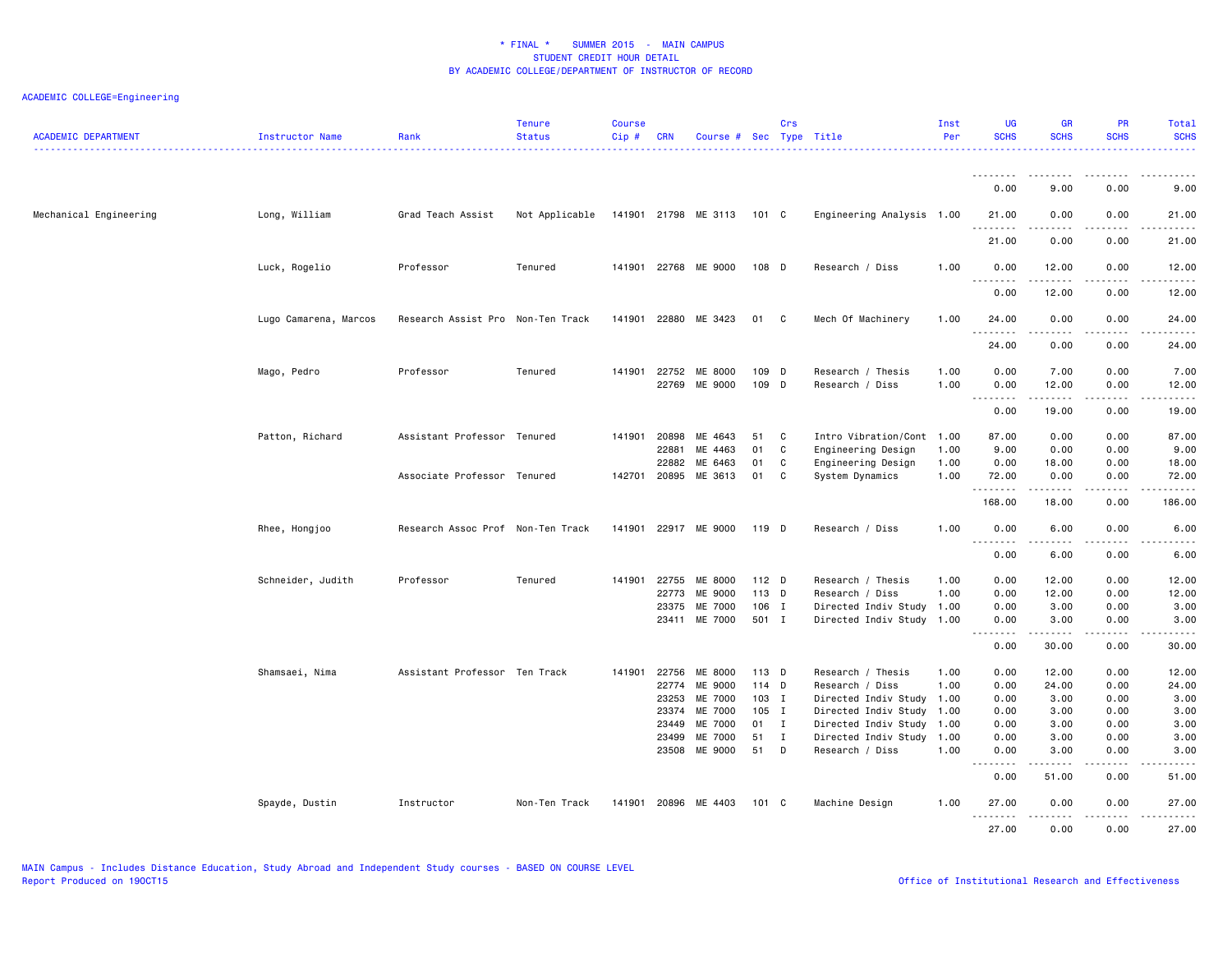| <b>ACADEMIC DEPARTMENT</b> | <b>Instructor Name</b>                              | Rank                          | <b>Tenure</b><br><b>Status</b> | <b>Course</b><br>Cip# | <b>CRN</b> | Course #        |         | Crs | Sec Type Title       | Inst<br>Per | <b>UG</b><br><b>SCHS</b> | <b>GR</b><br><b>SCHS</b> | <b>PR</b><br><b>SCHS</b> | Total<br><b>SCHS</b><br>. |
|----------------------------|-----------------------------------------------------|-------------------------------|--------------------------------|-----------------------|------------|-----------------|---------|-----|----------------------|-------------|--------------------------|--------------------------|--------------------------|---------------------------|
| Mechanical Engineering     | Spayde, Emily                                       | Lecturer                      | Non-Ten Track                  | 141901                |            | 22879 ME 3513   | 03      | C   | Thermodynamics I     | 1.00        | 63.00                    | 0.00                     | 0.00                     | 63.00                     |
|                            |                                                     |                               |                                |                       |            |                 |         |     |                      |             | .<br>63.00               | 0.00                     | . <u>. .</u><br>0.00     | 63.00                     |
|                            | Srinivasan, Kalyan Kuma Associate Professor Tenured |                               |                                | 141901                | 22757      | ME 8000         | 114 D   |     | Research / Thesis    | 1.00        | 0.00                     | 3.00                     | 0.00                     | 3.00                      |
|                            |                                                     |                               |                                |                       |            | 22775 ME 9000   | 115 D   |     | Research / Diss      | 1.00        | 0.00<br><u>.</u>         | 6.00<br>.                | 0.00<br>.                | 6.00<br>.                 |
|                            |                                                     |                               |                                |                       |            |                 |         |     |                      |             | 0.00                     | 9.00                     | 0.00                     | 9.00                      |
|                            | Stone, Tonya                                        | Assistant Professor Ten Track |                                | 141901                | 22776      | ME 9000         | 116 D   |     | Research / Diss      | 1.00        | 0.00                     | 6.00                     | 0.00                     | 6.00                      |
|                            |                                                     |                               |                                |                       | 23371      | ME 7000         | $104$ I |     | Directed Indiv Study | 1.00        | 0.00                     | 3.00                     | 0.00                     | 3.00                      |
|                            |                                                     |                               |                                | 309999                | 23119      | <b>CME 9000</b> | 103 D   |     | Research/Dis         | 1.00        | 0.00<br>.                | 1.00<br>--------         | 0.00<br>---------        | 1.00<br>.                 |
|                            |                                                     |                               |                                |                       |            |                 |         |     |                      |             | 0.00                     | 10.00                    | 0.00                     | 10.00                     |
|                            | Thompson, Scott                                     | Assistant Professor Ten Track |                                | 141901                | 22759      | ME 8000         | $116$ D |     | Research / Thesis    | 1.00        | 0.00                     | 7.00                     | 0.00                     | 7.00                      |
|                            |                                                     |                               |                                |                       | 22777      | ME 9000         | 117 D   |     | Research / Diss      | 1.00        | 0.00                     | 21.00                    | 0.00                     | 21.00                     |
|                            |                                                     |                               |                                |                       |            |                 |         |     |                      |             | .<br>0.00                | 28.00                    | 0.00                     | 28.00                     |
|                            | Walters, Dibbon                                     | Associate Professor           | Tenured                        | 141901                | 22778      | ME 9000         | 118 D   |     | Research / Diss      | 1.00        | 0.00                     | 6.00                     | 0.00                     | 6.00                      |
|                            |                                                     | Professor                     | Tenured                        | 141901                |            | 22760 ME 8000   | 117 D   |     | Research / Thesis    | 1.00        | 0.00                     | 19.00                    | 0.00                     | 19.00                     |
|                            |                                                     |                               |                                |                       |            |                 |         |     |                      |             | --------<br>0.00         | .<br>25.00               | .<br>0.00                | .<br>25.00                |
|                            |                                                     |                               |                                |                       |            |                 |         |     |                      |             | ========                 | ========                 |                          |                           |
| Mechanical Engineering     |                                                     |                               |                                |                       |            |                 |         |     |                      |             | 546.00                   | 367.00                   | 0.00                     | 913,00                    |
|                            |                                                     |                               |                                |                       |            |                 |         |     |                      |             |                          | ---------                | ---------                | <b>SEREESERS</b>          |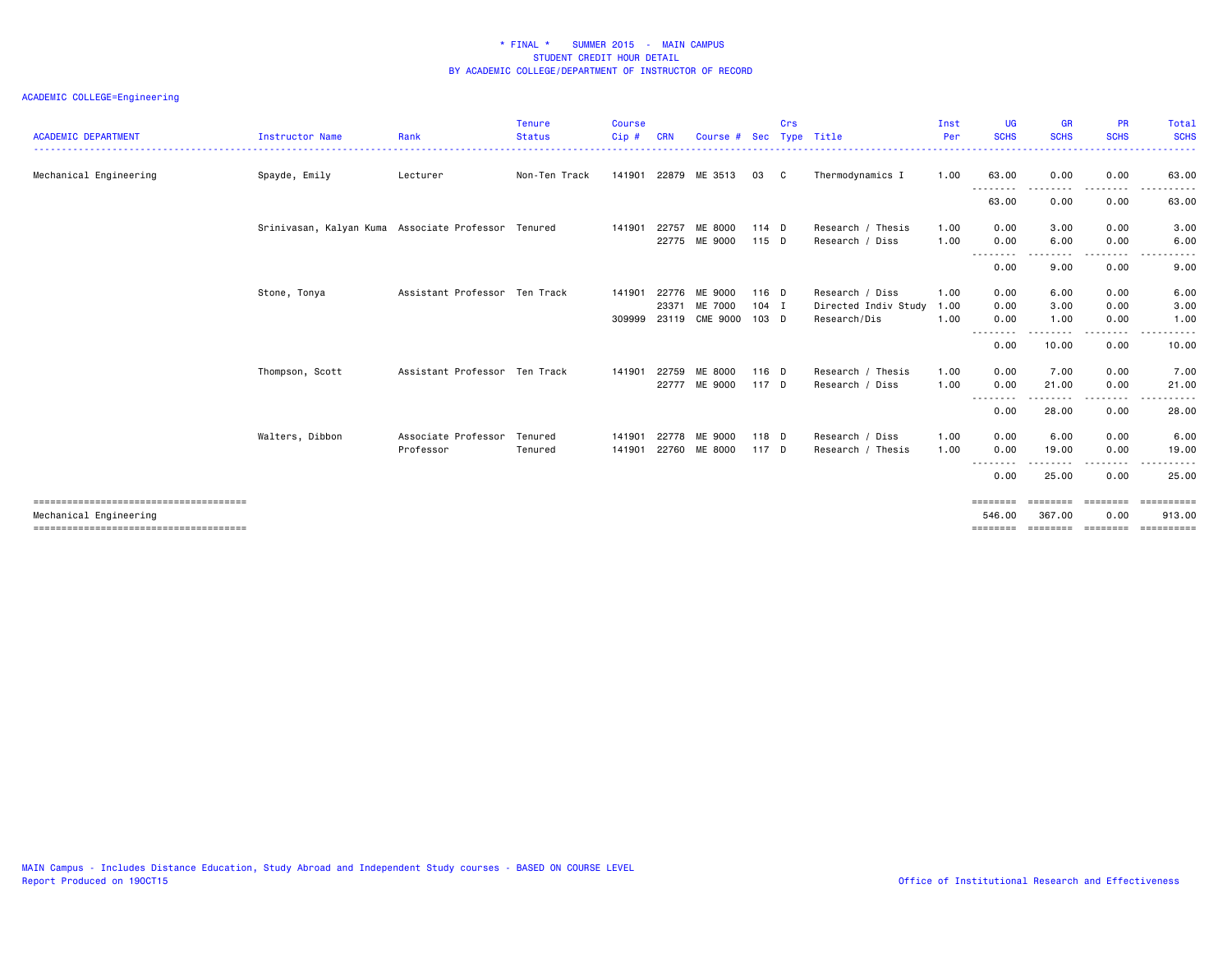| <b>ACADEMIC DEPARTMENT</b>                                               | <b>Instructor Name</b> | Rank                          | <b>Tenure</b><br><b>Status</b> | <b>Course</b><br>Cip# | <b>CRN</b>   | Course #                    |       | Crs | Sec Type Title            | Inst<br>Per | <b>UG</b><br><b>SCHS</b>                                                                                                          | <b>GR</b><br><b>SCHS</b>                                                                                                          | PR<br><b>SCHS</b>                     | Total<br><b>SCHS</b> |
|--------------------------------------------------------------------------|------------------------|-------------------------------|--------------------------------|-----------------------|--------------|-----------------------------|-------|-----|---------------------------|-------------|-----------------------------------------------------------------------------------------------------------------------------------|-----------------------------------------------------------------------------------------------------------------------------------|---------------------------------------|----------------------|
|                                                                          |                        |                               |                                |                       |              |                             |       |     |                           |             | .                                                                                                                                 |                                                                                                                                   |                                       | .                    |
| School of Chemical Engineering                                           | Bricka, Ray            | Associate Professor Tenured   |                                |                       | 140701 20193 | CHE 3413 01                 |       | C   | Eng Materials             | 1.00        | 78.00                                                                                                                             | 0.00                                                                                                                              | 0.00                                  | 78.00                |
|                                                                          |                        |                               |                                |                       | 20194        | CHE 4423                    | 01    | C   | Fun Of Ind Corrosion      | 1.00        | 42.00                                                                                                                             | 0.00                                                                                                                              | 0.00                                  | 42.00                |
|                                                                          |                        |                               |                                |                       | 20195        | CHE 6423 01                 |       | C   | Fun Of Ind Corrosion      | 1.00        | 0.00                                                                                                                              | 3.00                                                                                                                              | 0.00                                  | 3.00                 |
|                                                                          |                        |                               |                                |                       |              | 21825 CHE 9000 101 D        |       |     | Research/Diss             | 1.00        | 0.00<br>.                                                                                                                         | 6.00<br>$\frac{1}{2} \left( \frac{1}{2} \right) \left( \frac{1}{2} \right) \left( \frac{1}{2} \right) \left( \frac{1}{2} \right)$ | 0.00                                  | 6.00                 |
|                                                                          |                        |                               |                                |                       |              |                             |       |     |                           |             | 120.00                                                                                                                            | 9.00                                                                                                                              | 0.00                                  | 129.00               |
|                                                                          | French, William        | Associate Professor Tenured   |                                |                       |              | 140701 21827 CHE 9000 103 D |       |     | Research/Diss             | 1.00        | 0.00                                                                                                                              | 9.00                                                                                                                              | 0.00                                  | 9.00                 |
|                                                                          |                        |                               |                                |                       |              |                             |       |     |                           |             | 0.00                                                                                                                              | 9.00                                                                                                                              | 0.00                                  | 9.00                 |
|                                                                          | Hill, Priscilla        | Associate Professor Tenured   |                                |                       |              | 140701 22548 CHE 4000 51 I  |       |     | Directed Indiv Study 1.00 |             | 1.00                                                                                                                              | 0.00                                                                                                                              | 0.00                                  | 1.00                 |
|                                                                          |                        |                               |                                |                       |              |                             |       |     |                           |             | $\frac{1}{2} \left( \frac{1}{2} \right) \left( \frac{1}{2} \right) \left( \frac{1}{2} \right) \left( \frac{1}{2} \right)$<br>1.00 | 0.00                                                                                                                              | 0.00                                  | 1.00                 |
|                                                                          | Keith, Jason           | Professor                     | Tenured                        |                       |              | 140701 21829 CHE 9000 105 D |       |     | Research/Diss             | 1.00        | 0.00                                                                                                                              | 9.00                                                                                                                              | 0.00                                  | 9.00                 |
|                                                                          |                        |                               |                                |                       |              |                             |       |     |                           |             | --------<br>0.00                                                                                                                  | $\frac{1}{2} \left( \frac{1}{2} \right) \left( \frac{1}{2} \right) \left( \frac{1}{2} \right) \left( \frac{1}{2} \right)$<br>9.00 | .<br>0.00                             | .<br>9.00            |
|                                                                          | Kundu, Santanu         | Assistant Professor Ten Track |                                | 140701                |              | 21830 CHE 9000 106 D        |       |     | Research/Diss             | 1.00        | 0.00                                                                                                                              | 18.00                                                                                                                             | 0.00                                  | 18.00                |
|                                                                          |                        |                               |                                |                       |              |                             |       |     |                           |             | .<br>0.00                                                                                                                         | .<br>18.00                                                                                                                        | .<br>0.00                             | 18.00                |
|                                                                          | Pearson, Larry         | Instructor                    | Non-Ten Track                  | 140701                | 20191        | CHE 3123                    | 51    | C   | Chem En Thermo II         | 1.00        | 60.00                                                                                                                             | 0.00                                                                                                                              | 0.00                                  | 60.00                |
|                                                                          |                        |                               |                                |                       |              | 20192 CHE 3223 51           |       | C   | Separation Processes      | 1.00        | 57.00                                                                                                                             | 0.00                                                                                                                              | 0.00                                  | 57.00                |
|                                                                          |                        |                               |                                |                       |              | 21783 CHE 3213 01           |       | C   | Heat Transfer Op          | 1.00        | 78.00                                                                                                                             | 0.00                                                                                                                              | 0.00                                  | 78.00                |
|                                                                          |                        |                               |                                |                       |              |                             |       |     |                           |             | --------<br>195.00                                                                                                                | $   -$<br>0.00                                                                                                                    | المتحدث والمنا<br>0.00                | 195.00               |
|                                                                          | Rai, Neeraj            | Assistant Professor Ten Track |                                |                       |              | 140701 21822 CHE 8000       | 107 D |     | Research / Thesis         | 1.00        | 0.00                                                                                                                              | 1.00                                                                                                                              | 0.00                                  | 1.00                 |
|                                                                          |                        |                               |                                |                       |              | 21831 CHE 9000 107 D        |       |     | Research/Diss             | 1.00        | 0.00                                                                                                                              | 12.00                                                                                                                             | 0.00                                  | 12.00                |
|                                                                          |                        |                               |                                |                       |              |                             |       |     |                           |             | --------<br>0.00                                                                                                                  | .<br>13.00                                                                                                                        | .<br>0.00                             | 13.00                |
|                                                                          | Toghiani, Hossein      | Professor                     | Tenured                        |                       |              | 140701 21823 CHE 8000 108 D |       |     | Research / Thesis         | 1.00        | 0.00                                                                                                                              | 3.00                                                                                                                              | 0.00                                  | 3.00                 |
|                                                                          |                        |                               |                                |                       |              |                             |       |     |                           |             | --------<br>0.00                                                                                                                  | . <b>. .</b> .<br>3.00                                                                                                            | 0.00                                  | 3.00                 |
|                                                                          | Walters, Keisha        | Associate Professor Tenured   |                                |                       |              | 140701 21824 CHE 8000 109 D |       |     | Research / Thesis         | 1.00        | 0.00                                                                                                                              | 9.00                                                                                                                              | 0.00                                  | 9.00                 |
|                                                                          |                        |                               |                                |                       |              |                             |       |     |                           |             | .<br>0.00                                                                                                                         | .<br>9.00                                                                                                                         | 0.00                                  | 9.00                 |
| --------------------------------------<br>School of Chemical Engineering |                        |                               |                                |                       |              |                             |       |     |                           |             | ========<br>316.00                                                                                                                | ========<br>70.00                                                                                                                 | ========<br>0.00                      | ==========<br>386.00 |
| --------------------------------------                                   |                        |                               |                                |                       |              |                             |       |     |                           |             |                                                                                                                                   |                                                                                                                                   | ======== ======== ======== ========== |                      |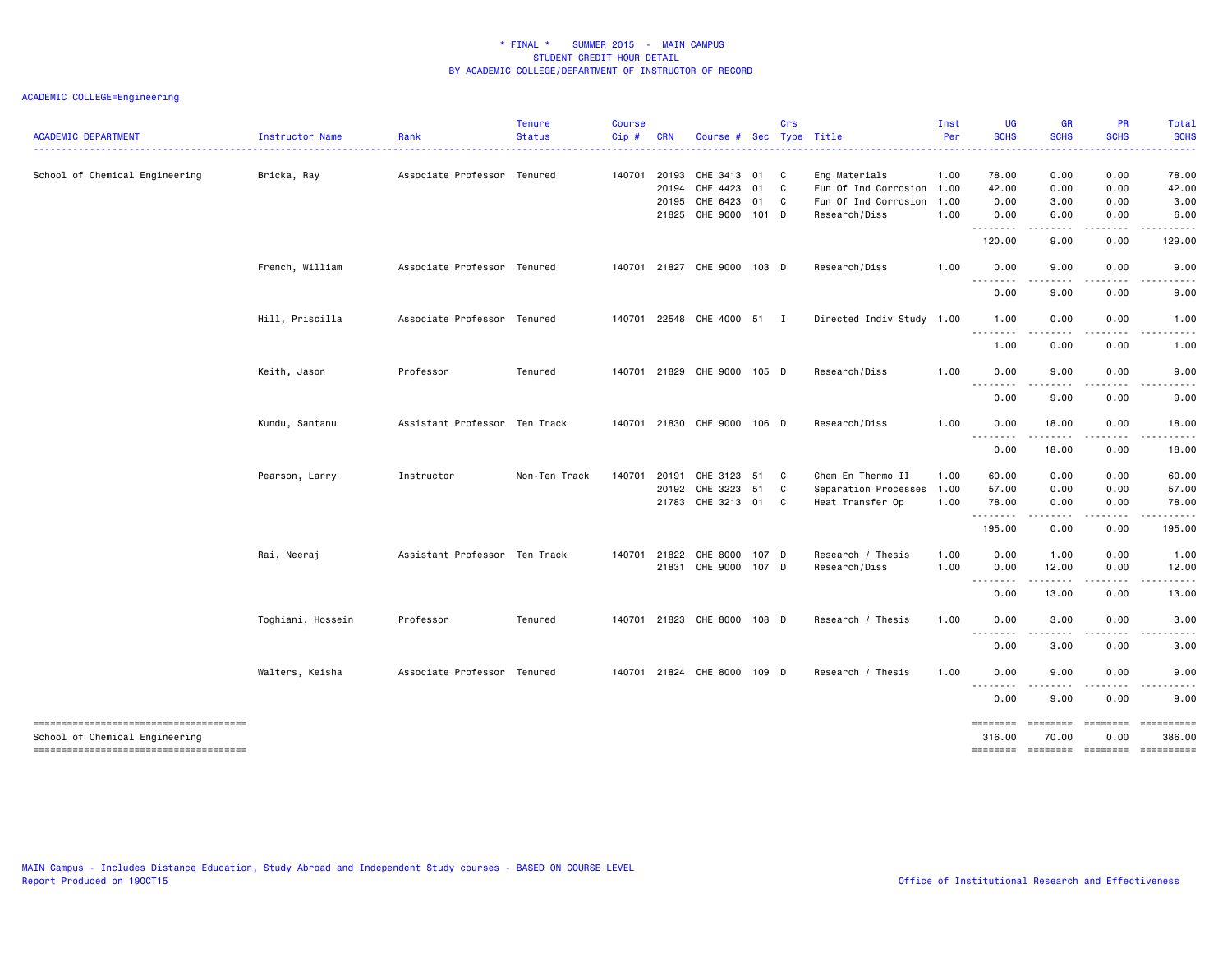#### ACADEMIC COLLEGE=Forest Resources

| <b>ACADEMIC DEPARTMENT</b> | Instructor Name  | Rank                              | <b>Tenure</b><br><b>Status</b> | <b>Course</b><br>Cip# | <b>CRN</b>     | Course # Sec Type Title |                    | Crs |                                                        | Inst<br>Per  | <b>UG</b><br><b>SCHS</b>                        | <b>GR</b><br><b>SCHS</b>                                                                                                                                     | <b>PR</b><br><b>SCHS</b>     | Total<br><b>SCHS</b>                                                                                                               |
|----------------------------|------------------|-----------------------------------|--------------------------------|-----------------------|----------------|-------------------------|--------------------|-----|--------------------------------------------------------|--------------|-------------------------------------------------|--------------------------------------------------------------------------------------------------------------------------------------------------------------|------------------------------|------------------------------------------------------------------------------------------------------------------------------------|
| Forestry                   | Evans, David     | Professor                         | Tenured                        | 030501                | 21839<br>21856 | F0 8000<br>F0 9000      | 101<br>101 D       | D   | Research / Thesis<br>Research / Diss                   | 1.00<br>1.00 | 0.00<br>0.00                                    | 7.00<br>1.00                                                                                                                                                 | 0.00<br>0.00                 | 7.00<br>1.00                                                                                                                       |
|                            |                  |                                   |                                |                       |                |                         |                    |     |                                                        |              | .<br>0.00                                       | .<br>8.00                                                                                                                                                    | .<br>0.00                    | $- - - - -$<br>8.00                                                                                                                |
|                            | Ezell, Andrew    | Professor                         | Tenured                        | 030501                | 21840<br>21857 | F0 8000<br>F0 9000      | $102$ D<br>$102$ D |     | Research / Thesis<br>Research / Diss                   | 1.00<br>1.00 | 0.00<br>0.00                                    | 12.00<br>6.00                                                                                                                                                | 0.00<br>0.00                 | 12.00<br>6.00                                                                                                                      |
|                            |                  |                                   |                                | 030599                | 20652<br>20654 | F0 4513<br>F0 6513      | 101<br>101 B       | B   | Forestry Conservatio 1.00<br>Forestry Conservatio 1.00 |              | 9.00<br>0.00<br><u>.</u>                        | 0.00<br>3.00<br>.                                                                                                                                            | 0.00<br>0.00<br>.            | 9.00<br>3.00<br>.                                                                                                                  |
|                            |                  |                                   |                                |                       |                |                         |                    |     |                                                        |              | 9.00                                            | 21.00                                                                                                                                                        | 0.00                         | 30.00                                                                                                                              |
|                            | Frey, Brent      | Assistant Professor Ten Track     |                                | 030501                | 21841<br>23460 | F0 8000<br>F0 4000      | 103 D<br>$101$ I   |     | Research / Thesis<br>Directed Indiv Study 1.00         | 1.00         | 0.00<br>3.00                                    | 13.00<br>0.00                                                                                                                                                | 0.00<br>0.00                 | 13.00<br>3.00                                                                                                                      |
|                            |                  |                                   |                                |                       |                |                         |                    |     |                                                        |              | $\sim$ $\sim$<br>3.00                           | 13.00                                                                                                                                                        | 0.00                         | 16.00                                                                                                                              |
|                            | Grace, Laura     | Professor                         | Tenured                        | 030501                |                | 20651 F0 4231           | 801 L              |     | Intro to Wood Supply 1.00                              |              | 42.00<br>.                                      | 0.00<br>$\frac{1}{2} \left( \frac{1}{2} \right) \left( \frac{1}{2} \right) \left( \frac{1}{2} \right) \left( \frac{1}{2} \right) \left( \frac{1}{2} \right)$ | 0.00<br>.                    | 42.00<br>.                                                                                                                         |
|                            |                  |                                   |                                |                       |                |                         |                    |     |                                                        |              | 42.00                                           | 0.00                                                                                                                                                         | 0.00                         | 42.00                                                                                                                              |
|                            | Grado, Stephen   | Professor                         | Tenured                        | 030501                | 21844          | F0 8000                 | 106 D<br>104 D     |     | Research / Thesis                                      | 1.00         | 0.00                                            | 6.00                                                                                                                                                         | 0.00                         | 6.00                                                                                                                               |
|                            |                  |                                   |                                |                       | 21859<br>23484 | F0 9000<br>F0 7000      | 551 I              |     | Research / Diss<br>Directed Indiv Study 1.00           | 1.00         | 0.00<br>0.00                                    | 1.00<br>2.00                                                                                                                                                 | 0.00<br>0.00                 | 1.00<br>2.00                                                                                                                       |
|                            |                  |                                   |                                |                       |                |                         |                    |     |                                                        |              | $\sim$ $\sim$ $\sim$ $\sim$<br>0.00             | .<br>9.00                                                                                                                                                    | $\sim$ $\sim$ $\sim$<br>0.00 | $\frac{1}{2} \left( \frac{1}{2} \right) \left( \frac{1}{2} \right) \left( \frac{1}{2} \right) \left( \frac{1}{2} \right)$<br>9.00  |
|                            | Grala, Robert    | Associate Professor Tenured       |                                | 030501                | 21860          | F0 9000                 | 105 D              |     | Research / Diss                                        | 1.00         | 0.00<br>$\sim$ $\sim$ $\sim$<br>$\sim$ $\sim$ . | 15.00<br>$- - - - -$                                                                                                                                         | 0.00                         | 15.00                                                                                                                              |
|                            |                  |                                   |                                |                       |                |                         |                    |     |                                                        |              | 0.00                                            | 15.00                                                                                                                                                        | 0.00                         | 15.00                                                                                                                              |
|                            | Grebner, Donald  | Professor                         | Tenured                        | 030501                | 21846          | F0 8000                 | 108 D              |     | Research / Thesis                                      | 1.00         | 0.00                                            | 12.00                                                                                                                                                        | 0.00                         | 12.00                                                                                                                              |
|                            |                  |                                   |                                |                       | 21861          | F0 9000                 | 106 D              |     | Research / Diss                                        | 1.00         | 0.00                                            | 3.00                                                                                                                                                         | 0.00                         | 3.00                                                                                                                               |
|                            |                  |                                   |                                |                       |                |                         |                    |     |                                                        |              | --------<br>0.00                                | $- - - - -$<br>15.00                                                                                                                                         | $\frac{1}{2}$<br>0.00        | $\frac{1}{2} \left( \frac{1}{2} \right) \left( \frac{1}{2} \right) \left( \frac{1}{2} \right) \left( \frac{1}{2} \right)$<br>15.00 |
|                            | Henderson, James | Extension Assoc Pro Non-Ten Track |                                | 030501                |                | 21862 FO 9000           | 107 D              |     | Research / Diss                                        | 1.00         | 0.00<br>.                                       | 6.00<br>$\cdots$                                                                                                                                             | 0.00<br>. <b>.</b> .         | 6.00<br>-----                                                                                                                      |
|                            |                  |                                   |                                |                       |                |                         |                    |     |                                                        |              | 0.00                                            | 6.00                                                                                                                                                         | 0.00                         | 6.00                                                                                                                               |
|                            | Kushla, John     | Extension Professor Non-Ten Track |                                |                       |                | 030501 21848 F0 8000    | 110 D              |     | Research / Thesis                                      | 1.00         | 0.00<br>.<br>$\sim$ $\sim$                      | 1.00<br>.                                                                                                                                                    | 0.00<br>$\sim$ $\sim$ $\sim$ | 1.00<br>.                                                                                                                          |
|                            |                  |                                   |                                |                       |                |                         |                    |     |                                                        |              | 0.00                                            | 1.00                                                                                                                                                         | 0.00                         | 1.00                                                                                                                               |
|                            | Matney, Thomas   | Professor                         | Tenured                        |                       |                | 030501 21863 F0 9000    | 108 D              |     | Research / Diss                                        | 1.00         | 0.00<br>$\sim$ $\sim$ $\sim$<br>.               | 6.00                                                                                                                                                         | 0.00                         | 6.00                                                                                                                               |
|                            |                  |                                   |                                |                       |                |                         |                    |     |                                                        |              | 0.00                                            | 6.00                                                                                                                                                         | 0.00                         | 6.00                                                                                                                               |
|                            | Nejad, Mojgan    | Assistant Professor Ten Track     |                                |                       |                | 030501 22345 FP 9000    | 106 D              |     | Research / Diss                                        | 1.00         | 0.00<br><u>.</u><br>0.00                        | 19.00<br>.<br>19,00                                                                                                                                          | 0.00<br>.<br>0.00            | 19.00<br>.<br>19,00                                                                                                                |

MAIN Campus - Includes Distance Education, Study Abroad and Independent Study courses - BASED ON COURSE LEVEL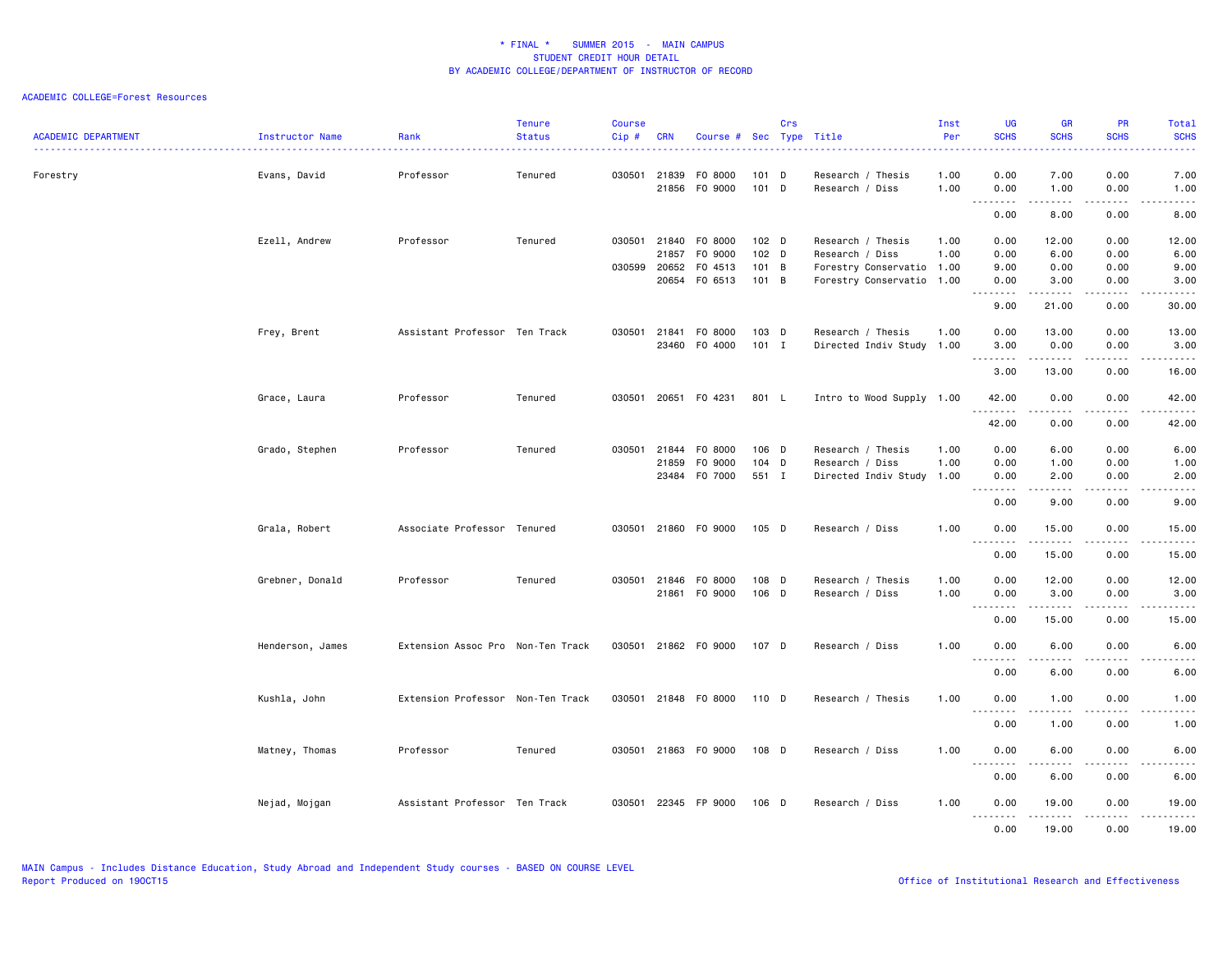| <b>ACADEMIC DEPARTMENT</b> | Instructor Name   | Rank                              | <b>Tenure</b><br><b>Status</b> | <b>Course</b><br>Cip# | <b>CRN</b>     | Course #                 | Sec                | Crs | Type Title                                     | Inst<br>Per  | <b>UG</b><br><b>SCHS</b>                | <b>GR</b><br><b>SCHS</b>              | <b>PR</b><br><b>SCHS</b>                                                                                                          | Total<br><b>SCHS</b>               |
|----------------------------|-------------------|-----------------------------------|--------------------------------|-----------------------|----------------|--------------------------|--------------------|-----|------------------------------------------------|--------------|-----------------------------------------|---------------------------------------|-----------------------------------------------------------------------------------------------------------------------------------|------------------------------------|
| Forestry                   | Roberts, Scott    | Professor                         | Tenured                        |                       |                | 030501 21851 F0 8000     | 113 D              |     | Research / Thesis                              | 1.00         | 0.00<br>- - - - - - - -                 | 6.00                                  | 0.00<br>----                                                                                                                      | 6.00                               |
|                            |                   |                                   |                                |                       |                |                          |                    |     |                                                |              | 0.00                                    | 6.00                                  | 0.00                                                                                                                              | 6.00                               |
|                            | Rousseau, Randall | Extension Professor Non-Ten Track |                                | 030501                | 21866          | 21852 FO 8000<br>F0 9000 | 114 $D$<br>$111$ D |     | Research / Thesis<br>Research / Diss           | 1.00<br>1.00 | 0.00<br>0.00                            | 14.00<br>6.00                         | 0.00<br>0.00                                                                                                                      | 14.00<br>6.00                      |
|                            |                   |                                   |                                |                       |                |                          |                    |     |                                                |              | .<br>0.00                               | 20.00                                 | .<br>0.00                                                                                                                         | .<br>20.00                         |
|                            | Sabatia, Charles  | Assistant Professor Ten Track     |                                | 030501                |                | 20650 F0 3015            | 801 C              |     | For Desc & Analysis                            | 1.00         | 230.00                                  | 0.00                                  | 0.00                                                                                                                              | 230.00                             |
|                            |                   |                                   |                                |                       |                |                          |                    |     |                                                |              | .<br>230.00                             | 0.00                                  | ----<br>0.00                                                                                                                      | ------<br>230.00                   |
|                            | Siegert, Courtney | Assistant Professor Ten Track     |                                | 030501                | 20649<br>21854 | F0 3012<br>F0 8000       | 801 L<br>116 D     |     | Int Forest Communiti 1.00<br>Research / Thesis | 1.00         | 88.00<br>0.00                           | 0.00<br>6.00                          | 0.00<br>0.00                                                                                                                      | 88.00<br>6.00                      |
|                            |                   |                                   |                                |                       |                |                          |                    |     |                                                |              | --------<br>88.00                       | 6.00                                  | $\frac{1}{2} \left( \frac{1}{2} \right) \left( \frac{1}{2} \right) \left( \frac{1}{2} \right) \left( \frac{1}{2} \right)$<br>0.00 | 94.00                              |
|                            | Sun, Changyou     | Professor                         | Tenured                        | 030501                |                | 21868 FO 9000            | $113$ D            |     | Research / Diss                                | 1.00         | 0.00                                    | 12.00                                 | 0.00                                                                                                                              | 12.00                              |
|                            |                   |                                   |                                |                       |                |                          |                    |     |                                                |              | --------<br>0.00                        | 12.00                                 | 0.00                                                                                                                              | 12.00                              |
|                            | Wan, Hui          | Associate Professor Ten Track     |                                | 030501                |                | 22348 FP 9000            | 109 D              |     | Research / Diss                                | 1.00         | 0.00                                    | 22.00                                 | 0.00                                                                                                                              | 22.00                              |
|                            |                   |                                   |                                |                       |                |                          |                    |     |                                                |              | .<br>0.00                               | 22.00                                 | ----<br>0.00                                                                                                                      | 22.00                              |
| Forestry                   |                   |                                   |                                |                       |                |                          |                    |     |                                                |              | ========<br>372.00<br>$=$ = = = = = = = | ======<br>179,00<br>================= | 0.00                                                                                                                              | ==========<br>551.00<br>========== |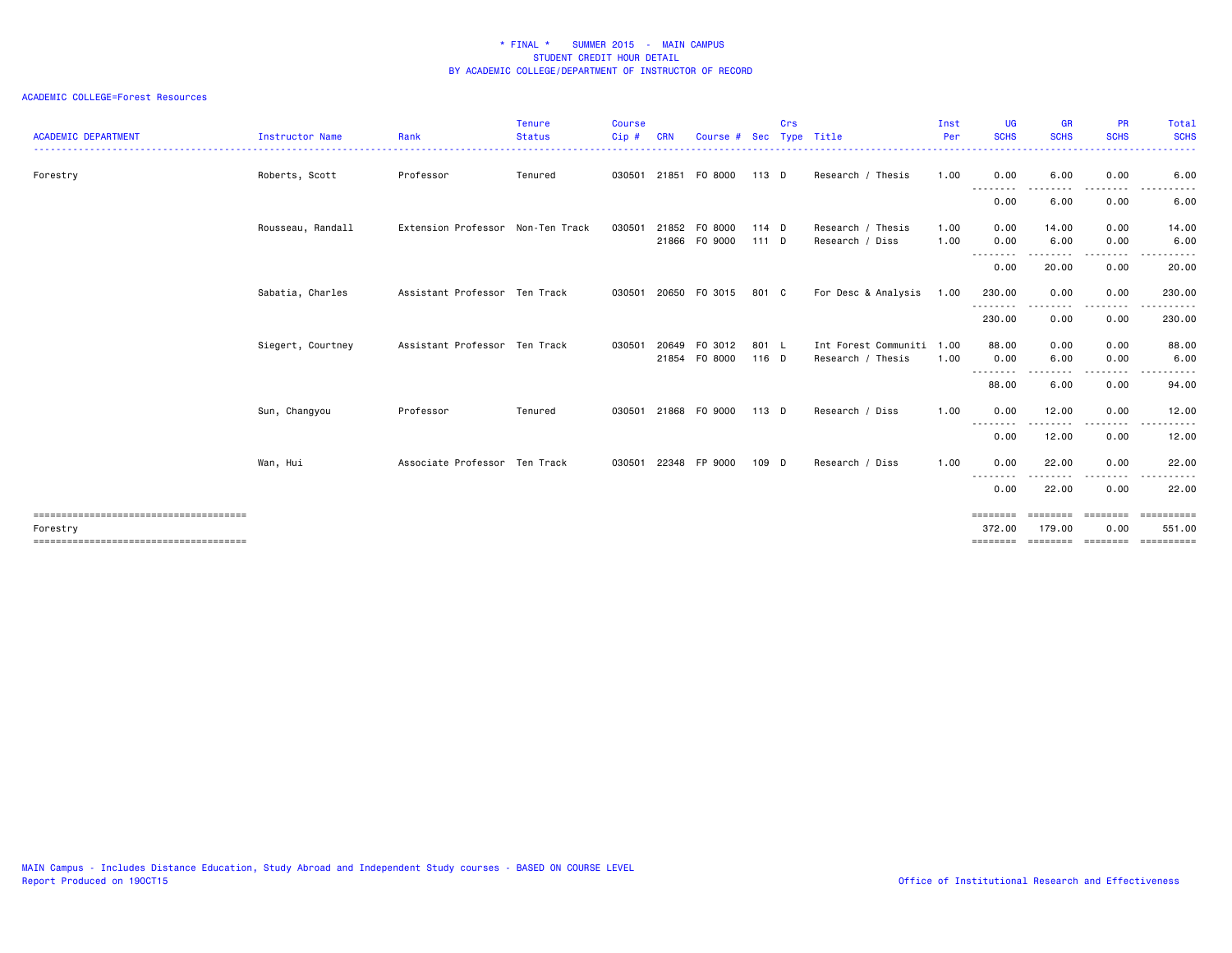| <b>ACADEMIC DEPARTMENT</b>                                                                                  | Instructor Name                                       | Rank                              | <b>Tenure</b><br><b>Status</b> | <b>Course</b><br>$Cip$ # | <b>CRN</b>                                | Course # Sec Type Title                                                               |                                                                 | Crs          |                                                                                                                                                                                       | Inst<br>Per  | <b>UG</b><br><b>SCHS</b>                                     | <b>GR</b><br><b>SCHS</b>                                                                                                                                                                                                                                                     | <b>PR</b><br><b>SCHS</b>                                          | Total<br><b>SCHS</b>                                           |
|-------------------------------------------------------------------------------------------------------------|-------------------------------------------------------|-----------------------------------|--------------------------------|--------------------------|-------------------------------------------|---------------------------------------------------------------------------------------|-----------------------------------------------------------------|--------------|---------------------------------------------------------------------------------------------------------------------------------------------------------------------------------------|--------------|--------------------------------------------------------------|------------------------------------------------------------------------------------------------------------------------------------------------------------------------------------------------------------------------------------------------------------------------------|-------------------------------------------------------------------|----------------------------------------------------------------|
| Sustainable Bioproducts                                                                                     | Barnes, H. Michael                                    | Professor                         | Tenured                        | 030501                   | 22340<br>23293                            | FP 9000<br>FP 7000                                                                    | $101$ D<br>108 I                                                |              | Research / Diss<br>Directed Indiv Study 1.00                                                                                                                                          | 1.00         | 0.00<br>0.00                                                 | 6.00<br>3.00                                                                                                                                                                                                                                                                 | 0.00<br>0.00                                                      | 6.00<br>3.00                                                   |
|                                                                                                             |                                                       |                                   |                                |                          |                                           |                                                                                       |                                                                 |              |                                                                                                                                                                                       |              | $\sim$ $\sim$<br>0.00                                        | 9.00                                                                                                                                                                                                                                                                         | 0.00                                                              | 9.00                                                           |
|                                                                                                             | Borazjani, Abdolhamid                                 | Professor                         | Tenured                        | 030501                   | 22351                                     | FP 8000<br>23124 FP 7000                                                              | 102 D<br>$104$ I                                                |              | Research / Thesis<br>Directed Indiv Study                                                                                                                                             | 1.00<br>1.00 | 0.00<br>0.00<br>.                                            | 7.00<br>3.00                                                                                                                                                                                                                                                                 | 0.00<br>0.00                                                      | 7.00<br>3.00                                                   |
|                                                                                                             |                                                       |                                   |                                |                          |                                           |                                                                                       |                                                                 |              |                                                                                                                                                                                       |              | 0.00                                                         | 10.00                                                                                                                                                                                                                                                                        | 0.00                                                              | 10.00                                                          |
|                                                                                                             | Hassan, El Barbary                                    | Associate Professor Tenured       |                                | 030501                   |                                           | 22342 FP 9000                                                                         | 103 D                                                           |              | Research / Diss                                                                                                                                                                       | 1.00         | 0.00<br>$\sim$ $\sim$ $\sim$                                 | 6.00                                                                                                                                                                                                                                                                         | 0.00<br>.                                                         | 6.00                                                           |
|                                                                                                             |                                                       |                                   |                                |                          |                                           |                                                                                       |                                                                 |              |                                                                                                                                                                                       |              | -----<br>0.00                                                | $\frac{1}{2} \left( \frac{1}{2} \right) \left( \frac{1}{2} \right) \left( \frac{1}{2} \right) \left( \frac{1}{2} \right)$<br>6.00                                                                                                                                            | 0.00                                                              | 6.00                                                           |
|                                                                                                             | Jeremic Nikolic, Dragic Assistant Professor Ten Track |                                   |                                | 030501                   | 22343<br>22354                            | FP 9000<br>FP 8000<br>23419 FP 7000                                                   | $104$ D<br>105 D<br>51                                          | $\mathbf{I}$ | Research / Diss<br>Research / Thesis<br>Directed Indiv Study 1.00                                                                                                                     | 1.00<br>1.00 | 0.00<br>0.00<br>0.00                                         | 17.00<br>21.00<br>3.00<br>.                                                                                                                                                                                                                                                  | 0.00<br>0.00<br>0.00<br>.                                         | 17.00<br>21.00<br>3.00<br>.                                    |
|                                                                                                             |                                                       |                                   |                                |                          |                                           |                                                                                       |                                                                 |              |                                                                                                                                                                                       |              | 0.00                                                         | 41.00                                                                                                                                                                                                                                                                        | 0.00                                                              | 41.00                                                          |
|                                                                                                             | Jones, Paul                                           | Extension Assoc Pro Non-Ten Track |                                | 030501                   | 22344<br>22355                            | FP 9000<br>FP 8000<br>23126 FP 7000                                                   | $105$ D<br>106 D<br>$105$ I                                     |              | Research / Diss<br>Research / Thesis<br>Directed Indiv Study 1.00                                                                                                                     | 1.00<br>1.00 | 0.00<br>0.00<br>0.00                                         | 6.00<br>6.00<br>3.00                                                                                                                                                                                                                                                         | 0.00<br>0.00<br>0.00                                              | 6.00<br>6.00<br>3.00                                           |
|                                                                                                             |                                                       |                                   |                                |                          |                                           |                                                                                       |                                                                 |              |                                                                                                                                                                                       |              | . <u>. .</u><br>$\sim$ $\sim$ .<br>0.00                      | .<br>15.00                                                                                                                                                                                                                                                                   | .<br>0.00                                                         | 15.00                                                          |
|                                                                                                             | Seale, Roy                                            | Professor                         | Tenured                        | 030501                   | 22346<br>22357<br>23051<br>23258<br>23273 | FP 9000<br>FP 8000<br>FP 7000<br>23052 FP 7000<br>FP 7000<br>FP 7000<br>23428 FP 7000 | 107 D<br>108 D<br>$101$ I<br>$102$ I<br>106 I<br>107 I<br>109 I |              | Research / Diss<br>Research / Thesis<br>Directed Indiv Study 1.00<br>Directed Indiv Study 1.00<br>Directed Indiv Study 1.00<br>Directed Indiv Study 1.00<br>Directed Indiv Study 1.00 | 1.00<br>1.00 | 0.00<br>0.00<br>0.00<br>0.00<br>0.00<br>0.00<br>0.00<br>0.00 | 26.00<br>4.00<br>3.00<br>3.00<br>3.00<br>3.00<br>3.00<br>$\frac{1}{2} \left( \frac{1}{2} \right) \left( \frac{1}{2} \right) \left( \frac{1}{2} \right) \left( \frac{1}{2} \right) \left( \frac{1}{2} \right) \left( \frac{1}{2} \right) \left( \frac{1}{2} \right)$<br>45.00 | 0.00<br>0.00<br>0.00<br>0.00<br>0.00<br>0.00<br>0.00<br>.<br>0.00 | 26.00<br>4.00<br>3.00<br>3.00<br>3.00<br>3.00<br>3.00<br>45.00 |
|                                                                                                             | Shmulsky, Rubin                                       | Professor                         | Tenured                        | 030501                   | 22347<br>22358                            | FP 9000<br>FP 8000<br>23053 FP 7000                                                   | 108 D<br>109 D<br>103 I                                         |              | Research / Diss<br>Research / Thesis<br>Directed Indiv Study 1.00                                                                                                                     | 1.00<br>1.00 | 0.00<br>0.00<br>0.00                                         | 18.00<br>22.00<br>2.00<br>.                                                                                                                                                                                                                                                  | 0.00<br>0.00<br>0.00                                              | 18.00<br>22.00<br>2.00                                         |
|                                                                                                             |                                                       |                                   |                                |                          |                                           |                                                                                       |                                                                 |              |                                                                                                                                                                                       |              | 0.00                                                         | 42.00                                                                                                                                                                                                                                                                        | 0.00                                                              | 42.00                                                          |
|                                                                                                             | Zhang, Jilei                                          | Professor                         | Tenured                        | 030501                   | 22349                                     | FP 9000<br>22360 FP 8000                                                              | 110 D<br>111 D                                                  |              | Research / Diss<br>Research / Thesis                                                                                                                                                  | 1.00<br>1.00 | 0.00<br>0.00<br>.                                            | 33.00<br>1.00                                                                                                                                                                                                                                                                | 0.00<br>0.00                                                      | 33.00<br>1.00                                                  |
|                                                                                                             |                                                       |                                   |                                |                          |                                           |                                                                                       |                                                                 |              |                                                                                                                                                                                       |              | 0.00                                                         | 34.00                                                                                                                                                                                                                                                                        | 0.00                                                              | 34.00                                                          |
| --------------------------------------<br>Sustainable Bioproducts<br>-------------------------------------- |                                                       |                                   |                                |                          |                                           |                                                                                       |                                                                 |              |                                                                                                                                                                                       |              | ========<br>0.00<br>========                                 | ========<br>202.00                                                                                                                                                                                                                                                           | ========<br>0.00                                                  | ==========<br>202.00<br>==========                             |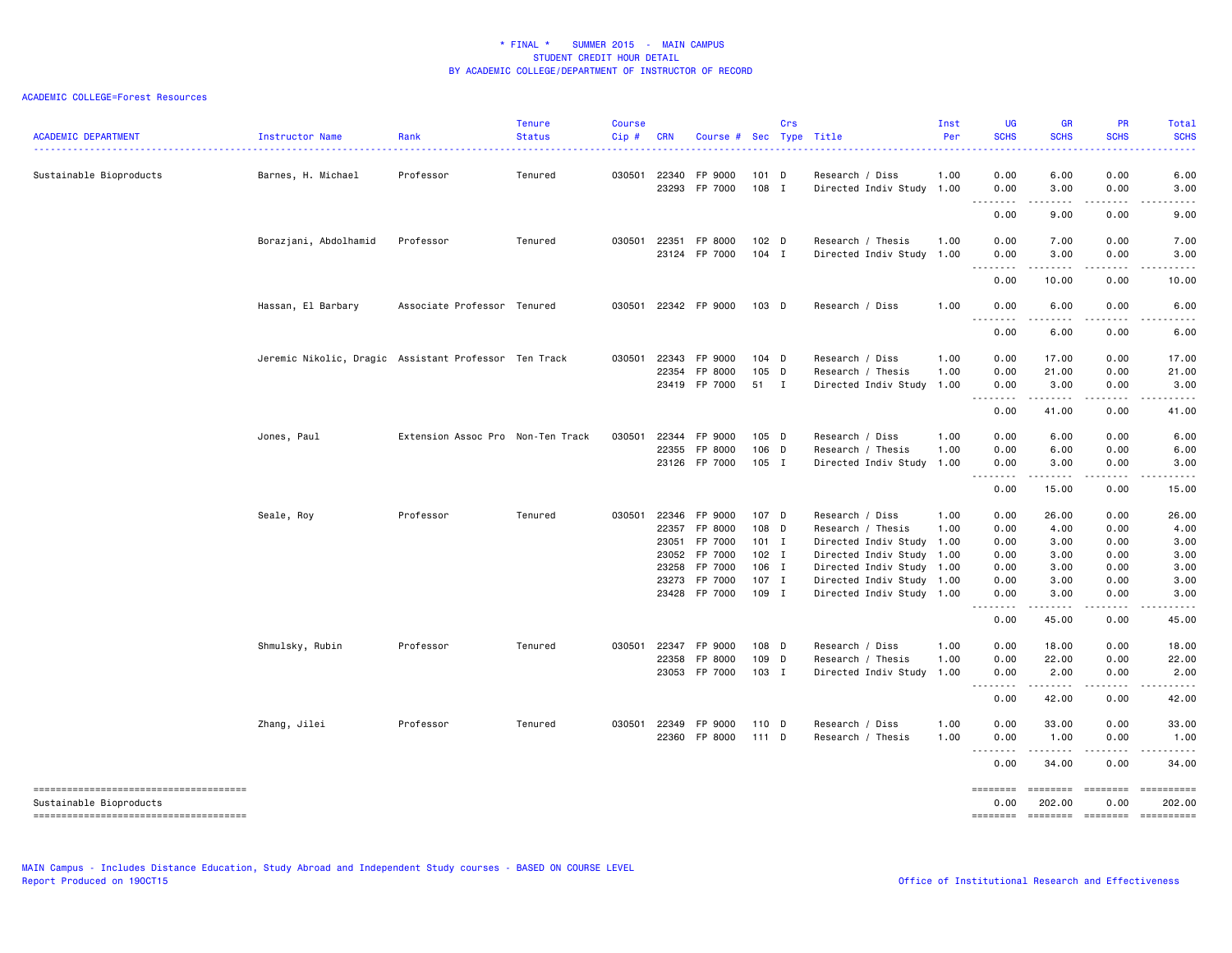| <b>ACADEMIC DEPARTMENT</b>        | Instructor Name    | Rank                                                 | <b>Tenure</b><br><b>Status</b> | <b>Course</b><br>Cip# | <b>CRN</b>     | Course # Sec Type Title     |                  | Crs      |                                         | Inst<br>Per<br><b>.</b> | UG<br><b>SCHS</b><br>$\omega$ is $\omega$ in . | <b>GR</b><br><b>SCHS</b>                                                                                                                                                                | <b>PR</b><br><b>SCHS</b> | Total<br><b>SCHS</b><br>$\frac{1}{2} \left( \frac{1}{2} \right) \left( \frac{1}{2} \right) \left( \frac{1}{2} \right) \left( \frac{1}{2} \right)$ |
|-----------------------------------|--------------------|------------------------------------------------------|--------------------------------|-----------------------|----------------|-----------------------------|------------------|----------|-----------------------------------------|-------------------------|------------------------------------------------|-----------------------------------------------------------------------------------------------------------------------------------------------------------------------------------------|--------------------------|---------------------------------------------------------------------------------------------------------------------------------------------------|
| Wildlife, Fisheries & Aquaculture | Allen, Peter       | Assistant Professor Ten Track<br>Associate Professor | Tenured                        | 030601<br>030601      | 22788<br>22781 | WFA 9000<br>WFA 8000        | 104 D<br>$105$ D |          | Research / Diss<br>Research / Thesis    | 1.00<br>1.00            | 0.00<br>0.00                                   | 6.00<br>18.00                                                                                                                                                                           | 0.00<br>0.00             | 6.00<br>18.00                                                                                                                                     |
|                                   |                    |                                                      |                                |                       |                |                             |                  |          |                                         |                         | .<br>0.00                                      | 24.00                                                                                                                                                                                   | 0.00                     | .<br>24.00                                                                                                                                        |
|                                   | Ayers, Christopher | Instructor                                           | Non-Ten Track                  | 030201                | 22737<br>22813 | WFA 4433<br>WFA 4433        | 001 C<br>002 K   |          | Mammalogy<br>Mammalogy                  | 1.00<br>1.00            | 18.00<br>0.00                                  | 0.00<br>0.00                                                                                                                                                                            | 0.00<br>0.00             | 18.00<br>0.00                                                                                                                                     |
|                                   |                    |                                                      |                                |                       |                |                             |                  |          |                                         |                         | 18.00                                          | $\frac{1}{2} \left( \frac{1}{2} \right) \left( \frac{1}{2} \right) \left( \frac{1}{2} \right) \left( \frac{1}{2} \right) \left( \frac{1}{2} \right) \left( \frac{1}{2} \right)$<br>0.00 | .<br>0.00                | د د د د د<br>18.00                                                                                                                                |
|                                   | Belant, Jerrold    | Associate Professor<br>Professor                     | Tenured<br>Tenured             | 030601<br>030601      | 22787          | WFA 9000<br>22786 WFA 8000  | 103 D<br>106 D   |          | Research / Diss<br>Research / Thesis    | 1.00<br>1.00            | 0.00<br>0.00<br>$- - -$<br>.                   | 19.00<br>6.00<br>.                                                                                                                                                                      | 0.00<br>0.00<br>.        | 19.00<br>6.00<br>.                                                                                                                                |
|                                   |                    |                                                      |                                |                       |                |                             |                  |          |                                         |                         | 0.00                                           | 25.00                                                                                                                                                                                   | 0.00                     | 25.00                                                                                                                                             |
|                                   | Burger, Loren      | Professor                                            | Tenured                        | 030601                |                | 22789 WFA 9000              | 105 D            |          | Research / Diss                         | 1.00                    | 0.00<br>$\sim$ $\sim$ $\sim$<br>.              | 6.00                                                                                                                                                                                    | 0.00                     | 6.00                                                                                                                                              |
|                                   |                    |                                                      |                                |                       |                |                             |                  |          |                                         |                         | 0.00                                           | 6.00                                                                                                                                                                                    | 0.00                     | 6.00                                                                                                                                              |
|                                   | Davis, John        | Assistant Professor Ten Track                        |                                | 030601                | 22790<br>22803 | WFA 9000<br>WFA 8000        | 106 D<br>108 D   |          | Research / Diss<br>Research / Thesis    | 1.00<br>1.00            | 0.00<br>0.00                                   | 15.00<br>9.00                                                                                                                                                                           | 0.00<br>0.00             | 15.00<br>9.00                                                                                                                                     |
|                                   |                    |                                                      |                                |                       |                |                             |                  |          |                                         |                         | 0.00                                           | .<br>24.00                                                                                                                                                                              | .<br>0.00                | د د د د د<br>24.00                                                                                                                                |
|                                   | Demarais, Stephen  | Professor                                            | Tenured                        |                       | 030201 21154   | <b>WFA 3031</b>             | 801 H            |          | Intro Wild/Fish Prac 1.00               |                         | 42.00                                          | 0.00                                                                                                                                                                                    | 0.00                     | 42.00                                                                                                                                             |
|                                   |                    |                                                      |                                | 030601                | 23498<br>22791 | WFA 8990<br><b>WFA 9000</b> | 51<br>107        | C<br>- D | Special Topics in WF<br>Research / Diss | 0.50<br>1.00            | 0.00<br>0.00                                   | 2.00<br>6.00                                                                                                                                                                            | 0.00<br>0.00             | 2.00<br>6.00                                                                                                                                      |
|                                   |                    |                                                      |                                |                       | 22804          | <b>WFA 8000</b>             | 109 D            |          | Research / Thesis                       | 1.00                    | 0.00                                           | 13.00                                                                                                                                                                                   | 0.00                     | 13.00                                                                                                                                             |
|                                   |                    |                                                      |                                |                       | 23433          | WFA 8000                    | 51               | D        | Research / Thesis                       | 1.00                    | 0.00                                           | 1.00                                                                                                                                                                                    | 0.00                     | 1.00                                                                                                                                              |
|                                   |                    |                                                      |                                |                       | 23452          | <b>WFA 9000</b>             | 01               | D        | Research / Diss                         | 1.00                    | 0.00                                           | 3.00                                                                                                                                                                                    | 0.00                     | 3.00                                                                                                                                              |
|                                   |                    |                                                      |                                |                       |                | 23453 WFA 9000              | 51               | D        | Research / Diss                         | 1.00                    | 0.00<br>.                                      | 3.00<br>$\frac{1}{2} \left( \frac{1}{2} \right) \left( \frac{1}{2} \right) \left( \frac{1}{2} \right) \left( \frac{1}{2} \right) \left( \frac{1}{2} \right)$                            | 0.00<br>.                | 3.00<br>$- - - - -$                                                                                                                               |
|                                   |                    |                                                      |                                |                       |                |                             |                  |          |                                         |                         | 42.00                                          | 28.00                                                                                                                                                                                   | 0.00                     | 70.00                                                                                                                                             |
|                                   | Dibble, Eric       | Professor                                            | Tenured                        | 030601                |                | 22805 WFA 8000 110 D        |                  |          | Research / Thesis                       | 1.00                    | 0.00                                           | 6.00<br>.                                                                                                                                                                               | 0.00<br>.                | 6.00<br>-----                                                                                                                                     |
|                                   |                    |                                                      |                                |                       |                |                             |                  |          |                                         |                         | 0.00                                           | 6.00                                                                                                                                                                                    | 0.00                     | 6.00                                                                                                                                              |
|                                   | Jones, Jeanne      | Professor                                            | Tenured                        |                       | 030601 22595   | WFA 9000                    | 102 D            |          | Research / Diss                         | 1.00                    | 0.00                                           | 6.00                                                                                                                                                                                    | 0.00                     | 6.00                                                                                                                                              |
|                                   |                    |                                                      |                                |                       |                | 22669 WFA 8000 103 D        |                  |          | Research / Thesis                       | 1.00                    | 0.00                                           | 3.00                                                                                                                                                                                    | 0.00                     | 3.00                                                                                                                                              |
|                                   |                    |                                                      |                                |                       |                |                             |                  |          |                                         |                         | $- - -$<br>.                                   | <u>.</u>                                                                                                                                                                                | .                        | -----                                                                                                                                             |
|                                   |                    |                                                      |                                |                       |                |                             |                  |          |                                         |                         | 0.00                                           | 9.00                                                                                                                                                                                    | 0.00                     | 9.00                                                                                                                                              |
|                                   | Miranda, Leandro   | 99                                                   | Not Applicable                 |                       |                | 030601 22741 WFA 8000 104 D |                  |          | Research / Thesis                       | 1.00                    | 0.00<br>.                                      | 6.00<br>-----                                                                                                                                                                           | 0.00<br>د د د د          | 6.00<br>-----                                                                                                                                     |
|                                   |                    |                                                      |                                |                       |                |                             |                  |          |                                         |                         | 0.00                                           | 6.00                                                                                                                                                                                    | 0.00                     | 6.00                                                                                                                                              |
|                                   | Neal, Jason        | Extension Assoc Pro Non-Ten Track                    |                                | 030601                | 22797          | WFA 9000                    | 113 D            |          | Research / Diss                         | 1.00                    | 0.00                                           | 1.00                                                                                                                                                                                    | 0.00                     | 1.00                                                                                                                                              |
|                                   |                    |                                                      |                                |                       | 22809          | WFA 8000                    | 114 D            |          | Research / Thesis                       | 1.00                    | 0.00                                           | 1.00                                                                                                                                                                                    | 0.00                     | 1.00                                                                                                                                              |
|                                   |                    |                                                      |                                |                       |                |                             |                  |          |                                         |                         | .<br>0.00                                      | -----<br>2.00                                                                                                                                                                           | د د د د<br>0.00          | 22222<br>2.00                                                                                                                                     |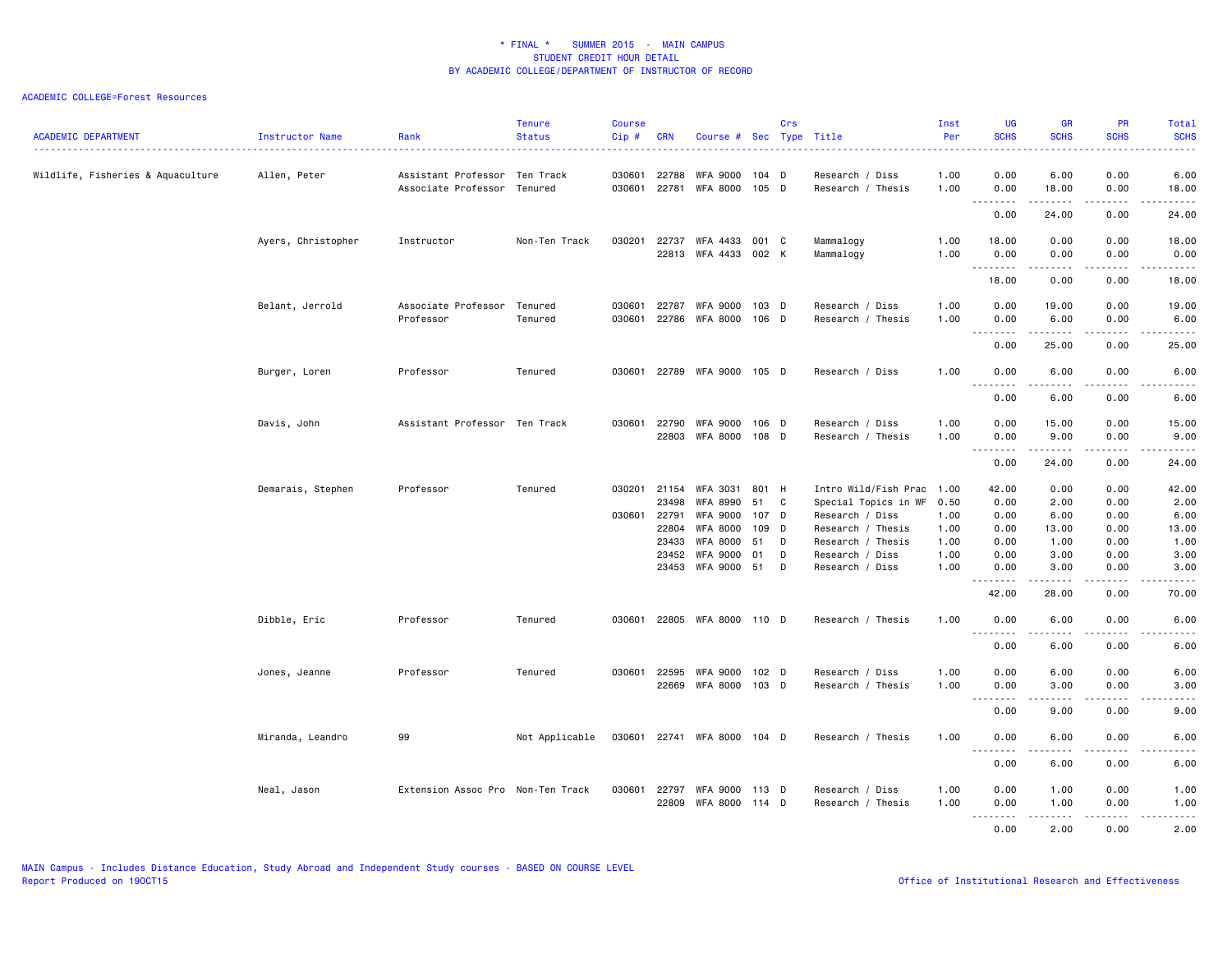| <b>ACADEMIC DEPARTMENT</b>             | Instructor Name     | Rank                              | <b>Tenure</b><br><b>Status</b> | <b>Course</b><br>Cip# | <b>CRN</b> | Course #             | <b>Sec</b>       | <b>Crs</b> | Type Title                | Inst<br>Per      | <b>UG</b><br><b>SCHS</b>                                                                                                                                                                                                                                                                                                                                                                             | <b>GR</b><br><b>SCHS</b> | <b>PR</b><br><b>SCHS</b> | Total<br><b>SCHS</b>                 |
|----------------------------------------|---------------------|-----------------------------------|--------------------------------|-----------------------|------------|----------------------|------------------|------------|---------------------------|------------------|------------------------------------------------------------------------------------------------------------------------------------------------------------------------------------------------------------------------------------------------------------------------------------------------------------------------------------------------------------------------------------------------------|--------------------------|--------------------------|--------------------------------------|
| Wildlife, Fisheries & Aquaculture      | Rush, Scott         | Assistant Professor Ten Track     |                                | 030601                | 22542      | WFA 8000             | 101 D            |            | Research / Thesis         | <u>.</u><br>1.00 | $\frac{1}{2} \left( \frac{1}{2} \right) \left( \frac{1}{2} \right) \left( \frac{1}{2} \right) \left( \frac{1}{2} \right)$<br>0.00                                                                                                                                                                                                                                                                    | 34.00                    | 0.00                     | 34.00                                |
|                                        |                     |                                   |                                |                       | 22798      | WFA 9000             | 114 D            |            | Research / Diss           | 1.00             | 0.00                                                                                                                                                                                                                                                                                                                                                                                                 | 6.00                     | 0.00                     | 6.00                                 |
|                                        |                     |                                   |                                |                       |            |                      |                  |            |                           |                  | --------<br>0.00                                                                                                                                                                                                                                                                                                                                                                                     | . <u>.</u><br>40.00      | <u>.</u><br>0.00         | . <b>.</b> .<br>40.00                |
|                                        | Schramm, Harold     | 99                                | Not Applicable                 | 030601                | 22799      | WFA 9000 115 D       |                  |            | Research / Diss           | 1.00             | 0.00                                                                                                                                                                                                                                                                                                                                                                                                 | 6.00                     | 0.00                     | 6.00                                 |
|                                        |                     |                                   |                                |                       |            | 22810 WFA 8000 115 D |                  |            | Research / Thesis         | 1.00             | 0.00                                                                                                                                                                                                                                                                                                                                                                                                 | 14.00                    | 0.00                     | 14.00                                |
|                                        |                     |                                   |                                |                       |            |                      |                  |            |                           |                  | .<br>0.00                                                                                                                                                                                                                                                                                                                                                                                            | . <i>.</i><br>20.00      | . <b>.</b><br>0.00       | 20.00                                |
|                                        | Strickland, Bronson | Extension Assoc Pro Non-Ten Track |                                | 030201                | 23498      | WFA 8990             | 51 C             |            | Special Topics in WF 0.50 |                  | 0.00                                                                                                                                                                                                                                                                                                                                                                                                 | 2.00                     | 0.00                     | 2.00                                 |
|                                        |                     |                                   |                                | 030601                | 22800      | <b>WFA 9000</b>      | 116 D            |            | Research / Diss           | 1.00             | 0.00                                                                                                                                                                                                                                                                                                                                                                                                 | 6.00                     | 0.00                     | 6.00                                 |
|                                        |                     |                                   |                                |                       | 22811      | WFA 8000             | 116 D            |            | Research / Thesis         | 1.00             | 0.00                                                                                                                                                                                                                                                                                                                                                                                                 | 7.00                     | 0.00                     | 7.00                                 |
|                                        |                     |                                   |                                |                       | 23434      | WFA 8000             | 52               | D.         | Research / Thesis         | 1.00             | 0.00                                                                                                                                                                                                                                                                                                                                                                                                 | 3.00                     | 0.00                     | 3.00                                 |
|                                        |                     |                                   |                                |                       |            |                      |                  |            |                           |                  | .<br>0.00                                                                                                                                                                                                                                                                                                                                                                                            | 18.00                    | د د د د<br>0.00          | $\frac{1}{2}$<br>18.00               |
|                                        | Tegt, Jessica       | Extension Assist Pr Non-Ten Track |                                | 030601                |            | 23241 WFA 4000 101 I |                  |            | Directed Indiv Study 1.00 |                  | 3.00                                                                                                                                                                                                                                                                                                                                                                                                 | 0.00                     | 0.00                     | 3.00                                 |
|                                        |                     |                                   |                                |                       |            |                      |                  |            |                           |                  | $\frac{1}{2} \frac{1}{2} \frac{1}{2} \frac{1}{2} \frac{1}{2} \frac{1}{2} \frac{1}{2} \frac{1}{2} \frac{1}{2} \frac{1}{2} \frac{1}{2} \frac{1}{2} \frac{1}{2} \frac{1}{2} \frac{1}{2} \frac{1}{2} \frac{1}{2} \frac{1}{2} \frac{1}{2} \frac{1}{2} \frac{1}{2} \frac{1}{2} \frac{1}{2} \frac{1}{2} \frac{1}{2} \frac{1}{2} \frac{1}{2} \frac{1}{2} \frac{1}{2} \frac{1}{2} \frac{1}{2} \frac{$<br>3.00 | 0.00                     | 0.00                     | 3.00                                 |
|                                        | Vilella, Francisco  | 99                                | Not Applicable                 | 030601                | 22543      | WFA 8000             | 102 <sub>D</sub> |            | Research / Thesis         | 1.00             | 0.00                                                                                                                                                                                                                                                                                                                                                                                                 | 12.00                    | 0.00                     | 12.00                                |
|                                        |                     |                                   |                                |                       | 22544      | WFA 9000             | $101$ D          |            | Research / Diss           | 1.00             | 0.00                                                                                                                                                                                                                                                                                                                                                                                                 | 15.00                    | 0.00                     | 15.00                                |
|                                        |                     |                                   |                                |                       |            | 23432 WFA 8000       | 01 D             |            | Research / Thesis         | 1.00             | 0.00                                                                                                                                                                                                                                                                                                                                                                                                 | 6.00                     | 0.00                     | 6.00                                 |
|                                        |                     |                                   |                                |                       |            |                      |                  |            |                           |                  | <u>--------</u><br>0.00                                                                                                                                                                                                                                                                                                                                                                              | 33.00                    | 0.00                     | 33.00                                |
|                                        | Wang, Guiming       | Associate Professor Tenured       |                                | 030601                | 22801      | <b>WFA 9000</b>      | 117 D            |            | Research / Diss           | 1.00             | 0.00                                                                                                                                                                                                                                                                                                                                                                                                 | 6.00                     | 0.00                     | 6.00                                 |
|                                        |                     |                                   |                                |                       |            | 22812 WFA 8000 117 D |                  |            | Research / Thesis         | 1.00             | 0.00                                                                                                                                                                                                                                                                                                                                                                                                 | 14.00                    | 0.00                     | 14.00                                |
|                                        |                     |                                   |                                |                       |            |                      |                  |            |                           |                  | .<br>0.00                                                                                                                                                                                                                                                                                                                                                                                            | .<br>20.00               | -----<br>0.00            | -----<br>20.00                       |
| -------------------------------------- |                     |                                   |                                |                       |            |                      |                  |            |                           |                  | ========                                                                                                                                                                                                                                                                                                                                                                                             | ========                 | <b>EDEDEED</b>           | ==========                           |
| Wildlife, Fisheries & Aquaculture      |                     |                                   |                                |                       |            |                      |                  |            |                           |                  | 63.00                                                                                                                                                                                                                                                                                                                                                                                                | 261.00                   | 0.00                     | 324.00                               |
|                                        |                     |                                   |                                |                       |            |                      |                  |            |                           |                  |                                                                                                                                                                                                                                                                                                                                                                                                      |                          |                          | ======== ======== ======== ========= |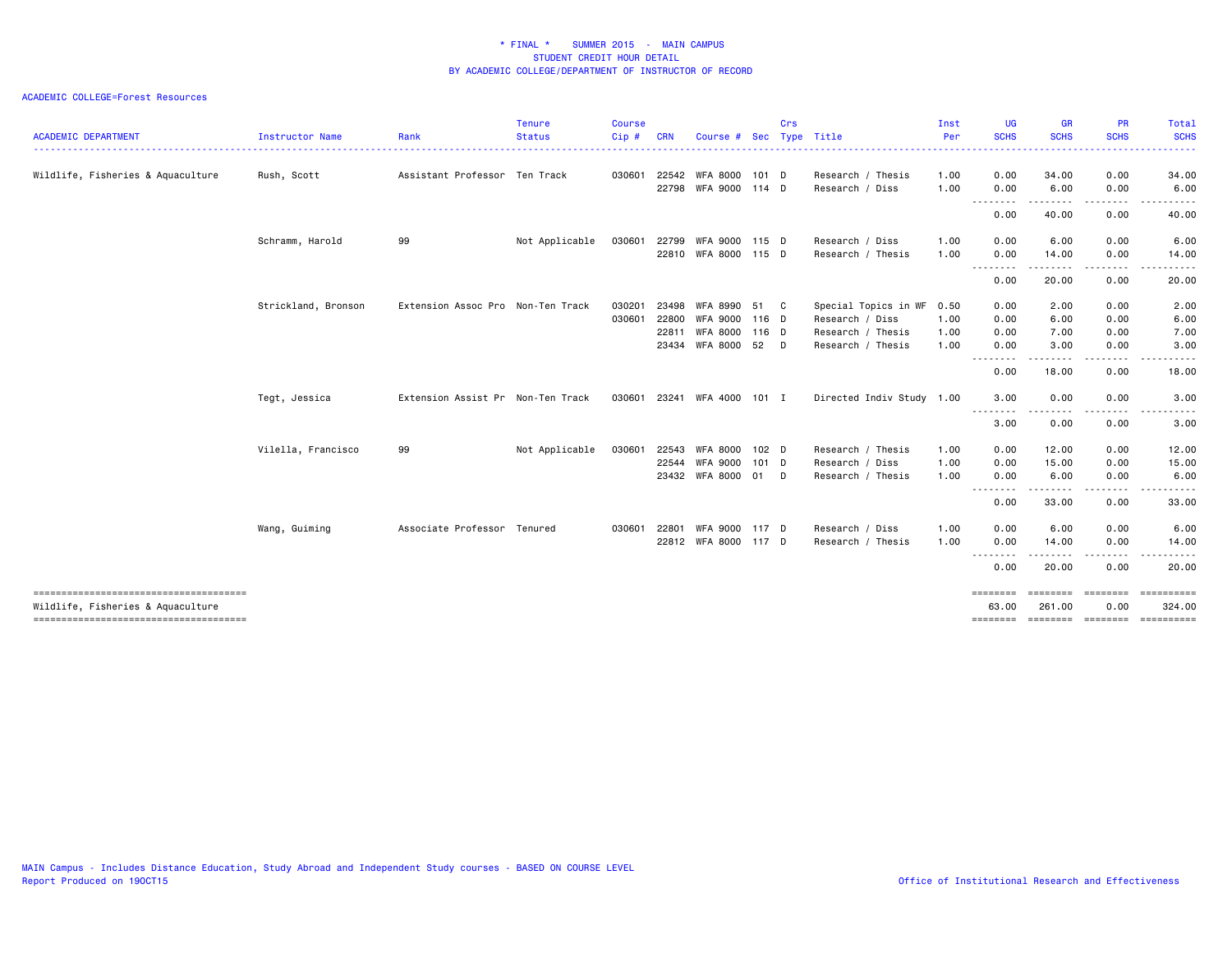| <b>ACADEMIC DEPARTMENT</b>    | Instructor Name    | Rank | Tenure<br><b>Status</b> | <b>Course</b><br>Cip# | <b>CRN</b> | Course # Sec Type Title       |      | Crs |                                                  | Inst<br>Per | <b>UG</b><br><b>SCHS</b>           | <b>GR</b><br><b>SCHS</b>  | <b>PR</b><br><b>SCHS</b>  | Total<br><b>SCHS</b>       |
|-------------------------------|--------------------|------|-------------------------|-----------------------|------------|-------------------------------|------|-----|--------------------------------------------------|-------------|------------------------------------|---------------------------|---------------------------|----------------------------|
| Veterinary Medical Technology | Willeford, Bridget | 98   | Not Applicable          | 510808                | 20301      | CVM 3051<br>20302 CVM 3061 01 | 01 C |     | Lab Anim Health Mgt<br>Lab Anim Tech Skills 0.35 | 0.35        | 5.60<br>5.60<br>---------<br>11.20 | 0.00<br>0.00<br>.<br>0.00 | 0.00<br>0.00<br>.<br>0.00 | 5.60<br>5.60<br>.<br>11.20 |
| Veterinary Medical Technology |                    |      |                         |                       |            |                               |      |     |                                                  |             | ========<br>11.20                  | ========<br>0.00          | ========<br>0.00          | ==========<br>11.20        |
|                               |                    |      |                         |                       |            |                               |      |     |                                                  |             | $=$ = = = = = = =                  | ________<br>-------       |                           |                            |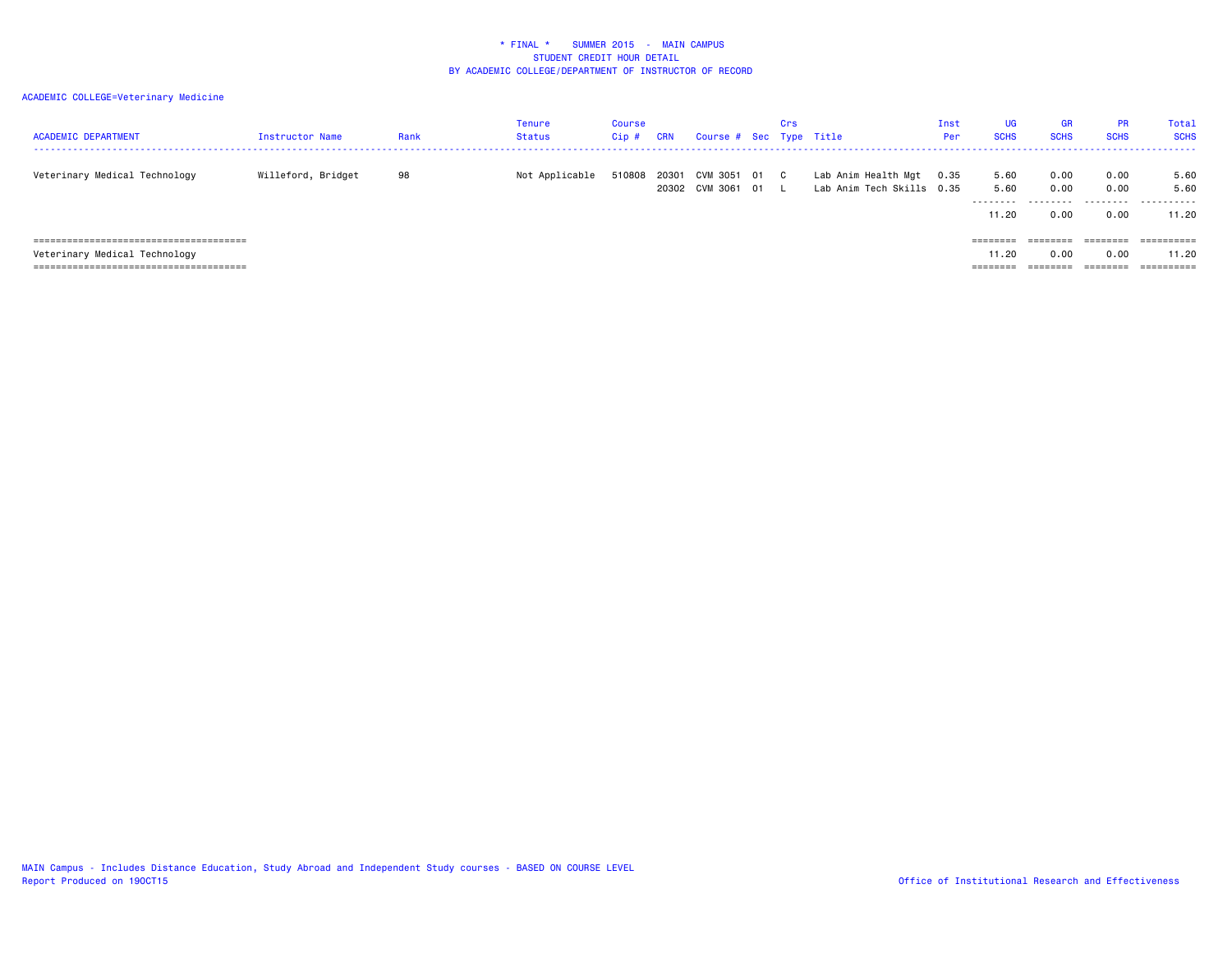## ACADEMIC COLLEGE=Veterinary Medicine

| <b>ACADEMIC DEPARTMENT</b> | Instructor Name     | Rank                              | <b>Tenure</b><br><b>Status</b> | <b>Course</b><br>Cip#  | <b>CRN</b>                       | Course # Sec Type Title                                                              |                                             | Crs |                                                                                                          | Inst<br>Per                          | <b>UG</b><br><b>SCHS</b>                                                                                                                                                                                                                                                                                                                                                                                                                                                                                                                                                     | <b>GR</b><br><b>SCHS</b>             | <b>PR</b><br><b>SCHS</b>                | <b>Total</b><br><b>SCHS</b>                                                                                                        |
|----------------------------|---------------------|-----------------------------------|--------------------------------|------------------------|----------------------------------|--------------------------------------------------------------------------------------|---------------------------------------------|-----|----------------------------------------------------------------------------------------------------------|--------------------------------------|------------------------------------------------------------------------------------------------------------------------------------------------------------------------------------------------------------------------------------------------------------------------------------------------------------------------------------------------------------------------------------------------------------------------------------------------------------------------------------------------------------------------------------------------------------------------------|--------------------------------------|-----------------------------------------|------------------------------------------------------------------------------------------------------------------------------------|
| Veterinary Medicine        | Archer, Todd        | Assistant Professor Ten Track     |                                | 512401<br>512501 20356 | 20325<br>20326<br>22824<br>23013 | <b>CVM 5380</b><br>CVM 5380<br><b>CVM 8081</b><br><b>CVM 9000</b><br><b>CVM 8000</b> | 101 E<br>102 E<br>103 C<br>104 D<br>$104$ D |     | Small Anim Int Med<br>Small Anim Int Med<br>Clin Sci Journal Rev<br>Research / Diss<br>Research / Thesis | 1.00<br>1.00<br>1.00<br>1.00<br>1.00 | 0.00<br>0.00<br>0.00<br>0.00<br>0.00                                                                                                                                                                                                                                                                                                                                                                                                                                                                                                                                         | 0.00<br>0.00<br>4.00<br>6.00<br>6.00 | 126.00<br>68.00<br>0.00<br>0.00<br>0.00 | 126.00<br>68.00<br>4.00<br>6.00<br>6.00                                                                                            |
|                            |                     |                                   |                                |                        |                                  |                                                                                      |                                             |     |                                                                                                          |                                      | .<br>0.00                                                                                                                                                                                                                                                                                                                                                                                                                                                                                                                                                                    | .<br>16.00                           | .<br>194.00                             | . <b>.</b><br>210.00                                                                                                               |
|                            | Bailey, R. Hart     | Professor                         | Tenured                        | 512501                 |                                  | 23502 CVM 9000 126 D                                                                 |                                             |     | Research / Diss                                                                                          | 1.00                                 | 0.00<br>$\sim$ $\sim$<br>$\sim$ $\sim$ $\sim$                                                                                                                                                                                                                                                                                                                                                                                                                                                                                                                                | 1.00                                 | 0.00                                    | 1.00                                                                                                                               |
|                            |                     |                                   |                                |                        |                                  |                                                                                      |                                             |     |                                                                                                          |                                      | 0.00                                                                                                                                                                                                                                                                                                                                                                                                                                                                                                                                                                         | 1.00                                 | 0.00                                    | 1.00                                                                                                                               |
|                            | Betbeze, Caroline   | Clinical Assist Pro Non-Ten Track |                                | 512401                 | 23075                            | CVM 5000 101 I                                                                       |                                             |     | Directed Indiv Study 1.00                                                                                |                                      | 0.00<br>$   -$<br>.                                                                                                                                                                                                                                                                                                                                                                                                                                                                                                                                                          | 0.00                                 | 2.00<br>$  -$                           | 2.00                                                                                                                               |
|                            |                     |                                   |                                |                        |                                  |                                                                                      |                                             |     |                                                                                                          |                                      | 0.00                                                                                                                                                                                                                                                                                                                                                                                                                                                                                                                                                                         | 0.00                                 | 2.00                                    | 2.00                                                                                                                               |
|                            | Brinkman, Erin      | Clinical Assist Pro Non-Ten Track |                                | 512401<br>512501       | 20311<br>20327<br>23019          | CVM 5224<br>CVM 5420<br>CVM 8000 105 D                                               | 101 E<br>101 E                              |     | Radiology<br>Adv Rot in Radiology<br>Research / Thesis                                                   | 1.00<br>1.00<br>1.00                 | 0.00<br>0.00<br>0.00<br>$\frac{1}{2} \frac{1}{2} \frac{1}{2} \frac{1}{2} \frac{1}{2} \frac{1}{2} \frac{1}{2} \frac{1}{2} \frac{1}{2} \frac{1}{2} \frac{1}{2} \frac{1}{2} \frac{1}{2} \frac{1}{2} \frac{1}{2} \frac{1}{2} \frac{1}{2} \frac{1}{2} \frac{1}{2} \frac{1}{2} \frac{1}{2} \frac{1}{2} \frac{1}{2} \frac{1}{2} \frac{1}{2} \frac{1}{2} \frac{1}{2} \frac{1}{2} \frac{1}{2} \frac{1}{2} \frac{1}{2} \frac{$<br>$\frac{1}{2} \left( \frac{1}{2} \right) \left( \frac{1}{2} \right) \left( \frac{1}{2} \right) \left( \frac{1}{2} \right) \left( \frac{1}{2} \right)$ | 0.00<br>0.00<br>6.00<br>.            | 80.00<br>12.00<br>0.00                  | 80.00<br>12.00<br>6.00<br>.                                                                                                        |
|                            |                     |                                   |                                |                        |                                  |                                                                                      |                                             |     |                                                                                                          |                                      | 0.00                                                                                                                                                                                                                                                                                                                                                                                                                                                                                                                                                                         | 6.00                                 | 92.00                                   | 98.00                                                                                                                              |
|                            | Bulla, Camillo      | Associate Professor Tenured       |                                | 512401<br>512501       | 20310<br>22853                   | CVM 5214<br>CVM 9000                                                                 | 101 E<br>108 D                              |     | Lab Services<br>Research / Diss                                                                          | 1.00<br>1.00                         | 0.00<br>0.00<br><u>.</u>                                                                                                                                                                                                                                                                                                                                                                                                                                                                                                                                                     | 0.00<br>21.00<br>.                   | 80.00<br>0.00<br>. <b>.</b>             | 80.00<br>21.00<br>.                                                                                                                |
|                            |                     |                                   |                                |                        |                                  |                                                                                      |                                             |     |                                                                                                          |                                      | 0.00                                                                                                                                                                                                                                                                                                                                                                                                                                                                                                                                                                         | 21.00                                | 80.00                                   | 101.00                                                                                                                             |
|                            | Bushby, Philip      | Professor                         | Non-Ten Track                  | 512401                 | 20349                            | CVM 5640 101 H                                                                       |                                             |     | Shelter Medicine                                                                                         | 1.00                                 | 0.00<br>$\sim$ $\sim$ $\sim$<br>.                                                                                                                                                                                                                                                                                                                                                                                                                                                                                                                                            | 0.00<br>. <b>.</b> .                 | 26.00<br>$\frac{1}{2}$                  | 26.00<br>$\frac{1}{2} \left( \frac{1}{2} \right) \left( \frac{1}{2} \right) \left( \frac{1}{2} \right) \left( \frac{1}{2} \right)$ |
|                            |                     |                                   |                                |                        |                                  |                                                                                      |                                             |     |                                                                                                          |                                      | 0.00                                                                                                                                                                                                                                                                                                                                                                                                                                                                                                                                                                         | 0.00                                 | 26.00                                   | 26.00                                                                                                                              |
|                            | Calder, Christine   | 98                                | Not Applicable                 |                        |                                  | 512401 22916 CVM 5812 101 C                                                          |                                             |     | Behavior Comp. Anim. 0.25                                                                                |                                      | 0.00<br>.<br>$\sim$ $\sim$                                                                                                                                                                                                                                                                                                                                                                                                                                                                                                                                                   | 0.00<br>.                            | 2.00<br>.                               | 2.00<br>$\frac{1}{2} \left( \frac{1}{2} \right) \left( \frac{1}{2} \right) \left( \frac{1}{2} \right) \left( \frac{1}{2} \right)$  |
|                            |                     |                                   |                                |                        |                                  |                                                                                      |                                             |     |                                                                                                          |                                      | 0.00                                                                                                                                                                                                                                                                                                                                                                                                                                                                                                                                                                         | 0.00                                 | 2.00                                    | 2.00                                                                                                                               |
|                            | Carr, Russell       | Associate Professor Tenured       |                                |                        |                                  | 512501 22854 CVM 9000 109 D                                                          |                                             |     | Research / Diss                                                                                          | 1.00                                 | 0.00<br>$\sim$ $\sim$ $\sim$<br>$\frac{1}{2} \left( \frac{1}{2} \right) \left( \frac{1}{2} \right) \left( \frac{1}{2} \right) \left( \frac{1}{2} \right) \left( \frac{1}{2} \right)$                                                                                                                                                                                                                                                                                                                                                                                         | 6.00                                 | 0.00                                    | 6.00                                                                                                                               |
|                            |                     |                                   |                                |                        |                                  |                                                                                      |                                             |     |                                                                                                          |                                      | 0.00                                                                                                                                                                                                                                                                                                                                                                                                                                                                                                                                                                         | 6.00                                 | 0.00                                    | 6.00                                                                                                                               |
|                            | Chambers, Janice    | Professor                         | Tenured                        |                        |                                  | 512501 22919 CVM 9000 112 D                                                          |                                             |     | Research / Diss                                                                                          | 1.00                                 | 0.00<br>- - - -                                                                                                                                                                                                                                                                                                                                                                                                                                                                                                                                                              | 8.00<br>.                            | 0.00<br>$\frac{1}{2}$                   | 8.00<br>----                                                                                                                       |
|                            |                     |                                   |                                |                        |                                  |                                                                                      |                                             |     |                                                                                                          |                                      | 0.00                                                                                                                                                                                                                                                                                                                                                                                                                                                                                                                                                                         | 8.00                                 | 0.00                                    | 8.00                                                                                                                               |
|                            | Christiansen, David | Clinical Assist Pro Non-Ten Track |                                | 512501                 |                                  | 20319 CVM 5282 101 E                                                                 |                                             |     | Lg Animal/Ambulatory 1.00                                                                                |                                      | 0.00                                                                                                                                                                                                                                                                                                                                                                                                                                                                                                                                                                         | 0.00                                 | 44.00                                   | 44.00                                                                                                                              |
|                            |                     |                                   |                                |                        |                                  |                                                                                      |                                             |     |                                                                                                          |                                      | 0.00                                                                                                                                                                                                                                                                                                                                                                                                                                                                                                                                                                         | 0.00                                 | 44.00                                   | 44.00                                                                                                                              |
|                            | Claude, Andrew      | Assistant Professor Ten Track     |                                | 512401<br>512501       | 20312                            | CVM 5234<br>23117 CVM 8000                                                           | 101 E<br>107 D                              |     | Anesthesiolgy<br>Research / Thesis                                                                       | 1.00<br>1.00                         | 0.00<br>0.00<br>.                                                                                                                                                                                                                                                                                                                                                                                                                                                                                                                                                            | 0.00<br>1.00<br>.                    | 80.00<br>0.00<br>.                      | 80.00<br>1.00<br>.                                                                                                                 |
|                            |                     |                                   |                                |                        |                                  |                                                                                      |                                             |     |                                                                                                          |                                      | 0.00                                                                                                                                                                                                                                                                                                                                                                                                                                                                                                                                                                         | 1.00                                 | 80.00                                   | 81.00                                                                                                                              |

MAIN Campus - Includes Distance Education, Study Abroad and Independent Study courses - BASED ON COURSE LEVEL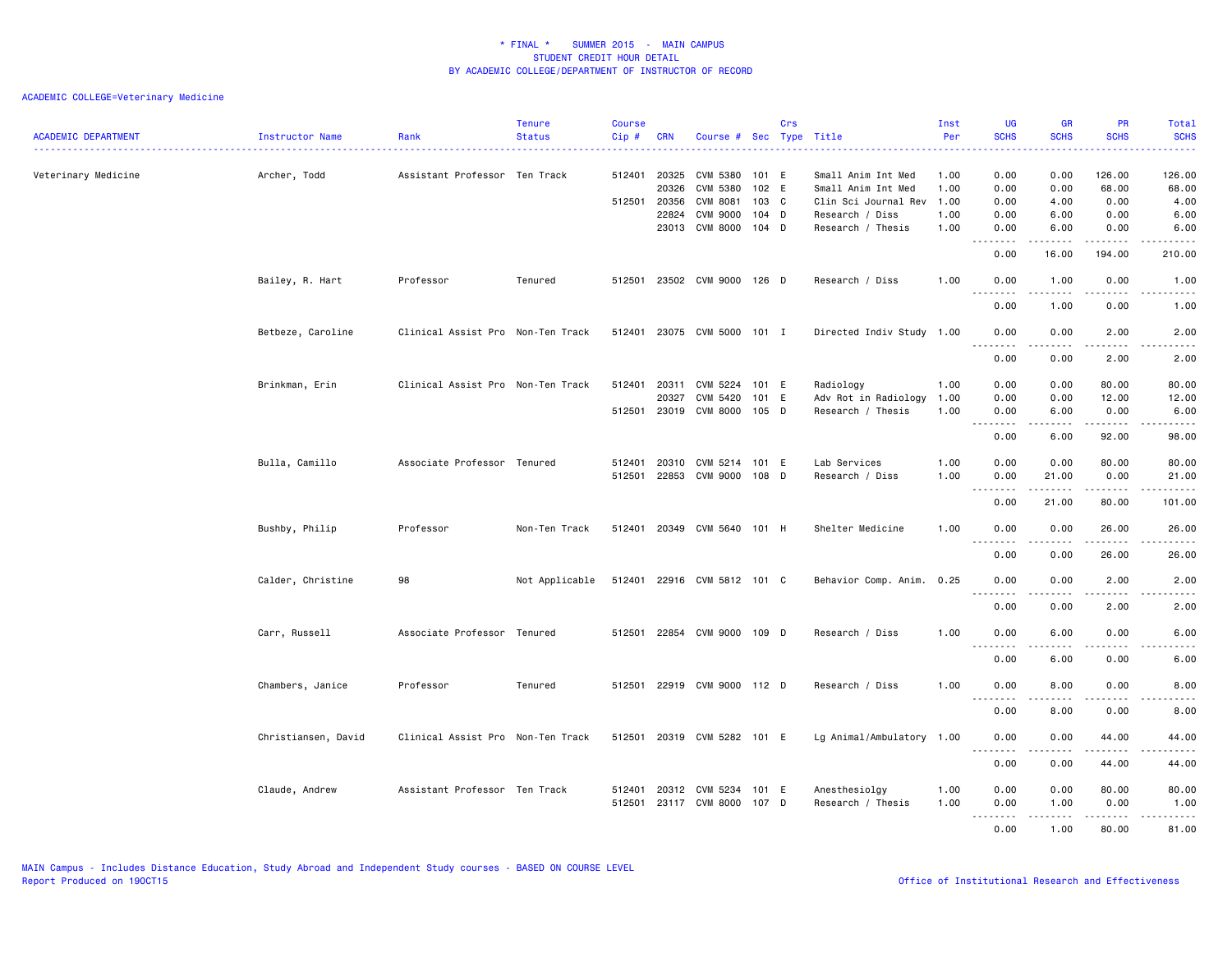| <b>ACADEMIC DEPARTMENT</b> | Instructor Name   | Rank                              | <b>Tenure</b><br><b>Status</b> | <b>Course</b><br>Cip# | <b>CRN</b>                                         | Course # Sec Type Title                                                            |                                                   | Crs |                                                                                                                                                                            | Inst<br>Per | <b>UG</b><br><b>SCHS</b>                                    | <b>GR</b><br><b>SCHS</b>                                  | <b>PR</b><br><b>SCHS</b>                                   | Total<br><b>SCHS</b>                                                    |
|----------------------------|-------------------|-----------------------------------|--------------------------------|-----------------------|----------------------------------------------------|------------------------------------------------------------------------------------|---------------------------------------------------|-----|----------------------------------------------------------------------------------------------------------------------------------------------------------------------------|-------------|-------------------------------------------------------------|-----------------------------------------------------------|------------------------------------------------------------|-------------------------------------------------------------------------|
| Veterinary Medicine        | Eddy, Alison      | Clinical Assoc Prof Non-Ten Track |                                |                       |                                                    | 512401 20316 CVM 5266 101 C                                                        |                                                   |     | Equine Med & Surg                                                                                                                                                          | 1.00        | 0.00<br>د د د د<br>$\sim$ $\sim$                            | 0.00                                                      | 138.00<br><u>.</u>                                         | 138.00<br>.                                                             |
|                            |                   |                                   |                                |                       |                                                    |                                                                                    |                                                   |     |                                                                                                                                                                            |             | 0.00                                                        | 0.00                                                      | 138.00                                                     | 138.00                                                                  |
|                            | Edelmann, Mariola | Assistant Professor Ten Track     |                                | 512501                |                                                    | 23132 CVM 9000 118 D                                                               |                                                   |     | Research / Diss                                                                                                                                                            | 1.00        | 0.00<br>$\sim$ $\sim$ $\sim$<br>.                           | 6.00                                                      | 0.00                                                       | 6.00<br>$\frac{1}{2}$                                                   |
|                            |                   |                                   |                                |                       |                                                    |                                                                                    |                                                   |     |                                                                                                                                                                            |             | 0.00                                                        | 6.00                                                      | 0.00                                                       | 6.00                                                                    |
|                            | Eells, Jeffrey    | Associate Professor Tenured       |                                | 512501                |                                                    | 22918 CVM 8000 103 D                                                               |                                                   |     | Research / Thesis                                                                                                                                                          | 1.00        | 0.00<br>$-$<br>$\sim$ $\sim$ $\sim$ $\sim$                  | 6.00                                                      | 0.00<br>$- - -$                                            | 6.00<br>----                                                            |
|                            |                   |                                   |                                |                       |                                                    |                                                                                    |                                                   |     |                                                                                                                                                                            |             | 0.00                                                        | 6.00                                                      | 0.00                                                       | 6.00                                                                    |
|                            | Epperson, William | Professor                         | Tenured                        | 512501                |                                                    | 23152 CVM 8000 110 D                                                               |                                                   |     | Research / Thesis                                                                                                                                                          | 1.00        | 0.00<br>$\sim$ $\sim$<br>.                                  | 1.00                                                      | 0.00                                                       | 1.00<br>.                                                               |
|                            |                   |                                   |                                |                       |                                                    |                                                                                    |                                                   |     |                                                                                                                                                                            |             | 0.00                                                        | 1.00                                                      | 0.00                                                       | 1.00                                                                    |
|                            | Eubanks, Diana    | Clinical Assoc Prof Non-Ten Track |                                | 512401                | 20313<br>20314                                     | CVM 5246<br>CVM 5246<br>20341 CVM 5570 102 E                                       | 101 E<br>102 E                                    |     | Community Veterinary 1.00<br>Community Veterinary 1.00<br>Adv Clin Rot 2                                                                                                   | 1.00        | 0.00<br>0.00<br>0.00                                        | 0.00<br>0.00<br>0.00                                      | 120.00<br>60.00<br>10.00                                   | 120.00<br>60.00<br>10.00                                                |
|                            |                   |                                   |                                |                       |                                                    |                                                                                    |                                                   |     |                                                                                                                                                                            |             | $\sim$ $\sim$<br>$\frac{1}{2}$<br>0.00                      | .<br>0.00                                                 | $- - - - - - -$<br>190.00                                  | .<br>190.00                                                             |
|                            | Fleming, Sherrill | Associate Professor Tenured       |                                | 512401                | 20317                                              | CVM 5276                                                                           | 101 C                                             |     | Food Animal Practice 1.00                                                                                                                                                  |             | 0.00                                                        | 0.00                                                      | 132.00                                                     | 132.00                                                                  |
|                            |                   |                                   |                                |                       | 20318                                              | CVM 5276 102 E                                                                     |                                                   |     | Food Animal Practice 1.00                                                                                                                                                  |             | 0.00<br>--------                                            | 0.00<br>.                                                 | 60.00<br>.                                                 | 60.00<br>.                                                              |
|                            |                   |                                   |                                |                       |                                                    |                                                                                    |                                                   |     |                                                                                                                                                                            |             | 0.00                                                        | 0.00                                                      | 192.00                                                     | 192.00                                                                  |
|                            | Fontenot, Robin   | Clinical Assist Pro Non-Ten Track |                                | 512501                | 20355                                              | CVM 8081 102 C                                                                     |                                                   |     | Clin Sci Journal Rev 1.00                                                                                                                                                  |             | 0.00<br>$\omega$ is a $\omega$                              | 2.00<br>.                                                 | 0.00<br>.                                                  | 2.00                                                                    |
|                            |                   |                                   |                                |                       |                                                    |                                                                                    |                                                   |     |                                                                                                                                                                            |             | 0.00                                                        | 2.00                                                      | 0.00                                                       | 2.00                                                                    |
|                            | Gardner, Allison  | Clinical Assist Pro Non-Ten Track |                                | 510808                | 20303<br>20305                                     | CVM 3212 001 C<br>CVM 3222 51                                                      |                                                   | C   | Anesthesiology: Vet T 0.50<br>Sur Skls & Nurs. VT 1.00                                                                                                                     |             | 16.00<br>32.00<br>.                                         | 0.00<br>0.00                                              | 0.00<br>0.00                                               | 16.00<br>32.00                                                          |
|                            |                   |                                   |                                |                       |                                                    |                                                                                    |                                                   |     |                                                                                                                                                                            |             | 48.00                                                       | -----<br>0.00                                             | .<br>0.00                                                  | .<br>48.00                                                              |
|                            | Grace, Sharon     | Clinical Professor                | Non-Ten Track                  | 510808<br>512401      | 20306<br>20321<br>22916<br>23338<br>23387<br>23395 | CVM 4102<br>CVM 5302<br>CVM 5812<br><b>CVM 5000</b><br><b>CVM 5000</b><br>CVM 5000 | 01<br>101 B<br>101 C<br>$102$ I<br>103 I<br>105 I | C   | Prof Develop for Vet 1.00<br>Clinicopathologic Co 1.00<br>Behavior Comp. Anim. 0.75<br>Directed Indiv Study 1.00<br>Directed Indiv Study 1.00<br>Directed Indiv Study 1.00 |             | 32.00<br>0.00<br>0.00<br>0.00<br>0.00<br>0.00<br>.<br>32.00 | 0.00<br>0.00<br>0.00<br>0.00<br>0.00<br>0.00<br>.<br>0.00 | 0.00<br>2.00<br>6.00<br>2.00<br>2.00<br>4.00<br>.<br>16.00 | 32.00<br>2.00<br>6.00<br>2.00<br>2.00<br>4.00<br>$\frac{1}{2}$<br>48.00 |
|                            | Griffin, Matthew  | Research Assoc Prof Non-Ten Track |                                | 512501                |                                                    | 22974 CVM 9000 113 D                                                               |                                                   |     | Research / Diss                                                                                                                                                            | 1.00        | 0.00                                                        | 6.00                                                      | 0.00                                                       | 6.00                                                                    |
|                            |                   |                                   |                                |                       |                                                    |                                                                                    |                                                   |     |                                                                                                                                                                            |             | $\sim$ $\sim$ $\sim$<br>$  -$<br>0.00                       | 6.00                                                      | 0.00                                                       | 6.00                                                                    |
|                            | Hanson, Larry     | Professor                         | Tenured                        | 512501                | 23269                                              | CVM 9000 122 D                                                                     |                                                   |     | Research / Diss                                                                                                                                                            | 1.00        | 0.00                                                        | 6.00                                                      | 0.00                                                       | 6.00                                                                    |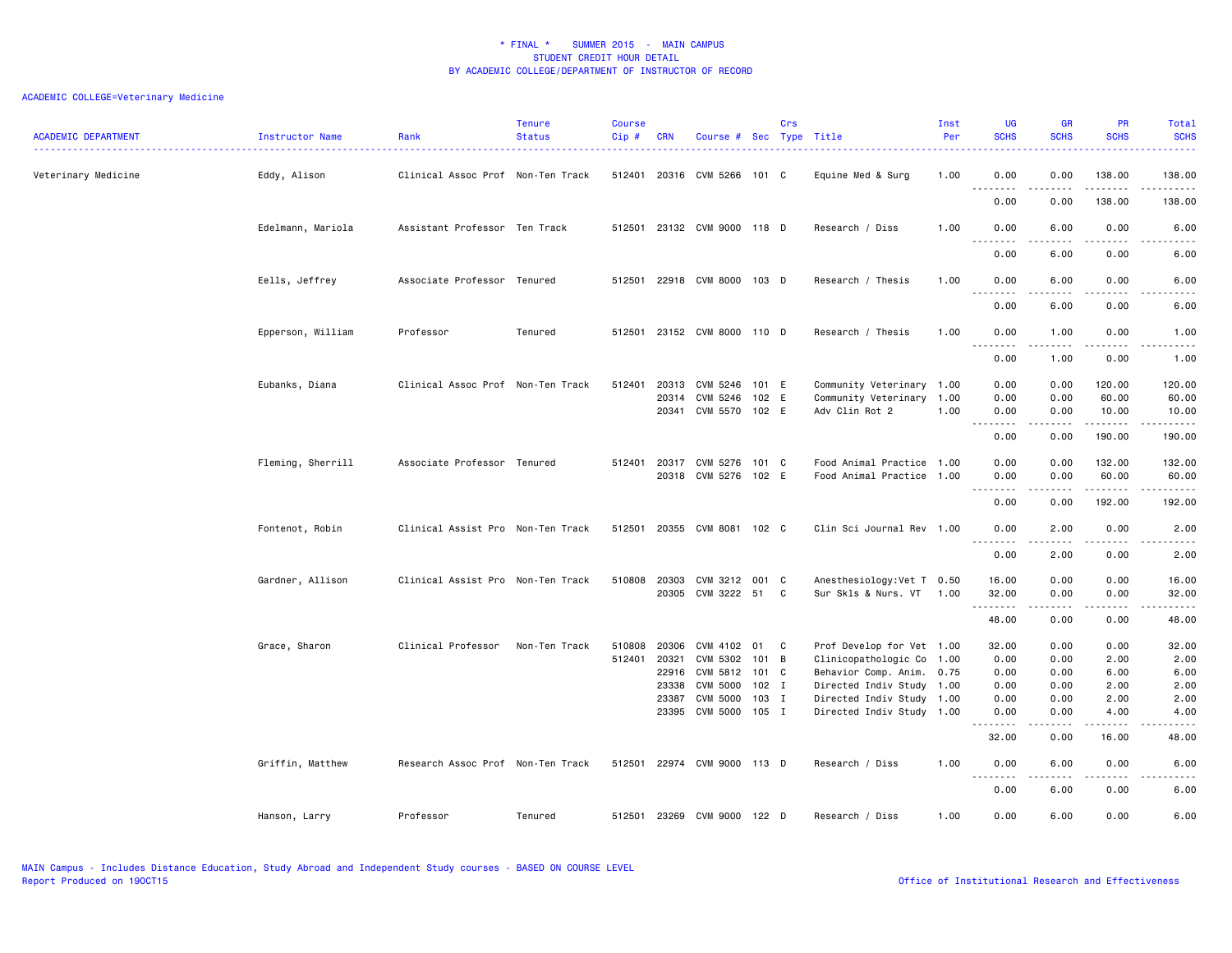| <b>ACADEMIC DEPARTMENT</b> | Instructor Name   | Rank                              | <b>Tenure</b><br><b>Status</b> | <b>Course</b><br>Cip# | <b>CRN</b>              | Course #                         |                  | Crs          | Sec Type Title                                                                | Inst<br>Per | <b>UG</b><br><b>SCHS</b>                                                                                                                                                             | <b>GR</b><br><b>SCHS</b> | <b>PR</b><br><b>SCHS</b>                                                                                                                                              | Total<br><b>SCHS</b>    |
|----------------------------|-------------------|-----------------------------------|--------------------------------|-----------------------|-------------------------|----------------------------------|------------------|--------------|-------------------------------------------------------------------------------|-------------|--------------------------------------------------------------------------------------------------------------------------------------------------------------------------------------|--------------------------|-----------------------------------------------------------------------------------------------------------------------------------------------------------------------|-------------------------|
|                            |                   |                                   |                                |                       |                         |                                  |                  |              |                                                                               |             | .<br>0.00                                                                                                                                                                            | 6.00                     | 0.00                                                                                                                                                                  | 6.00                    |
| Veterinary Medicine        | Hopper, Richard   | Professor                         | Tenured                        | 512501                |                         | 22823 CVM 9000 103 D             |                  |              | Research / Diss                                                               | 1.00        | 0.00                                                                                                                                                                                 | 13.00                    | 0.00                                                                                                                                                                  | 13.00                   |
|                            |                   |                                   |                                |                       |                         |                                  |                  |              |                                                                               |             | $\omega \sim \omega$<br>$\frac{1}{2} \left( \frac{1}{2} \right) \left( \frac{1}{2} \right) \left( \frac{1}{2} \right) \left( \frac{1}{2} \right) \left( \frac{1}{2} \right)$<br>0.00 | .<br>13.00               | .<br>0.00                                                                                                                                                             | .<br>13.00              |
|                            | Howell, George    | Assistant Professor Ten Track     |                                | 512501                |                         | 23422 CVM 9000 125 D             |                  |              | Research / Diss                                                               | 1.00        | 0.00                                                                                                                                                                                 | 6.00                     | 0.00                                                                                                                                                                  | 6.00                    |
|                            |                   |                                   |                                |                       |                         |                                  |                  |              |                                                                               |             | $\sim$ $\sim$ $\sim$ $\sim$ $\sim$<br>$\sim$ $\sim$ $\sim$<br>0.00                                                                                                                   | 6.00                     | 0.00                                                                                                                                                                  | .<br>6.00               |
|                            | Huston, Carla     | Associate Professor Tenured       |                                | 512401                |                         | 20308 CVM 5182 101 C             |                  |              | Vet Disaster Managem 1.00                                                     |             | 0.00                                                                                                                                                                                 | 0.00                     | 28.00                                                                                                                                                                 | 28.00                   |
|                            |                   |                                   |                                |                       |                         |                                  |                  |              |                                                                               |             | $\sim$ $\sim$ $\sim$<br>$\sim$ $\sim$ $\sim$ $\sim$<br>0.00                                                                                                                          | 0.00                     | $\frac{1}{2}$<br>28.00                                                                                                                                                | $\frac{1}{2}$<br>28.00  |
|                            | Johnson, Melanie  | Clinical Assist Pro Non-Ten Track |                                | 512401<br>512501      | 20337<br>23141          | CVM 5560<br><b>CVM 7000</b>      | 102 E<br>$101$ I |              | Adv Clin Rot 1<br>Directed Indiv Study 1.00                                   | 1.00        | 0.00<br>0.00<br>.                                                                                                                                                                    | 0.00<br>1.00<br>-----    | 10.00<br>0.00<br>$\frac{1}{2} \left( \frac{1}{2} \right) \left( \frac{1}{2} \right) \left( \frac{1}{2} \right) \left( \frac{1}{2} \right) \left( \frac{1}{2} \right)$ | 10.00<br>1.00<br>.      |
|                            |                   |                                   |                                |                       |                         |                                  |                  |              |                                                                               |             | 0.00                                                                                                                                                                                 | 1.00                     | 10.00                                                                                                                                                                 | 11.00                   |
|                            | Kern, Margaret    | Professor                         | Tenured                        |                       | 512401 20307<br>20309   | CVM 5106<br>CVM 5206             | 51<br>51         | C<br>C       | First Year Vet. Medi 1.00<br>Second Year Vet. Med 1.00                        |             | 0.00<br>0.00<br>$\sim$ $\sim$<br>.                                                                                                                                                   | 0.00<br>0.00             | 534.00<br>438.00                                                                                                                                                      | 534.00<br>438.00<br>.   |
|                            |                   |                                   |                                |                       |                         |                                  |                  |              |                                                                               |             | 0.00                                                                                                                                                                                 | 0.00                     | 972.00                                                                                                                                                                | 972.00                  |
|                            | Khaitsa, Margaret | Professor                         | Tenured                        | 512401                | 23029                   | CVM 5906 801 A                   |                  |              | Tropical Vet Med & 0 1.00                                                     |             | 0.00<br><b></b>                                                                                                                                                                      | 0.00                     | 12.00<br>.                                                                                                                                                            | 12.00<br>.              |
|                            |                   |                                   |                                |                       |                         |                                  |                  |              |                                                                               |             | 0.00                                                                                                                                                                                 | 0.00                     | 12.00                                                                                                                                                                 | 12.00                   |
|                            | King, Elmer       | Clinical Assist Pro Non-Ten Track |                                | 512401                | 20351                   | CVM 5764                         | 101 C            |              | Adv Equine Repro                                                              | 0.50        | 0.00<br><u>.</u>                                                                                                                                                                     | 0.00<br><u>.</u>         | 14.00<br>.                                                                                                                                                            | 14.00<br>. <u>.</u> .   |
|                            |                   |                                   |                                |                       |                         |                                  |                  |              |                                                                               |             | 0.00                                                                                                                                                                                 | 0.00                     | 14.00                                                                                                                                                                 | 14.00                   |
|                            | Kohler, Amanda    | Clinical Instructor Non-Ten Track |                                | 510808                | 20301<br>20302<br>20304 | CVM 3051<br>CVM 3061<br>CVM 3221 | 01<br>01<br>51   | C<br>L.<br>L | Lab Anim Health Mgt<br>Lab Anim Tech Skills 0.65<br>Sur Nrs/Anes Mgt Lab 1.00 | 0.65        | 10.40<br>10.40<br>16.00                                                                                                                                                              | 0.00<br>0.00<br>0.00     | 0.00<br>0.00<br>0.00                                                                                                                                                  | 10.40<br>10.40<br>16.00 |
|                            |                   |                                   |                                |                       |                         |                                  |                  |              |                                                                               |             | .<br>36.80                                                                                                                                                                           | 0.00                     | 0.00                                                                                                                                                                  | .<br>36.80              |
|                            | Langston, Vernon  | Professor                         | Tenured                        | 512401                | 20322<br>20323          | CVM 5310<br>CVM 5310 102 E       | 101 E            |              | SM Critical Care Med 0.20<br>SM Critical Care Med 0.20                        |             | 0.00<br>0.00                                                                                                                                                                         | 0.00<br>0.00             | 17.60<br>8.80                                                                                                                                                         | 17.60<br>8.80           |
|                            |                   |                                   |                                |                       |                         |                                  |                  |              |                                                                               |             | د د د د<br>$\sim$ $\sim$ .<br>0.00                                                                                                                                                   | .<br>0.00                | $\frac{1}{2} \left( \frac{1}{2} \right) \left( \frac{1}{2} \right) \left( \frac{1}{2} \right) \left( \frac{1}{2} \right) \left( \frac{1}{2} \right)$<br>26.40         | د د د د د<br>26.40      |
|                            | Lawrence, Mark    | Professor                         | Tenured                        | 512501                |                         | 23047 CVM 9000                   | 115 D            |              | Research / Diss                                                               | 1.00        | 0.00                                                                                                                                                                                 | 19.00                    | 0.00                                                                                                                                                                  | 19.00                   |
|                            |                   |                                   |                                |                       |                         |                                  |                  |              |                                                                               |             | <u>.</u><br>0.00                                                                                                                                                                     | 19.00                    | 0.00                                                                                                                                                                  | .<br>19.00              |
|                            | Linford, Robert   | Professor                         | Tenured                        |                       |                         | 512501 23103 CVM 9000 117 D      |                  |              | Research / Diss                                                               | 1.00        | 0.00                                                                                                                                                                                 | 6.00                     | 0.00                                                                                                                                                                  | 6.00                    |
|                            |                   |                                   |                                |                       |                         |                                  |                  |              |                                                                               |             | $\sim$ $\sim$ $\sim$<br>-----<br>0.00                                                                                                                                                | .<br>6.00                | $\sim$ $\sim$ $\sim$ $\sim$<br>0.00                                                                                                                                   | $\frac{1}{2}$<br>6.00   |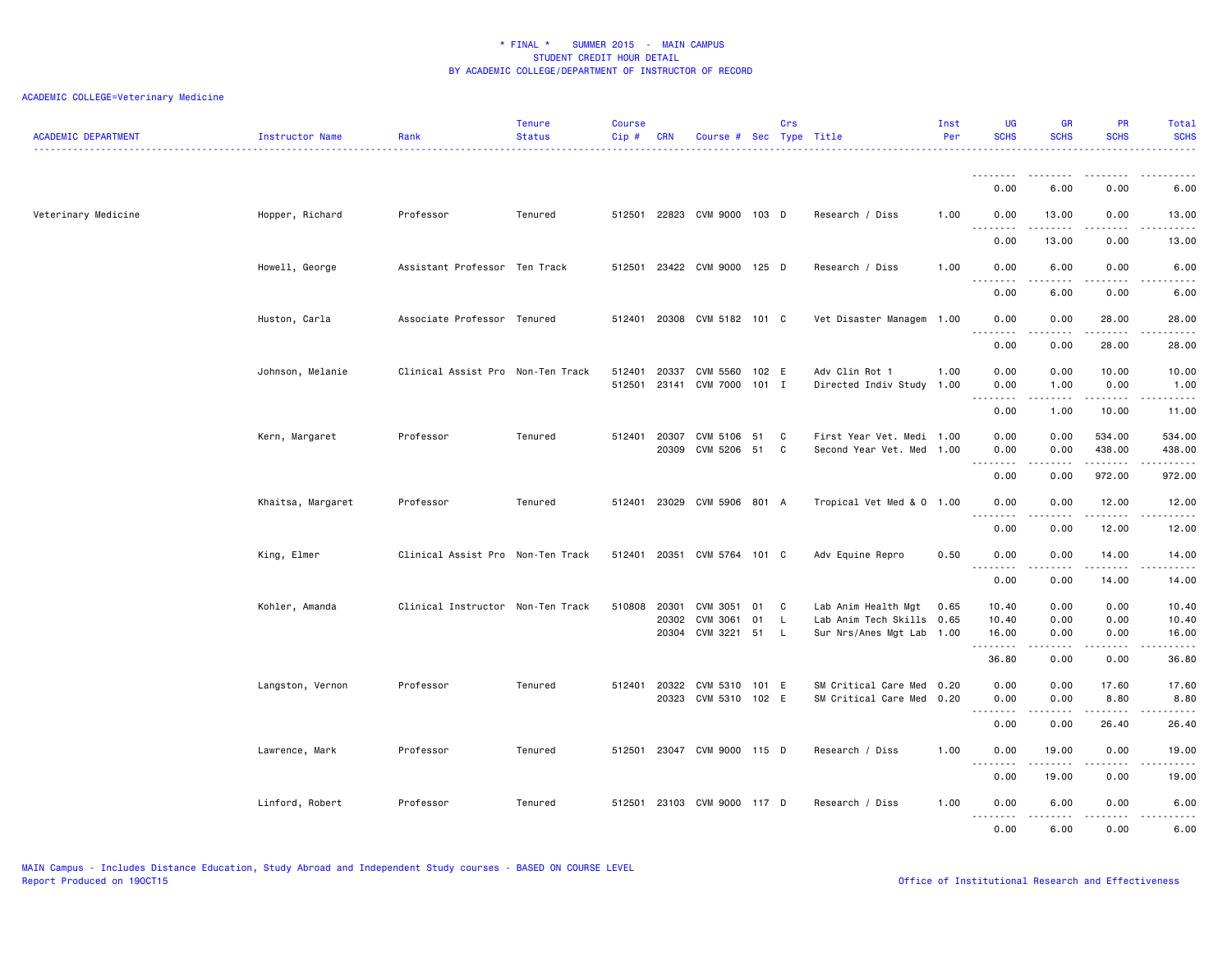| <b>ACADEMIC DEPARTMENT</b> | <b>Instructor Name</b> | Rank                          | <b>Tenure</b><br><b>Status</b> | <b>Course</b><br>$Cip \#$ | <b>CRN</b>   | Course # Sec Type Title          |         | Crs |                                              | Inst<br>Per<br>------- | UG<br><b>SCHS</b>                                                                                                                                                                                                                                                                                                                                                                                                                                                                              | <b>GR</b><br><b>SCHS</b>                                                                                                                                      | <b>PR</b><br><b>SCHS</b>            | Total<br><b>SCHS</b><br>وعاماما                                                                                                                               |
|----------------------------|------------------------|-------------------------------|--------------------------------|---------------------------|--------------|----------------------------------|---------|-----|----------------------------------------------|------------------------|------------------------------------------------------------------------------------------------------------------------------------------------------------------------------------------------------------------------------------------------------------------------------------------------------------------------------------------------------------------------------------------------------------------------------------------------------------------------------------------------|---------------------------------------------------------------------------------------------------------------------------------------------------------------|-------------------------------------|---------------------------------------------------------------------------------------------------------------------------------------------------------------|
| Veterinary Medicine        | Mackin, Andrew         | Professor                     | Tenured                        |                           |              | 512501 22825 CVM 9000 105 D      |         |     | Research / Diss                              | 1.00                   | 0.00<br>.                                                                                                                                                                                                                                                                                                                                                                                                                                                                                      | 12.00<br>.                                                                                                                                                    | 0.00<br>.                           | 12.00<br>.                                                                                                                                                    |
|                            |                        |                               |                                |                           |              |                                  |         |     |                                              |                        | 0.00                                                                                                                                                                                                                                                                                                                                                                                                                                                                                           | 12.00                                                                                                                                                         | 0.00                                | 12.00                                                                                                                                                         |
|                            | Mauel, Michael         | Professor                     | Tenured                        |                           |              | 512501 23036 CVM 9000 02 D       |         |     | Research / Diss                              | 1.00                   | 0.00<br>.                                                                                                                                                                                                                                                                                                                                                                                                                                                                                      | 3.00                                                                                                                                                          | 0.00                                | 3.00                                                                                                                                                          |
|                            |                        |                               |                                |                           |              |                                  |         |     |                                              |                        | 0.00                                                                                                                                                                                                                                                                                                                                                                                                                                                                                           | 3.00                                                                                                                                                          | 0.00                                | 3.00                                                                                                                                                          |
|                            | Meiring, Richard       | Clinical Professor            | Not Applicable                 |                           |              | 512401 23444 CVM 5022 101 C      |         |     | Veterinary Epidemiol 0.10                    |                        | 0.00<br>$\sim$ $\sim$ $\sim$                                                                                                                                                                                                                                                                                                                                                                                                                                                                   | 0.00                                                                                                                                                          | 0.60                                | 0.60                                                                                                                                                          |
|                            |                        |                               |                                |                           |              |                                  |         |     |                                              |                        | 0.00                                                                                                                                                                                                                                                                                                                                                                                                                                                                                           | 0.00                                                                                                                                                          | 0.60                                | 0.60                                                                                                                                                          |
|                            | Meyer, Robert          | Professor                     | Tenured                        |                           |              | 510808 20303 CVM 3212 001 C      |         |     | Anesthesiology: Vet T 0.50                   |                        | 16.00                                                                                                                                                                                                                                                                                                                                                                                                                                                                                          | 0.00<br>المتمام والمناور                                                                                                                                      | 0.00<br>.                           | 16.00<br>.                                                                                                                                                    |
|                            |                        |                               |                                |                           |              |                                  |         |     |                                              |                        | 16.00                                                                                                                                                                                                                                                                                                                                                                                                                                                                                          | 0.00                                                                                                                                                          | 0.00                                | 16.00                                                                                                                                                         |
|                            | Nanduri, Bindumadhavi  | Associate Professor Tenured   |                                |                           |              | 512501 23272 CVM 9000 123 D      |         |     | Research / Diss                              | 1.00                   | 0.00<br>.                                                                                                                                                                                                                                                                                                                                                                                                                                                                                      | 1.00                                                                                                                                                          | 0.00                                | 1.00                                                                                                                                                          |
|                            |                        |                               |                                |                           |              |                                  |         |     |                                              |                        | 0.00                                                                                                                                                                                                                                                                                                                                                                                                                                                                                           | 1.00                                                                                                                                                          | 0.00                                | 1.00                                                                                                                                                          |
|                            | Petrie-Hanson, Lora    | Associate Professor Tenured   |                                |                           |              | 512501 23099 CVM 9000 116 D      |         |     | Research / Diss                              | 1.00                   | 0.00<br>$\sim$ $\sim$ $\sim$<br>.                                                                                                                                                                                                                                                                                                                                                                                                                                                              | 6.00<br><u>.</u>                                                                                                                                              | 0.00<br>. <u>. .</u>                | 6.00<br>.                                                                                                                                                     |
|                            |                        |                               |                                |                           |              |                                  |         |     |                                              |                        | 0.00                                                                                                                                                                                                                                                                                                                                                                                                                                                                                           | 6.00                                                                                                                                                          | 0.00                                | 6.00                                                                                                                                                          |
|                            | Pharr, Gregory         | Associate Professor Tenured   |                                |                           |              | 512501 23037 CVM 9000 114 D      |         |     | Research / Diss                              | 1.00                   | 0.00<br>$\sim$ $\sim$ $\sim$                                                                                                                                                                                                                                                                                                                                                                                                                                                                   | 6.00                                                                                                                                                          | 0.00                                | 6.00                                                                                                                                                          |
|                            |                        |                               |                                |                           |              |                                  |         |     |                                              |                        | 0.00                                                                                                                                                                                                                                                                                                                                                                                                                                                                                           | 6.00                                                                                                                                                          | 0.00                                | 6.00                                                                                                                                                          |
|                            | Pinchuk, Lesya         | Associate Professor Tenured   |                                |                           |              | 512501 23240 CVM 9000 121 D      |         |     | Research / Diss                              | 1.00                   | 0.00<br>$\begin{array}{cccccccccccccc} \multicolumn{2}{c}{} & \multicolumn{2}{c}{} & \multicolumn{2}{c}{} & \multicolumn{2}{c}{} & \multicolumn{2}{c}{} & \multicolumn{2}{c}{} & \multicolumn{2}{c}{} & \multicolumn{2}{c}{} & \multicolumn{2}{c}{} & \multicolumn{2}{c}{} & \multicolumn{2}{c}{} & \multicolumn{2}{c}{} & \multicolumn{2}{c}{} & \multicolumn{2}{c}{} & \multicolumn{2}{c}{} & \multicolumn{2}{c}{} & \multicolumn{2}{c}{} & \multicolumn{2}{c}{} & \multicolumn{2}{c}{} & \$ | 6.00<br>$- - - - -$                                                                                                                                           | 0.00<br>$\frac{1}{2}$               | 6.00<br>.                                                                                                                                                     |
|                            |                        |                               |                                |                           |              |                                  |         |     |                                              |                        | 0.00                                                                                                                                                                                                                                                                                                                                                                                                                                                                                           | 6.00                                                                                                                                                          | 0.00                                | 6.00                                                                                                                                                          |
|                            | Pote, Linda            | Professor                     | Tenured                        |                           |              | 512501 22904 CVM 9000 111 D      |         |     | Research / Diss                              | 1.00                   | 0.00<br>22222<br>$\sim$ $\sim$ $\sim$                                                                                                                                                                                                                                                                                                                                                                                                                                                          | 12.00<br>$\frac{1}{2} \left( \frac{1}{2} \right) \left( \frac{1}{2} \right) \left( \frac{1}{2} \right) \left( \frac{1}{2} \right) \left( \frac{1}{2} \right)$ | 0.00<br>$\sim$ $\sim$ $\sim$ $\sim$ | 12.00<br>$\frac{1}{2} \left( \frac{1}{2} \right) \left( \frac{1}{2} \right) \left( \frac{1}{2} \right) \left( \frac{1}{2} \right) \left( \frac{1}{2} \right)$ |
|                            |                        |                               |                                |                           |              |                                  |         |     |                                              |                        | 0.00                                                                                                                                                                                                                                                                                                                                                                                                                                                                                           | 12.00                                                                                                                                                         | 0.00                                | 12.00                                                                                                                                                         |
|                            | Pruett, Stephen        | Professor                     | Tenured                        |                           |              | 512501 23290 CVM 9000 124 D      |         |     | Research / Diss                              | 1.00                   | 0.00                                                                                                                                                                                                                                                                                                                                                                                                                                                                                           | 6.00                                                                                                                                                          | 0.00                                | 6.00                                                                                                                                                          |
|                            |                        |                               |                                |                           |              |                                  |         |     |                                              |                        | 0.00                                                                                                                                                                                                                                                                                                                                                                                                                                                                                           | 6.00                                                                                                                                                          | 0.00                                | 6.00                                                                                                                                                          |
|                            | Ross, Matthew          | Associate Professor Tenured   |                                |                           | 512501 22818 | CVM 9000<br>23316 CVM 7000 102 I | $102$ D |     | Research / Diss<br>Directed Indiv Study 1.00 | 1.00                   | 0.00<br>0.00                                                                                                                                                                                                                                                                                                                                                                                                                                                                                   | 6.00<br>2.00                                                                                                                                                  | 0.00<br>0.00                        | 6.00<br>2.00                                                                                                                                                  |
|                            |                        |                               |                                |                           |              |                                  |         |     |                                              |                        | <b></b><br>0.00                                                                                                                                                                                                                                                                                                                                                                                                                                                                                | .<br>8.00                                                                                                                                                     | $\frac{1}{2}$<br>0.00               | .<br>8.00                                                                                                                                                     |
|                            | Seo, Keun Seok         | Assistant Professor Ten Track |                                |                           | 512501 22822 | CVM 8000                         | 102 D   |     | Research / Thesis                            | 1.00                   | 0.00                                                                                                                                                                                                                                                                                                                                                                                                                                                                                           | 7.00                                                                                                                                                          | 0.00                                | 7.00                                                                                                                                                          |
|                            |                        |                               |                                |                           |              | 22826 CVM 9000 106 D             |         |     | Research / Diss                              | 1.00                   | 0.00<br>.                                                                                                                                                                                                                                                                                                                                                                                                                                                                                      | 12.00<br>.                                                                                                                                                    | 0.00<br>.                           | 12.00<br>.                                                                                                                                                    |
|                            |                        |                               |                                |                           |              |                                  |         |     |                                              |                        | 0.00                                                                                                                                                                                                                                                                                                                                                                                                                                                                                           | 19.00                                                                                                                                                         | 0.00                                | 19.00                                                                                                                                                         |
|                            | Shores, James          | Clinical Professor            | Non-Ten Track                  |                           |              | 512401 20324 CVM 5364 101 H      |         |     | VSC Clinical Rotatio 1.00                    |                        | 0.00                                                                                                                                                                                                                                                                                                                                                                                                                                                                                           | 0.00                                                                                                                                                          | 84.00                               | 84.00                                                                                                                                                         |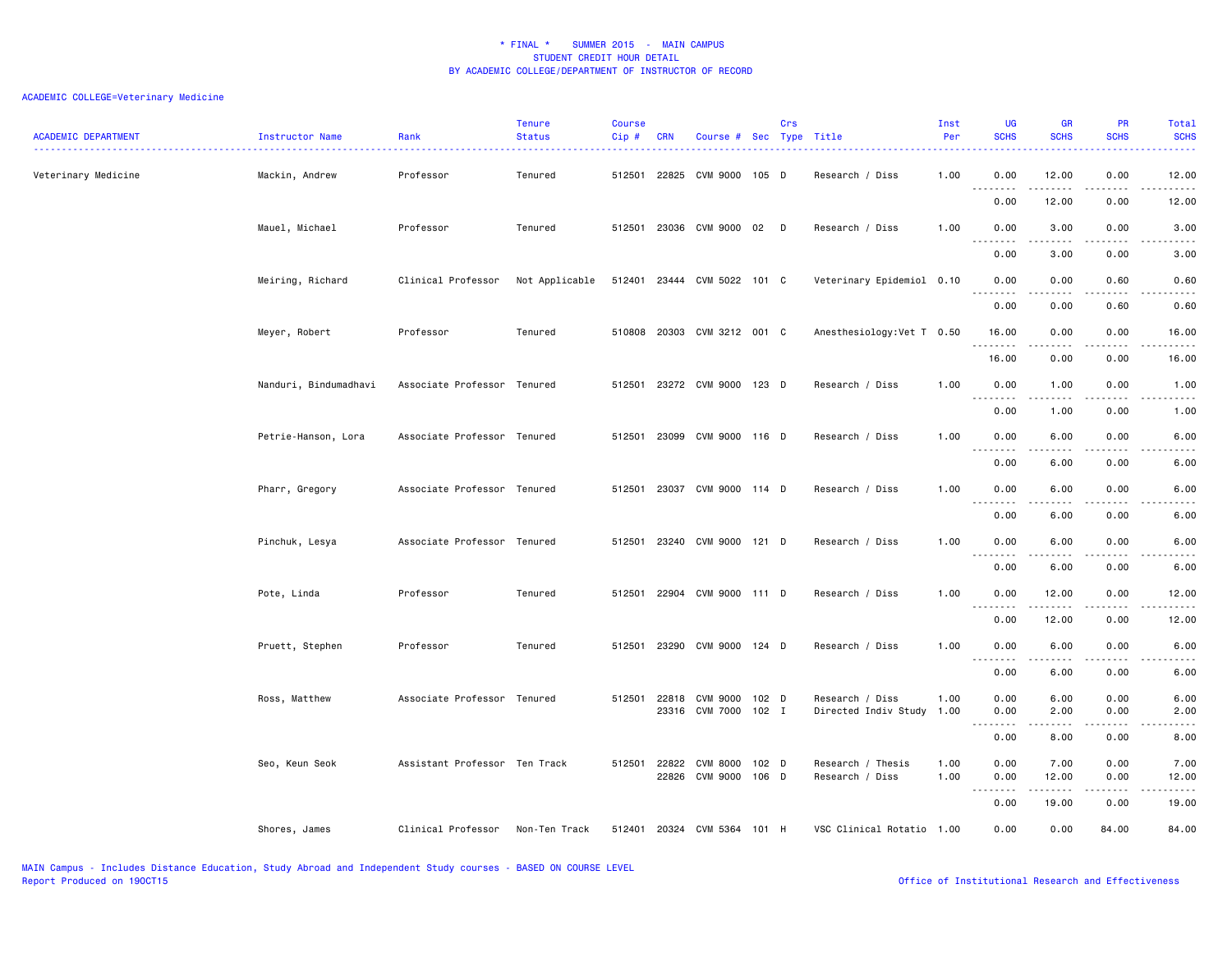## ACADEMIC COLLEGE=Veterinary Medicine

| <b>ACADEMIC DEPARTMENT</b> | Instructor Name       | Rank                              | <b>Tenure</b><br><b>Status</b> | <b>Course</b><br>Cip# | <b>CRN</b>     | Course # Sec Type Title     |                | Crs |                                      | Inst<br>Per  | UG<br><b>SCHS</b>                                                                                                                 | GR<br><b>SCHS</b>                                                                                                                                             | PR<br><b>SCHS</b> | <b>Total</b><br><b>SCHS</b> |
|----------------------------|-----------------------|-----------------------------------|--------------------------------|-----------------------|----------------|-----------------------------|----------------|-----|--------------------------------------|--------------|-----------------------------------------------------------------------------------------------------------------------------------|---------------------------------------------------------------------------------------------------------------------------------------------------------------|-------------------|-----------------------------|
|                            |                       |                                   |                                |                       |                |                             |                |     |                                      |              | <u>.</u><br>0.00                                                                                                                  | .<br>0.00                                                                                                                                                     | 84.00             | 84.00                       |
| Veterinary Medicine        | Smith, David          | Professor                         | Tenured                        | 512501                |                | 22817 CVM 9000 101 D        |                |     | Research / Diss                      | 1.00         | 0.00                                                                                                                              | 19.00                                                                                                                                                         | 0.00              | 19.00                       |
|                            |                       |                                   |                                |                       |                | 23370 CVM 7000 103 I        |                |     | Directed Indiv Study 1.00            |              | 0.00<br><u>.</u>                                                                                                                  | 5.00<br>$\frac{1}{2} \left( \frac{1}{2} \right) \left( \frac{1}{2} \right) \left( \frac{1}{2} \right) \left( \frac{1}{2} \right) \left( \frac{1}{2} \right)$  | 0.00<br><u>.</u>  | 5.00                        |
|                            |                       |                                   |                                |                       |                |                             |                |     |                                      |              | 0.00                                                                                                                              | 24.00                                                                                                                                                         | 0.00              | 24.00                       |
|                            | Smith, Jack           | Associate Professor Tenured       |                                | 512401                | 20320          | CVM 5292 101 E              |                |     | Flowood/MVRDL Extern 1.00            |              | 0.00                                                                                                                              | 0.00                                                                                                                                                          | 40.00             | 40.00                       |
|                            |                       |                                   |                                |                       | 20331          | CVM 5510 101 E              |                |     | Vm An Externship 1                   | 1.00         | 0.00                                                                                                                              | 0.00                                                                                                                                                          | 107.00            | 107.00                      |
|                            |                       |                                   |                                |                       | 20332          | CVM 5520                    | 101 E          |     | Vm An Externship 2                   | 1.00         | 0.00                                                                                                                              | 0.00                                                                                                                                                          | 39.00             | 39.00                       |
|                            |                       |                                   |                                |                       | 20333<br>20336 | CVM 5530<br>CVM 5560        | 101 E<br>101 E |     | Vm An Externship 3<br>Adv Clin Rot 1 | 1.00<br>1.00 | 0.00<br>0.00                                                                                                                      | 0.00<br>0.00                                                                                                                                                  | 4.00<br>26.00     | 4.00<br>26.00               |
|                            |                       |                                   |                                |                       | 20340          | CVM 5570                    | 101 E          |     | Adv Clin Rot 2                       | 1.00         | 0.00                                                                                                                              | 0.00                                                                                                                                                          | 4.00              | 4.00                        |
|                            |                       |                                   |                                |                       |                | 20344 CVM 5580              | 101 E          |     | Adv Clin Rot 3                       | 1.00         | 0.00                                                                                                                              | 0.00                                                                                                                                                          | 4.00              | 4.00                        |
|                            |                       |                                   |                                |                       | 23330          | CVM 5222                    | 101 C          |     | Small Animal Clinica 1.00            |              | 0.00                                                                                                                              | 0.00                                                                                                                                                          | 28.00             | 28.00                       |
|                            |                       |                                   |                                |                       |                |                             |                |     |                                      |              | $\frac{1}{2} \left( \frac{1}{2} \right) \left( \frac{1}{2} \right) \left( \frac{1}{2} \right) \left( \frac{1}{2} \right)$         | $\sim$ $\sim$ $\sim$                                                                                                                                          |                   |                             |
|                            |                       |                                   |                                |                       |                |                             |                |     |                                      |              | 0.00                                                                                                                              | 0.00                                                                                                                                                          | 252.00            | 252.00                      |
|                            | Swanson, Elizabeth    | Assistant Professor Ten Track     |                                | 512501                |                | 23139 CVM 8000 108 D        |                |     | Research / Thesis                    | 1.00         | 0.00<br>$\frac{1}{2} \left( \frac{1}{2} \right) \left( \frac{1}{2} \right) \left( \frac{1}{2} \right) \left( \frac{1}{2} \right)$ | 2.00                                                                                                                                                          | 0.00              | 2.00                        |
|                            |                       |                                   |                                |                       |                |                             |                |     |                                      |              | 0.00                                                                                                                              | 2.00                                                                                                                                                          | 0.00              | 2.00                        |
|                            | Swiderski, Cyprianna  | Associate Professor Tenured       |                                | 512501                |                | 23150 CVM 9000 120 D        |                |     | Research / Diss                      | 1.00         | 0.00<br>.                                                                                                                         | 6.00<br>----                                                                                                                                                  | 0.00              | 6.00                        |
|                            |                       |                                   |                                |                       |                |                             |                |     |                                      |              | 0.00                                                                                                                              | 6.00                                                                                                                                                          | 0.00              | 6.00                        |
|                            | Syrcle, Jason         | Clinical Assist Pro Non-Ten Track |                                | 512401                | 20343          | CVM 5570 104 E              |                |     | Adv Clin Rot 2                       | 1.00         | 0.00                                                                                                                              | 0.00                                                                                                                                                          | 6.00              | 6.00                        |
|                            |                       |                                   |                                |                       | 20350          | CVM 5754                    | $101$ B        |     | Adv Sm Anim Surgery                  | 1.00         | 0.00                                                                                                                              | 0.00                                                                                                                                                          | 72.00             | 72.00                       |
|                            |                       |                                   |                                | 512501                |                | 20315 CVM 5256 101 E        |                |     | Small Animal Surgery                 | 1.00         | 0.00                                                                                                                              | 0.00                                                                                                                                                          | 126.00            | 126.00                      |
|                            |                       |                                   |                                |                       |                |                             |                |     |                                      |              |                                                                                                                                   |                                                                                                                                                               |                   |                             |
|                            |                       |                                   |                                |                       |                |                             |                |     |                                      |              | 0.00                                                                                                                              | 0.00                                                                                                                                                          | 204.00            | 204.00                      |
|                            | Thames, Brittany      | Clinical Assist Pro Non-Ten Track |                                | 512401                |                | 20322 CVM 5310 101 E        |                |     | SM Critical Care Med 0.80            |              | 0.00                                                                                                                              | 0.00                                                                                                                                                          | 70.40             | 70.40                       |
|                            |                       |                                   |                                |                       |                | 20323 CVM 5310 102 E        |                |     | SM Critical Care Med 0.80            |              | 0.00                                                                                                                              | 0.00                                                                                                                                                          | 35.20             | 35.20                       |
|                            |                       |                                   |                                |                       |                |                             |                |     |                                      |              | 22222<br>0.00                                                                                                                     | $\omega$ $\omega$ $\omega$ $\omega$<br>0.00                                                                                                                   | .<br>105.60       | 105.60                      |
|                            | Varela-Stokes, Andrea | Associate Professor Tenured       |                                | 512501                |                | 23145 CVM 9000 119 D        |                |     | Research / Diss                      | 1.00         | 0.00                                                                                                                              | 6.00                                                                                                                                                          | 0.00              | 6.00                        |
|                            |                       |                                   |                                |                       |                | 23146 CVM 8000 109 D        |                |     | Research / Thesis                    | 1.00         | 0.00                                                                                                                              | 6.00                                                                                                                                                          | 0.00              | 6.00                        |
|                            |                       |                                   |                                |                       |                |                             |                |     |                                      |              | .<br>0.00                                                                                                                         | .<br>12.00                                                                                                                                                    | 0.00              | 12.00                       |
|                            |                       |                                   |                                |                       |                |                             |                |     |                                      |              |                                                                                                                                   |                                                                                                                                                               |                   |                             |
|                            | Walters, Kevin        | Clinical Assist Pro Non-Ten Track |                                |                       |                | 512401 20351 CVM 5764 101 C |                |     | Adv Equine Repro                     | 0.50         | 0.00<br><u>.</u>                                                                                                                  | 0.00<br>----                                                                                                                                                  | 14.00             | 14.00                       |
|                            |                       |                                   |                                |                       |                |                             |                |     |                                      |              | 0.00                                                                                                                              | 0.00                                                                                                                                                          | 14.00             | 14.00                       |
|                            | Wan, Xiufeng          | Associate Professor Tenured       |                                |                       |                | 512501 22883 CVM 9000 110 D |                |     | Research / Diss                      | 1.00         | 0.00<br><u>.</u>                                                                                                                  | 40.00<br>$\frac{1}{2} \left( \frac{1}{2} \right) \left( \frac{1}{2} \right) \left( \frac{1}{2} \right) \left( \frac{1}{2} \right) \left( \frac{1}{2} \right)$ | 0.00<br>.         | 40.00                       |
|                            |                       |                                   |                                |                       |                |                             |                |     |                                      |              | 0.00                                                                                                                              | 40.00                                                                                                                                                         | 0.00              | 40.00                       |
|                            | Wang, Chinling        | Associate Professor Tenured       |                                | 512501                |                | 22831 CVM 9000 107 D        |                |     | Research / Diss                      | 1.00         | 0.00                                                                                                                              | 3.00                                                                                                                                                          | 0.00              | 3.00                        |

Office of Institutional Research and Effectiveness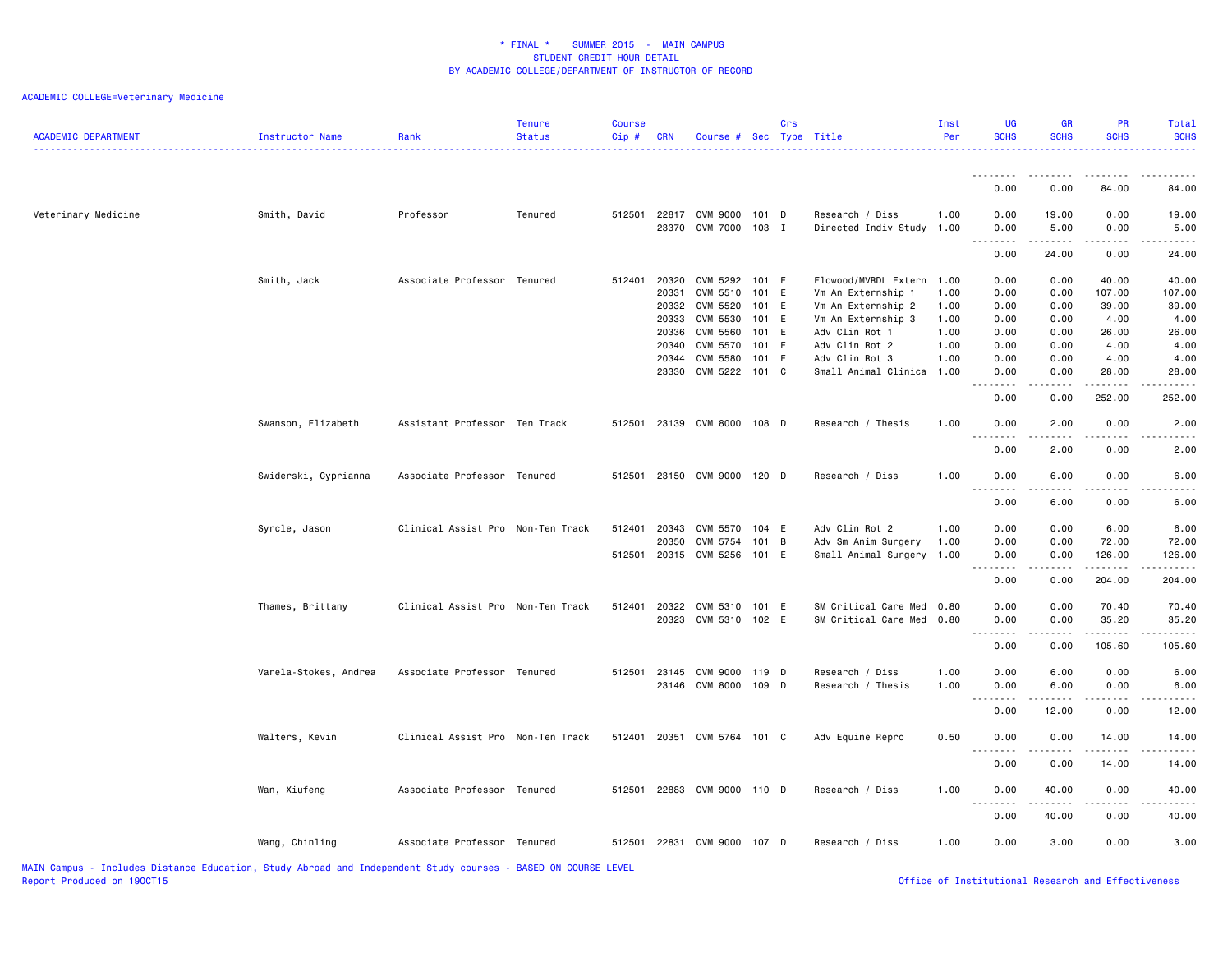| <b>ACADEMIC DEPARTMENT</b> | Instructor Name | Rank      | Tenure<br>Status | Course<br>Cip# | <b>CRN</b> | Course # Sec Type Title | Crs |                           | Inst<br>Per | UG<br><b>SCHS</b> | <b>GR</b><br><b>SCHS</b> | <b>PR</b><br><b>SCHS</b> | Total<br><b>SCHS</b><br>. |
|----------------------------|-----------------|-----------|------------------|----------------|------------|-------------------------|-----|---------------------------|-------------|-------------------|--------------------------|--------------------------|---------------------------|
|                            |                 |           |                  |                |            |                         |     |                           |             | 0.00              | 3.00                     | 0.00                     | 3,00                      |
| Veterinary Medicine        | Wills, Robert   | Professor | Tenured          | 512401         |            | 23444 CVM 5022 101 C    |     | Veterinary Epidemiol 0.90 |             | 0.00<br>.         | 0.00<br>.                | 5.40                     | 5.40<br>.                 |
|                            |                 |           |                  |                |            |                         |     |                           |             | 0.00              | 0.00                     | 5.40                     | 5.40                      |
|                            |                 |           |                  |                |            |                         |     |                           |             |                   |                          | ========                 | ==========                |
| Veterinary Medicine        |                 |           |                  |                |            |                         |     |                           |             | 132.80            | 297.00                   | 2784.00                  | 3213.80                   |
|                            |                 |           |                  |                |            |                         |     |                           |             |                   |                          | $=$ = = = = = = =        | ==========                |